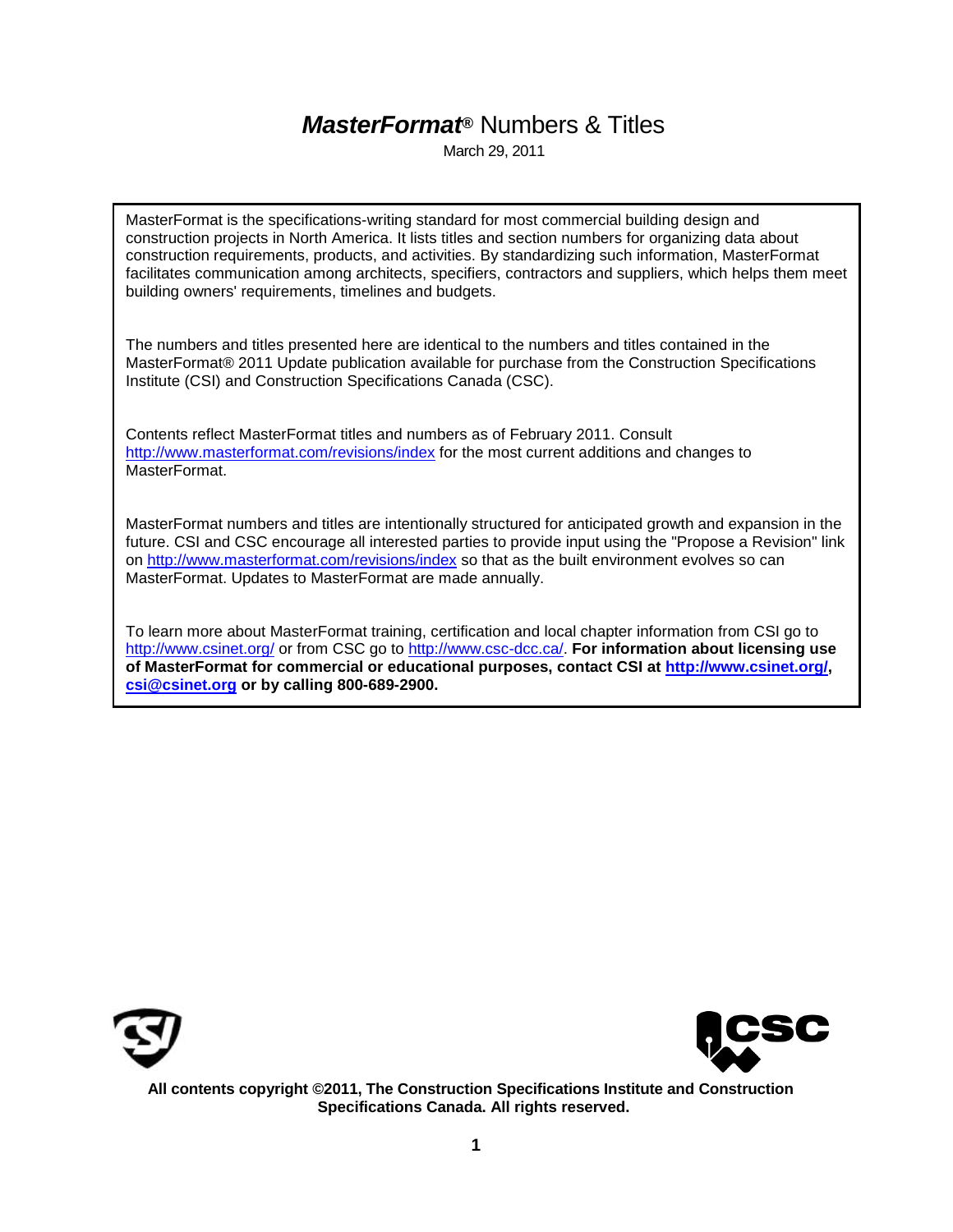### **00 00 00 Procurement and Contracting Requirements**

- 00 01 01 Project Title Page
- 00 01 05 Certifications Page
- 00 01 07 Seals Page
- 00 01 10 Table of Contents
- 00 01 15 List of Drawing Sheets
- 00 01 20 List of Schedules

## **00 10 00 Solicitation**

## **11 00 ••• Advertisements and Invitations**<br>00 11 13 •• Advertisement for Bids

- Advertisement for Bids
- 00 11 16 Invitation to Bid
- 00 11 19 Request for Proposal
- 00 11 53 Request for Qualifications

### **00 20 00 Instructions for Procurement**

## **00 21 00 Instructions**

- - Instructions to Bidders
	- 00 21 16 Instructions to Proposers

### **00 22 00 Supplementary Instructions**

- Supplementary Instructions to Bidders
- 00 22 16 Supplementary Instructions to Proposers

#### **00 23 00 Procurement Definitions**

#### **00 24 00 Procurement Scopes**

- 00 24 13 Scopes of Bids
- 00 24 13.13 Scopes of Bids (Multiple Contracts)
- 00 24 13.16 Scopes of Bids (Multiple-Prime Contract)
- 00 24 16 Scopes of Proposals
- 00 24 16.13 Scopes of Proposals (Multiple Contracts)
- 00 24 16.16 Scopes of Proposals (Multiple-Prime Contract)

### **00 25 00 Procurement Meetings**

- Pre-Bid Meetings
- 00 25 16 Pre-Proposal Meetings
- **00 26 00 Procurement Substitution Procedures**

### **00 30 00 Available Information**

### **00 31 00 Available Project Information**

- 00 31 13 Preliminary Schedules
- 00 31 13.13 Preliminary Project Schedule
- 00 31 13.16 Preliminary Construction Schedule
- 00 31 13.23 Preliminary Project Phases
- 00 31 13.26 Preliminary Project Sequencing
- 00 31 13.33 Preliminary Project Milestones
- 00 31 16 Project Budget Information
- 00 31 19 Existing Condition Information
- 00 31 19.13 Movement and Vibration Information
- 00 31 19.16 Acoustic Information
- 00 31 19.19 Traffic Information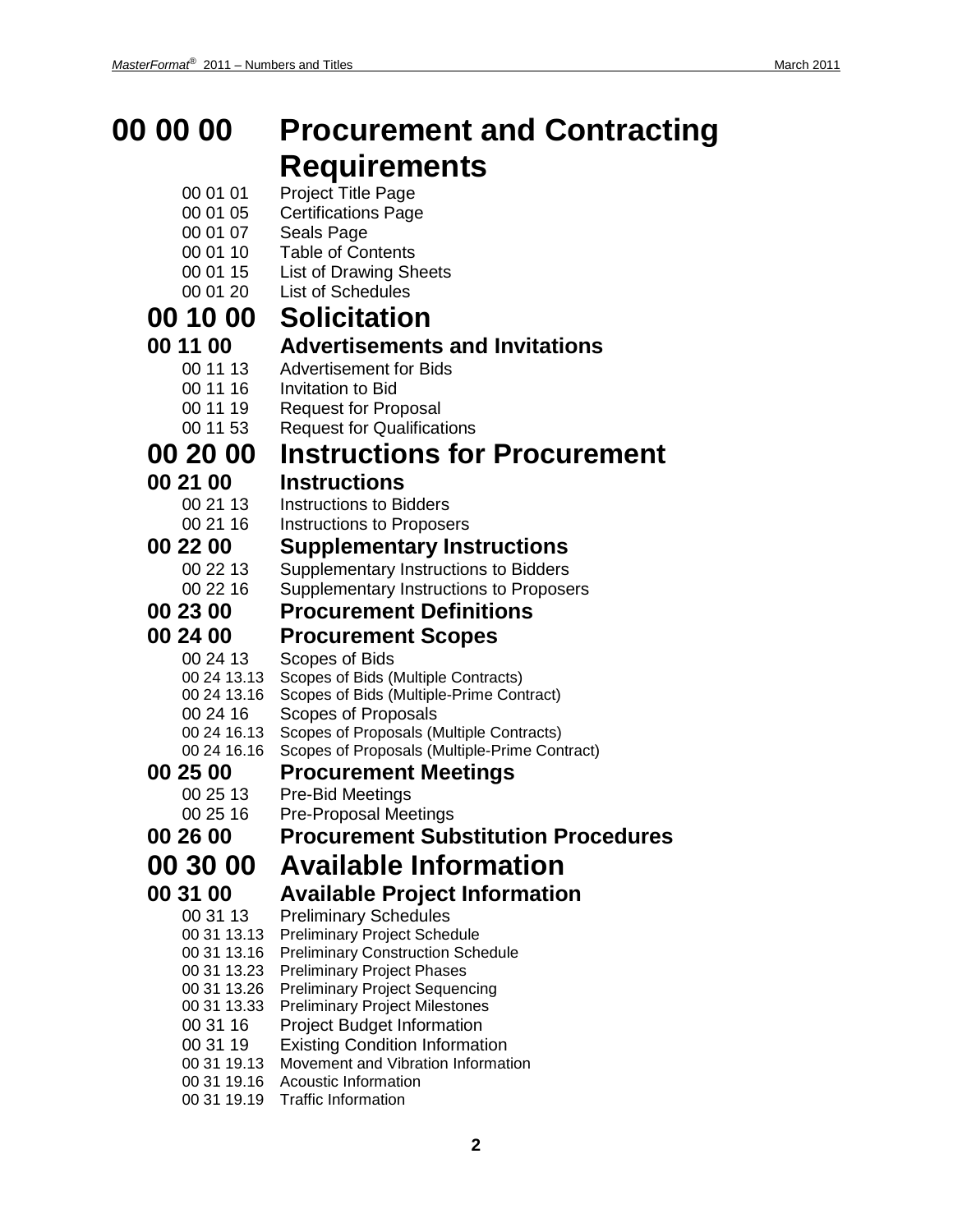| 00 31 21    | <b>Survey Information</b>                                    |
|-------------|--------------------------------------------------------------|
| 00 31 21.13 | Site Survey Information                                      |
| 00 31 21.16 | <b>Measured Drawing Information</b>                          |
| 00 31 21.19 | Photographic Information                                     |
| 00 31 24    | <b>Environmental Assessment Information</b>                  |
| 00 31 24.13 | <b>Soil Contamination Report</b>                             |
| 00 31 24.23 | <b>Environmental Impact Study Report</b>                     |
| 00 31 24.26 | <b>Environmental Impact Report Evaluation</b>                |
| 00 31 24.29 | Record of Environmental Impact Decision                      |
| 00 31 24.33 | <b>Environmental Impact Mitigation Report</b>                |
| 00 31 25    | <b>Existing Material Information</b>                         |
| 00 31 25.16 | <b>Existing Concrete Information</b>                         |
| 00 31 25.19 | <b>Existing Masonry Information</b>                          |
| 00 31 25.23 | <b>Existing Metals Information</b>                           |
| 00 31 25.26 | Existing Wood, Plastics, and Composites Information          |
| 00 31 25.29 | <b>Existing Thermal and Moisture Protection Information</b>  |
| 00 31 26    | <b>Existing Hazardous Material Information</b>               |
| 00 31 26.23 | <b>Existing Asbestos Information</b>                         |
| 00 31 26.26 | <b>Existing Lead Information</b>                             |
| 00 31 26.29 | <b>Existing Polychlorinate Biphenyl Information</b>          |
| 00 31 26.33 | <b>Existing Mold Information</b>                             |
| 00 31 26.36 | <b>Existing Hazardous Waste Drum Information</b>             |
| 00 31 31    | Geophysical Data                                             |
| 00 31 31.13 | Seismic Investigations Information                           |
| 00 31 31.16 | Gravity Investigations Information                           |
| 00 31 31.19 | Magnetic Investigations Information                          |
| 00 31 31.23 | Electromagnetic Investigations Information                   |
| 00 31 31.26 | <b>Electrical Resistivity Investigations Information</b>     |
| 00 31 31.29 | Magnetotelluric Investigations Information                   |
| 00 31 32    | <b>Geotechnical Data</b>                                     |
| 00 31 32.13 | Subsurface Drilling and Sampling Information                 |
| 00 31 32.16 | <b>Material Testing Information</b>                          |
| 00 31 32.19 | <b>Exploratory Excavation Information</b>                    |
| 00 31 32.23 | Geotechnical Monitoring Information                          |
| 00 31 43    | <b>Permit Application</b>                                    |
| 00 31 46    | <b>Permits</b>                                               |
|             |                                                              |
| 00 40 00    | <b>Procurement Forms and Supplements</b>                     |
| 00 41 00    | <b>Bid Forms</b>                                             |
| 00 41 13    | Bid Form - Stipulated Sum (Single-Prime Contract)            |
| 00 41 16    | Bid Form - Stipulated Sum (Multiple-Prime Contract)          |
| 00 41 23    | Bid Form - Construction Management (Single-Prime Contract)   |
| 00 41 26    | Bid Form - Construction Management (Multiple-Prime Contract) |
|             |                                                              |
| 00 41 33    | Bid Form - Cost-Plus-Fee (Single-Prime Contract)             |
| 00 41 36    | Bid Form - Cost-Plus-Fee (Multiple-Prime Contract)           |
| 00 41 43    | Bid Form - Unit Price (Single-Prime Contract)                |
| 00 41 46    | Bid Form - Unit Price (Multiple-Prime Contract)              |
| 00 41 53    | Bid Form - Design/Build (Single-Prime Contract)              |
| 00 41 56    | Bid Form - Design/Build (Multiple-Prime Contract)            |
| 00 41 63    | <b>Bid Form - Purchase Contract</b>                          |
| 00 42 00    | <b>Proposal Forms</b>                                        |
| 00 42 13    |                                                              |
|             | Proposal Form - Stipulated Sum (Single-Prime Contract)       |
| 00 42 16    | Proposal Form - Stipulated Sum (Multiple-Prime Contract)     |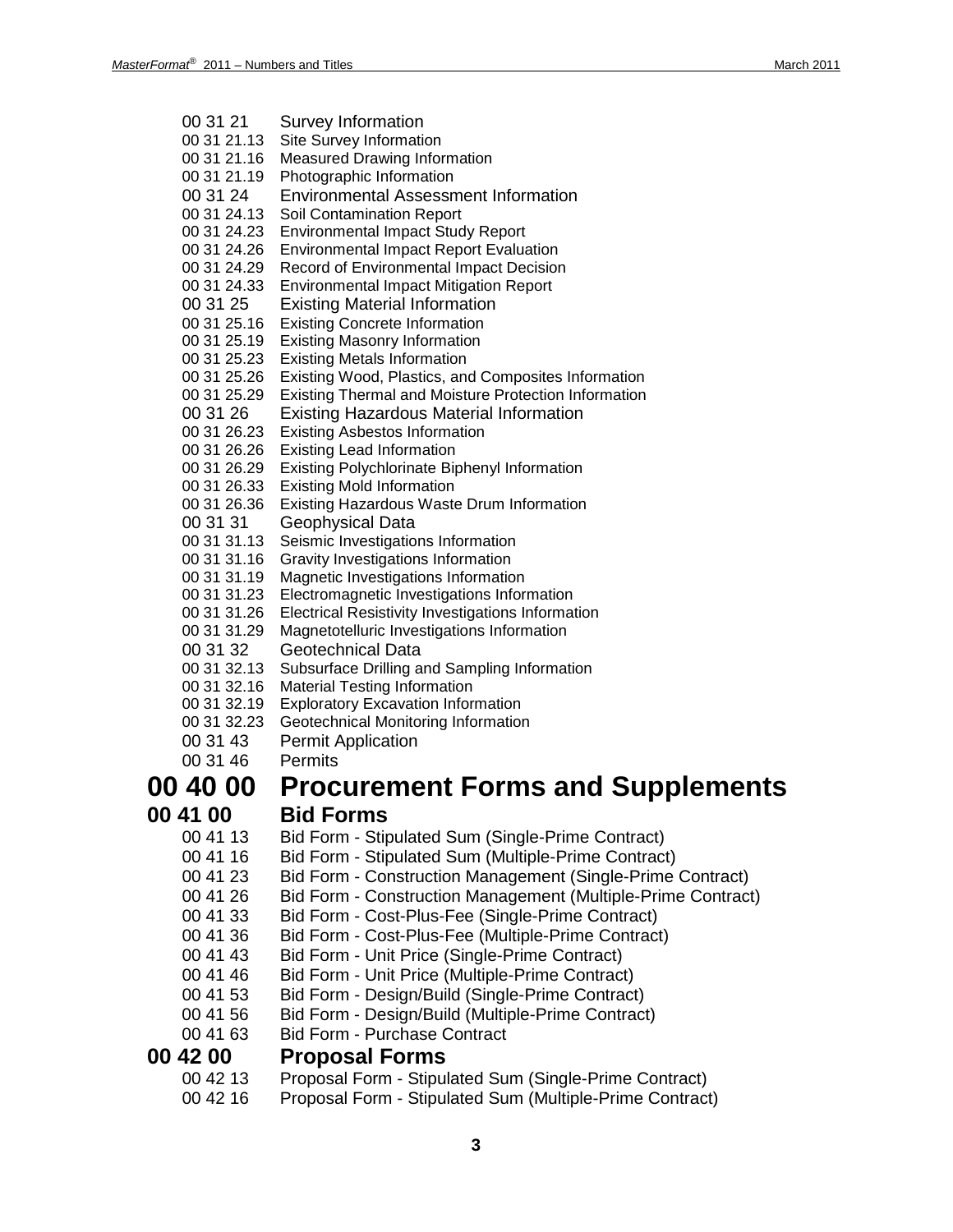| 00 42 23             | Proposal Form - Construction Management (Single-Prime Contract)               |
|----------------------|-------------------------------------------------------------------------------|
| 00 42 26             | Proposal Form - Construction Management (Multiple-Prime Contract)             |
| 00 42 33             | Proposal Form - Cost-Plus-Fee (Single-Prime Contract)                         |
| 00 42 36             | Proposal Form - Cost-Plus-Fee (Multiple-Prime Contract)                       |
| 00 42 43             | Proposal Form - Unit Price (Single-Prime Contract)                            |
| 00 42 46             | Proposal Form - Unit Price (Multiple-Prime Contract)                          |
| 00 42 53             | Proposal Form - Design/Build (Single-Prime Contract)                          |
| 00 42 56             | Proposal Form - Design/Build (Multiple-Prime Contract)                        |
| 00 42 63             | Proposal Form - Purchase Contract                                             |
| 00 42 73             | Proposal Form - Performance Contract                                          |
| 00 43 00             | <b>Procurement Form Supplements</b>                                           |
| 00 43 13             | <b>Bid Security Form</b>                                                      |
| 00 43 21             | Allowance Form                                                                |
| 00 43 22             | <b>Unit Prices Form</b>                                                       |
| 00 43 23             | Alternates Form                                                               |
| 00 43 25             | <b>Substitution Request Form (During Procurement)</b>                         |
| 00 43 26             | <b>Estimated Quantities Form</b>                                              |
| 00 43 27             | Separate Prices Break-Out Form                                                |
| 00 43 28             | <b>Tax Rebate Form</b>                                                        |
| 00 43 33             | <b>Proposed Products Form</b>                                                 |
| 00 43 36             | <b>Proposed Subcontractors Form</b>                                           |
| 00 43 39             | Minority Business Enterprise Statement of Intent Form                         |
| 00 43 43             | <b>Wage Rates Form</b>                                                        |
| 00 43 73             | Proposed Schedule of Values Form                                              |
| 00 43 83             | <b>Proposed Construction Schedule Form</b>                                    |
| 00 43 86             | Proposed Work Plan Schedule Form                                              |
| 00 43 93             | <b>Bid Submittal Checklist</b>                                                |
| <b>00 45 00</b>      | <b>Representations and Certifications</b>                                     |
| 00 45 13             | <b>Bidder's Qualifications</b>                                                |
| 00 45 16             | <b>Proposer's Qualifications</b>                                              |
| 00 45 19             | <b>Non-Collusion Affidavit</b>                                                |
| 00 45 23             | <b>Statement of Disposal Facility</b>                                         |
| 00 45 26             | <b>Worker's Compensation Certificate Schedule</b>                             |
| 00 45 33             | Non-Segregated Facilities Affidavit                                           |
| 00 45 36             | <b>Equal Employment Opportunity Affidavit</b>                                 |
| 00 45 39<br>00 45 43 | <b>Minority Business Enterprise Affidavit</b><br><b>Corporate Resolutions</b> |
| 00 45 46             | <b>Governmental Certifications</b>                                            |
|                      |                                                                               |
| <b>00 50 00</b>      | <b>Contracting Forms and Supplements</b>                                      |
| 00 51 00             | <b>Notice of Award</b>                                                        |
| 00 52 00             | <b>Agreement Forms</b>                                                        |
| 00 52 13             | Agreement Form - Stipulated Sum (Single-Prime Contract)                       |
| 00 52 16             | Agreement Form - Stipulated Sum (Multiple-Prime Contract)                     |
| 00 52 23             | Agreement Form - Construction Management (Single-Prime Contract)              |
| 00 52 26             | Agreement Form - Construction Management (Multiple-Prime Contract)            |
| 00 52 33             | Agreement Form - Cost Plus-Fee (Single-Prime Contract)                        |
| 00 52 36             | Agreement Form - Cost-Plus-Fee (Multiple-Prime Contract)                      |
| 00 52 43             | Agreement Form - Unit Price (Single-Prime Contract)                           |

00 52 46 Agreement Form - Unit Price (Multiple-Prime Contract)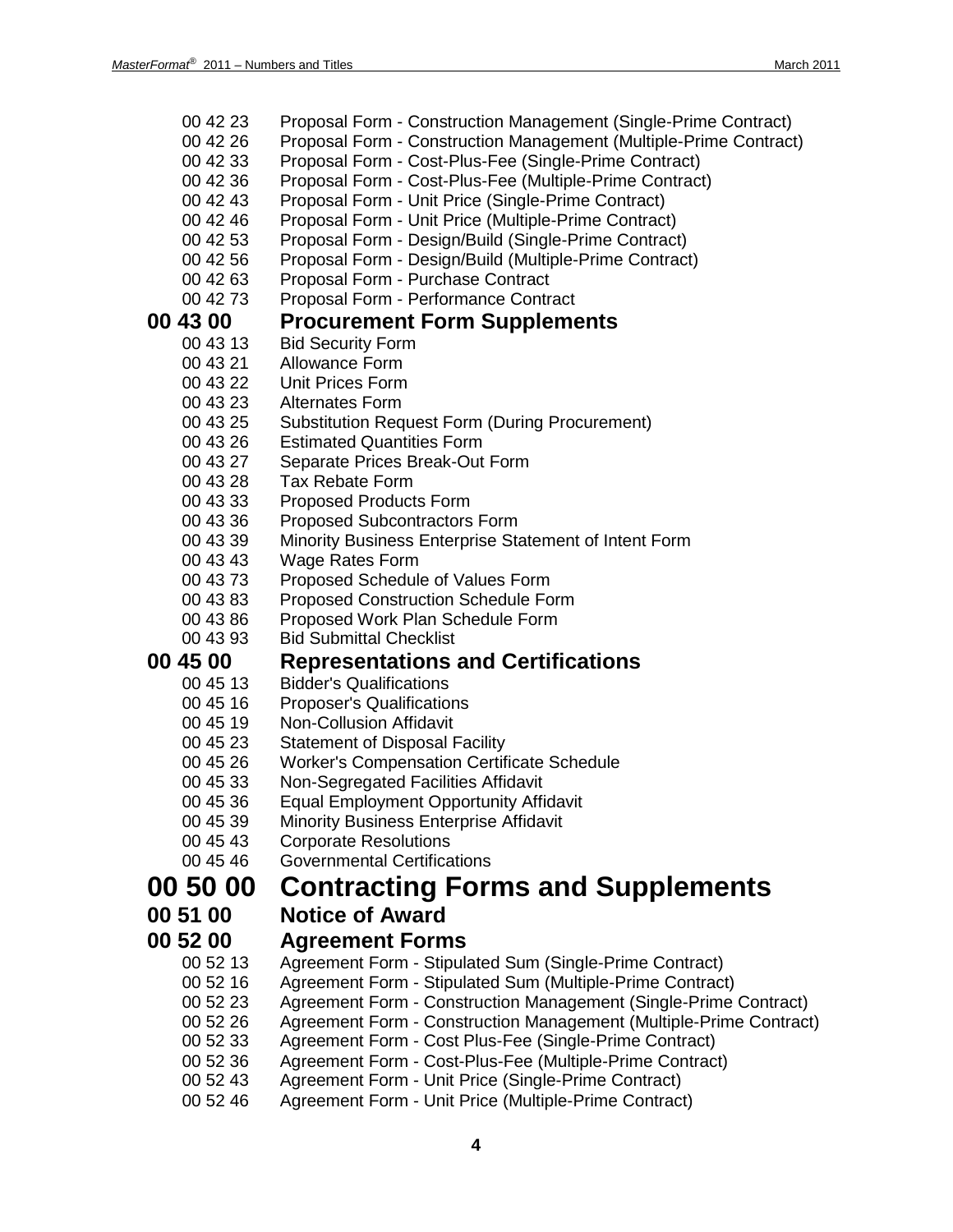| 00 52 53        | Agreement Form - Design/Build (Single-Prime Contract)                          |
|-----------------|--------------------------------------------------------------------------------|
| 00 52 56        | Agreement Form - Design/Build (Multiple-Prime Contract)                        |
| 00 52 63        | Agreement Form - Purchase                                                      |
| 00 52 73        | Agreement Form - Performance Contract                                          |
| 00 52 95        | Agreement Form - Integrated Project Delivery                                   |
| <b>00 54 00</b> | <b>Agreement Form Supplements</b>                                              |
| 00 54 13        | <b>Supplementary Scope Statement</b>                                           |
| 00 54 21        | <b>Allowances Schedule</b>                                                     |
| 00 54 22        | <b>Unit Prices Schedule</b>                                                    |
| 00 54 33        | Digital/Electronic Data Protocol Exhibit                                       |
| 00 54 36        | <b>Building Information Modeling Exhibit</b>                                   |
| 00 55 00        | <b>Notice to Proceed</b>                                                       |
| <b>00 60 00</b> | <b>Project Forms</b>                                                           |
| <b>00 61 00</b> | <b>Bond Forms</b>                                                              |
| 00 61 13        | Performance and Payment Bond Form                                              |
|                 | 00 61 13.13 Performance Bond Form                                              |
| 00 61 13.16     | Payment Bond Form                                                              |
| 00 61 16        | Lien Bond Form                                                                 |
| 00 61 19        | Maintenance Bond Form                                                          |
| 00 61 23        | Retainage Bond Form                                                            |
| 00 61 26        | Special Bond Form                                                              |
| <b>00 62 00</b> | <b>Certificates and Other Forms</b>                                            |
| 00 62 11        | <b>Submittal Transmittal Form</b>                                              |
| 00 62 16        | Certificate of Insurance Form                                                  |
| 00 62 19        | Infection Control Form                                                         |
| 00 62 23        | <b>Construction Waste Diversion Form</b>                                       |
| 00 62 33        | <b>Products Form</b>                                                           |
| 00 62 34        | Recycled Content of Materials Form                                             |
| 00 62 39        | <b>Minority Business Enterprise Certification Form</b>                         |
| 00 62 73        | <b>Schedule of Values Form</b>                                                 |
| 00 62 76        | Application for Payment Form                                                   |
| 00 62 76.16     | 00 62 76.13 Sales Tax Form<br>Consent of Surety to Reduction of Retainage Form |
| 00 62 79        | <b>Stored Material Form</b>                                                    |
| 00 62 83        | <b>Construction Schedule Form</b>                                              |
| 00 62 86        | <b>Work Plan Schedule Form</b>                                                 |
| 00 62 89        | <b>Construction Equipment Form</b>                                             |
| <b>00 63 00</b> | <b>Clarification and Modification Forms</b>                                    |
| 00 63 13        | Request for Interpretation Form                                                |
| 00 63 19        | <b>Clarification Form</b>                                                      |
| 00 63 25        | <b>Substitution Request Form (During Construction)</b>                         |
| 00 63 33        | Supplemental Instruction Form                                                  |
| 00 63 36        | <b>Field Order Form</b>                                                        |
| 00 63 43        | <b>Written Amendment Form</b>                                                  |
| 00 63 46        | <b>Construction Change Directive Form</b>                                      |
| 00 63 49        | <b>Work Change Directive Form</b>                                              |
| 00 63 53        | <b>Request for Proposal Form</b>                                               |
| 00 63 54        | Proposal Worksheet Summary Form                                                |
| 00 63 55        | Proposal Worksheet Detail Form                                                 |
|                 |                                                                                |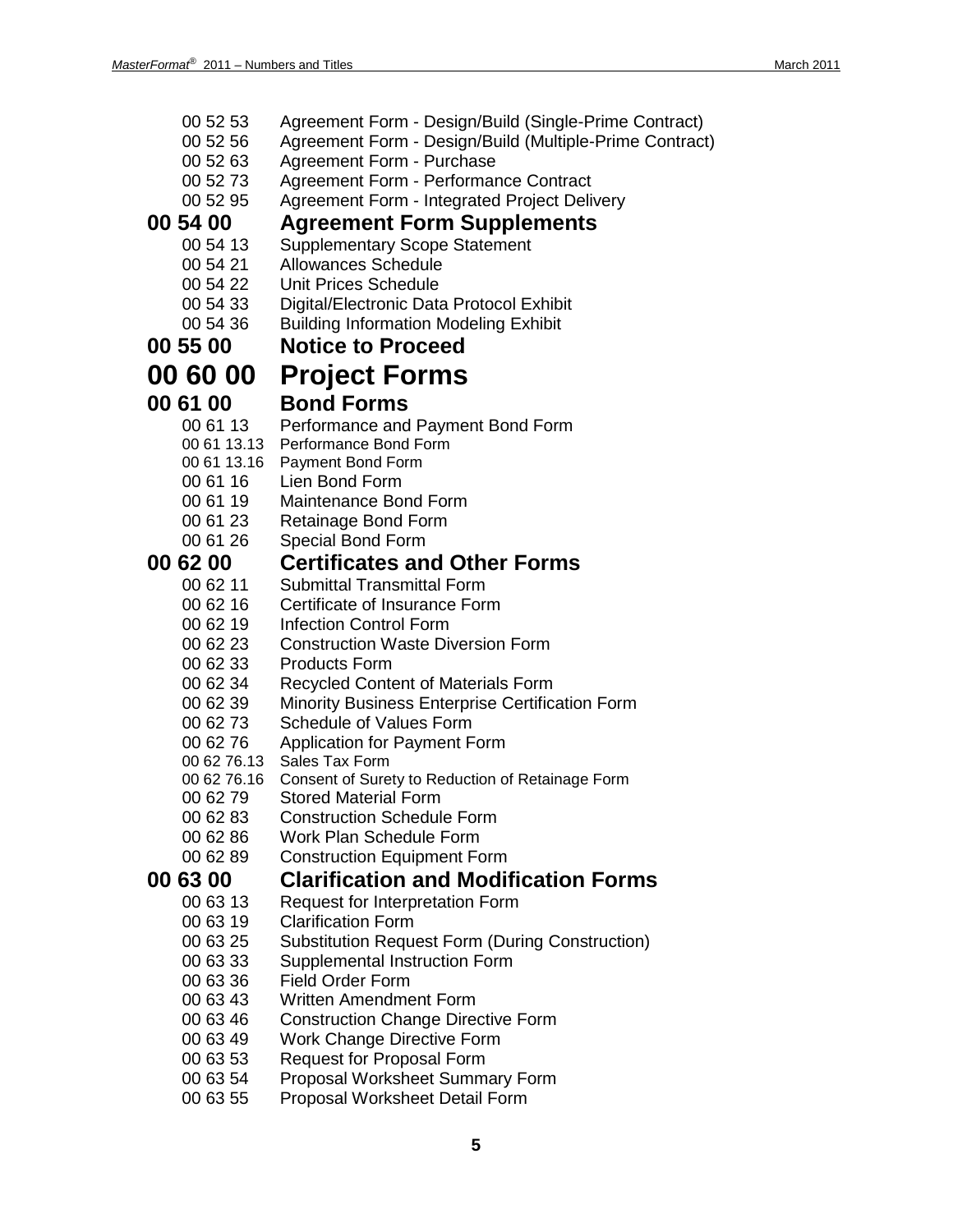| 00 63 57                   | <b>Change Order Request Form</b>                                                                                             |
|----------------------------|------------------------------------------------------------------------------------------------------------------------------|
| 00 63 63                   | Change Order Form                                                                                                            |
| 00 65 00                   | <b>Closeout Forms</b>                                                                                                        |
| 00 65 13                   | Certificate of Compliance Form                                                                                               |
| 00 65 16                   | Certificate of Substantial Completion Form                                                                                   |
| 00 65 19                   | Certificate of Completion Form                                                                                               |
| 00 65 19.13                | Affidavit of Payment of Debts and Claims Form                                                                                |
| 00 65 19.16                | Affidavit of Release of Liens Form                                                                                           |
| 00 65 19.19<br>00 65 19.23 | Consent of Surety to Final Payment Form                                                                                      |
| 00 65 19.26                | Acceptance Certificate Form<br><b>Final Settlement Certificate Form</b>                                                      |
| 00 65 36                   | <b>Warranty Form</b>                                                                                                         |
| 00 65 73                   | <b>Statutory Declaration Form</b>                                                                                            |
| 00 70 00                   | <b>Conditions of the Contract</b>                                                                                            |
| 00 71 00                   | <b>Contracting Definitions</b>                                                                                               |
| 00 72 00                   | <b>General Conditions</b>                                                                                                    |
|                            |                                                                                                                              |
| 00 72 13<br>00 72 16       | General Conditions - Stipulated Sum (Single-Prime Contract)<br>General Conditions - Stipulated Sum (Multiple-Prime Contract) |
| 00 72 23                   | General Conditions - Construction Management (Single-Prime Contract)                                                         |
| 00 72 26                   | General Conditions - Construction Management (Multiple-Prime Contract)                                                       |
| 00 72 33                   | General Conditions - Cost Plus-Fee (Single-Prime Contract)                                                                   |
| 00 72 36                   | General Conditions - Cost-Plus-Fee (Multiple-Prime Contract)                                                                 |
| 00 72 43                   | General Conditions - Unit Price (Single-Prime Contract)                                                                      |
| 00 72 46                   | General Conditions - Unit Price (Multiple-Prime Contract)                                                                    |
| 00 72 53                   | General Conditions - Design/Build (Single-Prime Contract)                                                                    |
| 00 72 56                   | General Conditions - Design/Build (Multiple-Prime Contract)                                                                  |
| 00 72 73                   | <b>General Conditions - Performance Contract</b>                                                                             |
| 00 72 95                   | <b>General Conditions - Integrated Project Delivery</b>                                                                      |
| 00 73 00                   | <b>Supplementary Conditions</b>                                                                                              |
| 00 73 16                   | <b>Insurance Requirements</b>                                                                                                |
| 00 73 19                   | <b>Health and Safety Requirements</b>                                                                                        |
| 00 73 23                   | <b>Purchase Contracts</b>                                                                                                    |
| 00 73 26                   | <b>Assigned Contracts</b>                                                                                                    |
| 00 73 33                   | Non-Segregated Facilities Requirements                                                                                       |
| 00 73 36                   | <b>Equal Employment Opportunity Requirements</b>                                                                             |
| 00 73 39                   | <b>Minority Business Enterprise Requirements</b>                                                                             |
| 00 73 43                   | <b>Wage Rate Requirements</b>                                                                                                |
| 00 73 46<br>00 73 49       | <b>Wage Determination Schedule</b><br><b>Labor Stabilization Agreement</b>                                                   |
| 00 73 53                   | <b>Anti-Pollution Measures</b>                                                                                               |
| 00 73 63                   | <b>Security Requirements</b>                                                                                                 |
| 00 73 73                   | <b>Statutory Requirements</b>                                                                                                |
| 00 90 00                   | <b>Revisions, Clarifications, and</b>                                                                                        |
|                            |                                                                                                                              |
|                            | <b>Modifications</b>                                                                                                         |
| 00 91 00                   | <b>Precontract Revisions</b>                                                                                                 |
| 00 91 13                   | Addenda                                                                                                                      |
| 00 91 16                   | <b>Bid Revisions</b>                                                                                                         |
| 00 91 19                   | <b>Proposal Revisions</b>                                                                                                    |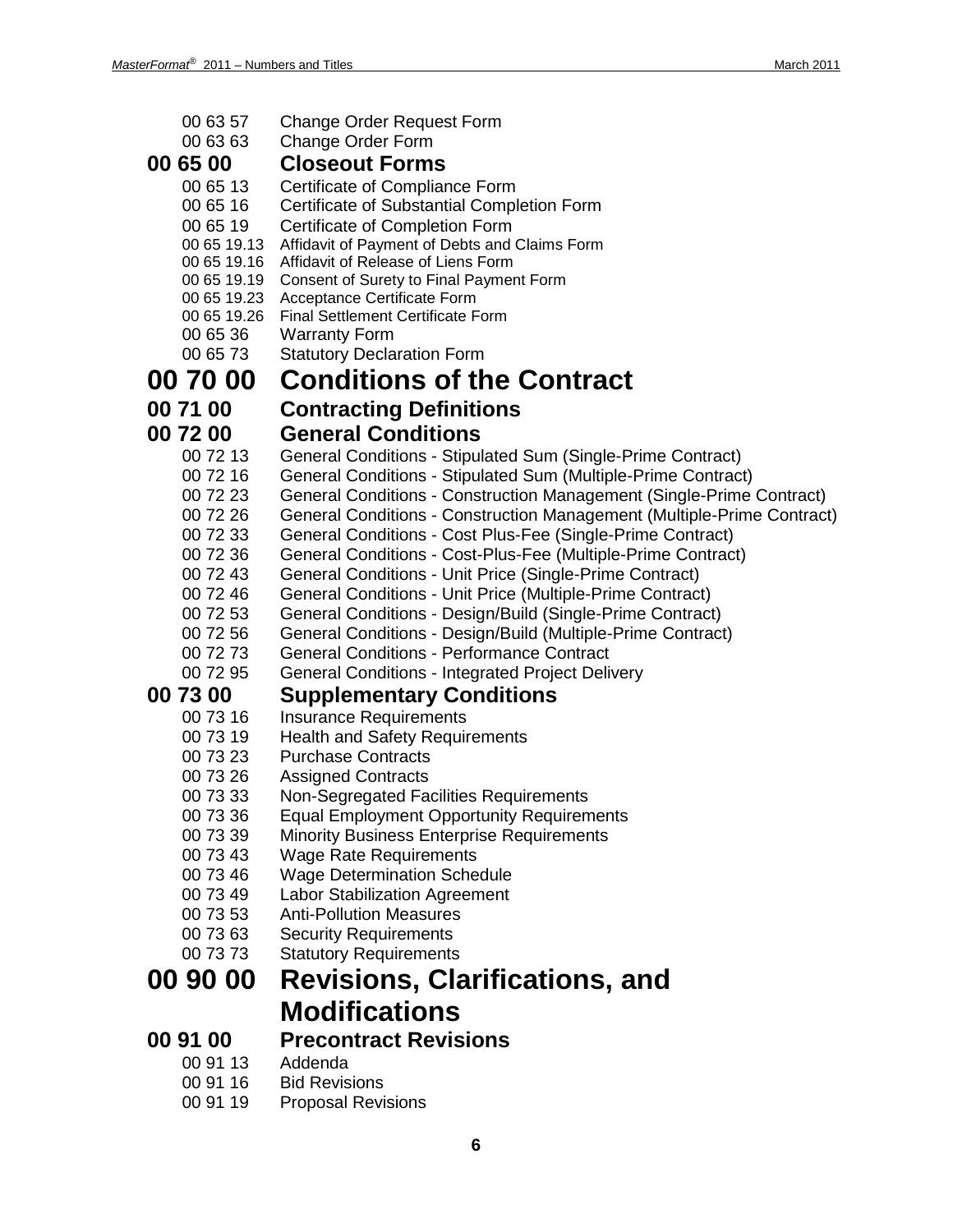### **00 93 00 Record Clarifications and Proposals**

- Record Requests for Interpretation
- 00 93 19 Record Clarification Notices
- 00 93 53 Record Proposal Requests
- 00 93 54 Record Proposal Worksheet Summaries
- 00 93 57 Record Change Order Requests

### **00 94 00 Record Modifications**

- Record Minor Changes in the Work
- 00 94 36 Record Supplemental Instructions<br>00 94 39 Record Field Orders
- Record Field Orders
- 00 94 43 Record Amendments
- 00 94 46 Record Construction Change Directives<br>00 94 49 Record Work Change Directives
- Record Work Change Directives
- 00 94 63 Record Change Orders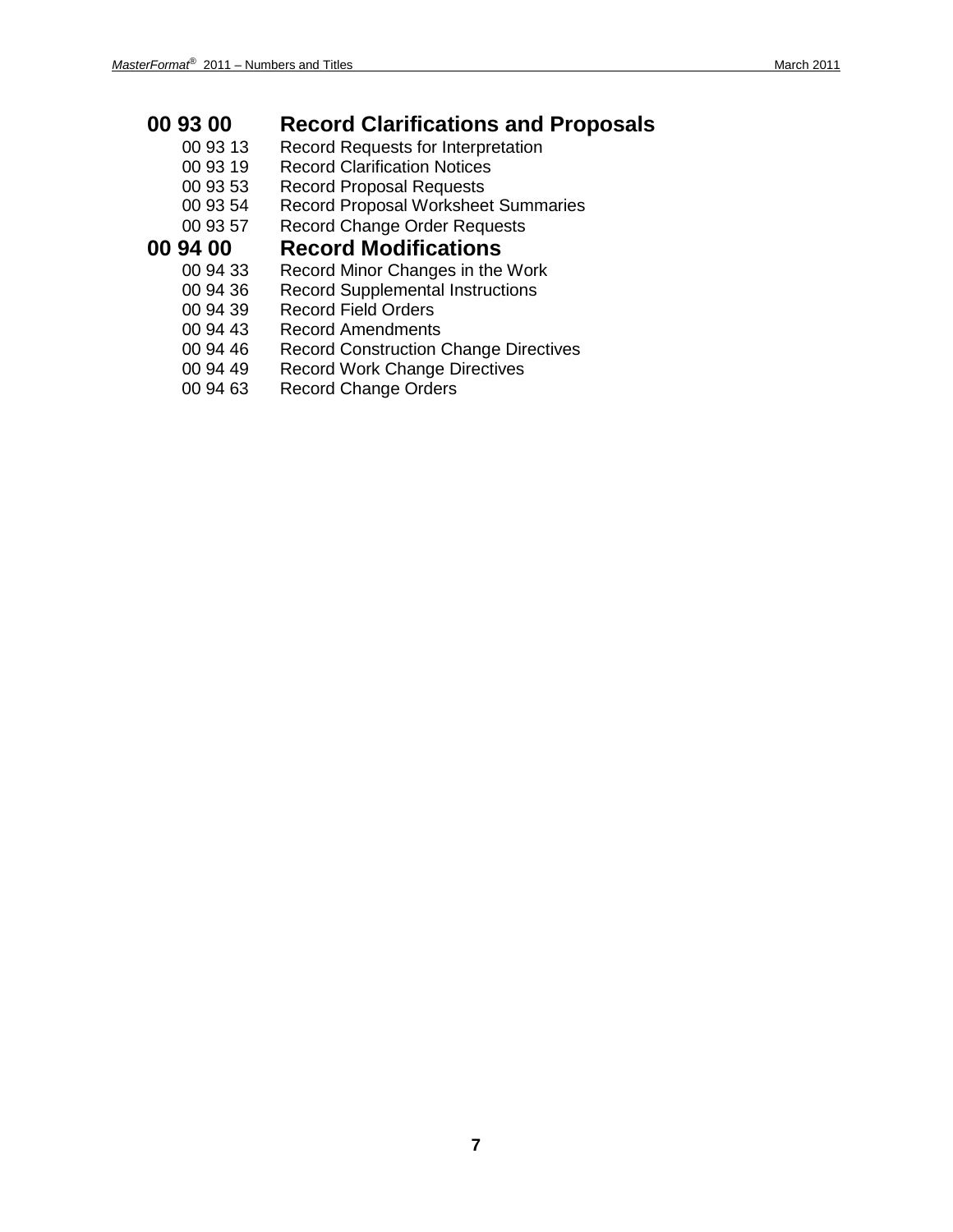#### **01 00 00 General Requirements 01 10 00 Summary 01 11 00 Summary of Work**<br>
01 11 13 Work Covered by Contra Work Covered by Contract Documents 01 11 16 Work by Owner 01 11 19 Purchase Contracts **01 12 00 Multiple Contract Summary** 01 12 13 Summary of Contracts<br>01 12 16 Work Sequence Work Sequence 01 12 19 Contract Interface **01 14 00 Work Restrictions** 01 14 13 Access to Site<br>01 14 16 Coordination w 01 14 16 Coordination with Occupants<br>01 14 19 Use of Site Use of Site **01 18 00 Project Utility Sources Utility Service Connections 01 20 00 Price and Payment Procedures 01 21 00 Allowances Cash Allowances** 01 21 16 Contingency Allowances 01 21 19 Testing and Inspecting Allowances 01 21 23 Installation Allowances 01 21 26 Product Allowances 01 21 29 Quantity Allowances 01 21 43 Time Allowances **01 22 00 Unit Prices** Unit Price Measurement 01 22 16 Unit Price Payment **01 23 00 Alternates 01 24 00 Value Analysis** 01 24 13 Value Engineering **01 25 00 Substitution Procedures Product Substitution Procedures** 01 25 16 Execution Substitution Procedures **01 26 00 Contract Modification Procedures** Requests for Interpretation 01 26 19 Clarification Notices 01 26 33 Minor Changes in the Work 01 26 36 Supplemental Instructions 01 26 39 Field Orders Amendments 01 26 46 Construction Change Directives 01 26 49 Work Change Directives 01 26 53 Proposal Requests 01 26 54 Proposal Worksheet Summaries 01 26 57 Change Order Requests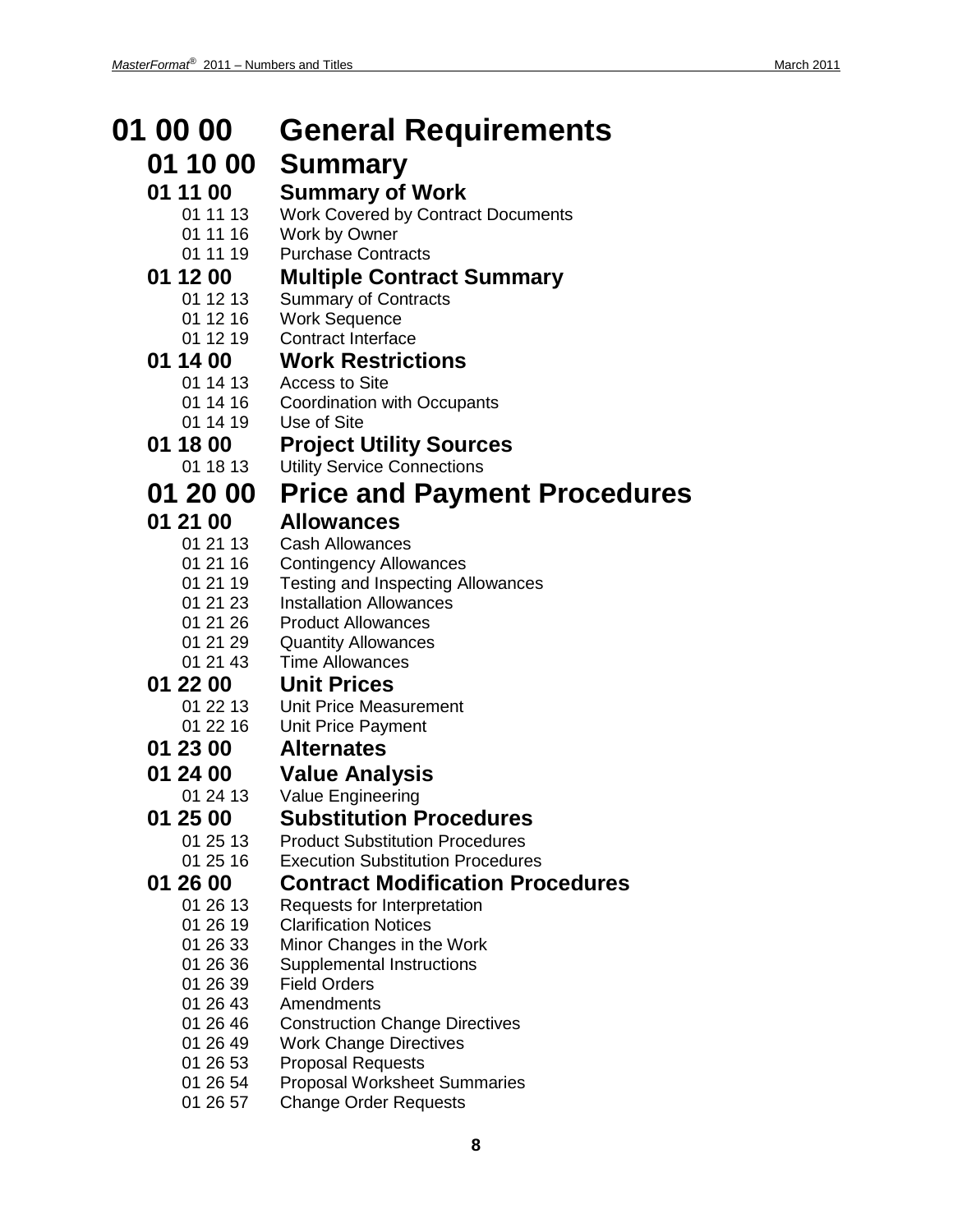| 01 26 63                   | <b>Change Orders</b>                                                                               |
|----------------------------|----------------------------------------------------------------------------------------------------|
| 01 29 00                   | <b>Payment Procedures</b>                                                                          |
| 01 29 73                   | <b>Schedule of Values</b>                                                                          |
| 01 29 76                   | <b>Progress Payment Procedures</b>                                                                 |
| 01 29 83                   | Payment Procedures for Testing Laboratory Services                                                 |
| 01 30 00                   | <b>Administrative Requirements</b>                                                                 |
| 01 31 00                   | <b>Project Management and Coordination</b>                                                         |
| 01 31 13                   | <b>Project Coordination</b>                                                                        |
| 01 31 14                   | <b>Facility Services Coordination</b>                                                              |
| 01 31 16                   | Multiple Contract Coordination                                                                     |
| 01 31 19                   | <b>Project Meetings</b>                                                                            |
| 01 31 19.13                | <b>Preconstruction Meetings</b>                                                                    |
| 01 31 19.16                | <b>Site Mobilization Meetings</b>                                                                  |
| 01 31 19.23                | <b>Progress Meetings</b>                                                                           |
| 01 31 19.33                | <b>Preinstallation Meetings</b>                                                                    |
| 01 31 23<br>01 31 26       | <b>Project Web Site</b><br><b>Electronic Communication Protocols</b>                               |
|                            |                                                                                                    |
| 01 32 00                   | <b>Construction Progress Documentation</b>                                                         |
| 01 32 13<br>01 32 16       | Scheduling of Work<br><b>Construction Progress Schedule</b>                                        |
| 01 32 16.13                | <b>Network Analysis Schedules</b>                                                                  |
| 01 32 19                   | <b>Submittals Schedule</b>                                                                         |
| 01 32 23                   | Survey and Layout Data                                                                             |
| 01 32 26                   | <b>Construction Progress Reporting</b>                                                             |
| 01 32 29                   | <b>Periodic Work Observation</b>                                                                   |
| 01 32 33                   | <b>Photographic Documentation</b>                                                                  |
| 01 32 36                   | Video Monitoring and Documentation                                                                 |
| 01 32 43                   | <b>Purchase Order Tracking</b>                                                                     |
| 01 33 00                   | <b>Submittal Procedures</b>                                                                        |
| 01 33 13                   | Certificates                                                                                       |
| 01 33 16                   | Design Data                                                                                        |
| 01 33 19<br>01 33 23       | <b>Field Test Reporting</b><br>Shop Drawings, Product Data, and Samples                            |
| 01 33 26                   | <b>Source Quality Control Reporting</b>                                                            |
| 01 33 29                   | Sustainable Design Reporting                                                                       |
| 01 33 29.01                | <b>Material Cost Summary Form</b>                                                                  |
| 01 33 29.02                | <b>Wood-Containing Product List</b>                                                                |
| 01 33 29.03                | <b>Metal-Containing Product List</b>                                                               |
| 01 33 29.04<br>01 33 29.05 | <b>Material Content Form</b><br><b>New Product Source Form</b>                                     |
| 01 33 29.06                | <b>Reused Product Form</b>                                                                         |
| 01 33 29.07                | <b>Prohibited Content Installer Certification</b>                                                  |
| 01 35 00                   | <b>Special Procedures</b>                                                                          |
| 01 35 13                   | <b>Special Project Procedures</b>                                                                  |
| 01 35 13.13                | Special Project Procedures for Airport Facilities                                                  |
| 01 35 13.16                | Special Project Procedures for Detention Facilities                                                |
| 01 35 13.19<br>01 35 13.26 | Special Project Procedures for Healthcare Facilities<br>Special Project Procedures for Clean Rooms |
| 01 35 13.43                | <b>Special Project Procedures for Contaminated Sites</b>                                           |
| 01 35 16                   | <b>Alteration Project Procedures</b>                                                               |
|                            |                                                                                                    |
|                            | 9                                                                                                  |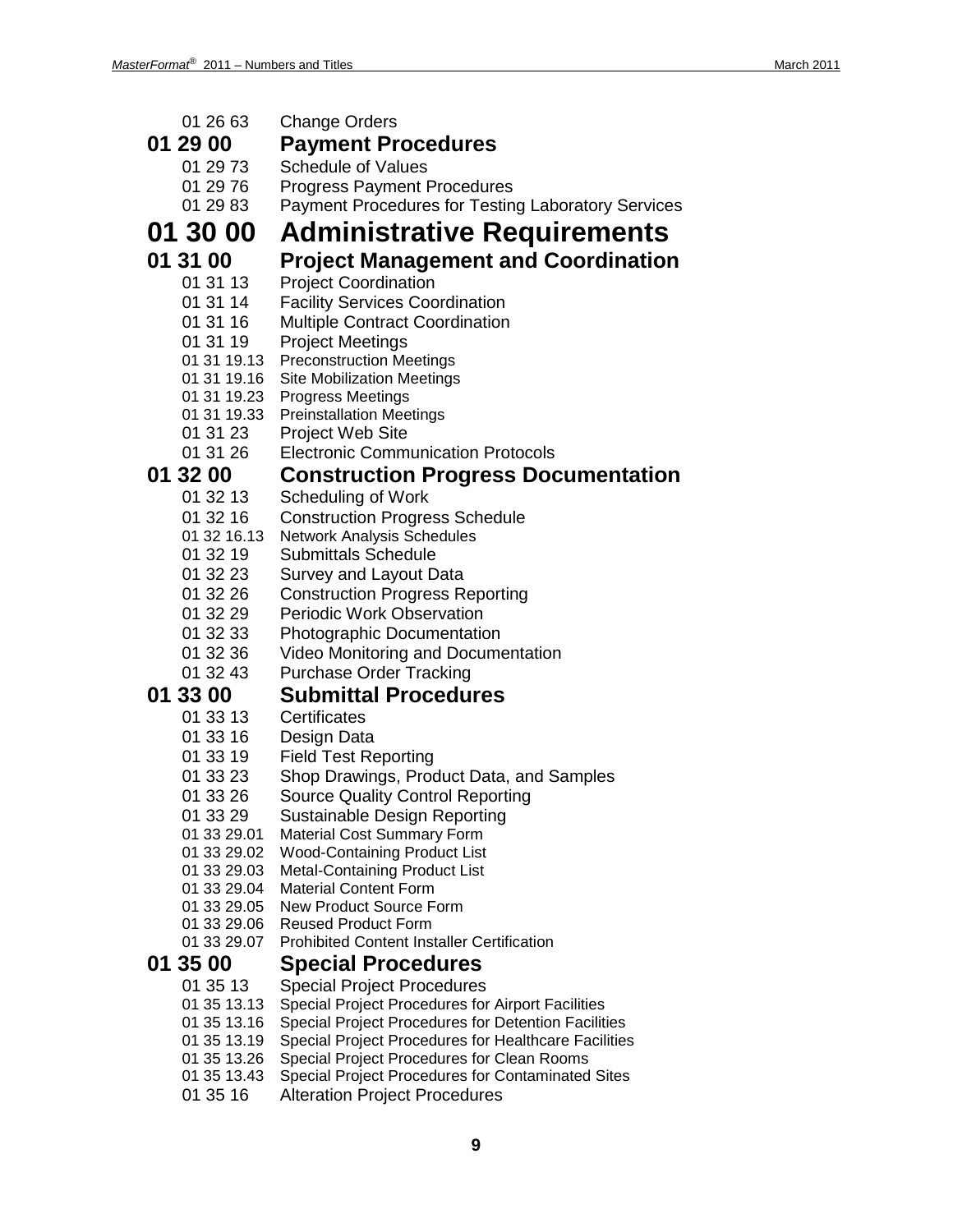- 01 35 23 Owner Safety Requirements
- 01 35 26 Governmental Safety Requirements
- 01 35 29 Health, Safety, and Emergency Response Procedures
- 01 35 29.13 Health, Safety, and Emergency Response Procedures for Contaminated Sites
- 01 35 33 Infection Control Procedures
- 01 35 43 Environmental Procedures
- 01 35 43.13 Environmental Procedures for Hazardous Materials
- 01 35 43.16 Environmental Procedures for Toxic Materials
- 01 35 46 Indoor Air Quality Procedures
- 01 35 53 Security Procedures
- 01 35 63 Sustainability Certification Project Requirements
- 01 35 66 Sustainability Certification Project Procedures<br>01 35 91 Historic Treatment Procedures
- **Historic Treatment Procedures**

### **01 40 00 Quality Requirements**

### **01 41 00 Regulatory Requirements**

- $014113$ 
	- 01 41 16 Laws
	- 01 41 19 Rules
	-
	- 01 41 23 Fees
	- 01 41 26 Permit Requirements

### **01 42 00 References**

- Abbreviations and Acronyms
- 01 42 16 Definitions
- 01 42 19 Reference Standards

#### **01 43 00 Quality Assurance**

- 01 43 13 Manufacturer Qualifications
- 01 43 16 Supplier Qualifications
- 01 43 19 Fabricator Qualifications
- 01 43 23 Installer Qualifications
- 01 43 26 Testing and Inspecting Agency Qualifications
- 01 43 29 Code-Required Special Inspector Qualifications<br>01 43 33 Manufacturer's Field Services
- Manufacturer's Field Services
- 01 43 36 Field Samples
- 01 43 39 Mockups

### **01 45 00 Quality Control**

- Source Quality Control Procedures
- 01 45 16 Field Quality Control Procedures
- 01 45 16.13 Contractor Quality Control
- 01 45 23 Testing and Inspecting Services
- 01 45 26 Plant Inspection Procedures
- 01 45 29 Testing Laboratory Services
- 01 45 33 Code-Required Special Inspections and Procedures

### **01 50 00 Temporary Facilities and Controls**

#### **01 51 00 Temporary Utilities**

- 01 51 13 Temporary Electricity
- 01 51 16 Temporary Fire Protection
- 01 51 19 Temporary Fuel Oil
- 01 51 23 Temporary Heating, Cooling, and Ventilating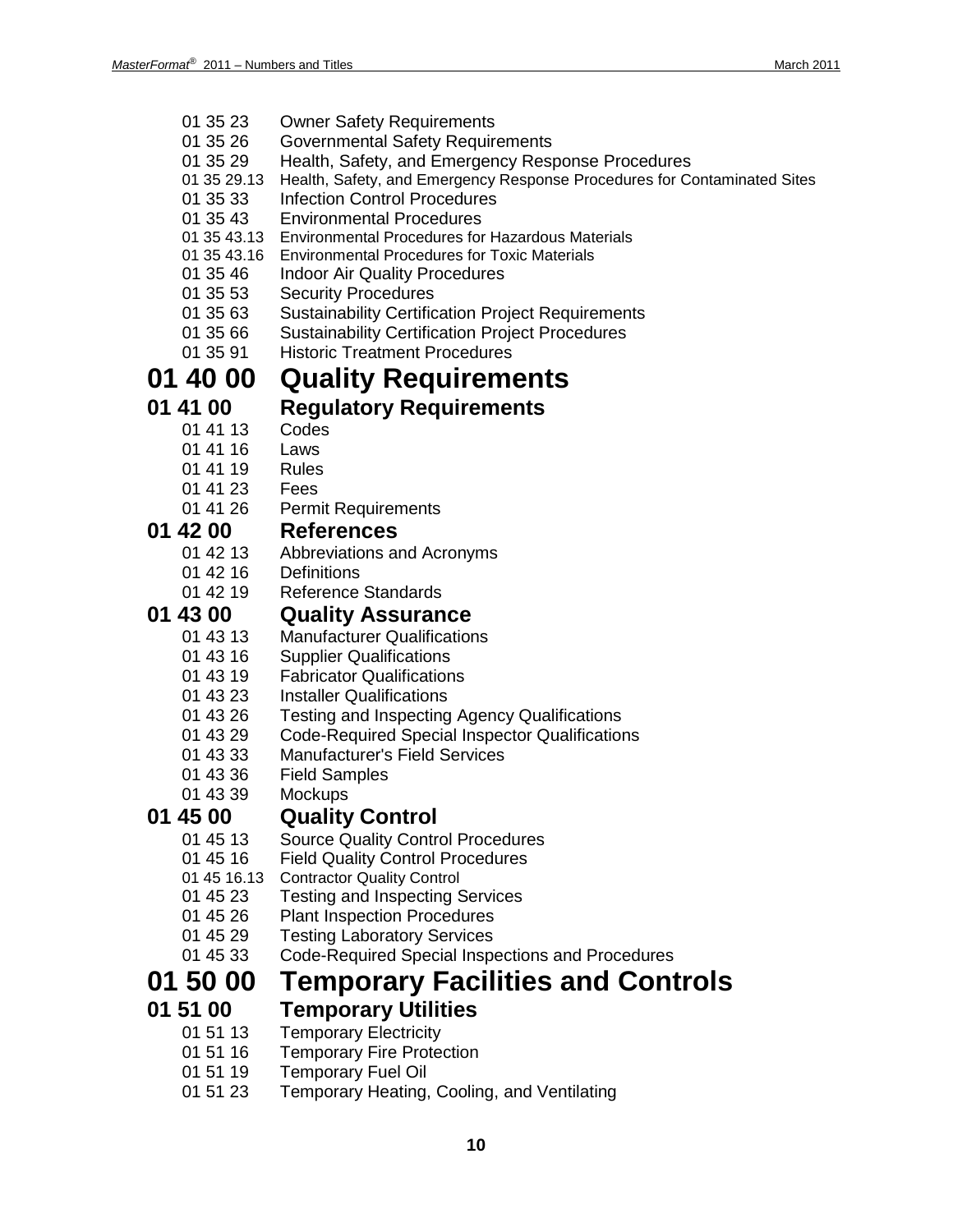| 01 51 26        | <b>Temporary Lighting</b>                      |
|-----------------|------------------------------------------------|
| 01 51 29        | <b>Temporary Natural-Gas</b>                   |
| 01 51 33        | <b>Temporary Telecommunications</b>            |
| 01 51 36        | <b>Temporary Water</b>                         |
| 01 52 00        | <b>Construction Facilities</b>                 |
| 01 52 13        | <b>Field Offices and Sheds</b>                 |
| 01 52 16        | <b>First Aid Facilities</b>                    |
| 01 52 19        | <b>Sanitary Facilities</b>                     |
| 01 53 00        |                                                |
|                 | <b>Temporary Construction</b>                  |
| 01 53 13        | <b>Temporary Bridges</b>                       |
| 01 53 16        | <b>Temporary Decking</b>                       |
| 01 53 19        | <b>Temporary Overpasses</b>                    |
| 01 53 23        | <b>Temporary Ramps</b>                         |
| 01 53 26        | <b>Temporary Runarounds</b>                    |
| 01 54 00        | <b>Construction Aids</b>                       |
| 01 54 13        | <b>Temporary Elevators</b>                     |
| 01 54 16        | <b>Temporary Hoists</b>                        |
| 01 54 19        | <b>Temporary Cranes</b>                        |
| 01 54 23        | <b>Temporary Scaffolding and Platforms</b>     |
| 01 54 26        | <b>Temporary Swing Staging</b>                 |
| 01 55 00        | <b>Vehicular Access and Parking</b>            |
| 01 55 13        | <b>Temporary Access Roads</b>                  |
| 01 55 16        | <b>Haul Routes</b>                             |
| 01 55 19        | <b>Temporary Parking Areas</b>                 |
| 01 55 23        | <b>Temporary Roads</b>                         |
| 01 55 26        | <b>Traffic Control</b>                         |
| 01 55 29        | <b>Staging Areas</b>                           |
| <b>01 56 00</b> | <b>Temporary Barriers and Enclosures</b>       |
| 01 56 13        | <b>Temporary Air Barriers</b>                  |
| 01 56 16        | <b>Temporary Dust Barriers</b>                 |
| 01 56 19        | <b>Temporary Noise Barriers</b>                |
| 01 56 23        | <b>Temporary Barricades</b>                    |
| 01 56 26        | <b>Temporary Fencing</b>                       |
| 01 56 29        | <b>Temporary Protective Walkways</b>           |
| 01 56 33        | <b>Temporary Security Barriers</b>             |
| 01 56 36        | <b>Temporary Security Enclosures</b>           |
| 01 56 39        | <b>Temporary Tree and Plant Protection</b>     |
| 01 57 00        | <b>Temporary Controls</b>                      |
| 01 57 13        | <b>Temporary Erosion and Sediment Control</b>  |
| 01 57 16        | <b>Temporary Pest Control</b>                  |
| 01 57 19        | <b>Temporary Environmental Controls</b>        |
| 01 57 23        | <b>Temporary Storm Water Pollution Control</b> |
| <b>01 58 00</b> | <b>Project Identification</b>                  |
| 01 58 13        | <b>Temporary Project Signage</b>               |
| 01 58 16        | <b>Temporary Interior Signage</b>              |
| <b>01 60 00</b> | <b>Product Requirements</b>                    |
|                 |                                                |
| 01 61 00        | <b>Common Product Requirements</b>             |
| 01 61 13        | <b>Software Licensing Requirements</b>         |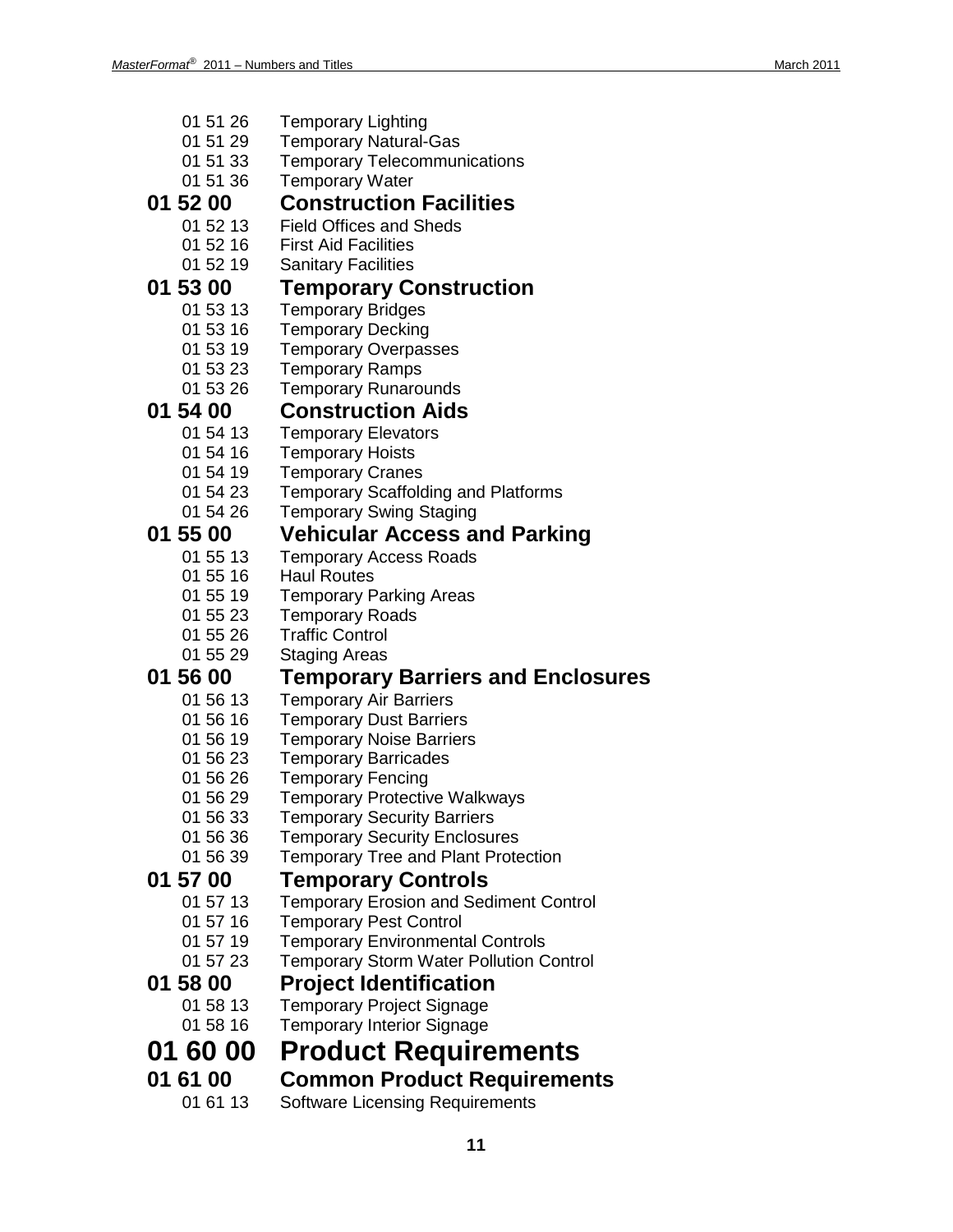| 01 62 00                   | <b>Product Options</b>                                                     |
|----------------------------|----------------------------------------------------------------------------|
| 01 64 00                   | <b>Owner-Furnished Products</b>                                            |
| 01 65 00                   | <b>Product Delivery Requirements</b>                                       |
| 01 66 00                   | <b>Product Storage and Handling Requirements</b>                           |
| 01 66 13                   | Product Storage and Handling Requirements for Hazardous Materials          |
| 01 66 16                   | Product Storage and Handling Requirements for Toxic Materials              |
| 01 70 00                   | <b>Execution and Closeout Requirements</b>                                 |
| 01 71 00                   | <b>Examination and Preparation</b>                                         |
| 01 71 13                   | Mobilization                                                               |
| 01 71 16                   | <b>Acceptance of Conditions</b>                                            |
| 01 71 23                   | <b>Field Engineering</b><br>01 71 23.13 Construction Layout                |
| 01 71 23.16                | <b>Construction Surveying</b>                                              |
| 01 71 33                   | Protection of Adjacent Construction                                        |
| 01 73 00                   | <b>Execution</b>                                                           |
| 01 73 13                   | Application                                                                |
| 01 73 16<br>01 73 19       | Erection<br>Installation                                                   |
| 01 73 23                   | <b>Bracing and Anchoring</b>                                               |
| 01 73 26                   | <b>Existing Products</b>                                                   |
| 01 73 29                   | <b>Cutting and Patching</b>                                                |
| 01 74 00                   | <b>Cleaning and Waste Management</b>                                       |
| 01 74 13                   | <b>Progress Cleaning</b>                                                   |
| 01 74 16                   | Site Maintenance                                                           |
| 01 74 19<br>01 74 23       | <b>Construction Waste Management and Disposal</b><br><b>Final Cleaning</b> |
| 01 75 00                   | <b>Starting and Adjusting</b>                                              |
| 01 75 13                   | <b>Checkout Procedures</b>                                                 |
| 01 75 16                   | <b>Startup Procedures</b>                                                  |
| 01 76 00                   | <b>Protecting Installed Construction</b>                                   |
| 01 77 00                   | <b>Closeout Procedures</b>                                                 |
| 01 77 13                   | <b>Preliminary Closeout Reviews</b>                                        |
| 01 77 16                   | <b>Final Closeout Review</b>                                               |
| 01 77 19                   | <b>Closeout Requirements</b>                                               |
| 01 78 00<br>01 78 13       | <b>Closeout Submittals</b>                                                 |
| 01 78 19                   | <b>Completion and Correction List</b><br><b>Maintenance Contracts</b>      |
| 01 78 23                   | Operation and Maintenance Data                                             |
| 01 78 23.13                | <b>Operation Data</b>                                                      |
| 01 78 23.16<br>01 78 23.19 | Maintenance Data<br><b>Preventative Maintenance Instructions</b>           |
| 01 78 29                   | <b>Final Site Survey</b>                                                   |
| 01 78 33                   | <b>Bonds</b>                                                               |
| 01 78 36                   | Warranties                                                                 |
| 01 78 39                   | <b>Project Record Documents</b>                                            |
| 01 78 43                   | <b>Spare Parts</b><br><b>Extra Stock Materials</b>                         |
| 01 78 46<br>01 78 53       | <b>Sustainable Design Closeout Documentation</b>                           |
|                            |                                                                            |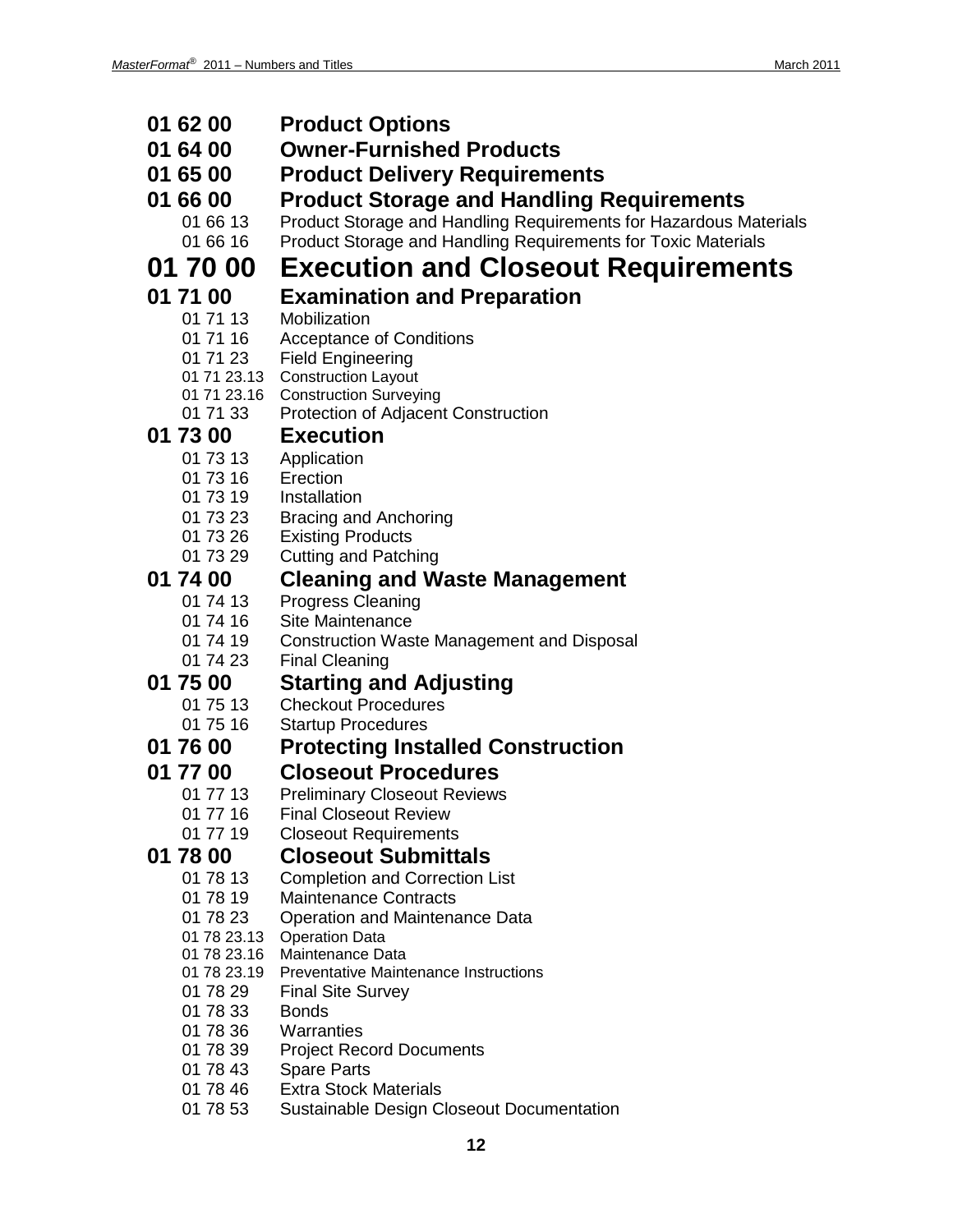| 01 79 00             | <b>Demonstration and Training</b>                                                |
|----------------------|----------------------------------------------------------------------------------|
| 01 80 00             | <b>Performance Requirements</b>                                                  |
| 01 81 00             | <b>Facility Performance Requirements</b>                                         |
| 01 81 13             | Sustainable Design Requirements                                                  |
| 01 81 16             | <b>Facility Environmental Requirements</b>                                       |
| 01 81 19             | <b>Indoor Air Quality Requirements</b>                                           |
| 01 82 00             | <b>Facility Substructure Performance Requirements</b>                            |
| 01 82 13             | <b>Foundation Performance Requirements</b>                                       |
| 01 82 16             | <b>Basement Construction Performance Requirements</b>                            |
| 01 83 00             | <b>Facility Shell Performance Requirements</b>                                   |
| 01 83 13             | <b>Superstructure Performance Requirements</b>                                   |
| 01 83 16             | <b>Exterior Enclosure Performance Requirements</b>                               |
| 01 83 19             | <b>Roofing Performance Requirements</b>                                          |
| 01 84 00             | <b>Interiors Performance Requirements</b>                                        |
| 01 84 13             | <b>Interior Construction Performance Requirements</b>                            |
| 01 84 16<br>01 84 19 | <b>Stairways Performance Requirements</b>                                        |
| 01 85 00             | <b>Interior Finishes Performance Requirements</b>                                |
|                      | <b>Conveying Equipment Performance Requirements</b>                              |
| 01 86 00             | <b>Facility Services Performance Requirements</b>                                |
| 01 86 13             | <b>Fire Suppression Performance Requirements</b>                                 |
| 01 86 16<br>01 86 19 | <b>Plumbing Performance Requirements</b><br><b>HVAC Performance Requirements</b> |
| 01 86 23             | <b>Integrated Automation Performance Requirements</b>                            |
| 01 86 26             | <b>Electrical Performance Requirements</b>                                       |
| 01 86 29             | <b>Communications Performance Requirements</b>                                   |
| 01 86 33             | <b>Electronic Safety and Security Performance Requirements</b>                   |
| 01 87 00             | <b>Equipment and Furnishings Performance</b>                                     |
|                      | <b>Requirements</b>                                                              |
| 01 87 13             | <b>Equipment Performance Requirements</b>                                        |
| 01 87 16             | <b>Furnishings Performance Requirements</b>                                      |
| 01 88 00             | <b>Other Facility Construction Performance</b>                                   |
|                      | <b>Requirements</b>                                                              |
| 01 88 13             | <b>Special Construction Performance Requirements</b>                             |
| 01 88 16             | <b>Selective Construction Performance Requirements</b>                           |
| 01 89 00             | <b>Site Construction Performance Requirements</b>                                |
| 01 89 13             | <b>Site Preparation Performance Requirements</b>                                 |
| 01 89 16             | Site Improvements Performance Requirements                                       |
| 01 89 19             | <b>Site Plumbing Utilities Performance Requirements</b>                          |
| 01 89 23             | Site HVAC Utilities Performance Requirements                                     |
| 01 89 26<br>01 89 29 | Site Electrical Utilities Performance Requirements                               |
|                      | <b>Other Site Construction Performance Requirements</b>                          |
| 01 90 00             | <b>Life Cycle Activities</b>                                                     |
| 01 91 00             | <b>Commissioning</b>                                                             |
| 01 91 13             | <b>General Commissioning Requirements</b>                                        |
| 01 91 16             | <b>Facility Substructure Commissioning</b>                                       |

01 91 16.13 Foundation Commissioning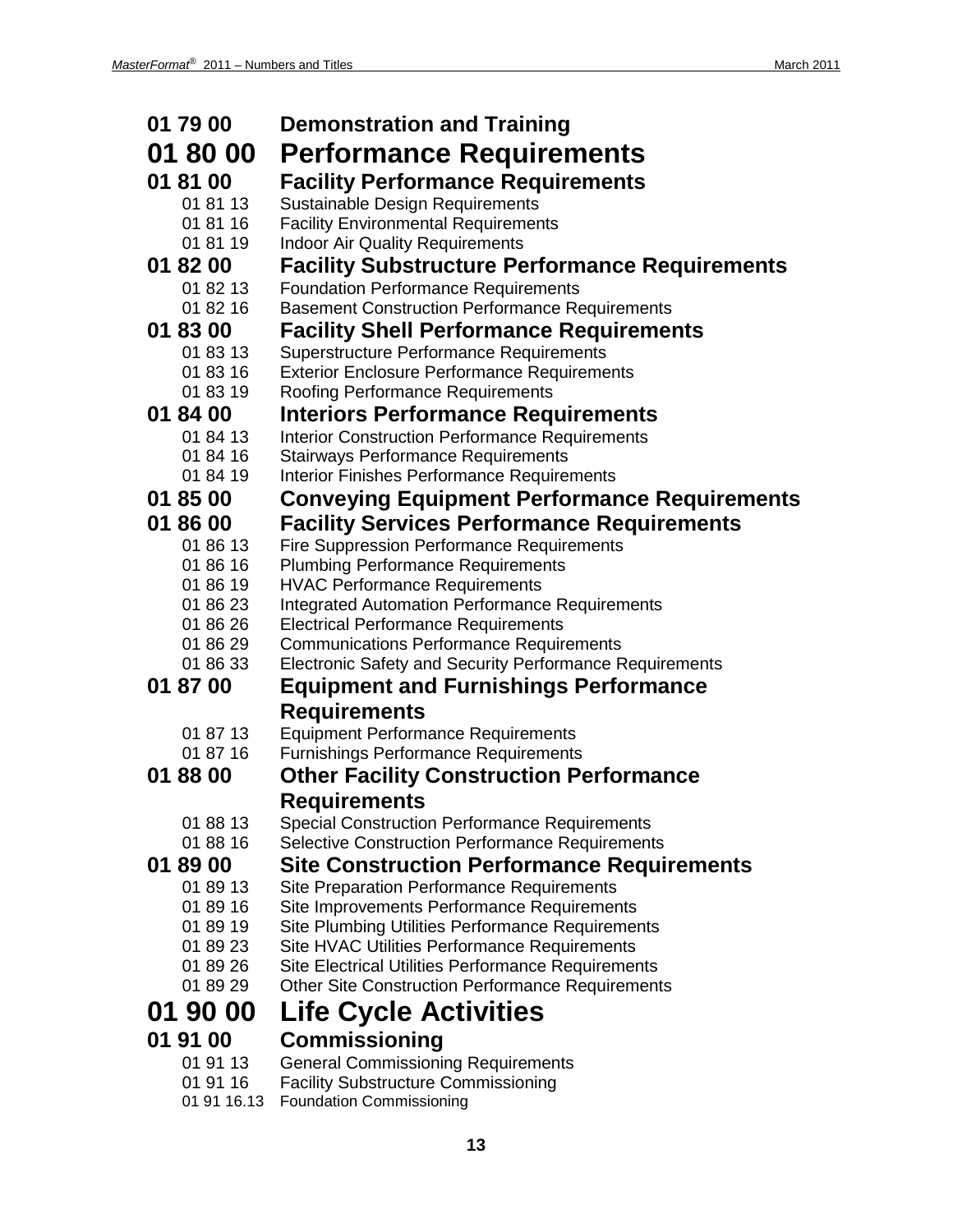- 01 91 16.53 Basement Construction Commissioning 01 91 19 Facility Shell Commissioning 01 91 19.13 Superstructure Commissioning 01 91 19.43 Exterior Enclosure Commissioning 01 91 19.73 Roofing Commissioning 01 91 23 Interiors Commissioning 01 91 23.13 Interior Construction Commissioning 01 91 23.43 Stairways Commissioning 01 91 23.73 Interior Finishes Commissioning **01 92 00 Facility Operation**<br>
01 92 13 Facility Operation Proced Facility Operation Procedures **01 93 00 Facility Maintenance Facility Maintenance Procedures** 01 93 16 Recycling Programs **01 94 00 Facility Decommissioning**<br>01 94 13 Facility Decommissioning Procedure
	- Facility Decommissioning Procedures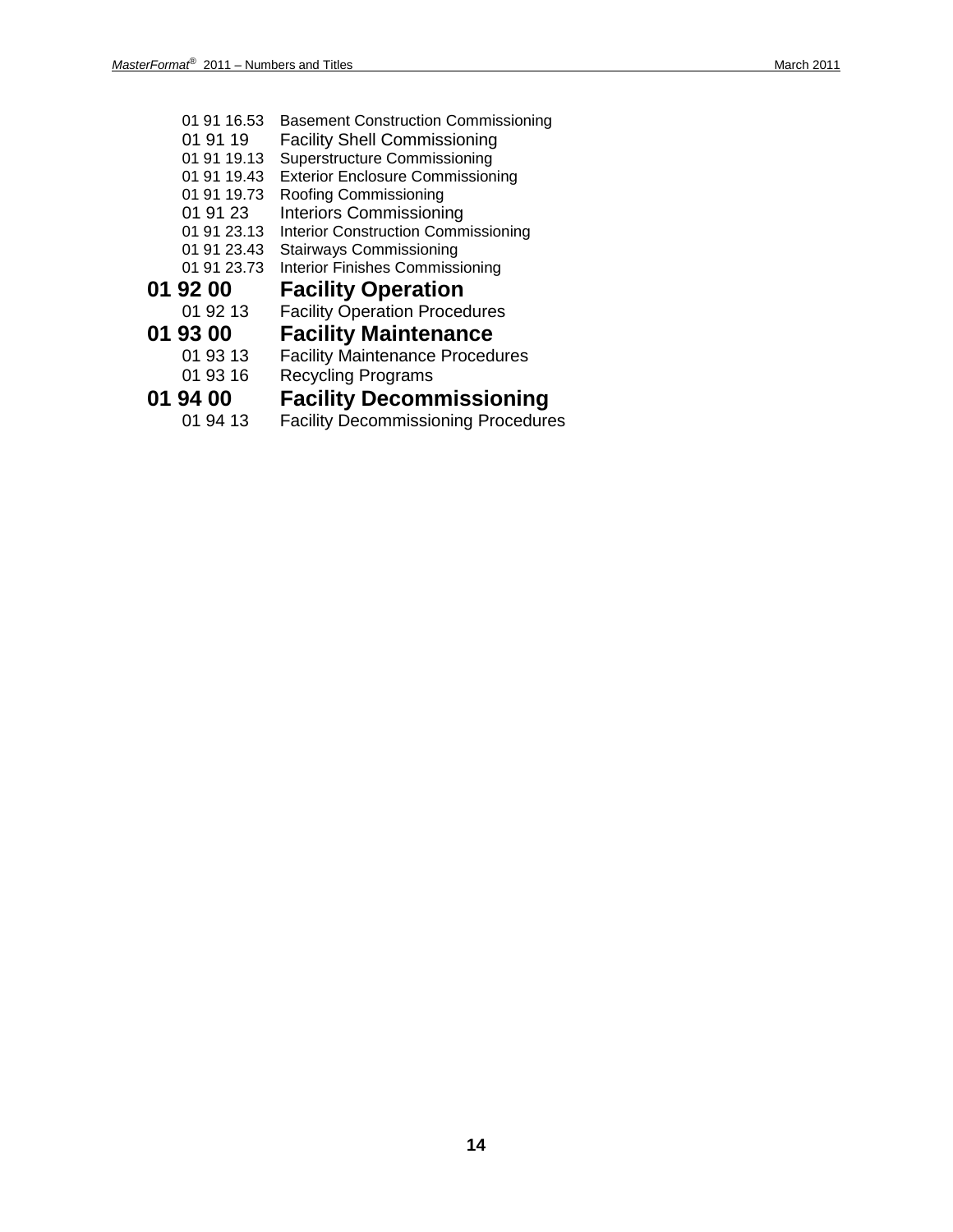| 02 00 00                   | <b>Existing Conditions</b>                                                             |
|----------------------------|----------------------------------------------------------------------------------------|
| 02 01 00                   | <b>Maintenance of Existing Conditions</b>                                              |
| 02 01 50                   | Maintenance of Site Remediation                                                        |
| 02 01 65                   | Maintenance of Underground Storage Tank Removal                                        |
| 02 01 80                   | Maintenance of Facility Remediation                                                    |
| 02 01 86                   | Maintenance of Hazardous Waste Drum Handling                                           |
| 02 05 00                   | <b>Common Work Results for Existing Conditions</b>                                     |
| 02 05 19                   | <b>Geosynthetics for Existing Conditions</b>                                           |
| 02 05 19.13                | <b>Geotextiles for Existing Conditions</b>                                             |
| 02 05 19.16<br>02 05 19.19 | <b>Geomembranes for Existing Conditions</b><br><b>Geogrids for Existing Conditions</b> |
| 02 06 00                   | <b>Schedules for Existing Conditions</b>                                               |
| 02 06 30                   | <b>Schedules for Subsurface Investigations</b>                                         |
| 02 06 30.13                | Boring or Test Pit Log Schedule                                                        |
| 02 06 50                   | <b>Schedules for Site Remediation</b>                                                  |
| 02 06 65                   | Schedules for Underground Storage Tank Removal                                         |
| 02 06 80                   | <b>Schedules for Facility Remediation</b>                                              |
| 02 06 86                   | Schedules for Hazardous Waste Drum Handling                                            |
| 02 08 00                   | <b>Commissioning of Existing Conditions</b>                                            |
| 02 20 00                   | <b>Assessment</b>                                                                      |
| 02 21 00                   | <b>Surveys</b>                                                                         |
| 02 21 13                   | <b>Site Surveys</b>                                                                    |
| 02 21 13.13<br>02 21 13.23 | <b>Boundary and Survey Markers</b>                                                     |
| 02 21 16                   | Archeological and Historic Surveys<br><b>Measured Drawings</b>                         |
| 02 22 00                   | <b>Existing Conditions Assessment</b>                                                  |
| 02 22 13                   | Movement and Vibration Assessment                                                      |
| 02 22 16                   | <b>Acoustic Assessment</b>                                                             |
| 02 22 19                   | <b>Traffic Assessment</b>                                                              |
| 02 22 23                   | <b>Accessibility Assessment</b>                                                        |
| 02 24 00                   | <b>Environmental Assessment</b>                                                        |
| 02 24 13                   | <b>Natural Environment Assessment</b>                                                  |
| 02 24 13.13                | Air Assessment                                                                         |
| 02 24 13.43<br>02 24 13.73 | <b>Water Assessment</b><br><b>Land Assessment</b>                                      |
| 02 24 23                   | Chemical Sampling and Analysis of Soils                                                |
| 02 24 43                   | Transboundary and Global Environmental Aspects Assessment                              |
| 02 25 00                   | <b>Existing Material Assessment</b>                                                    |
| 02 25 16                   | <b>Existing Concrete Assessment</b>                                                    |
| 02 25 16.13                | <b>Concrete Assessment Drilling</b>                                                    |
| 02 25 19                   | <b>Existing Masonry Assessment</b>                                                     |
| 02 25 19.13                | <b>Masonry Assessment Drilling</b>                                                     |
| 02 25 23                   | <b>Existing Metals Assessment</b>                                                      |
| 02 25 23.13<br>02 25 26    | <b>Welding Investigations</b><br>Existing Wood, Plastics, and Composites Assessment    |
| 02 25 29                   | <b>Existing Thermal and Moisture Protection Assessment</b>                             |
| 02 25 29.13                | Waterproofing Investigations                                                           |
| 02 25 29.23                | Roofing Investigations                                                                 |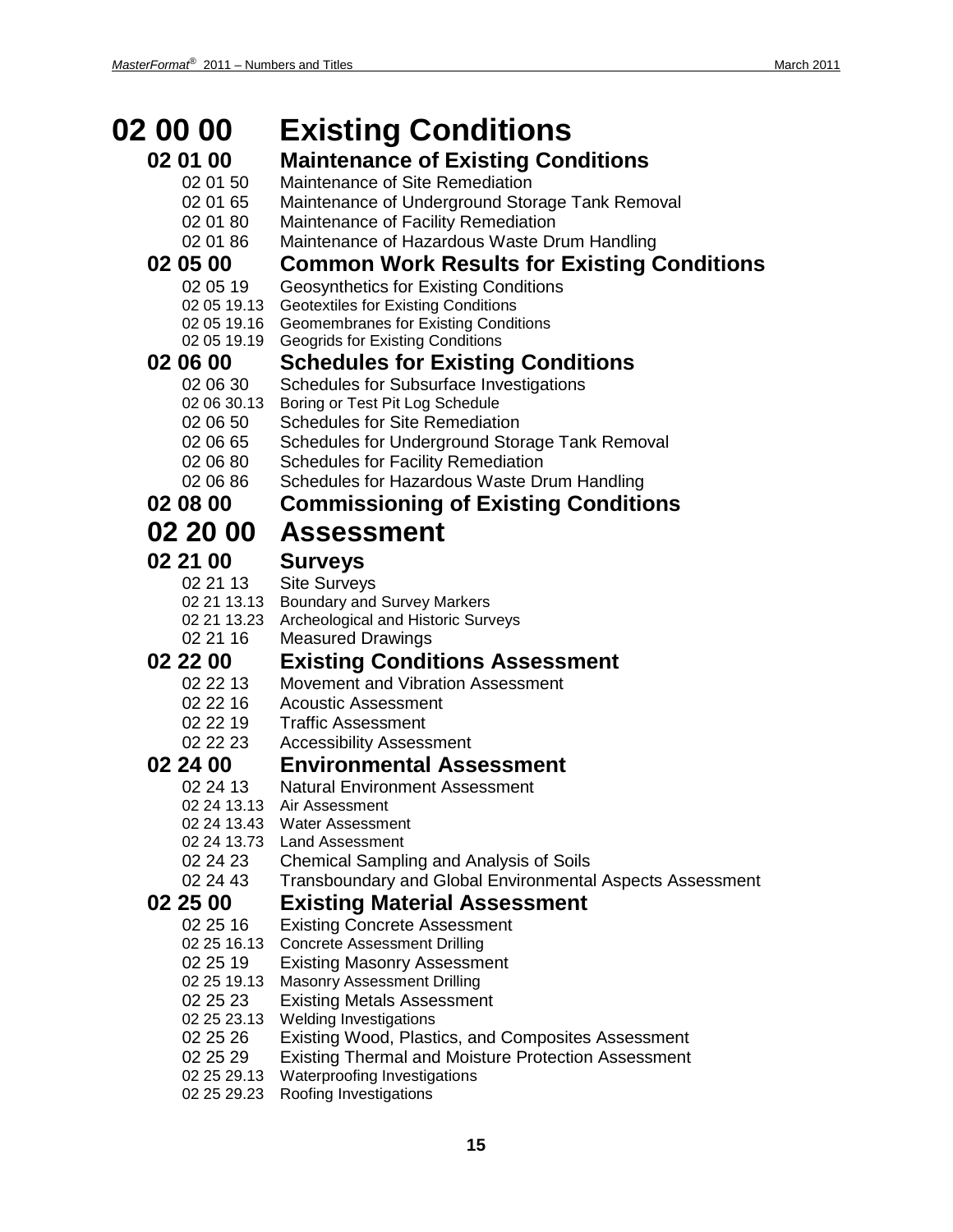| 02 26 00                | <b>Hazardous Material Assessment</b>                                |
|-------------------------|---------------------------------------------------------------------|
| 02 26 23                | <b>Asbestos Assessment</b>                                          |
| 02 26 26                | <b>Lead Assessment</b>                                              |
| 02 26 29                | Polychlorinate Biphenyl Assessment                                  |
| 02 26 33                | <b>Biological Assessment</b>                                        |
| 02 26 33.13             | <b>Mold Assessment</b>                                              |
| 02 26 36                | Hazardous Waste Drum Assessment                                     |
| 02 30 00                | <b>Subsurface Investigation</b>                                     |
| 02 31 00                | <b>Geophysical Investigations</b>                                   |
| 02 31 13                | Seismic Investigations                                              |
| 02 31 16                | <b>Gravity Investigations</b>                                       |
| 02 31 19                | <b>Magnetic Investigations</b>                                      |
| 02 31 23                | Electromagnetic Investigations                                      |
| 02 31 26                | <b>Electrical Resistivity Investigations</b>                        |
| 02 31 29                | Magnetotelluric Investigations                                      |
| 02 32 00                | <b>Geotechnical Investigations</b>                                  |
| 02 32 13                | Subsurface Drilling and Sampling                                    |
| 02 32 16                | <b>Material Testing</b>                                             |
| 02 32 19                | <b>Exploratory Excavations</b>                                      |
| 02 32 23                | <b>Geotechnical Monitoring Before Construction</b>                  |
| 02 32 23.13             | <b>Groundwater Monitoring Before Construction</b>                   |
| 02 40 00                | <b>Demolition and Structure Moving</b>                              |
| 02 41 00                | <b>Demolition</b>                                                   |
| 02 41 13                | <b>Selective Site Demolition</b>                                    |
|                         | 02 41 13.13 Paving Removal                                          |
|                         | 02 41 13.23 Utility Line Removal                                    |
| 02 41 13.33             | <b>Railtrack Removal</b>                                            |
| 02 41 16                | <b>Structure Demolition</b><br>02 41 16.13 Building Demolition      |
|                         | 02 41 16.23 Tower Demolition                                        |
| 02 41 16.33             | <b>Bridge Demolition</b>                                            |
| 02 41 16.43             | Dam Demolition                                                      |
| 02 41 19                | <b>Selective Demolition</b>                                         |
| 02 41 19.13             | <b>Selective Building Demolition</b>                                |
| 02 41 19.16             | Selective Interior Demolition                                       |
| 02 41 19.19             | <b>Selective Facility Services Demolition</b>                       |
| 02 41 19.33<br>02 41 91 | Selective Bridge Demolition<br><b>Selective Historic Demolition</b> |
| 02 42 00                |                                                                     |
|                         | <b>Removal and Salvage of Construction Materials</b>                |
| 02 42 13<br>02 42 13.13 | Deconstruction of Structures<br><b>Deconstruction of Buildings</b>  |
| 02 42 91                | Removal and Salvage of Historic Construction Materials              |
| 02 43 00                |                                                                     |
| 02 43 13                | <b>Structure Moving</b><br><b>Structure Relocation</b>              |
| 02 43 13.13             |                                                                     |
| 02 43 16                | <b>Building Relocation</b><br><b>Structure Raising</b>              |
| 02 43 16.13             | <b>Building Raising</b>                                             |
| 02 50 00                | <b>Site Remediation</b>                                             |
|                         |                                                                     |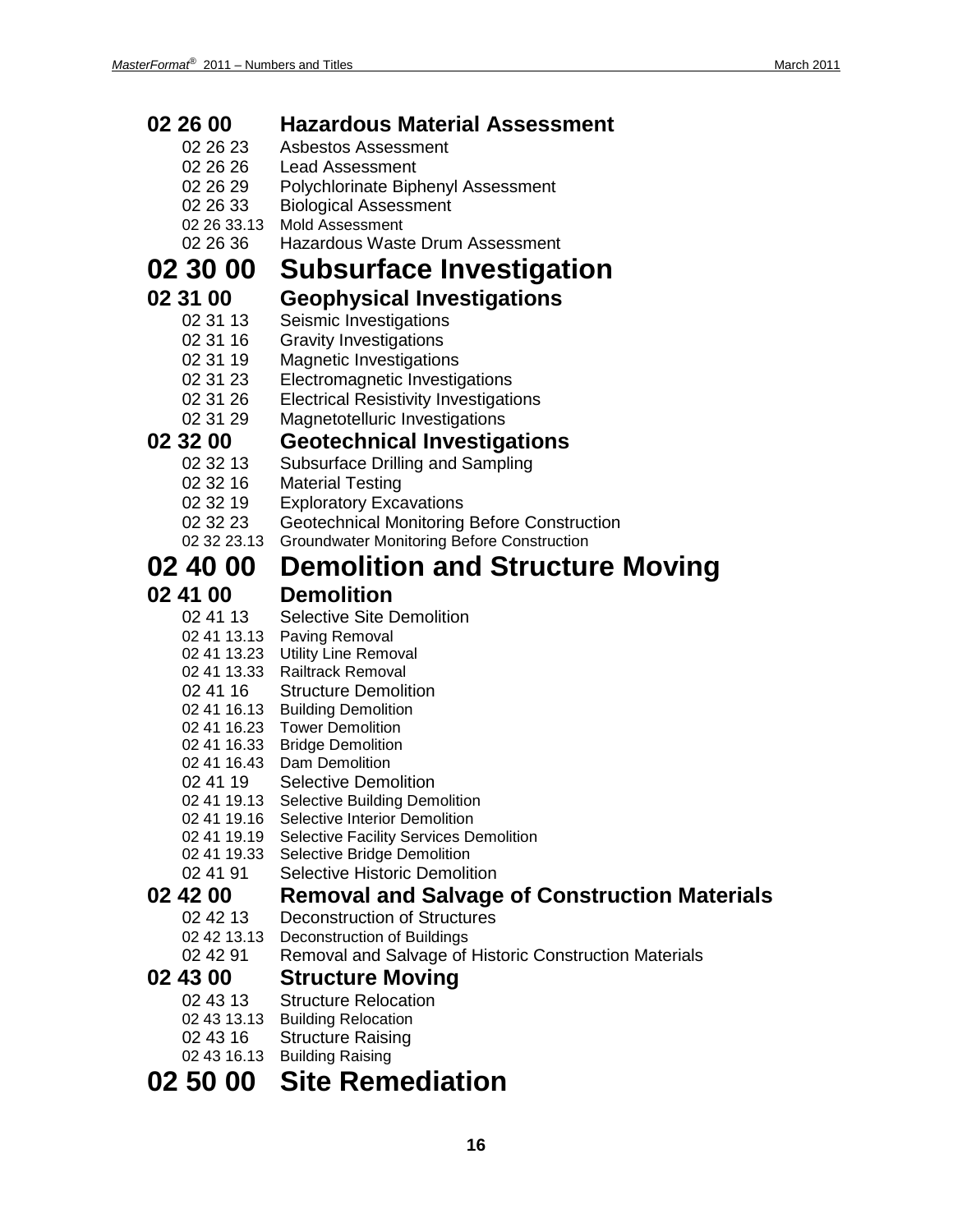| 02 51 00                   | <b>Physical Decontamination</b>                                                                      |
|----------------------------|------------------------------------------------------------------------------------------------------|
| 02 51 13                   | Coagulation and Flocculation Decontamination                                                         |
| 02 51 16                   | Reverse-Osmosis Decontamination                                                                      |
| 02 51 19                   | Solidification and Stabilization Decontamination                                                     |
| 02 51 23                   | <b>Mechanical Filtration Decontamination</b>                                                         |
| 02 51 26                   | Radioactive Decontamination                                                                          |
| 02 51 29                   | <b>Surface Cleaning Decontamination</b>                                                              |
| 02 51 29.13                | High-Pressure Water Cleaning Decontamination                                                         |
| 02 51 29.16                | Vacuum Sweeping Cleaning Decontamination                                                             |
| 02 51 33                   | Surface Removal Decontamination                                                                      |
| 02 51 33.13<br>02 51 33.16 | Surface Removal Decontamination by Grinding                                                          |
| 02 51 33.19                | Surface Removal Decontamination by Sand Blasting<br>Surface Removal Decontamination by Ultrasound    |
| 02 52 00                   | <b>Chemical Decontamination</b>                                                                      |
| 02 52 13                   |                                                                                                      |
| 02 52 16                   | <b>Chemical Precipitation Decontamination</b><br>Ion Change Decontamination                          |
| 02 52 19                   | <b>Neutralization Decontamination</b>                                                                |
|                            | <b>Thermal Decontamination</b>                                                                       |
| 02 53 00                   |                                                                                                      |
| 02 53 13<br>02 53 13.13    | Incineration Decontamination                                                                         |
| 02 53 16                   | Remediation of Contaminated Soils and Sludges by Incineration                                        |
| 02 53 16.13                | <b>Thermal Desorption Decontamination</b><br>Remediation of Contaminated Soils by Thermal Desorption |
| 02 53 19                   | <b>Vitrification Decontamination</b>                                                                 |
| 02 54 00                   | <b>Biological Decontamination</b>                                                                    |
| 02 54 13                   | Aerobic Processes Decontamination                                                                    |
| 02 54 16                   | <b>Anaerobic Processes Decontamination</b>                                                           |
| 02 54 19                   | <b>Bioremediation Decontamination</b>                                                                |
| 02 54 19.13                | <b>Bioremediation Using Landfarming</b>                                                              |
| 02 54 19.16                | Bioremediation of Soils Using Windrow Composting                                                     |
| 02 54 19.19                | Bioremediation Using Bacteria Injection                                                              |
| 02 54 23                   | Soil Washing through Separation/Solubilization                                                       |
| 02 54 26                   | Organic Decontamination                                                                              |
| 02 55 00                   | <b>Remediation Soil Stabilization</b>                                                                |
| 02 56 00                   | <b>Site Containment</b>                                                                              |
| 02 56 13                   | <b>Waste Containment</b>                                                                             |
| 02 56 13.13                | Geomembrane Waste Containment                                                                        |
| 02 56 19                   | <b>Gas Containment</b>                                                                               |
| 02 56 19.13                | <b>Fluid-Applied Gas Barrier</b>                                                                     |
| 02 57 00                   | <b>Sinkhole Remediation</b>                                                                          |
| 02 57 13                   | Sinkhole Remediation by Grouting                                                                     |
| 02 57 13.13                | Sinkhole Remediation by Compaction Grouting                                                          |
| 02 57 13.16                | Sinkhole Remediation by Cap Grouting                                                                 |
| 02 57 16                   | Sinkhole Remediation by Backfilling                                                                  |
| 02 58 00                   | <b>Snow Control</b>                                                                                  |
| 02 58 13                   | Snow Fencing                                                                                         |
| 02 58 16                   | <b>Snow Avalanche Control</b>                                                                        |
| 02 60 00                   | <b>Contaminated Site Material Removal</b>                                                            |
|                            |                                                                                                      |
| 02 61 00                   | <b>Removal and Disposal of Contaminated Soils</b>                                                    |
| 02 61 13                   | <b>Excavation and Handling of Contaminated Material</b>                                              |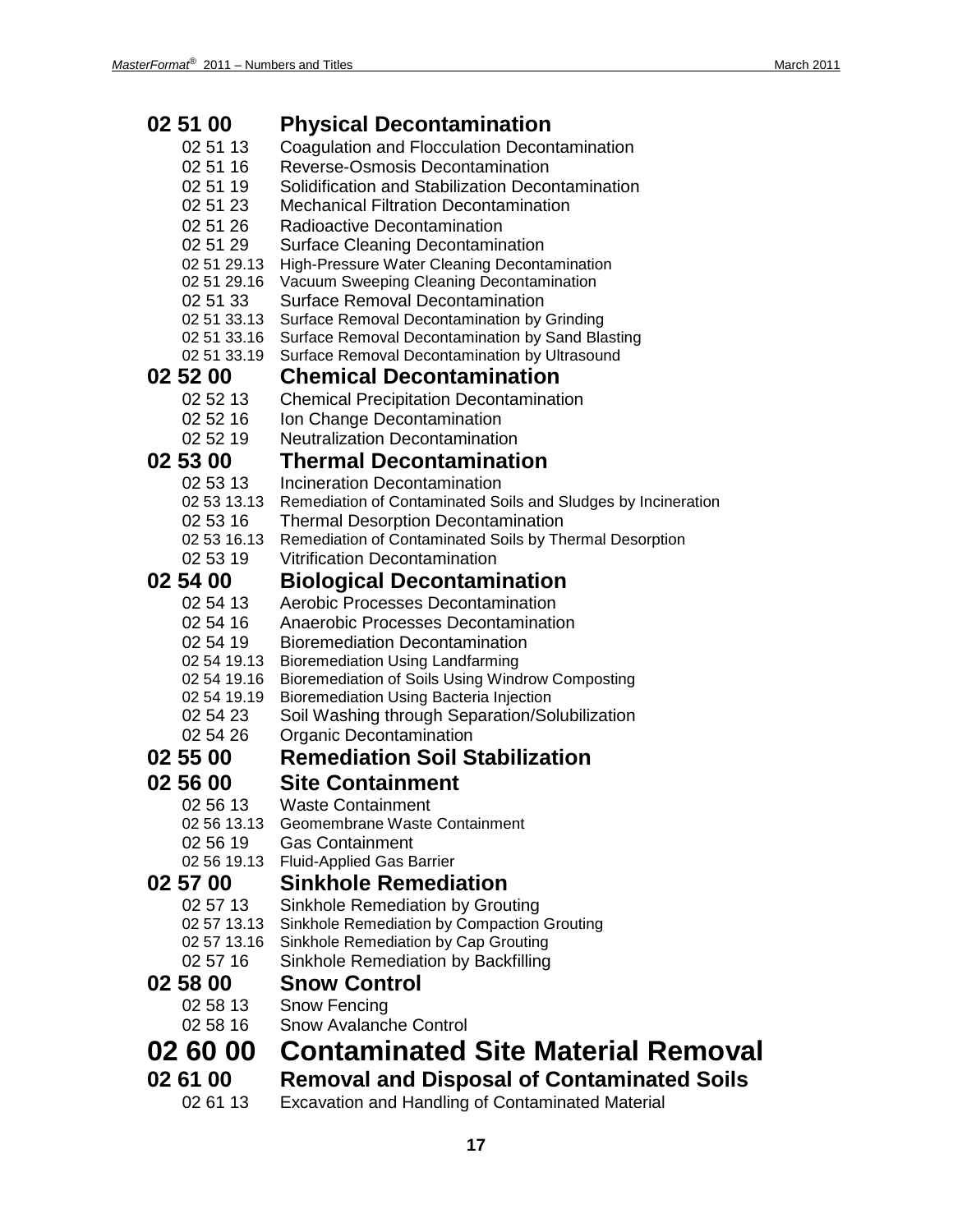| 02 61 23             | Removal and Disposal of Polychlorinate Biphenyl Contaminated Soils               |
|----------------------|----------------------------------------------------------------------------------|
| 02 61 26             | Removal and Disposal of Asbestos Contaminated Soils                              |
| 02 61 29             | Removal and Disposal of Organically Contaminated Soils                           |
| 02 62 00             | <b>Hazardous Waste Recovery Processes</b>                                        |
| 02 62 13             | Air and Steam Stripping                                                          |
| 02 62 16             | Soil Vapor Extraction                                                            |
| 02 62 19             | Soil Washing and Flushing                                                        |
| 02 65 00             | <b>Underground Storage Tank Removal</b>                                          |
| 02 66 00             | <b>Landfill Construction and Storage</b>                                         |
| 02 70 00             | <b>Water Remediation</b>                                                         |
| 02 71 00             | <b>Groundwater Treatment</b>                                                     |
| 02 72 00             | <b>Water Decontamination</b>                                                     |
| 02 72 13             | <b>Chemical Water Decontamination</b>                                            |
| 02 72 16             | <b>Biological Water Decontamination</b>                                          |
| 02 72 19             | Electrolysis Water Decontamination                                               |
| 02 80 00             | <b>Facility Remediation</b>                                                      |
| 02 81 00             | <b>Transportation and Disposal of Hazardous Materials</b>                        |
| 02 82 00             | <b>Asbestos Remediation</b>                                                      |
| 02 82 13             | <b>Asbestos Abatement</b>                                                        |
|                      | 02 82 13.13 Glovebag Asbestos Abatement                                          |
| 02 82 13.16          | <b>Precautions for Asbestos Abatement</b>                                        |
| 02 82 13.19          | Asbestos Floor Tile and Mastic Abatement                                         |
| 02 82 16             | <b>Engineering Control of Asbestos Containing Materials</b>                      |
| 02 82 33<br>02 83 00 | Removal and Disposal of Asbestos Containing Materials<br><b>Lead Remediation</b> |
| 02 83 13             | <b>Lead Hazard Control Activities</b>                                            |
| 02 83 19             | <b>Lead-Based Paint Remediation</b>                                              |
| 02 83 19.13          | <b>Lead-Based Paint Abatement</b>                                                |
| 02 83 33             | Removal and Disposal of Material Containing Lead                                 |
| 02 83 33.13          | Lead-Based Paint Removal and Disposal                                            |
| 02 84 00             | <b>Polychlorinate Biphenyl Remediation</b>                                       |
| 02 84 16             | Handling of Lighting Ballasts and Lamps Containing PCBs and Mercury              |
| 02 84 33             | Removal and Disposal of Polychlorinate Biphenyls                                 |
| 02 85 00             | <b>Mold Remediation</b>                                                          |
| 02 85 13             | <b>Precautions for Mold Remediation</b>                                          |
| 02 85 16             | Mold Remediation Preparation and Containment                                     |
| 02 85 19             | Mold Remediation Clearance Air Sampling                                          |
| 02 85 33             | Removal and Disposal of Materials with Mold                                      |
| 02 86 00             | <b>Hazardous Waste Drum Handling</b>                                             |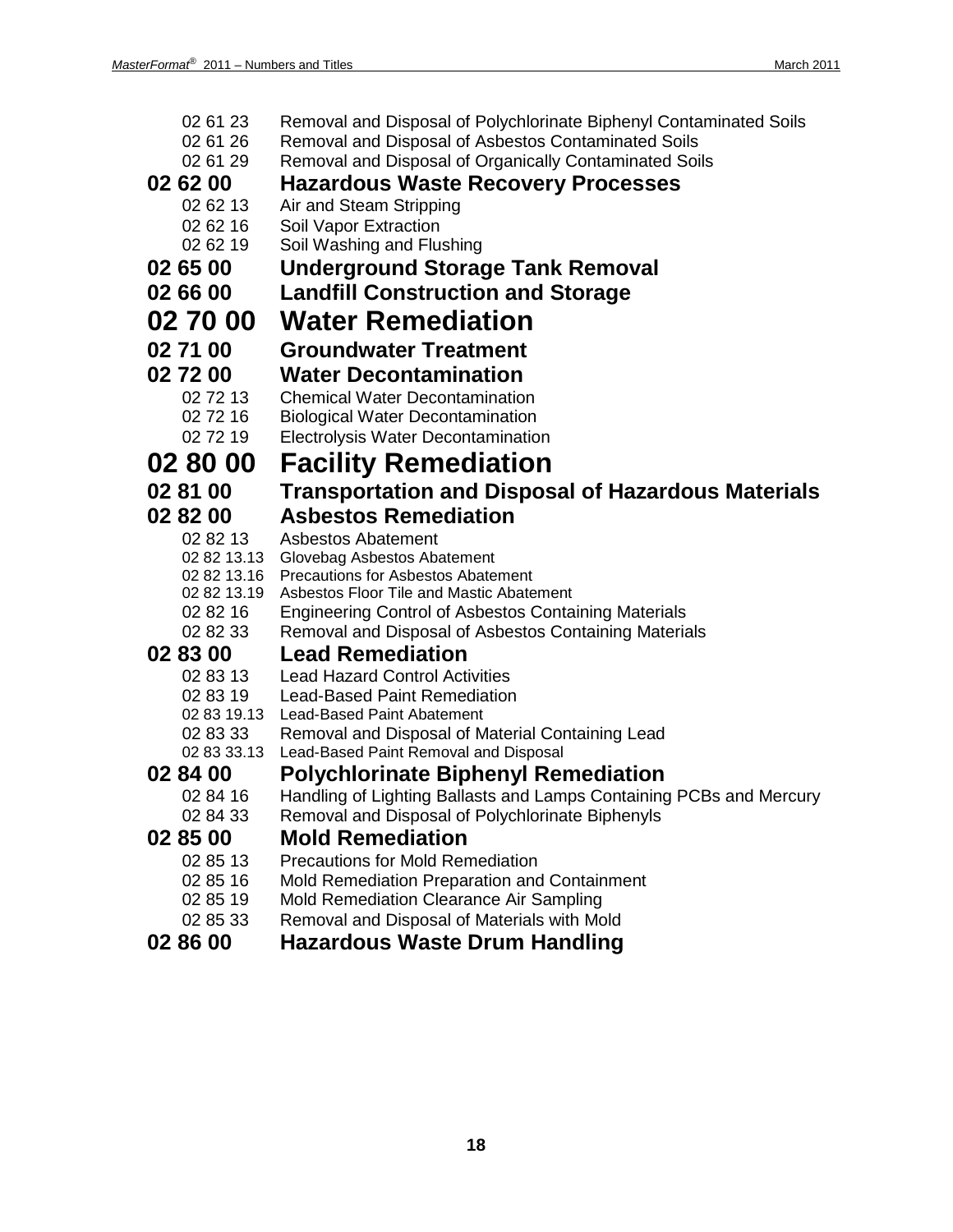# **03 00 00 Concrete**

### **03 01 00 Maintenance of Concrete**

| 03 01 10                   | Maintenance of Concrete Forming and Accessories                             |
|----------------------------|-----------------------------------------------------------------------------|
| 03 01 20                   | Maintenance of Concrete Reinforcing                                         |
| 03 01 23                   | Maintenance of Stressing Tendons                                            |
| 03 01 30                   | Maintenance of Cast-in-Place Concrete                                       |
| 03 01 30.51                | Cleaning of Cast-in-Place Concrete                                          |
| 03 01 30.61                | Resurfacing of Cast-in-Place Concrete                                       |
| 03 01 30.71                | Rehabilitation of Cast-in-Place Concrete                                    |
| 03 01 30.72                | Strengthening of Cast-in-Place Concrete                                     |
| 03 01 40                   | Maintenance of Precast Concrete<br><b>Cleaning of Precast Concrete</b>      |
| 03 01 40.51<br>03 01 40.61 | <b>Resurfacing of Precast Concrete</b>                                      |
| 03 01 40.71                | <b>Rehabilitation of Precast Concrete</b>                                   |
| 03 01 40.72                | <b>Strengthening of Precast Concrete</b>                                    |
| 03 01 50                   | Maintenance of Cast Decks and Underlayment                                  |
| 03 01 50.51                | <b>Cleaning Cast Decks and Underlayment</b>                                 |
| 03 01 50.61                | Resurfacing of Cast Decks and Underlayment                                  |
| 03 01 50.71                | Rehabilitation of Cast Decks and Underlayment                               |
| 03 01 50.72                | Strengthening of Cast Decks and Underlayment                                |
| 03 01 60                   | Maintenance of Grouting                                                     |
| 03 01 70                   | Maintenance of Mass Concrete                                                |
| 03 01 80                   | Maintenance of Concrete Cutting and Boring                                  |
| <b>03 05 00</b>            | <b>Common Work Results for Concrete</b>                                     |
| <b>03 06 00</b>            | <b>Schedules for Concrete</b>                                               |
| 03 06 10                   | Schedules for Concrete Forming and Accessories                              |
| 03 06 20                   | <b>Schedules for Concrete Reinforcing</b>                                   |
| 03 06 20.13                | <b>Concrete Beam Reinforcing Schedule</b>                                   |
| 03 06 20.16                | <b>Concrete Slab Reinforcing Schedule</b>                                   |
| 03 06 30                   | <b>Schedules for Cast-in-Place Concrete</b>                                 |
| 03 06 30.13                | <b>Concrete Footing Schedule</b>                                            |
| 03 06 30.16                | <b>Concrete Column Schedule</b>                                             |
| 03 06 30.19<br>03 06 30.23 | <b>Concrete Slab Schedule</b><br><b>Concrete Shaft Schedule</b>             |
| 03 06 30.26                | Concrete Beam Schedule                                                      |
| 03 06 40                   | <b>Schedules for Precast Concrete</b>                                       |
| 03 06 40.13                | <b>Precast Concrete Panel Schedule</b>                                      |
| 03 06 50                   | Schedules for Cast Decks and Underlayment                                   |
| 03 06 60                   | <b>Schedules for Grouting</b>                                               |
| 03 06 70                   | <b>Schedules for Mass Concrete</b>                                          |
| 03 06 80                   | Schedules for Concrete Cutting and Boring                                   |
| <b>03 08 00</b>            | <b>Commissioning of Concrete</b>                                            |
| 03 10 00                   |                                                                             |
|                            | <b>Concrete Forming and Accessories</b>                                     |
| 03 11 00                   | <b>Concrete Forming</b>                                                     |
| 03 11 13                   | Structural Cast-in-Place Concrete Forming                                   |
| 03 11 13.13                | <b>Concrete Slip Forming</b>                                                |
| 03 11 13.16                | <b>Concrete Shoring</b>                                                     |
| 03 11 13.19                | Falsework                                                                   |
| 03 11 16                   | Architectural Cast-in Place Concrete Forming<br><b>Concrete Form Liners</b> |
| 03 11 16.13                |                                                                             |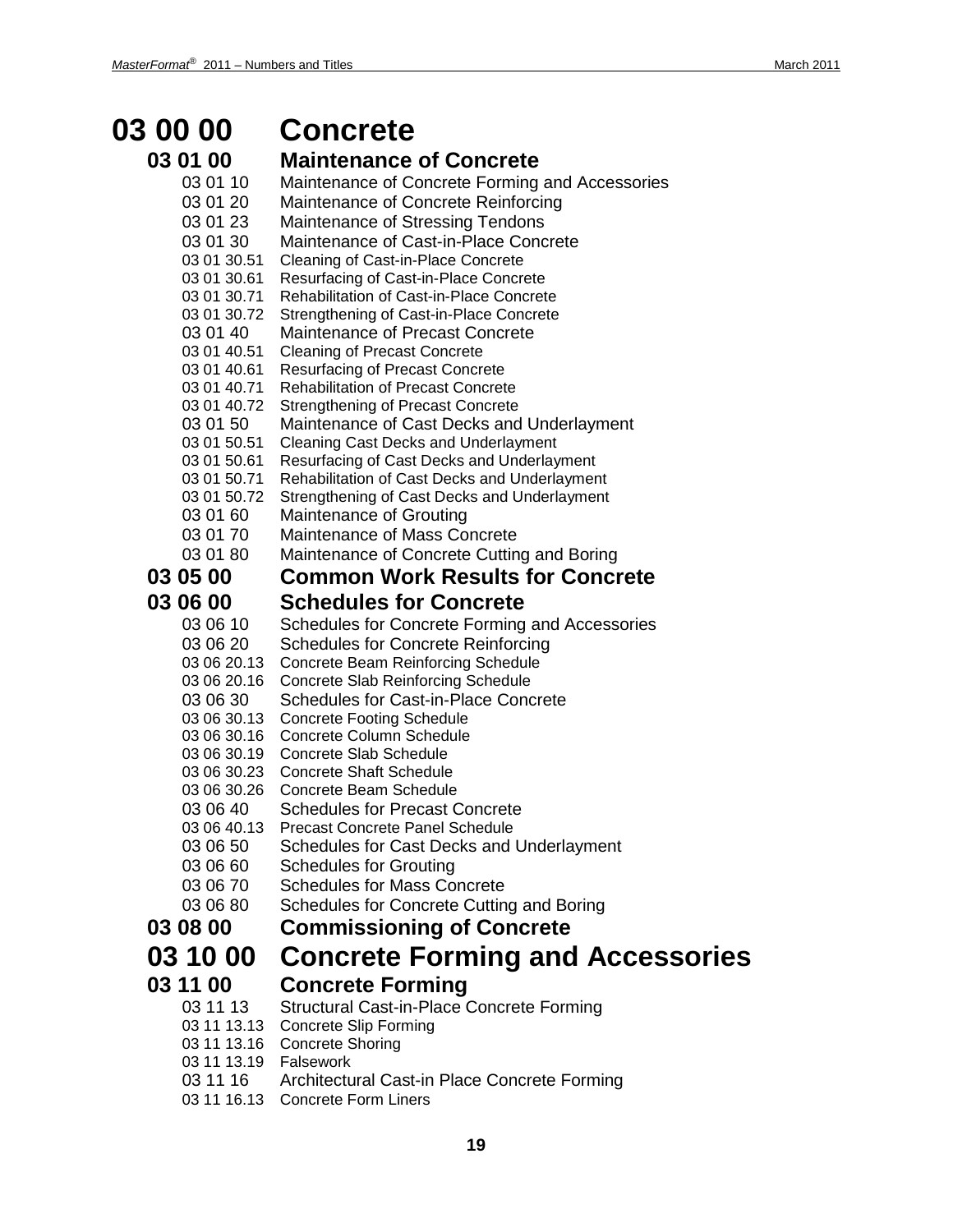| 03 11 19<br>03 11 23       | <b>Insulating Concrete Forming</b><br><b>Permanent Stair Forming</b>                           |
|----------------------------|------------------------------------------------------------------------------------------------|
| 03 15 00                   | <b>Concrete Accessories</b>                                                                    |
| 03 15 13                   | Waterstops                                                                                     |
| 03 15 13.13                | Non-Expanding Waterstops                                                                       |
| 03 15 13.16                | <b>Expanding Waterstops</b>                                                                    |
| 03 15 13.19<br>03 15 13.21 | <b>Combination Expanding and Injection Hose Waterstops</b><br><b>Injection Hose Waterstops</b> |
| 03 15 16                   | <b>Concrete Construction Joints</b>                                                            |
| 03 20 00                   | <b>Concrete Reinforcing</b>                                                                    |
| 03 21 00                   | <b>Reinforcement Bars</b>                                                                      |
| 03 21 11                   | <b>Plain Steel Reinforcement Bars</b>                                                          |
| 03 21 13                   | <b>Galvanized Reinforcement Steel Bars</b>                                                     |
| 03 21 16                   | <b>Epoxy-Coated Reinforcement Steel Bars</b>                                                   |
| 03 21 19<br>03 21 21       | <b>Stainless Steel Reinforcement Bars</b>                                                      |
| 03 21 21.11                | <b>Composite Reinforcement Bars</b><br>Glass Fiber-Reinforced Polymer Reinforcement Bars       |
| 03 21 21.13                | Organic Fiber-Reinforced Polymer Reinforcement Bars                                            |
| 03 21 21.16                | Carbon Fiber-Reinforced Polymer Reinforcement Bars                                             |
| 03 22 00                   | <b>Fabric and Grid Reinforcing</b>                                                             |
| 03 22 13                   | Galvanized Welded Wire Fabric Reinforcing                                                      |
| 03 22 16<br>03 22 19       | <b>Epoxy-Coated Welded Wire Fabric Reinforcing</b><br><b>Composite Grid Reinforcing</b>        |
| 03 23 00                   | <b>Stressed Tendon Reinforcing</b>                                                             |
|                            |                                                                                                |
|                            |                                                                                                |
| 03 24 00                   | <b>Fibrous Reinforcing</b>                                                                     |
| 03 25 00                   | <b>Composite Reinforcing</b>                                                                   |
| 03 25 13                   | <b>Glass Fiber-Reinforced Polymer Reinforcing</b>                                              |
| 03 25 16<br>03 25 19       | <b>Organic Fiber-Reinforced Polymer Reinforcing</b>                                            |
| 03 30 00                   | Carbon Fiber-Reinforced Polymer Reinforcing<br><b>Cast-in-Place Concrete</b>                   |
| 03 30 53                   | Miscellaneous Cast-in-Place Concrete                                                           |
| 03 31 00                   | <b>Structural Concrete</b>                                                                     |
| 03 31 13                   | <b>Heavyweight Structural Concrete</b>                                                         |
| 03 31 16                   | <b>Lightweight Structural Concrete</b>                                                         |
| 03 31 19                   | <b>Shrinkage-Compensating Structural Concrete</b>                                              |
| 03 31 23                   | <b>High-Performance Structural Concrete</b>                                                    |
| 03 31 24<br>03 31 26       | Ultra High-Performance Structural Concrete                                                     |
| 03 33 00                   | <b>Self-Compacting Concrete</b><br><b>Architectural Concrete</b>                               |
| 03 33 13                   | Heavyweight Architectural Concrete                                                             |
| 03 33 16                   | Lightweight Architectural Concrete                                                             |
| 03 34 00                   | <b>Low Density Concrete</b>                                                                    |
| 03 35 00                   | <b>Concrete Finishing</b>                                                                      |
| 03 35 13                   | <b>High-Tolerance Concrete Floor Finishing</b>                                                 |
| 03 35 16                   | <b>Heavy-Duty Concrete Floor Finishing</b>                                                     |
| 03 35 19<br>03 35 23       | <b>Colored Concrete Finishing</b><br><b>Exposed Aggregate Concrete Finishing</b>               |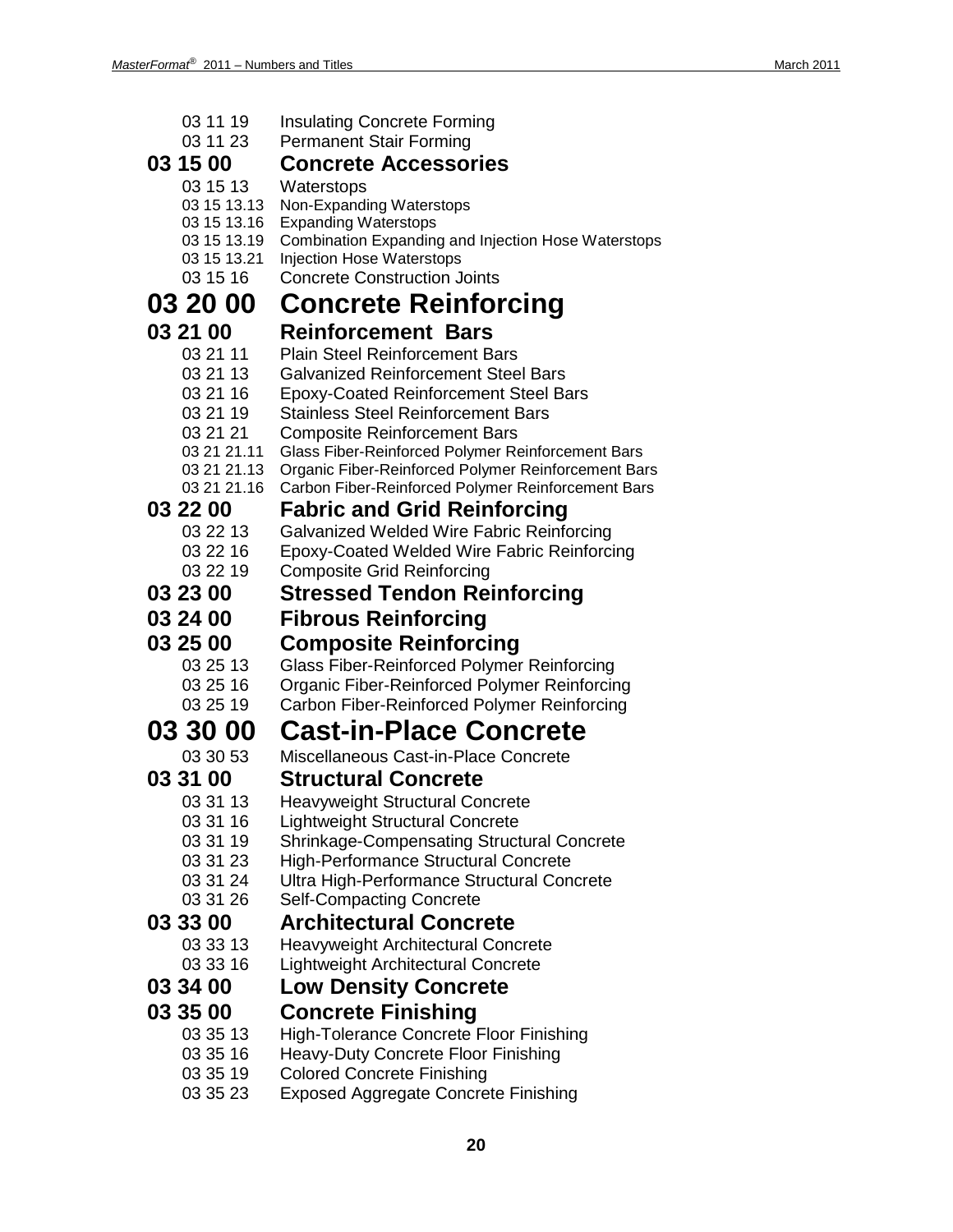| 03 35 26 | <b>Grooved Concrete Surface Finishing</b> |
|----------|-------------------------------------------|
|          |                                           |

- 03 35 29 Tooled Concrete Finishing
- 03 35 33 Stamped Concrete Finishing
- 03 35 43 Polished Concrete Finishing
- **03 37 00 Specialty Placed Concrete**
	- 03 37 13 Shotcrete<br>03 37 16 Pumped 0
		- Pumped Concrete
		- 03 37 19 Pneumatically Placed Concrete
		- 03 37 23 Roller-Compacted Concrete
	- 03 37 26 Underwater Placed Concrete

### **03 38 00 Post-Tensioned Concrete**<br>03 38 13 Post-Tensioned Concrete Preparat

- Post-Tensioned Concrete Preparation
- 03 38 16 Unbonded Post-Tensioned Concrete
- 03 38 19 Bonded Post-Tensioned Concrete

#### **03 39 00 Concrete Curing**

- 03 39 13 Water Concrete Curing
- 03 39 16 Sand Concrete Curing
- 
- 03 39 23 Membrane Concrete Curing<br>03 39 23.13 Chemical Compound Membrar
- 03 39 23.13 Chemical Compound Membrane Concrete Curing<br>03 39 23.23 Sheet Membrane Concrete Curing Sheet Membrane Concrete Curing

### **03 40 00 Precast Concrete**

### **03 41 00 Precast Structural Concrete**

- Precast Concrete Hollow Core Planks
- 03 41 16 Precast Concrete Slabs<br>03 41 23 Precast Concrete Stairs
- 03 41 23 Precast Concrete Stairs<br>03 41 33 Precast Structural Prete
- 03 41 33 Precast Structural Pretensioned Concrete
- 03 41 36 Precast Structural Post-Tensioned Concrete

#### **03 45 00 Precast Architectural Concrete**

- 
- 03 45 13 Faced Architectural Precast Concrete<br>03 45 33 Precast Architectural Pretensioned Co 03 45 33 Precast Architectural Pretensioned Concrete
- 03 45 36 Precast Architectural Post-Tensioned Concrete

### **03 47 00 Site-Cast Concrete**

- 03 47 13 Tilt-Up Concrete<br>03 47 16 Lift-Slab Concret
	- Lift-Slab Concrete

### **03 48 00 Precast Concrete Specialties**

- 03 48 13 Precast Concrete Bollards
- 03 48 16 Precast Concrete Splash Blocks
- 03 48 19 Precast Concrete Stair Treads
- 03 48 33 Precast Pre-Framed Concrete Panels
- 03 48 43 Precast Concrete Trim

#### **03 49 00 Glass-Fiber-Reinforced Concrete**

- 03 49 13 Glass-Fiber-Reinforced Concrete Column Covers<br>03 49 16 Glass-Fiber-Reinforced Concrete Spandrels
- Glass-Fiber-Reinforced Concrete Spandrels
- 03 49 43 Glass-Fiber-Reinforced Concrete Trim

## **03 50 00 Cast Decks and Underlayment**

**03 51 00 Cast Roof Decks Cementitious Wood Fiber Decks**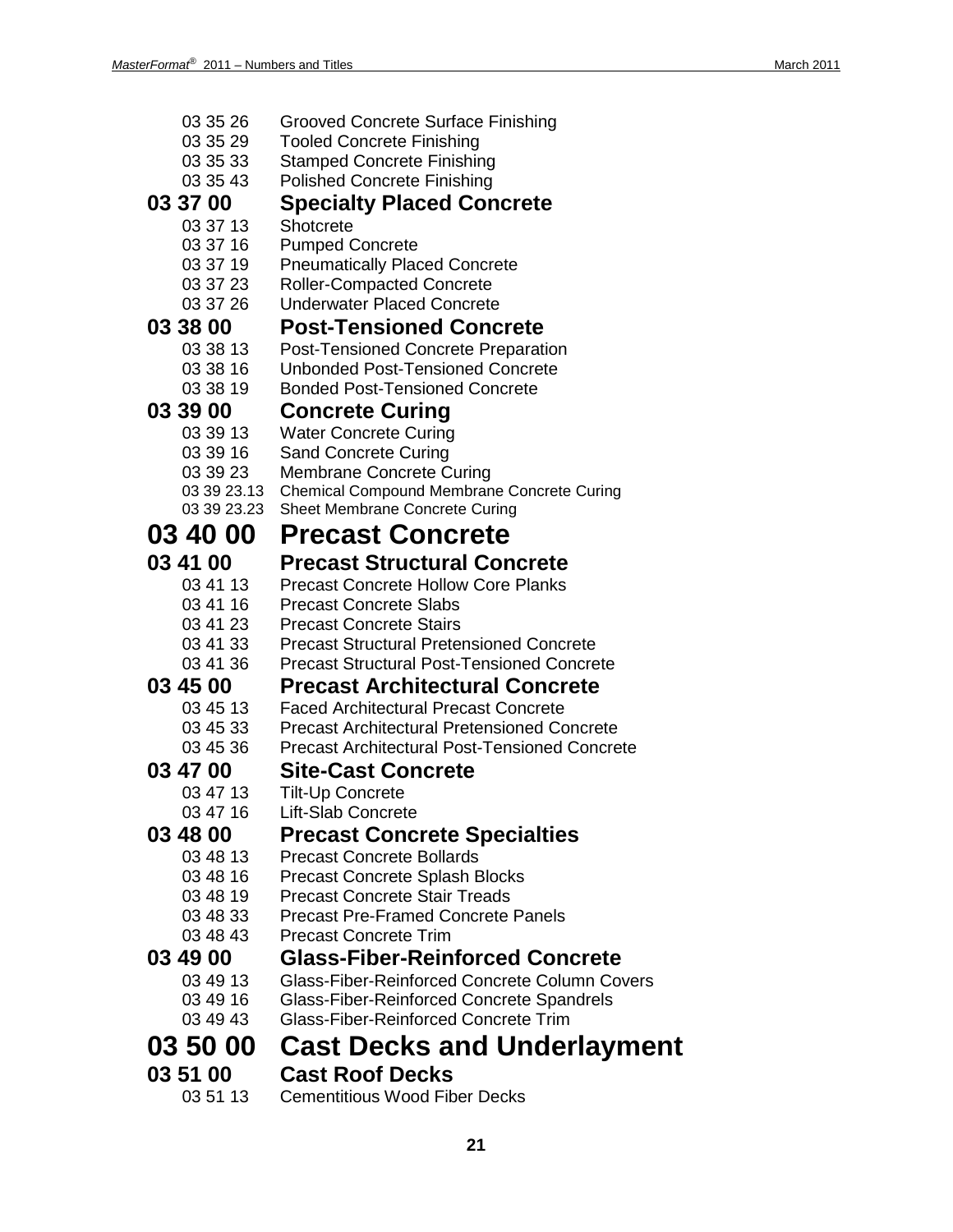| 03 51 16    | <b>Gypsum Concrete Roof Decks</b>               |
|-------------|-------------------------------------------------|
| 03 52 00    | Lightweight Concrete Roof Insulation            |
| 03 52 13    | <b>Composite Concrete Roof Insulation</b>       |
| 03 52 16    | <b>Lightweight Insulating Concrete</b>          |
| 03 52 16.13 | <b>Lightweight Cellular Insulating Concrete</b> |
| 03 52 16.16 | Lightweight Aggregate Insulating Concrete       |
| 03 53 00    | <b>Concrete Topping</b>                         |
| 03 53 13    | <b>Emery-Aggregate Concrete Topping</b>         |
| 03 53 16    | Iron-Aggregate Concrete Topping                 |
| 03 54 00    | <b>Cast Underlayment</b>                        |
| 03 54 13    | <b>Gypsum Cement Underlayment</b>               |
| 03 54 16    | <b>Hydraulic Cement Underlayment</b>            |
| 03 60 00    | <b>Grouting</b>                                 |
| 03 61 00    | <b>Cementitious Grouting</b>                    |
| 03 61 13    | Dry-Pack Grouting                               |
| 03 62 00    | <b>Non-Shrink Grouting</b>                      |
| 03 62 13    | Non-Metallic Non-Shrink Grouting                |
| 03 62 16    | <b>Metallic Non-Shrink Grouting</b>             |
| 03 63 00    | <b>Epoxy Grouting</b>                           |
| 03 64 00    | <b>Injection Grouting</b>                       |
| 03 64 23    | <b>Epoxy Injection Grouting</b>                 |
| 03 70 00    | <b>Mass Concrete</b>                            |
| 03 71 00    | <b>Mass Concrete for Raft Foundations</b>       |
| 03 72 00    | <b>Mass Concrete for Dams</b>                   |
| 03 80 00    | <b>Concrete Cutting and Boring</b>              |
| 03 81 00    | <b>Concrete Cutting</b>                         |
| 03 81 13    | <b>Flat Concrete Sawing</b>                     |
| 03 81 16    | <b>Track Mounted Concrete Wall Sawing</b>       |
| 03 81 19    | Wire Concrete Wall Sawing                       |
| 03 81 23    | <b>Hand Concrete Wall Sawing</b>                |
| 03 81 26    | <b>Chain Concrete Wall Sawing</b>               |
| 03 82 00    | <b>Concrete Boring</b>                          |
|             |                                                 |

03 82 13 Concrete Core Drilling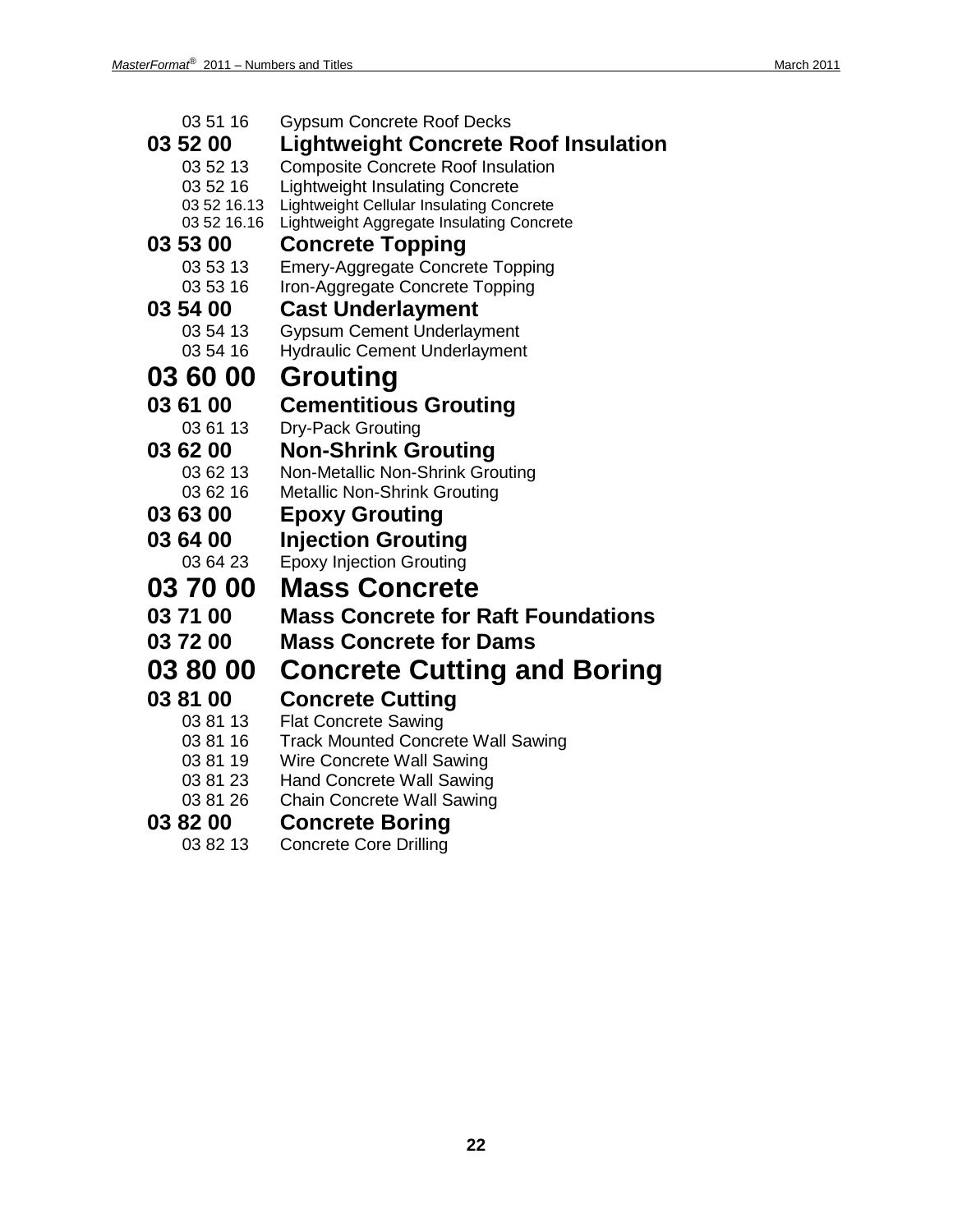### **04 00 00 Masonry**

#### **04 01 00 Maintenance of Masonry**

04 01 20 Maintenance of Unit Masonry 04 01 20.41 Unit Masonry Stabilization 04 01 20.51 Unit Masonry Maintenance 04 01 20.52 Unit Masonry Cleaning<br>04 01 20.91 Unit Masonry Restorati **Unit Masonry Restoration** 04 01 20.93 Testing and Sampling Brick Units for Restoration 04 01 40 Maintenance of Stone Assemblies 04 01 40.51 Stone Maintenance 04 01 40.52 Stone Cleaning 04 01 40.91 Stone Restoration 04 01 50 Maintenance of Refractory Masonry 04 01 60 Maintenance of Corrosion-Resistant Masonry 04 01 70 Maintenance of Manufactured Masonry **04 05 00 Common Work Results for Masonry** 04 05 13 Masonry Mortaring 04 05 13.16 Chemical-Resistant Masonry Mortaring 04 05 13.19 Epoxy Masonry Mortaring 04 05 13.23 Surface Bonding Masonry Mortaring 04 05 13.26 Engineered Masonry Mortaring 04 05 13.29 Refractory Masonry Mortaring 04 05 13.91 Masonry Restoration Mortaring 04 05 16 Masonry Grouting 04 05 16.16 Chemical-Resistant Masonry Grouting 04 05 16.26 Engineered Masonry Grouting 04 05 19 Masonry Anchorage and Reinforcing 04 05 19.13 Continuous Joint Reinforcing 04 05 19.16 Masonry Anchors 04 05 19.26 Masonry Reinforcing Bars 04 05 19.29 Stone Anchors 04 05 21 Masonry Strengthening 04 05 23 Masonry Accessories 04 05 23.13 Masonry Control and Expansion Joints<br>04 05 23.16 Masonry Embedded Flashing Masonry Embedded Flashing 04 05 23.19 Masonry Cavity Drainage, Weepholes, and Vents **04 06 00 Schedules for Masonry** Schedules for Unit Masonry 04 06 20.13 Masonry Unit Schedule 04 06 40 Schedules for Stone Assemblies 04 06 50 Schedules for Refractory Masonry 04 06 60 Schedules for Corrosion-Resistant Masonry 04 06 70 Schedules for Manufactured Masonry **04 08 00 Commissioning of Masonry 04 20 00 Unit Masonry**

### **04 21 00 Clay Unit Masonry**

04 21 13 Brick Masonry 04 21 13.13 Brick Veneer Masonry 04 21 13.23 Surface-Bonded Brick Masonry 04 21 16 Ceramic Glazed Clay Masonry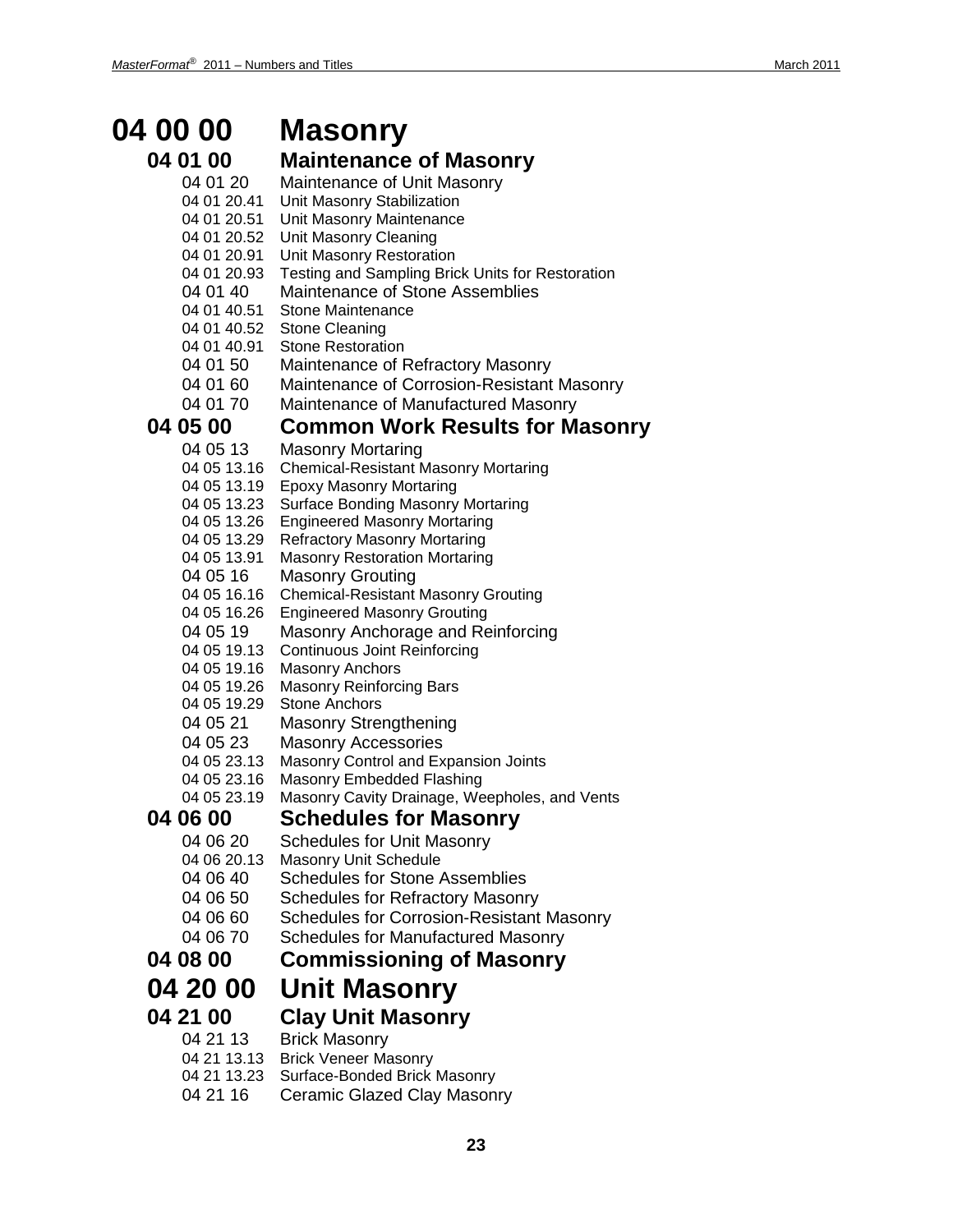| 04 21 19                   | <b>Clay Tile Masonry</b>                                                  |
|----------------------------|---------------------------------------------------------------------------|
| 04 21 23                   | <b>Structural Clay Tile Masonry</b>                                       |
| 04 21 26                   | Glazed Structural Clay Tile Masonry                                       |
| 04 21 29                   | <b>Terra Cotta Masonry</b>                                                |
| 04 22 00                   | <b>Concrete Unit Masonry</b>                                              |
| 04 22 00.13                | <b>Concrete Unit Veneer Masonry</b>                                       |
| 04 22 00.16                | Surface-Bonded Concrete Unit Masonry                                      |
| 04 22 19                   | <b>Insulated Concrete Unit Masonry</b>                                    |
| 04 22 23                   | <b>Architectural Concrete Unit Masonry</b>                                |
| 04 22 23.13                | <b>Exposed Aggregate Concrete Unit Masonry</b>                            |
| 04 22 23.16                | <b>Fluted Concrete Unit Masonry</b>                                       |
| 04 22 23.19                | Molded-Face Concrete Unit Masonry                                         |
| 04 22 23.23                | <b>Prefaced Concrete Unit Masonry</b>                                     |
| 04 22 23.26<br>04 22 23.29 | Sound-Absorbing Concrete Unit Masonry<br>Split-Face Concrete Unit Masonry |
| 04 22 26                   | <b>Autoclaved Aerated Concrete Unit Masonry</b>                           |
| 04 22 33                   | <b>Interlocking Concrete Unit Masonry</b>                                 |
| 04 23 00                   | <b>Glass Unit Masonry</b>                                                 |
|                            |                                                                           |
| 04 23 13                   | <b>Vertical Glass Unit Masonry</b>                                        |
| 04 23 16<br>04 23 19       | <b>Glass Unit Masonry Floors</b>                                          |
|                            | Glass Unit Masonry Skylights                                              |
| 04 24 00                   | <b>Adobe Unit Masonry</b>                                                 |
| 04 24 13                   | Site-Cast Adobe Unit Masonry                                              |
| 04 24 16                   | Manufactured Adobe Unit Masonry                                           |
| 04 25 00                   | <b>Unit Masonry Panels</b>                                                |
| 04 25 13                   | <b>Metal-Supported Unit Masonry Panels</b>                                |
| 04 26 00                   | <b>Single-Wythe Unit Masonry</b>                                          |
| 04 26 13                   | <b>Masonry Veneer</b>                                                     |
| 04 27 00                   | Multiple-Wythe Unit Masonry                                               |
| 04 27 13                   | <b>Composite Unit Masonry</b>                                             |
| 04 27 23                   | Cavity Wall Unit Masonry                                                  |
| 04 28 00                   | <b>Concrete Form Masonry Units</b>                                        |
| 04 28 13                   | Dry-Stacked, Concrete-Filled Masonry Units                                |
| 04 28 23                   | Mortar-Set, Concrete-Filled Masonry Units                                 |
| 04 29 00                   | <b>Engineered Unit Masonry</b>                                            |
|                            |                                                                           |
| <b>04 40 00</b>            | <b>Stone Assemblies</b>                                                   |
| 04 41 00                   | <b>Dry-Placed Stone</b>                                                   |
| 04 42 00                   | <b>Exterior Stone Cladding</b>                                            |
| 04 42 13                   | <b>Masonry-Supported Stone Cladding</b>                                   |
| 04 42 16                   | <b>Steel-Stud-Supported Stone Cladding</b>                                |
| 04 42 19                   | Strongback-Frame-Supported Stone Cladding                                 |
| 04 42 23                   | <b>Truss-Supported Stone Cladding</b>                                     |
| 04 42 26                   | Grid-System-Supported Stone Cladding                                      |
| 04 42 43                   | <b>Stone Panels for Curtain Walls</b>                                     |
| 04 43 00                   | <b>Stone Masonry</b>                                                      |
| 04 43 13                   | <b>Stone Masonry Veneer</b>                                               |
| 0.1, 10, 10, 10            | arad Ctana Mooonmullange                                                  |

- 04 43 13.13 Anchored Stone Masonry Veneer
- 04 43 13.16 Adhered Stone Masonry Veneer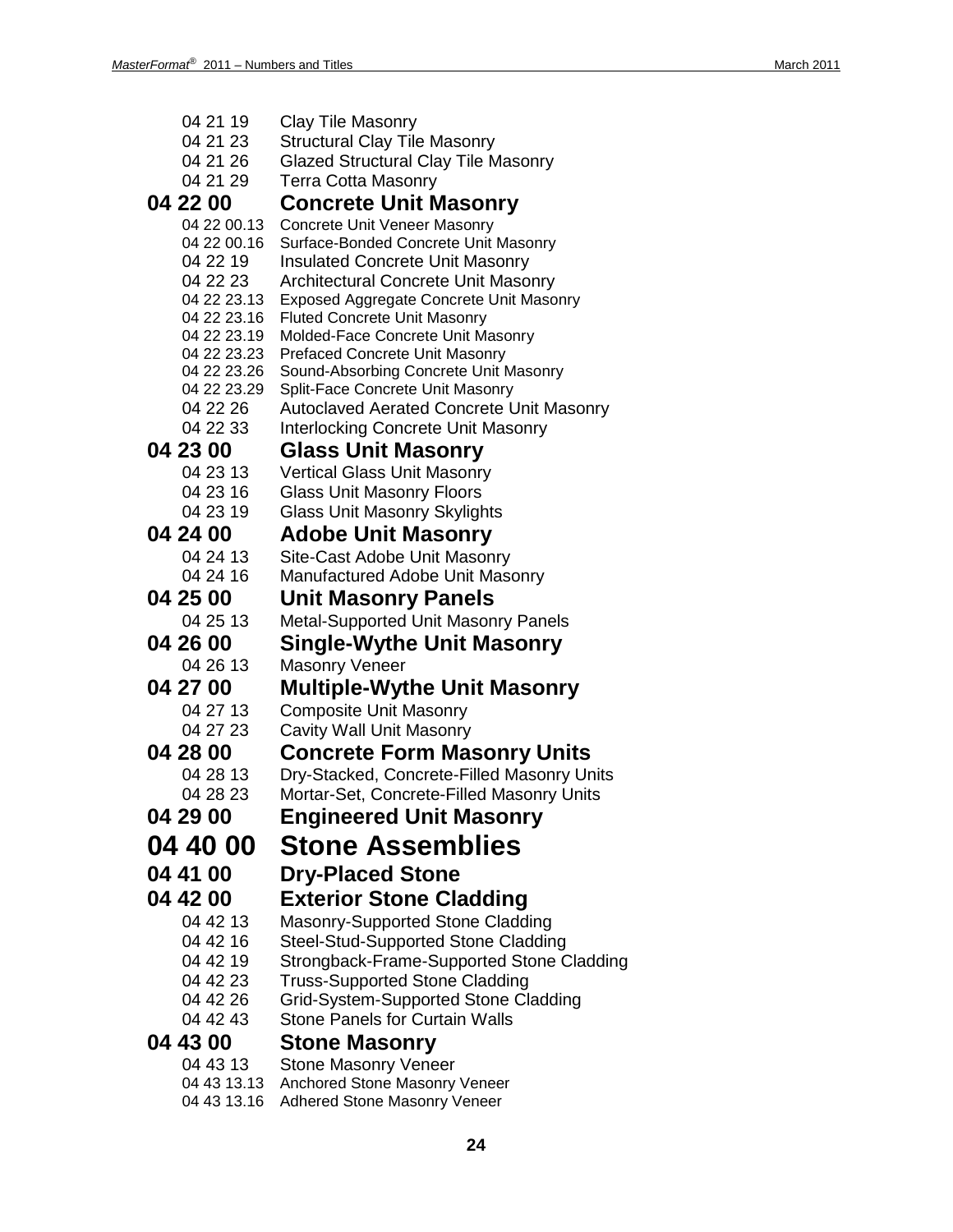| 04 50 00 | <b>Refractory Masonry</b>                          |
|----------|----------------------------------------------------|
| 04 51 00 | <b>Flue Liner Masonry</b>                          |
| 04 52 00 | <b>Combustion Chamber Masonry</b>                  |
| 04 53 00 | <b>Castable Refractory Masonry</b>                 |
| 04 54 00 | <b>Refractory Brick Masonry</b>                    |
| 04 57 00 | <b>Masonry Fireplaces</b>                          |
| 04 57 33 | <b>Modular Masonry Fireplaces</b>                  |
| 04 60 00 | <b>Corrosion-Resistant Masonry</b>                 |
|          |                                                    |
| 04 61 00 | <b>Chemical-Resistant Brick Masonry</b>            |
| 04 62 00 | <b>Vitrified Clay Liner Plate</b>                  |
| 04 70 00 | <b>Manufactured Masonry</b>                        |
| 04 71 00 | <b>Manufactured Brick Masonry</b>                  |
| 04 71 13 | <b>Calcium Silicate Manufactured Brick Masonry</b> |
| 04 72 00 | <b>Cast Stone Masonry</b>                          |
| 04 73 00 | <b>Manufactured Stone Masonry</b>                  |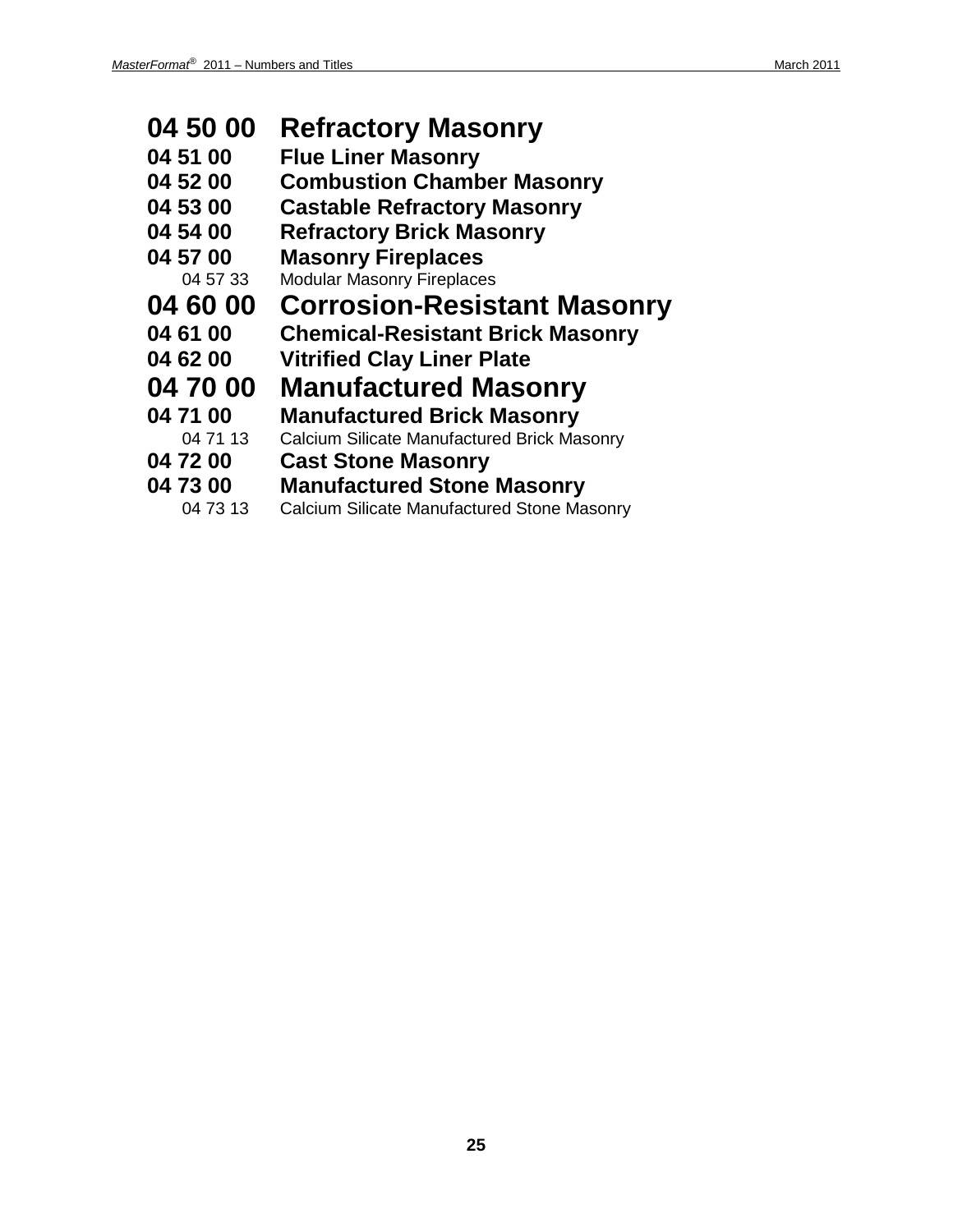#### **05 00 00 Metals 05 01 00 Maintenance of Metals**<br>05 01 10 Maintenance of Structural Meta Maintenance of Structural Metal Framing 05 01 20 Maintenance of Metal Joists 05 01 30 Maintenance of Metal Decking 05 01 40 Maintenance of Cold-Formed Metal Framing 05 01 50 Maintenance of Metal Fabrications 05 01 70 Maintenance of Decorative Metal 05 01 70.91 Historic Treatment of Decorative Metal **05 05 00 Common Work Results for Metals** 05 05 13 Shop-Applied Coatings for Metal 05 05 23 Metal Fastenings 05 05 53 Security Metal Fastenings **05 06 00 Schedules for Metals** 05 06 10 Schedules for Structural Metal Framing 05 06 10.13 Steel Column Schedule 05 06 10.16 Steel Beam Schedule 05 06 20 Schedules for Metal Joists 05 06 20.13 Steel Joist Schedule 05 06 30 Schedules for Metal Decking<br>05 06 40 Schedules for Cold-Formed N Schedules for Cold-Formed Metal Framing 05 06 50 Schedules for Metal Fabrications 05 06 70 Schedules for Decorative Metal **05 08 00 Commissioning of Metals 05 10 00 Structural Metal Framing 05 12 00 Structural Steel Framing** 05 12 13 Architecturally-Exposed Structural Steel Framing<br>05 12 16 Fabricated Fireproofed Steel Columns **Fabricated Fireproofed Steel Columns** 05 12 19 Buckling Restrained Braces 05 12 23 Structural Steel for Buildings 05 12 33 Structural Steel for Bridges **05 13 00 Structural Stainless-Steel Framing 05 14 00 Structural Aluminum Framing** Architecturally-Exposed Structural Aluminum Framing **05 15 00 Wire Rope Assemblies** Aluminum Wire Rope Assemblies 05 15 16 Steel Wire Rope Assemblies 05 15 19 Stainless-Steel Wire Rope Assemblies **05 16 00 Structural Cabling**<br>
05 16 13 Cable Bow Truss Assemb Cable Bow Truss Assemblies 05 16 33 Bridge Cabling **05 17 00 Structural Rod Assemblies 05 19 00 Tension Rod and Cable Truss Assemblies** 05 19 13 Façade Support Truss Assemblies 05 19 19 Canopy Support Truss Assemblies

**05 20 00 Metal Joists**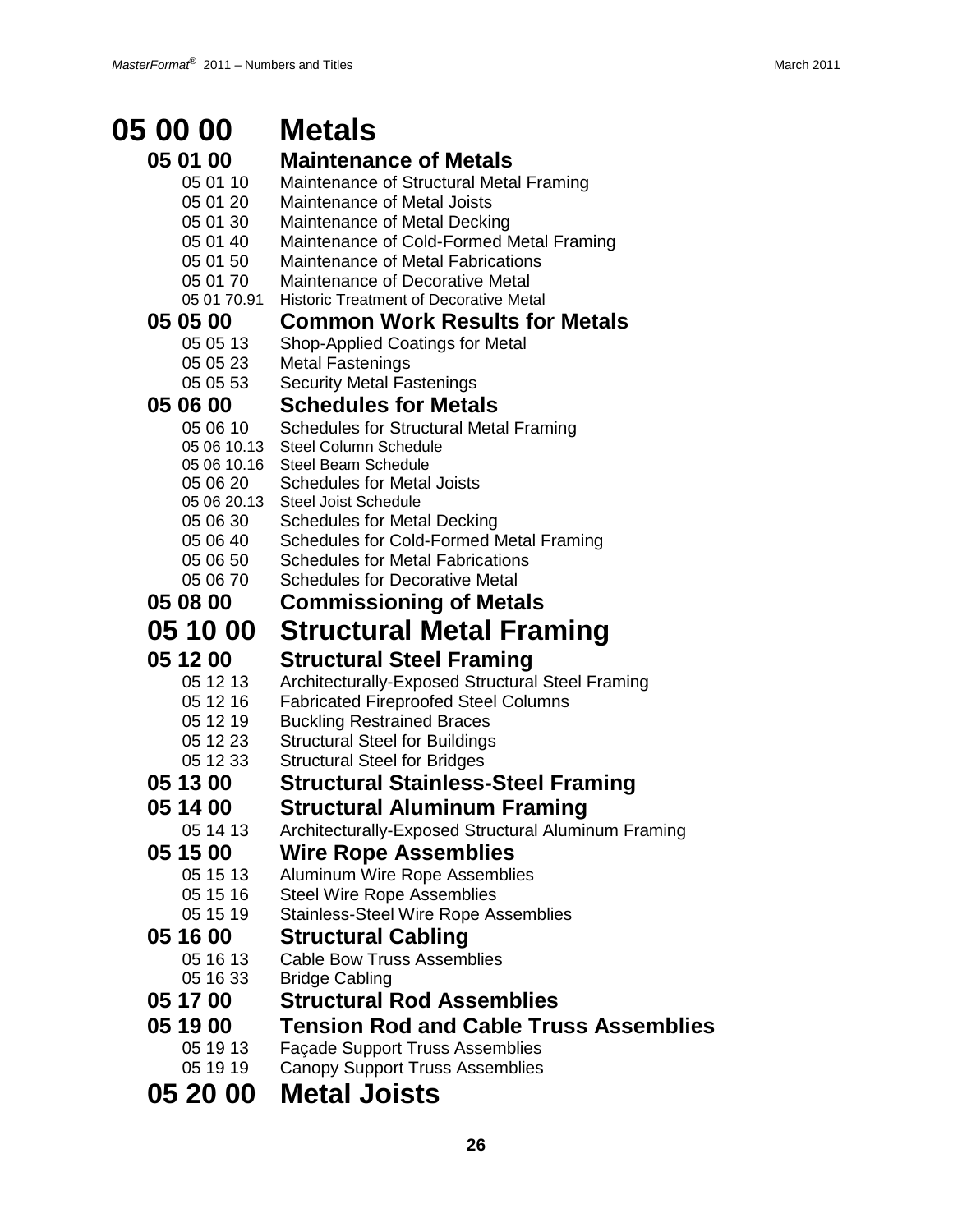| 05 21 00                | <b>Steel Joist Framing</b>                         |
|-------------------------|----------------------------------------------------|
| 05 21 13                | Deep Longspan Steel Joist Framing                  |
| 05 21 16                | Longspan Steel Joist Framing                       |
| 05 21 19                | Open Web Steel Joist Framing                       |
| 05 21 23                | <b>Steel Joist Girder Framing</b>                  |
| 05 25 00                | <b>Aluminum Joist Framing</b>                      |
| 05 30 00                | <b>Metal Decking</b>                               |
| 05 31 00                | <b>Steel Decking</b>                               |
| 05 31 13                | <b>Steel Floor Decking</b>                         |
| 05 31 23                | <b>Steel Roof Decking</b>                          |
| 05 31 33                | <b>Steel Form Decking</b>                          |
| 05 33 00                | <b>Aluminum Decking</b>                            |
| 05 33 13                | <b>Aluminum Floor Decking</b>                      |
| 05 33 23                | Aluminum Roof Decking                              |
| 05 34 00                | <b>Acoustical Metal Decking</b>                    |
| 05 35 00                | <b>Raceway Decking Assemblies</b>                  |
| 05 36 00                | <b>Composite Metal Decking</b>                     |
| 05 36 13                | <b>Composite Steel Plate and Elastomer Decking</b> |
| 05 40 00                | <b>Cold-Formed Metal Framing</b>                   |
| 05 41 00                | <b>Structural Metal Stud Framing</b>               |
| 05 42 00                | <b>Cold-Formed Metal Joist Framing</b>             |
| 05 42 13                | Cold-Formed Metal Floor Joist Framing              |
| 05 42 23                | Cold-Formed Metal Roof Joist Framing               |
| 05 43 00                | <b>Slotted Channel Framing</b>                     |
| 05 44 00                | <b>Cold-Formed Metal Trusses</b>                   |
| 05 44 13                | <b>Cold-Formed Metal Roof Trusses</b>              |
| 05 45 00                | <b>Metal Support Assemblies</b>                    |
| 05 45 13                | <b>Mechanical Metal Supports</b>                   |
| 05 45 16                | <b>Electrical Metal Supports</b>                   |
| 05 45 19                | <b>Communications Metal Supports</b>               |
| 05 45 23                | <b>Healthcare Metal Supports</b>                   |
| 05 50 00                | <b>Metal Fabrications</b>                          |
| 05 51 00                | <b>Metal Stairs</b>                                |
| 05 51 13                | <b>Metal Pan Stairs</b>                            |
| 05 51 16                | <b>Metal Floor Plate Stairs</b>                    |
| 05 51 19                | <b>Metal Grating Stairs</b>                        |
| 05 51 23                | <b>Metal Fire Escapes</b>                          |
| 05 51 33                | <b>Metal Ladders</b>                               |
| 05 51 33.13             | <b>Vertical Metal Ladders</b>                      |
| 05 51 33.16             | <b>Inclined Metal Ladders</b>                      |
| 05 51 33.23<br>05 51 36 | <b>Alternating Tread Ladders</b><br>Metal Walkways |
| 05 51 36.13             | <b>Metal Catwalks</b>                              |
| 05 51 36.16             | <b>Metal Ramps</b>                                 |

### **05 52 00 Metal Railings**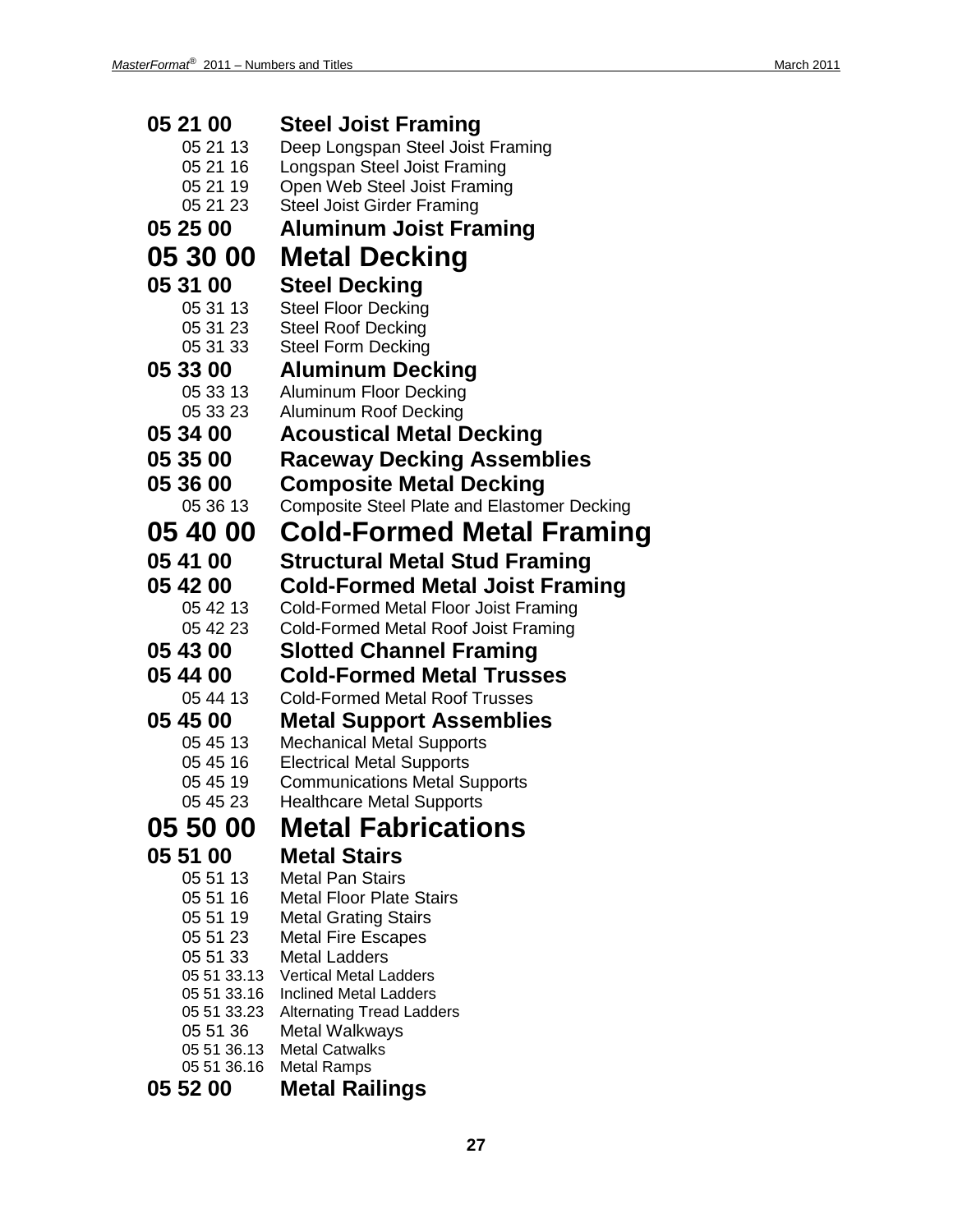| 05 52 13        | <b>Pipe and Tube Railings</b>           |
|-----------------|-----------------------------------------|
| 05 53 00        | <b>Metal Gratings</b>                   |
| 05 53 13        | <b>Bar Gratings</b>                     |
| 05 53 16        | <b>Plank Gratings</b>                   |
| 05 54 00        | <b>Metal Floor Plates</b>               |
| 05 55 00        | <b>Metal Stair Treads and Nosings</b>   |
| 05 55 13        | <b>Metal Stair Treads</b>               |
| 05 55 16        | <b>Metal Stair Nosings</b>              |
| 05 56 00        | <b>Metal Castings</b>                   |
| 05 58 00        | <b>Formed Metal Fabrications</b>        |
| 05 58 13        | <b>Column Covers</b>                    |
| 05 58 16        | <b>Formed Metal Enclosures</b>          |
| 05 58 19        | <b>Heating/Cooling Unit Covers</b>      |
| 05 58 23        | <b>Formed Metal Guards</b>              |
| 05 59 00        | <b>Metal Specialties</b>                |
| 05 59 13        | <b>Metal Balconies</b>                  |
| 05 59 63        | <b>Detention Enclosures</b>             |
| <b>05 70 00</b> | <b>Decorative Metal</b>                 |
| 05 71 00        | <b>Decorative Metal Stairs</b>          |
| 05 71 13        | <b>Fabricated Metal Spiral Stairs</b>   |
| 05 73 00        | <b>Decorative Metal Railings</b>        |
| 05 73 13        | <b>Glazed Decorative Metal Railings</b> |
| 05 73 16        | Wire Rope Decorative Metal Railings     |
| 05 74 00        | <b>Decorative Metal Castings</b>        |
| 05 75 00        | <b>Decorative Formed Metal</b>          |
| <b>05 76 00</b> | <b>Decorative Forged Metal</b>          |
|                 |                                         |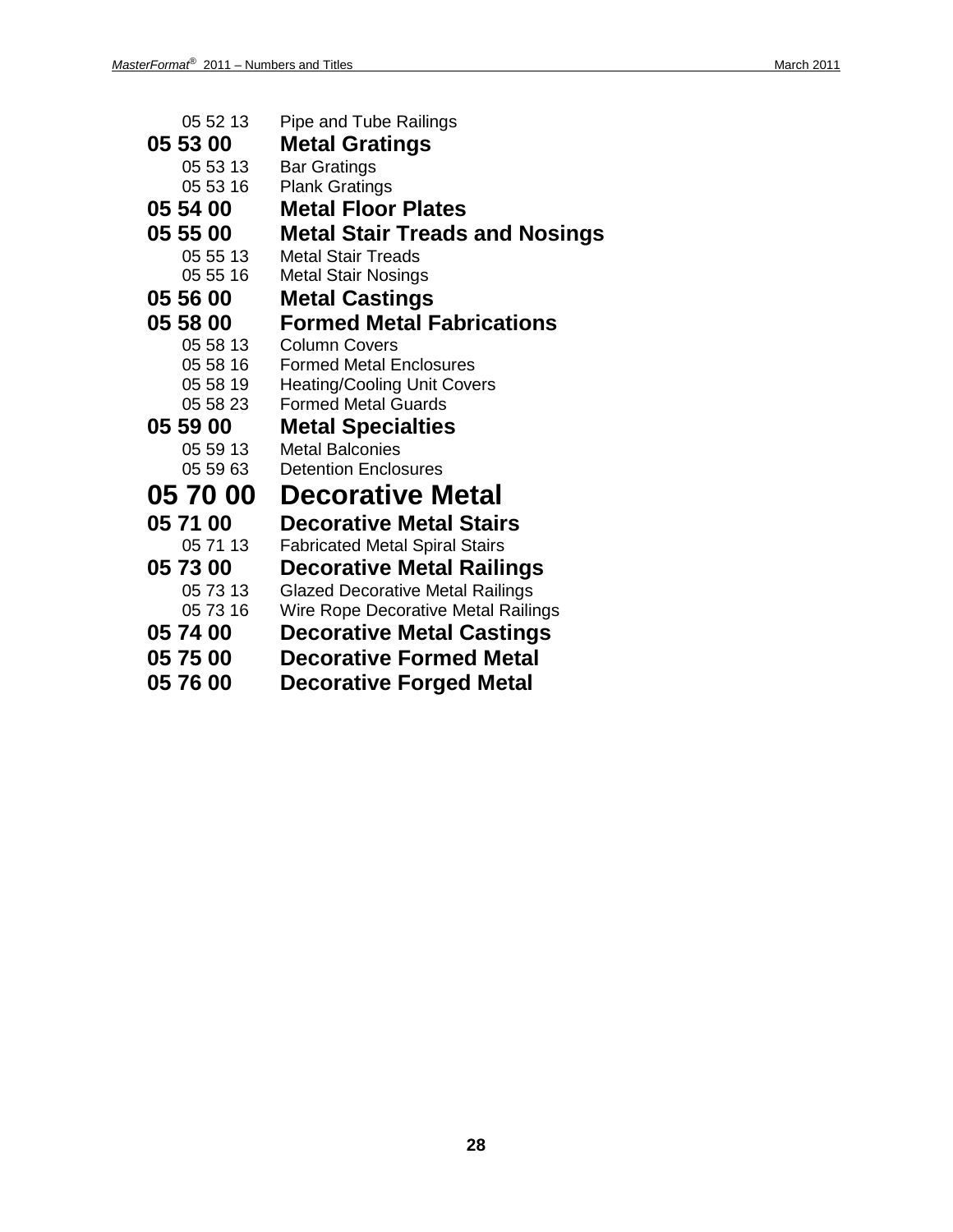### **06 00 00 Wood, Plastics, and Composites**

## **06 01 00 Maintenance of Wood, Plastics, and Composites**

- Maintenance of Rough Carpentry
- 06 01 10.71 Rough Carpentry Rehabilitation
- 06 01 10.91 Rough Carpentry Restoration
- 06 01 10.92 Rough Carpentry Preservation
- 06 01 20 Maintenance of Finish Carpentry
- 06 01 20.71 Finish Carpentry Rehabilitation
- 06 01 20.91 Finish Carpentry Restoration 06 01 20.92 Finish Carpentry Preservation
- 06 01 40 Maintenance of Architectural Woodwork
- 06 01 40.51 Architectural Woodwork Cleaning
- 06 01 40.61 Architectural Woodwork Refinishing
- 06 01 40.91 Architectural Woodwork Restoration
- 06 01 50 Maintenance of Structural Plastics
- 06 01 60 Maintenance of Plastic Fabrications
- 06 01 60.51 Plastic Cleaning
- 06 01 60.71 Plastic Rehabilitation
- 06 01 60.91 Plastic Restoration
- 06 01 60.92 Plastic Preservation
- 06 01 70 Maintenance of Structural Composites
- 06 01 80 Maintenance of Composite Assemblies
- 06 01 80.51 Composite Cleaning
- 06 01 80.71 Composite Rehabilitation
- 06 01 80.91 Composite Restoration
- 06 01 80.92 Composite Preservation

#### **06 05 00 Common Work Results for Wood, Plastics, and Composites**

- 06 05 23 Wood, Plastic, and Composite Fastenings
- 06 05 73 Wood Treatment
- 06 05 73.13 Fire-Retardant Wood Treatment
- 06 05 73.33 Preservative Wood Treatment
- 06 05 73.91 Long-Term Wood Treatment
- 06 05 73.93 Eradication of Insects in Wood
- 06 05 73.96 Antiseptic Treatment of Wood
- 06 05 83 Shop-Applied Wood Coatings

## **06 06 00 Schedules for Wood, Plastics, and Composites**

- Schedules for Rough Carpentry
- 06 06 10.13 Nailing Schedule
- 06 06 10.16 Wood Beam Schedule
- 06 06 10.19 Plywood Shear Wall Schedule
- 06 06 10.23 Plywood Web Joist Schedule
- 06 06 10.26 Wood Truss Schedule
- 06 06 20 Schedules for Finish Carpentry
- 06 06 40 Schedules for Architectural Woodwork
- 06 06 50 Schedules for Structural Plastics
- 06 06 60 Schedules for Plastic Fabrications
- 06 06 70 Schedules for Structural Composites
- 06 06 80 Schedules for Composite Assemblies

### **06 08 00 Commissioning of Wood, Plastics, and Composites**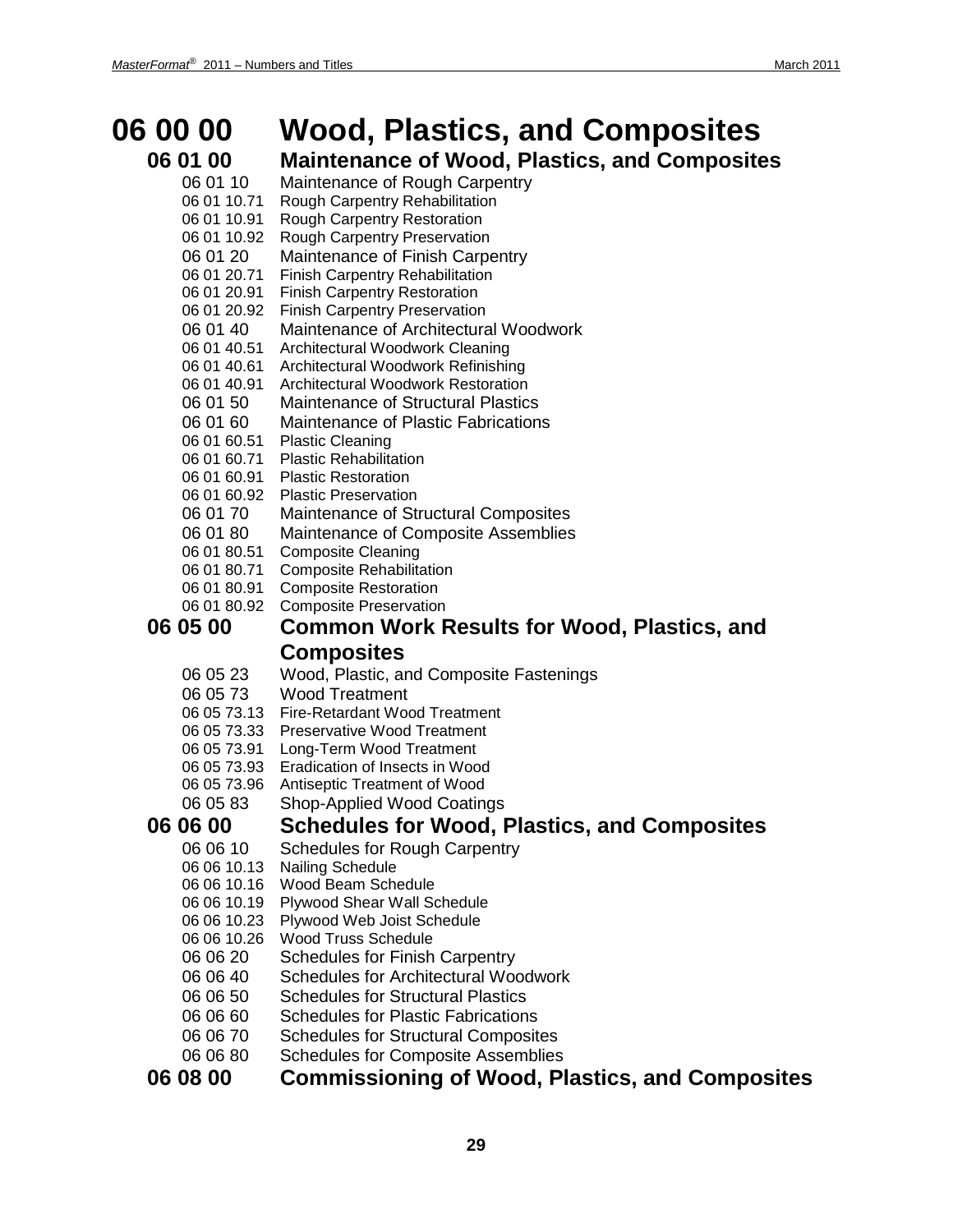| 06 10 00             | <b>Rough Carpentry</b>                                               |
|----------------------|----------------------------------------------------------------------|
| 06 10 53             | Miscellaneous Rough Carpentry                                        |
| 06 10 63             | <b>Exterior Rough Carpentry</b>                                      |
| 06 11 00             | <b>Wood Framing</b>                                                  |
| 06 11 13             | <b>Engineered Wood Products</b>                                      |
| 06 11 16             | <b>Mechanically Graded Lumber</b>                                    |
| 06 12 00             | <b>Structural Panels</b>                                             |
|                      |                                                                      |
| 06 12 13             | <b>Cementitious Reinforced Panels</b><br><b>Stressed Skin Panels</b> |
| 06 12 16             |                                                                      |
| 06 13 00             | <b>Heavy Timber Construction</b>                                     |
| 06 13 13             | Log Construction                                                     |
| 06 13 13.91          | Period Horizontal Log Work                                           |
| 06 13 16             | <b>Pole Construction</b>                                             |
| 06 13 23<br>06 13 26 | <b>Heavy Timber Framing</b><br><b>Heavy Timber Trusses</b>           |
| 06 13 33             | <b>Heavy Timber Pier Construction</b>                                |
|                      |                                                                      |
| 06 14 00             | <b>Treated Wood Foundations</b>                                      |
| 06 15 00             | <b>Wood Decking</b>                                                  |
| 06 15 13             | <b>Wood Floor Decking</b>                                            |
| 06 15 13.91          | <b>Carvel Planking</b>                                               |
| 06 15 16             | <b>Wood Roof Decking</b>                                             |
| 06 15 19             | <b>Timber Decking</b>                                                |
| 06 15 23             | <b>Laminated Wood Decking</b>                                        |
| 06 15 33             | Wood Patio Decking                                                   |
| 06 16 00             | <b>Sheathing</b>                                                     |
| 06 16 13             | <b>Insulating Sheathing</b>                                          |
| 06 16 23             | Subflooring                                                          |
| 06 16 26             | Underlayment                                                         |
| 06 16 33             | <b>Wood Board Sheathing</b>                                          |
| 06 16 36             | <b>Wood Panel Product Sheathing</b>                                  |
| 06 16 43             | <b>Gypsum Sheathing</b>                                              |
| 06 16 53             | <b>Moisture-Resistant Sheathing Board</b>                            |
| 06 16 63             | <b>Cementitious Sheathing</b>                                        |
| 06 17 00             | <b>Shop-Fabricated Structural Wood</b>                               |
| 06 17 13             | <b>Laminated Veneer Lumber</b>                                       |
| 06 17 23             | <b>Parallel Strand Lumber</b>                                        |
| 06 17 33<br>06 17 36 | Wood I-Joists<br>Metal-Web Wood Joists                               |
| 06 17 43             | Rim Boards                                                           |
| 06 17 53             | <b>Shop-Fabricated Wood Trusses</b>                                  |
|                      |                                                                      |
| 06 18 00             | <b>Glued-Laminated Construction</b>                                  |
| 06 18 13             | <b>Glued-Laminated Beams</b>                                         |
| 06 18 16             | <b>Glued-Laminated Columns</b>                                       |
| 06 20 00             | <b>Finish Carpentry</b>                                              |
| 06 20 13             | <b>Exterior Finish Carpentry</b>                                     |
| 06 20 23             | <b>Interior Finish Carpentry</b>                                     |

**06 22 00 Millwork**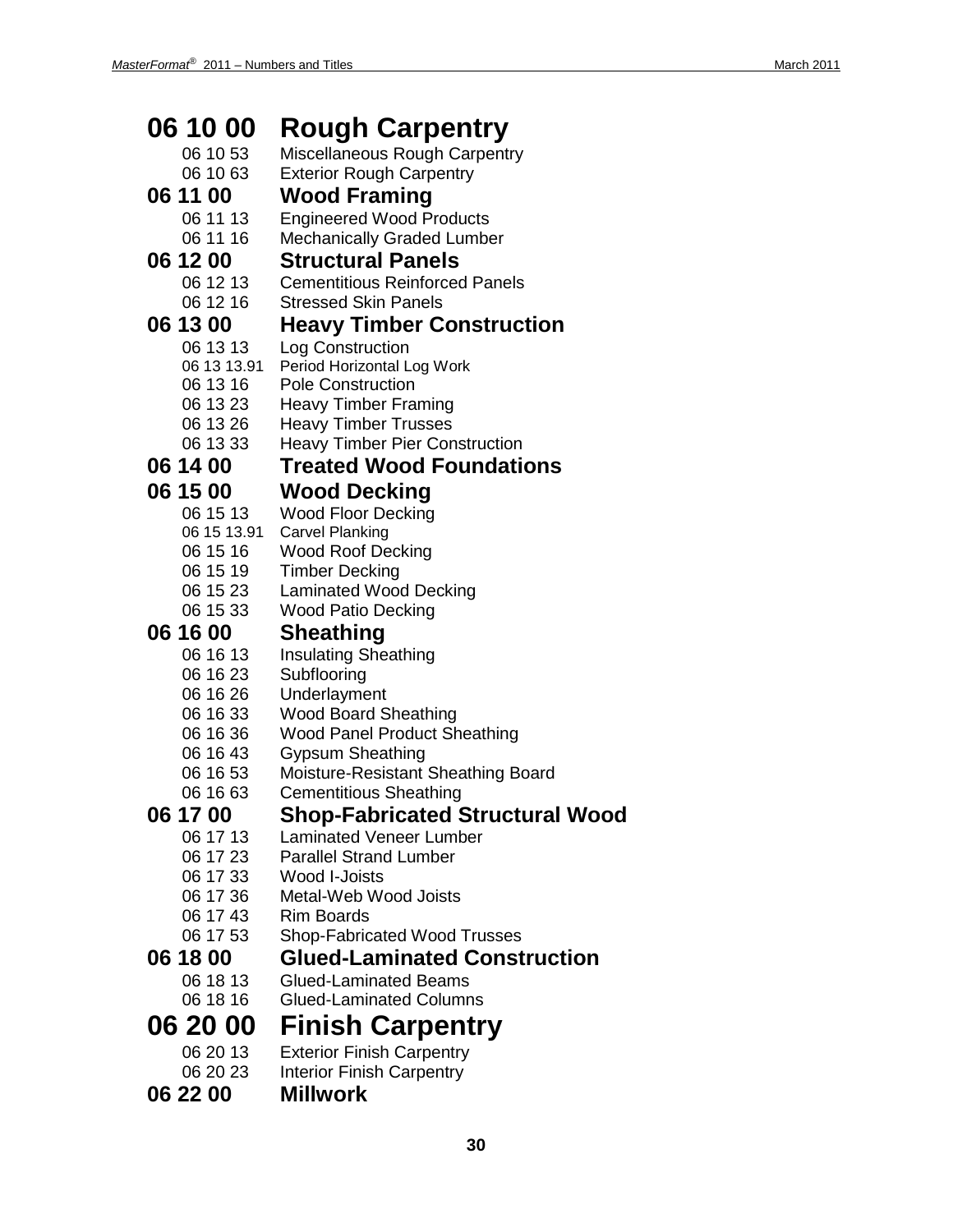| 06 22 13             | <b>Standard Pattern Wood Trim</b>                      |
|----------------------|--------------------------------------------------------|
| 06 25 00             | <b>Prefinished Paneling</b>                            |
| 06 25 13             | <b>Prefinished Hardboard Paneling</b>                  |
| 06 25 16             | <b>Prefinished Plywood Paneling</b>                    |
| 06 26 00             | <b>Board Paneling</b>                                  |
| 06 26 13             | <b>Profile Board Paneling</b>                          |
| 06 40 00             | <b>Architectural Woodwork</b>                          |
| 06 40 13             | <b>Exterior Architectural Woodwork</b>                 |
| 06 40 23             | <b>Interior Architectural Woodwork</b>                 |
| 06 41 00             | <b>Architectural Wood Casework</b>                     |
| 06 41 13             | Wood-Veneer-Faced Architectural Cabinets               |
| 06 41 16             | <b>Plastic-Laminate-Clad Architectural Cabinets</b>    |
| 06 41 93             | <b>Cabinet and Drawer Hardware</b>                     |
| 06 42 00             | <b>Wood Paneling</b>                                   |
| 06 42 13             | <b>Wood Board Paneling</b>                             |
| 06 42 14             | Stile and Rail Wood Paneling                           |
| 06 42 16             | <b>Flush Wood Paneling</b>                             |
| 06 42 19             | Plastic-Laminate-Faced Wood Paneling                   |
| 06 43 00             | <b>Wood Stairs and Railings</b>                        |
| 06 43 13             | <b>Wood Stairs</b>                                     |
| 06 43 16             | <b>Wood Railings</b>                                   |
| 06 44 00             | <b>Ornamental Woodwork</b>                             |
| 06 44 13             | <b>Wood Turnings</b>                                   |
| 06 44 16             | <b>Wood Pilasters</b>                                  |
| 06 44 19             | <b>Wood Grilles</b>                                    |
| 06 44 23             | <b>Wood Corbels</b>                                    |
| 06 44 26<br>06 44 29 | <b>Wood Cupolas</b><br><b>Wood Finials</b>             |
| 06 44 33             | <b>Wood Mantels</b>                                    |
| 06 44 36             | <b>Wood Pediment Heads</b>                             |
| 06 44 39             | <b>Wood Posts and Columns</b>                          |
| 06 46 00             | <b>Wood Trim</b>                                       |
| 06 46 13             | Wood Door and Window Casings                           |
| 06 46 16             | Wood Aprons                                            |
| 06 46 19             | Wood Base and Shoe Moldings                            |
| 06 46 23             | <b>Wood Chair Rails</b>                                |
| 06 46 26             | <b>Wood Cornices</b>                                   |
| 06 46 29             | <b>Wood Fascia and Soffits</b>                         |
| 06 46 33<br>06 46 91 | Wood Stops, Stools, and Sills                          |
|                      | Splicing of Wooden Components                          |
| 06 48 00<br>06 48 13 | <b>Wood Frames</b><br><b>Exterior Wood Door Frames</b> |
| 06 48 16             | <b>Interior Wood Door Frames</b>                       |
| 06 48 19             | <b>Ornamental Wood Frames</b>                          |
| 06 48 23             | <b>Stick-Built Wood Windows</b>                        |
| 06 48 26             | <b>Wood-Veneer Frames</b>                              |
| 06 49 00             | <b>Wood Screens and Exterior Wood Shutters</b>         |
| 06 49 13             | <b>Wood Screens</b>                                    |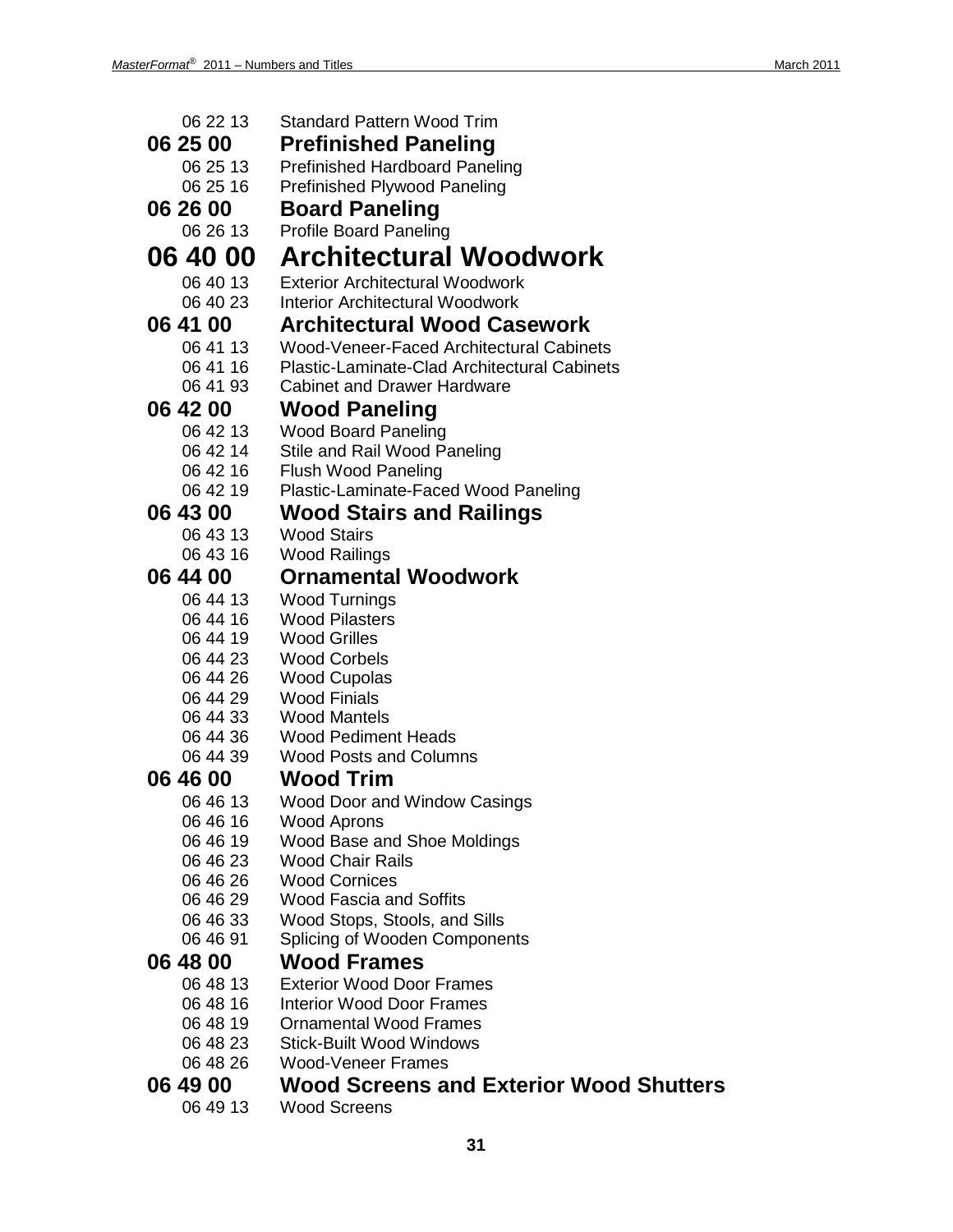| 06 49 16        | <b>Exterior Wood Blinds</b>                    |
|-----------------|------------------------------------------------|
| 06 49 19        | <b>Exterior Wood Shutters</b>                  |
| 06 50 00        | <b>Structural Plastics</b>                     |
| 06 51 00        | <b>Structural Plastic Shapes and Plates</b>    |
| 06 51 13        | <b>Plastic Lumber</b>                          |
| 06 52 00        | <b>Plastic Structural Assemblies</b>           |
| 06 53 00        | <b>Plastic Decking</b>                         |
| 06 53 13        | <b>Solid Plastic Decking</b>                   |
| <b>06 60 00</b> | <b>Plastic Fabrications</b>                    |
| 06 61 00        | <b>Simulated Stone Fabrications</b>            |
| 06 61 13        | <b>Cultured Marble Fabrications</b>            |
| 06 61 16        | <b>Solid Surfacing Fabrications</b>            |
| 06 61 19        | <b>Quartz Surfacing Fabrications</b>           |
| 06 63 00        | <b>Plastic Railings</b>                        |
| 06 64 00        | <b>Plastic Paneling</b>                        |
| 06 64 13        | <b>Plastic Lattice Paneling</b>                |
| 06 65 00        | <b>Plastic Simulated Wood Trim</b>             |
| 06 66 00        | <b>Custom Ornamental Simulated Woodwork</b>    |
| <b>06 70 00</b> | <b>Structural Composites</b>                   |
| 06 71 00        | <b>Structural Composite Shapes and Plates</b>  |
| 06 71 13        | <b>Composite Lumber</b>                        |
| 06 72 00        | <b>Composite Structural Assemblies</b>         |
| 06 72 13        | <b>Composite Joist Assemblies</b>              |
| 06 73 00        | <b>Composite Decking</b>                       |
| 06 73 13        | <b>Composite Structural Decking</b>            |
| 06 74 00        | <b>Composite Gratings</b>                      |
| 06 74 13        | <b>Fiberglass Reinforced Gratings</b>          |
| <b>06 80 00</b> | <b>Composite Fabrications</b>                  |
| 06 81 00        | <b>Composite Railings</b>                      |
| 06 81 13        | <b>Glass-Fiber-Reinforced Plastic Railings</b> |
| 06 83 00        | <b>Composite Paneling</b>                      |
| 06 83 13        | <b>Resin Composite Paneling</b>                |
| 06 83 16        | <b>Fiberglass Reinforced Paneling</b>          |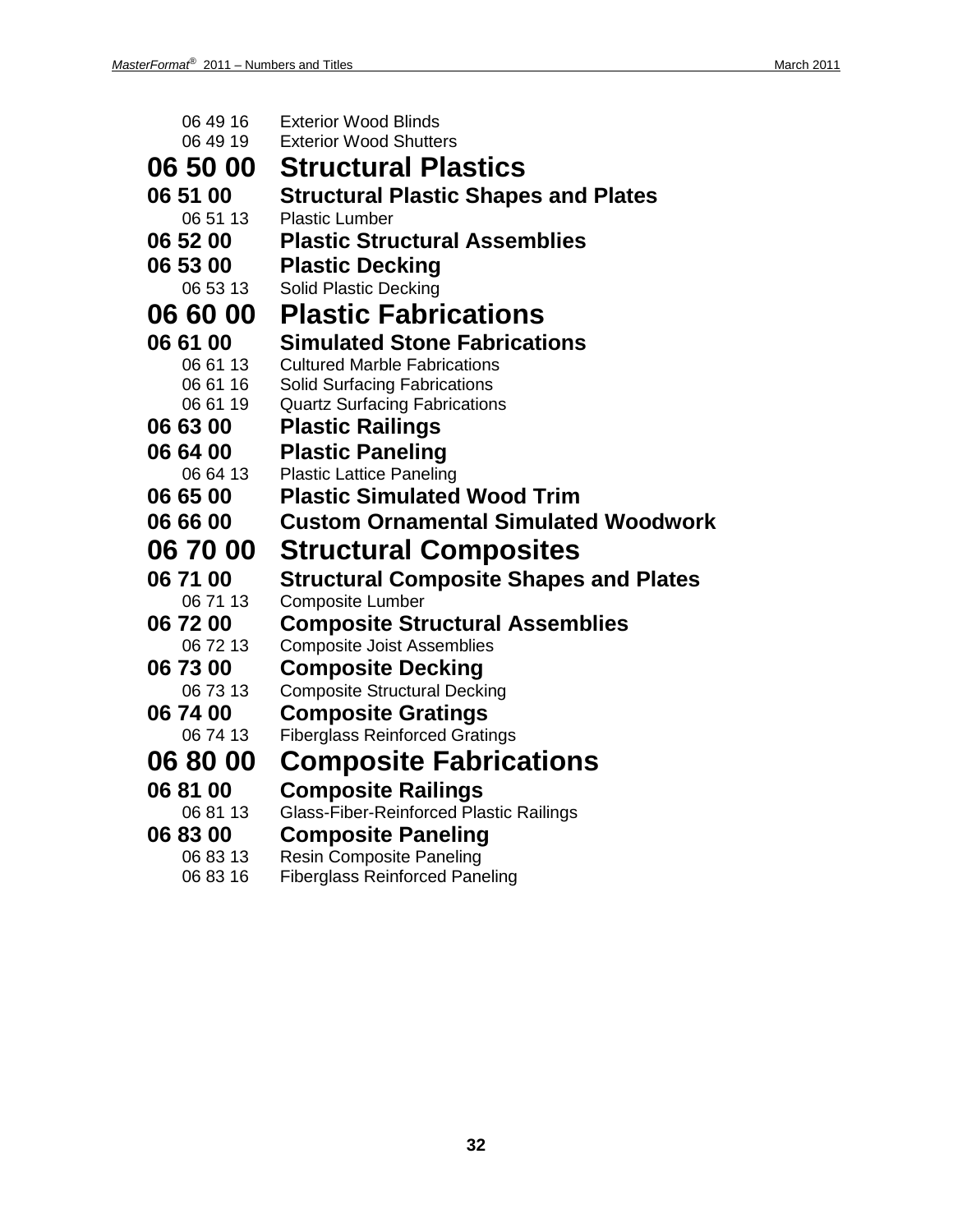### **07 00 00 Thermal and Moisture Protection 07 01 00 Operation and Maintenance of Thermal and Moisture**

#### **Protection**

- 07 01 10 Maintenance of Dampproofing and Waterproofing
- 07 01 10.81 Waterproofing Replacement
- 07 01 20 Maintenance of Thermal Protection
- 07 01 30 Maintenance of Steep Slope Roofing
- 07 01 40 Maintenance of Roofing and Siding Panels
- 07 01 50 Maintenance of Membrane Roofing
- 07 01 50.13 Roof Moisture Survey
- 07 01 50.16 Roof Maintenance Program
- 07 01 50.19 Preparation for Re-Roofing
- 07 01 50.23 Roof Removal
- 07 01 50.61 Roof Re-Coating
- 07 01 50.81 Roof Replacement
- 07 01 50.91 Roofing Restoration
- 07 01 60 Maintenance of Flashing and Sheet Metal
- 07 01 60.71 Flashing and Sheet Metal Rehabilitation
- 07 01 60.91 Flashing and Sheet Metal Restoration
- 07 01 60.92 Flashing and Sheet Metal Preservation
- 07 01 70 Operation and Maintenance of Roof Specialties and Accessories
- 07 01 80 Maintenance of Fire and Smoke Protection
- 07 01 90 Maintenance of Joint Protection<br>07 01 90 71 Joint Sealant Rehabilitation
- **Joint Sealant Rehabilitation**
- 07 01 90.81 Joint Sealant Replacement

#### **07 05 00 Common Work Results for Thermal and Moisture Protection**

### **07 06 00 Schedules for Thermal and Moisture Protection**<br>07 06 10 Schedules for Dampproofing and Waterproofing

- Schedules for Dampproofing and Waterproofing
- 07 06 20 Schedules for Thermal Protection
- 07 06 30 Schedules for Steep Slope Roofing
- 07 06 40 Schedules for Roofing and Siding Panels
- 07 06 50 Schedules for Membrane Roofing
- 07 06 60 Schedules for Flashing and Sheet Metal
- 07 06 70 Schedules for Roof Specialties and Accessories
- 07 06 80 Schedules for Fire and Smoke Protection
- 07 06 80.13 Fireproofing Schedule
- 07 06 80.16 Firestopping Schedule
- 07 06 90 Schedules for Joint Protection
- 07 06 90.13 Joint Sealant Schedule

### **07 08 00 Commissioning of Thermal and Moisture Protection**

### **07 10 00 Dampproofing and Waterproofing**

**07 11 00 Dampproofing**

### 07 11 13 Bituminous Dampproofing

- 07 11 16 Cementitious Dampproofing
- 07 11 19 Sheet Dampproofing

### **07 12 00 Built-Up Bituminous Waterproofing**<br>07 12 13 Built-Up Asphalt Waterproofing

- Built-Up Asphalt Waterproofing
- 07 12 16 Built-Up Coal Tar Waterproofing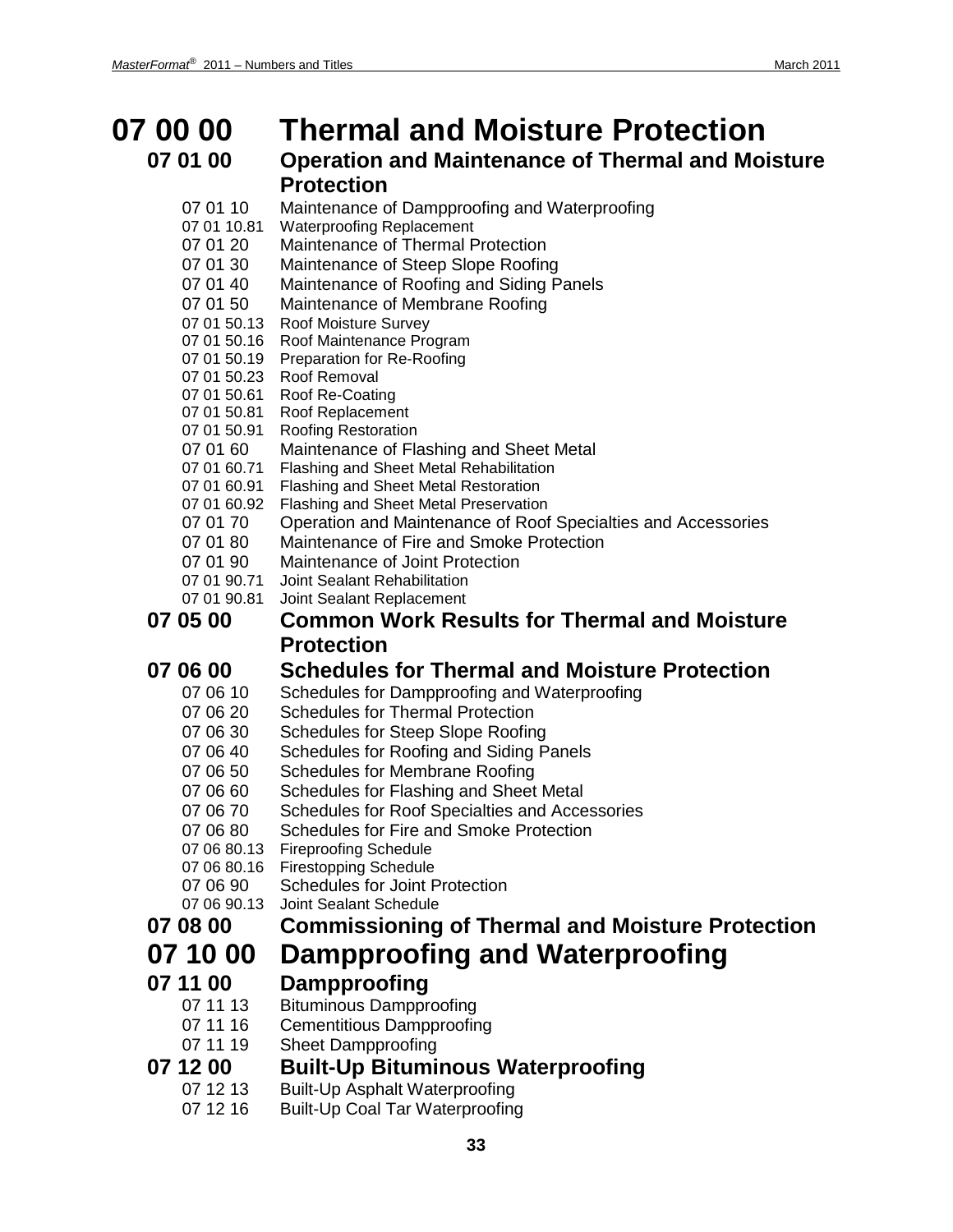| 07 13 00    | <b>Sheet Waterproofing</b>                             |
|-------------|--------------------------------------------------------|
| 07 13 13    | <b>Bituminous Sheet Waterproofing</b>                  |
| 07 13 26    | Self-Adhering Sheet Waterproofing                      |
| 07 13 52    | Modified Bituminous Sheet Waterproofing                |
| 07 13 53    | <b>Elastomeric Sheet Waterproofing</b>                 |
| 07 13 54    | Thermoplastic Sheet Waterproofing                      |
| 07 14 00    | <b>Fluid-Applied Waterproofing</b>                     |
| 07 14 13    | Hot Fluid-Applied Rubberized Asphalt Waterproofing     |
| 07 14 16    | <b>Cold Fluid-Applied Waterproofing</b>                |
| 07 15 00    | <b>Sheet Metal Waterproofing</b>                       |
| 07 15 13    | <b>Sheet Lead Waterproofing</b>                        |
| 07 16 00    | <b>Cementitious and Reactive Waterproofing</b>         |
| 07 16 13    | <b>Polymer Modified Cement Waterproofing</b>           |
| 07 16 16    | <b>Crystalline Waterproofing</b>                       |
| 07 16 19    | <b>Metal Oxide Waterproofing</b>                       |
| 07 17 00    | <b>Bentonite Waterproofing</b>                         |
| 07 17 13    | <b>Bentonite Panel Waterproofing</b>                   |
| 07 17 16    | Bentonite Composite Sheet Waterproofing                |
| 07 18 00    | <b>Traffic Coatings</b>                                |
| 07 18 13    | <b>Pedestrian Traffic Coatings</b>                     |
| 07 18 16    | <b>Vehicular Traffic Coatings</b>                      |
| 07 19 00    | <b>Water Repellents</b>                                |
| 07 19 13    | <b>Acrylic Water Repellents</b>                        |
| 07 19 16    | <b>Silane Water Repellents</b>                         |
| 07 19 19    | <b>Silicone Water Repellents</b>                       |
| 07 19 23    | <b>Siloxane Water Repellents</b>                       |
| 07 19 26    | <b>Stearate Water Repellents</b>                       |
| 07 20 00    | <b>Thermal Protection</b>                              |
| 07 21 00    | <b>Thermal Insulation</b>                              |
| 07 21 13    | <b>Board Insulation</b>                                |
| 07 21 13.13 | Foam Board Insulation                                  |
| 07 21 13.16 | <b>Fibrous Board Insulation</b>                        |
| 07 21 13.19 | Mineral Board Insulation                               |
| 07 21 16    | <b>Blanket Insulation</b>                              |
| 07 21 19    | Foamed-In-Place Insulation                             |
| 07 21 23    | Loose-Fill Insulation                                  |
| 07 21 26    | <b>Blown Insulation</b>                                |
| 07 21 29    | Sprayed Insulation<br><b>Reflective Insulation</b>     |
| 07 21 53    |                                                        |
| 07 22 00    | <b>Roof and Deck Insulation</b>                        |
| 07 22 13    | Asphaltic Perlite Concrete Deck                        |
| 07 22 16    | <b>Roof Board Insulation</b>                           |
| 07 24 00    | <b>Exterior Insulation and Finish Systems</b>          |
| 07 24 13    | Polymer-Based Exterior Insulation and Finish System    |
| 07 24 16    | Polymer-Modified Exterior Insulation and Finish System |
| 07 24 19    | Water-Drainage Exterior Insulation and Finish System   |
| 07 24 23    | <b>Direct-Applied Finish Systems</b>                   |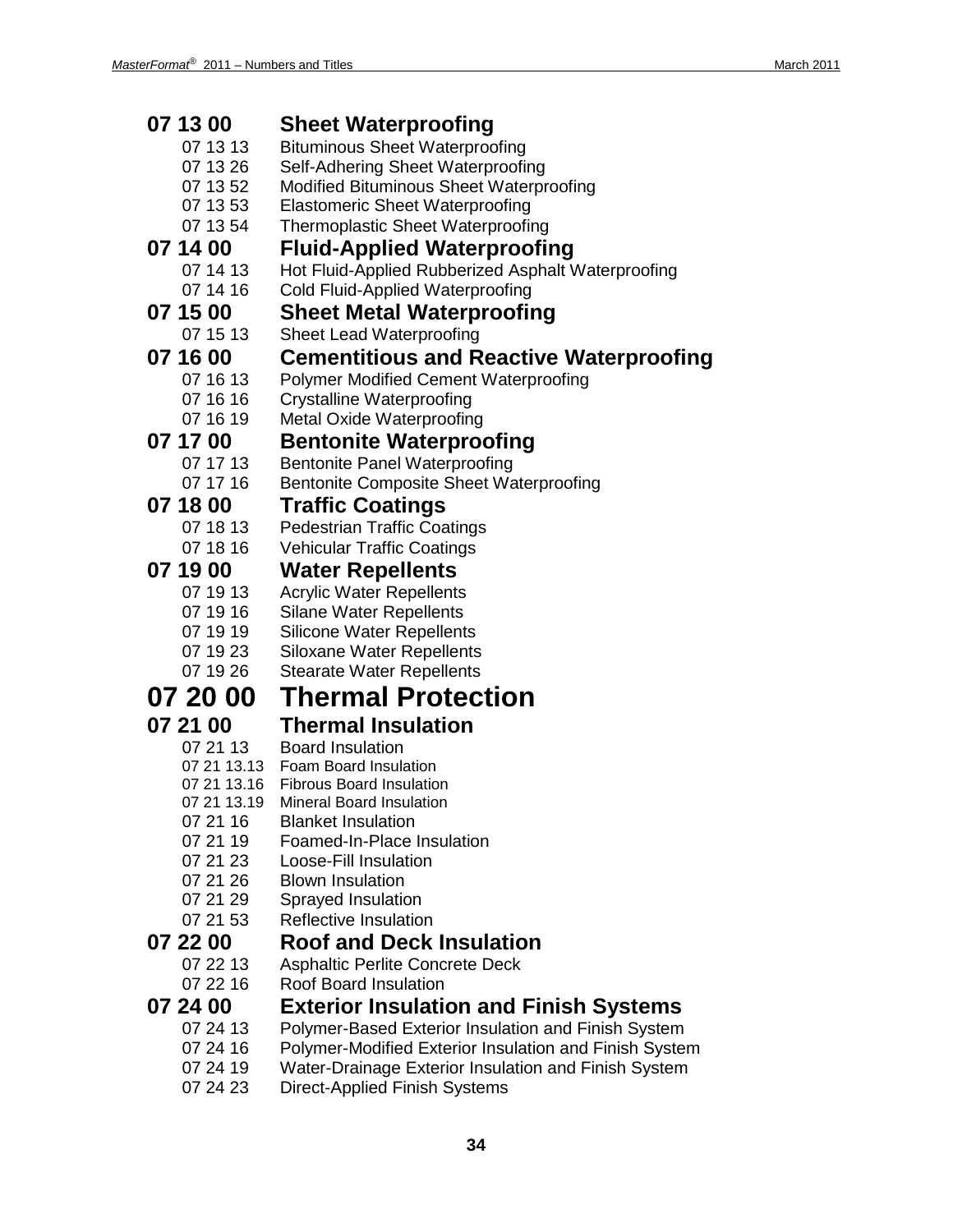#### **07 25 00 Weather Barriers 07 26 00 Vapor Retarders** 07 26 13 Above-Grade Vapor Retarders 07 26 16 Below-Grade Vapor Retarders<br>07 26 23 Below-Grade Gas Retarders Below-Grade Gas Retarders **07 27 00 Air Barriers** 07 27 13 Modified Bituminous Sheet Air Barriers 07 27 16 Sheet Metal Membrane Air Barriers 07 27 19 Plastic Sheet Air Barriers<br>07 27 23 Board Product Air Barrier **Board Product Air Barriers** 07 27 26 Fluid-Applied Membrane Air Barriers 07 27 36 Sprayed Foam Air Barrier **07 30 00 Steep Slope Roofing** 07 30 91 Canvas Roofing **07 31 00 Shingles and Shakes Asphalt Shingles** 07 31 13.13 Fiberglass-Reinforced Asphalt Shingles 07 31 16 Metal Shingles 07 31 19 Mineral-Fiber Cement Shingles 07 31 23 Porcelain Enamel Shingles 07 31 26 Slate Shingles 07 31 29 Wood Shingles and Shakes 07 31 29.13 Wood Shingles 07 31 29.16 Wood Shakes<br>07 31 33 Composite R **Composite Rubber Shingles** 07 31 53 Plastic Shakes **07 32 00 Roof Tiles** 07 32 13 Clay Roof Tiles 07 32 16 Concrete Roof Tiles 07 32 19 Metal Roof Tiles 07 32 23 Mineral-Fiber Cement Roof Tiles 07 32 26 Plastic Roof Tiles 07 32 29 Rubber Tiles/Panels **07 33 00 Natural Roof Coverings** Sod Roofing 07 33 16 Thatched Roofing 07 33 63 Vegetated Roofing **07 40 00 Roofing and Siding Panels 07 41 00 Roof Panels Metal Roof Panels** 07 41 23 Wood Roof Panels 07 41 33 Plastic Roof Panels<br>07 41 43 Composite Roof Pa **Composite Roof Panels** 07 41 63 Fabricated Roof Panel Assemblies **07 42 00 Wall Panels Metal Wall Panels** 07 42 13.13 Formed Metal Wall Panels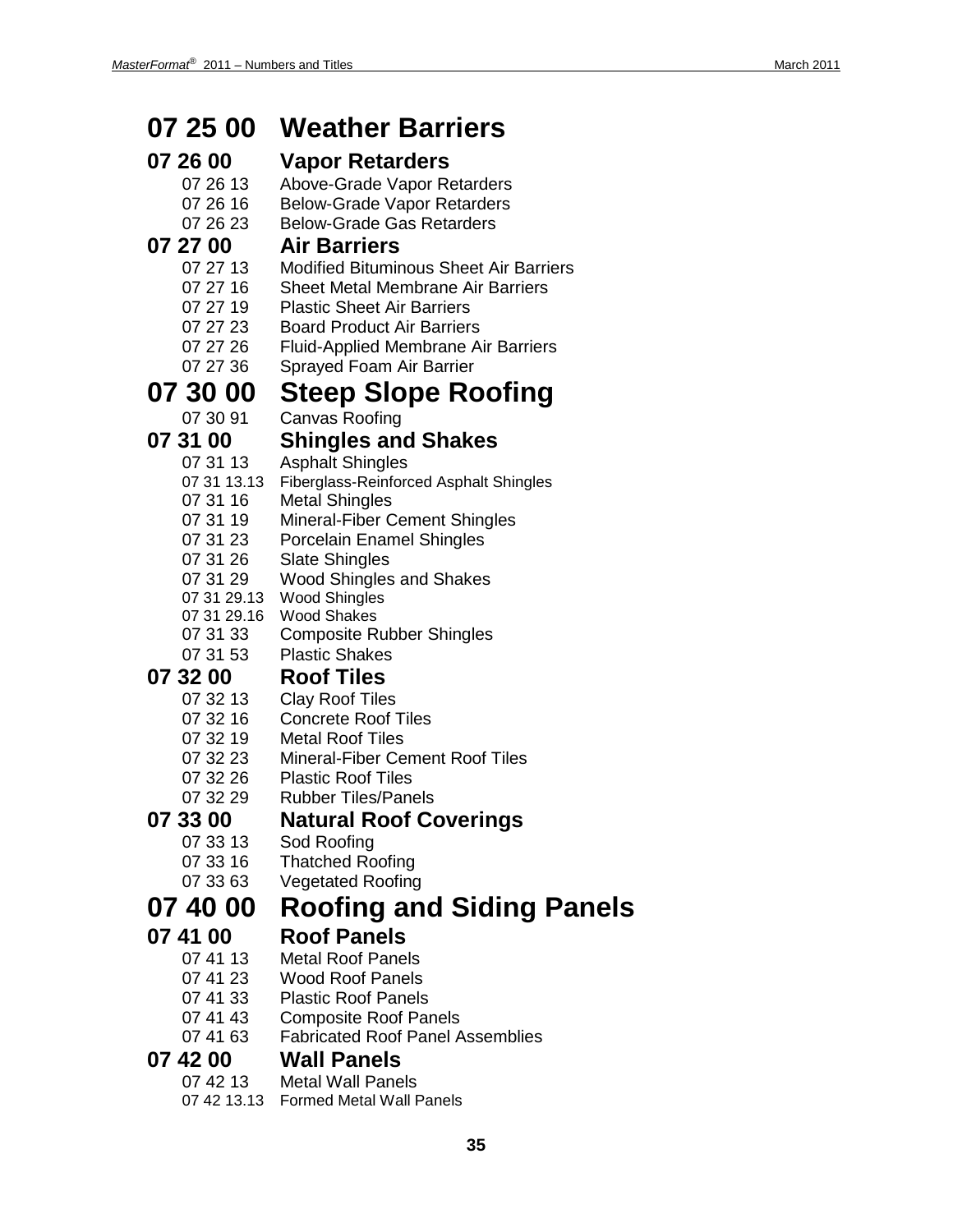- 07 42 13.16 Metal Plate Wall Panels
- 07 42 13.19 Insulated Metal Wall Panels
- 07 42 13.23 Metal Composite Material Wall Panels
- 07 42 23 Wood Wall Panels
- 07 42 29 Terracotta Wall Panels<br>07 42 33 Plastic Wall Panels
- **Plastic Wall Panels**
- 07 42 43 Composite Wall Panels
- 07 42 63 Fabricated Wall Panel Assemblies<br>07 42 93 Soffit Panels
- Soffit Panels

### **07 44 00 Faced Panels**

- Aggregate Coated Panels
- 07 44 16 Porcelain Enameled Faced Panels
- 07 44 19 Tile-Faced Panels
- 07 44 23 Ceramic-Tile-Faced Panels
- 07 44 33 Metal Faced Panels
- 07 44 53 Glass-Fiber-Reinforced Cementitious Panels<br>07 44 56 Mineral-Fiber-Reinforced Cementitious Panel
- Mineral-Fiber-Reinforced Cementitious Panels
- 07 44 63 Fabricated Faced Panel Assemblies

#### **07 46 00 Siding**

- 07 46 16 Aluminum Siding
- 07 46 19 Steel Siding<br>07 46 23 Wood Siding
- Wood Siding
- 07 46 26 Hardboard Siding
- 07 46 29 Plywood Siding
- 07 46 33 Plastic Siding
- 07 46 43 Composition Siding
- 07 46 46 Fiber-Cement Siding
- 07 46 63 Fabricated Panel Assemblies with Siding

### **07 50 00 Membrane Roofing**

#### **07 51 00 Built-Up Bituminous Roofing**

- 07 51 13 Built-Up Asphalt Roofing<br>07 51 13.13 Cold-Applied Built-Up Asph
- Cold-Applied Built-Up Asphalt Roofing
- 07 51 16 Built-Up Coal Tar Roofing
- 07 51 23 Glass-Fiber-Reinforced Asphalt Emulsion Roofing

### **07 52 00 Modified Bituminous Membrane Roofing**

- 07 52 13 Atactic-Polypropylene-Modified Bituminous Membrane Roofing<br>07 52 13.11 Cold Adhesive Applied Atactic-Polypropylene-Modified Bituminous Me
- Cold Adhesive Applied Atactic-Polypropylene-Modified Bituminous Membrane Roofing
- 07 52 13.13 Torch-Applied Atactic-Polypropylene-Modified Bituminous Membrane Roofing
- 07 52 13.14 Mechanically Fastened Atactic-Polypropylene-Modified Bituminous Membrane Roofing
- 07 52 16 Styrene-Butadiene-Styrene Modified Bituminous Membrane Roofing<br>07 52 16.11 Cold Adhesive Styrene-Butadiene-Styrene Modified Bituminous Membrane
- Cold Adhesive Styrene-Butadiene-Styrene Modified Bituminous Membrane Roofing
- 07 52 16.12 Hot-Mopped Styrene-Butadiene-Styrene Modified Bituminous Membrane Roofing
- 07 52 16.13 Torch-Applied Styrene-Butadiene-Styrene Modified Bituminous Membrane Roofing
- 07 52 16.14 Mechanically Fastened Styrene-Butadiene-Styrene Modified Bituminous Membrane Roofing

#### **07 53 00 Elastomeric Membrane Roofing**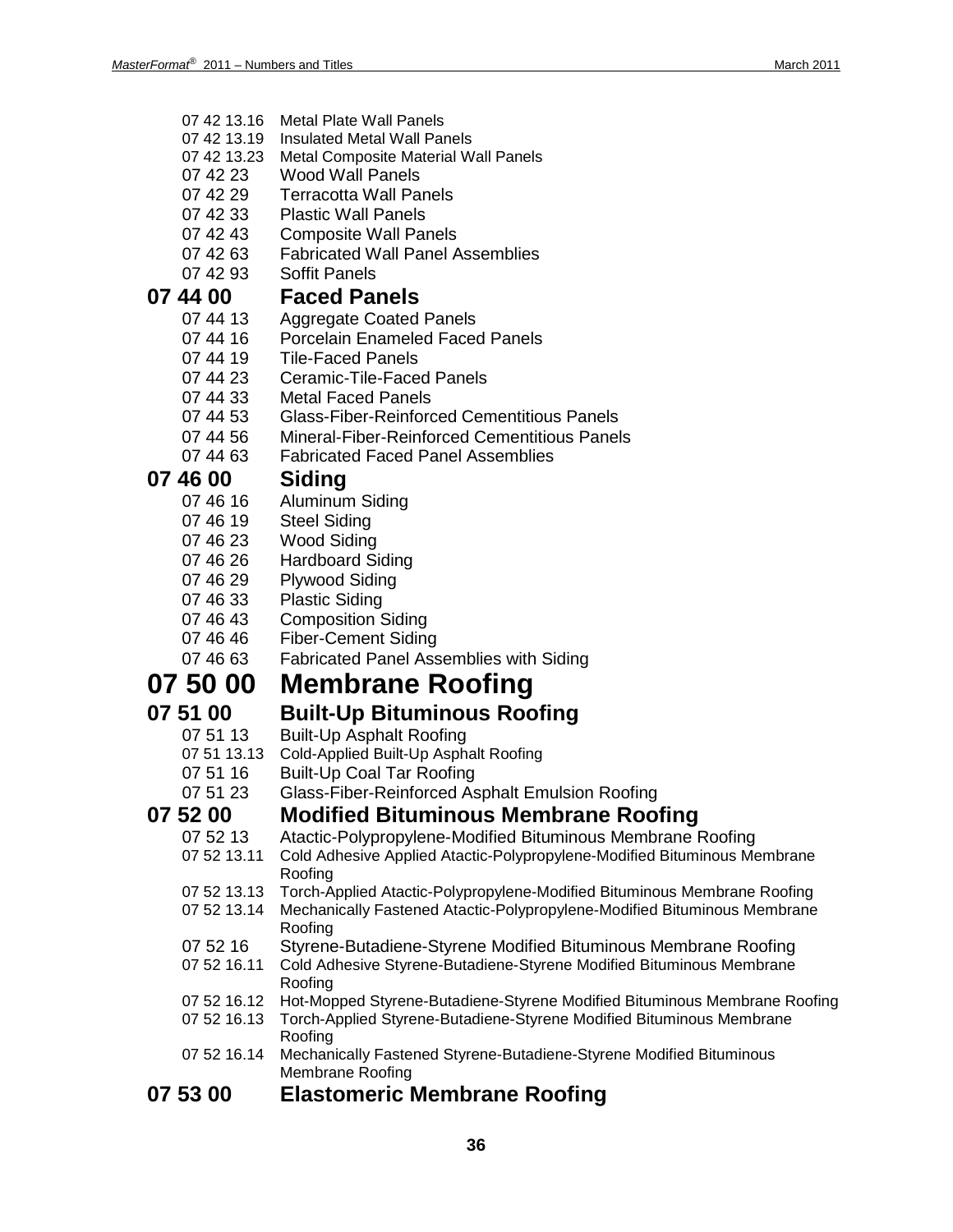| 07 53 13             | Chlorinated-Polyethylene Roofing                                                    |
|----------------------|-------------------------------------------------------------------------------------|
| 07 53 16             | Chlorosulfonate-Polyethylene Roofing                                                |
| 07 53 23             | Ethylene-Propylene-Diene-Monomer Roofing                                            |
| 07 53 29             | Polyisobutylene Roofing                                                             |
| 07 54 00             | <b>Thermoplastic Membrane Roofing</b>                                               |
| 07 54 13             | <b>Copolymer-Alloy Roofing</b>                                                      |
| 07 54 16             | Ethylene-Interpolymer Roofing                                                       |
| 07 54 19             | Polyvinyl-Chloride Roofing                                                          |
| 07 54 23             | Thermoplastic-Polyolefin Roofing                                                    |
| 07 54 26             | Nitrile-Butadiene-Polymer Roofing                                                   |
| 07 55 00             | <b>Protected Membrane Roofing</b>                                                   |
| 07 55 51             | Built-Up Bituminous Protected Membrane Roofing                                      |
| 07 55 52             | Modified Bituminous Protected Membrane Roofing                                      |
| 07 55 53             | <b>Elastomeric Protected Membrane Roofing</b>                                       |
| 07 55 54             | <b>Thermoplastic Protected Membrane Roofing</b>                                     |
| 07 55 56             | <b>Fluid-Applied Protected Membrane Roofing</b>                                     |
| 07 55 56.13          | Hot-Applied Rubberized Asphalt Protected Membrane Roofing                           |
| 07 55 63             | <b>Vegetated Protected Membrane Roofing</b>                                         |
| 07 56 00             | <b>Fluid-Applied Roofing</b>                                                        |
| 07 57 00             | <b>Coated Foamed Roofing</b>                                                        |
| 07 57 13             | Sprayed Polyurethane Foam Roofing                                                   |
| 07 58 00             | <b>Roll Roofing</b>                                                                 |
| 07 60 00             | Flashing and Sheet Metal                                                            |
|                      |                                                                                     |
| 07 61 00             |                                                                                     |
| 07 61 13             | <b>Sheet Metal Roofing</b>                                                          |
| 07 61 16             | <b>Standing Seam Sheet Metal Roofing</b>                                            |
| 07 61 19             | Batten Seam Sheet Metal Roofing<br><b>Flat Seam Sheet Metal Roofing</b>             |
| 07 62 00             |                                                                                     |
|                      | <b>Sheet Metal Flashing and Trim</b>                                                |
| 07 63 00             | <b>Sheet Metal Roofing Specialties</b>                                              |
| 07 64 00             | <b>Sheet Metal Wall Cladding</b>                                                    |
| 07 64 13             | <b>Standing Seam Sheet Metal Wall Cladding</b>                                      |
| 07 64 16             | Batten Seam Sheet Metal Wall Cladding                                               |
| 07 64 19             | Flat Seam Sheet Metal Wall Cladding                                                 |
| 07 65 00             | <b>Flexible Flashing</b>                                                            |
| 07 65 13             | <b>Laminated Sheet Flashing</b>                                                     |
| 07 65 16             | Modified Bituminous Sheet Flashing                                                  |
| 07 65 19             | <b>Plastic Sheet Flashing</b>                                                       |
| 07 65 23<br>07 65 26 | <b>Rubber Sheet Flashing</b>                                                        |
|                      | Self-Adhering Sheet Flashing                                                        |
| 07 70 00             | <b>Roof and Wall Specialties and</b>                                                |
|                      | <b>Accessories</b>                                                                  |
| 07 71 00             | <b>Roof Specialties</b>                                                             |
| 07 71 13             | <b>Manufactured Copings</b>                                                         |
| 07 71 16             | <b>Manufactured Counterflashing Systems</b>                                         |
| 07 71 19<br>07 71 23 | Manufactured Gravel Stops and Fascias<br><b>Manufactured Gutters and Downspouts</b> |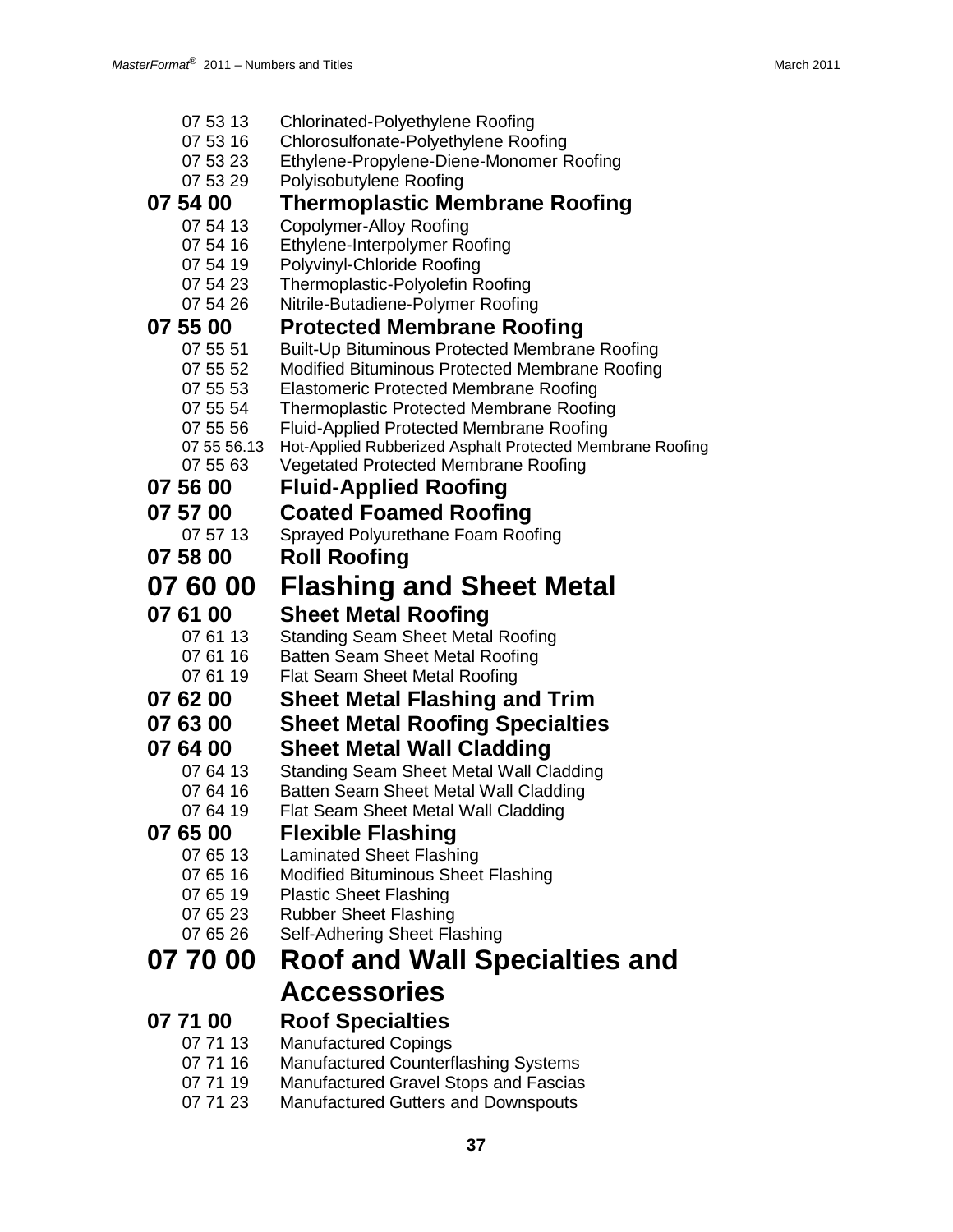| 07 71 23.13 | <b>Gutter Debris Guards</b>                |
|-------------|--------------------------------------------|
| 07 71 26    | Reglets                                    |
| 07 71 29    | Manufactured Roof Expansion Joints         |
| 07 71 33    | <b>Manufactured Scuppers</b>               |
| 07 72 00    | <b>Roof Accessories</b>                    |
| 07 72 13    | <b>Manufactured Curbs</b>                  |
| 07 72 23    | <b>Relief Vents</b>                        |
| 07 72 26    |                                            |
|             | Ridge Vents                                |
| 07 72 33    | <b>Roof Hatches</b>                        |
| 07 72 36    | <b>Smoke Vents</b>                         |
| 07 72 43    | <b>Roof Walk Boards</b>                    |
| 07 72 46    | Roof Walkways                              |
| 07 72 53    | <b>Snow Guards</b>                         |
| 07 72 63    | <b>Waste Containment Assemblies</b>        |
| 07 76 00    | <b>Roof Pavers</b>                         |
| 07 76 13    | <b>Roof Ballast Pavers</b>                 |
| 07 76 16    | <b>Roof Decking Pavers</b>                 |
| 07 77 00    | <b>Wall Specialties</b>                    |
|             |                                            |
| 078000      | <b>Fire and Smoke Protection</b>           |
| 07 81 00    | <b>Applied Fireproofing</b>                |
| 07 81 13    | <b>Cement Aggregate Fireproofing</b>       |
| 07 81 16    | <b>Cementitious Fireproofing</b>           |
| 07 81 19    | Foamed Magnesium-Oxychloride Fireproofing  |
| 07 81 23    | Intumescent Fireproofing                   |
| 07 81 26    | <b>Magnesium Cement Fireproofing</b>       |
| 07 81 29    | Mineral-Fiber Cementitious Fireproofing    |
| 07 81 33    | Mineral-Fiber Fireproofing                 |
| 07 82 00    | <b>Board Fireproofing</b>                  |
| 07 82 13    | <b>Calcium-Silicate Board Fireproofing</b> |
| 07 82 16    |                                            |
|             | <b>Slag-Fiber Board Fireproofing</b>       |
| 078400      | <b>Firestopping</b>                        |
| 07 84 13    | <b>Penetration Firestopping</b>            |
| 07 84 13.13 | Penetration Firestopping Mortars           |
| 07 84 13.16 | <b>Penetration Firestopping Devices</b>    |
| 07 84 43    | Joint Firestopping                         |
| 07 84 53    | <b>Building Perimeter Firestopping</b>     |
| 07 86 00    | <b>Smoke Seals</b>                         |
| 07 87 00    | <b>Smoke Containment Barriers</b>          |
| 07 90 00    | <b>Joint Protection</b>                    |
|             |                                            |
|             | <b>Preformed Joint Seals</b>               |
| 07 91 00    |                                            |
| 07 91 13    | <b>Compression Seals</b>                   |
| 07 91 16    | <b>Joint Gaskets</b>                       |
| 07 91 23    | <b>Backer Rods</b>                         |
| 07 91 26    | <b>Joint Fillers</b>                       |
| 07 92 00    | <b>Joint Sealants</b>                      |

- 07 92 13 Elastomeric Joint Sealants<br>07 92 16 Rigid Joint Sealants
	- **Rigid Joint Sealants**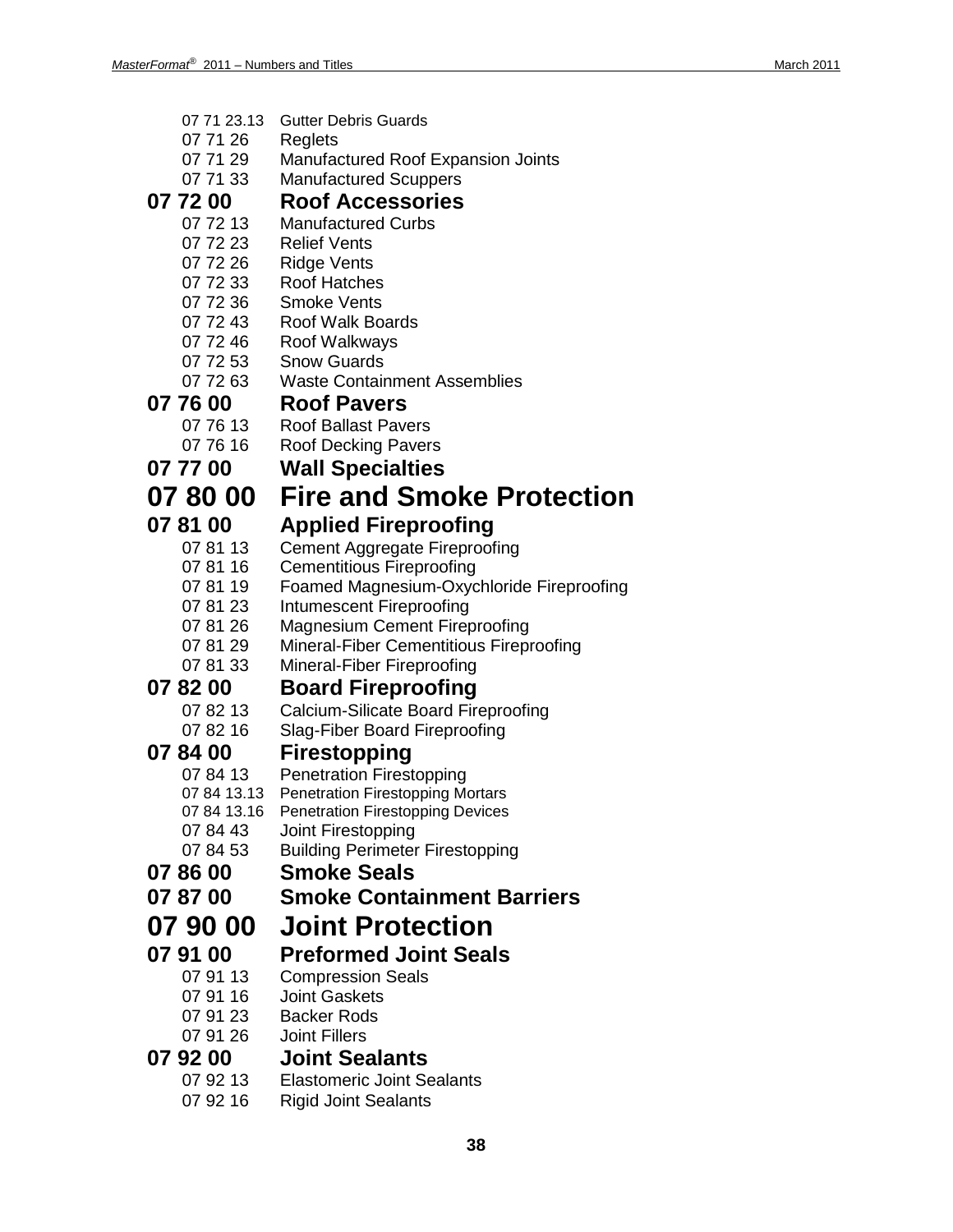| 07 92 19 | <b>Acoustical Joint Sealants</b>               |
|----------|------------------------------------------------|
| 07 95 00 | <b>Expansion Control</b>                       |
| 07 95 13 | <b>Expansion Joint Cover Assemblies</b>        |
| 07 95 53 | <b>Joint Slide Bearings</b>                    |
| 07 95 63 | <b>Bridge Expansion Joint Cover Assemblies</b> |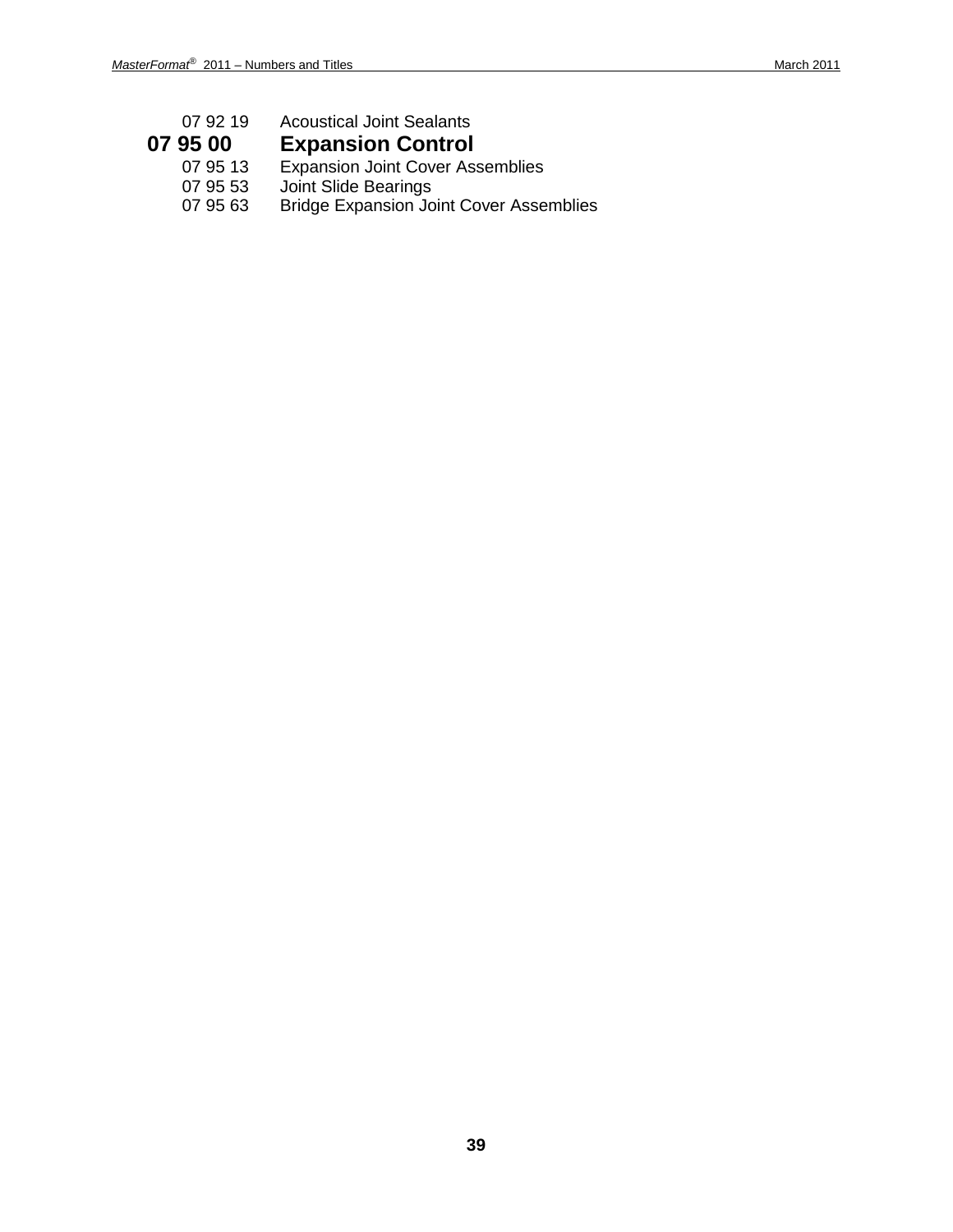## **08 00 00 Openings**

## **08 01 00 Operation and Maintenance of Openings**

- 08 01 10 Operation and Maintenance of Doors and Frames 08 01 11 Operation and Maintenance of Metal Doors and Frames 08 01 14 Operation and Maintenance of Wood Doors 08 01 15 Operation and Maintenance of Plastic Doors 08 01 16 Operation and Maintenance of Composite Doors 08 01 17 Operation and Maintenance of Integrated Door Opening Assemblies 08 01 30 Operation and Maintenance of Specialty Doors and Frames 08 01 32 Operation and Maintenance of Sliding Glass Doors 08 01 33 Operation and Maintenance of Coiling Doors and Grilles<br>08 01 34 Operation and Maintenance of Special Function Doors Operation and Maintenance of Special Function Doors 08 01 35 Operation and Maintenance of Folding Doors and Grilles 08 01 36 Operation and Maintenance of Panel Doors 08 01 39 Operation and Maintenance of Traffic Doors 08 01 40 Operation and Maintenance of Entrances, Storefronts, and Curtain Walls 08 01 41 Operation and Maintenance of Entrances 08 01 42 Operation and Maintenance of Storefronts 08 01 44 Operation and Maintenance of Curtain Walls<br>08 01 50 Operation and Maintenance of Windows Operation and Maintenance of Windows 08 01 51 Operation and Maintenance of Metal Windows 08 01 52 Operation and Maintenance of Wood Windows 08 01 52.61 Wood Window Repairs<br>08 01 52.71 Wood Window Rehabili Wood Window Rehabilitation 08 01 52.81 Wood Window Replacement 08 01 52.91 Wood Window Restoration 08 01 52.93 Historic Treatment of Wood Windows 08 01 53 Operation and Maintenance of Plastic Windows<br>08 01 54 Operation and Maintenance of Composite Windo 08 01 54 Operation and Maintenance of Composite Windows<br>08 01 56 Operation and Maintenance of Special Function Win Operation and Maintenance of Special Function Windows 08 01 60 Operation and Maintenance of Skylights and Roof Windows 08 01 61 Operation and Maintenance of Roof Windows 08 01 62 Operation and Maintenance of Unit Skylights 08 01 63 Operation and Maintenance of Metal-Framed Skylights 08 01 64 Operation and Maintenance of Plastic-Framed Skylights 08 01 70 Operation and Maintenance of Hardware 08 01 71 Operation and Maintenance of Door Hardware 08 01 74 Operation and Maintenance of Access Control Hardware 08 01 75 Operation and Maintenance of Window Hardware 08 01 80 Maintenance of Glazing 08 01 81 Maintenance of Glass Glazing 08 01 84 Maintenance of Plastic Glazing 08 01 88 Maintenance of Special Function Glazing 08 01 90 Operation and Maintenance of Louvers and Vents<br>08 01 91 Operation and Maintenance of Louvers Operation and Maintenance of Louvers 08 01 92 Operation and Maintenance of Louvered Equipment Enclosures 08 01 95 Operation and Maintenance of Vents **08 05 00 Common Work Results for Openings 08 06 00 Schedules for Openings**
	- 08 06 10 Door Schedule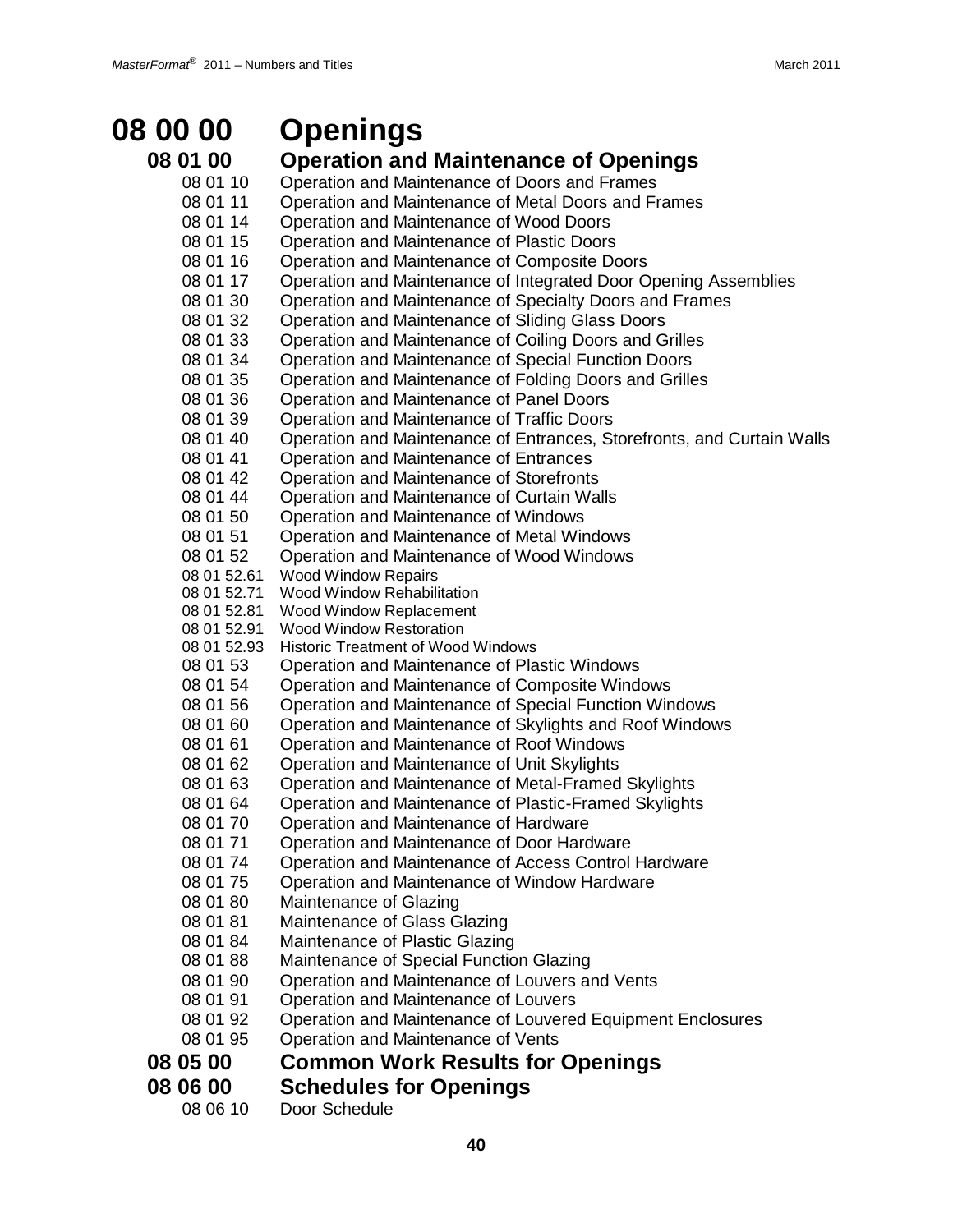08 06 10.13 Door Type Schedule 08 06 10.16 Frame Type Schedule 08 06 40 Schedules for Entrances, Storefronts, and Curtain Walls 08 06 41 Entrance Schedule 08 06 42 Storefront Schedule 08 06 50 Window Schedule 08 06 60 Skylight Schedule 08 06 70 Hardware Schedule 08 06 71 Door Hardware Schedule 08 06 80 Glazing Schedule 08 06 90 Louver and Vent Schedule **08 08 00 Commissioning of Openings 08 10 00 Doors and Frames 08 11 00 Metal Doors and Frames** 08 11 13 Hollow Metal Doors and Frames<br>08 11 13.13 Standard Hollow Metal Doors and F 08 11 13.13 Standard Hollow Metal Doors and Frames<br>08 11 13.16 Custom Hollow Metal Doors and Frames Custom Hollow Metal Doors and Frames 08 11 16 Aluminum Doors and Frames 08 11 19 Stainless-Steel Doors and Frames 08 11 23 Bronze Doors and Frames 08 11 63 Metal Screen and Storm Doors and Frames<br>08 11 63.13 Steel Screen and Storm Doors and Frames Steel Screen and Storm Doors and Frames 08 11 63.23 Aluminum Screen and Storm Doors and Frames 08 11 66 Metal Screen Doors and Frames 08 11 66.13 Steel Screen Doors and Frames<br>08 11 66.23 Aluminum Screen Doors and Fra Aluminum Screen Doors and Frames 08 11 69 Metal Storm Doors and Frames<br>08 11 69.13 Steel Storm Doors and Frames Steel Storm Doors and Frames 08 11 69.23 Aluminum Storm Doors and Frames 08 11 73 Sliding Metal Fire Doors 08 11 74 Sliding Metal Grilles **08 12 00 Metal Frames** 08 12 13 Hollow Metal Frames<br>08 12 13.13 Standard Hollow Metal 08 12 13.13 Standard Hollow Metal Frames<br>08 12 13.53 Custom Hollow Metal Frames **Custom Hollow Metal Frames** 08 12 16 Aluminum Frames 08 12 19 Stainless-Steel Frames 08 12 23 Bronze Frames **08 13 00 Metal Doors** 08 13 13 Hollow Metal Doors 08 13 13.13 Standard Hollow Metal Doors 08 13 13.53 Custom Hollow Metal Doors 08 13 16 Aluminum Doors<br>08 13 19 Stainless-Steel D Stainless-Steel Doors 08 13 23 Bronze Doors 08 13 73 Sliding Metal Doors 08 13 76 Bifolding Metal Doors **08 14 00 Wood Doors** Carved Wood Doors 08 14 16 Flush Wood Doors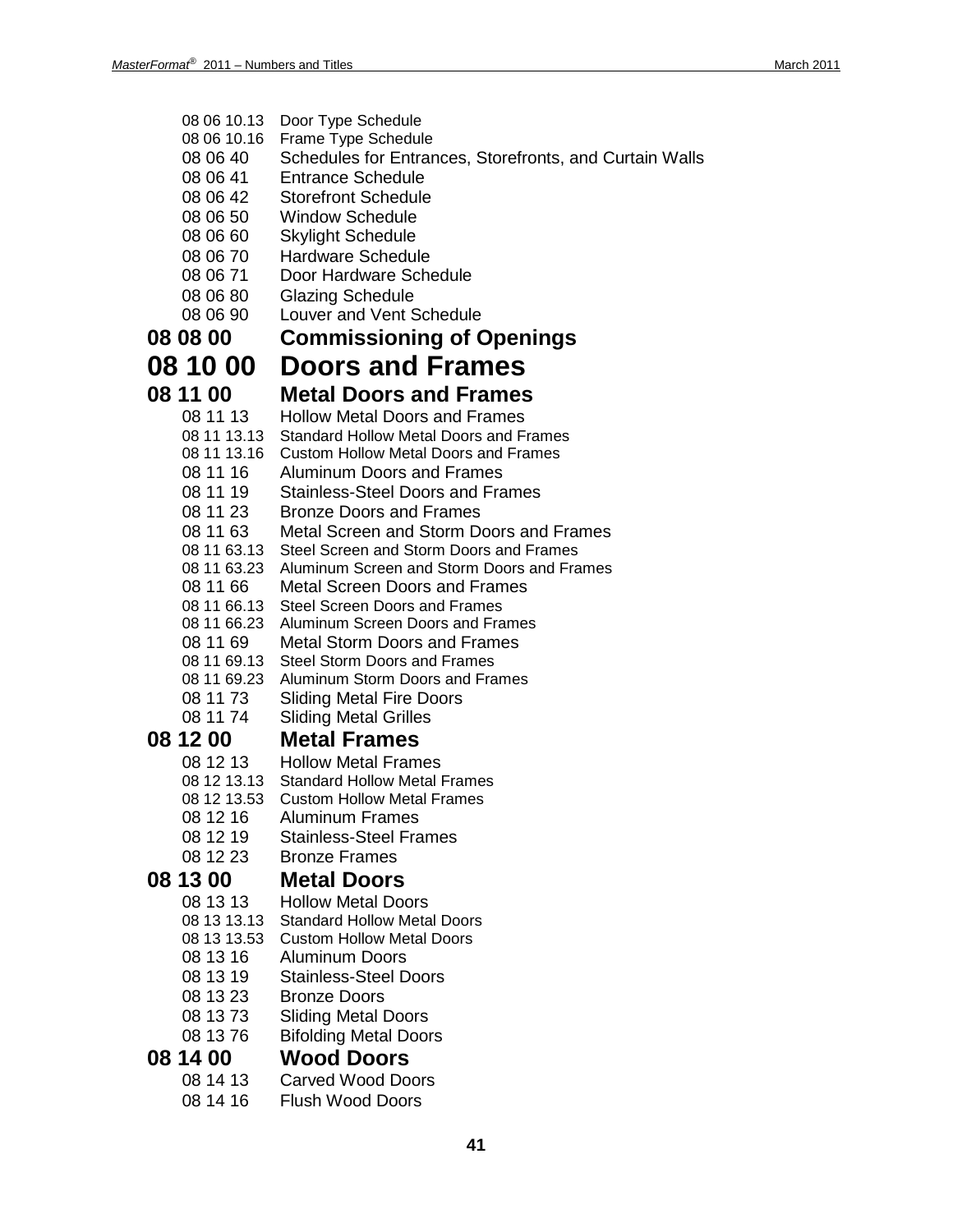| 08 14 23                   | <b>Clad Wood Doors</b>                                             |
|----------------------------|--------------------------------------------------------------------|
| 08 14 23.13<br>08 14 23.16 | <b>Metal-Faced Wood Doors</b><br>Plastic-Laminate-Faced Wood Doors |
| 08 14 23.19                | Molded-Hardboard-Faced Wood Doors                                  |
| 08 14 29                   | <b>Prefinished Wood Doors</b>                                      |
| 08 14 33                   | <b>Stile and Rail Wood Doors</b>                                   |
| 08 14 66                   | <b>Wood Screen Doors</b>                                           |
| 08 14 69                   | <b>Wood Storm Doors</b>                                            |
| 08 14 73                   | <b>Sliding Wood Doors</b>                                          |
| 08 14 76                   | <b>Bifolding Wood Doors</b>                                        |
| 08 15 00                   | <b>Plastic Doors</b>                                               |
| 08 15 13                   | <b>Laminated Plastic Doors</b>                                     |
| 08 15 16                   | <b>Solid Plastic Doors</b>                                         |
| 08 15 66                   | <b>Plastic Screen Doors</b>                                        |
| 08 15 69                   | <b>Plastic Storm Doors</b>                                         |
| 08 15 73                   | <b>Sliding Plastic Doors</b>                                       |
| 08 15 76                   | <b>Bifolding Plastic Doors</b>                                     |
| 08 16 00                   | <b>Composite Doors</b>                                             |
| 08 16 13                   | <b>Fiberglass Doors</b>                                            |
| 08 16 73                   | <b>Sliding Composite Doors</b>                                     |
| 08 16 76                   | <b>Bifolding Composite Doors</b>                                   |
| 08 17 00                   | Integrated Door Opening Assemblies                                 |
| 08 17 13                   | <b>Integrated Metal Door Opening Assemblies</b>                    |
| 08 17 23                   | <b>Integrated Wood Door Opening Assemblies</b>                     |
| 08 17 33                   | <b>Integrated Plastic Door Opening Assemblies</b>                  |
| 08 17 43                   | <b>Integrated Composite Door Opening Assemblies</b>                |
|                            |                                                                    |
|                            |                                                                    |
| 08 30 00                   | <b>Specialty Doors and Frames</b>                                  |
| 08 31 00                   | <b>Access Doors and Panels</b>                                     |
| 08 31 13                   | Access Doors and Frames                                            |
| 08 31 13.53                | Security Access Doors and Frames                                   |
| 08 31 16                   | <b>Access Panels and Frames</b>                                    |
| 08 32 00                   | <b>Sliding Glass Doors</b>                                         |
| 08 32 13                   | Sliding Aluminum-Framed Glass Doors                                |
| 08 32 16                   | <b>Sliding Plastic-Framed Glass Doors</b>                          |
| 08 32 19                   | <b>Sliding Wood-Framed Glass Doors</b>                             |
| 08 33 00                   | <b>Coiling Doors and Grilles</b>                                   |
| 08 33 13                   | <b>Coiling Counter Doors</b>                                       |
| 08 33 16                   | <b>Coiling Counter Grilles</b>                                     |
| 08 33 23                   | <b>Overhead Coiling Doors</b>                                      |
| 08 33 23.13                | <b>Overhead Rapid Coiling Doors</b>                                |
| 08 33 26                   | <b>Overhead Coiling Grilles</b>                                    |
| 08 33 33<br>08 33 36       | <b>Side Coiling Doors</b>                                          |
| 08 33 43                   | <b>Side Coiling Grilles</b>                                        |
|                            | Overhead Coiling Smoke Curtains                                    |
| 08 34 00                   | <b>Special Function Doors</b>                                      |
| 08 34 13                   | <b>Cold Storage Doors</b>                                          |
| 08 34 16<br>08 34 19       | <b>Hangar Doors</b>                                                |
|                            |                                                                    |
|                            |                                                                    |
|                            |                                                                    |
| 08 34 33                   | <b>Industrial Doors</b><br><b>Lightproof Doors</b>                 |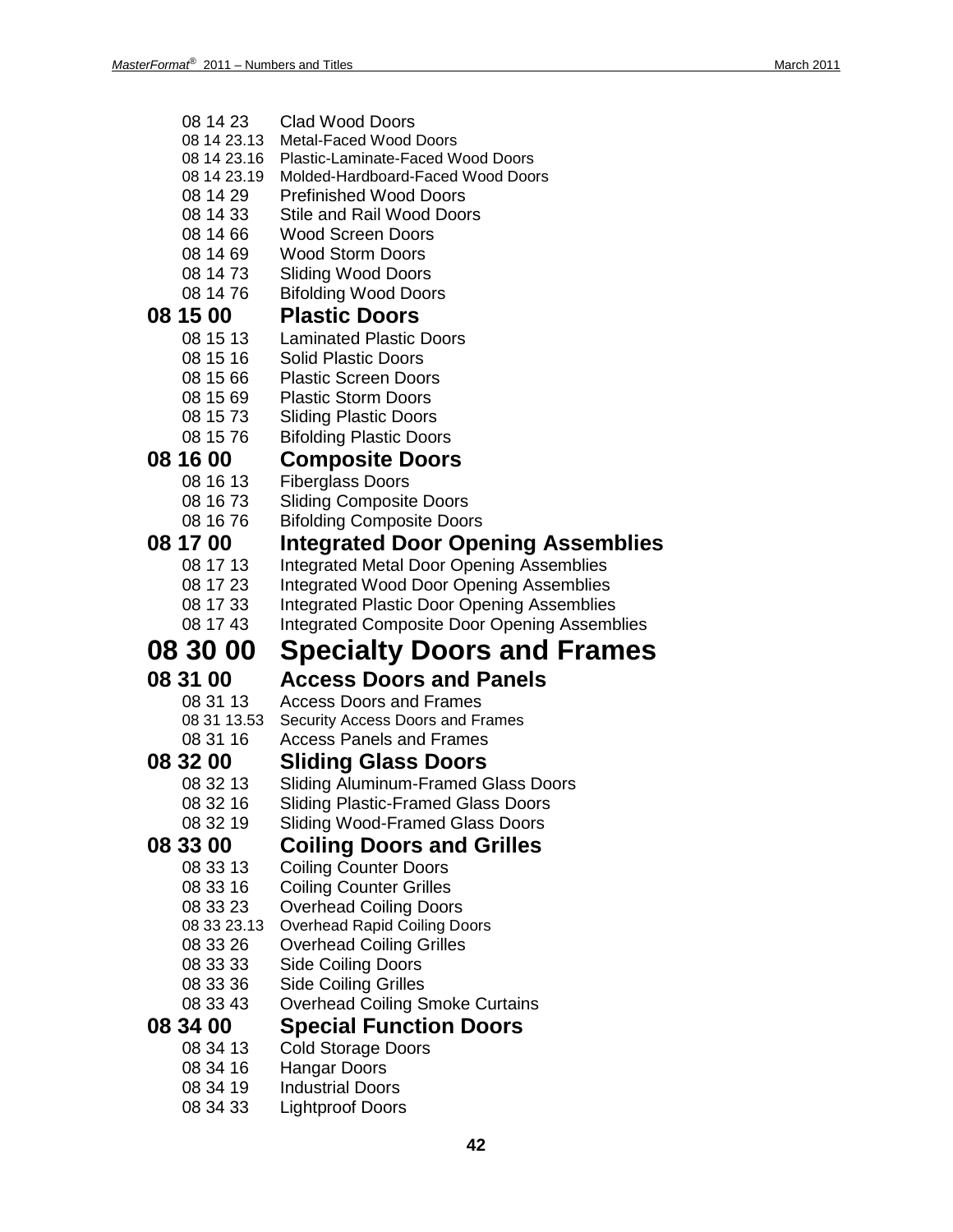| 08 34 36    | Darkroom Doors                                          |
|-------------|---------------------------------------------------------|
| 08 34 46    | Radio-Frequency-Interference Shielding Doors            |
| 08 34 49    | <b>Radiation Shielding Doors and Frames</b>             |
| 08 34 49.13 | Neutron Shielding Doors and Frames                      |
| 08 34 53    | <b>Security Doors and Frames</b>                        |
| 08 34 56    | <b>Security Gates</b>                                   |
| 08 34 58    | <b>File Room Doors and Frames</b>                       |
| 08 34 59    | Vault Doors and Day Gates                               |
| 08 34 63    | <b>Detention Doors and Frames</b>                       |
|             | 08 34 63.13 Steel Detention Doors and Frames            |
|             | 08 34 63.16 Steel Plate Detention Doors and Frames      |
| 08 34 63.33 | Detention Door Frame Protection                         |
| 08 34 73    | <b>Sound Control Door Assemblies</b>                    |
|             |                                                         |
| 08 35 00    | <b>Folding Doors and Grilles</b>                        |
| 08 35 13    | <b>Folding Doors</b>                                    |
|             | 08 35 13.13 Accordion Folding Doors                     |
|             | 08 35 13.23 Accordion Folding Fire Doors                |
|             | 08 35 13.33 Panel Folding Doors                         |
| 08 35 16    | <b>Folding Grilles</b>                                  |
| 08 35 16.13 | <b>Accordion Folding Grilles</b>                        |
| 08 36 00    | <b>Panel Doors</b>                                      |
| 08 36 13    | <b>Sectional Doors</b>                                  |
| 08 36 16    | Single-Panel Doors                                      |
| 08 36 19    | <b>Multi-Leaf Vertical Lift Doors</b>                   |
| 08 36 23    | <b>Telescoping Vertical Lift Doors</b>                  |
| 08 38 00    | <b>Traffic Doors</b>                                    |
| 08 38 13    | <b>Flexible Strip Doors</b>                             |
| 08 38 16    | <b>Flexible Traffic Doors</b>                           |
|             |                                                         |
| 08 38 19    | <b>Rigid Traffic Doors</b>                              |
| 08 39 00    | <b>Pressure-Resistant Doors</b>                         |
| 08 39 13    | <b>Airtight Doors</b>                                   |
| 08 39 19    | <b>Watertight Doors</b>                                 |
| 08 39 53    | <b>Blast-Resistant Doors</b>                            |
| 08 40 00    | <b>Entrances, Storefronts, and Curtain Walls</b>        |
|             |                                                         |
| 08 41 00    | <b>Entrances and Storefronts</b>                        |
| 08 41 13    | Aluminum-Framed Entrances and Storefronts               |
| 08 41 16    | <b>Bronze-Framed Entrances and Storefronts</b>          |
| 08 41 19    | <b>Stainless-Steel-Framed Entrances and Storefronts</b> |
| 08 41 23    | <b>Steel-Framed Entrances and Storefronts</b>           |
| 08 41 26    | <b>All-Glass Entrances and Storefronts</b>              |
| 08 42 00    | <b>Entrances</b>                                        |
| 08 42 26    | <b>All-Glass Entrances</b>                              |
| 08 42 29    | <b>Automatic Entrances</b>                              |
| 08 42 29.13 | <b>Folding Automatic Entrances</b>                      |
| 08 42 29.23 | <b>Sliding Automatic Entrances</b>                      |
| 08 42 29.33 | <b>Swinging Automatic Entrances</b>                     |
| 08 42 33    | <b>Revolving Door Entrances</b>                         |
| 08 42 33.13 | <b>Security Revolving Door Entrances</b>                |
| 08 42 36    | <b>Balanced Door Entrances</b>                          |
| 08 42 39    | <b>Pressure-Resistant Entrances</b>                     |
|             |                                                         |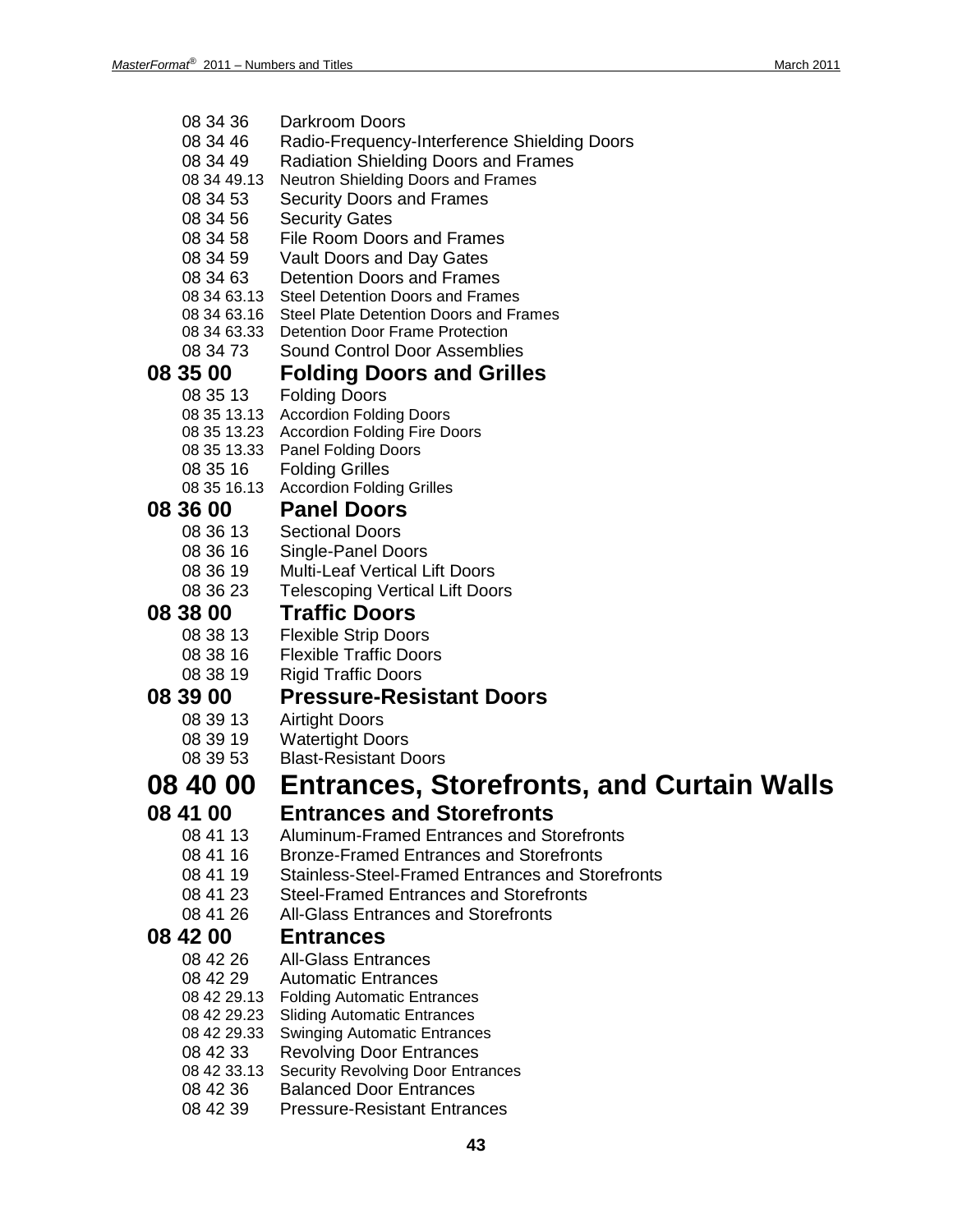| 08 42 43             | Intensive Care Unit/Critical Care Unit Entrances               |
|----------------------|----------------------------------------------------------------|
| 08 43 00             | <b>Storefronts</b>                                             |
| 08 43 11             | <b>Timber-Framed Storefronts</b>                               |
| 08 43 13             | <b>Aluminum-Framed Storefronts</b>                             |
| 08 43 16             | <b>Bronze-Framed Storefronts</b>                               |
| 08 43 19             | <b>Stainless-Steel-Framed Storefronts</b>                      |
| 08 43 23             | <b>Steel-Framed Storefronts</b>                                |
| 08 43 26             | <b>All-Glass Storefronts</b>                                   |
| 08 43 27             | <b>Channel Glass Storefronts</b>                               |
| 08 43 29             | <b>Sliding Storefronts</b>                                     |
| 08 44 00             | <b>Curtain Wall and Glazed Assemblies</b>                      |
| 08 44 11             | <b>Glazed Timber Curtain Walls</b>                             |
| 08 44 13             | <b>Glazed Aluminum Curtain Walls</b>                           |
| 08 44 16             | <b>Glazed Bronze Curtain Walls</b>                             |
| 08 44 18             | <b>Glazed Steel Curtain Walls</b>                              |
| 08 44 19             | <b>Glazed Stainless-Steel Curtain Walls</b>                    |
| 08 44 23             | <b>Structural Sealant Glazed Curtain Walls</b>                 |
| 08 44 26             | <b>Structural Glass Curtain Walls</b>                          |
| 08 44 26.19          | <b>Point Supported Structural Glass</b>                        |
| 08 44 33             | <b>Sloped Glazing Assemblies</b>                               |
| 08 45 00             | <b>Translucent Wall and Roof Assemblies</b>                    |
| 08 45 13             | Structured-Polycarbonate-Panel Assemblies                      |
| 08 45 23             | <b>Fiberglass-Sandwich-Panel Assemblies</b>                    |
| 08 50 00             | Windows                                                        |
|                      |                                                                |
|                      |                                                                |
| 08 51 00             | <b>Metal Windows</b>                                           |
| 08 51 13             | Aluminum Windows                                               |
| 08 51 16             | <b>Bronze Windows</b>                                          |
| 08 51 19             | <b>Stainless-Steel Windows</b><br><b>Steel Windows</b>         |
| 08 51 23<br>08 51 66 | <b>Metal Window Screens</b>                                    |
| 08 51 69             | <b>Metal Storm Windows</b>                                     |
|                      |                                                                |
| 08 52 00             | <b>Wood Windows</b><br>Metal-Clad Wood Windows                 |
| 08 52 13             |                                                                |
| 08 52 16             | <b>Plastic-Clad Wood Windows</b><br><b>Wood Window Screens</b> |
| 08 52 66             | <b>Wood Storm Windows</b>                                      |
| 08 52 69             |                                                                |
| 08 53 00             | <b>Plastic Windows</b>                                         |
| 08 53 13             | <b>Vinyl Windows</b>                                           |
| 08 53 66             | <b>Vinyl Window Screens</b>                                    |
| 08 53 69             | <b>Vinyl Storm Windows</b>                                     |
| 08 54 00             | <b>Composite Windows</b>                                       |
| 08 54 13             | <b>Fiberglass Windows</b>                                      |
| 08 54 66             | <b>Fiberglass Window Screens</b>                               |
| 08 54 69             | <b>Fiberglass Storm Windows</b>                                |
| 08 55 00             | <b>Pressure-Resistant Windows</b>                              |
| 08 56 00<br>08 56 19 | <b>Special Function Windows</b><br>Pass Windows                |

08 56 46 Radio-Frequency-Interference Shielding Windows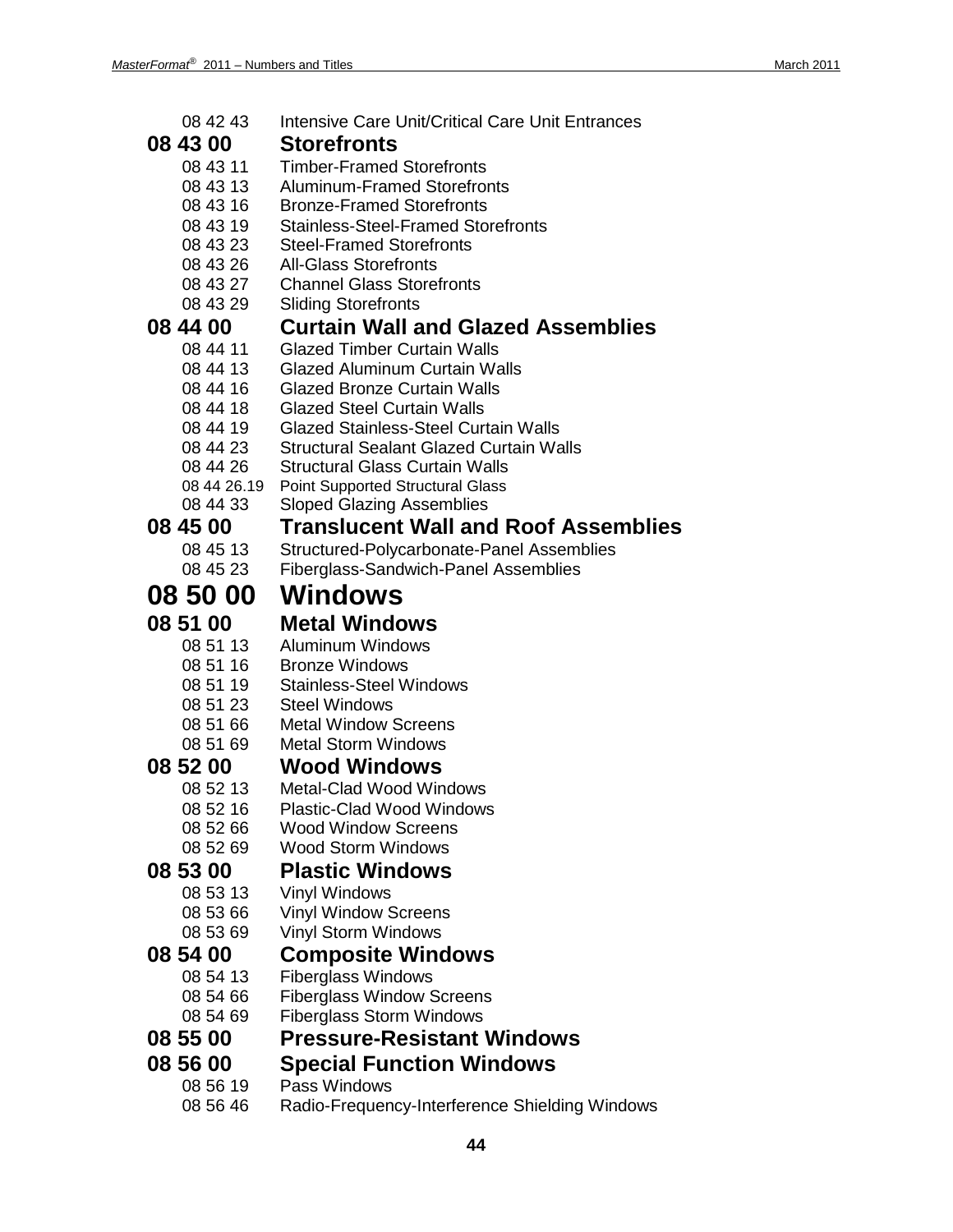| 08 56 49 | <b>Radiation Shielding Windows</b>                |
|----------|---------------------------------------------------|
| 08 56 53 | <b>Security Windows</b>                           |
| 08 56 56 | <b>Security Window Screens</b>                    |
| 08 56 59 | Service and Teller Window Units                   |
| 08 56 63 | <b>Detention Windows</b>                          |
| 08 56 66 | <b>Detention Window Screens</b>                   |
| 08 56 73 | <b>Sound Control Windows</b>                      |
| 08 56 88 | <b>Interior Insulating Windows</b>                |
| 08 60 00 | Roof Windows and Skylights                        |
| 08 61 00 | <b>Roof Windows</b>                               |
| 08 61 13 | <b>Metal Roof Windows</b>                         |
| 08 61 16 | <b>Wood Roof Windows</b>                          |
| 08 62 00 | <b>Unit Skylights</b>                             |
| 08 62 13 | Domed Unit Skylights                              |
| 08 62 16 | <b>Pyramidal Unit Skylights</b>                   |
| 08 62 19 | <b>Vaulted Unit Skylights</b>                     |
| 08 62 23 | <b>Tubular Skylights</b>                          |
| 08 63 00 | <b>Metal-Framed Skylights</b>                     |
| 08 63 13 | Domed Metal-Framed Skylights                      |
| 08 63 16 | <b>Pyramidal Metal-Framed Skylights</b>           |
| 08 63 19 | <b>Vaulted Metal-Framed Skylights</b>             |
| 08 63 23 | <b>Ridge Metal-Framed Skylights</b>               |
| 08 63 53 | Motorized Metal-Framed Skylights                  |
| 08 64 00 | <b>Plastic-Framed Skylights</b>                   |
| 08 67 00 | <b>Skylight Protection and Screens</b>            |
|          |                                                   |
|          |                                                   |
| 08 70 00 | <b>Hardware</b>                                   |
| 08 71 00 | <b>Door Hardware</b>                              |
| 08 71 13 | <b>Automatic Door Operators</b>                   |
| 08 71 53 | <b>Security Door Hardware</b>                     |
| 08 71 63 | <b>Detention Door Hardware</b>                    |
| 08 74 00 | <b>Access Control Hardware</b>                    |
| 08 74 13 | Card Key Access Control Hardware                  |
| 08 74 16 | Keypad Access Control Hardware                    |
| 08 74 19 | <b>Biometric Identity Access Control Hardware</b> |
| 08 75 00 | <b>Window Hardware</b>                            |
| 08 75 13 | <b>Automatic Window Equipment</b>                 |
| 08 75 16 | <b>Window Operators</b>                           |
| 08 78 00 | <b>Special Function Hardware</b>                  |
| 08 79 00 | <b>Hardware Accessories</b>                       |
| 08 79 13 | <b>Key Storage Equipment</b>                      |
| 08 80 00 | Glazing                                           |
| 08 81 00 | <b>Glass Glazing</b>                              |
| 08 81 13 | <b>Decorative Glass Glazing</b>                   |
| 08 83 00 | <b>Mirrors</b>                                    |
| 08 83 13 | <b>Mirrored Glass Glazing</b>                     |
| 08 83 16 | <b>Mirrored Plastic Glazing</b>                   |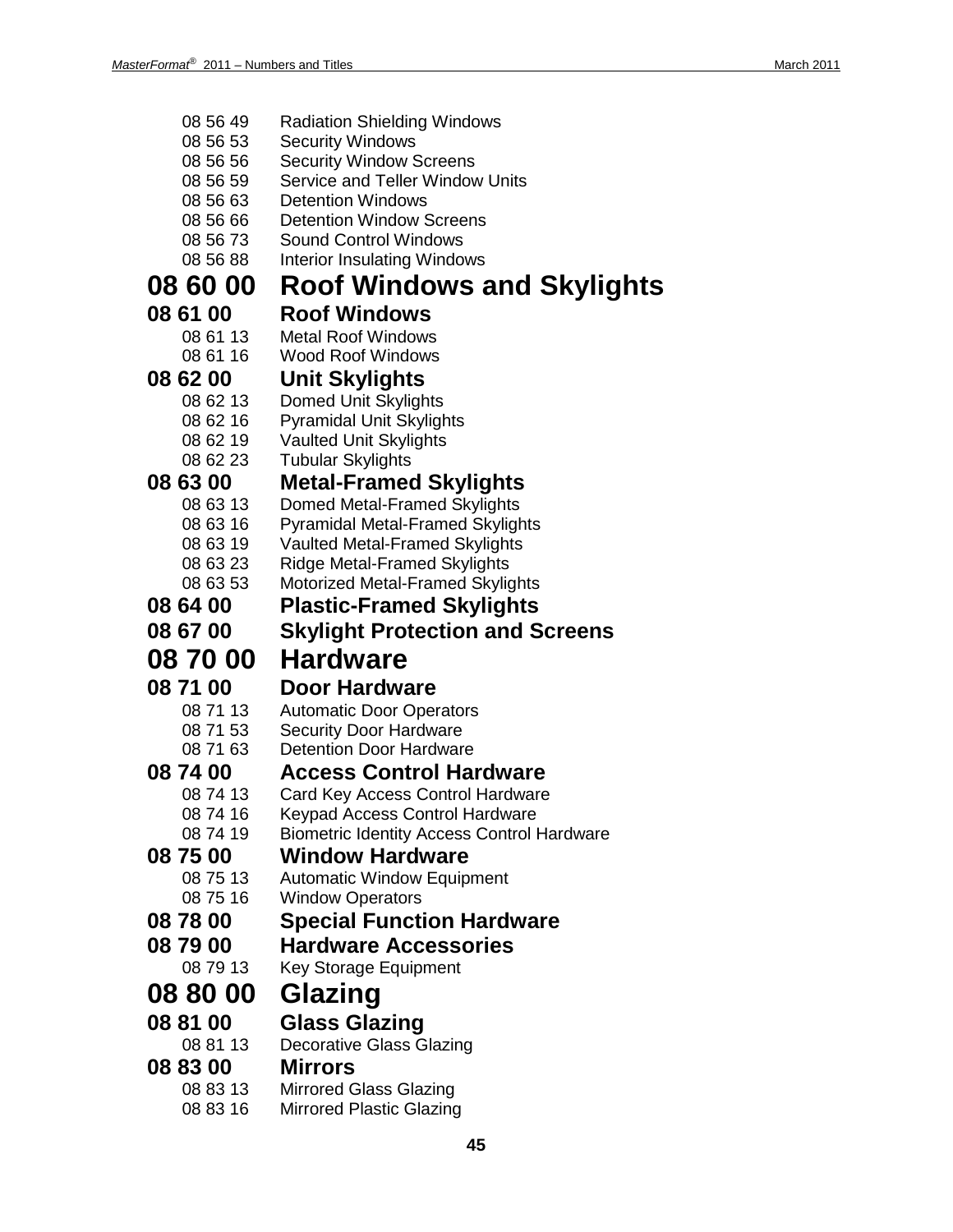| 08 84 00             | <b>Plastic Glazing</b>                                 |
|----------------------|--------------------------------------------------------|
| 08 84 13             | <b>Decorative Plastic Glazing</b>                      |
| 08 85 00             | <b>Glazing Accessories</b>                             |
| 08 87 00             | <b>Glazing Surface Films</b>                           |
| 08 87 13             | <b>Solar Control Films</b>                             |
| 08 87 23             | <b>Safety and Security Films</b>                       |
| 08 87 23.13          | <b>Safety Films</b>                                    |
| 08 87 23.16          | <b>Security Films</b>                                  |
| 08 87 33             | <b>Decorative Films</b>                                |
| 08 88 00             | <b>Special Function Glazing</b>                        |
| 08 88 13             | <b>Fire-Resistant Glazing</b>                          |
| 08 88 19             | Hurricane-Resistant Glazing                            |
| 08 88 23             | <b>Cable Suspended Glazing</b>                         |
| 08 88 33             | <b>Transparent Mirrored Glazing</b>                    |
| 08 88 36             | <b>Switchable Glass</b>                                |
|                      | 08 88 36.16 Electronically Controlled Switchable Glass |
| 08 88 39             | <b>Pressure-Resistant Glazing</b>                      |
| 08 88 49             | <b>Radiation-Resistant Glazing</b>                     |
| 08 88 53<br>08 88 56 | <b>Security Glazing</b>                                |
|                      | <b>Ballistics-Resistant Glazing</b>                    |
| 08 90 00             | <b>Louvers and Vents</b>                               |
| 08 91 00             | <b>Louvers</b>                                         |
| 08 91 13             | <b>Motorized Wall Louvers</b>                          |
| 08 91 16             | <b>Operable Wall Louvers</b>                           |
| 08 91 19             | <b>Fixed Louvers</b>                                   |
| 08 91 26             | Door Louvers                                           |
| 08 92 00             | <b>Louvered Equipment Enclosures</b>                   |
| 08 95 00             | Vents                                                  |
| 08 95 13             | Soffit Vents                                           |
| 08 95 16             | Wall Vents                                             |

- 08 95 33 Explosion Vents
- 08 95 43 Flood Vents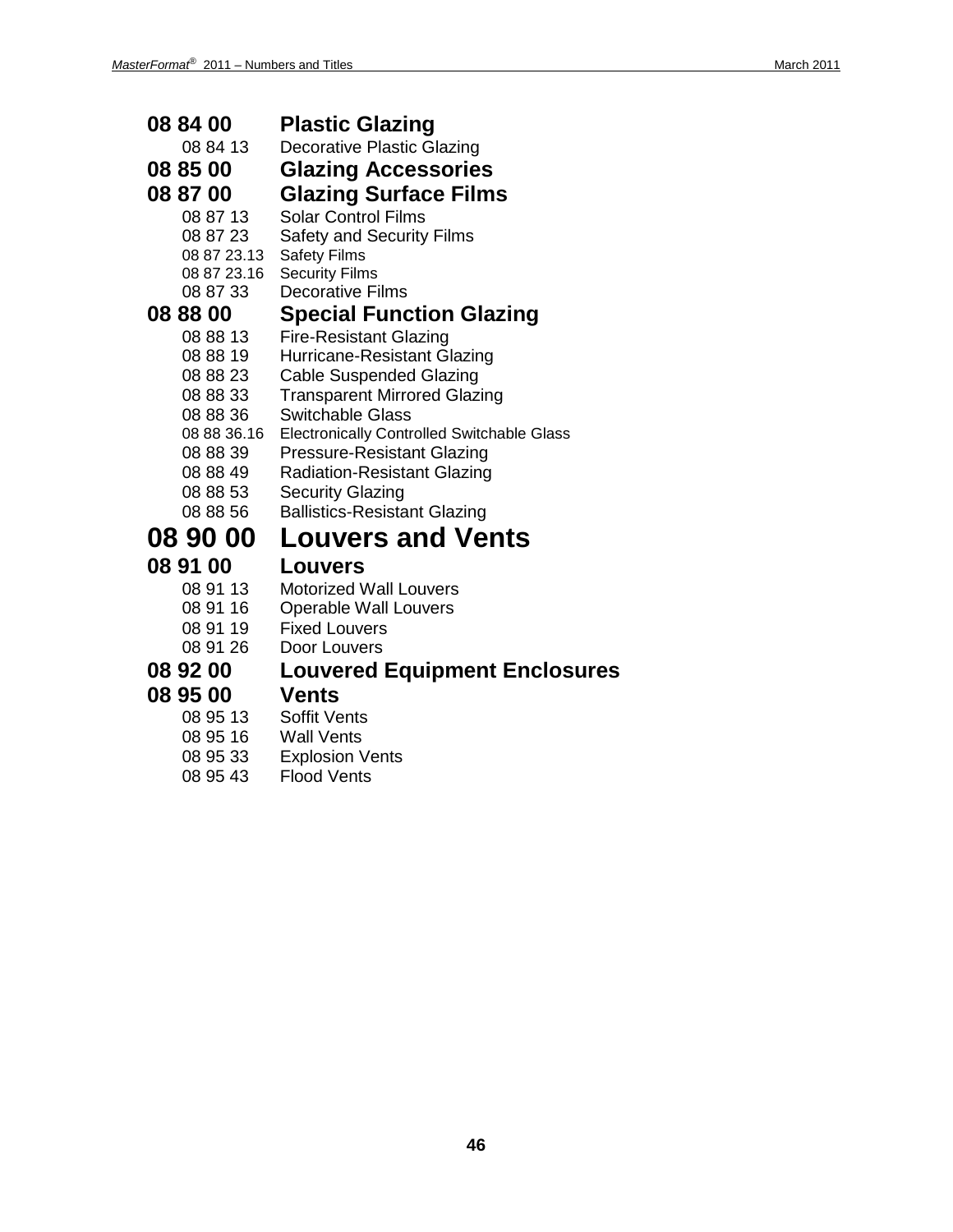# **09 00 00 Finishes**

| <b>09 01 00</b>            | <b>Maintenance of Finishes</b>                      |
|----------------------------|-----------------------------------------------------|
| 09 01 20                   | Maintenance of Plaster and Gypsum Board             |
| 09 01 20.91                | <b>Plaster Restoration</b>                          |
| 09 01 30                   | Maintenance of Tiling                               |
| 09 01 30.91                | <b>Tile Restoration</b>                             |
| 09 01 50                   | Maintenance of Ceilings                             |
| 09 01 50.91                | <b>Ceiling Restoration</b>                          |
| 09 01 60                   | Maintenance of Flooring                             |
| 09 01 60.91                | <b>Flooring Restoration</b>                         |
| 09 01 70                   | Maintenance of Wall Finishes                        |
| 09 01 70.91                | <b>Wall Finish Restoration</b>                      |
| 09 01 80                   | Maintenance of Acoustic Treatment                   |
| 09 01 90                   | Maintenance of Painting and Coating                 |
| 09 01 90.51                | <b>Paint Cleaning</b>                               |
| 09 01 90.52                | <b>Maintenance Repainting</b>                       |
| 09 01 90.53<br>09 01 90.61 | <b>Maintenance Coatings</b><br>Repainting           |
| 09 01 90.91                | <b>Paint Restoration</b>                            |
| 09 01 90.92                | <b>Coating Restoration</b>                          |
| 09 01 90.93                | <b>Paint Preservation</b>                           |
| <b>09 05 00</b>            | <b>Common Work Results for Finishes</b>             |
| 09 05 13                   | <b>Common Finishes</b>                              |
| 09 05 61                   | Common Work Results for Flooring Preparation        |
|                            |                                                     |
| <b>09 06 00</b>            | <b>Schedules for Finishes</b>                       |
| 09 06 00.13                | Room Finish Schedule                                |
| 09 06 20                   | Schedules for Plaster and Gypsum Board              |
| 09 06 30                   | <b>Schedules for Tiling</b>                         |
| 09 06 50                   | <b>Schedules for Ceilings</b>                       |
| 09 06 60                   | <b>Schedules for Flooring</b>                       |
| 09 06 70                   | <b>Schedules for Wall Finishes</b>                  |
| 09 06 80                   | <b>Schedules for Acoustical Treatment</b>           |
| 09 06 90                   | Schedules for Painting and Coating                  |
| 09 06 90.13                | <b>Paint Schedule</b>                               |
| 09 08 00                   | <b>Commissioning of Finishes</b>                    |
| <b>09 20 00</b>            | <b>Plaster and Gypsum Board</b>                     |
| <b>09 21 00</b>            | <b>Plaster and Gypsum Board Assemblies</b>          |
| 09 21 13                   | <b>Plaster Assemblies</b>                           |
| 09 21 16                   | <b>Gypsum Board Assemblies</b>                      |
| 09 21 16.23                | <b>Gypsum Board Shaft Wall Assemblies</b>           |
| 09 21 16.33                | <b>Gypsum Board Area Separation Wall Assemblies</b> |
| <b>09 22 00</b>            | <b>Supports for Plaster and Gypsum Board</b>        |
| 09 22 13                   | <b>Metal Furring</b>                                |
| 09 22 13.13                | <b>Metal Channel Furring</b>                        |
| 09 22 13.23                | <b>Resilient Channel Furring</b>                    |
| 09 22 16                   | Non-Structural Metal Framing                        |
| 09 22 16.13                | Non-Structural Metal Stud Framing                   |
| 09 22 26                   | <b>Suspension Systems</b>                           |
| 09 22 26.23                | <b>Metal Suspension Systems</b>                     |
| 09 22 26.33                | <b>Plastic Suspension Systems</b>                   |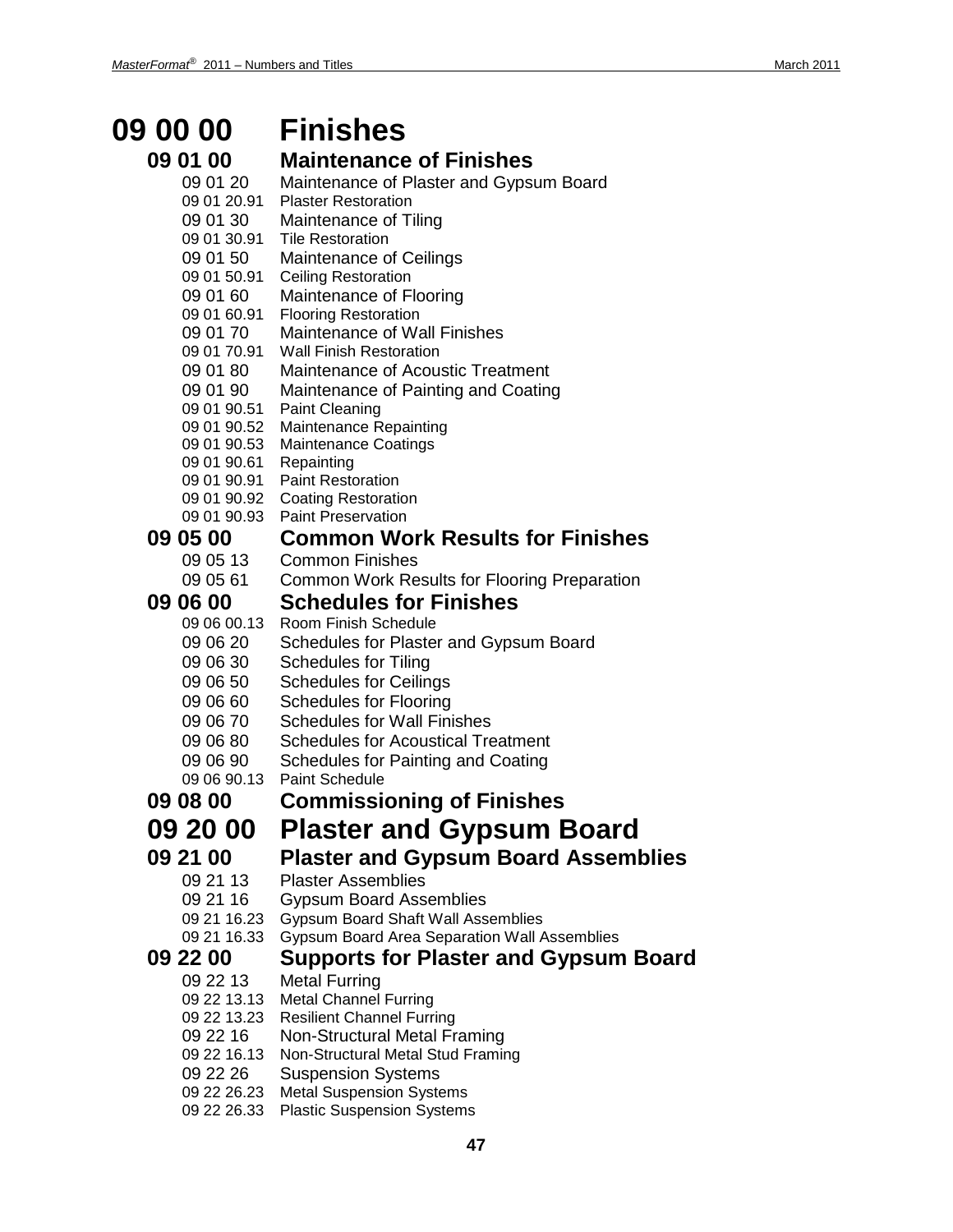| 09 22 36        | Lath                                               |
|-----------------|----------------------------------------------------|
| 09 22 36.13     | Gypsum Lath                                        |
| 09 22 36.23     | <b>Metal Lath</b><br><b>Veneer Plaster Base</b>    |
| 09 22 39        |                                                    |
| 09 23 00        | <b>Gypsum Plastering</b>                           |
| 09 23 13        | <b>Acoustical Gypsum Plastering</b>                |
| 09 23 82        | <b>Fireproof Gypsum Plastering</b>                 |
| 09 24 00        | <b>Cement Plastering</b>                           |
| 09 24 13        | Adobe Finish                                       |
| 09 24 23        | <b>Cement Stucco</b>                               |
| 09 24 33        | <b>Cement Parging</b>                              |
| <b>09 25 00</b> | <b>Other Plastering</b>                            |
| 09 25 13        | <b>Acrylic Plastering</b>                          |
| 09 25 13.13     | Acrylic Plaster Finish                             |
| 09 25 23        | Lime Based Plastering                              |
| 09 25 26        | <b>Natural Clay Plastering</b>                     |
| 09 26 00        | <b>Veneer Plastering</b>                           |
| 09 26 13        | <b>Gypsum Veneer Plastering</b>                    |
| <b>09 27 00</b> | <b>Plaster Fabrications</b>                        |
| 09 27 13        | <b>Glass-Fiber-Reinforced Plaster Fabrications</b> |
| 09 27 23        | <b>Simulated Plaster Fabrications</b>              |
| <b>09 28 00</b> | <b>Backing Boards and Underlayments</b>            |
| 09 28 13        | <b>Cementitious Backing Boards</b>                 |
| 09 28 16        | Glass-Mat Faced Gypsum Backing Boards              |
| 09 28 19        | <b>Fibered Gypsum Backing Boards</b>               |
| <b>09 29 00</b> | Gypsum Board                                       |
| 09 29 82        | <b>Gypsum Board Fireproofing</b>                   |
| 09 30 00        | Tiling                                             |
| 09 30 13        | <b>Ceramic Tiling</b>                              |
| 09 30 16        | <b>Quarry Tiling</b>                               |
| 09 30 19        | Paver Tiling                                       |
| 09 30 23        | Glass Mosaic Tiling                                |
| 09 30 26        | <b>Plastic Tiling</b>                              |
| 09 30 29        | <b>Metal Tiling</b>                                |
| 09 30 33        | <b>Stone Tiling</b>                                |
| 09 30 36        | <b>Concrete Tiling</b>                             |
| 09 30 39        | <b>Brick Tiling</b>                                |
| 09 31 00        | <b>Thin-Set Tiling</b>                             |
| 09 31 13        | <b>Thin-Set Ceramic Tiling</b>                     |
| 09 31 16        | <b>Thin-Set Quarry Tiling</b>                      |
| 09 31 19        | <b>Thin-Set Paver Tiling</b>                       |
| 09 31 23        | Thin-Set Glass Mosaic Tiling                       |
| 09 31 26        | <b>Thin-Set Plastic Tiling</b>                     |
| 09 31 29        | <b>Thin-Set Metal Tiling</b>                       |
| 09 31 33        | <b>Thin-Set Stone Tiling</b>                       |
| 09 31 36        | <b>Thin-Set Concrete Tiling</b>                    |
| 09 32 00        | <b>Mortar-Bed Tiling</b>                           |
| 09 32 13        | Mortar-Bed Ceramic Tiling                          |
|                 |                                                    |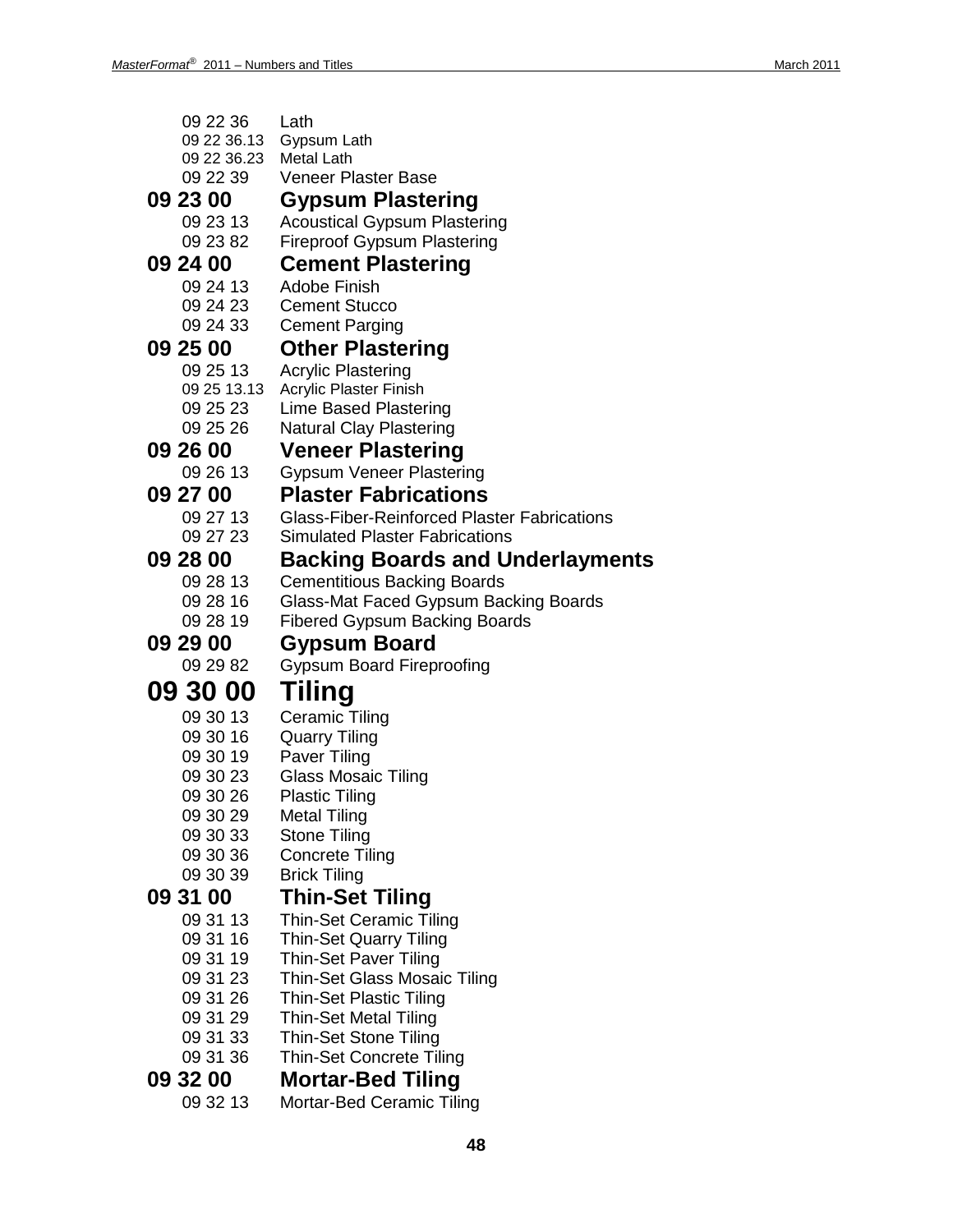| 09 32 16        | <b>Mortar-Bed Quarry Tiling</b>                         |
|-----------------|---------------------------------------------------------|
| 09 32 19        | Mortar-Bed Paver Tiling                                 |
| 09 32 23        | Mortar-Bed Glass Mosaic Tiling                          |
| 09 32 26        | Mortar-Bed Plastic Tiling                               |
| 09 32 29        | Mortar-Bed Metal Tiling                                 |
| 09 32 33        | Mortar-Bed Stone Tiling                                 |
| 09 32 36        | Mortar-Bed Concrete Tiling                              |
| 09 33 00        | <b>Conductive Tiling</b>                                |
| 09 33 13        | <b>Conductive Ceramic Tiling</b>                        |
| 09 33 16        | <b>Conductive Quarry Tiling</b>                         |
| 09 33 19        | <b>Conductive Paver Tiling</b>                          |
| 09 33 23        | <b>Conductive Glass Mosaic Tiling</b>                   |
| 09 33 26        | <b>Conductive Plastic Tiling</b>                        |
| 09 33 29        | <b>Conductive Metal Tiling</b>                          |
| 09 33 33        | <b>Conductive Stone Tiling</b>                          |
| 09 33 36        | <b>Conductive Concrete Tiling</b>                       |
| <b>09 34 00</b> | <b>Waterproofing-Membrane Tiling</b>                    |
| 09 34 13        | Waterproofing-Membrane Ceramic Tiling                   |
| 09 34 16        | Waterproofing-Membrane Quarry Tiling                    |
| 09 34 19        | Waterproofing-Membrane Paver Tiling                     |
| 09 34 23        | Waterproofing-Membrane Glass Mosaic Tiling              |
| 09 34 26        | Waterproofing-Membrane Plastic Tiling                   |
| 09 34 29        | Waterproofing-Membrane Metal Tiling                     |
| 09 34 33        | Waterproofing-Membrane Stone Tiling                     |
| 09 34 36        | <b>Waterproofing-Membrane Concrete Tiling</b>           |
|                 |                                                         |
|                 |                                                         |
| 09 35 00        | <b>Chemical-Resistant Tiling</b>                        |
| 09 35 13        | <b>Chemical-Resistant Ceramic Tiling</b>                |
| 09 35 16        | <b>Chemical-Resistant Quarry Tiling</b>                 |
| 09 35 19        | <b>Chemical-Resistant Paver Tiling</b>                  |
| 09 35 23        | <b>Chemical-Resistant Glass Mosaic Tiling</b>           |
| 09 35 26        | <b>Chemical-Resistant Plastic Tiling</b>                |
| 09 35 29        | <b>Chemical-Resistant Metal Tiling</b>                  |
| 09 35 33        | <b>Chemical-Resistant Stone Tiling</b>                  |
| 09 35 36        | <b>Chemical-Resistant Concrete Tiling</b>               |
| 09 50 00        | <b>Ceilings</b>                                         |
| 09 51 00        | <b>Acoustical Ceilings</b>                              |
| 09 51 13        | <b>Acoustical Panel Ceilings</b>                        |
| 09 51 14        | <b>Acoustical Fabric-Faced Panel Ceilings</b>           |
| 09 51 23        | <b>Acoustical Tile Ceilings</b>                         |
| 09 51 26        | <b>Acoustical Wood Ceilings</b>                         |
| 09 51 33        | <b>Acoustical Metal Pan Ceilings</b>                    |
| 09 51 33.13     | Acoustical Snap-in Metal Pan Ceilings                   |
| 09 51 53        | <b>Direct-Applied Acoustical Ceilings</b>               |
| 09 53 00        | <b>Acoustical Ceiling Suspension Assemblies</b>         |
| 09 53 13        | <b>Curved Profile Ceiling Suspension Assemblies</b>     |
| 09 53 23        | <b>Metal Acoustical Ceiling Suspension Assemblies</b>   |
| 09 53 33        | <b>Plastic Acoustical Ceiling Suspension Assemblies</b> |
| 09 54 00        |                                                         |
| 09 54 13        | <b>Specialty Ceilings</b><br>Open Metal Mesh Ceilings   |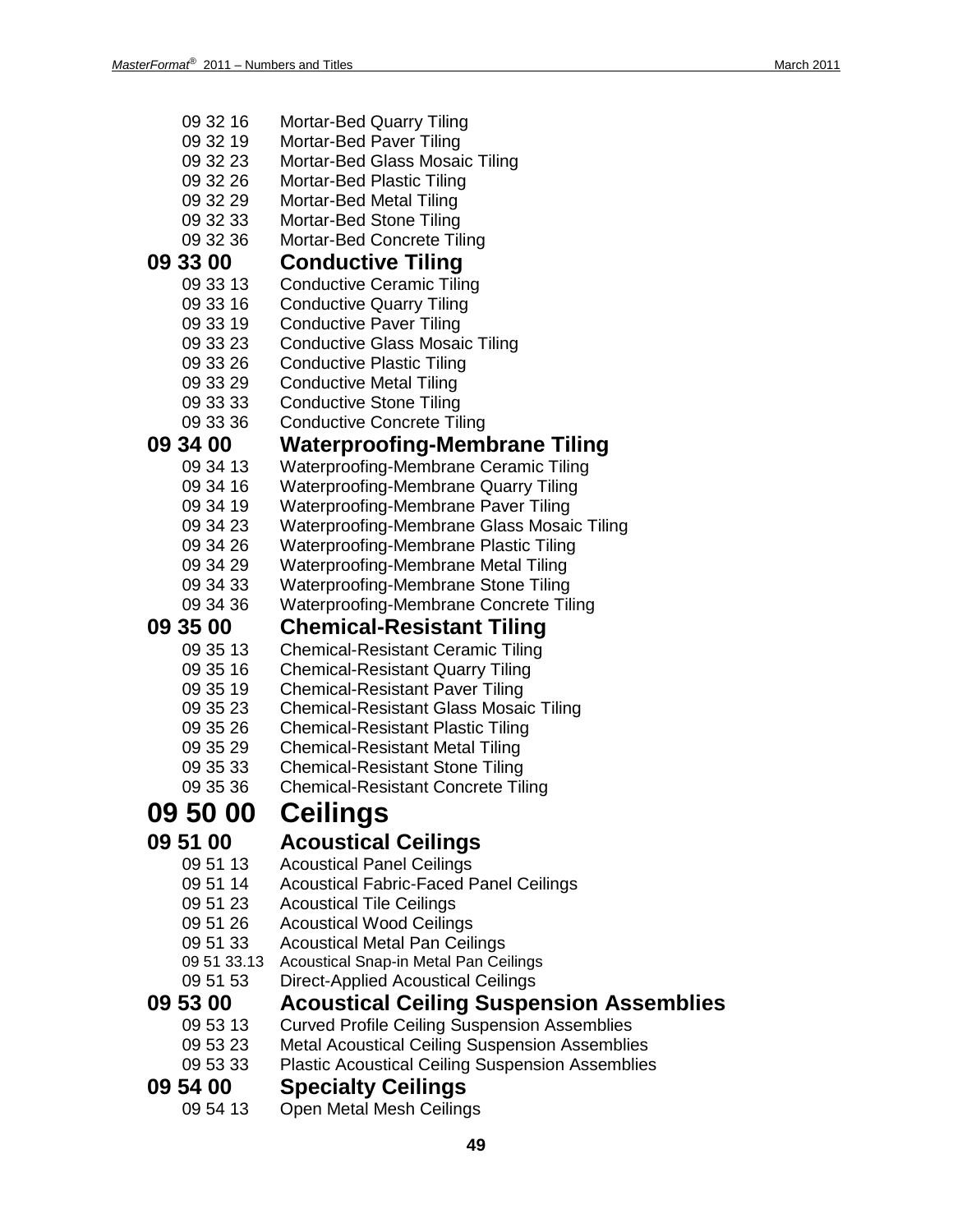| 09 54 16             | Luminous Ceilings                                                          |
|----------------------|----------------------------------------------------------------------------|
| 09 54 19             | <b>Mirror Panel Ceilings</b>                                               |
| 09 54 23             | Linear Metal Ceilings                                                      |
| 09 54 26             | <b>Suspended Wood Ceilings</b>                                             |
| 09 54 33             | Decorative Panel Ceilings                                                  |
| 09 54 36             | <b>Suspended Decorative Grids</b>                                          |
| 09 54 43             | Stretched-Fabric Ceiling Systems                                           |
| 09 54 46             | <b>Fabric-Wrapped Ceiling Panels</b>                                       |
| 09 54 53             | <b>Fiberglass Reinforced Panel Ceilings</b>                                |
| 09 56 00             | <b>Textured Ceilings</b>                                                   |
| 09 56 13             | <b>Gypsum-Panel Textured Ceilings</b>                                      |
| 09 56 16             | <b>Metal-Panel Textured Ceilings</b>                                       |
| 09 57 00             | <b>Special Function Ceilings</b>                                           |
| 09 57 53             | <b>Security Ceiling Assemblies</b>                                         |
| 09 58 00             | Integrated Ceiling Assemblies                                              |
|                      |                                                                            |
| <b>09 60 00</b>      | <b>Flooring</b>                                                            |
| 09 60 13             | <b>Acoustic Underlayment</b>                                               |
| <b>09 61 00</b>      | <b>Flooring Treatment</b>                                                  |
| 09 61 13             | <b>Slip-Resistant Flooring Treatment</b>                                   |
| 09 61 36             | <b>Static-Resistant Flooring Treatment</b>                                 |
| 09 62 00             | <b>Specialty Flooring</b>                                                  |
| 09 62 13             | <b>Asphaltic Plank Flooring</b>                                            |
| 09 62 19             | Laminate Flooring                                                          |
| 09 62 23             | Bamboo Flooring                                                            |
| 09 62 26             | Leather Flooring                                                           |
| 09 62 29             | Cork Flooring                                                              |
| 09 62 35             | <b>Acid-Resistant Flooring</b>                                             |
| 09 62 48             | <b>Acoustic Flooring</b>                                                   |
| 09 62 53             | <b>Synthetic Turf Flooring</b>                                             |
| 09 62 63             | <b>Metal Flooring</b>                                                      |
| 09 62 63.13          | <b>Aluminum Flooring</b>                                                   |
| 09 62 63.16          | <b>Stainless Steel Flooring</b>                                            |
| 09 62 83             | <b>Structural Glass Flooring</b>                                           |
| 09 63 00             | <b>Masonry Flooring</b>                                                    |
| 09 63 13             | <b>Brick Flooring</b>                                                      |
| 09 63 13.35          | <b>Chemical-Resistant Brick Flooring</b>                                   |
| 09 63 40             | <b>Stone Flooring</b>                                                      |
| 09 63 43             | <b>Composition Stone Flooring</b>                                          |
| 09 64 00             | <b>Wood Flooring</b>                                                       |
| 09 64 16             | <b>Wood Block Flooring</b>                                                 |
| 09 64 19             | <b>Wood Composition Flooring</b>                                           |
| 09 64 23             | <b>Wood Parquet Flooring</b>                                               |
| 09 64 23.13          | Acrylic-Impregnated Wood Parquet Flooring                                  |
| 09 64 29             | Wood Strip and Plank Flooring                                              |
| 09 64 33<br>09 64 53 | Laminated Wood Flooring                                                    |
| 09 64 66             | <b>Resilient Wood Flooring Assemblies</b><br><b>Wood Athletic Flooring</b> |
|                      |                                                                            |
| 09 65 00             | <b>Resilient Flooring</b>                                                  |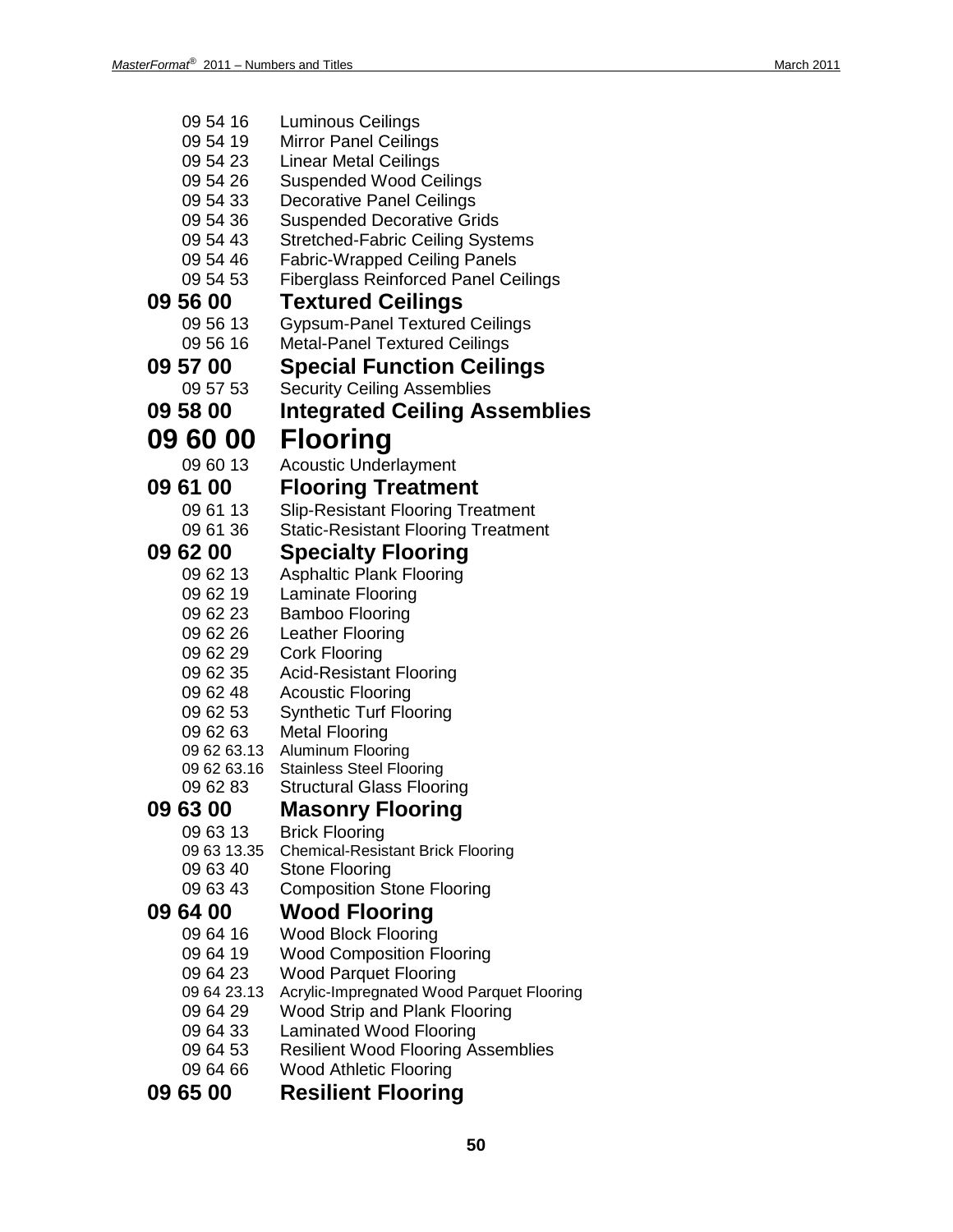| 09 65 13                   | <b>Resilient Base and Accessories</b>                |
|----------------------------|------------------------------------------------------|
| 09 65 13.13                | <b>Resilient Base</b>                                |
| 09 65 13.23                | <b>Resilient Stair Treads and Risers</b>             |
| 09 65 13.26                | <b>Resilient Stair Nosings</b>                       |
| 09 65 13.33                | <b>Resilient Accessories</b>                         |
| 09 65 13.36                | <b>Resilient Carpet Transitions</b>                  |
| 09 65 16                   | <b>Resilient Sheet Flooring</b>                      |
| 09 65 16.23                | <b>Vinyl Sheet Flooring</b>                          |
| 09 65 16.33                | <b>Rubber Sheet Flooring</b>                         |
| 09 65 16.43                | <b>PVC-Free Sheet Flooring</b>                       |
| 09 65 19                   | <b>Resilient Tile Flooring</b>                       |
| 09 65 33                   | <b>Conductive Resilient Flooring</b>                 |
| 09 65 36                   | <b>Static-Control Resilient Flooring</b>             |
| 09 65 36.13                | <b>Static-Dissipative Resilient Flooring</b>         |
| 09 65 36.16                | <b>Static-Resistant Resilient Flooring</b>           |
| 09 65 43                   | Linoleum Flooring                                    |
| 09 65 66                   | <b>Resilient Athletic Flooring</b>                   |
| <b>09 66 00</b>            | <b>Terrazzo Flooring</b>                             |
| 09 66 13                   | <b>Portland Cement Terrazzo Flooring</b>             |
| 09 66 13.13                | Sand Cushion Terrazzo Flooring                       |
| 09 66 13.16                | <b>Monolithic Terrazzo Flooring</b>                  |
| 09 66 13.19                | <b>Bonded Terrazzo Flooring</b>                      |
| 09 66 13.23                | Palladina Terrazzo Flooring                          |
| 09 66 13.26                | <b>Rustic Terrazzo Flooring</b>                      |
| 09 66 13.33                | <b>Structural Terrazzo Flooring</b>                  |
| 09 66 16                   | Terrazzo Floor Tile                                  |
| 09 66 16.13                | <b>Portland Cement Terrazzo Floor Tile</b>           |
| 09 66 16.16                | Plastic-Matrix Terrazzo Floor Tile                   |
| 09 66 23                   | Resinous Matrix Terrazzo Flooring                    |
| 09 66 23.13                | Polyacrylate Modified Cementitious Terrazzo Flooring |
| 09 66 23.16                | Epoxy-Resin Terrazzo Flooring                        |
| 09 66 23.19                | Polyester-Resin Terrazzo Flooring                    |
| 09 66 33                   | <b>Conductive Terrazzo Flooring</b>                  |
| 09 66 33.13                | Conductive Epoxy-Resin Terrazzo                      |
| 09 66 33.16<br>09 66 33.19 | Conductive Polyester-Resin Terrazzo Flooring         |
|                            | Conductive Plastic-Matrix Terrazzo Flooring          |
| 09 67 00                   | <b>Fluid-Applied Flooring</b>                        |
| 09 67 13                   | <b>Elastomeric Liquid Flooring</b>                   |
| 09 67 13.33                | <b>Conductive Elastomeric Liquid Flooring</b>        |
| 09 67 16                   | <b>Epoxy-Marble Chip Flooring</b>                    |
| 09 67 19                   | Magnesium-Oxychloride Flooring                       |
| 09 67 23                   | <b>Resinous Flooring</b>                             |
| 09 67 26                   | <b>Quartz Flooring</b>                               |
| 09 67 66                   | <b>Fluid-Applied Athletic Flooring</b>               |
| <b>09 68 00</b>            | <b>Carpeting</b>                                     |
| 09 68 13                   | <b>Tile Carpeting</b>                                |
| 09 68 16                   | <b>Sheet Carpeting</b>                               |
| <b>09 69 00</b>            | <b>Access Flooring</b>                               |
|                            |                                                      |
| 09 69 13                   | <b>Rigid-Grid Access Flooring</b>                    |
| 09 69 16                   | Snap-on Stringer Access Flooring                     |
| 09 69 19                   | <b>Stringerless Access Flooring</b>                  |

09 69 33 Low-Profile Fixed Height Access Flooring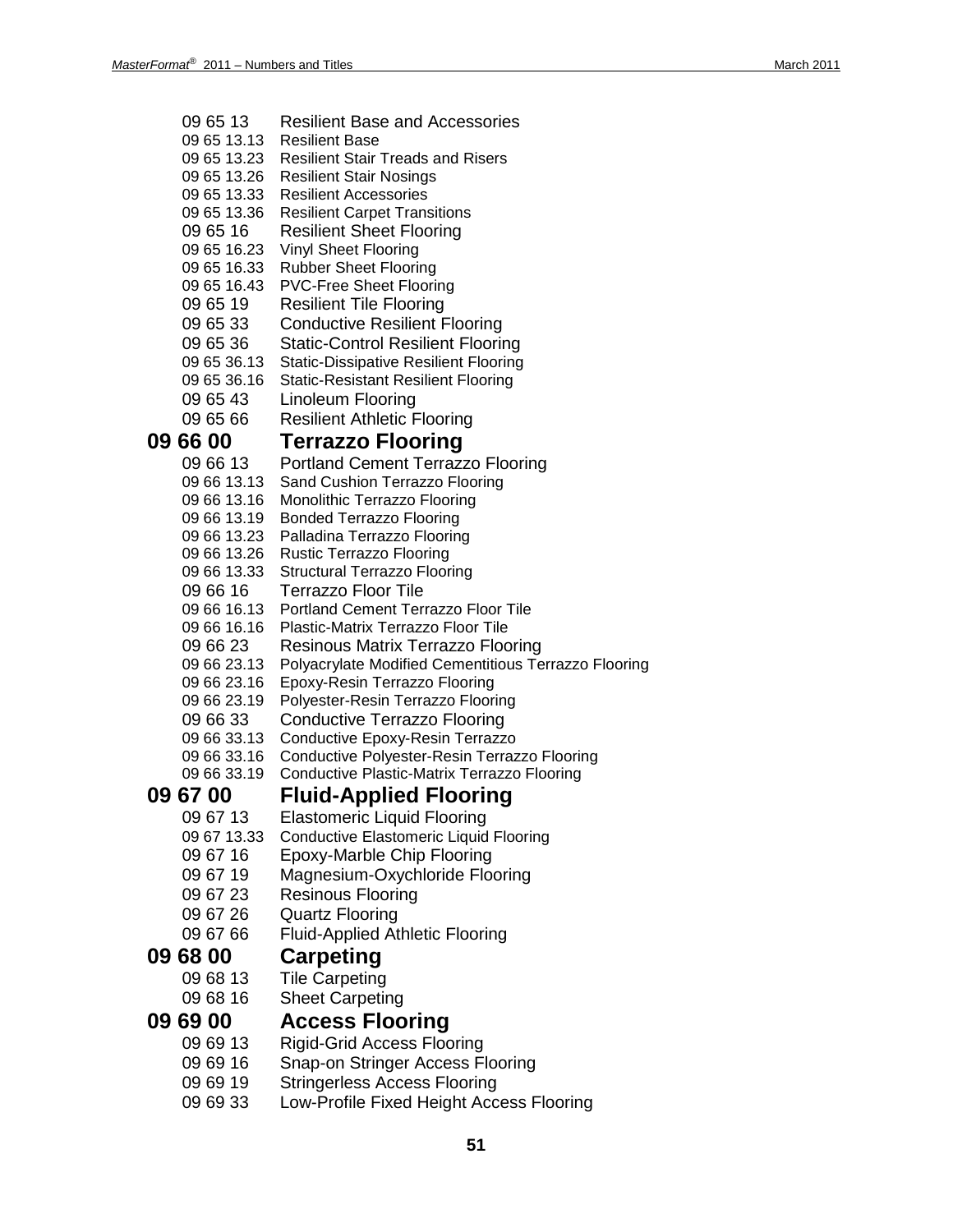| 09 69 53                | <b>Access Flooring Accessories</b>                                                |
|-------------------------|-----------------------------------------------------------------------------------|
| 09 69 56                | <b>Access Flooring Stairs and Stringers</b>                                       |
| 09 70 00                | <b>Wall Finishes</b>                                                              |
| 09 72 00                | Wall Coverings                                                                    |
| 09 72 13                | <b>Cork Wall Coverings</b>                                                        |
| 09 72 16<br>09 72 16.13 | <b>Vinyl-Coated Fabric Wall Coverings</b><br><b>Flexible Vinyl Wall Coverings</b> |
| 09 72 16.16             | <b>Rigid-Sheet Vinyl Wall Coverings</b>                                           |
| 09 72 19                | <b>Textile Wall Coverings</b>                                                     |
| 09 72 23                | Wallpapering                                                                      |
| 09 73 00                | <b>Wall Carpeting</b>                                                             |
| 09 74 00                | <b>Flexible Wood Sheets</b>                                                       |
| 09 74 13                | <b>Wood Wall Coverings</b>                                                        |
| 09 74 16                | <b>Flexible Wood Veneers</b>                                                      |
| 09 75 00                | <b>Stone Facing</b>                                                               |
| 09 75 13<br>09 75 19    | <b>Stone Wall Facing</b><br><b>Stone Trim</b>                                     |
| 09 76 00                | <b>Plastic Blocks</b>                                                             |
| 09 77 00                | <b>Special Wall Surfacing</b>                                                     |
| 09 77 13                | <b>Stretched-Fabric Wall Systems</b>                                              |
| 09 77 23                | <b>Fabric-Wrapped Panels</b>                                                      |
| 09 77 53                | <b>Vegetated Wall Systems</b>                                                     |
| 09 80 00                | <b>Acoustic Treatment</b>                                                         |
| 09 81 00                | <b>Acoustic Insulation</b>                                                        |
| 09 81 13                | <b>Acoustic Board Insulation</b>                                                  |
| 09 81 16                | <b>Acoustic Blanket Insulation</b>                                                |
| 09 81 29                | <b>Sprayed Acoustic Insulation</b>                                                |
| 09 83 00                | <b>Acoustic Finishes</b>                                                          |
| 09 83 13<br>09 83 16    | <b>Acoustic Wall Coating</b><br><b>Acoustic Ceiling Coating</b>                   |
| 09 83 22                | <b>Acoustic Drapery</b>                                                           |
| 098400                  | <b>Acoustic Room Components</b>                                                   |
| 09 84 13                | <b>Fixed Sound-Absorptive Panels</b>                                              |
| 09 84 14                | Acoustic Stretched-Fabric Wall Systems                                            |
| 09 84 16                | <b>Fixed Sound-Reflective Panels</b>                                              |
| 09 84 23<br>09 84 26    | Moveable Sound-Absorptive Panels<br>Moveable Sound-Reflective Panels              |
| 09 84 33                | Sound-Absorbing Wall Units                                                        |
| 09 84 36                | Sound-Absorbing Ceiling Units                                                     |
| 09 90 00                | <b>Painting and Coating</b>                                                       |
| 09 91 00                | <b>Painting</b>                                                                   |
| 09 91 13                | <b>Exterior Painting</b>                                                          |
| 09 91 23                | Interior Painting                                                                 |
| 09 93 00                | Staining and Transparent Finishing                                                |
| 09 93 13                | <b>Exterior Staining and Finishing</b>                                            |
| 09 93 13.13             | <b>Exterior Staining</b>                                                          |

**52**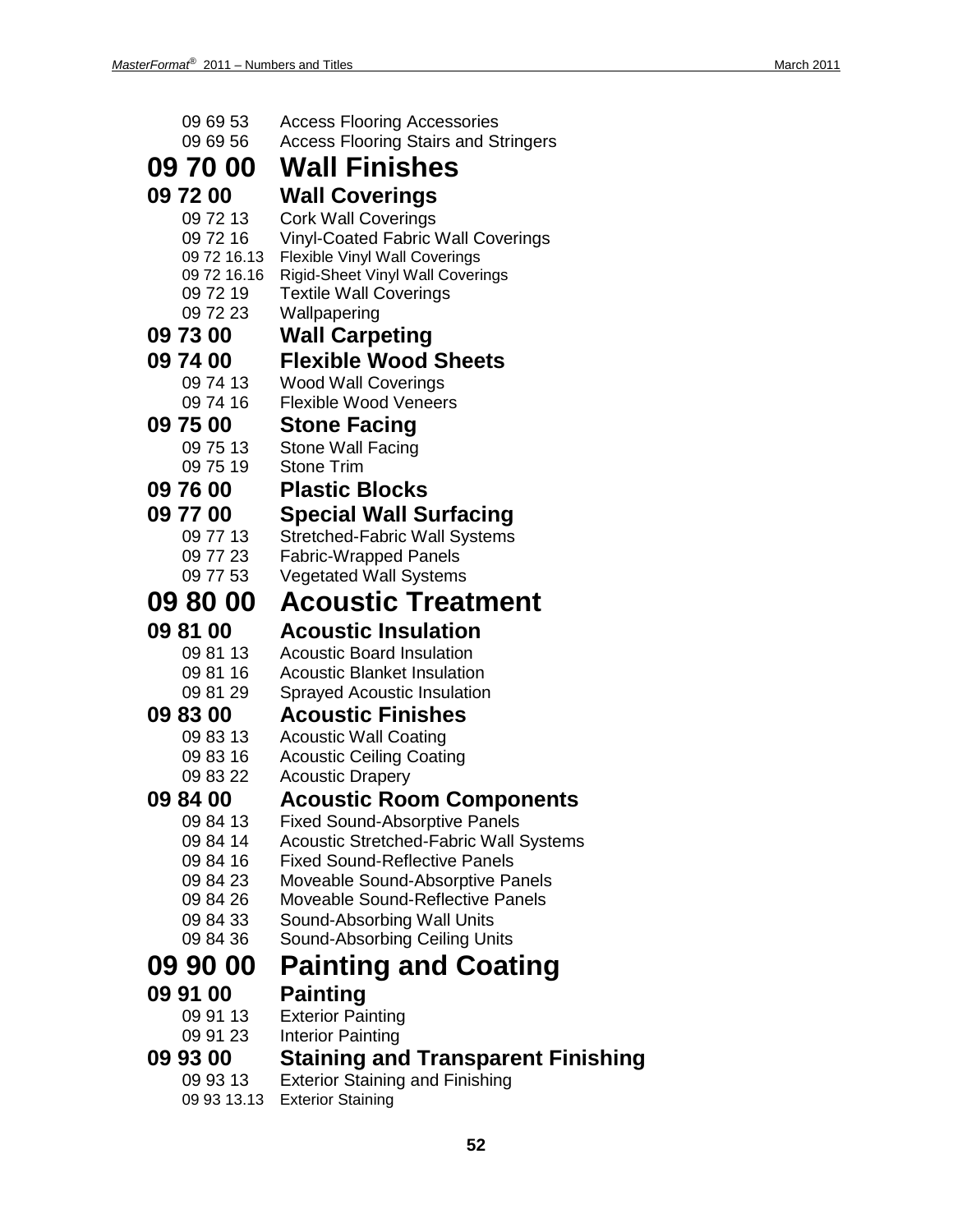- 09 93 13.53 Exterior Finishing
- 09 93 23 Interior Staining and Finishing
- 09 93 23.13 Interior Staining
- 09 93 23.53 Interior Finishing

# **09 94 00 Decorative Finishing**

- **Textured Finishing**
- 09 94 16 Faux Finishing
- 09 94 19 Multicolor Interior Finishing

# **09 96 00 High-Performance Coatings**

- Abrasion-Resistant Coatings
- 09 96 23 Graffiti-Resistant Coatings<br>09 96 26 Marine Coatings
- **Marine Coatings**
- 09 96 33 High-Temperature-Resistant Coatings
- 09 96 35 Chemical-Resistant Coatings<br>09 96 43 Fire-Retardant Coatings
- **Fire-Retardant Coatings**
- 09 96 46 Intumescent Painting
- 09 96 53 Elastomeric Coatings
- 09 96 56 Epoxy Coatings
- 09 96 59 High-Build Glazed Coatings
- 09 96 63 Textured Plastic Coatings
- 09 96 66 Aggregate Wall Coatings

- **09 97 00 Special Coatings Steel Coatings** 
	- 09 97 13.13 Interior Steel Coatings
	- 09 97 13.23 Exterior Steel Coatings
	- 09 97 23 Concrete and Masonry Coatings<br>09 97 26 Cementitious Coatings
	- **Cementitious Coatings**
	- 09 97 26.13 Interior Cementitious Coatings
	- 09 97 26.23 Exterior Cementitious Coatings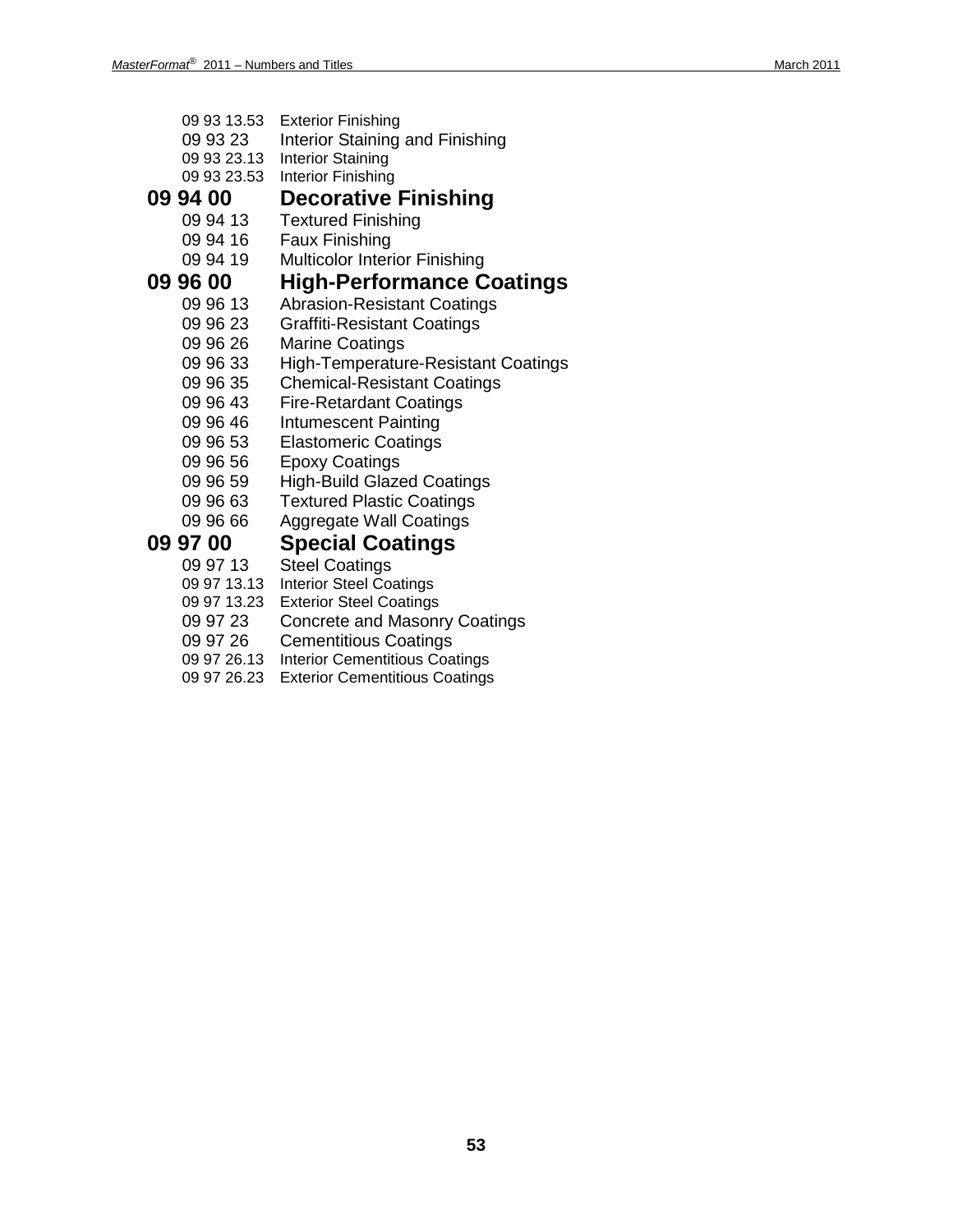### **10 00 00 Specialties 10 01 00 Operation and Maintenance of Specialties** 10 01 10 Operation and Maintenance of Information Specialties 10 01 20 Operation and Maintenance of Interior Specialties 10 01 30 Operation and Maintenance of Fireplaces and Stoves 10 01 40 Operation and Maintenance of Safety Specialties 10 01 50 Operation and Maintenance of Storage Specialties 10 01 70 Operation and Maintenance of Exterior Specialties 10 01 80 Operation and Maintenance of Other Specialties **10 05 00 Common Work Results for Specialties 10 06 00 Schedules for Specialties** 10 06 10 Schedules for Information Specialties 10 06 10.13 Exterior Signage Schedule 10 06 10.16 Interior Signage Schedule 10 06 20 Schedules for Interior Specialties 10 06 20.13 Toilet, Bath, and Laundry Accessory Schedule 10 06 30 Schedules for Fireplaces and Stoves 10 06 40 Schedules for Safety Specialties 10 06 50 Schedules for Storage Specialties 10 06 70 Schedules for Exterior Specialties 10 06 80 Schedules for Other Specialties **10 08 00 Commissioning of Specialties 10 10 00 Information Specialties 10 11 00 Visual Display Units** 10 11 13 Chalkboards 10 11 13.13 Fixed Chalkboards 10 11 13.23 Modular-Support-Mounted Chalkboards 10 11 13.33 Rail-Mounted Chalkboards 10 11 13.43 Portable Chalkboards 10 11 16 Markerboards 10 11 16.13 Fixed Markerboards 10 11 16.23 Modular-Support-Mounted Markerboards 10 11 16.33 Rail-Mounted Markerboards 10 11 16.43 Portable Markerboards 10 11 16.53 Electronic Markerboards 10 11 23 Tackboards 10 11 23.13 Fixed Tackboards 10 11 23.23 Modular-Support-Mounted Tackboards 10 11 23.33 Rail-Mounted Tackboards 10 11 23.43 Portable Tackboards 10 11 33 Sliding Visual Display Units 10 11 33.13 Horizontal-Sliding Visual Display Units 10 11 33.23 Vertical-Sliding Visual Display Units 10 11 36 Visual Display Conference Units 10 11 39 Visual Display Rails 10 11 43 Visual Display Wall Panels 10 11 46 Visual Display Fabrics **10 12 00 Display Cases 10 13 00 Directories**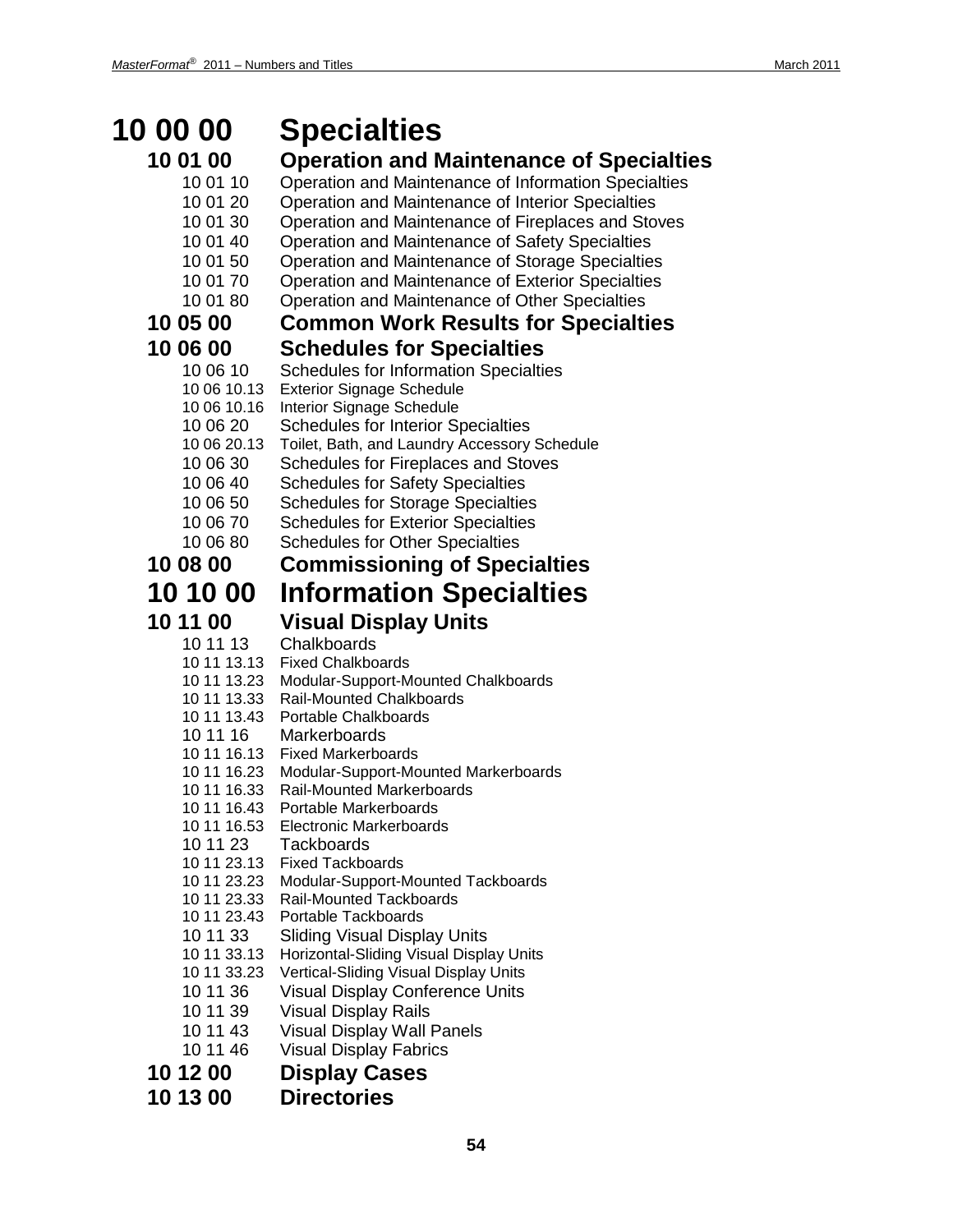| 10 13 13<br>10 13 23       | <b>Electronic Directories</b><br><b>Illuminated Directories</b>                                   |
|----------------------------|---------------------------------------------------------------------------------------------------|
| 10 14 00                   | <b>Signage</b>                                                                                    |
| 10 14 16                   | Plaques                                                                                           |
| 10 14 19                   | Dimensional Letter Signage                                                                        |
| 10 14 23                   | Panel Signage                                                                                     |
| 10 14 23.13                | <b>Engraved Panel Signage</b>                                                                     |
| 10 14 26                   | Post and Panel/Pylon Signage                                                                      |
| 10 14 33                   | <b>Illuminated Panel Signage</b>                                                                  |
| 10 14 43                   | <b>Photoluminescent Signage</b>                                                                   |
| 10 14 53                   | <b>Traffic Signage</b>                                                                            |
| 10 14 53.13<br>10 14 63    | <b>Transportation Reference Markers</b>                                                           |
| 10 14 64                   | Electronic Message Signage<br>Audible Signage                                                     |
| 10 14 66                   | <b>Floating Signage</b>                                                                           |
| 10 17 00                   | <b>Telephone Specialties</b>                                                                      |
| 10 17 13                   | <b>Telephone Directory Units</b>                                                                  |
| 10 17 16                   | <b>Telephone Enclosures</b>                                                                       |
| 10 17 16.13                | <b>Telephone Stalls</b>                                                                           |
| 10 17 16.16                | <b>Telephone Alcoves</b>                                                                          |
| 10 17 19                   | <b>Telephone Shelving</b>                                                                         |
| 10 18 00                   | <b>Informational Kiosks</b>                                                                       |
| 10 20 00                   | <b>Interior Specialties</b>                                                                       |
| 10 21 00                   | <b>Compartments and Cubicles</b>                                                                  |
| 10 21 13                   | <b>Toilet Compartments</b>                                                                        |
| 10 21 13.13                | <b>Metal Toilet Compartments</b>                                                                  |
| 10 21 13.16                | Plastic-Laminate-Clad Toilet Compartments                                                         |
| 10 21 13.19<br>10 21 13.23 | <b>Plastic Toilet Compartments</b><br><b>Particleboard Toilet Compartments</b>                    |
| 10 21 13.40                | <b>Stone Toilet Compartments</b>                                                                  |
| 10 21 16                   | <b>Shower and Dressing Compartments</b>                                                           |
| 10 21 16.13                | <b>Metal Shower and Dressing Compartments</b>                                                     |
| 10 21 16.16                | Plastic-Laminate-Clad Shower and Dressing Compartments                                            |
| 10 21 16.19<br>10 21 16 23 | <b>Plastic Shower and Dressing Compartments</b><br>Particleboard Shower and Dressing Compartments |
| 10 21 16.40                | <b>Stone Shower and Dressing Compartments</b>                                                     |
| 10 21 23                   | <b>Cubicle Curtains and Track</b>                                                                 |
| 10 21 23.13                | <b>Cubicle Curtains</b>                                                                           |
| 10 21 23.16                | <b>Cubicle Track and Hardware</b>                                                                 |
| 10 22 00                   | <b>Partitions</b>                                                                                 |
| 10 22 13                   | <b>Wire Mesh Partitions</b>                                                                       |
| 10 22 14                   | <b>Expanded Metal Partitions</b>                                                                  |
| 10 22 16<br>10 22 19       | <b>Folding Gates</b><br><b>Demountable Partitions</b>                                             |
| 10 22 19.13                | <b>Demountable Metal Partitions</b>                                                               |
| 10 22 19.23                | Demountable Wood Partitions                                                                       |
| 10 22 19.33                | <b>Demountable Plastic Partitions</b>                                                             |
| 10 22 19.43                | <b>Demountable Composite Partitions</b>                                                           |
| 10 22 19.53                | Demountable Gypsum Partitions                                                                     |
| 10 22 23<br>10 22 23.13    | Portable Partitions, Screens, and Panels<br><b>Wall Screens</b>                                   |
|                            |                                                                                                   |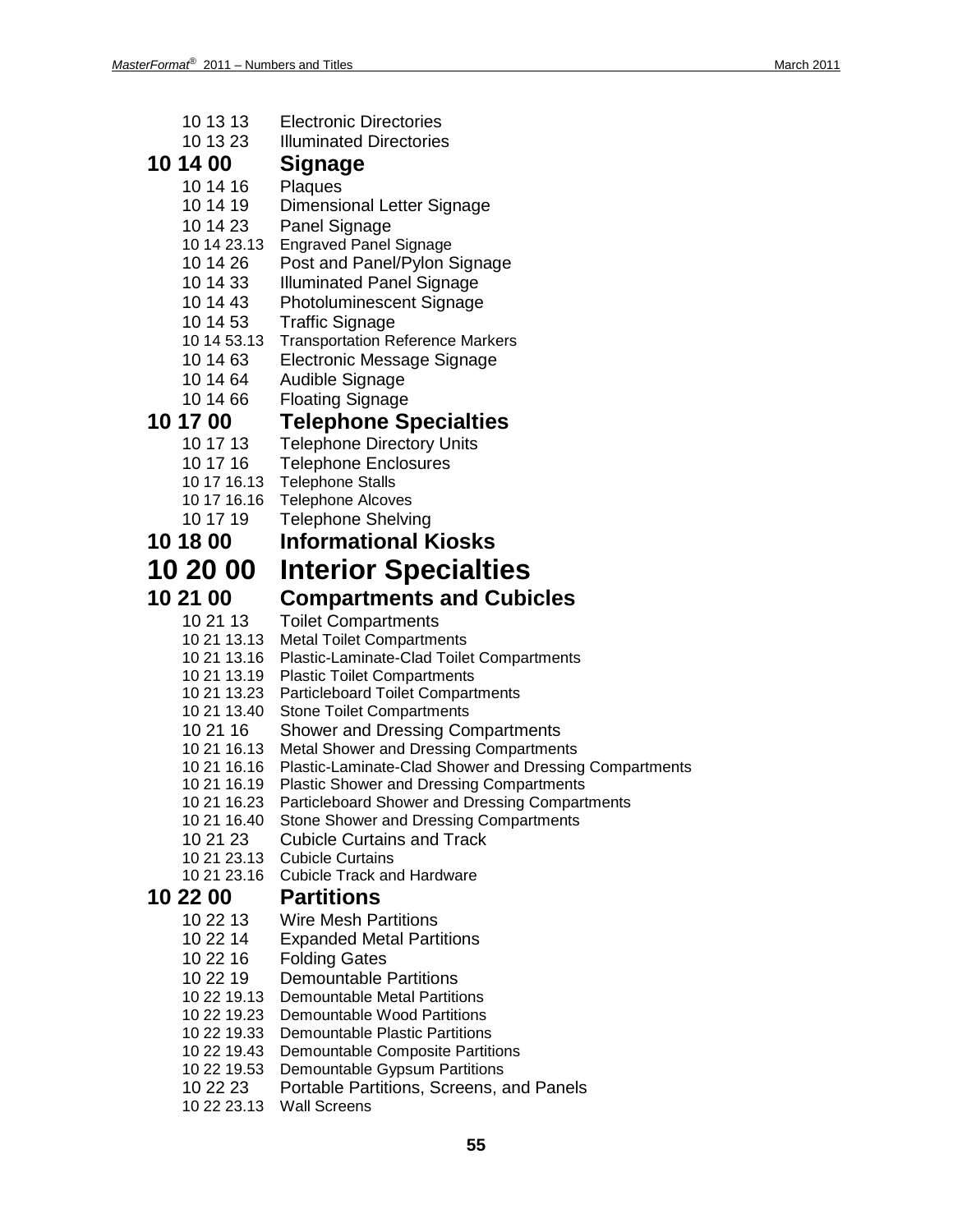|          | 10 22 23.23          | <b>Movable Panel Systems</b>                                           |  |  |
|----------|----------------------|------------------------------------------------------------------------|--|--|
|          | 10 22 33             | <b>Accordion Folding Partitions</b>                                    |  |  |
|          | 10 22 36             | <b>Coiling Partitions</b><br><b>Folding Panel Partitions</b>           |  |  |
|          | 10 22 39<br>10 22 43 | <b>Sliding Partitions</b>                                              |  |  |
| 10 25 00 |                      | <b>Service Walls</b>                                                   |  |  |
|          |                      |                                                                        |  |  |
|          | 10 25 13<br>10 25 16 | <b>Patient Bed Service Walls</b><br><b>Modular Service Walls</b>       |  |  |
| 10 26 00 |                      | <b>Wall and Door Protection</b>                                        |  |  |
|          | 10 26 13             | <b>Corner Guards</b>                                                   |  |  |
|          | 10 26 16             | <b>Bumper Guards</b>                                                   |  |  |
|          |                      | 10 26 16.13 Bumper Rails                                               |  |  |
|          | 10 26 16.16          | <b>Protective Corridor Handrails</b>                                   |  |  |
|          | 10 26 23             | <b>Protective Wall Covering</b>                                        |  |  |
|          | 10 26 23.13          | <b>Impact Resistant Wall Protection</b>                                |  |  |
|          | 10 26 33             | Door and Frame Protection                                              |  |  |
|          | 10 26 41             | <b>Bullet Resistant Panels</b>                                         |  |  |
| 10 28 00 |                      | <b>Toilet, Bath, and Laundry Accessories</b>                           |  |  |
|          | 10 28 13             | <b>Toilet Accessories</b><br>10 28 13.13 Commercial Toilet Accessories |  |  |
|          |                      | 10 28 13.19 Healthcare Toilet Accessories                              |  |  |
|          |                      | 10 28 13.53 Security Toilet Accessories                                |  |  |
|          | 10 28 13.63          | <b>Detention Toilet Accessories</b>                                    |  |  |
|          | 10 28 16             | <b>Bath Accessories</b>                                                |  |  |
|          | 10 28 16 13          | <b>Residential Bath Accessories</b>                                    |  |  |
|          | 10 28 19             | <b>Tub and Shower Doors</b><br>10 28 19.16 Shower Doors                |  |  |
|          | 10 28 19.19          | <b>Tub Doors</b>                                                       |  |  |
|          | 10 28 23             | <b>Laundry Accessories</b>                                             |  |  |
|          | 10 28 23.13          | <b>Built-In Ironing Boards</b>                                         |  |  |
|          | 10 28 23.16          | <b>Clothes Drying Racks</b>                                            |  |  |
|          | 10 30 00             | <b>Fireplaces and Stoves</b>                                           |  |  |
| 10 31 00 |                      | <b>Manufactured Fireplaces</b>                                         |  |  |
|          | 10 31 13             | <b>Manufactured Fireplace Chimneys</b>                                 |  |  |
|          | 10 31 16             | <b>Manufactured Fireplace Forms</b>                                    |  |  |
| 10 32 00 |                      | <b>Fireplace Specialties</b>                                           |  |  |
|          | 10 32 13             | <b>Fireplace Dampers</b>                                               |  |  |
|          | 10 32 16             | <b>Fireplace Inserts</b>                                               |  |  |
|          | 10 32 19<br>10 32 23 | <b>Fireplace Screens</b><br><b>Fireplace Doors</b>                     |  |  |
|          | 10 32 26             | <b>Fireplace Water Heaters</b>                                         |  |  |
| 10 35 00 |                      | <b>Stoves</b>                                                          |  |  |
|          | 10 35 13             | <b>Heating Stoves</b>                                                  |  |  |
|          | 10 35 23             | <b>Cooking Stoves</b>                                                  |  |  |
|          | 10 40 00             | <b>Safety Specialties</b>                                              |  |  |
| 10 41 00 |                      | <b>Emergency Access and Information Cabinets</b>                       |  |  |
|          | 10 41 13             | <b>Fire Department Plan Cabinets</b>                                   |  |  |

10 41 16 Emergency Key Cabinets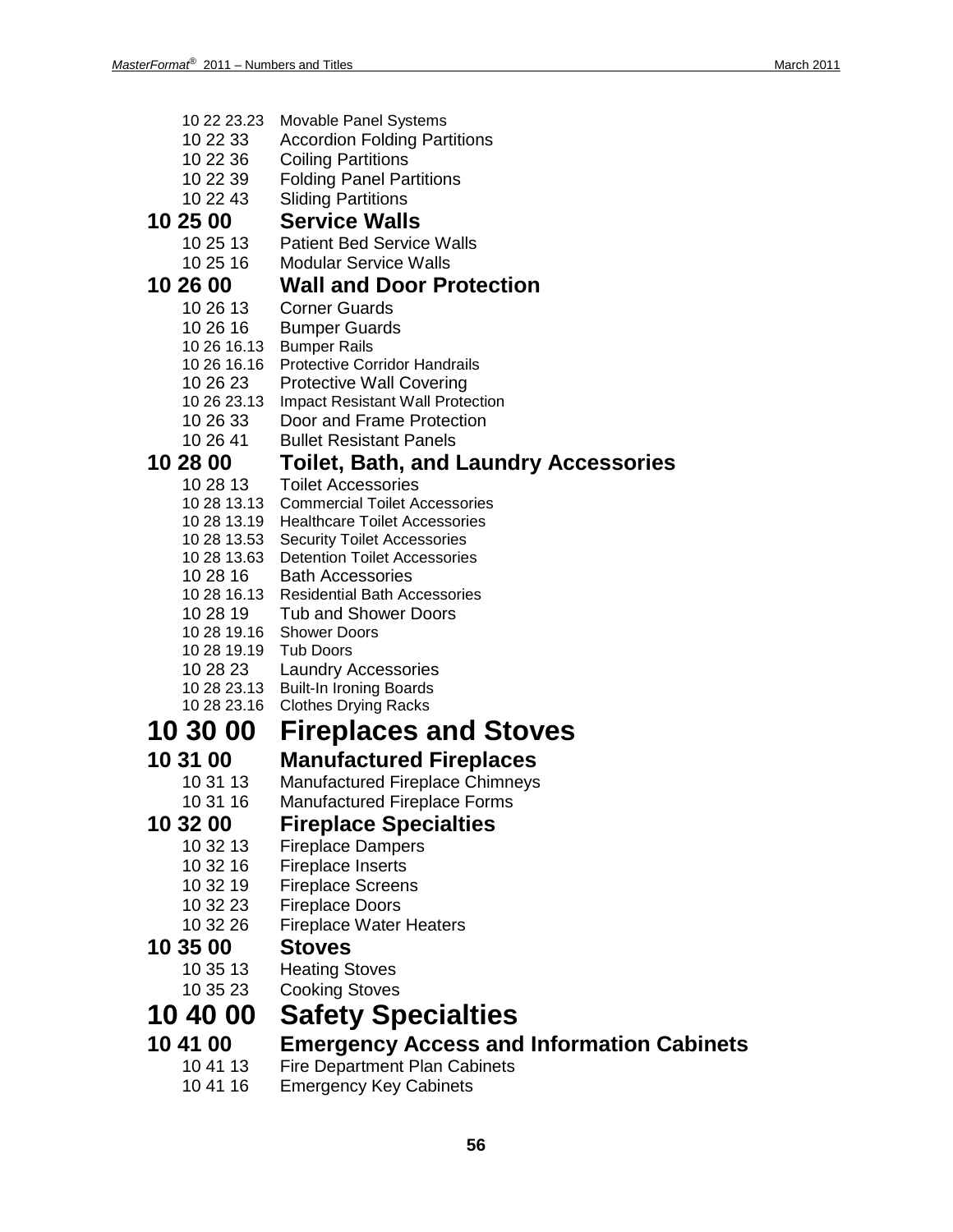| 10 43 00                   | <b>Emergency Aid Specialties</b>                                              |
|----------------------------|-------------------------------------------------------------------------------|
| 10 43 13                   | <b>Defibrillator Cabinets</b>                                                 |
| 10 43 16                   | <b>First Aid Cabinets</b>                                                     |
| 10 43 21                   | <b>Accessibility Evacuation Chairs</b>                                        |
| 10 43 31                   | <b>Respiration Equipment</b>                                                  |
| 10 43 33                   | <b>Breathing Air Replenishment Systems</b>                                    |
| 10 44 00                   | <b>Fire Protection Specialties</b>                                            |
| 10 44 13                   | <b>Fire Protection Cabinets</b>                                               |
| 10 44 13.53                | <b>Security Fire Extinguisher Cabinets</b>                                    |
| 10 44 16<br>10 44 16.13    | <b>Fire Extinguishers</b><br>Portable Fire Extinguishers                      |
| 10 44 16.16                | <b>Wheeled Fire Extinguisher Units</b>                                        |
| 10 44 43                   | <b>Fire Extinguisher Accessories</b>                                          |
| 10 50 00                   | <b>Storage Specialties</b>                                                    |
| 10 51 00                   | <b>Lockers</b>                                                                |
| 10 51 13                   | <b>Metal Lockers</b>                                                          |
| 10 51 16                   | <b>Wood Lockers</b>                                                           |
| 10 51 23                   | <b>Plastic-Laminate-Clad Lockers</b>                                          |
| 10 51 26                   | <b>Plastic Lockers</b>                                                        |
| 10 51 26.13                | <b>Recycled Plastic Lockers</b>                                               |
| 10 51 29                   | <b>Phenolic Lockers</b>                                                       |
| 10 51 33                   | <b>Glass Lockers</b>                                                          |
| 10 51 43                   | Wire Mesh Storage Lockers                                                     |
| 10 51 53                   | <b>Locker Room Benches</b>                                                    |
| 10 55 00                   | <b>Postal Specialties</b>                                                     |
| 10 55 13                   | <b>Central Mail Delivery Boxes</b>                                            |
| 10 55 13.13                | <b>Cluster Box Units</b>                                                      |
| 10 55 16                   | <b>Mail Collection Boxes</b>                                                  |
| 10 55 19                   | <b>Receiving Boxes</b>                                                        |
| 10 55 23<br>10 55 23.13    | <b>Mail Boxes</b><br><b>Apartment Mail Boxes</b>                              |
| 10 55 23.16                | Mail Box Directories                                                          |
| 10 55 23.19                | Mail Box Key Keepers                                                          |
| 10 55 26                   | <b>Parcel Lockers</b>                                                         |
| 10 55 33                   | Data Distribution Boxes                                                       |
| 10 55 36                   | Package Depositories                                                          |
| 10 55 91                   | <b>Mail Chutes</b>                                                            |
| 10 56 00                   | <b>Storage Assemblies</b>                                                     |
| 10 56 13                   | <b>Metal Storage Shelving</b>                                                 |
| 10 56 13.13                | End-Panel-Support Metal Storage Shelving                                      |
| 10 56 13.16<br>10 56 13.19 | Post-and-Shelf Metal Storage Shelving<br>Post-and-Beam Metal Storage Shelving |
| 10 56 13.23                | Cantilever Metal Storage Shelving                                             |
| 10 56 16                   | <b>Fabricated Wood Storage Shelving</b>                                       |
| 10 56 17                   | <b>Wall-Mounted Standards and Shelving</b>                                    |
| 10 56 19                   | <b>Plastic Storage Shelving</b>                                               |
| 10 56 19.13                | Recycled Plastic Storage Shelving                                             |
| 10 56 23                   | Wire Storage Shelving                                                         |
| 10 56 26                   | Mobile Storage Shelving                                                       |
| 10 56 26.13                | Manual Mobile Storage Shelving                                                |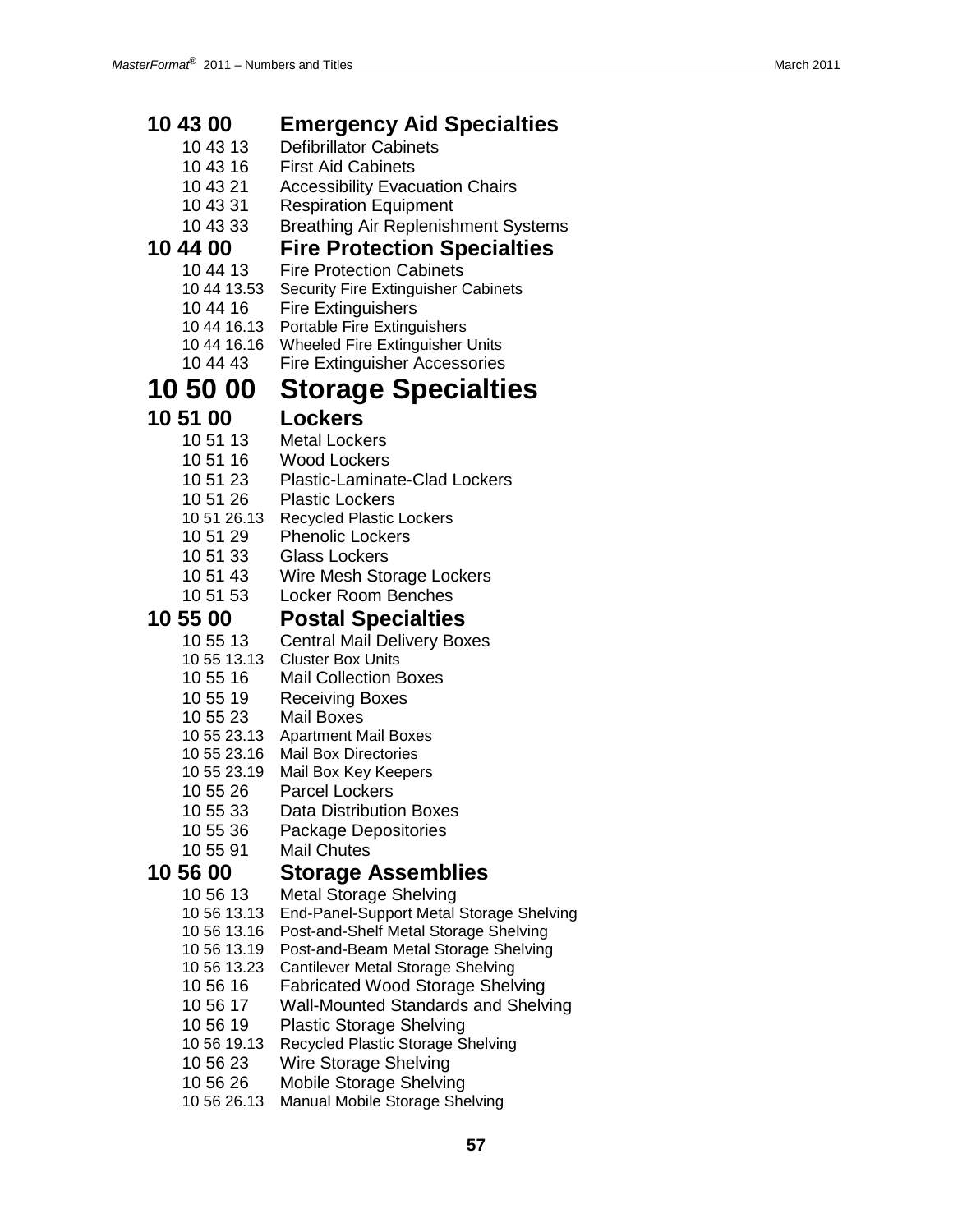- 10 56 26.23 Motorized Mobile Storage Shelving
- 10 56 29 Storage Racks
- 10 56 29.13 Flow Storage Racks
- 10 56 29.16 Pallet Storage Racks
- 10 56 29.19 Movable-Shelf Storage Racks
- 10 56 29.23 Stacker Storage Racks
- 10 56 29.26 Cantilever Storage Racks
- 10 56 29.29 Drive-In Storage Racks
- 10 56 29.33 Drive-Through Storage Racks
- 10 56 29.43 Wine Storage Racks<br>10 56 33 Mercantile Storage
- **Mercantile Storage Assemblies**

# **10 57 00 Wardrobe and Closet Specialties**

- Hat and Coat Racks
- 10 57 16 Boot Racks
- 10 57 23 Closet and Utility Shelving
- 10 57 23.13 Wire Closet and Utility Shelving
- 10 57 23.16 Plastic-Laminate-Clad Closet and Utility Shelving
- 10 57 23.19 Wood Closet and Utility Shelving
- 10 57 33 Closet and Utility Shelving Hardware

## **10 70 00 Exterior Specialties**

## **10 71 00 Exterior Protection**

- 10 71 13 Exterior Sun Control Devices
- 10 71 13.13 Exterior Shutters
- 10 71 13.19 Rolling Exterior Shutters
- 10 71 13.23 Coiling Exterior Shutters
- 10 71 13.26 Decorative Exterior Shutters
- 10 71 13.29 Side-Hinged Exterior Shutters
- 10 71 13.43 Fixed Sun Screens
- 10 71 16 Storm Panels
- 10 71 16.13 Demountable Storm Panels
- 10 71 16.16 Movable Storm Panels
- 10 71 19 Flood Barriers

## **10 73 00 Protective Covers**

- 10 73 13 Awnings
- 10 73 16 Canopies
- 10 73 23 Car Shelters
- 10 73 26 Walkway Coverings
- 10 73 33 Marquees
- 10 73 43 Transportation Stop Shelters

# **10 74 00 Manufactured Exterior Specialties**

- **Exterior Clocks**
- 10 74 23 Cupolas
- 10 74 26 Spires
- 10 74 29 Steeples
- 10 74 33 Weathervanes
- 10 74 43 Below-Grade Egress Assemblies
- 10 74 46 Window Wells

# **10 75 00 Flagpoles**

- **Automatic Flagpoles**
- 10 75 16 Ground-Set Flagpoles
- 10 75 19 Nautical Flagpoles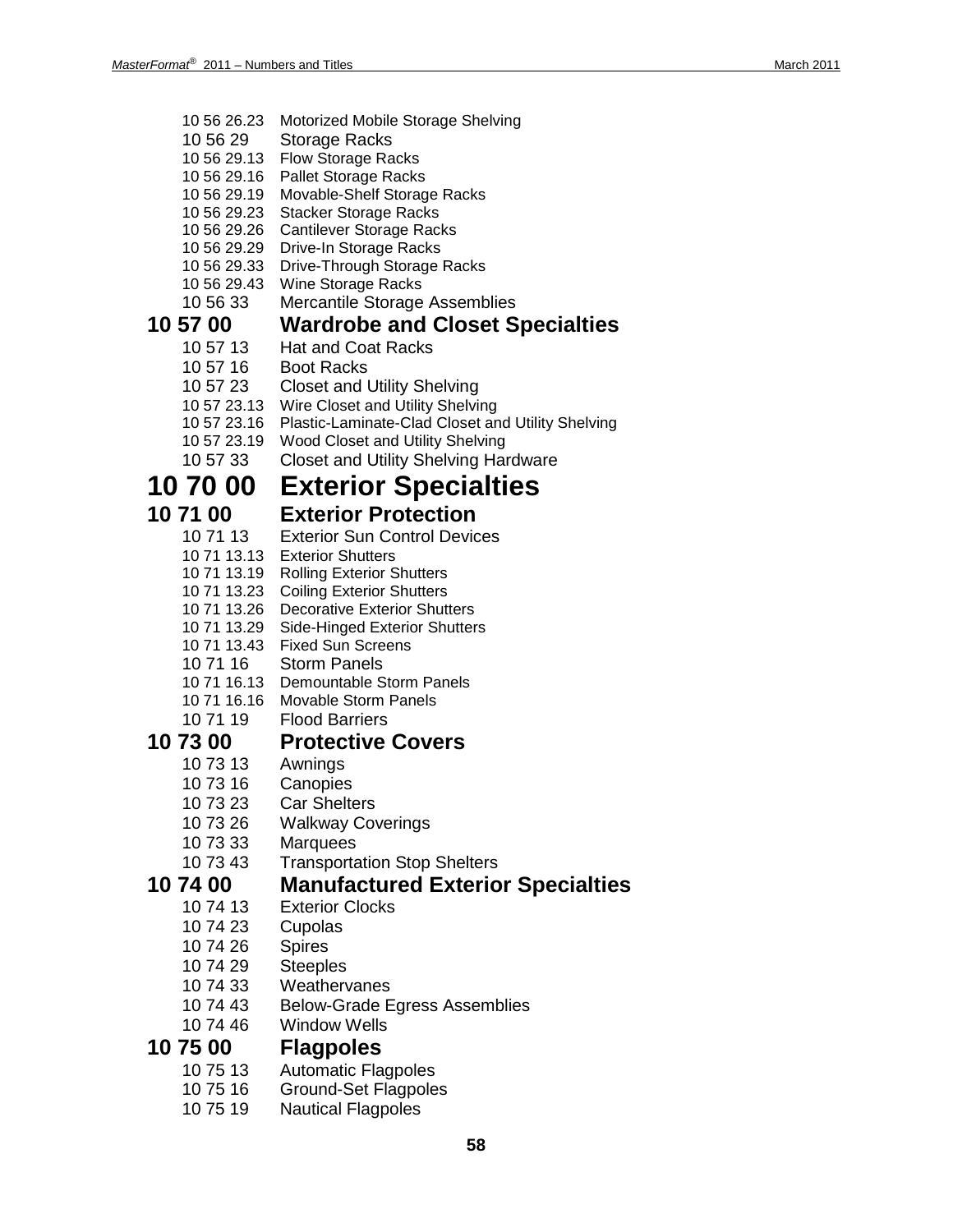| 10 75 23 | <b>Wall-Mounted Flagpoles</b>       |
|----------|-------------------------------------|
| 10 80 00 | <b>Other Specialties</b>            |
| 10 81 00 | <b>Pest Control Devices</b>         |
| 10 81 13 | <b>Bird Control Devices</b>         |
| 10 81 16 | <b>Insect Control Devices</b>       |
| 10 81 19 | <b>Rodent Control Devices</b>       |
| 10 82 00 | <b>Grilles and Screens</b>          |
| 10 82 13 | <b>Exterior Grilles and Screens</b> |
| 10 82 19 | <b>Exterior Sound Screens</b>       |
| 10 82 23 | <b>Interior Grilles and Screens</b> |
| 10 83 00 | <b>Flags and Banners</b>            |
| 10 83 13 | Flags                               |
| 10 83 16 | <b>Banners</b>                      |
| 10 84 00 | <b>Gas Lighting</b>                 |
| 10 84 13 | <b>Exterior Gas Lighting</b>        |
| 10 84 16 | Interior Gas Lighting               |
| 10 86 00 | <b>Security Mirrors and Domes</b>   |

**10 88 00 Scales**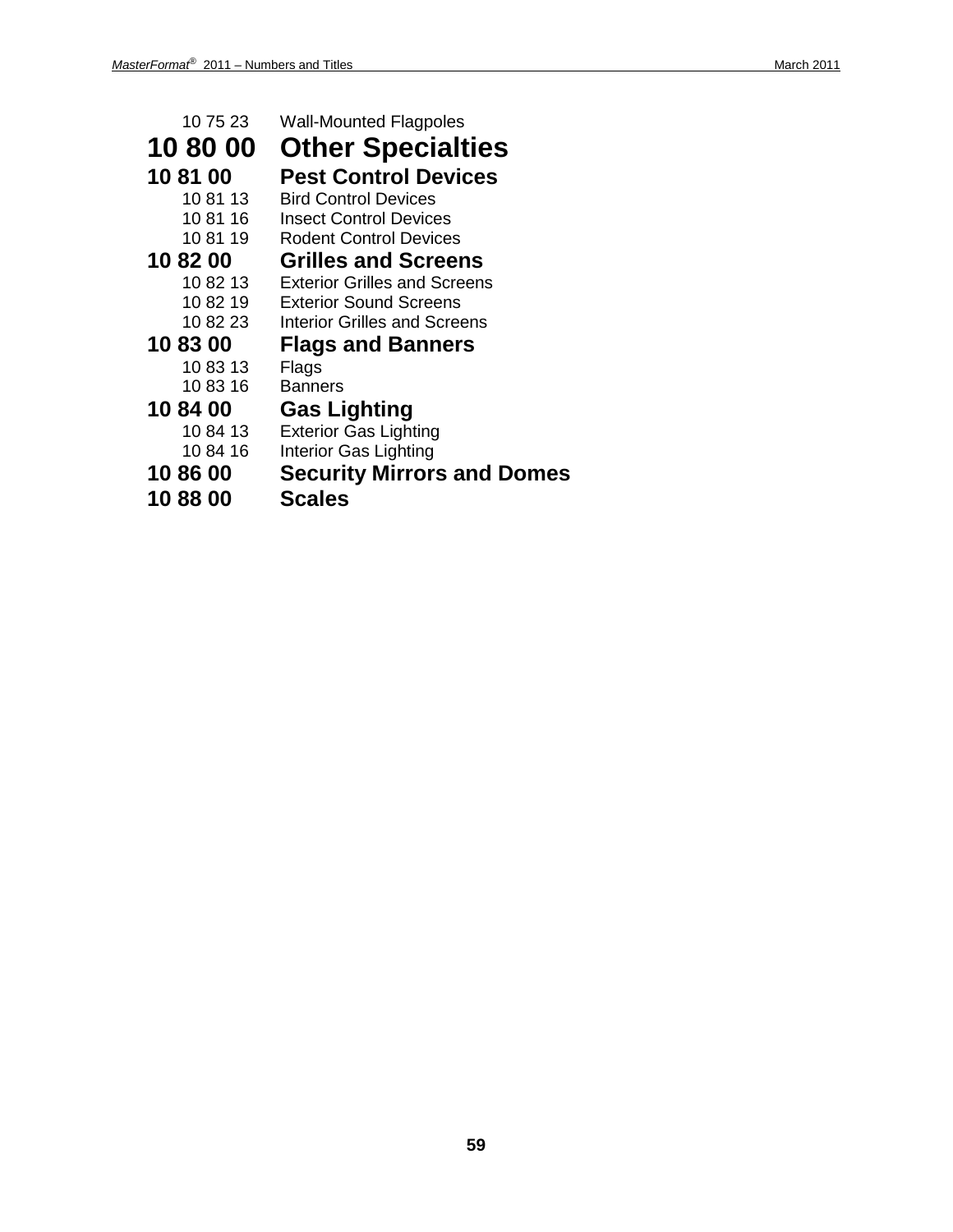| <b>11 00 00</b>         | <b>Equipment</b>                                                                               |
|-------------------------|------------------------------------------------------------------------------------------------|
| 11 01 00                | <b>Operation and Maintenance of Equipment</b>                                                  |
| 11 01 10                | Operation and Maintenance of Vehicle and Pedestrian Equipment                                  |
| 11 01 15                | Operation and Maintenance of Security, Bank, and Detention Equipment                           |
| 11 01 20                | <b>Operation and Maintenance of Commercial</b>                                                 |
|                         | <b>Equipment</b>                                                                               |
| 11 01 30                | <b>Operation and Maintenance of Residential Equipment</b>                                      |
| 11 01 40                | <b>Operation and Maintenance of Foodservice</b>                                                |
|                         | <b>Equipment</b>                                                                               |
| 11 01 50                | <b>Operation and Maintenance of Educational and</b>                                            |
|                         | <b>Scientific Equipment</b>                                                                    |
| 11 01 56                | Operation and Maintenance of Observatory Equipment                                             |
| 11 01 60                | <b>Operation and Maintenance of Entertainment</b>                                              |
|                         | <b>Equipment</b>                                                                               |
| 11 01 65                | Operation and Maintenance of Athletic and Recreational Equipment                               |
| 11 01 70                | <b>Operation and Maintenance of Healthcare Equipment</b>                                       |
| 11 01 80                | <b>Operation and Maintenance of Collection and</b>                                             |
|                         | <b>Disposal Equipment</b>                                                                      |
| 11 01 90                | <b>Operation and Maintenance of Other Equipment</b>                                            |
| 11 05 00                | <b>Common Work Results for Equipment</b>                                                       |
| 11 05 13                | <b>Common Motor Requirements for Equipment</b>                                                 |
| 11 06 00                | <b>Schedules for Equipment</b>                                                                 |
| 11 06 10<br>11 06 15    | Schedules for Vehicle and Pedestrian Equipment                                                 |
| 11 06 15.13             | Schedules for Security, Bank, and Detention Equipment<br>Teller and Service Equipment Schedule |
| 11 06 20                | <b>Schedules for Commercial Equipment</b>                                                      |
| 11 06 30                | <b>Schedules for Residential Equipment</b>                                                     |
| 11 06 40                | <b>Schedules for Foodservice Equipment</b>                                                     |
| 11 06 40.13<br>11 06 50 | <b>Foodservice Equipment Schedule</b><br>Schedules for Educational and Scientific Equipment    |
| 11 06 60                | <b>Schedules for Entertainment Equipment</b>                                                   |
| 11 06 65                | Schedules for Athletic and Recreational Equipment                                              |
| 11 06 70                | <b>Schedules for Healthcare Equipment</b>                                                      |
| 11 06 70.13<br>11 06 80 | <b>Healthcare Equipment Schedule</b><br>Schedules for Collection and Disposal Equipment        |
| 11 06 90                | <b>Schedules for Other Equipment</b>                                                           |
| 11 08 00                | <b>Commissioning of Equipment</b>                                                              |
| 11 10 00                | <b>Vehicle and Pedestrian Equipment</b>                                                        |
| 11 11 00                | <b>Vehicle Service Equipment</b>                                                               |
| 11 11 13                | Compressed-Air Vehicle Service Equipment                                                       |
| 11 11 19                | <b>Vehicle Lubrication Equipment</b>                                                           |
| 11 11 23                | <b>Tire-Changing Equipment</b>                                                                 |
| 11 11 26                | Vehicle-Washing Equipment                                                                      |
| 11 12 00                | <b>Parking Control Equipment</b>                                                               |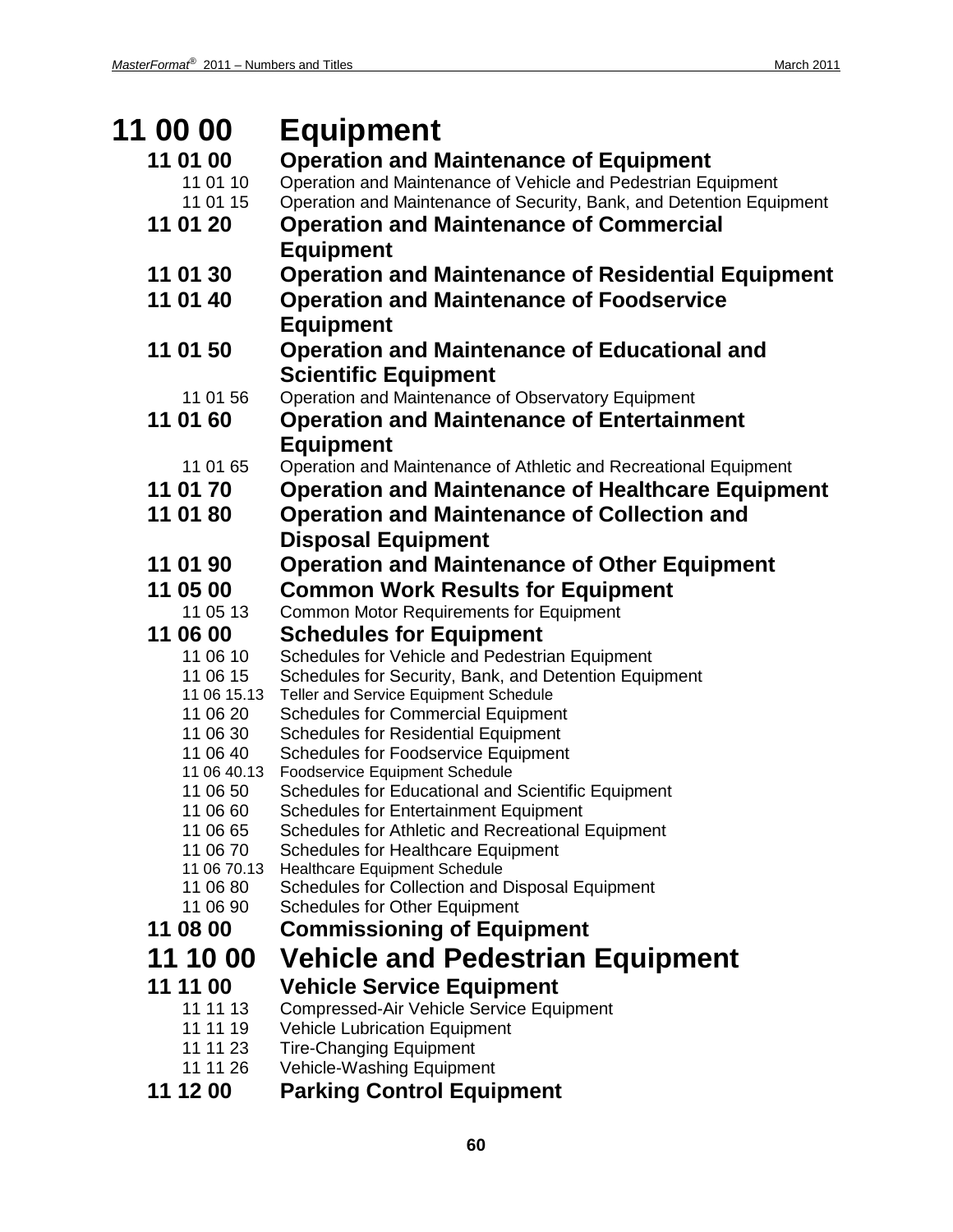- 11 12 13 Parking Key and Card Control Units
- 11 12 16 Parking Ticket Dispensers
- 11 12 23 Parking Meters
- 11 12 26 Parking Fee Collection Equipment
- 11 12 26.13 Parking Fee Coin Collection Equipment
- 11 12 33 Parking Gates

## **11 13 00 Loading Dock Equipment**

- 11 13 13 Loading Dock Bumpers
- 11 13 16 Loading Dock Seals and Shelters
- 11 13 16.13 Loading Dock Seals
- 11 13 16.23 Loading Dock Shelters
- 11 13 16.33 Loading Dock Rail Shelters
- 11 13 19 Stationary Loading Dock Equipment
- 11 13 19.13 Loading Dock Levelers
- 11 13 19.23 Stationary Loading Dock Lifts
- 11 13 19.26 Loading Dock Truck Lifts
- 11 13 19.33 Loading Dock Truck Restraints
- 11 13 23 Portable Dock Equipment
- 11 13 23.13 Portable Dock Lifts
- 11 13 23.16 Portable Dock Ramps
- 11 13 23.19 Portable Dock Bridges
- 11 13 23.23 Portable Dock Platforms
- 11 13 26 Loading Dock Lights

# **11 14 00 Pedestrian Control Equipment**

- Pedestrian Gates
- 11 14 13.13 Portable Posts and Railings
- 11 14 13.16 Rotary Gates
- 11 14 13.19 Turnstiles
- 11 14 16 Money-Changing Equipment
- 11 14 16.19 Money-Changing Machines
- 11 14 26 Pedestrian Fare Collection Equipment
- 11 14 26.13 Pedestrian Coin Fare Collection Equipment
- 11 14 43 Pedestrian Detection Equipment
- 11 14 43.13 Electronic Detection and Counting Systems
- 11 14 53 Pedestrian Security Equipment

# **11 15 00 Security, Detention, and Banking Equipment**

## **11 16 00 Vault Equipment**

- 11 16 13 Safe Deposit Boxes
- 11 16 16 Safes
- 11 16 23 Vault Ventilators

## **11 17 00 Teller and Service Equipment**

- 11 17 13 Teller Equipment Systems<br>11 17 16 Automatic Banking System
- **Automatic Banking Systems**
- 11 17 23 Money Handling Equipment
- 11 17 33 Money Cart Pass-Through
- 11 17 36 Package Transfer Units

# **11 18 00 Security Equipment**

Deal Drawers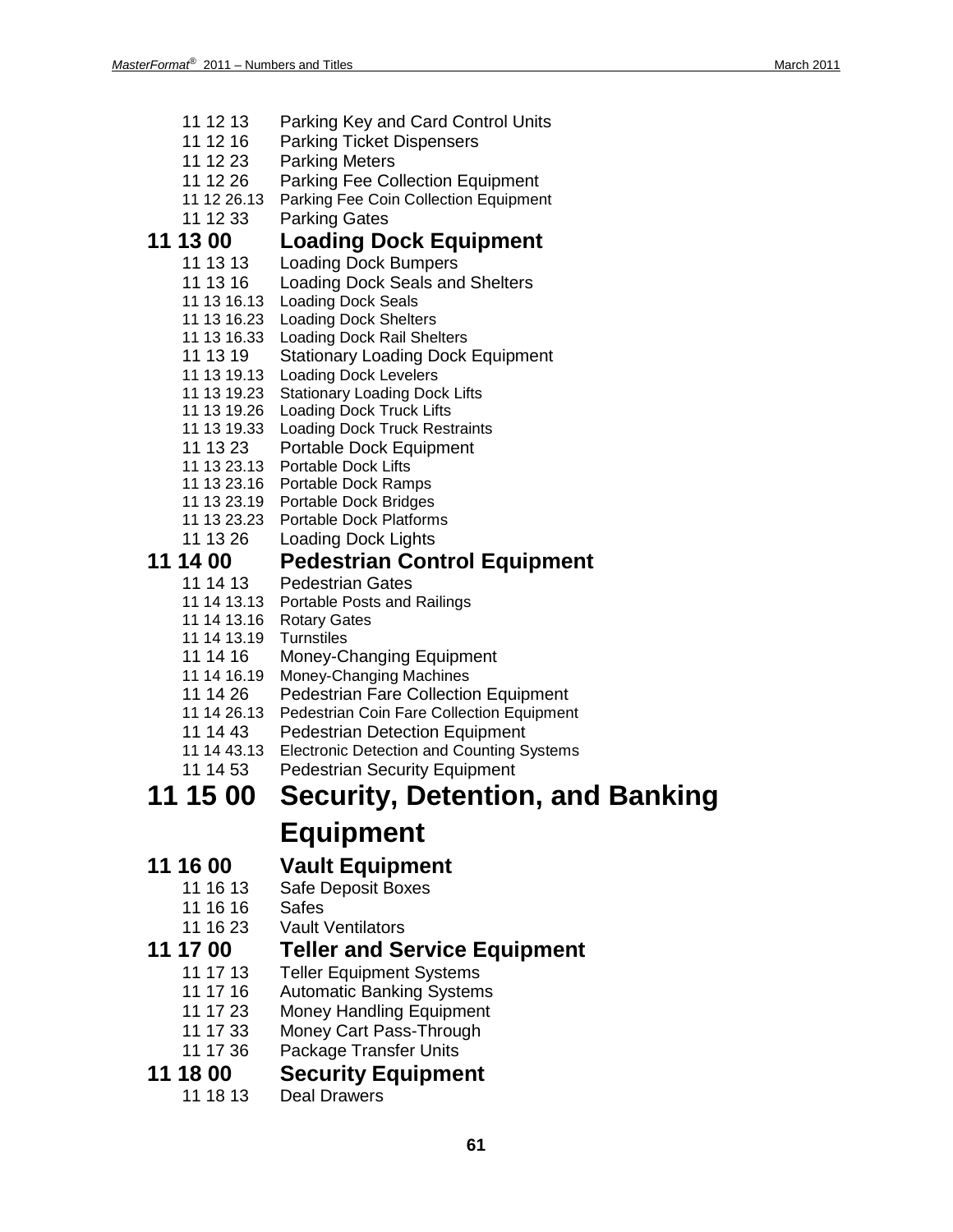| 11 18 16                | <b>Gun Ports</b>                                                           |  |  |  |
|-------------------------|----------------------------------------------------------------------------|--|--|--|
| 11 18 23                | Valuable Material Storage                                                  |  |  |  |
| 11 19 00                | <b>Detention Equipment</b>                                                 |  |  |  |
| 11 19 13                | <b>Detention Pass-Through Doors</b>                                        |  |  |  |
| 11 19 16                | <b>Detention Gun Lockers</b>                                               |  |  |  |
| 11 20 00                | <b>Commercial Equipment</b>                                                |  |  |  |
| 11 21 00                | <b>Mercantile and Service Equipment</b>                                    |  |  |  |
| 11 21 13                | Cash Registers and Checking Equipment                                      |  |  |  |
| 11 21 23                | <b>Vending Equipment</b>                                                   |  |  |  |
| 11 21 23.13             | <b>Vending Machines</b>                                                    |  |  |  |
| 11 21 33                | <b>Checkroom Equipment</b>                                                 |  |  |  |
| 11 21 43<br>11 21 53    | <b>Weighing and Wrapping Equipment</b><br>Barber and Beauty Shop Equipment |  |  |  |
| 11 22 00                |                                                                            |  |  |  |
|                         | <b>Refrigerated Display Equipment</b>                                      |  |  |  |
| 11 23 00                | <b>Commercial Laundry and Dry Cleaning Equipment</b>                       |  |  |  |
| 11 23 13                | Dry Cleaning Equipment                                                     |  |  |  |
| 11 23 16<br>11 23 19    | Drying and Conditioning Equipment<br><b>Finishing Equipment</b>            |  |  |  |
| 11 23 23                | <b>Commercial Ironing Equipment</b>                                        |  |  |  |
| 11 23 26                | <b>Commercial Washers and Extractors</b>                                   |  |  |  |
| 11 23 33                | <b>Coin-Operated Laundry Equipment</b>                                     |  |  |  |
| 11 23 43                | <b>Hanging Garment Conveyors</b>                                           |  |  |  |
| 11 24 00                | <b>Maintenance Equipment</b>                                               |  |  |  |
| 11 24 13                | <b>Floor and Wall Cleaning Equipment</b>                                   |  |  |  |
| 11 24 16                | <b>Housekeeping Carts</b>                                                  |  |  |  |
| 11 24 19                | <b>Vacuum Cleaning Systems</b>                                             |  |  |  |
| 11 24 23                | Façade Access Equipment                                                    |  |  |  |
| 11 24 23.13<br>11 24 29 | Window Washing Systems<br><b>Facility Fall Protection</b>                  |  |  |  |
| 11 25 00                |                                                                            |  |  |  |
| 11 25 13                | <b>Hospitality Equipment</b><br><b>Registration Equipment</b>              |  |  |  |
| 11 26 00                | <b>Unit Kitchens</b>                                                       |  |  |  |
| 11 26 13                | <b>Metal Unit Kitchens</b>                                                 |  |  |  |
| 11 26 16                | <b>Wood Unit Kitchens</b>                                                  |  |  |  |
| 11 26 19                | Plastic-Laminate-Clad Unit Kitchens                                        |  |  |  |
| 11 27 00                | <b>Photographic Processing Equipment</b>                                   |  |  |  |
| 11 27 13                | Darkroom Processing Equipment                                              |  |  |  |
| 11 27 16                | <b>Film Transfer Cabinets</b>                                              |  |  |  |
| 11 28 00                | <b>Office Equipment</b>                                                    |  |  |  |
| 11 28 13                | Computers                                                                  |  |  |  |
| 11 28 16                | <b>Printers</b>                                                            |  |  |  |
| 11 28 19                | <b>Self-Contained Facsimile Machines</b>                                   |  |  |  |
| 11 28 23                | Copiers                                                                    |  |  |  |
| 11 29 00                | Postal, Packaging, and Shipping Equipment                                  |  |  |  |
| 11 29 23                | <b>Packaging Equipment</b>                                                 |  |  |  |
| 11 29 33                | <b>Shipping Equipment</b>                                                  |  |  |  |
| 11 29 55                | <b>Postal Equipment</b>                                                    |  |  |  |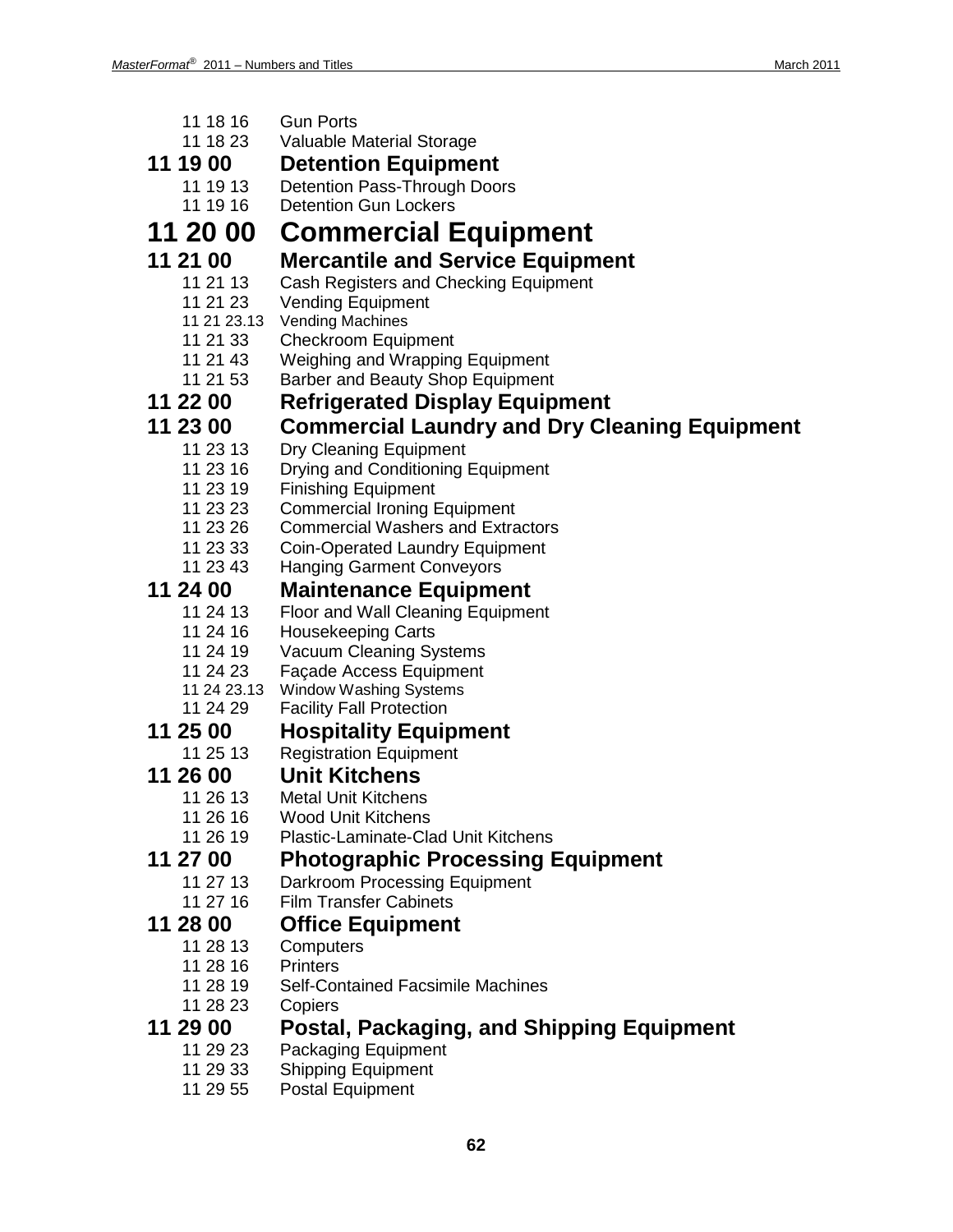| 11 30 00                   | <b>Residential Equipment</b>                                          |  |  |  |
|----------------------------|-----------------------------------------------------------------------|--|--|--|
| 11 31 00                   | <b>Residential Appliances</b>                                         |  |  |  |
| 11 31 13                   | <b>Residential Kitchen Appliances</b>                                 |  |  |  |
| 11 31 23                   | <b>Residential Laundry Appliances</b>                                 |  |  |  |
| 11 33 00                   | <b>Retractable Stairs</b>                                             |  |  |  |
| 11 34 00                   | <b>Residential Ceiling Fans</b>                                       |  |  |  |
| 11 40 00                   | <b>Foodservice Equipment</b>                                          |  |  |  |
| 11 41 00                   | <b>Foodservice Storage Equipment</b>                                  |  |  |  |
| 11 41 13                   | <b>Refrigerated Food Storage Cases</b>                                |  |  |  |
| 11 41 23                   | <b>Walk-In Coolers</b>                                                |  |  |  |
| 11 41 26<br>11 41 33       | <b>Walk-In Freezers</b>                                               |  |  |  |
| 11 42 00                   | <b>Foodservice Shelving</b><br><b>Food Preparation Equipment</b>      |  |  |  |
| 11 42 13                   | <b>Food Preparation Appliances</b>                                    |  |  |  |
| 11 42 16                   | <b>Food Preparation Surfaces</b>                                      |  |  |  |
| 11 43 00                   | <b>Food Delivery Carts and Conveyors</b>                              |  |  |  |
| 11 43 13                   | <b>Food Delivery Carts</b>                                            |  |  |  |
| 11 43 16                   | <b>Food Delivery Conveyors</b>                                        |  |  |  |
| 11 44 00                   | <b>Food Cooking Equipment</b>                                         |  |  |  |
| 11 44 13<br>11 44 16       | <b>Commercial Ranges</b>                                              |  |  |  |
| 11 46 00                   | <b>Commercial Ovens</b>                                               |  |  |  |
| 11 46 13                   | <b>Food Dispensing Equipment</b><br><b>Bar Equipment</b>              |  |  |  |
| 11 46 16                   | Service Line Equipment                                                |  |  |  |
| 11 46 19                   | Soda Fountain Equipment                                               |  |  |  |
| 11 47 00                   | <b>Ice Machines</b>                                                   |  |  |  |
| 11 48 00                   | <b>Cleaning and Disposal Equipment</b>                                |  |  |  |
| 11 48 13                   | <b>Commercial Dishwashers</b>                                         |  |  |  |
| 11 50 00                   | <b>Educational and Scientific Equipment</b>                           |  |  |  |
| 11 51 00                   | <b>Library Equipment</b>                                              |  |  |  |
| 11 51 13                   | Automated Book Storage and Retrieval Systems                          |  |  |  |
| 11 51 16<br>11 51 19       | <b>Book Depositories</b><br><b>Book Theft Protection Equipment</b>    |  |  |  |
| 11 51 23                   | <b>Library Stack Systems</b>                                          |  |  |  |
| 11 51 23.13                | <b>Metal Library Shelving</b>                                         |  |  |  |
| 11 52 00                   | <b>Audio-Visual Equipment</b>                                         |  |  |  |
| 11 52 13                   | <b>Projection Screens</b>                                             |  |  |  |
| 11 52 13.13<br>11 52 13.16 | <b>Fixed Projection Screens</b><br><b>Portable Projection Screens</b> |  |  |  |
| 11 52 13.19                | <b>Rear Projection Screens</b>                                        |  |  |  |
| 11 52 16                   | Projectors                                                            |  |  |  |
| 11 52 16.13<br>11 52 16.16 | Movie Projectors<br>Slide Projectors                                  |  |  |  |
| 11 52 16.19                | <b>Overhead Projectors</b>                                            |  |  |  |
|                            | 11 52 16.23 Opaque Projectors                                         |  |  |  |
| 11 52 16.26                | Video Projectors                                                      |  |  |  |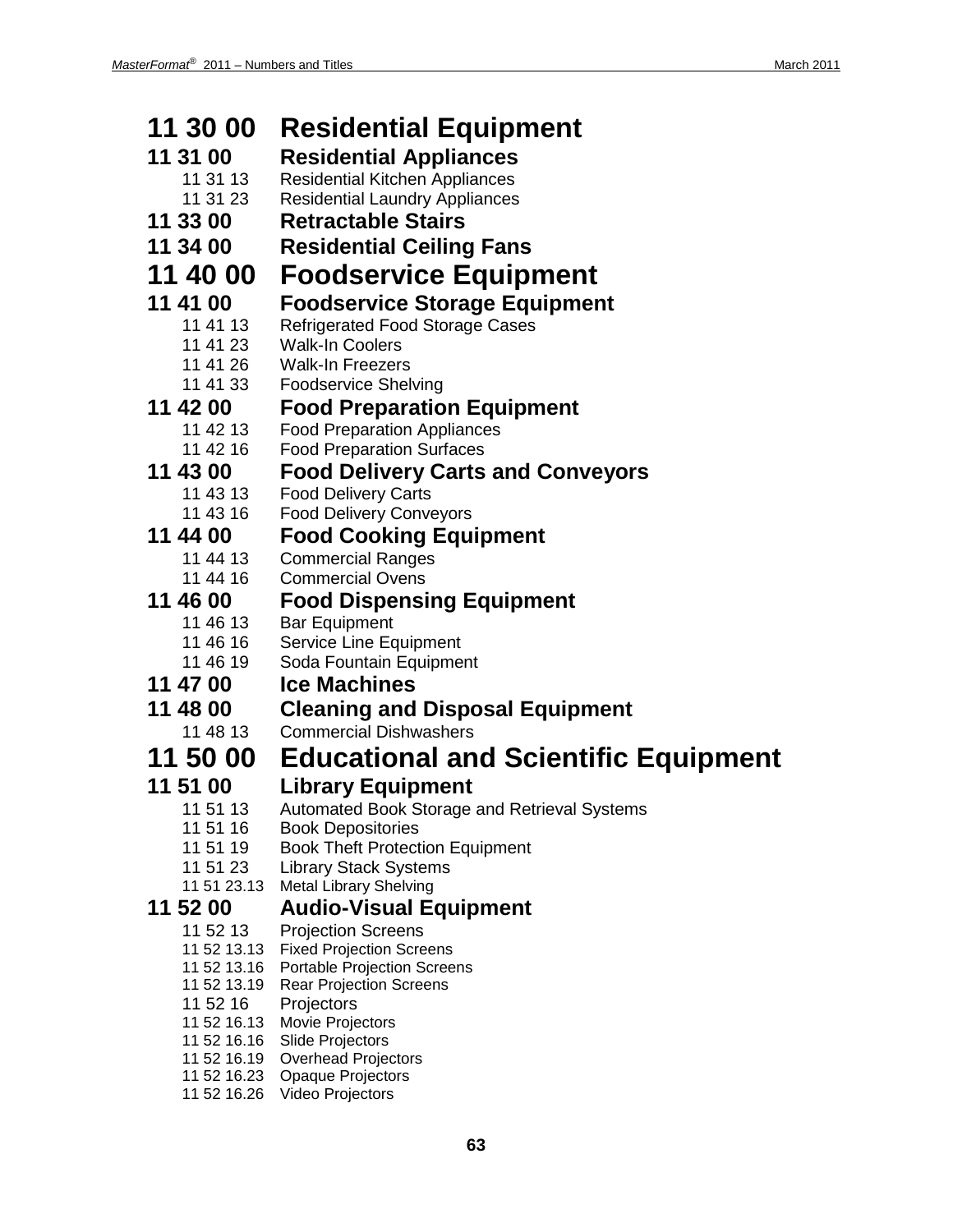- 11 52 19 Players and Recorders<br>11 52 23 Audio-Visual Equipmen
- Audio-Visual Equipment Supports

### **11 53 00 Laboratory Equipment**

- 11 53 13 Laboratory Fume Hoods
- 11 53 13.13 Recirculating Laboratory Fume Hoods
- 11 53 16 Laboratory Incubators
- 11 53 17 Laboratory Equipment Washers
- 11 53 19 Laboratory Sterilizers
- 11 53 23 Laboratory Refrigerators<br>11 53 26 Laboratory Freezers
- **Laboratory Freezers**
- 11 53 29 Laboratory Controlled-Environment Cabinets
- 11 53 33 Emergency Safety Appliances
- 11 53 43 Service Fittings and Accessories
- 11 53 53 Biological Safety Cabinets

### **11 55 00 Planetarium Equipment**

- 11 55 13 Planetarium Projectors
- 11 55 16 Planetarium Pendulums

# **11 56 00 Observatory Equipment**

- Telescopes
- 11 56 16 Telescope Mounts
- 11 56 19 Telescope Drive Mechanisms
- 11 56 23 Telescope Domes
- **11 57 00 Vocational Shop Equipment**
- **11 59 00 Exhibit Equipment**

## **11 60 00 Entertainment Equipment**

- **11 61 00 Theater and Stage Equipment**
	- **Acoustical Shells**
	- 11 61 23 Folding and Portable Stages
	- 11 61 33 Rigging Systems and Controls
	- 11 61 43 Stage Curtains
- 

# **11 62 00 Musical Equipment**

- 11 62 13
- 11 62 16 Carillons
- 11 62 19 Organs

## **11 65 00 Athletic and Recreational Equipment**

## **11 66 00 Athletic Equipment**

- 11 66 13 Exercise Equipment
- 11 66 23 Gymnasium Equipment
- 11 66 23.13 Basketball Equipment
- 11 66 23.23 Volleyball Equipment
- 11 66 23.33 Interior Tennis Equipment
- 11 66 23.43 Interior Track and Field Equipment
- 11 66 23.53 Wall Padding
- 11 66 23.56 Mat Storage
- 11 66 43 Interior Scoreboards
- 11 66 53 Gymnasium Dividers
- 11 66 53.13 Batting/Golf Cages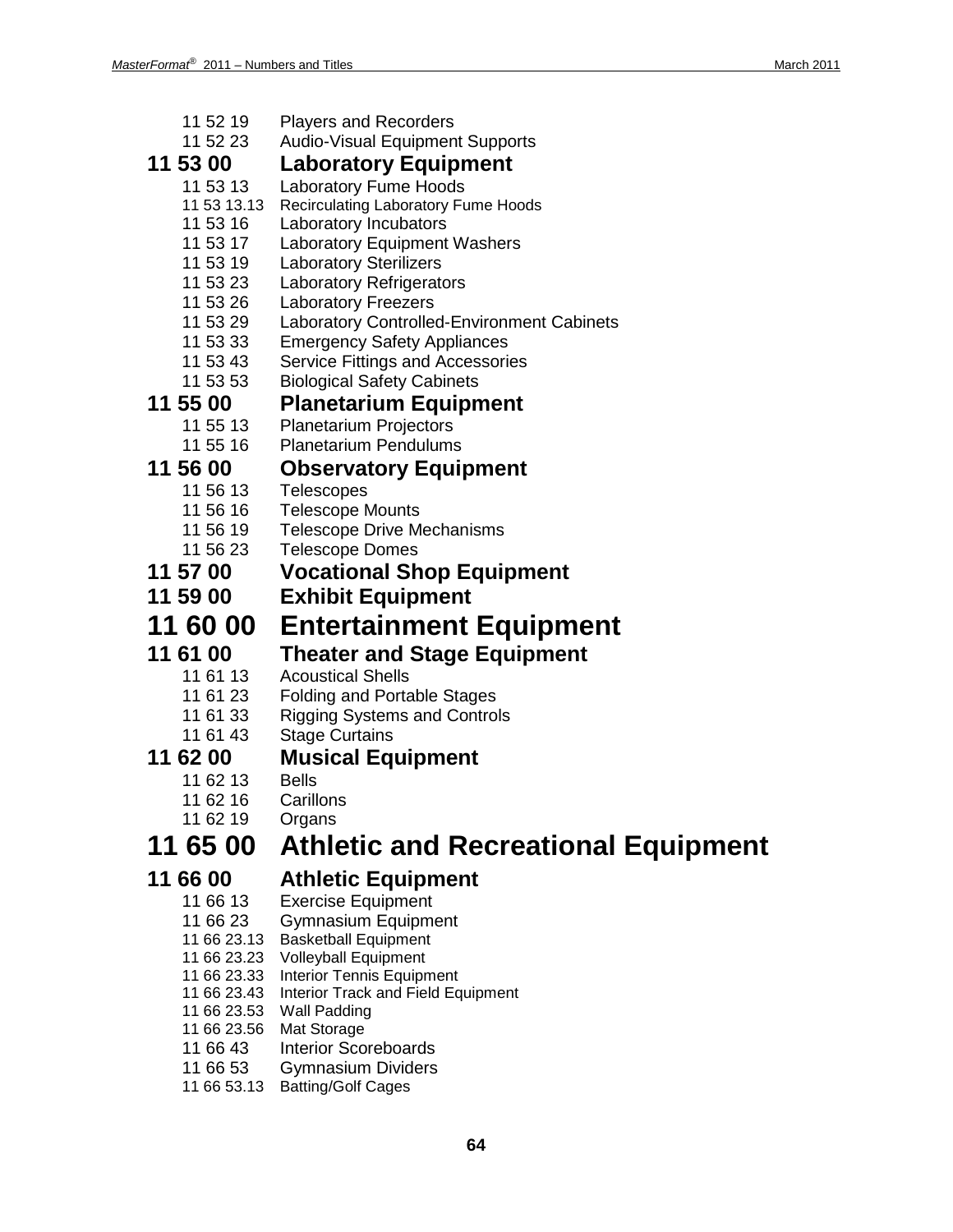| 11 67 00                   | <b>Recreational Equipment</b>                                                |  |  |
|----------------------------|------------------------------------------------------------------------------|--|--|
| 11 67 13                   | <b>Bowling Alley Equipment</b>                                               |  |  |
| 11 67 23                   | <b>Shooting Range Equipment</b>                                              |  |  |
| 11 67 33                   | <b>Climbing Walls</b>                                                        |  |  |
| 11 67 43                   | <b>Table Games Equipment</b>                                                 |  |  |
| 11 67 43.13<br>11 67 43.23 | Pool Tables                                                                  |  |  |
| 11 67 53                   | Ping-Pong Tables<br><b>Game Room Equipment</b>                               |  |  |
|                            | 11 67 53.13 Video Games                                                      |  |  |
| 11 67 53.23                | <b>Pinball Machines</b>                                                      |  |  |
| 11 68 00                   | <b>Play Field Equipment and Structures</b>                                   |  |  |
| 11 68 13                   | <b>Playground Equipment</b>                                                  |  |  |
| 11 68 16                   | <b>Play Structures</b>                                                       |  |  |
| 11 68 23                   | <b>Exterior Court Athletic Equipment</b>                                     |  |  |
| 11 68 23.13<br>11 68 23.23 | <b>Exterior Basketball Equipment</b><br><b>Exterior Volleyball Equipment</b> |  |  |
|                            | 11 68 23.33 Tennis Equipment                                                 |  |  |
| 11 68 33                   | <b>Athletic Field Equipment</b>                                              |  |  |
| 11 68 33.13                | <b>Football Field Equipment</b>                                              |  |  |
| 11 68 33.23                | Soccer and Field Hockey Equipment                                            |  |  |
| 11 68 33.33                | <b>Baseball Field Equipment</b>                                              |  |  |
| 11 68 33.43<br>11 68 43    | <b>Track and Field Equipment</b><br><b>Exterior Scoreboards</b>              |  |  |
|                            |                                                                              |  |  |
| 11 70 00                   | <b>Healthcare Equipment</b>                                                  |  |  |
| 11 71 00                   | <b>Medical Sterilizing Equipment</b>                                         |  |  |
| 11 72 00                   | <b>Examination and Treatment Equipment</b>                                   |  |  |
| 11 72 13                   | <b>Examination Equipment</b>                                                 |  |  |
| 11 72 53                   | <b>Treatment Equipment</b>                                                   |  |  |
| 11 73 00                   | <b>Patient Care Equipment</b>                                                |  |  |
| 11 74 00                   | <b>Dental Equipment</b>                                                      |  |  |
| 11 75 00                   | <b>Optical Equipment</b>                                                     |  |  |
| 11 76 00                   | <b>Operating Room Equipment</b>                                              |  |  |
| 11 77 00                   | <b>Radiology Equipment</b>                                                   |  |  |
| 11 78 00                   | <b>Mortuary Equipment</b>                                                    |  |  |
| 11 78 13                   | <b>Mortuary Refrigerators</b>                                                |  |  |
| 11 78 16                   | <b>Crematorium Equipment</b>                                                 |  |  |
| 11 78 19                   | <b>Mortuary Lifts</b>                                                        |  |  |
| 11 79 00                   | <b>Therapy Equipment</b>                                                     |  |  |
| 11 80 00                   | <b>Collection and Disposal Equipment</b>                                     |  |  |
| 11 82 00                   | <b>Solid Waste Handling Equipment</b>                                        |  |  |
| 11 82 13                   | <b>Solid Waste Bins</b>                                                      |  |  |
| 11 82 19                   | Packaged Incinerators                                                        |  |  |
| 11 82 23                   | <b>Recycling Equipment</b>                                                   |  |  |
| 11 82 26                   | <b>Facility Waste Compactors</b>                                             |  |  |
| 11 82 29                   | <b>Composting Equipment</b>                                                  |  |  |
| 11 82 33                   | <b>Facility Waste Shredders</b>                                              |  |  |
| 11 82 36                   | <b>Facility Waste Balers</b>                                                 |  |  |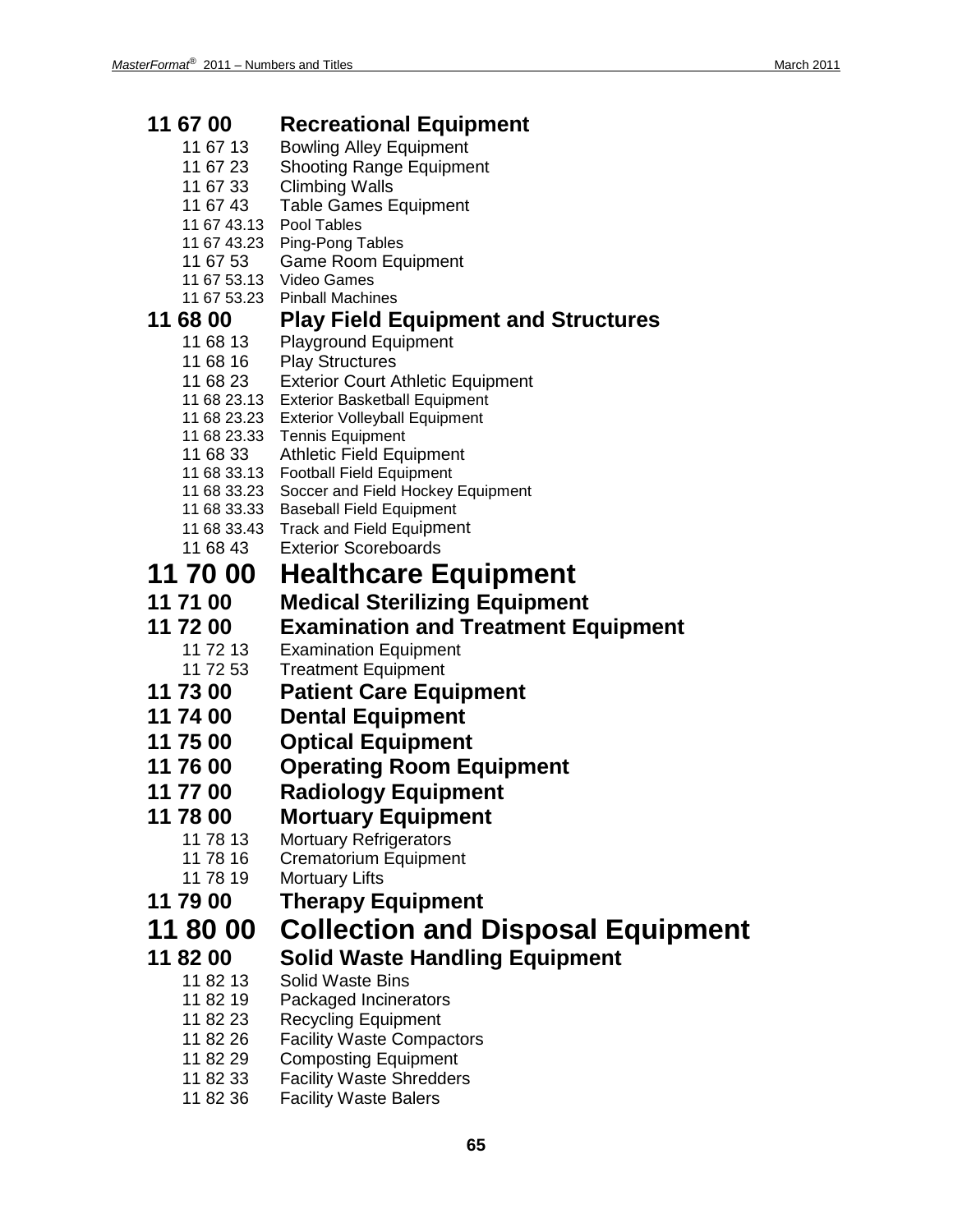# **11 90 00 Other Equipment**

# **11 91 00 Religious Equipment**

**Baptisteries** 

- **11 92 00 Agricultural Equipment**
	- 11 92 13
	- 11 92 16 Stock Feeders
	- 11 92 19 Stock Waterers
	- 11 92 23 Agricultural Waste Clean-Up Equipment

# **11 93 00 • Horticultural Equipment**<br>
11 93 13 • Hydroponic Growing Systems

- Hydroponic Growing Systems<br>Seeders
- 11 93 16
- 11 93 19 Transplanters<br>11 93 23 Potting Machir
- 11 93 23 Potting Machines<br>11 93 26 Flat Fillers
- Flat Fillers<br>Baggers
- 
- 11 93 29<br>11 93 33 Soil Mixers

# **11 95 00 Arts and Crafts Equipment**

11 95 13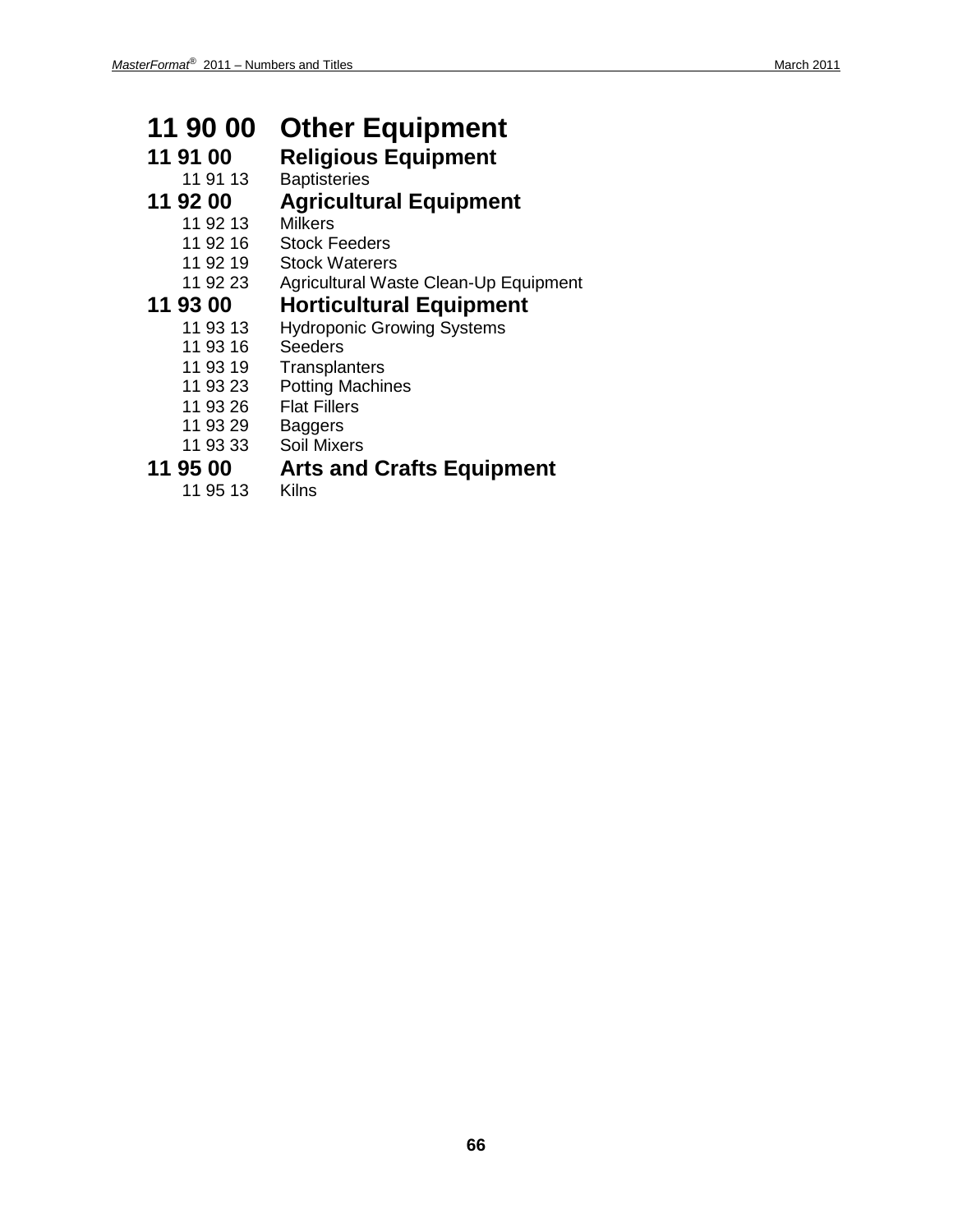### **12 00 00 Furnishings 12 01 00 Operation and Maintenance of Furnishings** 12 01 10 Operation and Maintenance of Art 12 01 20 Operation and Maintenance of Window Treatments 12 01 30 Operation and Maintenance of Casework 12 01 40 Operation and Maintenance of Furnishings and Accessories 12 01 50 Operation and Maintenance of Furniture 12 01 60 Operation and Maintenance of Multiple Seating 12 01 90 Operation and Maintenance of Other Furnishings **12 05 00 Common Work Results for Furnishings**  $120513$ **12 06 00 Schedules for Furnishings** 12 06 10 Schedules for Art<br>12 06 20 Schedules for Wir **Schedules for Window Treatments** 12 06 20.13 Window Treatment Schedule 12 06 30 Schedules for Casework 12 06 30.13 Manufactured Casework Schedule 12 06 40 Schedules for Furnishings and Accessories 12 06 40.13 Furnishings Schedule 12 06 50 Schedules for Furniture 12 06 60 Schedules for Multiple Seating 12 06 90 Schedules for Other Furnishings **12 08 00 Commissioning of Furnishings 12 10 00 Art 12 11 00 Murals** Photo Murals 12 11 16 Sculptured Brick Panels 12 11 23 Brick Murals 12 11 26 Ceramic Tile Murals 12 11 33 Trompe l'oeil **12 12 00 Wall Decorations Commissioned Paintings** 12 12 16 Framed Paintings 12 12 19 Framed Prints 12 12 23 Tapestries<br>12 12 26 Wall Hangi Wall Hangings **12 14 00 Sculptures** Carved Sculpture 12 14 16 Cast Sculpture 12 14 19 Constructed Sculpture 12 14 23 Relief Art **12 17 00 Art Glass** 12 17 13 Etched Glass 12 17 16 Stained Glass **12 19 00 Religious Art**

**12 20 00 Window Treatments**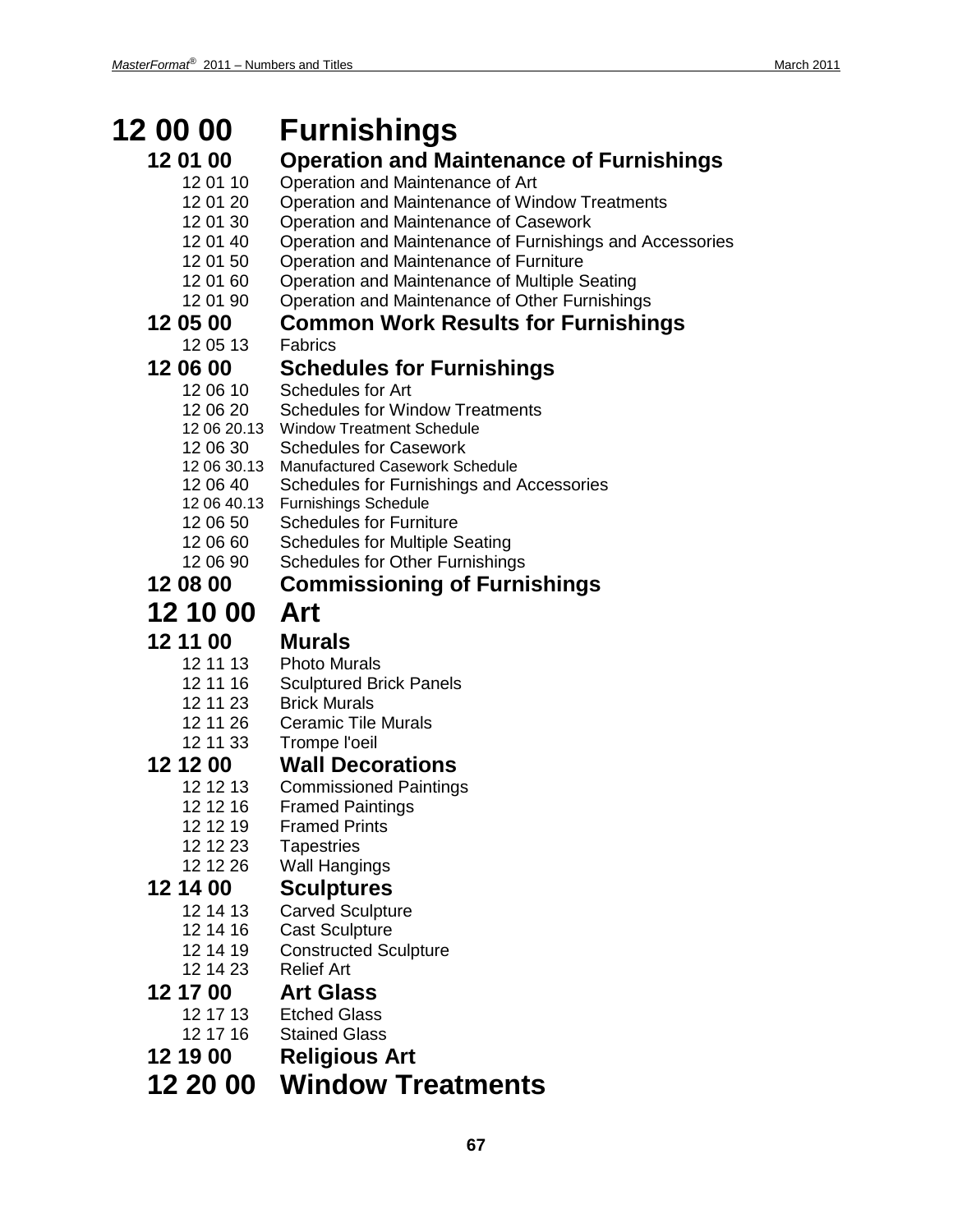| 12 21 00                   | <b>Window Blinds</b>                                     |  |  |
|----------------------------|----------------------------------------------------------|--|--|
| 12 21 13                   | <b>Horizontal Louver Blinds</b>                          |  |  |
| 12 21 13.13                | <b>Metal Horizontal Louver Blinds</b>                    |  |  |
| 12 21 13.23                | <b>Wood Horizontal Louver Blinds</b>                     |  |  |
| 12 21 13.33                | <b>Plastic Horizontal Louver Blinds</b>                  |  |  |
| 12 21 16                   | <b>Vertical Louver Blinds</b>                            |  |  |
| 12 21 16.13                | <b>Metal Vertical Louver Blinds</b>                      |  |  |
| 12 21 16.23                | <b>Wood Vertical Louver Blinds</b>                       |  |  |
| 12 21 16.33                | <b>Plastic Vertical Louver Blinds</b>                    |  |  |
| 12 21 23                   | <b>Roll-Down Blinds</b>                                  |  |  |
| 12 21 26                   | <b>Black-Out Blinds</b>                                  |  |  |
| 12 22 00                   | <b>Curtains and Drapes</b>                               |  |  |
| 12 22 13                   | <b>Draperies</b>                                         |  |  |
| 12 22 16                   | <b>Drapery Track and Accessories</b>                     |  |  |
| 12 23 00                   | <b>Interior Shutters</b>                                 |  |  |
| 12 23 13                   | <b>Wood Interior Shutters</b>                            |  |  |
| 12 24 00                   | <b>Window Shades</b>                                     |  |  |
| 12 24 13                   | <b>Roller Window Shades</b>                              |  |  |
| 12 24 16                   | <b>Pleated Window Shades</b>                             |  |  |
| 12 24 16.13                | Z-Pleated Window Shades                                  |  |  |
| 12 24 16.16                | <b>Cellular Shades</b>                                   |  |  |
| 12 24 16.19                | <b>Roman Shades</b>                                      |  |  |
| 12 25 00                   | <b>Window Treatment Operating Hardware</b>               |  |  |
| 12 25 09                   | <b>Window Treatment Control System</b>                   |  |  |
| 12 25 13                   | <b>Motorized Drapery Rods</b>                            |  |  |
|                            |                                                          |  |  |
| 12 30 00                   | Casework                                                 |  |  |
|                            |                                                          |  |  |
| 12 31 00                   | <b>Manufactured Metal Casework</b>                       |  |  |
| 12 31 16                   | Manufactured Metal Sandwich Panel Casework               |  |  |
| 12 32 00                   | <b>Manufactured Wood Casework</b>                        |  |  |
| 12 32 13                   | Manufactured Wood-Veneer-Faced Casework                  |  |  |
| 12 32 16                   | Manufactured Plastic-Laminate-Clad Casework              |  |  |
| 12 34 00                   | <b>Manufactured Plastic Casework</b>                     |  |  |
| 12 34 16                   | <b>Manufactured Solid-Plastic Casework</b>               |  |  |
| 12 35 00                   | <b>Specialty Casework</b>                                |  |  |
| 12 35 17                   | <b>Bank Casework</b>                                     |  |  |
| 12 35 25                   | <b>Hospitality Casework</b>                              |  |  |
| 12 35 30                   | <b>Residential Casework</b>                              |  |  |
| 12 35 30.13                | <b>Kitchen Casework</b>                                  |  |  |
| 12 35 30.23                | <b>Bathroom Casework</b>                                 |  |  |
| 12 35 30.43                | <b>Dormitory Casework</b>                                |  |  |
| 12 35 33                   | <b>Utility Room Casework</b>                             |  |  |
| 12 35 36                   | <b>Mailroom Casework</b>                                 |  |  |
| 12 35 39                   | <b>Commercial Kitchen Casework</b>                       |  |  |
| 12 35 50                   | <b>Educational/Library Casework</b>                      |  |  |
| 12 35 50.13<br>12 35 50.53 | <b>Educational Casework</b>                              |  |  |
| 12 35 50.56                | <b>Library Casework</b><br><b>Built-In Study Carrels</b> |  |  |
| 12 35 53                   | <b>Laboratory Casework</b>                               |  |  |
| 12 35 53.13                | Metal Laboratory Casework                                |  |  |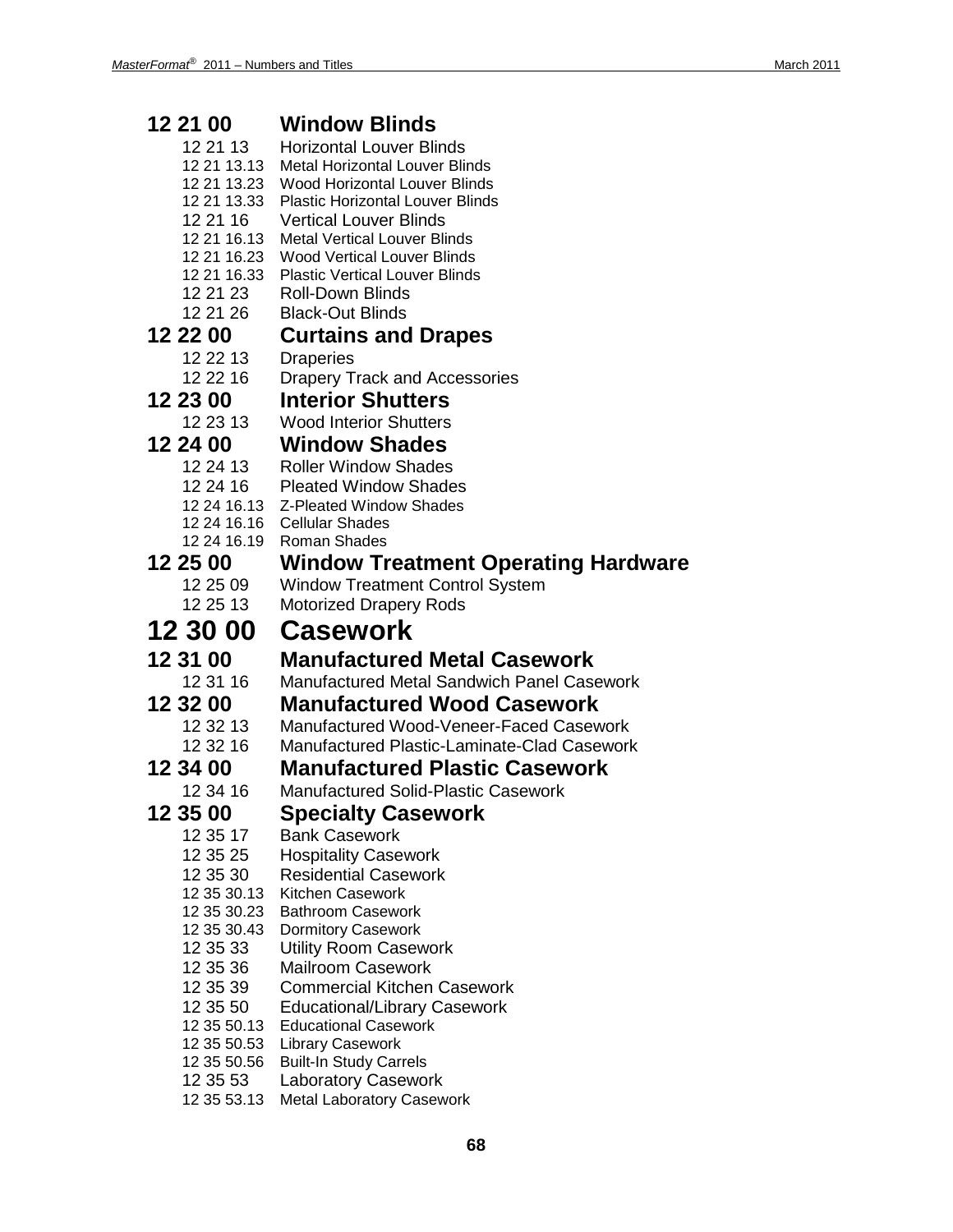- 12 35 53.16 Plastic-Laminate-Clad Laboratory Casework
- 12 35 53.19 Wood Laboratory Casework
- 12 35 53.23 Solid-Plastic Laboratory Casework
- 12 35 59 Display Casework
- 12 35 70 Healthcare Casework
- 12 35 70.13 Hospital Casework
- 12 35 70.16 Nurse Station Casework
- 12 35 70.19 Exam Room Casework
- 12 35 70.74 Dental Casework
- 12 35 83 Performing Arts Casework
- 12 35 91 Religious Casework

# **12 36 00 Countertops**

- Concrete Countertops
- 12 36 16 Metal Countertops
- 
- 12 36 19 Wood Countertops Plastic Countertops
- 12 36 23.13 Plastic-Laminate-Clad Countertops
- 12 36 40 Stone Countertops
- 12 36 53 Laboratory Countertops<br>12 36 61 Simulated Stone Counte
- Simulated Stone Countertops
- 12 36 61.13 Cultured Marble Countertops
- 12 36 61.16 Solid Surfacing Countertops
- 12 36 61.19 Quartz Agglomerate Countertops

## **12 40 00 Furnishings and Accessories**

**12 41 00 Office Accessories**

Desk Accessories

## **12 42 00 Table Accessories**

- 12 42 13 Ceramics
- **Flatware**
- 12 42 16.13 Silverware
- 12 42 19 Hollowware
- 12 42 23 Glassware
- 12 42 26 Table Linens
- 12 42 26.13 Napery

### **12 43 00 Portable Lamps**

- 12 43 13 Lamps
- 12 43 13.13 Desk Lamps
- 12 43 13.16 Table Lamps
- 12 43 13.19 Floor Lamps

### **12 44 00 Bath Furnishings**

- 12 44 13 Bath Linens
- 12 44 13.13 Bath Mats
- 12 44 13.16 Bath Towels
- 12 44 16 Shower Curtains

# **12 45 00 Bedroom Furnishings**

- **Bed Linens**
- 12 45 13.13 Blankets
- 12 45 13.16 Comforters
- 12 45 16 Pillows

### **12 46 00 Furnishing Accessories**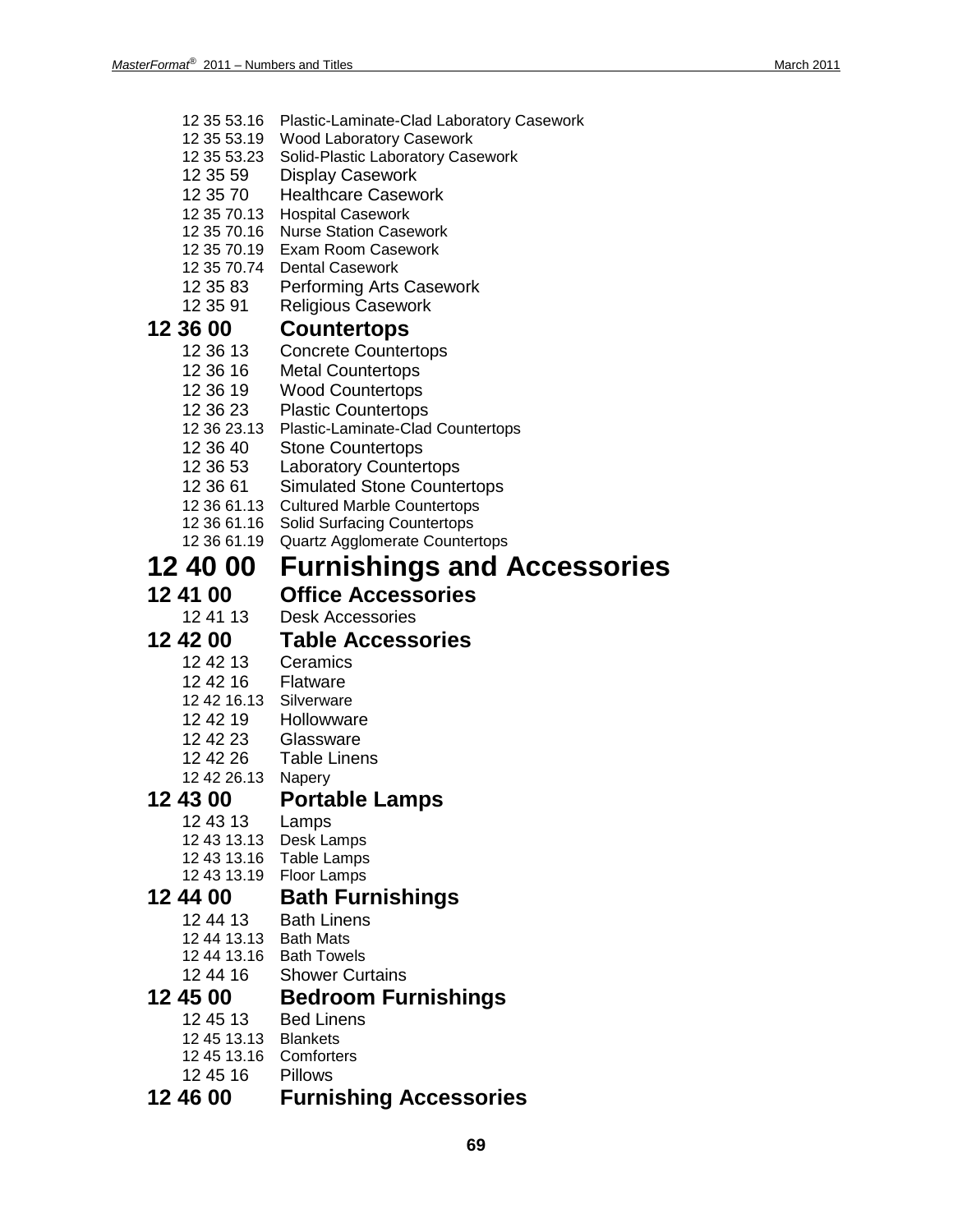- 12 46 13 Ash Receptacles
- 12 46 16 Bowls
- 12 46 19 Clocks
- 12 46 23 Decorative Crafts
- 12 46 26 Decorative Screens
- 12 46 29 Vases
- 12 46 33 Waste Receptacles

# **12 48 00 Rugs and Mats**

- **Entrance Floor Mats and Frames**
- 12 48 13.13 Entrance Floor Mats
- 12 48 13.16 Entrance Floor Mat Frames
- 12 48 16 Entrance Floor Grilles<br>12 48 19 Entrance Floor Grating
- 12 48 19 Entrance Floor Gratings<br>12 48 23 Entrance Floor Grids
- **Entrance Floor Grids**
- 12 48 26 Entrance Tile
- 12 48 43 Floor Mats
- 12 48 43.13 Chair Mats
- 12 48 53 Rugs
- 12 48 53.13 Runners
- 12 48 53.16 Oriental Rugs

## **12 50 00 Furniture**

# **12 51 00 Office Furniture**

- Case Goods
- 12 51 16.13 Metal Case Goods
- 12 51 16.16 Wood Case Goods
- 12 51 16.19 Plastic -Laminate -Clad Case Goods
- 12 51 19 Filing Cabinets
- 12 51 19.13 Lateral Filing Cabinets
- 12 51 19.16 Vertical Filing Cabinets
- 12 51 23 Office Tables
- 12 51 83 Custom Office Furniture

## **12 52 00 Seating**

- 
- 12 52 13 Chairs<br>12 52 19 Uphols Upholstered Seating
- 12 52 23 Office Seating
- 12 52 70 Healthcare Seating
- 12 52 83 Custom Seating

**12 53 00 Retail Furniture Custom Retail Furniture** 

## **12 54 00 Hospitality Furniture**

- 12 54 13 Hotel and Motel Furniture
- 
- 12 54 16 Restaurant Furniture<br>12 54 83 Custom Hospitality F **Custom Hospitality Furniture**

## **12 55 00 Detention Furniture**

- 12 55 13 Detention Bunks
- 12 55 16 Detention Desks<br>12 55 19 Detention Stools
- **Detention Stools**
- 12 55 23 Detention Tables
- 12 55 26 Detention Safety Clothes Hooks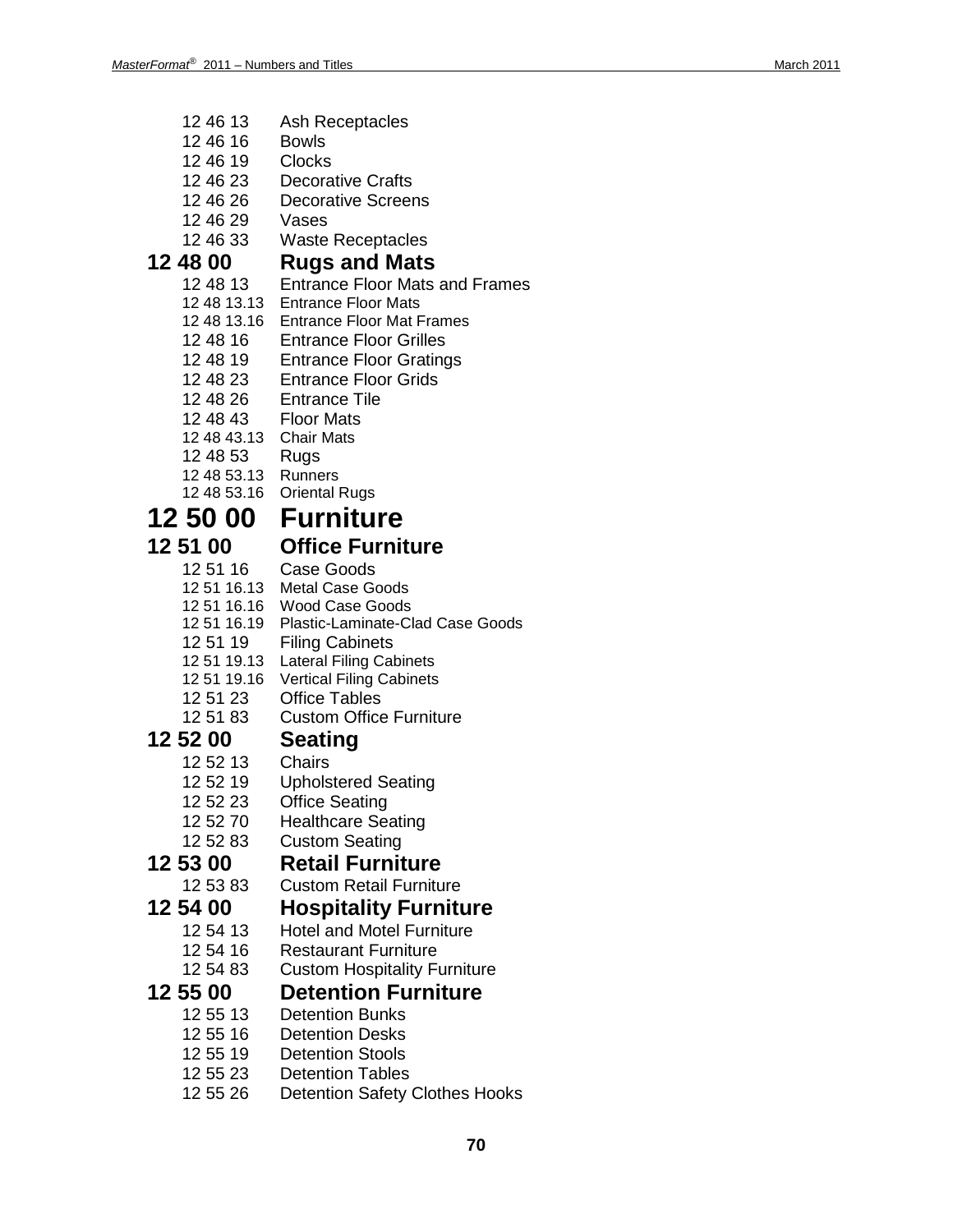|          | 12 55 83             | <b>Custom Detention Furniture</b>                    |
|----------|----------------------|------------------------------------------------------|
|          | 12 55 86             | <b>Detention Control Room Furniture</b>              |
| 12 56 00 |                      | <b>Institutional Furniture</b>                       |
|          | 12 56 23             | <b>Religious Furniture</b>                           |
|          | 12 56 33             | <b>Classroom Furniture</b>                           |
|          | 12 56 33.13          | <b>Fixed Classroom Tables</b>                        |
|          | 12 56 39             | Lecterns                                             |
| 12 56 51 | 12 56 43             | <b>Dormitory Furniture</b>                           |
|          | 12 56 51.13          | <b>Library Furniture</b><br><b>Book Shelves</b>      |
|          | 12 56 51.16          | <b>Study Carrels</b>                                 |
|          | 12 56 51.19          | <b>Index Card File Cabinets</b>                      |
|          | 12 56 52             | <b>Audio-Visual Furniture</b>                        |
|          | 12 56 53             | <b>Laboratory Furniture</b>                          |
|          | 12 56 70             | <b>Healthcare Furniture</b>                          |
|          | 12 56 83             | <b>Custom Institutional Furniture</b>                |
|          | 12 56 86             | <b>Institutional Control Room Furniture</b>          |
| 12 57 00 |                      | <b>Industrial Furniture</b>                          |
|          | 12 57 13             | <b>Welding Benches</b>                               |
|          | 12 57 16             | <b>Welding Screens</b>                               |
|          | 12 57 19             | <b>Laser Containment Screens</b>                     |
|          | 12 57 83             | <b>Custom Industrial Furniture</b>                   |
|          | 12 57 86             | <b>Industrial Control Room Furniture</b>             |
| 12 58 00 |                      | <b>Residential Furniture</b>                         |
|          | 12 58 13             | <b>Couches and Loveseats</b>                         |
|          | 12 58 13.13          | <b>Futons</b>                                        |
|          | 12 58 16             | <b>Residential Chairs</b>                            |
|          | 12 58 16.13          | <b>Reclining Chairs</b>                              |
|          | 12 58 19             | <b>Dining Tables and Chairs</b>                      |
|          | 12 58 23<br>12 58 26 | <b>Coffee Tables</b><br><b>Entertainment Centers</b> |
|          | 12 58 29             | <b>Beds</b>                                          |
|          | 12 58 29.13 Daybeds  |                                                      |
|          | 12 58 33             | <b>Dressers</b>                                      |
|          | 12 58 33.13          | Armoires                                             |
|          | 12 58 36             | Nightstands                                          |
|          | 12 58 83             | <b>Custom Residential Furniture</b>                  |
| 12 59 00 |                      | Systems Furniture                                    |
|          | 12 59 13             | Panel-Hung Component System Furniture                |
|          | 12 59 16             | <b>Free-Standing Component System Furniture</b>      |
|          | 12 59 19             | <b>Beam System Furniture</b>                         |
|          | 12 59 23             | <b>Desk System Furniture</b>                         |
|          | 12 59 83             | <b>Custom Systems Furniture</b>                      |
| 12 60 00 |                      | <b>Multiple Seating</b>                              |
| 12 61 00 |                      | <b>Fixed Audience Seating</b>                        |
|          | 12 61 13             | <b>Upholstered Audience Seating</b>                  |
|          | 12 61 16             | Molded-Plastic Audience Seating                      |
| 12 62 00 |                      | <b>Portable Audience Seating</b>                     |
|          |                      |                                                      |
|          | 12 62 13             | <b>Folding Chairs</b>                                |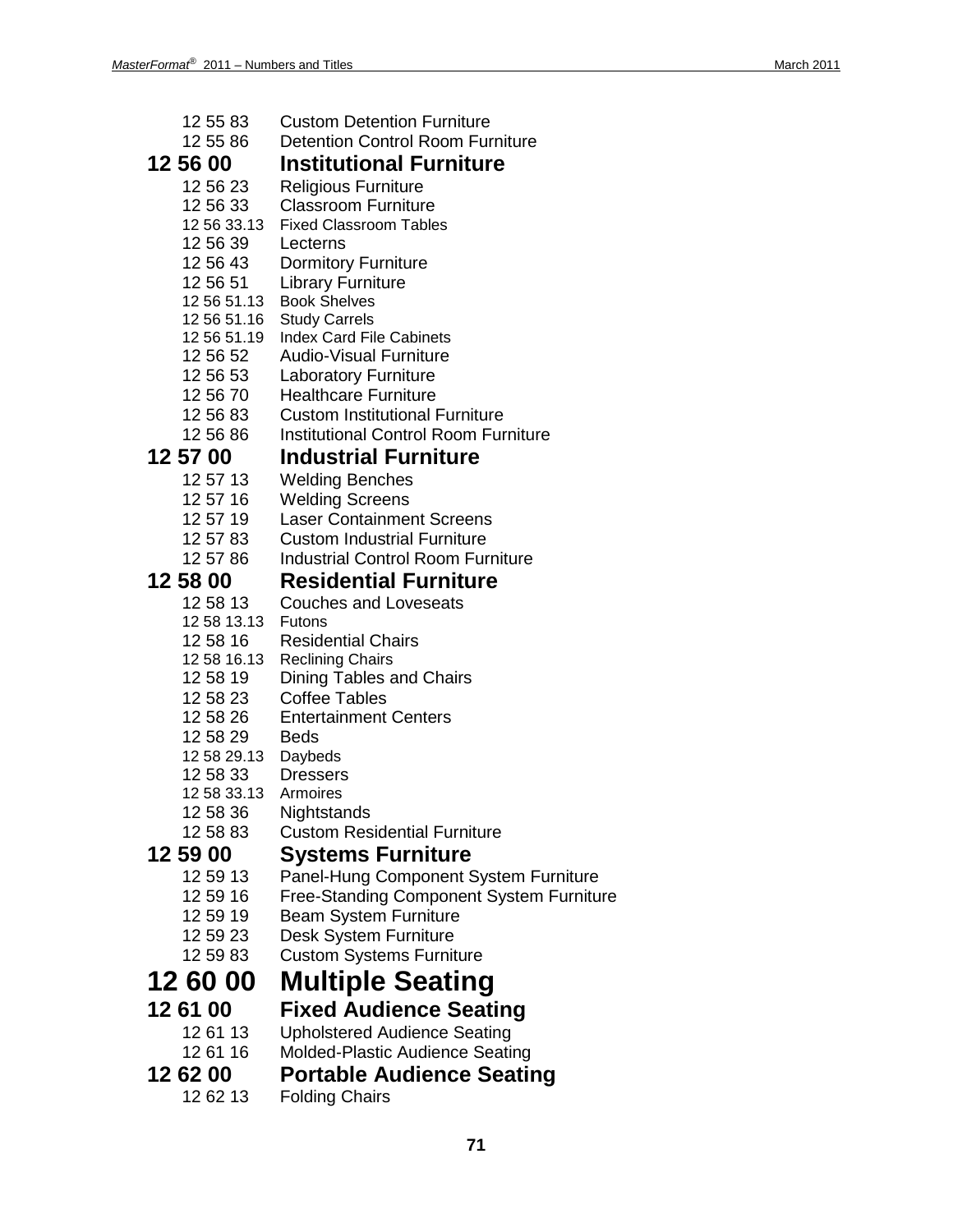| 12 62 16 | <b>Interlocking Chairs</b>                     |
|----------|------------------------------------------------|
| 12 62 19 | <b>Stacking Chairs</b>                         |
| 12 63 00 | <b>Stadium and Arena Seating</b>               |
| 12 63 13 | Stadium and Arena Bench Seating                |
| 12 63 23 | <b>Stadium and Arena Seats</b>                 |
| 12 64 00 | <b>Booths and Tables</b>                       |
| 12 65 00 | <b>Multiple-Use Fixed Seating</b>              |
| 12 66 00 | <b>Telescoping Stands</b>                      |
| 12 66 13 | <b>Telescoping Bleachers</b>                   |
| 12 66 23 | <b>Telescoping Chair Platforms</b>             |
| 12 67 00 | <b>Pews and Benches</b>                        |
| 12 67 13 | Pews                                           |
| 12 67 23 | <b>Benches</b>                                 |
| 12 68 00 | <b>Seat and Table Assemblies</b>               |
| 12 68 13 | <b>Pedestal Tablet Arm Chairs</b>              |
| 12 90 00 | <b>Other Furnishings</b>                       |
| 12 92 00 | <b>Interior Planters and Artificial Plants</b> |
| 12 92 13 | <b>Interior Artificial Plants</b>              |
| 12 92 33 | <b>Interior Planters</b>                       |
| 12 92 43 | <b>Interior Landscaping Accessories</b>        |
| 12 93 00 | Site Furnishings                               |
| 12 93 13 | <b>Bicycle Racks</b>                           |
| 12 93 14 | <b>Bicycle Lockers</b>                         |
| 12 93 23 | <b>Trash and Litter Receptors</b>              |
| 12 93 33 | <b>Manufactured Planters</b>                   |
| 12 93 43 | Site Seating and Tables                        |

- 12 93 43.13 Site Seating
- 12 93 43.53 Site Tables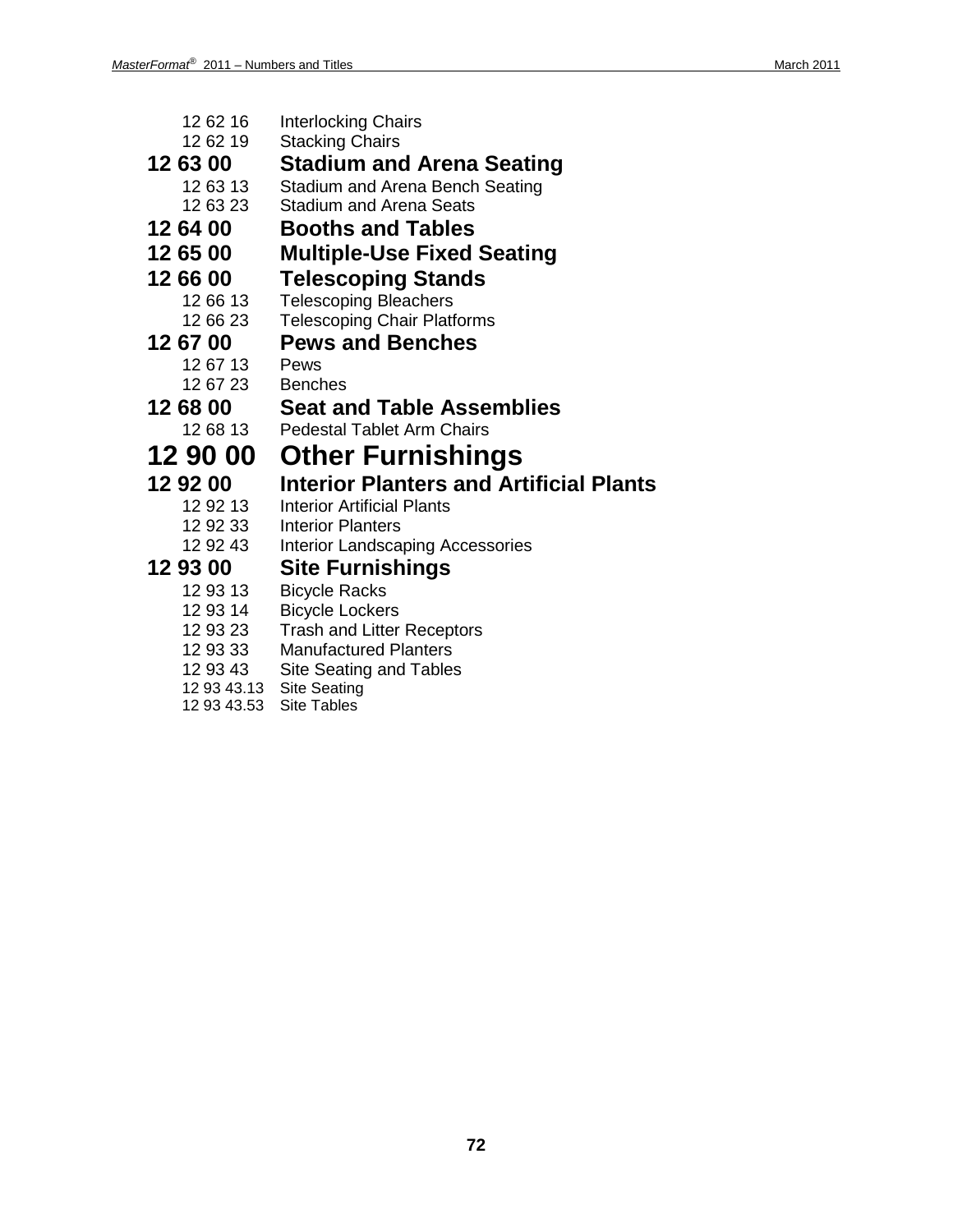### **13 00 00 Special Construction 13 01 00 Operation and Maintenance of Special Construction** 13 01 10 Operation and Maintenance of Special Facility Components 13 01 11 Operation and Maintenance of Swimming Pools 13 01 12 Operation and Maintenance of Fountains 13 01 13 Operation and Maintenance of Aquariums 13 01 14 Operation and Maintenance of Amusement Park Structures and Equipment 13 01 18 Operation and Maintenance of Ice Rinks 13 01 20 Operation and Maintenance of Special Purpose Rooms 13 01 21 Operation and Maintenance of Controlled Environment Rooms<br>13 01 23 Operation and Maintenance of Planetariums Operation and Maintenance of Planetariums 13 01 30 Operation and Maintenance of Special Structures 13 01 40 Operation and Maintenance of Integrated Construction 13 01 49 Operation and Maintenance of Radiation Protection 13 01 50 Operation and Maintenance of Special Instrumentation 13 01 51 Operation and Maintenance of Stress Instrumentation 13 01 52 Operation and Maintenance of Seismic Instrumentation<br>13 01 53 Operation and Maintenance of Meteorological Instrumer Operation and Maintenance of Meteorological Instrumentation **13 05 00 Common Work Results for Special Construction 13 06 00 Schedules for Special Construction** 13 06 10 Schedules for Special Facility Components 13 06 20 Schedules for Special Purpose Rooms 13 06 30 Schedules for Special Structures 13 06 40 Schedules for Integrated Construction 13 06 50 Schedules for Special Instrumentation **13 08 00 Commissioning of Special Construction** 13 08 10 Commissioning of Special Facility Components 13 08 11 Commissioning of Swimming Pools 13 08 12 Commissioning of Fountains 13 08 13 Commissioning of Aquariums 13 08 14 Commissioning of Amusement Park Structures and Equipment<br>13 08 18 Commissioning of Ice Rinks Commissioning of Ice Rinks 13 08 20 Commissioning of Special Purpose Rooms 13 08 21 Commissioning of Controlled Environment Rooms 13 08 23 Commissioning of Planetariums 13 08 30 Commissioning of Special Structures 13 08 40 Commissioning of Integrated Construction 13 08 50 Commissioning of Special Instrumentation **13 10 00 Special Facility Components 13 11 00 Swimming Pools** 13 11 13 Below-Grade Swimming Pools<br>13 11 23 On-Grade Swimming Pools **On-Grade Swimming Pools** 13 11 33 Elevated Swimming Pools 13 11 43 Recirculating Gutter Systems 13 11 46 Swimming Pool Accessories 13 11 49 Swimming Pool Cleaning Equipment 13 11 53 Movable Pool Bulkheads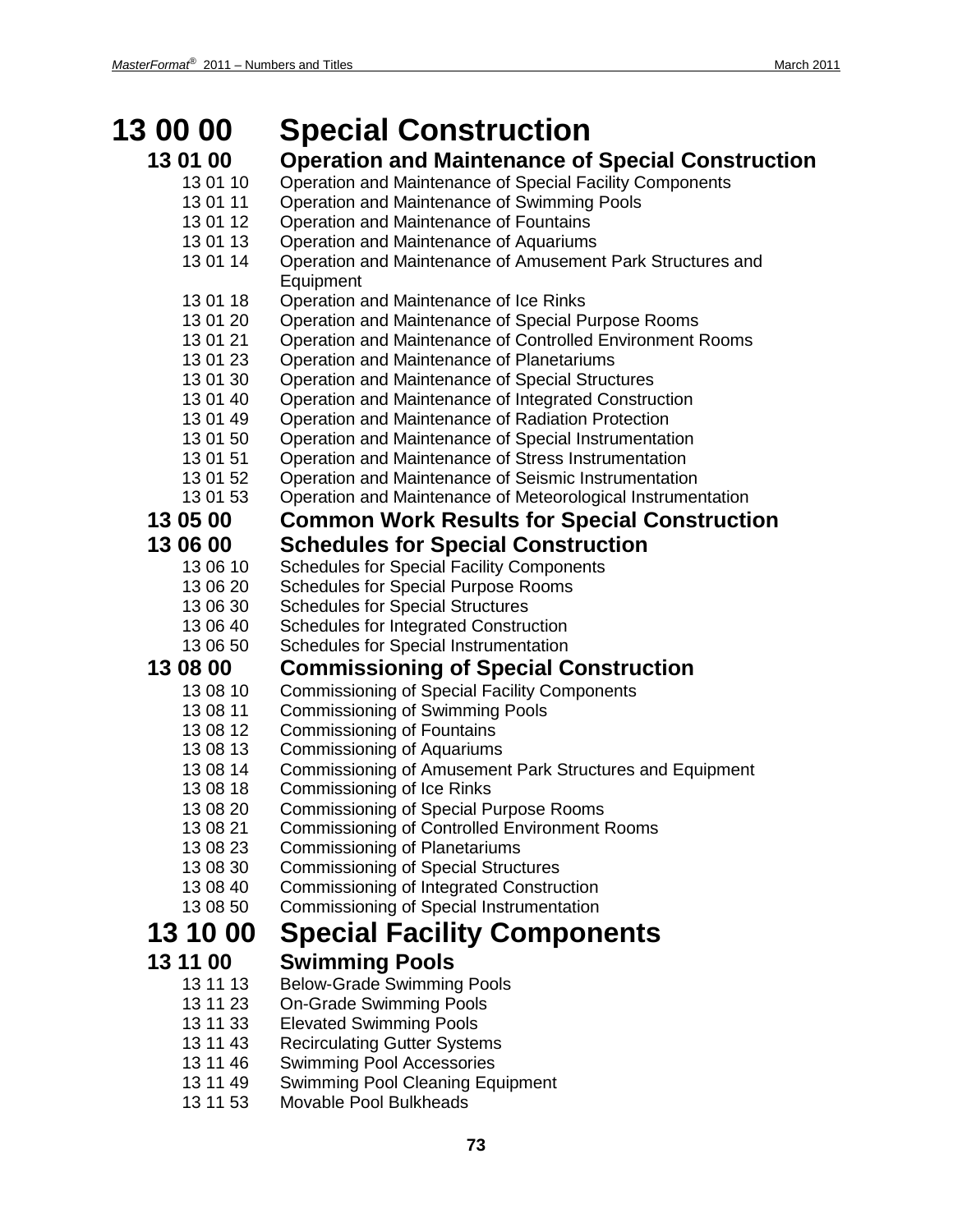| 13 11 56             | <b>Movable Pool Floors</b>                            |
|----------------------|-------------------------------------------------------|
| 13 12 00             | <b>Fountains</b>                                      |
| 13 12 13             | <b>Exterior Fountains</b>                             |
| 13 12 23             | <b>Interior Fountains</b>                             |
| 13 13 00             | <b>Aquariums</b>                                      |
| 13 14 00             | <b>Amusement Park Structures and Equipment</b>        |
| 13 14 13             | <b>Water Slides</b>                                   |
| 13 14 16             | <b>Wave Generating Equipment</b>                      |
| 13 14 23             | <b>Amusement Park Rides</b>                           |
| 13 17 00             | <b>Tubs and Pools</b>                                 |
| 13 17 13             | <b>Hot Tubs</b>                                       |
| 13 17 23             | <b>Therapeutic Pools</b>                              |
| 13 17 33             | <b>Whirlpool Tubs</b>                                 |
| 13 18 00             | <b>Ice Rinks</b>                                      |
| 13 18 13             | Ice Rink Floor Systems                                |
| 13 18 16             | Ice Rink Dasher Boards                                |
| 13 19 00             | <b>Kennels and Animal Shelters</b>                    |
| 13 19 13             | <b>Kennel Enclosures and Gates</b>                    |
| 13 19 16             | <b>Kennel Feeding Devices</b>                         |
| 13 20 00             | <b>Special Purpose Rooms</b>                          |
| 13 21 00             | <b>Controlled Environment Rooms</b>                   |
|                      |                                                       |
| 13 21 13<br>13 21 16 | <b>Clean Rooms</b><br><b>Hyperbaric Rooms</b>         |
| 13 21 23             | <b>Insulated Rooms</b>                                |
| 13 21 26             | <b>Cold Storage Rooms</b>                             |
|                      | 13 21 26.13 Walk-in Coolers                           |
| 13 21 26.16          | <b>Walk-in Freezers</b>                               |
| 13 21 29             | <b>Constant Temperature Rooms</b>                     |
| 13 21 48             | <b>Sound-Conditioned Rooms</b>                        |
| 13 22 00             | <b>Office Shelters and Booths</b>                     |
| 13 23 00             | <b>Planetariums</b>                                   |
| 13 24 00             | <b>Special Activity Rooms</b>                         |
| 13 24 16             | Saunas                                                |
| 13 24 26             | <b>Steam Baths</b>                                    |
| 13 24 66             | <b>Athletic Rooms</b>                                 |
| 13 26 00             | <b>Fabricated Rooms</b>                               |
| 13 26 13             | <b>Storm Shelter Rooms</b>                            |
| 13 27 00             | <b>Vaults</b>                                         |
| 13 27 16             | <b>Modular Fire Vaults</b>                            |
| 13 27 53             | <b>Security Vaults</b>                                |
| 13 27 53.13          | Modular Concrete Security Vaults                      |
| 13 27 53.16          | Modular Metal-Clad Laminated Security Vaults          |
| 13 28 00             | <b>Athletic and Recreational Special Construction</b> |
| 13 28 13             | <b>Indoor Soccer Boards</b>                           |
| 13 28 16             | <b>Safety Netting</b>                                 |
| 13 28 19<br>13 28 26 | Arena Football Boards<br><b>Floor Sockets</b>         |
|                      |                                                       |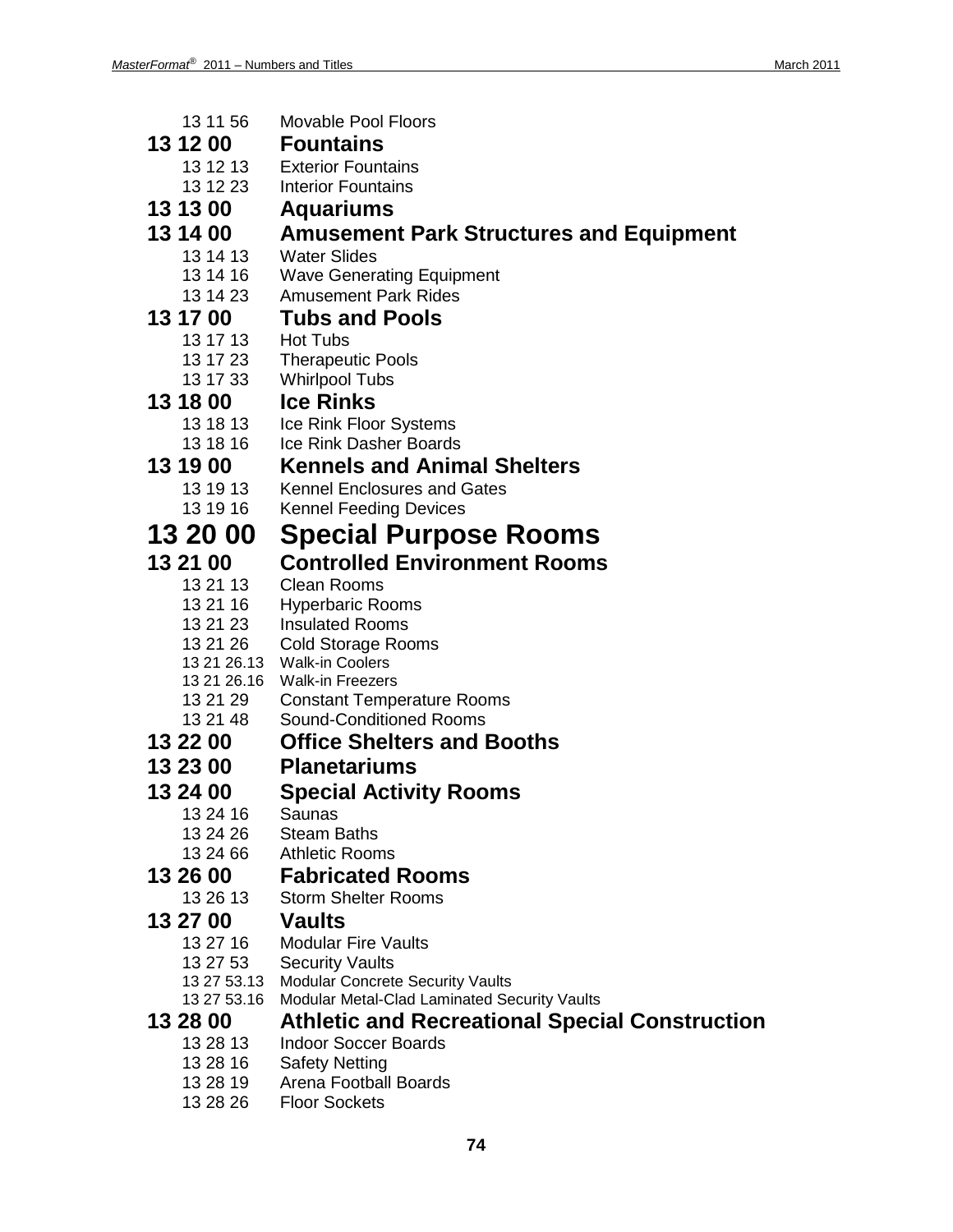| 13 28 33<br>13 28 66       | <b>Athletic and Recreational Court Walls</b><br><b>Demountable Athletic Surfaces</b> |
|----------------------------|--------------------------------------------------------------------------------------|
| 13 30 00                   | <b>Special Structures</b>                                                            |
| 13 31 00                   | <b>Fabric Structures</b>                                                             |
| 13 31 13                   | <b>Air-Supported Fabric Structures</b>                                               |
| 13 31 13.13                | Single-Walled Air-Supported Structures                                               |
| 13 31 13.16                | Multiple-Walled Air-Supported Structures                                             |
| 13 31 23                   | <b>Tensioned Fabric Structures</b>                                                   |
| 13 31 33                   | <b>Framed Fabric Structures</b>                                                      |
| 13 32 00                   | <b>Space Frames</b>                                                                  |
| 13 32 13                   | <b>Metal Space Frames</b>                                                            |
| 13 32 23                   | <b>Wood Space Frames</b>                                                             |
| 13 33 00                   | <b>Geodesic Structures</b>                                                           |
| 13 33 13                   | <b>Geodesic Domes</b>                                                                |
| 13 34 00                   | <b>Fabricated Engineered Structures</b>                                              |
| 13 34 13                   | <b>Glazed Structures</b>                                                             |
| 13 34 13.13<br>13 34 13.16 | Greenhouses<br>Solariums                                                             |
| 13 34 13.19                | <b>Swimming Pool Enclosures</b>                                                      |
| 13 34 13.23                | Sunrooms                                                                             |
| 13 34 13.26                | Conservatories                                                                       |
| 13 34 16                   | <b>Grandstands and Bleachers</b>                                                     |
| 13 34 16.13<br>13 34 16.53 | Grandstands<br><b>Bleachers</b>                                                      |
| 13 34 18                   | Post Frame Building Systems                                                          |
| 13 34 19                   | <b>Metal Building Systems</b>                                                        |
| 13 34 23                   | <b>Fabricated Structures</b>                                                         |
| 13 34 23.13                | Portable and Mobile Buildings                                                        |
|                            | 13 34 23.14 Fabricated Classroom Buildings                                           |
|                            | 13 34 23.16 Fabricated Control Booths<br>13 34 23.19 Fabricated Dome Structures      |
|                            | 13 34 23.23 Fabricated Substation Control Rooms                                      |
| 13 34 56                   | Observatories                                                                        |
| 13 35 00                   | <b>Rammed Earth Construction</b>                                                     |
| 13 35 13                   | <b>Rammed Earth Walls</b>                                                            |
| 13 35 13.13                | <b>Traditional Rammed Earth Walls</b>                                                |
| 13 35 13.23                | <b>Stabilized Insulated Rammed Earth Walls</b>                                       |
| 13 36 00                   | <b>Towers</b>                                                                        |
| 13 36 13                   | <b>Metal Towers</b>                                                                  |
| 13 36 13.13<br>13 36 23    | <b>Steel Towers</b><br><b>Wood Towers</b>                                            |
|                            |                                                                                      |
| 13 40 00                   | <b>Integrated Construction</b>                                                       |
| 13 42 00                   | <b>Building Modules</b>                                                              |
| 13 42 13                   | <b>Bathroom Unit Modules</b>                                                         |
| 13 42 25                   | <b>Hospitality Unit Modules</b>                                                      |
| 13 42 33                   | <b>Apartment Unit Modules</b>                                                        |
| 13 42 43<br>13 42 63       | <b>Dormitory Unit Modules</b><br><b>Detention Cell Modules</b>                       |
| 13 42 63.13                | Precast-Concrete Detention Cell Modules                                              |

**75**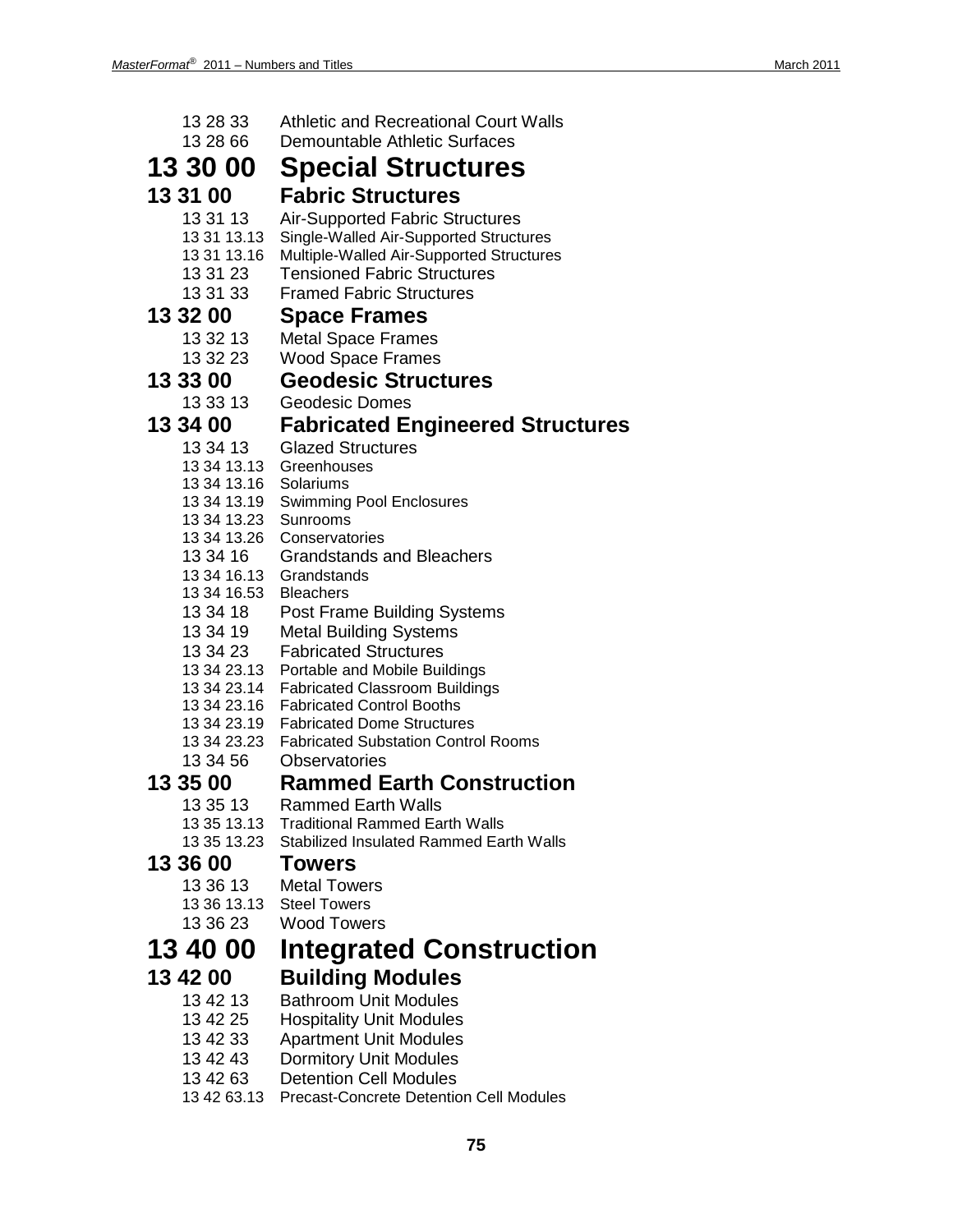| 13 42 63.16 | <b>Steel Detention Cell Modules</b>                      |
|-------------|----------------------------------------------------------|
| 13 44 00    | <b>Modular Mezzanines</b>                                |
| 13 48 00    | <b>Sound, Vibration, and Seismic Control</b>             |
| 13 48 13    | Manufactured Sound and Vibration Control Components      |
| 13 48 23    | <b>Fabricated Sound and Vibration Control Assemblies</b> |
| 13 48 53    | <b>Manufactured Seismic Control Components</b>           |
| 13 48 63    | <b>Fabricated Seismic Control Assemblies</b>             |
| 13 49 00    | <b>Radiation Protection</b>                              |
| 13 49 13    | <b>Integrated X-Ray Shielding Assemblies</b>             |
| 13 49 16    | Modular X-Ray Shielding Rooms                            |
| 13 49 23    | Integrated RFI/EMI Shielding Assemblies                  |
| 13 49 26    | Modular RFI/EMI Shielding Rooms                          |
| 13 50 00    | <b>Special Instrumentation</b>                           |
| 13 51 00    | <b>Stress Instrumentation</b>                            |
| 13 52 00    | <b>Seismic Instrumentation</b>                           |
| 13 53 00    | <b>Meteorological Instrumentation</b>                    |
| 13 53 13    | Solar Instrumentation                                    |

13 53 23 Wind Instrumentation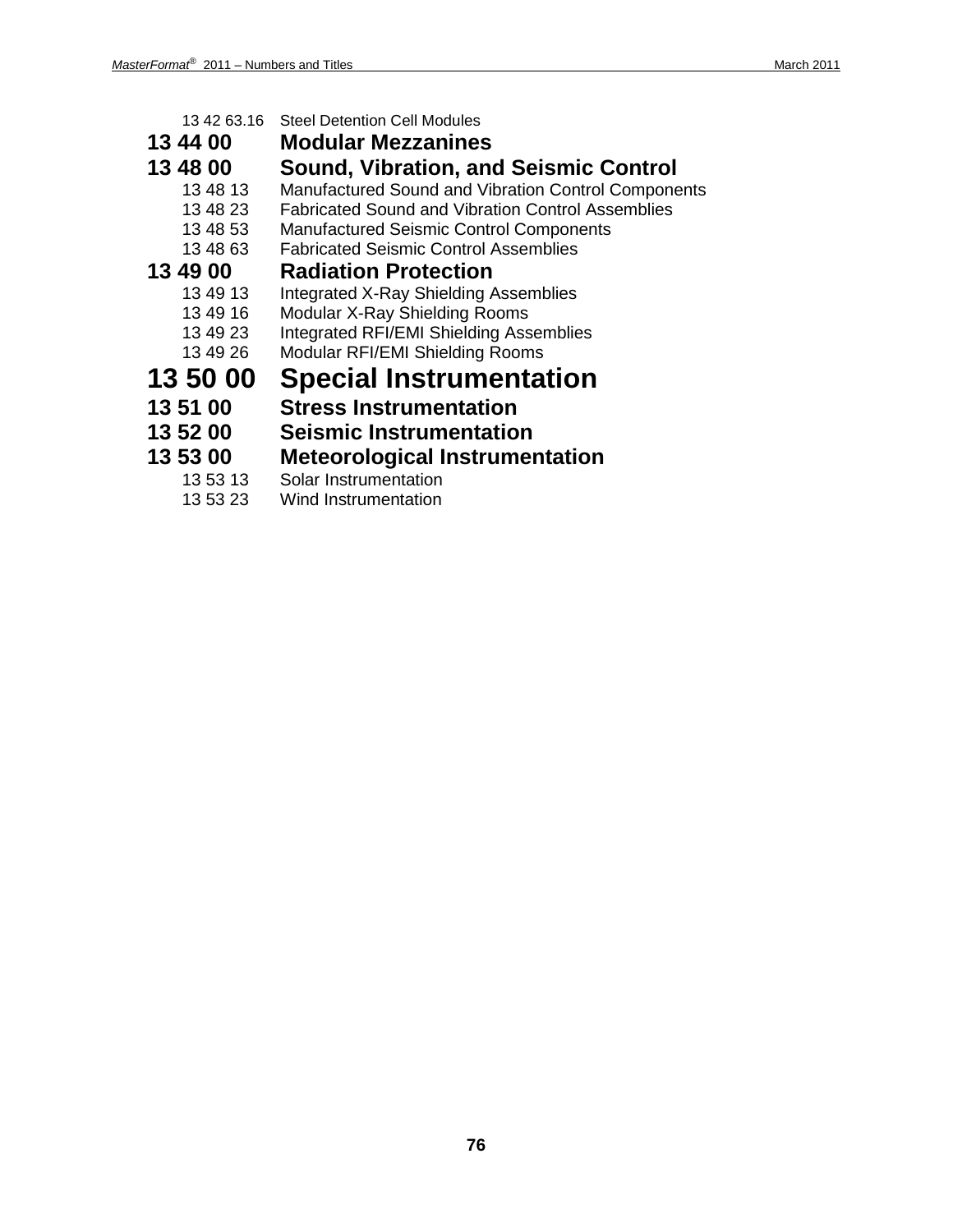| <b>14 00 00</b>         | <b>Conveying Equipment</b>                                                              |
|-------------------------|-----------------------------------------------------------------------------------------|
| 14 01 00                | <b>Operation and Maintenance of Conveying Equipment</b>                                 |
| 14 01 10                | Operation and Maintenance of Dumbwaiters                                                |
| 14 01 10.71             | <b>Dumbwaiter Rehabilitation</b>                                                        |
| 14 01 20                | Operation and Maintenance of Elevators                                                  |
| 14 01 20.71             | <b>Elevator Rehabilitation</b>                                                          |
| 14 01 30<br>14 01 30.71 | Operation and Maintenance of Escalators and Moving Walks                                |
| 14 01 40                | <b>Escalators and Moving Walks Rehabilitation</b><br>Operation and Maintenance of Lifts |
| 14 01 40.71             | <b>Lift Rehabilitation</b>                                                              |
| 14 01 70                | Operation and Maintenance of Turntables                                                 |
| 14 01 80                | Operation and Maintenance of Scaffolding                                                |
| 14 01 90                | Operation and Maintenance of Other Conveying Equipment                                  |
| 14 05 00                | <b>Common Work Results for Conveying Equipment</b>                                      |
| 14 06 00                | <b>Schedules for Conveying Equipment</b>                                                |
| 14 06 10                | <b>Schedules for Dumbwaiters</b>                                                        |
| 14 06 20                | <b>Schedules for Elevators</b>                                                          |
| 14 06 20.13             | <b>Elevator Equipment Schedule</b>                                                      |
| 14 06 30                | Schedules for Escalators and Moving Walks                                               |
| 14 06 40                | <b>Schedules for Lifts</b><br>14 06 40.13 Lift Schedule                                 |
| 14 06 70                | <b>Schedules for Turntables</b>                                                         |
| 14 06 80                | <b>Schedules for Scaffolding</b>                                                        |
| 14 06 90                | <b>Schedules for Other Conveying Equipment</b>                                          |
| 14 08 00                | <b>Commissioning of Conveying Equipment</b>                                             |
| 14 08 10                | <b>Commissioning of Dumbwaiters</b>                                                     |
| 14 08 20                | <b>Commissioning of Elevators</b>                                                       |
| 14 08 30                | <b>Commissioning of Escalators and Moving Walks</b>                                     |
| 14 08 40                | Commissioning of Lifts                                                                  |
| 14 08 70                | <b>Commissioning of Turntables</b>                                                      |
| 14 08 80                | <b>Commissioning of Scaffolding</b>                                                     |
| 14 10 00                | <b>Dumbwaiters</b>                                                                      |
| 14 11 00                | <b>Manual Dumbwaiters</b>                                                               |
| 14 12 00                | <b>Electric Dumbwaiters</b>                                                             |
| 14 14 00                | <b>Hydraulic Dumbwaiters</b>                                                            |
| 14 20 00                | <b>Elevators</b>                                                                        |
| 14 21 00                | <b>Electric Traction Elevators</b>                                                      |
| 14 21 13                | <b>Electric Traction Freight Elevators</b>                                              |
| 14 21 23                | <b>Electric Traction Passenger Elevators</b>                                            |
| 14 21 23.13             | Machine Room Electric Traction Passenger Elevators                                      |
| 14 21 23.16             | Machine Room-Less Electric Traction Passenger Elevators                                 |
| 14 21 33                | <b>Electric Traction Residential Elevators</b>                                          |
| 14 21 43<br>14 24 00    | <b>Electric Traction Service Elevators</b>                                              |
|                         | <b>Hydraulic Elevators</b>                                                              |
| 14 24 13                | <b>Hydraulic Freight Elevators</b>                                                      |
| 14 24 23                | <b>Hydraulic Passenger Elevators</b>                                                    |

14 24 33 Hydraulic Residential Elevators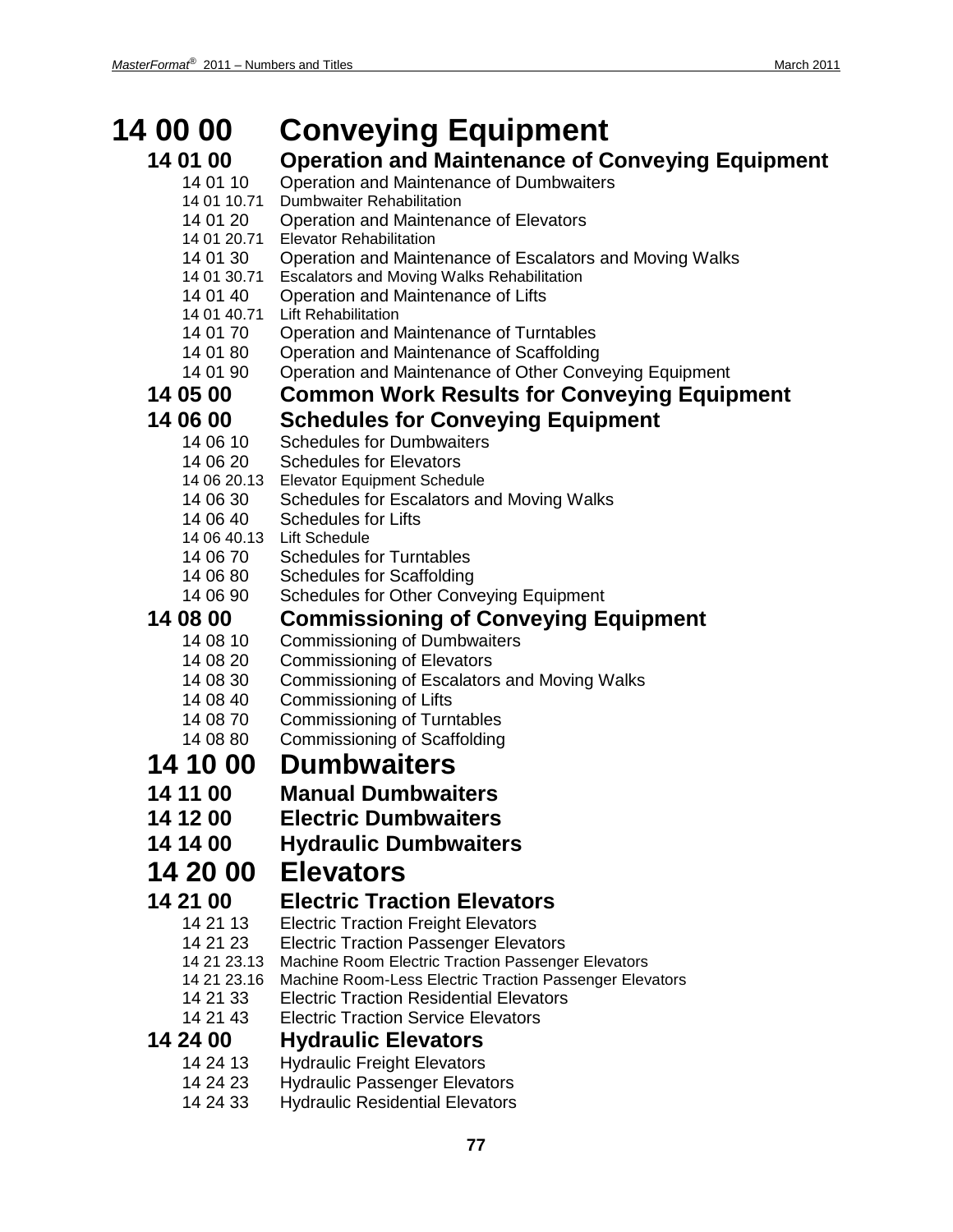| 14 24 43             | <b>Hydraulic Service Elevators</b>                                   |
|----------------------|----------------------------------------------------------------------|
| 14 26 00             | Limited-Use/Limited-Application Elevators                            |
| 14 27 00             | <b>Custom Elevator Cabs and Doors</b>                                |
| 14 27 13             | <b>Custom Elevator Cab Finishes</b>                                  |
| 14 27 16             | <b>Custom Elevator Doors</b>                                         |
| 14 28 00             | <b>Elevator Equipment and Controls</b>                               |
| 14 28 16<br>14 28 19 | <b>Elevator Controls</b><br><b>Elevator Equipment</b>                |
|                      | 14 28 19.13 Elevator Safety Equipment                                |
| 14 28 19.16          | <b>Elevator Hoistway Equipment</b>                                   |
| 14 30 00             | <b>Escalators and Moving Walks</b>                                   |
| 14 31 00             | <b>Escalators</b>                                                    |
| 14 32 00             | <b>Moving Walks</b>                                                  |
| 14 33 00             | <b>Moving Ramps</b>                                                  |
| 14 33 13             | <b>Motorized Ramps</b>                                               |
| 14 33 16             | <b>Powered Ramps</b>                                                 |
| 14 40 00             | Lifts                                                                |
| 14 41 00             | <b>People Lifts</b>                                                  |
| 14 41 13             | <b>Counterbalanced People Lifts</b>                                  |
| 14 41 16             | <b>Endless-Belt People Lifts</b>                                     |
| 14 42 00             | <b>Wheelchair Lifts</b>                                              |
| 14 42 13<br>14 42 16 | <b>Inclined Wheelchair Lifts</b><br><b>Vertical Wheelchair Lifts</b> |
| 14 43 00             | <b>Platform Lifts</b>                                                |
| 14 43 13             | <b>Orchestra Lifts</b>                                               |
| 14 43 16             | <b>Stage Lifts</b>                                                   |
| 14 44 00             | <b>Sidewalk Lifts</b>                                                |
| 14 45 00             | <b>Vehicle Lifts</b>                                                 |
|                      | 14 70 00 Turntables                                                  |
| 14 71 00             | <b>Industrial Turntables</b>                                         |
| 14 71 11             | <b>Vehicle Turntables</b>                                            |
| 14 72 00             | <b>Hospitality Turntables</b>                                        |
| 14 72 25             | <b>Restaurant Turntables</b>                                         |
| 14 73 00             | <b>Exhibit Turntables</b>                                            |
| 14 73 59             | <b>Display Turntables</b>                                            |
| 14 74 00<br>14 74 61 | <b>Entertainment Turntables</b><br><b>Stage Turntables</b>           |
|                      |                                                                      |
| 14 80 00             | Scaffolding                                                          |
| 14 81 00             | <b>Suspended Scaffolding</b>                                         |
| 14 81 13<br>14 81 16 | <b>Beam Scaffolding</b><br>Carriage Scaffolding                      |
| 14 81 19             | <b>Hook Scaffolding</b>                                              |
| 14 82 00             | <b>Rope Climbers</b>                                                 |
| 14 82 13             | <b>Manual Rope Climbers</b>                                          |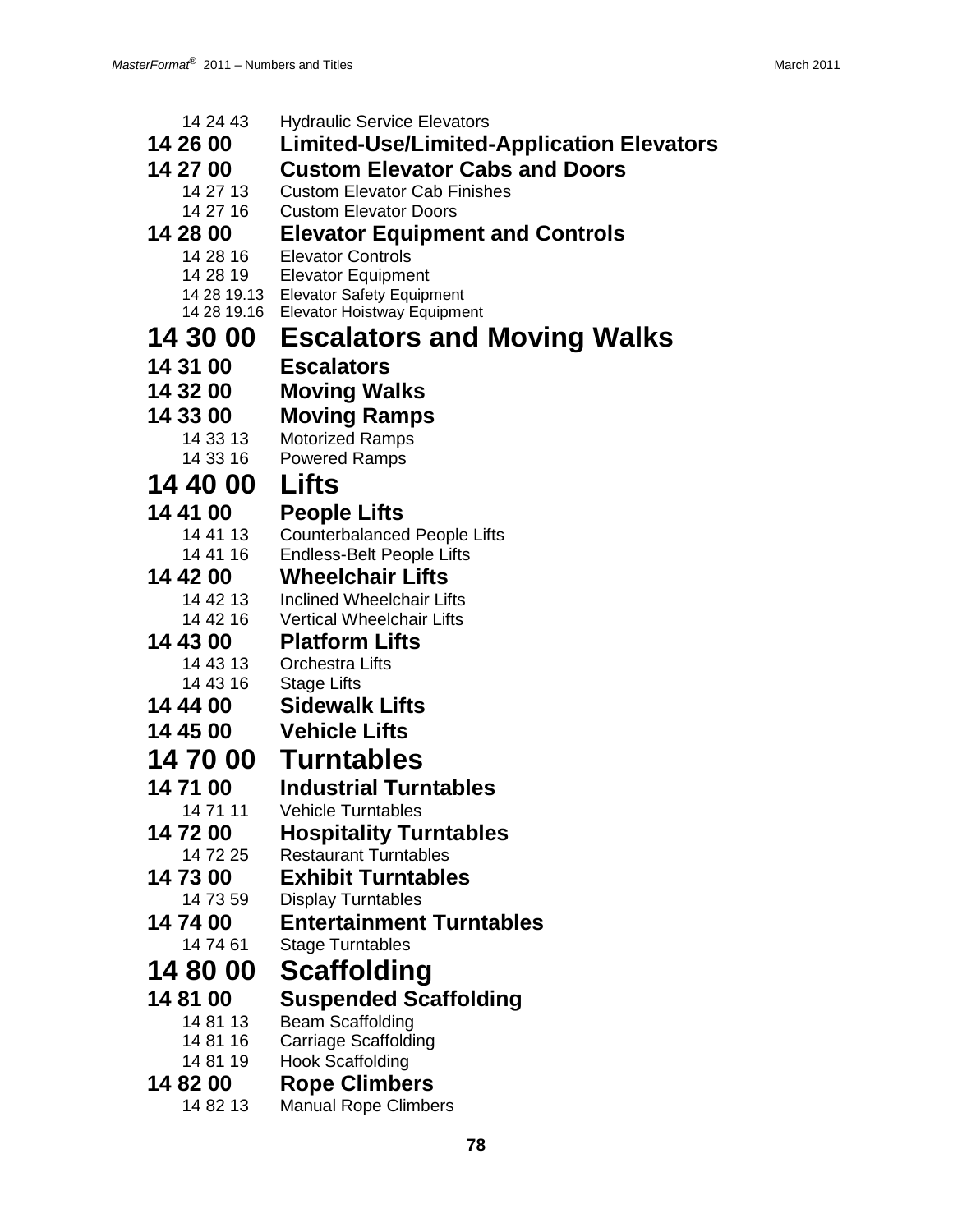| 14 82 16    | <b>Powered Rope Climbers</b>                    |
|-------------|-------------------------------------------------|
| 14 83 00    | <b>Elevating Platforms</b>                      |
| 14 83 13    | <b>Telescoping Platform Lifts</b>               |
| 14 83 13.13 | Electric and Battery Telescoping Platform Lifts |
| 14 83 13.16 | <b>Pneumatic Telescoping Platform Lifts</b>     |
| 14 83 16    | <b>Scissor Lift Platforms</b>                   |
| 14 83 19    | <b>Multi-Axis Platform Lifts</b>                |
| 14 84 00    | <b>Powered Scaffolding</b>                      |
| 14 84 13    | <b>Window Washing Scaffolding</b>               |
| 14 84 23    | <b>Window Washing Hoists</b>                    |
| 14 90 00    | <b>Other Conveying Equipment</b>                |
| 14 91 00    | <b>Facility Chutes</b>                          |
| 14 91 13    | <b>Coal Chutes</b>                              |
| 14 91 23    | <b>Escape Chutes</b>                            |
| .           |                                                 |

- 14 91 33 Laundry and Linen Chutes
- 

## 14 91 82 Trash Chutes<br>**14 92 00 Pneumatic 14 92 00 Pneumatic Tube Systems**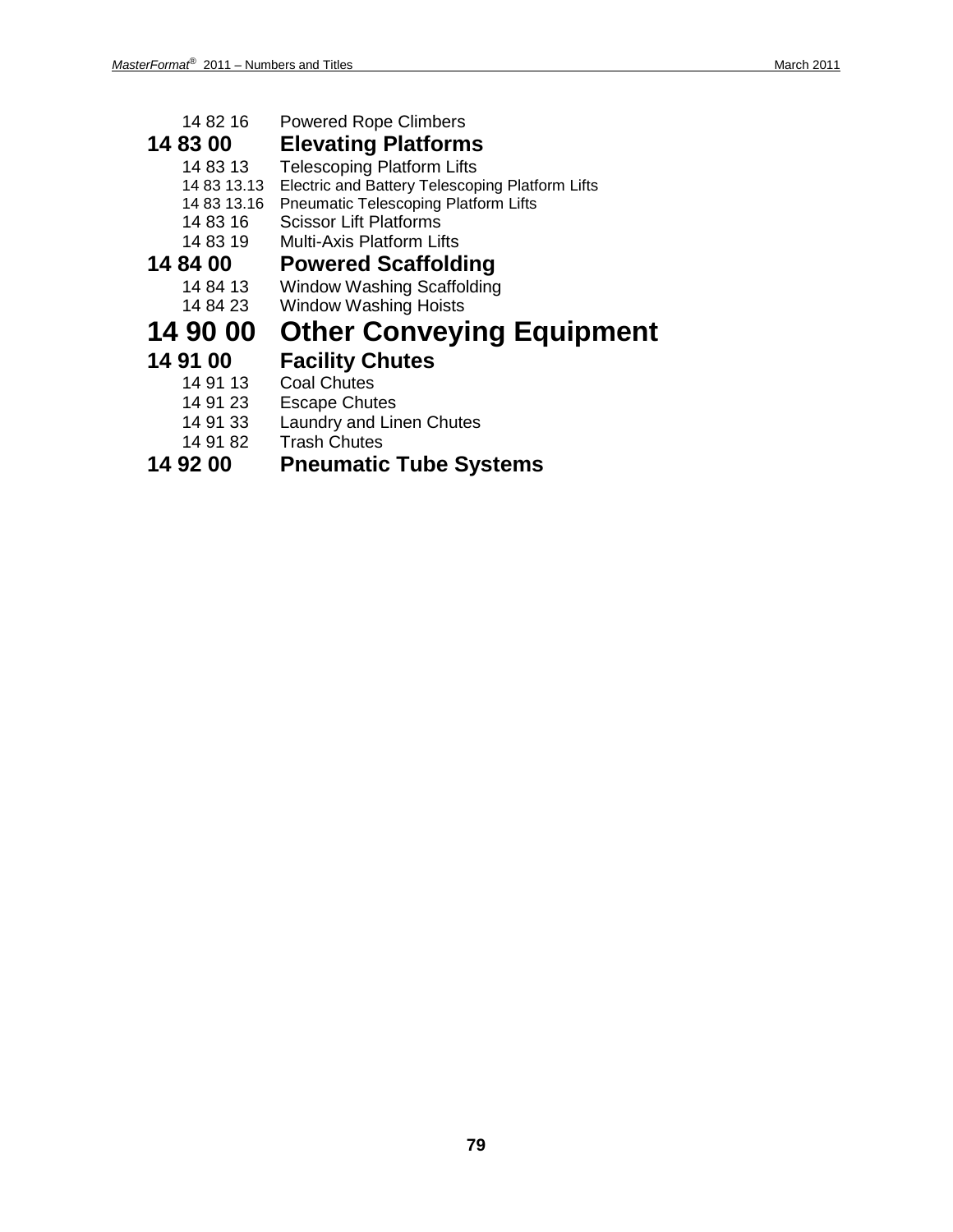| 21 00 00             | <b>Fire Suppression</b>                                                                                    |
|----------------------|------------------------------------------------------------------------------------------------------------|
| 21 01 00             | <b>Operation and Maintenance of Fire Suppression</b>                                                       |
| 21 01 10             | Operation and Maintenance of Water-Based Fire-Suppression Systems                                          |
| 21 01 20             | Operation and Maintenance of Fire-Extinguishing Systems                                                    |
| 21 01 30             | Operation and Maintenance of Fire-Suppression Equipment                                                    |
| 21 05 00             | <b>Common Work Results for Fire Suppression</b>                                                            |
| 21 05 13             | Common Motor Requirements for Fire-Suppression Equipment                                                   |
| 21 05 16             | Expansion Fittings and Loops for Fire-Suppression Piping                                                   |
| 21 05 19             | Meters and Gages for Fire-Suppression Systems                                                              |
| 21 05 23             | General-Duty Valves for Water-Based Fire-Suppression Piping                                                |
| 21 05 29<br>21 05 33 | Hangers and Supports for Fire-Suppression Piping and Equipment<br>Heat Tracing for Fire-Suppression Piping |
| 21 05 48             | Vibration and Seismic Controls for Fire-Suppression Piping and                                             |
|                      | Equipment                                                                                                  |
| 21 05 53             | Identification for Fire-Suppression Piping and Equipment                                                   |
| 21 06 00             | <b>Schedules for Fire Suppression</b>                                                                      |
| 21 06 10             | Schedules for Water-Based Fire-Suppression Systems                                                         |
| 21 06 20             | Schedules for Fire-Extinguishing Systems                                                                   |
| 21 06 30             | <b>Schedules for Fire-Suppression Equipment</b>                                                            |
| 21 07 00             | <b>Fire Suppression Systems Insulation</b>                                                                 |
| 21 07 16             | Fire-Suppression Equipment Insulation                                                                      |
| 21 07 19             | <b>Fire-Suppression Piping Insulation</b>                                                                  |
| 21 08 00             | <b>Commissioning of Fire Suppression</b>                                                                   |
| 21 09 00             | <b>Instrumentation and Control for Fire-Suppression</b>                                                    |
|                      | <b>Systems</b>                                                                                             |
| 21 10 00             | <b>Water-Based Fire-Suppression Systems</b>                                                                |
| 21 11 00             | <b>Facility Fire-Suppression Water-Service Piping</b>                                                      |
| 21 11 16             | <b>Facility Fire Hydrants</b>                                                                              |
| 21 11 19             | <b>Fire-Department Connections</b>                                                                         |
| 21 12 00             | <b>Fire-Suppression Standpipes</b>                                                                         |
| 21 12 13             | Fire-Suppression Hoses and Nozzles                                                                         |
| 21 12 16             | <b>Fire-Suppression Hose Reels</b>                                                                         |
| 21 12 19             | <b>Fire-Suppression Hose Racks</b>                                                                         |
| 21 12 23             | <b>Fire-Suppression Hose Valves</b>                                                                        |
| 21 13 00             | <b>Fire-Suppression Sprinkler Systems</b>                                                                  |
| 21 13 13<br>21 13 16 | <b>Wet-Pipe Sprinkler Systems</b><br><b>Dry-Pipe Sprinkler Systems</b>                                     |
| 21 13 19             | <b>Preaction Sprinkler Systems</b>                                                                         |
| 21 13 23             | <b>Combined Dry-Pipe and Preaction Sprinkler Systems</b>                                                   |
| 21 13 26             | Deluge Fire-Suppression Sprinkler Systems                                                                  |
| 21 13 29             | <b>Water Spray Fixed Systems</b>                                                                           |
| 21 13 36             | Antifreeze Sprinkler Systems                                                                               |
| 21 13 39             | Foam-Water Systems                                                                                         |
| 21 16 00             | <b>Fire-Suppression Pressure Maintenance Pumps</b>                                                         |
| 21 20 00             | <b>Fire-Extinguishing Systems</b>                                                                          |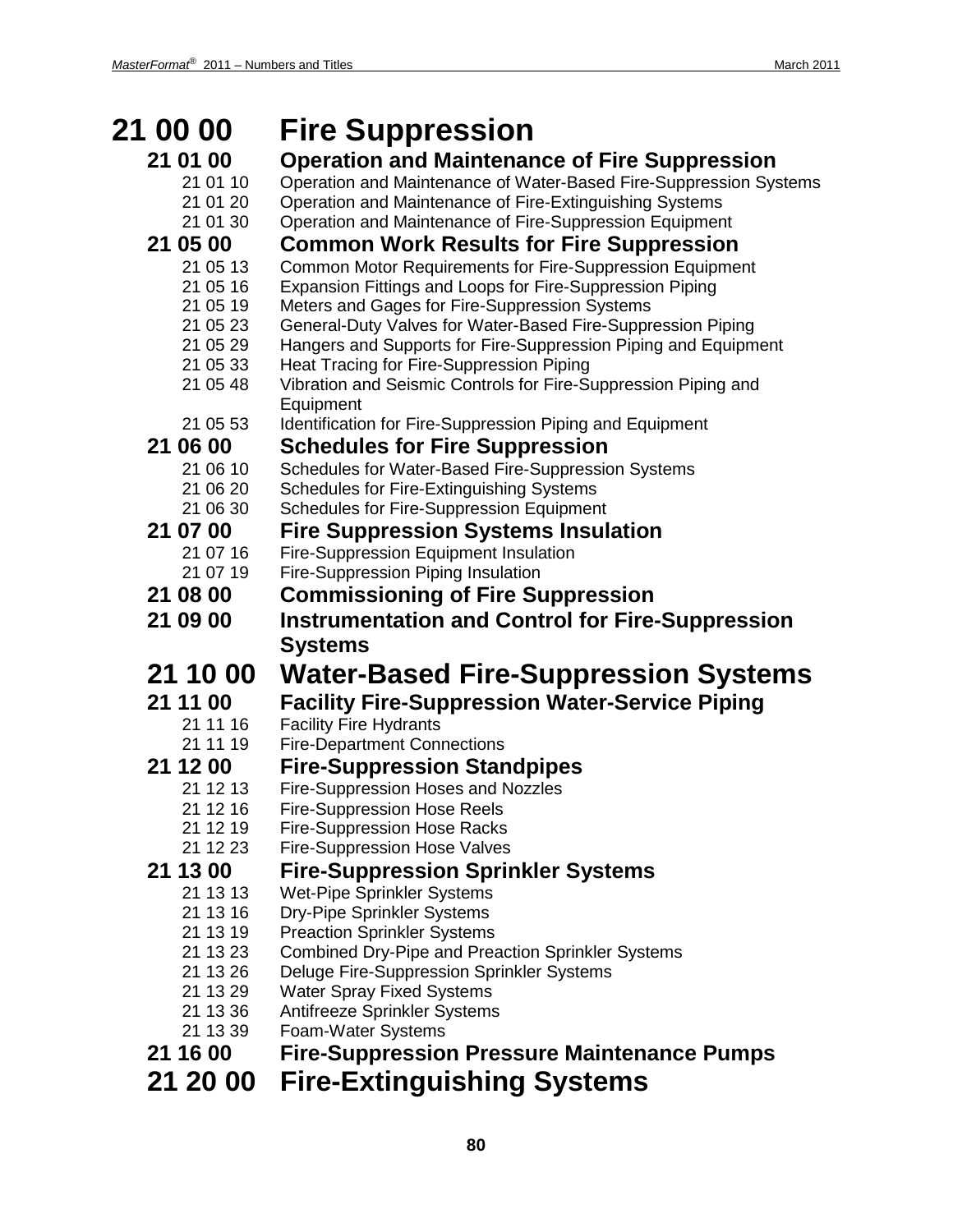| 21 21 00 | <b>Carbon-Dioxide Fire-Extinguishing Systems</b>        |
|----------|---------------------------------------------------------|
| 21 21 13 | Carbon-Dioxide Fire-Extinguishing Piping                |
| 21 21 16 | Carbon-Dioxide Fire-Extinguishing Equipment             |
| 21 22 00 | <b>Clean-Agent Fire-Extinguishing Systems</b>           |
| 21 22 13 | <b>Clean-Agent Fire-Extinguishing Piping</b>            |
| 21 22 16 | <b>Clean-Agent Fire-Extinguishing Equipment</b>         |
| 21 23 00 | <b>Wet-Chemical Fire-Extinguishing Systems</b>          |
| 21 23 13 | Wet-Chemical Fire-Extinguishing Piping                  |
| 21 23 16 | Wet-Chemical Fire-Extinguishing Equipment               |
| 21 24 00 | <b>Dry-Chemical Fire-Extinguishing Systems</b>          |
| 21 24 13 | Dry-Chemical Fire-Extinguishing Piping                  |
| 21 24 16 | Dry-Chemical Fire-Extinguishing Equipment               |
| 21 30 00 | <b>Fire Pumps</b>                                       |
| 21 31 00 | <b>Centrifugal Fire Pumps</b>                           |
| 21 31 13 | Electric-Drive, Centrifugal Fire Pumps                  |
| 21 31 16 | Diesel-Drive, Centrifugal Fire Pumps                    |
| 21 32 00 | <b>Vertical-Turbine Fire Pumps</b>                      |
| 21 32 13 | Electric-Drive, Vertical-Turbine Fire Pumps             |
| 21 32 16 | Diesel-Drive, Vertical-Turbine Fire Pumps               |
| 21 33 00 | <b>Positive-Displacement Fire Pumps</b>                 |
| 21 33 13 | Electric-Drive, Positive-Displacement Fire Pumps        |
| 21 33 16 | Diesel-Drive, Positive-Displacement Fire Pumps          |
| 21 40 00 | <b>Fire-Suppression Water Storage</b>                   |
| 21 41 00 | <b>Storage Tanks for Fire-Suppression Water</b>         |
| 21 41 13 | Pressurized Storage Tanks for Fire-Suppression Water    |
| 21 41 16 | Elevated Storage Tanks for Fire-Suppression Water       |
| 21 41 19 | Roof-Mounted Storage Tanks for Fire-Suppression Water   |
| 21 41 23 | Ground Suction Storage Tanks for Fire-Suppression Water |
| 21 41 26 | Underground Storage Tanks for Fire-Suppression Water    |

21 41 29 Storage Tanks for Fire-Suppression Water Additives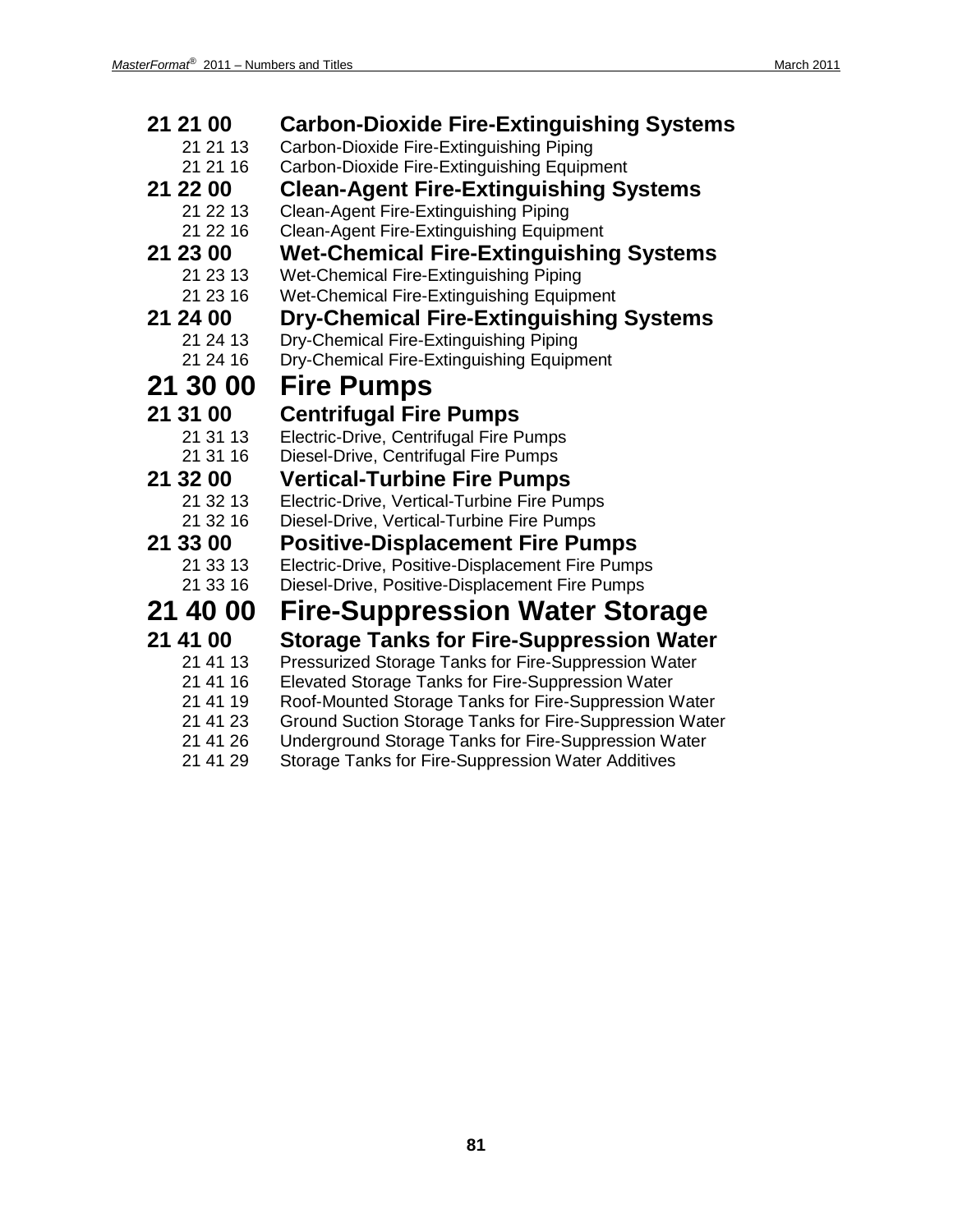| 22 00 00                | <b>Plumbing</b>                                                                       |
|-------------------------|---------------------------------------------------------------------------------------|
| 22 01 00                | <b>Operation and Maintenance of Plumbing</b>                                          |
| 22 01 10                | Operation and Maintenance of Plumbing Piping and Pumps                                |
| 22 01 30                | Operation and Maintenance of Plumbing Equipment                                       |
| 22 01 40                | Operation and Maintenance of Plumbing Fixtures                                        |
| 22 01 50                | Operation and Maintenance of Pool and Fountain Plumbing Systems                       |
| 22 01 60                | Operation and Maintenance of Laboratory and Healthcare Systems                        |
| 22 05 00                | <b>Common Work Results for Plumbing</b>                                               |
| 22 05 13                | <b>Common Motor Requirements for Plumbing Equipment</b>                               |
| 22 05 16                | Expansion Fittings and Loops for Plumbing Piping                                      |
| 22 05 19                | Meters and Gages for Plumbing Piping                                                  |
| 22 05 23                | General-Duty Valves for Plumbing Piping                                               |
| 22 05 29                | Hangers and Supports for Plumbing Piping and Equipment                                |
| 22 05 33                | Heat Tracing for Plumbing Piping                                                      |
| 22 05 48                | Vibration and Seismic Controls for Plumbing Piping and Equipment                      |
| 22 05 53                | Identification for Plumbing Piping and Equipment                                      |
| 22 05 73                | <b>Facility Drainage Manholes</b>                                                     |
| 22 05 76                | <b>Facility Drainage Piping Cleanouts</b>                                             |
| 22 06 00                | <b>Schedules for Plumbing</b>                                                         |
| 22 06 10                | Schedules for Plumbing Piping and Pumps                                               |
| 22 06 10.13<br>22 06 12 | <b>Plumbing Pump Schedule</b><br>Schedules for Facility Potable Water Storage         |
| 22 06 15                | Schedules for General Service Compressed-Air Equipment                                |
| 22 06 30                | <b>Schedules for Plumbing Equipment</b>                                               |
| 22 06 30.13             | Domestic Water Heater Schedule                                                        |
| 22 06 40                | <b>Schedules for Plumbing Fixtures</b>                                                |
| 22 06 40.13             | <b>Plumbing Fixture Schedule</b>                                                      |
| 22 06 50                | Schedules for Pool and Fountain Plumbing Systems                                      |
| 22 06 60                | Schedules for Laboratory and Healthcare Systems                                       |
| 22 07 00                | <b>Plumbing Insulation</b>                                                            |
| 22 07 16                | <b>Plumbing Equipment Insulation</b>                                                  |
| 22 07 19                | <b>Plumbing Piping Insulation</b>                                                     |
| 22 08 00                | <b>Commissioning of Plumbing</b>                                                      |
| 22 09 00                | <b>Instrumentation and Control for Plumbing</b>                                       |
| 22 10 00                | <b>Plumbing Piping</b>                                                                |
| 22 11 00                | <b>Facility Water Distribution</b>                                                    |
| 22 11 13                | <b>Facility Water Distribution Piping</b>                                             |
| 22 11 16                | <b>Domestic Water Piping</b>                                                          |
| 22 11 19                | <b>Domestic Water Piping Specialties</b>                                              |
| 22 11 23                | <b>Domestic Water Pumps</b>                                                           |
| 22 11 23.13             | Domestic-Water Packaged Booster Pumps                                                 |
| 22 11 23.23             | Close-Coupled, In-Line, Sealless Centrifugal Domestic-Water Pumps                     |
| 22 11 23.26             | Close-Coupled, Horizontally Mounted, In-Line Centrifugal Domestic-Water<br>Pumps      |
| 22 11 23.29             | Close-Coupled, Vertically Mounted, In-Line Centrifugal Domestic-Water Pumps           |
| 22 11 23.33             | Separately Coupled, In-Line Centrifugal Domestic-Water Pumps                          |
| 22 11 23.36             | Separately Coupled, Horizontally Mounted, In-Line Centrifugal Domestic-Water<br>Pumps |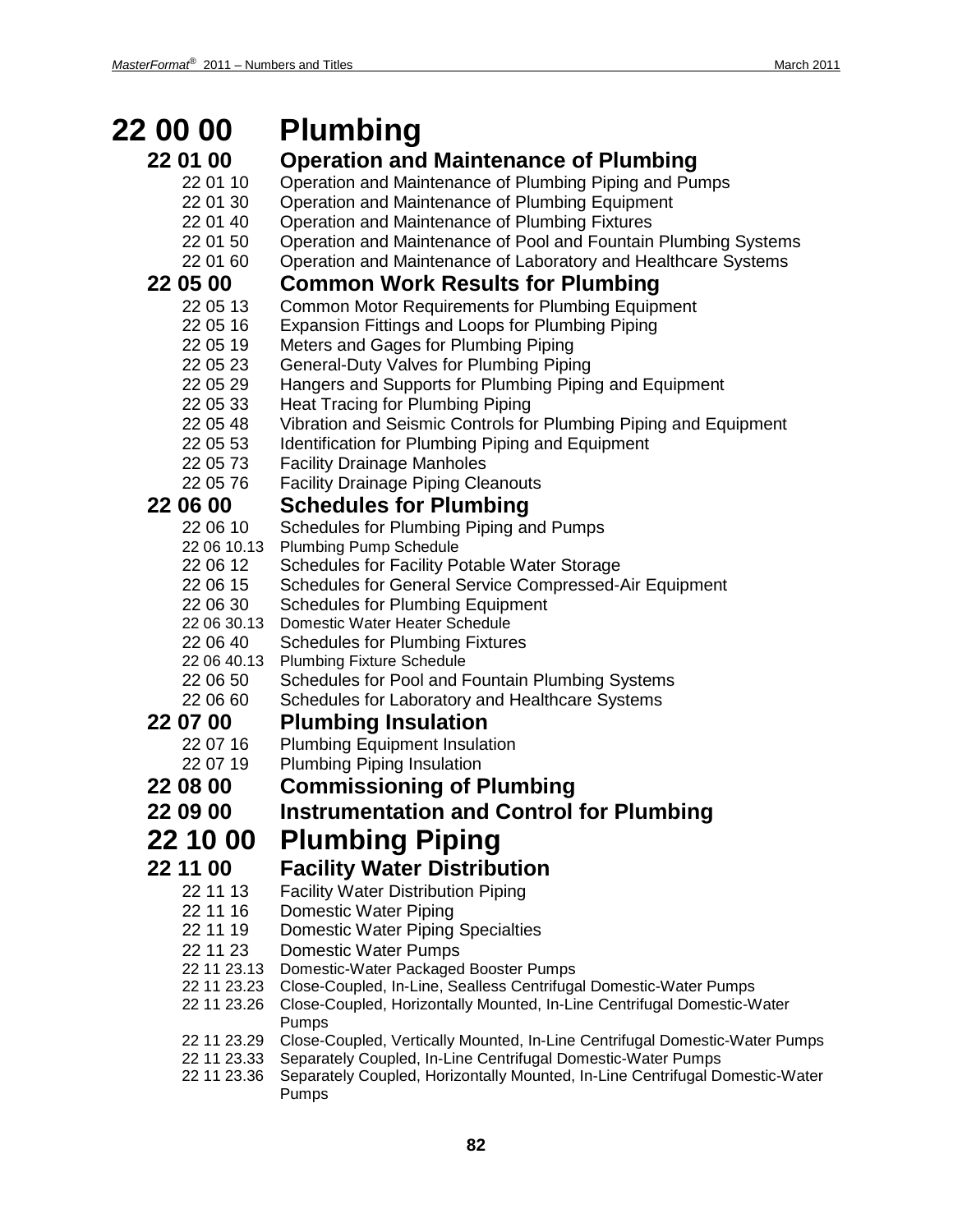| 22 12 00                   | <b>Facility Potable-Water Storage Tanks</b>                                                              |
|----------------------------|----------------------------------------------------------------------------------------------------------|
| 22 12 13                   | Facility Roof-Mounted, Potable-Water Storage Tanks                                                       |
| 22 12 16                   | Facility Elevated, Potable-Water Storage Tanks                                                           |
| 22 12 19                   | Facility Ground-Mounted, Potable-Water Storage Tanks                                                     |
| 22 12 23                   | Facility Indoor Potable-Water Storage Tanks                                                              |
| 22 12 23.13                | Facility Steel, Indoor Potable-Water Storage Pressure Tanks                                              |
| 22 12 23.16                | Facility Steel, Indoor Potable-Water Storage Non-Pressure Tanks                                          |
| 22 12 23.23                | Facility Plastic, Indoor Potable-Water Storage Pressure Tanks                                            |
| 22 12 23.26                | Facility Plastic, Indoor Potable-Water Storage Non-Pressure Tanks                                        |
| 22 13 00                   | <b>Facility Sanitary Sewerage</b>                                                                        |
| 22 13 13                   | <b>Facility Sanitary Sewers</b>                                                                          |
| 22 13 16                   | Sanitary Waste and Vent Piping                                                                           |
| 22 13 19                   | <b>Sanitary Waste Piping Specialties</b>                                                                 |
| 22 13 19.13                | <b>Sanitary Drains</b>                                                                                   |
| 22 13 19.23                | Fats, Oils, and Grease Disposal Systems                                                                  |
| 22 13 19.26                | <b>Grease Removal Devices</b>                                                                            |
| 22 13 19.33                | <b>Backwater Valves</b>                                                                                  |
| 22 13 19.36                | Air-Admittance Valves                                                                                    |
| 22 13 23                   | <b>Sanitary Waste Interceptors</b>                                                                       |
| 22 13 26                   | <b>Sanitary Waste Separators</b>                                                                         |
| 22 13 29                   | <b>Sanitary Sewerage Pumps</b>                                                                           |
| 22 13 29.13                | Wet-Pit-Mounted, Vertical Sewerage Pumps                                                                 |
| 22 13 29.16                | Submersible Sewerage Pumps                                                                               |
| 22 13 29.23                | Sewerage Pump Reverse-Flow Assemblies                                                                    |
| 22 13 29.33                | Sewerage Pump Basins and Pits                                                                            |
| 22 13 33                   | Packaged, Submersible Sewerage Pump Units                                                                |
| 22 13 36                   | Packaged, Wastewater Pump Units                                                                          |
| 22 13 43                   | <b>Facility Packaged Sewage Pumping Stations</b>                                                         |
| 22 13 43.13<br>22 13 43.16 | Facility Dry-Well Packaged Sewage Pumping Stations<br>Facility Wet-Well Packaged Sewage Pumping Stations |
| 22 13 53                   | <b>Facility Septic Tanks</b>                                                                             |
| 22 13 63                   | <b>Facility Gray Water Tanks</b>                                                                         |
|                            |                                                                                                          |
| 22 14 00                   | <b>Facility Storm Drainage</b>                                                                           |
| 22 14 13                   | <b>Facility Storm Drainage Piping</b>                                                                    |
| 22 14 16                   | <b>Rainwater Leaders</b>                                                                                 |
| 22 14 19                   | Sump Pump Discharge Piping                                                                               |
| 22 14 23                   | <b>Storm Drainage Piping Specialties</b>                                                                 |
| 22 14 26                   | <b>Facility Storm Drains</b>                                                                             |
| 22 14 26.13                | <b>Roof Drains</b>                                                                                       |
| 22 14 26.16<br>22 14 26.19 | <b>Facility Area Drains</b><br><b>Facility Trench Drains</b>                                             |
| 22 14 29                   | <b>Sump Pumps</b>                                                                                        |
| 22 14 29.13                | Wet-Pit-Mounted, Vertical Sump Pumps                                                                     |
| 22 14 29.16                | Submersible Sump Pumps                                                                                   |
| 22 14 29.19                | Sump-Pump Basins and Pits                                                                                |
| 22 14 33                   | Packaged, Pedestal Drainage Pump Units                                                                   |
| 22 14 36                   | Packaged, Submersible, Drainage Pump Units                                                               |
| 22 14 53                   | Rainwater Storage Tanks                                                                                  |
| 22 15 00                   | <b>General Service Compressed-Air Systems</b>                                                            |
|                            |                                                                                                          |
| 22 15 13                   | General Service Compressed-Air Piping                                                                    |
| 22 15 16                   | <b>General Service Compressed-Air Valves</b>                                                             |
| 22 15 19                   | General Service Packaged Air Compressors and Receivers                                                   |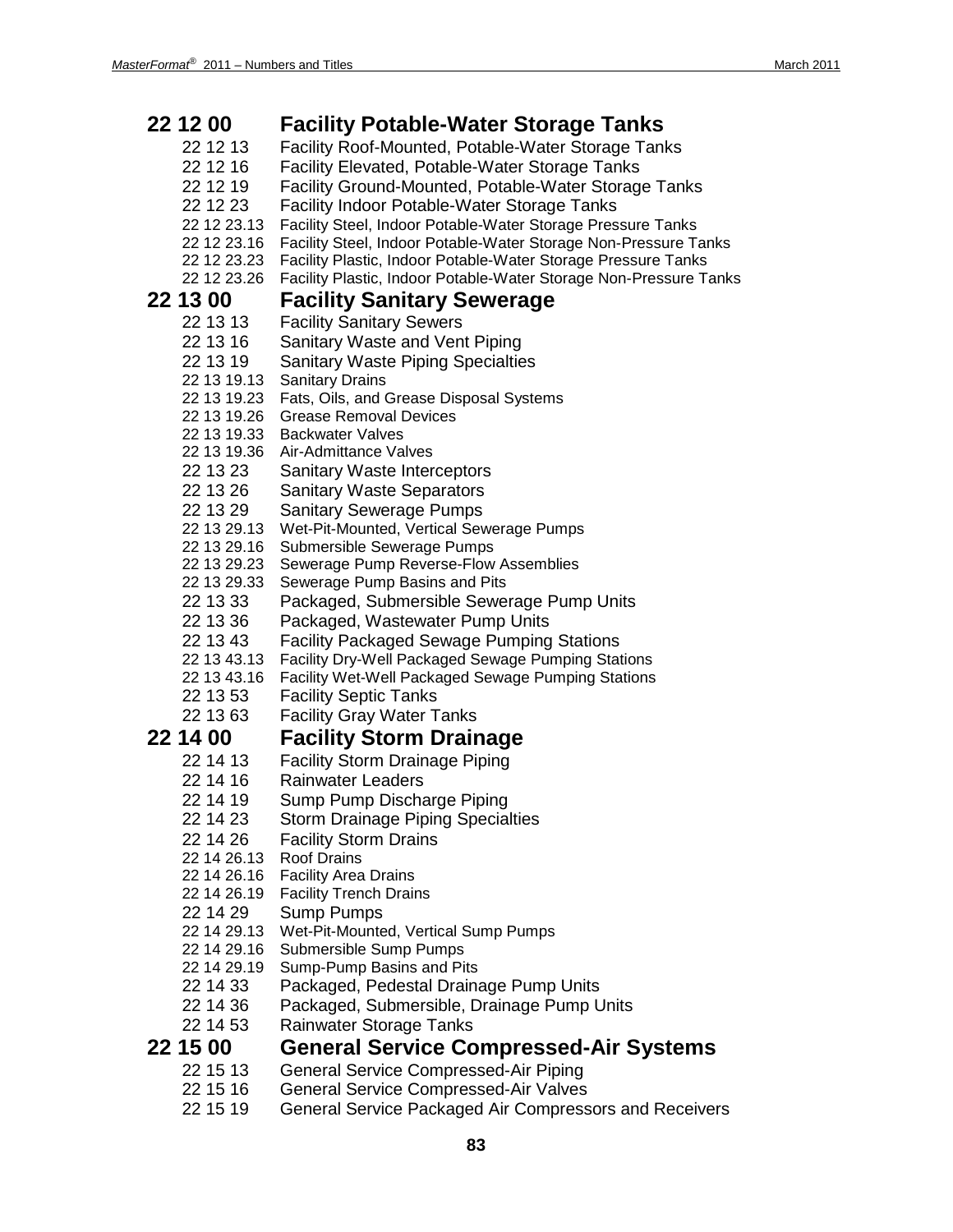| 22 15 19.13                | General Service Packaged Reciprocating Air Compressors                                               |
|----------------------------|------------------------------------------------------------------------------------------------------|
| 22 15 19.16                | General Service Packaged Liquid-Ring Air Compressors                                                 |
| 22 15 19.19                | General Service Packaged Rotary-Screw Air Compressors                                                |
| 22 15 19.23                | General Service Packaged Sliding-Vane Air Compressors                                                |
| 22 30 00                   | <b>Plumbing Equipment</b>                                                                            |
| 22 31 00                   | <b>Domestic Water Softeners</b>                                                                      |
| 22 31 13                   | <b>Residential Domestic Water Softeners</b>                                                          |
| 22 31 16                   | <b>Commercial Domestic Water Softeners</b>                                                           |
| 22 32 00                   | <b>Domestic Water Filtration Equipment</b>                                                           |
| 22 32 13                   | Domestic-Water Bag-Type Filters                                                                      |
| 22 32 16                   | Domestic-Water Freestanding Cartridge Filters                                                        |
|                            |                                                                                                      |
| 22 32 19                   | Domestic-Water Off-Floor Cartridge Filters                                                           |
| 22 32 23                   | Domestic-Water Carbon Filters                                                                        |
| 22 32 26                   | <b>Domestic-Water Sand Filters</b>                                                                   |
| 22 32 26.13                | Domestic-Water Circulating Sand Filters                                                              |
| 22 32 26.16<br>22 32 26.19 | Domestic-Water Multimedia Sand Filters<br><b>Domestic-Water Greensand Filters</b>                    |
|                            |                                                                                                      |
| 22 33 00                   | <b>Electric Domestic Water Heaters</b>                                                               |
| 22 33 13                   | <b>Instantaneous Electric Domestic Water Heaters</b>                                                 |
| 22 33 13.13                | Flow-Control, Instantaneous Electric Domestic Water Heaters                                          |
| 22 33 13.16                | Thermostat-Control, Instantaneous Electric Domestic Water Heaters                                    |
| 22 33 30                   | Residential, Electric Domestic Water Heaters                                                         |
| 22 33 30.13                | Residential, Small-Capacity Electric Domestic Water Heaters                                          |
| 22 33 30.16                | Residential, Storage Electric Domestic Water Heaters                                                 |
| 22 33 30.23                | Residential, Collector-to-Tank, Solar-Electric Domestic Water Heaters                                |
| 22 33 30.26                | Residential, Collector-to-Tank, Heat-Exchanger-Coil, Solar-Electric Domestic<br><b>Water Heaters</b> |
| 22 33 33                   | Light-Commercial Electric Domestic Water Heaters                                                     |
| 22 33 36                   | <b>Commercial Domestic Water Electric Booster Heaters</b>                                            |
| 22 33 36.13                | <b>Commercial Domestic Water Electric Booster Heaters</b>                                            |
| 22 33 36.16                | <b>Commercial Storage Electric Domestic Water Heaters</b>                                            |
| 22 34 00                   | <b>Fuel-Fired Domestic Water Heaters</b>                                                             |
| 22 34 13                   | Instantaneous, Tankless, Gas Domestic Water Heaters                                                  |
| 22 34 30                   | <b>Residential Gas Domestic Water Heaters</b>                                                        |
| 22 34 30.13                | Residential, Atmospheric, Gas Domestic Water Heaters                                                 |
| 22 34 30.16                | Residential, Direct-Vent, Gas Domestic Water Heaters                                                 |
| 22 34 30.19                | Residential, Power-Vent, Gas Domestic Water Heaters                                                  |
| 22 34 36                   | <b>Commercial Gas Domestic Water Heaters</b>                                                         |
| 22 34 36.13                | Commercial, Atmospheric, Gas Domestic Water Heaters                                                  |
| 22 34 36.16                | Commercial, Power-Burner, Gas Domestic Water Heaters                                                 |
| 22 34 36.19                | Commercial, Power-Vent, Gas Domestic Water Heaters                                                   |
| 22 34 36.23                | Commercial, High-Efficiency, Gas Domestic Water Heaters                                              |
| 22 34 36.26                | Commercial, Coil-Type, Finned-Tube, Gas Domestic Water Heaters                                       |
| 22 34 36.29                | Commercial, Grid-Type, Finned-Tube, Gas Domestic Water Heaters                                       |
| 22 34 46                   | <b>Oil-Fired Domestic Water Heaters</b>                                                              |
| 22 34 46.13                | Large-Capacity, Oil-Fired Domestic Water Heaters                                                     |
| 22 34 56                   | Dual-Fuel-Fired Domestic Water Heaters                                                               |
| 22 35 00                   | <b>Domestic Water Heat Exchangers</b>                                                                |
| 22 35 13                   | Instantaneous Domestic Water Heat Exchangers                                                         |
| 22 35 13.13                | Heating-Fluid-in-Coil, Instantaneous Domestic Water Heat Exchangers                                  |

22 35 13.16 Domestic-Water-in-Coil, Instantaneous Domestic Water Heat Exchangers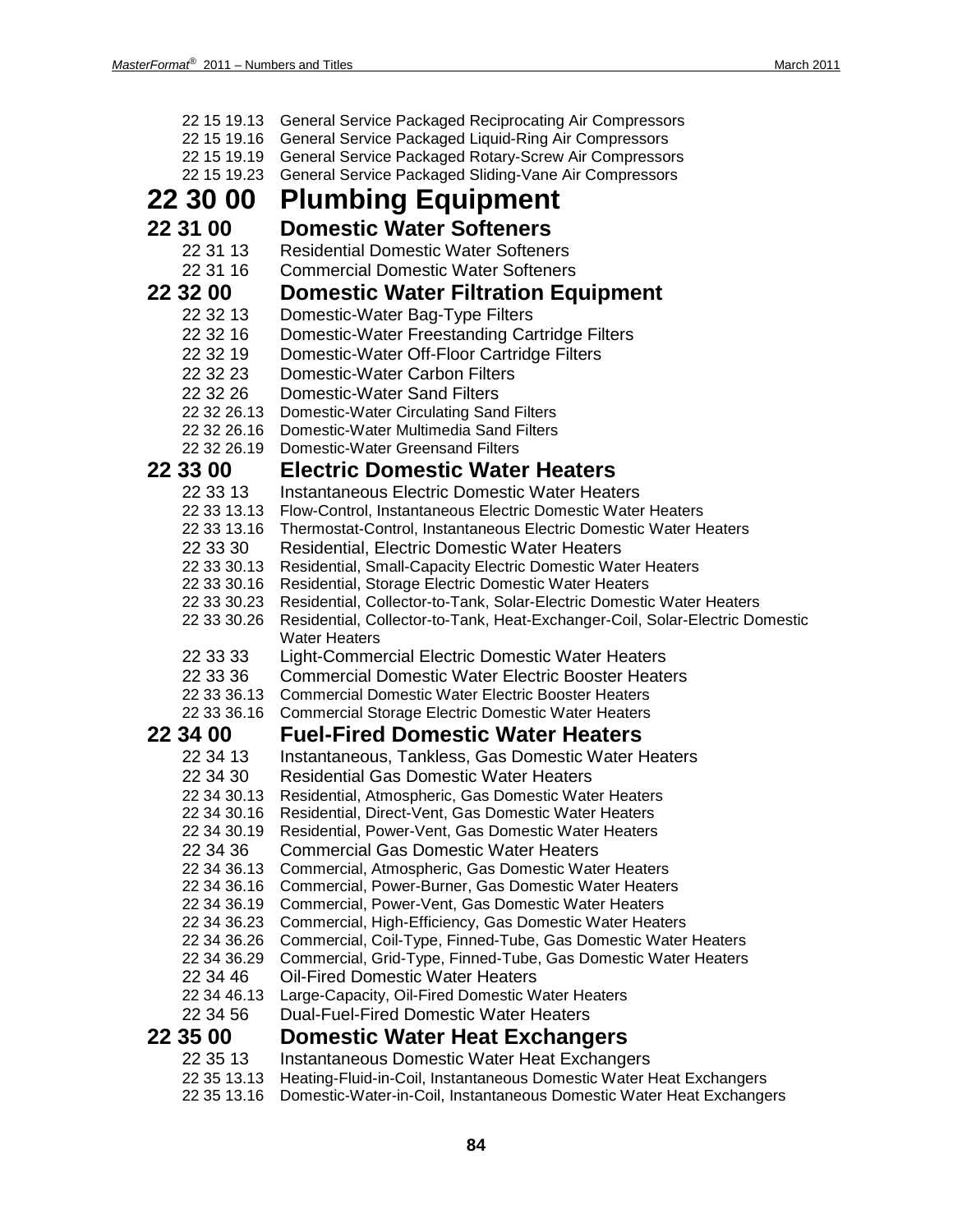- 22 35 13.19 Heating-Fluid-in-U-Tube-Coil, Instantaneous Domestic Water Heat Exchangers
- 22 35 23 Circulating, Domestic Water Heat Exchangers
- 22 35 23.13 Circulating, Compact Domestic Water Heat Exchangers
- 22 35 23.16 Circulating, Storage Domestic Water Heat Exchangers
- 22 35 29 Noncirculating, Domestic Water Heat Exchangers<br>22 35 29.13 Noncirculating, Compact Domestic Water Heat Exchan
- Noncirculating, Compact Domestic Water Heat Exchangers
- 22 35 29.16 Noncirculating, Storage Domestic Water Heat Exchangers
- 22 35 36 Domestic Water Brazed-Plate Heat Exchangers
- 22 35 39 Domestic Water Frame-and-Plate Heat Exchangers
- 22 35 43 Domestic Water Heat Reclaimers

## **22 40 00 Plumbing Fixtures**

## **22 41 00 Residential Plumbing Fixtures**

- 22 41 13 Residential Water Closets, Urinals, and Bidets
- 22 41 13.13 Residential Water Closets
- 22 41 13.16 Residential Urinals
- 22 41 13.19 Residential Bidets
- 22 41 16 Residential Lavatories and Sinks
- 22 41 16.13 Residential Lavatories
- 22 41 16.16 Residential Sinks
- 22 41 19 Residential Bathtubs
- 22 41 23 Residential Showers
- 22 41 26 Residential Disposers
- 
- 22 41 36 Residential Laundry Trays<br>22 41 39 Residential Faucets. Supp Residential Faucets, Supplies, and Trim

# **22 42 00 Commercial Plumbing Fixtures**

- Commercial Water Closets, Urinals, and Bidets
- 22 42 13.13 Commercial Water Closets
- 22 42 13.16 Commercial Urinals
- 22 42 16 Commercial Lavatories and Sinks
- 22 42 16.13 Commercial Lavatories
- 22 42 16.16 Commercial Sinks
- 22 42 19 Commercial Bathtubs
- 22 42 23 Commercial Showers
- 22 42 26 Commercial Disposers
- 22 42 29 Shampoo Bowls
- 22 42 33 Wash Fountains
- 22 42 36 Commercial Laundry Trays
- 22 42 39 Commercial Faucets, Supplies, and Trim
- 22 42 43 Flushometers

### **22 43 00 Healthcare Plumbing Fixtures**

- 22 43 13 Healthcare Water Closets
- 22 43 16 Healthcare Sinks
- 22 43 19 Healthcare Bathtubs
- 22 43 23 Healthcare Showers
- 22 43 39 Healthcare Faucets
- 22 43 43 Healthcare Plumbing Fixture Flushometers

# **22 45 00 Emergency Plumbing Fixtures**

- **Emergency Showers**
- 22 45 16 Eyewash Equipment
- 22 45 19 Self-Contained Eyewash Equipment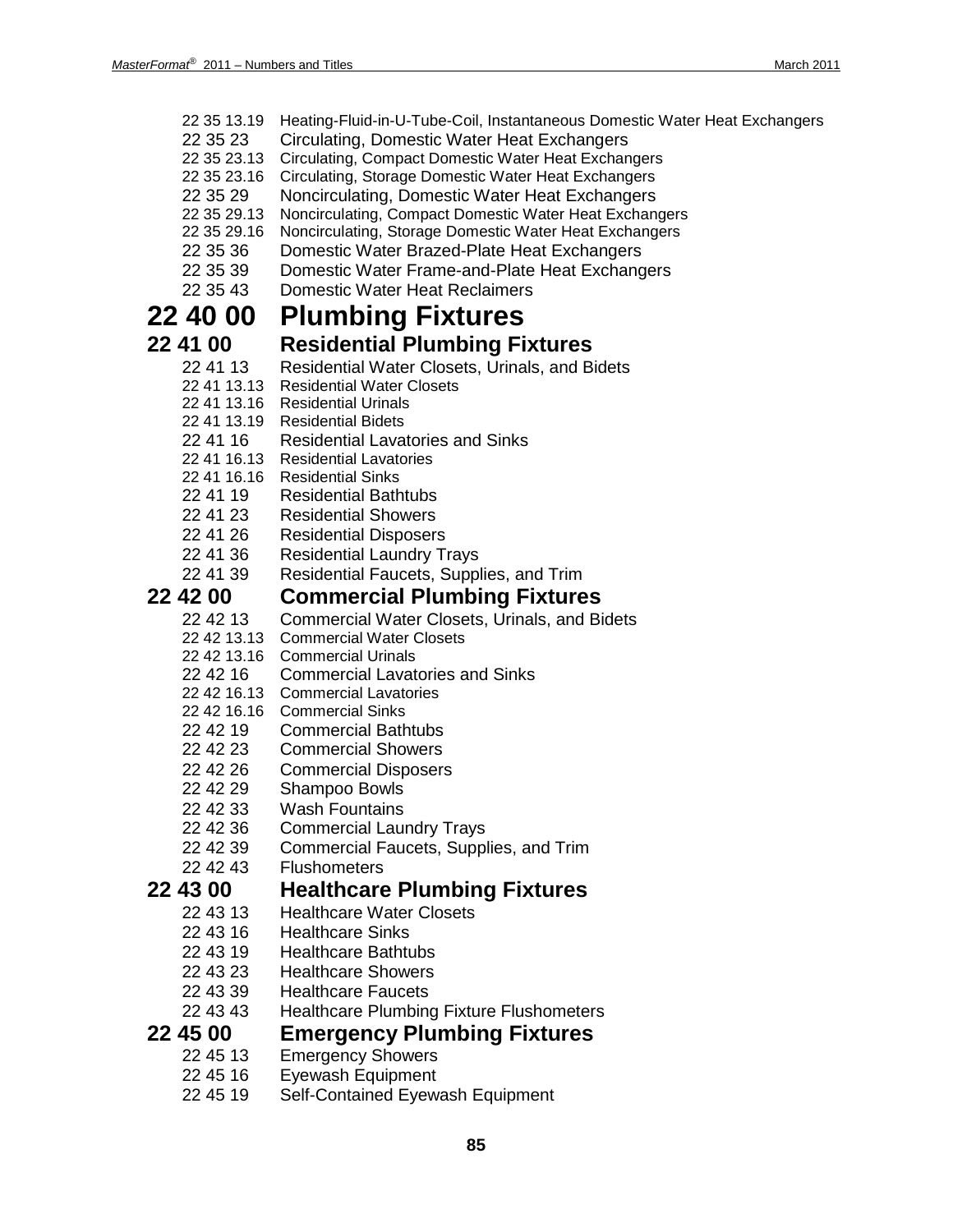- 22 45 23 Personal Eyewash Equipment
- 22 45 26 Eye/Face Wash Equipment
- 22 45 29 Hand-Held Emergency Drench Hoses
- 22 45 33 Combination Emergency Fixture Units
- 22 45 36 Emergency Fixture Water-Tempering Equipment

# **22 46 00 Security Plumbing Fixtures**

- Security Water Closets and Urinals
- 22 46 13.13 Security Water Closets
- 22 46 13.16 Security Urinals
- 22 46 16 Security Lavatories and Sinks
- 22 46 16.13 Security Lavatories
- 22 46 16.16 Security Sinks
- 22 46 19 Security Showers
- 22 46 39 Security Faucets, Supplies, and Trim
- 22 46 43 Security Plumbing Fixture Flushometers
- 22 46 53 Security Plumbing Fixture Supports

## **22 47 00 Drinking Fountains and Water Coolers**

- 22 47 13 Drinking Fountains
- 22 47 16 Pressure Water Coolers
- 22 47 19 Water-Station Water Coolers<br>22 47 23 Remote Water Coolers
	- **Remote Water Coolers**

## **22 50 00 Pool and Fountain Plumbing Systems**

## **22 51 00 Swimming Pool Plumbing Systems**

- 22 51 13 Swimming Pool Piping
- 22 51 16 Swimming Pool Pumps
- 22 51 19 Swimming Pool Water Treatment Equipment
- 22 51 23 Swimming Pool Equipment Controls

## **22 52 00 Fountain Plumbing Systems**

- 22 52 13 Fountain Piping
- 22 52 16 Fountain Pumps
- 22 52 19 Fountain Water Treatment Equipment
- 22 52 23 Fountain Equipment Controls

## **22 60 00 Gas and Vacuum Systems for Laboratory and Healthcare Facilities**

## **22 61 00 Compressed-Air Systems for Laboratory and Healthcare Facilities**

- 22 61 13 Compressed-Air Piping for Laboratory and Healthcare Facilities
- 22 61 13.53 Laboratory Compressed-Air Piping
- 22 61 13.70 Healthcare Compressed-Air Piping
- 22 61 13.74 Dental Compressed-Air Piping
- 22 61 19 Compressed-Air Equipment for Laboratory and Healthcare Facilities
- 22 61 19.53 Laboratory Compressed-Air Equipment
- 22 61 19.70 Healthcare Compressed-Air Equipment
- 22 61 19.74 Dental Compressed-Air Equipment

## **22 62 00 Vacuum Systems for Laboratory and Healthcare Facilities**

- 22 62 13 Vacuum Piping for Laboratory and Healthcare Facilities
- 22 62 13.53 Laboratory Vacuum Piping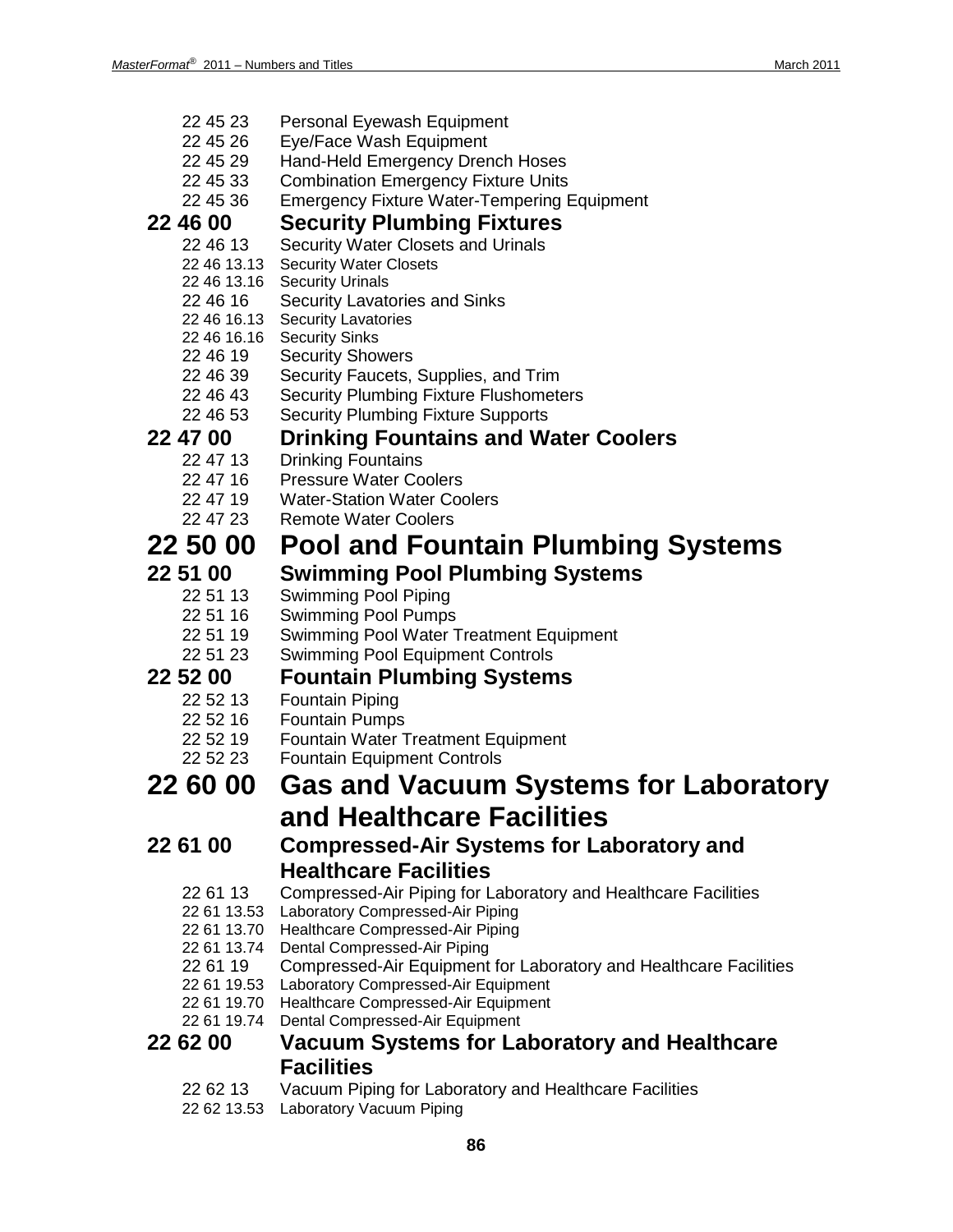- 22 62 13.70 Healthcare, Surgical Vacuum Piping
- 22 62 13.74 Dental Vacuum Piping
- 22 62 19 Vacuum Equipment for Laboratory and Healthcare Facilities
- 22 62 19.53 Laboratory Vacuum Equipment
- 22 62 19.70 Healthcare Vacuum Equipment
- 22 62 19.74 Dental Vacuum and Evacuation Equipment
- 22 62 23 Waste Anesthesia-Gas Piping

# **22 63 00 Gas Systems for Laboratory and Healthcare Facilities**

- Gas Piping for Laboratory and Healthcare Facilities
- 22 63 13.53 Laboratory Gas Piping
- 22 63 13.70 Healthcare Gas Piping
- 22 63 19 Gas Storage Tanks for Laboratory and Healthcare Facilities
- 22 63 19.53 Laboratory Gas Storage Tanks
- 22 63 19.70 Healthcare Gas Storage Tanks

## **22 66 00 Chemical-Waste Systems for Laboratory and Healthcare Facilities**

- 22 66 53 Laboratory Chemical-Waste and Vent Piping
- 22 66 70 Healthcare Chemical-Waste and Vent Piping
- 22 66 83 Chemical-Waste Tanks
- 22 66 83.13 Chemical-Waste Dilution Tanks
- 22 66 83.16 Chemical-Waste Neutralization Tanks

### **22 67 00 Processed Water Systems for Laboratory and Healthcare Facilities**

- 22 67 13 Processed Water Piping for Laboratory and Healthcare Facilities
- 22 67 13.13 Distilled-Water Piping
- 22 67 13.16 Reverse-Osmosis Water Piping
- 22 67 13.19 Deionized-Water Piping
- 22 67 19 Processed Water Equipment for Laboratory and Healthcare Facilities
- 22 67 19.13 Distilled-Water Equipment
- 22 67 19.16 Reverse-Osmosis Water Equipment
- 22 67 19.19 Deionized-Water Equipment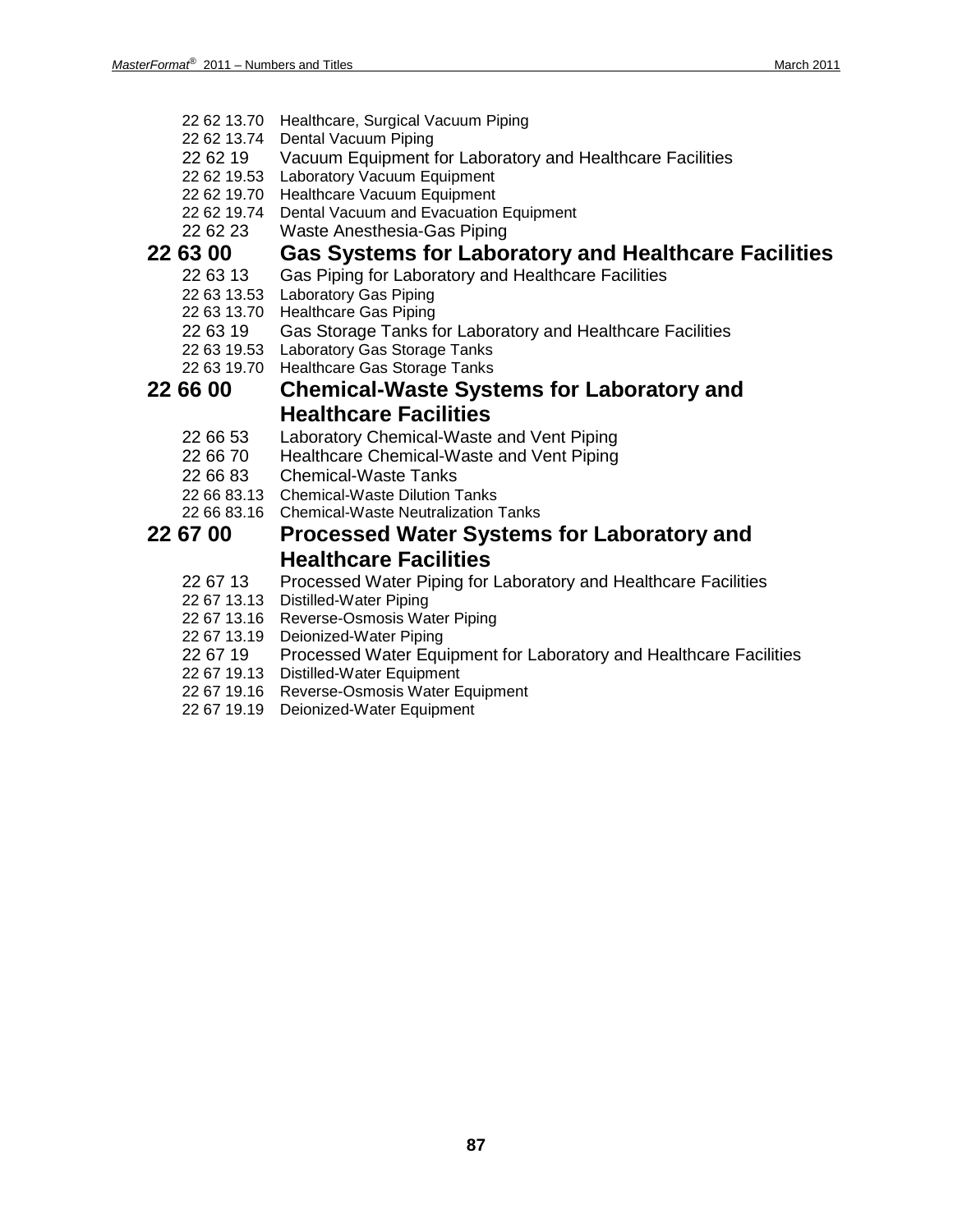# **23 00 00 Heating, Ventilating, and Air Conditioning (HVAC)**

## **23 01 00 Operation and Maintenance of HVAC Systems**

- 23 01 10 Operation and Maintenance of Facility Fuel Systems
- 23 01 20 Operation and Maintenance of HVAC Piping and Pumps
- 23 01 30 Operation and Maintenance of HVAC Air Distribution
- 23 01 30.51 HVAC Air-Distribution System Cleaning
- 23 01 50 Operation and Maintenance of Central Heating Equipment
- 23 01 60 Operation and Maintenance of Central Cooling Equipment
- 23 01 60.71 Refrigerant Recovery/Recycling
- 23 01 70 Operation and Maintenance of Central HVAC Equipment
- 23 01 80 Operation and Maintenance of Decentralized HVAC Equipment
- 23 01 90 Diagnostic Systems for HVAC

## **23 05 00 Common Work Results for HVAC**

- 23 05 13 Common Motor Requirements for HVAC Equipment
- 23 05 16 Expansion Fittings and Loops for HVAC Piping
- 23 05 19 Meters and Gages for HVAC Piping
- 23 05 23 General-Duty Valves for HVAC Piping
- 23 05 29 Hangers and Supports for HVAC Piping and Equipment
- 23 05 33 Heat Tracing for HVAC Piping
- 23 05 48 Vibration and Seismic Controls for HVAC
- 23 05 53 Identification for HVAC Piping and Equipment
- 23 05 63 Anti-Microbial Coatings for HVAC Ducts and Equipment
- 23 05 66 Anti-Microbial Ultraviolet Emitters for HVAC Ducts and Equipment
- 23 05 93 Testing, Adjusting, and Balancing for HVAC

# **23 06 00 Schedules for HVAC**

- Schedules for Facility Fuel Service Systems
- 23 06 20 Schedules for HVAC Piping and Pumps
- 23 06 20.13 Hydronic Pump Schedule
- 23 06 30 Schedules for HVAC Air Distribution
- 23 06 30.13 HVAC Fan Schedule
- 23 06 30.16 Air Terminal Unit Schedule
- 23 06 30.19 Air Outlet and Inlet Schedule
- 23 06 30.23 HVAC Air Cleaning Device Schedule
- 23 06 50 Schedules for Central Heating Equipment
- 23 06 50.13 Heating Boiler Schedule
- 23 06 60 Schedules for Central Cooling Equipment
- 23 06 60.13 Refrigerant Condenser Schedule
- 23 06 60.16 Packaged Water Chiller Schedule
- 23 06 70 Schedules for Central HVAC Equipment
- 23 06 70.13 Indoor, Central-Station Air-Handling Unit Schedule
- 23 06 70.16 Packaged Outdoor HVAC Equipment Schedule
- 23 06 80 Schedules for Decentralized HVAC Equipment
- 23 06 80.13 Decentralized Unitary HVAC Equipment Schedule
- 23 06 80.16 Convection Heating and Cooling Unit Schedule
- 23 06 80.19 Radiant Heating Unit Schedule

## **23 07 00 HVAC Insulation**

- 23 07 13 Duct Insulation
- 23 07 16 HVAC Equipment Insulation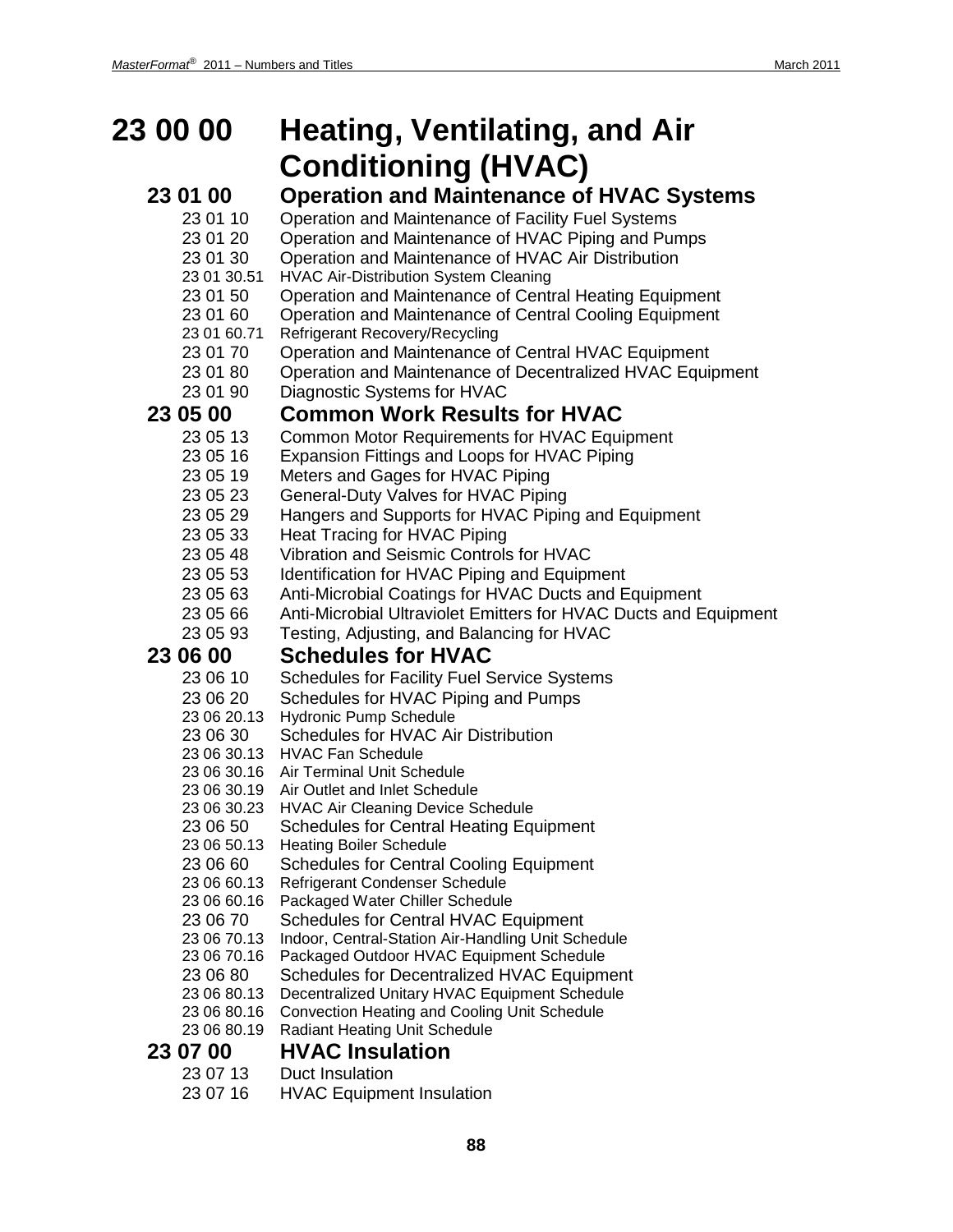| 23 07 19                | <b>HVAC Piping Insulation</b>                                                      |
|-------------------------|------------------------------------------------------------------------------------|
| 23 08 00                | <b>Commissioning of HVAC</b>                                                       |
| 23 09 00                | <b>Instrumentation and Control for HVAC</b>                                        |
| 23 09 13                | Instrumentation and Control Devices for HVAC                                       |
| 23 09 13.13             | <b>Actuators and Operators</b>                                                     |
| 23 09 13.23             | <b>Sensors and Transmitters</b>                                                    |
| 23 09 13.33             | <b>Control Valves</b>                                                              |
| 23 09 13.43             | <b>Control Dampers</b>                                                             |
| 23 09 23                | Direct-Digital Control System for HVAC                                             |
| 23 09 33                | Electric and Electronic Control System for HVAC                                    |
| 23 09 43                | Pneumatic Control System for HVAC                                                  |
| 23 09 53                | Pneumatic and Electric Control System for HVAC                                     |
| 23 09 93                | Sequence of Operations for HVAC Controls                                           |
| 23 10 00                | <b>Facility Fuel Systems</b>                                                       |
| 23 11 00                | <b>Facility Fuel Piping</b>                                                        |
| 23 11 13                | <b>Facility Fuel-Oil Piping</b>                                                    |
| 23 11 16                | <b>Facility Gasoline Piping</b>                                                    |
| 23 11 23                | <b>Facility Natural-Gas Piping</b>                                                 |
| 23 11 26                | <b>Facility Liquefied-Petroleum Gas Piping</b>                                     |
| 23 12 00                | <b>Facility Fuel Pumps</b>                                                         |
| 23 12 13                | <b>Facility Fuel-Oil Pumps</b>                                                     |
| 23 12 16                | <b>Facility Gasoline Dispensing Pumps</b>                                          |
| 23 13 00                | <b>Facility Fuel-Storage Tanks</b>                                                 |
| 23 13 13                | Facility Underground Fuel-Oil, Storage Tanks                                       |
| 23 13 13.13             | Double-Wall Steel, Underground Fuel-Oil, Storage Tanks                             |
| 23 13 13.16             | Composite, Steel, Underground Fuel-Oil, Storage Tanks                              |
| 23 13 13.19             | Jacketed, Steel, Underground Fuel-Oil, Storage Tanks                               |
| 23 13 13.23             | Glass-Fiber-Reinforced-Plastic, Underground Fuel-Oil, Storage Tanks                |
| 23 13 13.33<br>23 13 23 | <b>Fuel-Oil Storage Tank Pumps</b><br>Facility Aboveground Fuel-Oil, Storage Tanks |
| 23 13 23.13             | Vertical, Steel, Aboveground Fuel-Oil, Storage Tanks                               |
| 23 13 23.16             | Horizontal, Steel, Aboveground Fuel-Oil, Storage Tanks                             |
| 23 13 23.19             | Containment-Dike, Steel, Aboveground Fuel-Oil, Storage Tanks                       |
| 23 13 23.23             | Insulated, Steel, Aboveground Fuel-Oil, Storage Tanks                              |
| 23 13 23.26             | Concrete-Vaulted, Steel, Aboveground Fuel-Oil, Storage Tanks                       |
| 23 20 00                | <b>HVAC Piping and Pumps</b>                                                       |
| 23 21 00                | <b>Hydronic Piping and Pumps</b>                                                   |
| 23 21 13                | <b>Hydronic Piping</b>                                                             |
| 23 21 13.13             | <b>Underground Hydronic Piping</b>                                                 |
| 23 21 13.23             | Aboveground Hydronic Piping                                                        |
| 23 21 13.33<br>23 21 16 | Ground-Loop Heat-Pump Piping<br><b>Hydronic Piping Specialties</b>                 |
| 23 21 23                | <b>Hydronic Pumps</b>                                                              |
| 23 21 23.13             | In-Line Centrifugal Hydronic Pumps                                                 |
| 23 21 23.16             | Base-Mounted, Centrifugal Hydronic Pumps                                           |
| 23 21 23.19             | Vertical-Mounted, Double-Suction Centrifugal Hydronic Pumps                        |
| 23 21 23.23             | Vertical-Turbine Hydronic Pumps                                                    |
| 23 21 29                | Automatic Condensate Pump Units                                                    |
| 23 22 00                | <b>Steam and Condensate Piping and Pumps</b>                                       |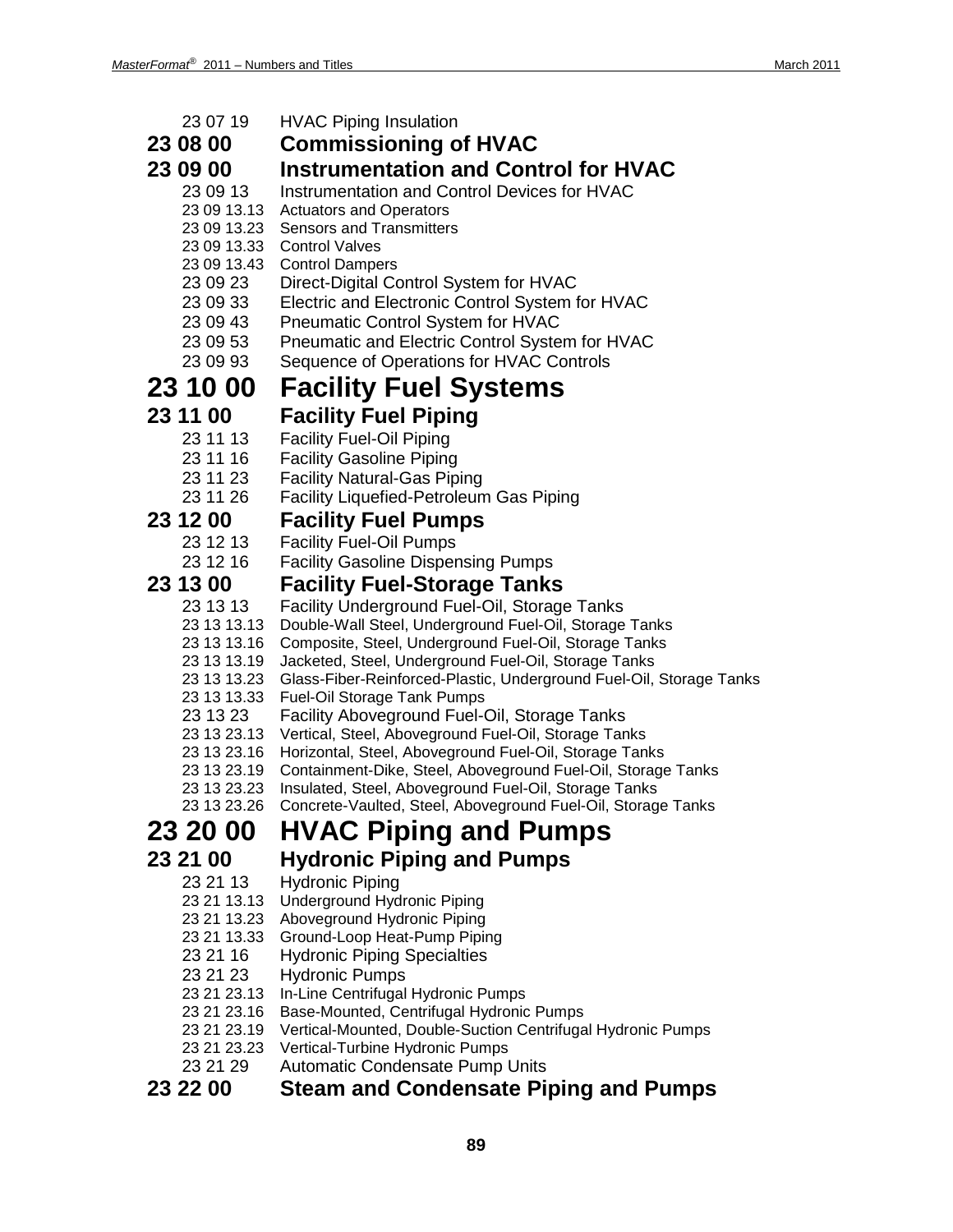- 23 22 13 Steam and Condensate Heating Piping
- 23 22 13.13 Underground Steam and Condensate Heating Piping
- 23 22 13.23 Aboveground Steam and Condensate Heating Piping
- 23 22 16 Steam and Condensate Heating Piping Specialties
- 23 22 23 Steam Condensate Pumps
- 23 22 23.13 Electric-Driven Steam Condensate Pumps
- 23 22 23.23 Pressure-Powered Steam Condensate Pumps

# **23 23 00 Refrigerant Piping**

- **Refrigerant Piping Valves**
- 23 23 16 Refrigerant Piping Specialties
- 23 23 19 Refrigerant Safety Relief Valve Discharge Piping
- 23 23 23 Refrigerants

# **23 24 00 Internal-Combustion Engine Piping**

- Internal-Combustion Engine Remote-Radiator Coolant Piping
- 23 24 16 Internal-Combustion Engine Exhaust Piping

# **23 25 00 HVAC Water Treatment**

- Water Treatment for Closed-Loop Hydronic Systems
- 23 25 16 Water Treatment for Open Hydronic Systems
- 23 25 19 Water Treatment for Steam System Feedwater
- 23 25 23 Water Treatment for Humidification Steam System Feedwater

## **23 30 00 HVAC Air Distribution**

## **23 31 00 HVAC Ducts and Casings**

- 23 31 13 Metal Ducts
- 23 31 13.13 Rectangular Metal Ducts
- 23 31 13.16 Round and Flat-Oval Spiral Ducts
- 23 31 13.19 Metal Duct Fittings
- 23 31 16 Nonmetal Ducts
- 23 31 16.13 Fibrous-Glass Ducts
- 23 31 16.16 Thermoset Fiberglass-Reinforced Plastic Ducts
- 23 31 16.19 PVC Ducts
- 23 31 16.26 Concrete Ducts
- 23 31 19 HVAC Casings

# **23 32 00 Air Plenums and Chases**

- **Fabricated, Metal Air Plenums**
- 23 32 33 Air-Distribution Ceiling Plenums
- 23 32 36 Air-Distribution Floor Plenums
- 
- 23 32 39 Air-Distribution Wall Plenums<br>23 32 43 Air-Distribution Chases Forme Air-Distribution Chases Formed by General Construction
- 23 32 48 Acoustical Air Plenums

## **23 33 00 Air Duct Accessories**

- 23 33 13 Dampers
- 23 33 13.13 Volume-Control Dampers
- 23 33 13.16 Fire Dampers
- 23 33 13.19 Smoke-Control Dampers
- 23 33 13.23 Backdraft Dampers
- 23 33 19 Duct Silencers
- 23 33 23 Turning Vanes
- 23 33 33 Duct-Mounting Access Doors
- 23 33 43 Flexible Connectors
- 23 33 46 Flexible Ducts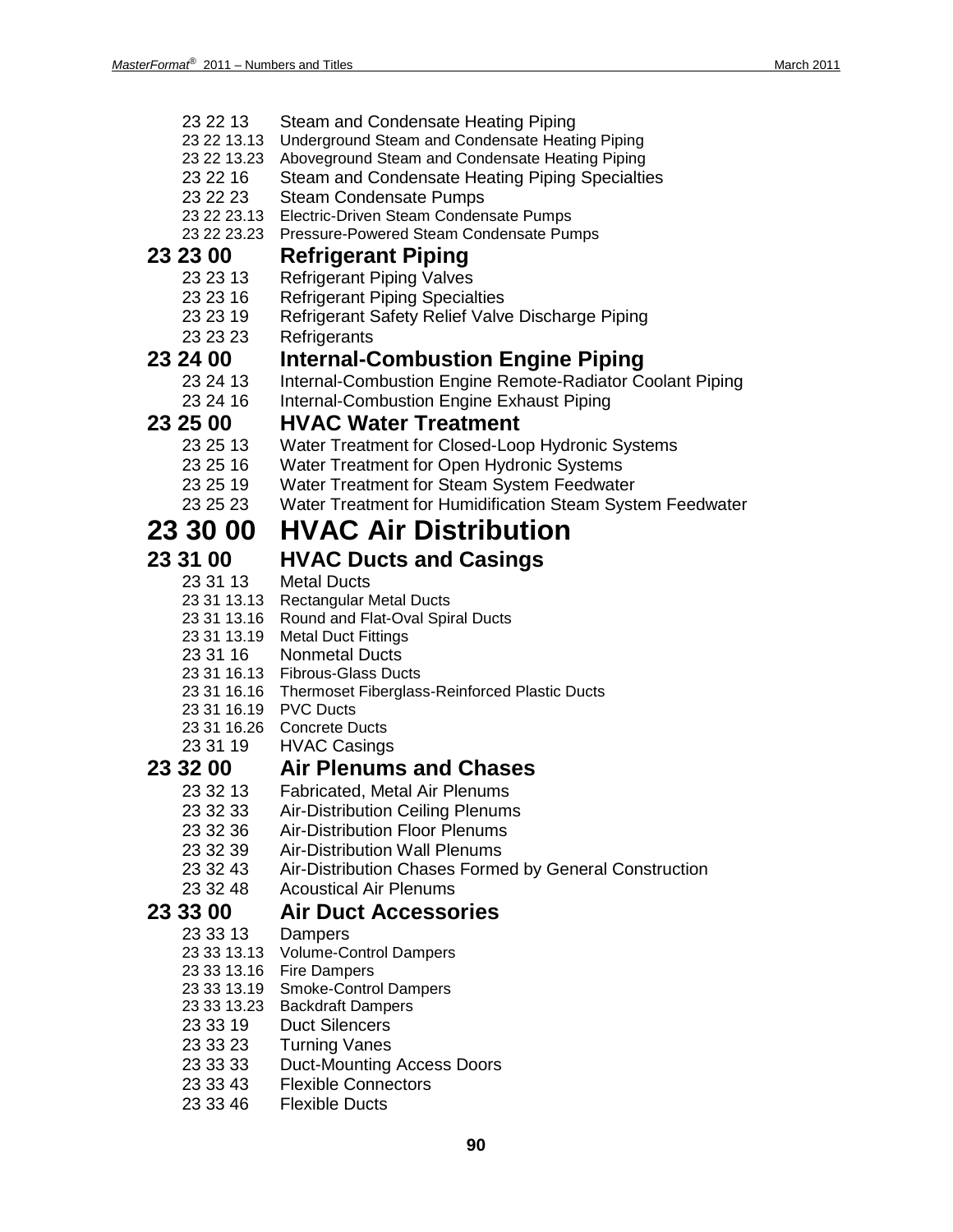| 23 33 53                | <b>Duct Liners</b>                                                                    |
|-------------------------|---------------------------------------------------------------------------------------|
| 23 34 00                | <b>HVAC Fans</b>                                                                      |
| 23 34 13                | <b>Axial HVAC Fans</b>                                                                |
| 23 34 16                | Centrifugal HVAC Fans                                                                 |
| 23 34 23                | <b>HVAC Power Ventilators</b>                                                         |
| 23 34 33                | <b>Air Curtains</b>                                                                   |
| 23 35 00                | <b>Special Exhaust Systems</b>                                                        |
| 23 35 13                | <b>Dust Collection Systems</b>                                                        |
| 23 35 13.13             | <b>Sawdust Collection Systems</b>                                                     |
| 23 35 16                | <b>Engine Exhaust Systems</b>                                                         |
| 23 35 16.13             | Positive-Pressure Engine Exhaust Systems                                              |
| 23 35 16.16             | <b>Mechanical Engine Exhaust Systems</b>                                              |
| 23 36 00                | <b>Air Terminal Units</b>                                                             |
| 23 36 13                | <b>Constant-Air-Volume Units</b>                                                      |
| 23 36 16                | Variable-Air-Volume Units                                                             |
| 23 37 00                | <b>Air Outlets and Inlets</b>                                                         |
| 23 37 13                | Diffusers, Registers, and Grilles                                                     |
| 23 37 16                | <b>Fabric Air Distribution Devices</b>                                                |
| 23 37 23                | <b>HVAC Gravity Ventilators</b>                                                       |
| 23 37 23.13             | <b>HVAC Gravity Dome Ventilators</b>                                                  |
| 23 37 23.16             | <b>HVAC Gravity Louvered-Penthouse Ventilators</b>                                    |
| 23 37 23.19             | <b>HVAC Gravity Upblast Ventilators</b>                                               |
| 23 38 00                | <b>Ventilation Hoods</b>                                                              |
| 23 38 13                | <b>Commercial-Kitchen Hoods</b>                                                       |
| 23 38 13.13             |                                                                                       |
|                         | Listed Commercial-Kitchen Hoods                                                       |
| 23 38 13.16             | Standard Commercial-Kitchen Hoods                                                     |
| 23 38 16                | <b>Fume Hoods</b>                                                                     |
| <b>23 40 00</b>         | <b>HVAC Air Cleaning Devices</b>                                                      |
|                         |                                                                                       |
| 23 41 00                | <b>Particulate Air Filtration</b>                                                     |
| 23 41 13<br>23 41 16    | <b>Panel Air Filters</b><br>Renewable-Media Air Filters                               |
| 23 41 19                | <b>Washable Air Filters</b>                                                           |
| 23 41 23                | <b>Extended Surface Filters</b>                                                       |
| 23 41 33                | <b>High-Efficiency Particulate Filtration</b>                                         |
| 23 41 43                | <b>Ultra-Low Penetration Filtration</b>                                               |
| 23 41 46                | <b>Super Ultra-Low Penetration Filtration</b>                                         |
| 23 42 00                | <b>Gas-Phase Air Filtration</b>                                                       |
| 23 42 13                | <b>Activated-Carbon Air Filtration</b>                                                |
| 23 42 16                | <b>Chemically-Impregnated Adsorption Air Filtration</b>                               |
| 23 42 19                | Catalytic-Adsorption Air Filtration                                                   |
| 23 43 00                | <b>Electronic Air Cleaners</b>                                                        |
| 23 43 13                | <b>Washable Electronic Air Cleaners</b>                                               |
| 23 43 16                |                                                                                       |
| 23 43 23                | Agglomerator Electronic Air Cleaners<br><b>Self-Contained Electronic Air Cleaners</b> |
|                         |                                                                                       |
| 23 50 00                | <b>Central Heating Equipment</b>                                                      |
| 23 51 00                | Breechings, Chimneys, and Stacks                                                      |
| 23 51 13<br>23 51 13.13 | <b>Draft Control Devices</b><br><b>Draft-Induction Fans</b>                           |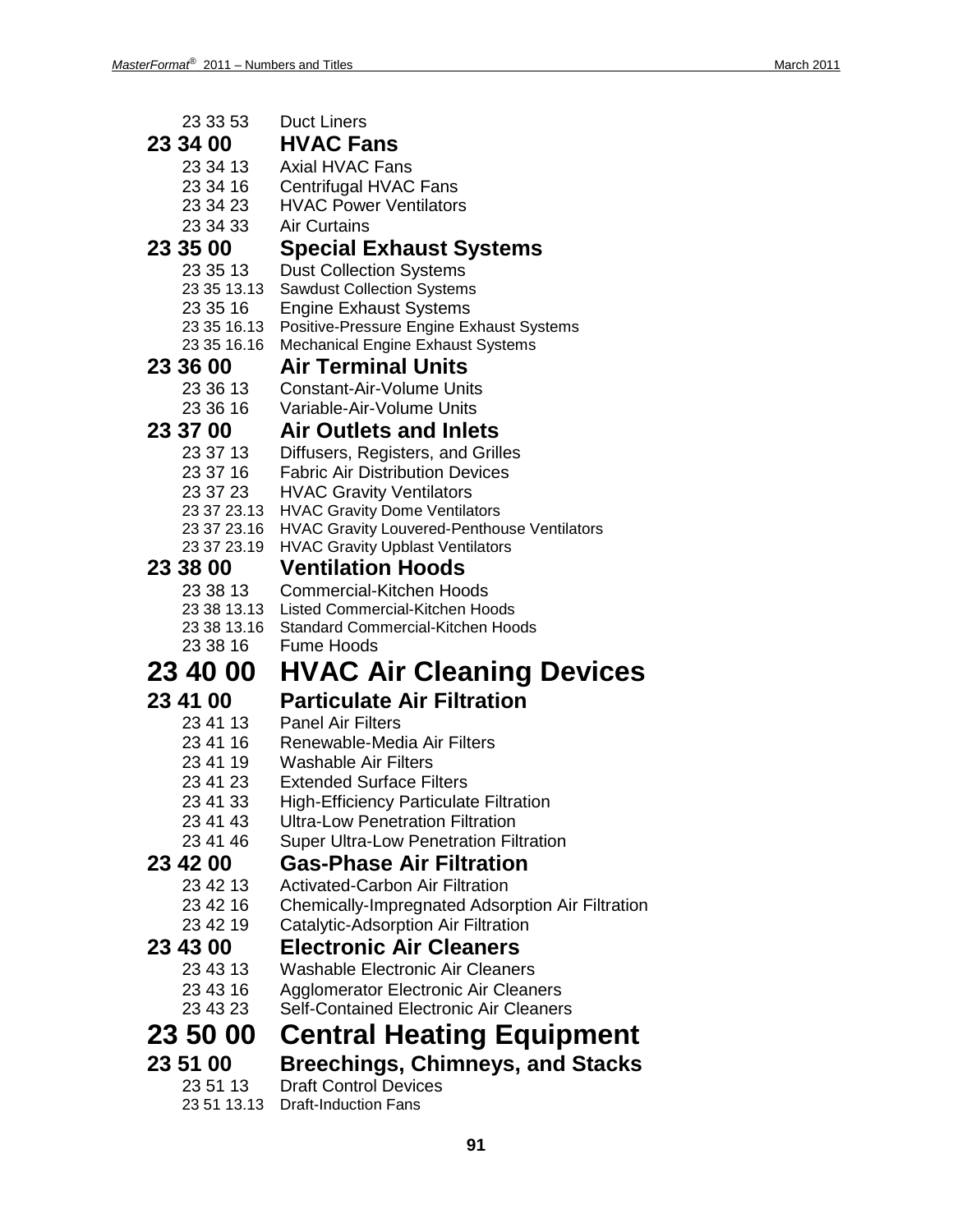| 23 51 13.16<br>23 51 13.19 | <b>Vent Dampers</b><br><b>Barometric Dampers</b> |
|----------------------------|--------------------------------------------------|
|                            | <b>Fabricated Breechings and Accessories</b>     |
| 23 51 16                   | <b>Fabricated Stacks</b>                         |
| 23 51 19                   |                                                  |
| 235123                     | <b>Gas Vents</b>                                 |
| 23 51 33                   | <b>Insulated Sectional Chimneys</b>              |
| 23 51 43                   | <b>Flue-Gas Filtration Equipment</b>             |
| 23 51 43.13                | <b>Gaseous Filtration</b>                        |
| 23 51 43.16                | <b>Particulate Filtration</b>                    |
| 23 52 00                   | <b>Heating Boilers</b>                           |
| 23 52 13                   | <b>Electric Boilers</b>                          |
| 23 52 16                   | <b>Condensing Boilers</b>                        |
| 23 52 16.13                | <b>Stainless-Steel Condensing Boilers</b>        |
| 23 52 16.16                | <b>Aluminum Condensing Boilers</b>               |
| 23 52 17                   | <b>Low Mass Boilers</b>                          |
| 23 52 19                   | <b>Pulse Combustion Boilers</b>                  |
| 23 52 23                   | <b>Cast-Iron Boilers</b>                         |
| 23 52 33                   | <b>Water-Tube Boilers</b>                        |
| 23 52 33.13                | <b>Finned Water-Tube Boilers</b>                 |
| 23 52 33.16                | <b>Steel Water-Tube Boilers</b>                  |
| 23 52 33.19                | <b>Copper Water-Tube Boilers</b>                 |
| 23 52 39                   | <b>Fire-Tube Boilers</b>                         |
| 23 52 39.13                | <b>Scotch Marine Boilers</b>                     |
| 23 52 39.16                | <b>Steel Fire-Tube Boilers</b>                   |
| 23 52 83                   | <b>Boiler Blowdown Systems</b>                   |
|                            |                                                  |
| 23 53 00                   |                                                  |
|                            | <b>Heating Boiler Feedwater Equipment</b>        |
| 23 53 13                   | <b>Boiler Feedwater Pumps</b>                    |
| 23 53 16                   | Deaerators                                       |
| 23 54 00                   | <b>Furnaces</b>                                  |
| 23 54 13                   | <b>Electric-Resistance Furnaces</b>              |
| 23 54 16                   | <b>Fuel-Fired Furnaces</b>                       |
|                            | 23 54 16.13 Gas-Fired Furnaces                   |
| 23 54 16.16                | <b>Oil-Fired Furnaces</b>                        |
| 23 55 00                   | <b>Fuel-Fired Heaters</b>                        |
| 23 55 13                   | <b>Fuel-Fired Duct Heaters</b>                   |
| 23 55 13.13                | Oil-Fired Duct Heaters                           |
| 23 55 13.16                | <b>Gas-Fired Duct Heaters</b>                    |
| 23 55 23                   | <b>Gas-Fired Radiant Heaters</b>                 |
| 23 55 33                   | <b>Fuel-Fired Unit Heaters</b>                   |
| 23 55 33.13                | <b>Oil-Fired Unit Heaters</b>                    |
| 23 55 33.16                | <b>Gas-Fired Unit Heaters</b>                    |
| 23 56 00                   | Solar Energy Heating Equipment                   |
| 23 56 13                   | <b>Heating Solar Collectors</b>                  |
| 23 56 13.13                | <b>Heating Solar Flat-Plate Collectors</b>       |
| 23 56 13.16                | <b>Heating Solar Concentrating Collectors</b>    |
| 23 56 13.19                | <b>Heating Solar Vacuum-Tube Collectors</b>      |
| 23 56 16                   | <b>Packaged Solar Heating Equipment</b>          |
| 23 57 00                   | <b>Heat Exchangers for HVAC</b>                  |

- 23 57 13 Steam-to-Steam Heat Exchangers
- 23 57 16 Steam-to-Water Heat Exchangers
- 23 57 19 Liquid-to-Liquid Heat Exchangers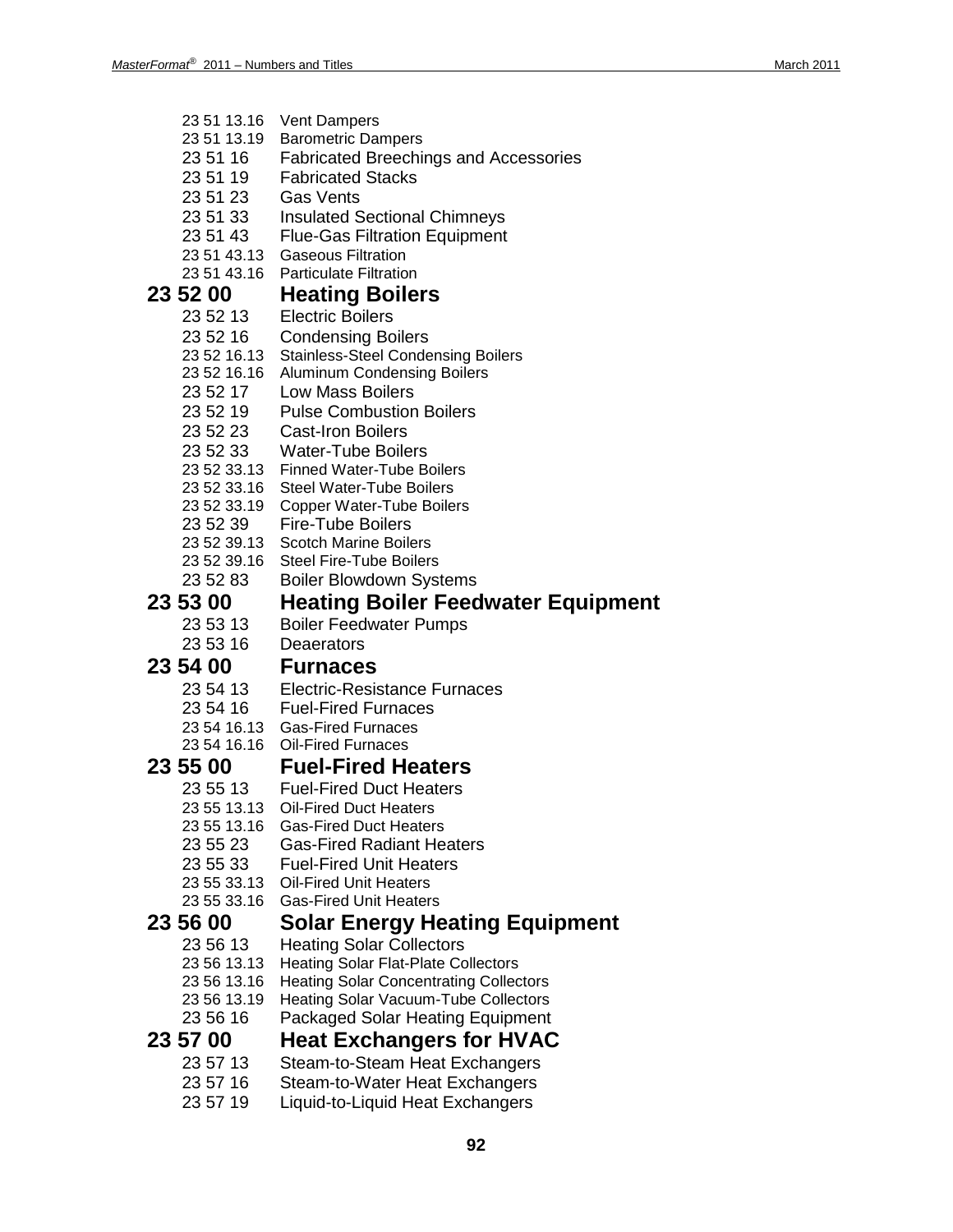| 23 57 19.13<br>23 57 19.16<br>23 57 33 | Plate-Type, Liquid-to-Liquid Heat Exchangers<br>Shell-Type, Liquid-to-Liquid Heat Exchangers<br>Direct Geoexchange Heat Exchangers |
|----------------------------------------|------------------------------------------------------------------------------------------------------------------------------------|
| 23 60 00                               | <b>Central Cooling Equipment</b>                                                                                                   |
| 23 61 00                               | <b>Refrigerant Compressors</b>                                                                                                     |
| 23 61 13                               | <b>Centrifugal Refrigerant Compressors</b>                                                                                         |
| 23 61 13.13                            | Non-Condensable Gas Purge Equipment                                                                                                |
| 23 61 16                               | <b>Reciprocating Refrigerant Compressors</b>                                                                                       |
| 23 61 19                               | <b>Scroll Refrigerant Compressors</b>                                                                                              |
| 23 61 23                               | <b>Rotary-Screw Refrigerant Compressors</b>                                                                                        |
| 23 62 00<br>23 62 13                   | <b>Packaged Compressor and Condenser Units</b>                                                                                     |
| 23 62 23                               | Packaged Air-Cooled Refrigerant Compressor and Condenser Units<br>Packaged Water-Cooled Refrigerant Compressor and Condenser Units |
| 23 63 00                               |                                                                                                                                    |
| 23 63 13                               | <b>Refrigerant Condensers</b>                                                                                                      |
| 23 63 23                               | Air-Cooled Refrigerant Condensers<br><b>Water-Cooled Refrigerant Condensers</b>                                                    |
| 23 63 33                               | <b>Evaporative Refrigerant Condensers</b>                                                                                          |
| 23 64 00                               | <b>Packaged Water Chillers</b>                                                                                                     |
| 23 64 13                               | <b>Absorption Water Chillers</b>                                                                                                   |
| 23 64 13.13                            | Direct-Fired Absorption Water Chillers                                                                                             |
| 23 64 13.16                            | Indirect-Fired Absorption Water Chillers                                                                                           |
| 23 64 16                               | <b>Centrifugal Water Chillers</b>                                                                                                  |
| 23 64 16.13                            | Air-Cooled Centrifugal Water Chillers                                                                                              |
| 23 64 16.16                            | Water-Cooled Centrifugal Water Chillers                                                                                            |
| 23 64 19<br>23 64 23                   | <b>Reciprocating Water Chillers</b><br><b>Scroll Water Chillers</b>                                                                |
| 23 64 26                               | <b>Rotary-Screw Water Chillers</b>                                                                                                 |
| 23 65 00                               | <b>Cooling Towers</b>                                                                                                              |
| 23 65 13                               | <b>Forced-Draft Cooling Towers</b>                                                                                                 |
| 23 65 13.13                            | Open-Circuit, Forced-Draft Cooling Towers                                                                                          |
| 23 65 13.16                            | <b>Closed-Circuit, Forced-Draft Cooling Towers</b>                                                                                 |
| 23 65 16                               | <b>Natural-Draft Cooling Towers</b>                                                                                                |
| 23 65 23                               | <b>Field-Erected Cooling Towers</b>                                                                                                |
| 23 65 33                               | <b>Liquid Coolers</b>                                                                                                              |
| 23 70 00                               | <b>Central HVAC Equipment</b>                                                                                                      |
| 23 71 00                               | <b>Thermal Storage</b>                                                                                                             |
| 23 71 13                               | <b>Thermal Heat Storage</b>                                                                                                        |
| 23 71 13.13                            | Room Storage Heaters for Thermal Storage                                                                                           |
| 23 71 13.16                            | Heat-Pump Boosters for Thermal Storage                                                                                             |
| 23 71 13.19                            | Central Furnace Heat-Storage Units                                                                                                 |
| 23 71 13.23<br>23 71 16                | Pressurized-Water Thermal Storage Tanks<br><b>Chilled-Water Thermal Storage</b>                                                    |
| 23 71 19                               | Ice Storage                                                                                                                        |
| 23 71 19.13                            | Internal Ice-on-Coil Thermal Storage                                                                                               |
| 23 71 19.16                            | External Ice-on-Coil Thermal Storage                                                                                               |
| 23 71 19.19                            | <b>Encapsulated-Ice Thermal Storage</b>                                                                                            |
| 23 71 19.23                            | Ice-Harvesting Thermal Storage                                                                                                     |
| 23 71 19.26                            | Ice-Slurry Thermal Storage                                                                                                         |
| 23 72 00                               | <b>Air-to-Air Energy Recovery Equipment</b>                                                                                        |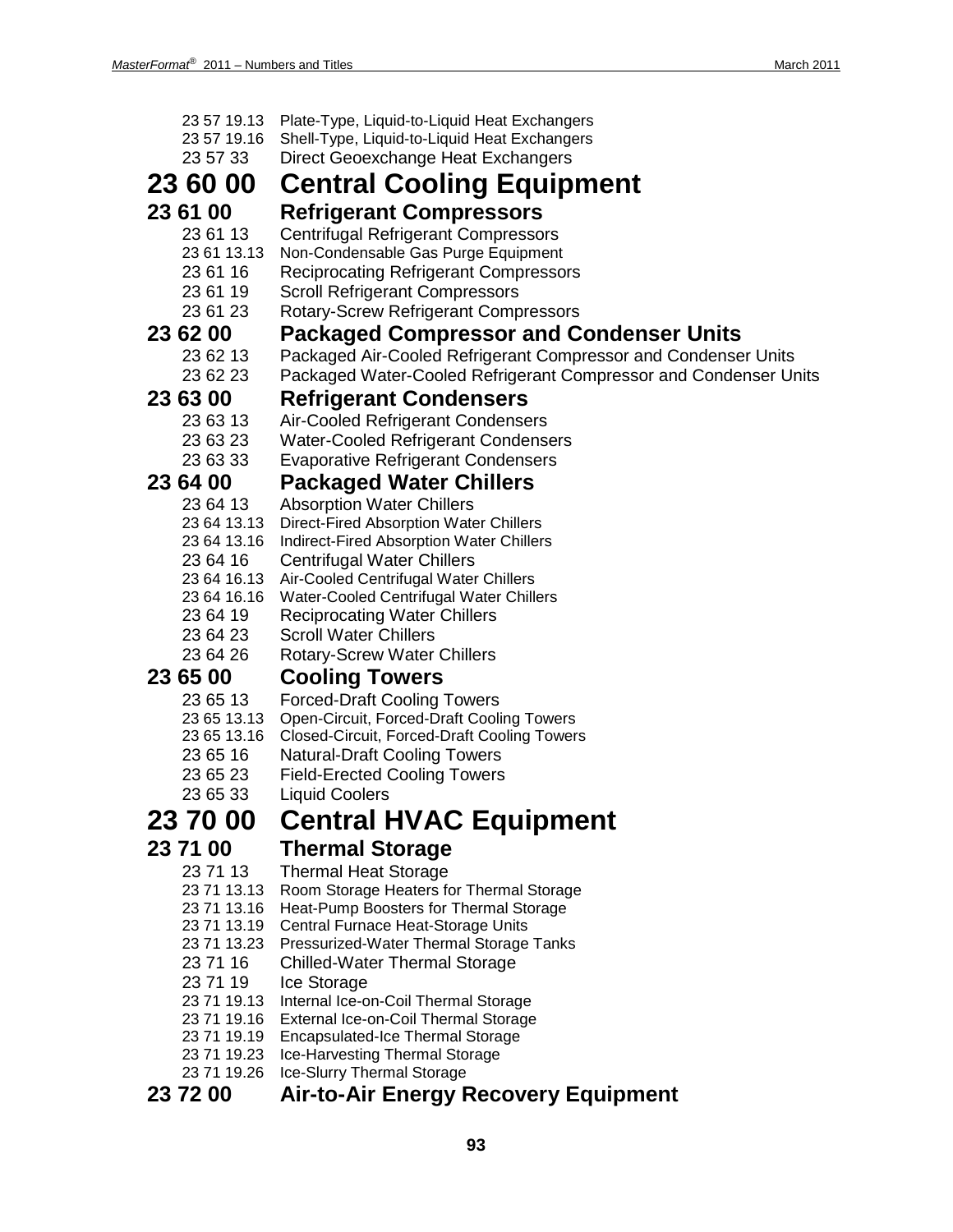| 23 72 13                   | Heat-Wheel Air-to-Air Energy-Recovery Equipment                                                                    |
|----------------------------|--------------------------------------------------------------------------------------------------------------------|
| 23 72 16                   | Heat-Pipe Air-to-Air Energy-Recovery Equipment                                                                     |
| 23 72 19                   | Fixed-Plate Air-to-Air Energy-Recovery Equipment                                                                   |
| 23 72 23                   | Packaged Air-to-Air Energy-Recovery Units                                                                          |
| 23 73 00                   | <b>Indoor Central-Station Air-Handling Units</b>                                                                   |
| 23 73 13                   | Modular Indoor Central-Station Air-Handling Units                                                                  |
| 23 73 23                   | <b>Custom Indoor Central-Station Air-Handling Units</b>                                                            |
| 23 73 33                   | Indoor Indirect Fuel-Fired Heating and Ventilating Units                                                           |
| 23 73 33.13                | Indoor Indirect Oil-Fired Heating and Ventilating Units                                                            |
| 23 73 33.16<br>23 73 39    | Indoor Indirect Gas-Fired Heating and Ventilating Units                                                            |
|                            | Indoor, Direct Gas-Fired Heating and Ventilating Units                                                             |
| 23 74 00                   | <b>Packaged Outdoor HVAC Equipment</b>                                                                             |
| 23 74 13                   | Packaged, Outdoor, Central-Station Air-Handling Units                                                              |
| 23 74 23<br>23 74 23.13    | Packaged, Outdoor, Heating-Only Makeup-Air Units<br>Packaged, Direct-Fired, Outdoor, Heating-Only Makeup-Air Units |
| 23 74 23.16                | Packaged, Indirect-Fired, Outdoor, Heating-Only Makeup-Air Units                                                   |
| 23 74 33                   | <b>Dedicated Outdoor-Air Units</b>                                                                                 |
| 23 75 00                   | <b>Custom-Packaged Outdoor HVAC Equipment</b>                                                                      |
| 23 75 13                   | Custom-Packaged, Outdoor, Central-Station Air-Handling Units                                                       |
| 23 75 23                   | Custom-Packaged, Outdoor, Heating and Ventilating Makeup-Air Units                                                 |
| 23 75 33                   | Custom-Packaged, Outdoor, Heating and Cooling Makeup Air-                                                          |
|                            | Conditioners                                                                                                       |
| 23 76 00                   | <b>Evaporative Air-Cooling Equipment</b>                                                                           |
| 23 76 13                   | <b>Direct Evaporative Air Coolers</b>                                                                              |
| 23 76 16                   | <b>Indirect Evaporative Air Coolers</b>                                                                            |
| 23 76 19                   |                                                                                                                    |
|                            |                                                                                                                    |
|                            | <b>Combined Direct and Indirect Evaporative Air Coolers</b>                                                        |
| 23 80 00                   | <b>Decentralized HVAC Equipment</b>                                                                                |
| 23 81 00                   | <b>Decentralized Unitary HVAC Equipment</b>                                                                        |
| 23 81 13                   | <b>Packaged Terminal Air-Conditioners</b>                                                                          |
| 23 81 16                   | <b>Room Air-Conditioners</b>                                                                                       |
| 23 81 19                   | <b>Self-Contained Air-Conditioners</b>                                                                             |
| 23 81 19.13                | <b>Small-Capacity Self-Contained Air-Conditioners</b>                                                              |
| 23 81 19.16                | Large-Capacity Self-Contained Air-Conditioners                                                                     |
| 23 81 23                   | <b>Computer-Room Air-Conditioners</b>                                                                              |
| 23 81 26                   | <b>Split-System Air-Conditioners</b>                                                                               |
| 23 81 26.13<br>23 81 26.16 | <b>Small-Capacity Split-System Air-Conditioners</b>                                                                |
| 23 81 43                   | Large-Capacity Split-System Air-Conditioners<br><b>Air-Source Unitary Heat Pumps</b>                               |
| 23 81 46                   | <b>Water-Source Unitary Heat Pumps</b>                                                                             |
| 23 82 00                   |                                                                                                                    |
| 23 82 13                   | <b>Convection Heating and Cooling Units</b>                                                                        |
| 23 82 14                   | Valance Heating and Cooling Units<br><b>Chilled Beams</b>                                                          |
| 23 82 16                   | Air Coils                                                                                                          |
| 23 82 19                   | <b>Fan Coil Units</b>                                                                                              |
| 23 82 23                   | <b>Unit Ventilators</b>                                                                                            |
| 23 82 26                   | <b>Induction Units</b>                                                                                             |
| 23 82 29                   | Radiators                                                                                                          |
| 23 82 33                   | Convectors                                                                                                         |
| 23 82 36                   | <b>Finned-Tube Radiation Heaters</b>                                                                               |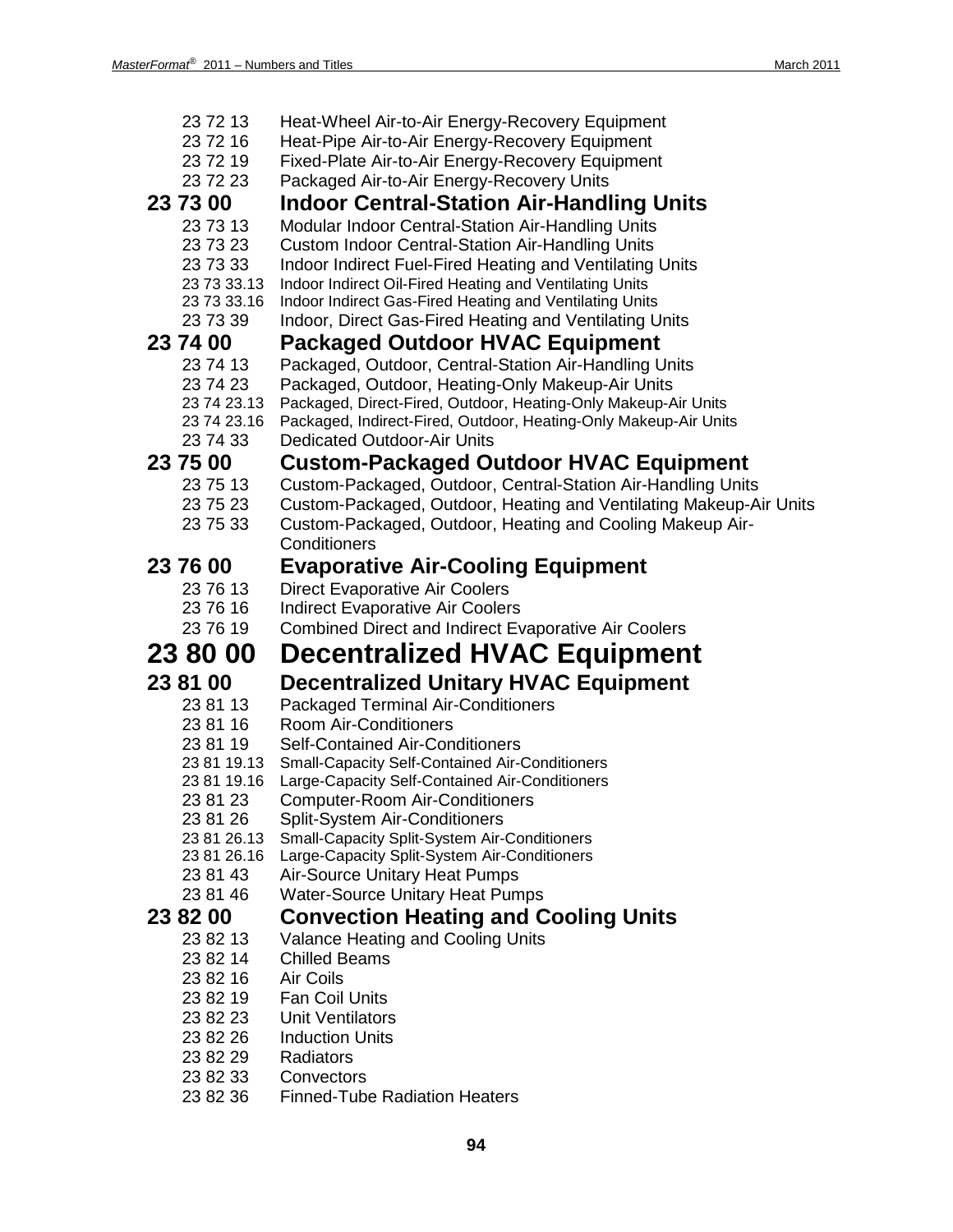- 23 82 39 Unit Heaters
- 23 82 39.13 Cabinet Unit Heaters
- 23 82 39.16 Propeller Unit Heaters
- 23 82 39.19 Wall and Ceiling Unit Heaters
- 23 82 41 Water-to-Water Heat Pumps

# **23 83 00 Radiant Heating Units**

- 23 83 13 Radiant-Heating Electric Cables<br>23 83 13.16 Radiant-Heating Electric Mats
- **Radiant-Heating Electric Mats**
- 23 83 16 Radiant-Heating Hydronic Piping
- 23 83 23 Radiant-Heating Electric Panels
- 23 83 26 Gas-Fired Radiant Heaters
- 23 83 33 Electric Radiant Heaters

# **23 84 00 Humidity Control Equipment**

- **Humidifiers**
- 23 84 13.13 Heated-Pan Humidifiers
- 23 84 13.16 Wetted-Element Humidifiers<br>23 84 13.19 Atomizing Humidifiers
- 
- 23 84 13.19 Atomizing Humidifiers<br>23 84 13.23 Direct-Steam-Injection Direct-Steam-Injection Humidifiers
- 23 84 13.26 Jacketed, Steam Humidifiers<br>23 84 13.29 Self-Contained Steam Humid
- Self-Contained Steam Humidifiers
- 23 84 13.33 Portable Humidifiers
- 23 84 16 Mechanical Dehumidification Units
- 23 84 16.13 Outdoor, Mechanical Dehumidification Units
- 23 84 16.16 Indoor, Mechanical Dehumidification Units
- 23 84 16.33 Portable Dehumidifiers
- 23 84 19 Desiccant Dehumidification Units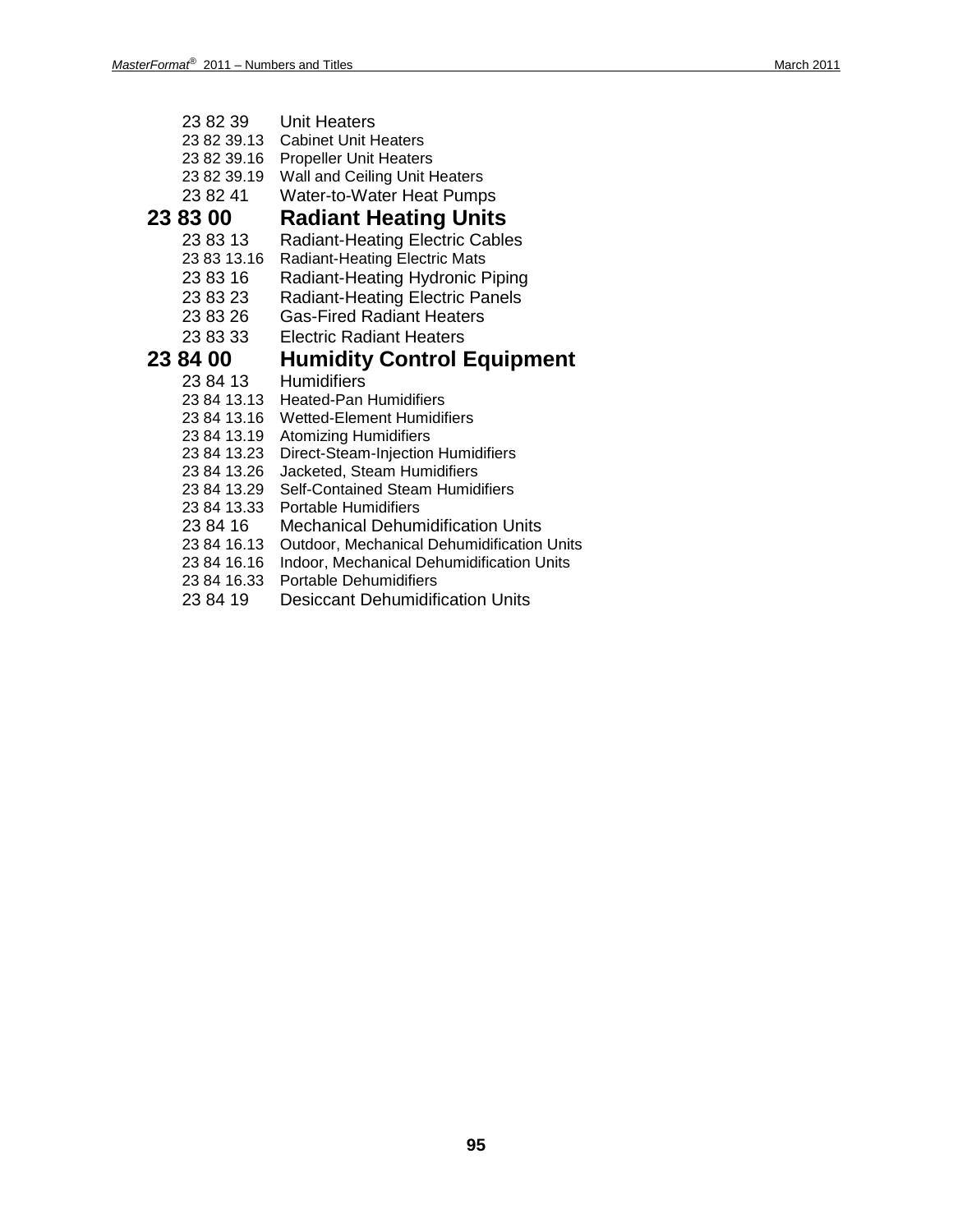| <b>25 00 00</b>         | <b>Integrated Automation</b>                                                                                           |
|-------------------------|------------------------------------------------------------------------------------------------------------------------|
| 25 01 00                | <b>Operation and Maintenance of Integrated Automation</b>                                                              |
| 25 01 10                | Operation and Maintenance of Integrated Automation Network Equipment                                                   |
| 25 01 20                | Operation and Maintenance of Integrated Equipment                                                                      |
| 25 01 30                | Operation and Maintenance of Integrated Automation Instrumentation and<br><b>Terminal Devices</b>                      |
| 25 01 90                | Diagnostic Systems for Integrated Automation                                                                           |
| 25 05 00                | <b>Common Work Results for Integrated Automation</b>                                                                   |
| 25 05 13                | Conductors and Cables for Integrated Automation                                                                        |
| 25 05 26                | Grounding and Bonding for Integrated Automation                                                                        |
| 25 05 28<br>25 05 28.29 | Pathways for Integrated Automation<br>Hangers and Supports for Integrated Automation                                   |
| 25 05 28.33             | Conduits and Backboxes for Integrated Automation                                                                       |
| 25 05 28.36             | Cable Trays for Integrated Automation                                                                                  |
| 25 05 28.39             | Surface Raceways for Integrated Automation                                                                             |
| 25 05 48                | Vibration and Seismic Controls for Integrated Automation                                                               |
| 25 05 53                | Identification for Integrated Automation                                                                               |
| 25 06 00                | <b>Schedules for Integrated Automation</b>                                                                             |
| 25 06 11<br>25 06 12    | Schedules for Integrated Automation Network<br><b>Schedules for Integrated Automation Network Gateways</b>             |
| 25 06 13                | Schedules for Integrated Automation Control and Monitoring Network                                                     |
| 25 06 14                | Schedules for Integrated Automation Local Control Units                                                                |
| 25 06 30                | Schedules for Integrated Automation Instrumentation and Terminal                                                       |
|                         | <b>Devices</b>                                                                                                         |
| 25 08 00                | <b>Commissioning of Integrated Automation</b>                                                                          |
| 25 10 00                | <b>Integrated Automation Network</b>                                                                                   |
|                         | <b>Equipment</b>                                                                                                       |
| 25 11 00                | <b>Integrated Automation Network Devices</b>                                                                           |
| 25 11 13                | <b>Integrated Automation Network Servers</b>                                                                           |
| 25 11 16                | Integrated Automation Network Routers, Bridges, Switches, Hubs, and<br><b>Modems</b>                                   |
| 25 11 19                | <b>Integrated Automation Network Operator Workstations</b>                                                             |
| 25 12 00                | <b>Integrated Automation Network Gateways</b>                                                                          |
| 25 12 13                | <b>Hardwired Integration Network Gateways</b>                                                                          |
| 25 12 16                | <b>Direct-Protocol Integration Network Gateways</b>                                                                    |
| 25 12 19                | <b>Neutral-Protocol Integration Network Gateways</b>                                                                   |
| 25 12 23                | Client-Server Information/Database Integration Network Gateways                                                        |
| 25 13 00                | <b>Integrated Automation Control and Monitoring</b>                                                                    |
|                         | <b>Network</b>                                                                                                         |
| 25 13 13                | Integrated Automation Control and Monitoring Network Supervisory<br>Control                                            |
| 25 13 16                | Integrated Automation Control and Monitoring Network Integration Panels                                                |
| 25 13 19                | Integrated Automation Control and Monitoring Network Interoperability                                                  |
| 25 14 00                | <b>Integrated Automation Local Control Units</b>                                                                       |
| 25 14 13<br>25 14 16    | <b>Integrated Automation Remote Control Panels</b><br><b>Integrated Automation Application-Specific Control Panels</b> |
| 25 14 19                | <b>Integrated Automation Terminal Control Units</b>                                                                    |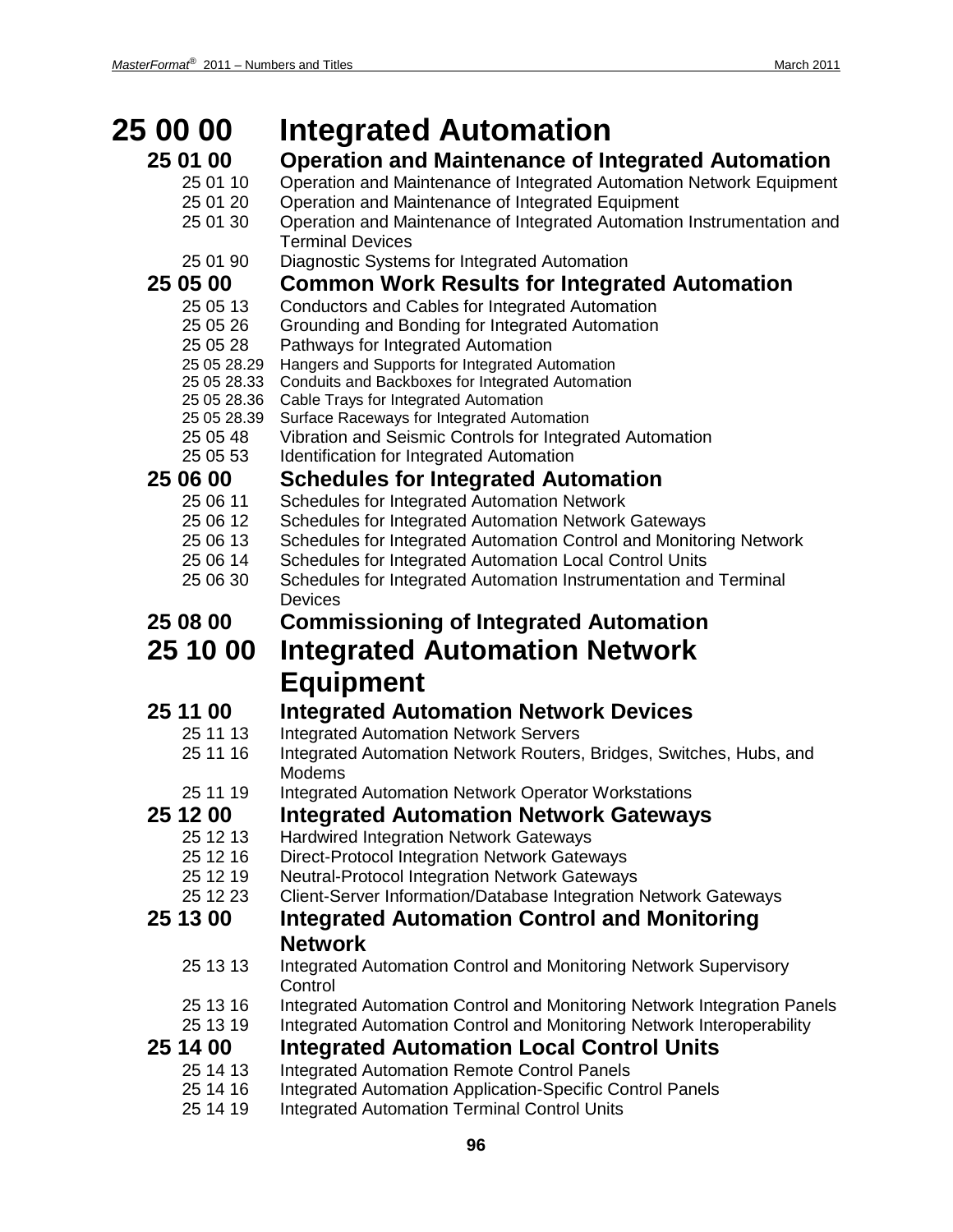| 25 14 23             | <b>Integrated Automation Field Equipment Panels</b>                                              |
|----------------------|--------------------------------------------------------------------------------------------------|
| 25 15 00             | <b>Integrated Automation Software</b>                                                            |
| 25 15 13             | <b>Integrated Automation Software for Network Gateways</b>                                       |
| 25 15 16             | Integrated Automation Software for Control and Monitoring Networks                               |
| 25 15 19             | Integrated Automation Software for Local Control Units                                           |
| 25 30 00             | Integrated Automation Instrumentation                                                            |
|                      | and Terminal Devices                                                                             |
| 25 31 00             | <b>Integrated Automation Instrumentation and Terminal</b>                                        |
|                      | <b>Devices for Facility Equipment</b>                                                            |
| 25 32 00             | <b>Integrated Automation Instrumentation and Terminal</b>                                        |
|                      | <b>Devices for Conveying Equipment</b>                                                           |
| 25 33 00             | <b>Integrated Automation Instrumentation and Terminal</b>                                        |
|                      | <b>Devices for Fire-Suppression Systems</b>                                                      |
| 25 34 00             | <b>Integrated Automation Instrumentation and Terminal</b>                                        |
|                      | <b>Devices for Plumbing</b>                                                                      |
| 25 35 00             | <b>Integrated Automation Instrumentation and Terminal</b>                                        |
|                      | <b>Devices for HVAC</b>                                                                          |
| 25 35 13             | <b>Integrated Automation Actuators and Operators</b>                                             |
| 25 35 16             | <b>Integrated Automation Sensors and Transmitters</b>                                            |
| 25 35 19             | <b>Integrated Automation Control Valves</b>                                                      |
| 25 35 23             | <b>Integrated Automation Control Dampers</b>                                                     |
| 25 35 26             | <b>Integrated Automation Compressed Air Supply</b>                                               |
| 25 36 00             | <b>Integrated Automation Instrumentation and Terminal</b>                                        |
|                      | <b>Devices for Electrical Systems</b>                                                            |
| 25 36 13             | <b>Integrated Automation Power Meters</b>                                                        |
| 25 36 16             | <b>Integrated Automation KW Transducers</b>                                                      |
| 25 36 19             | <b>Integrated Automation Current Sensors</b>                                                     |
|                      |                                                                                                  |
| 25 36 23             | <b>Integrated Automation Battery Monitors</b>                                                    |
| 25 36 26             | <b>Integrated Automation Lighting Relays</b>                                                     |
| 25 36 29             | <b>Integrated Automation UPS Monitors</b>                                                        |
| 25 37 00             | Integrated Automation Instrumentation and Terminal                                               |
|                      | <b>Devices for Communications Systems</b>                                                        |
| 25 38 00             | <b>Integrated Automation Instrumentation and Terminal</b>                                        |
|                      | <b>Devices for Electronic Safety and Security Systems</b>                                        |
| 25 50 00             | <b>Integrated Automation Facility Controls</b>                                                   |
| 25 51 00             | <b>Integrated Automation Control of Facility Equipment</b>                                       |
| 25 52 00             | <b>Integrated Automation Control of Conveying</b>                                                |
|                      | <b>Equipment</b>                                                                                 |
| 25 53 00             |                                                                                                  |
|                      | <b>Integrated Automation Control of Fire-Suppression</b>                                         |
|                      | <b>Systems</b>                                                                                   |
| 25 54 00<br>25 55 00 | <b>Integrated Automation Control of Plumbing</b><br><b>Integrated Automation Control of HVAC</b> |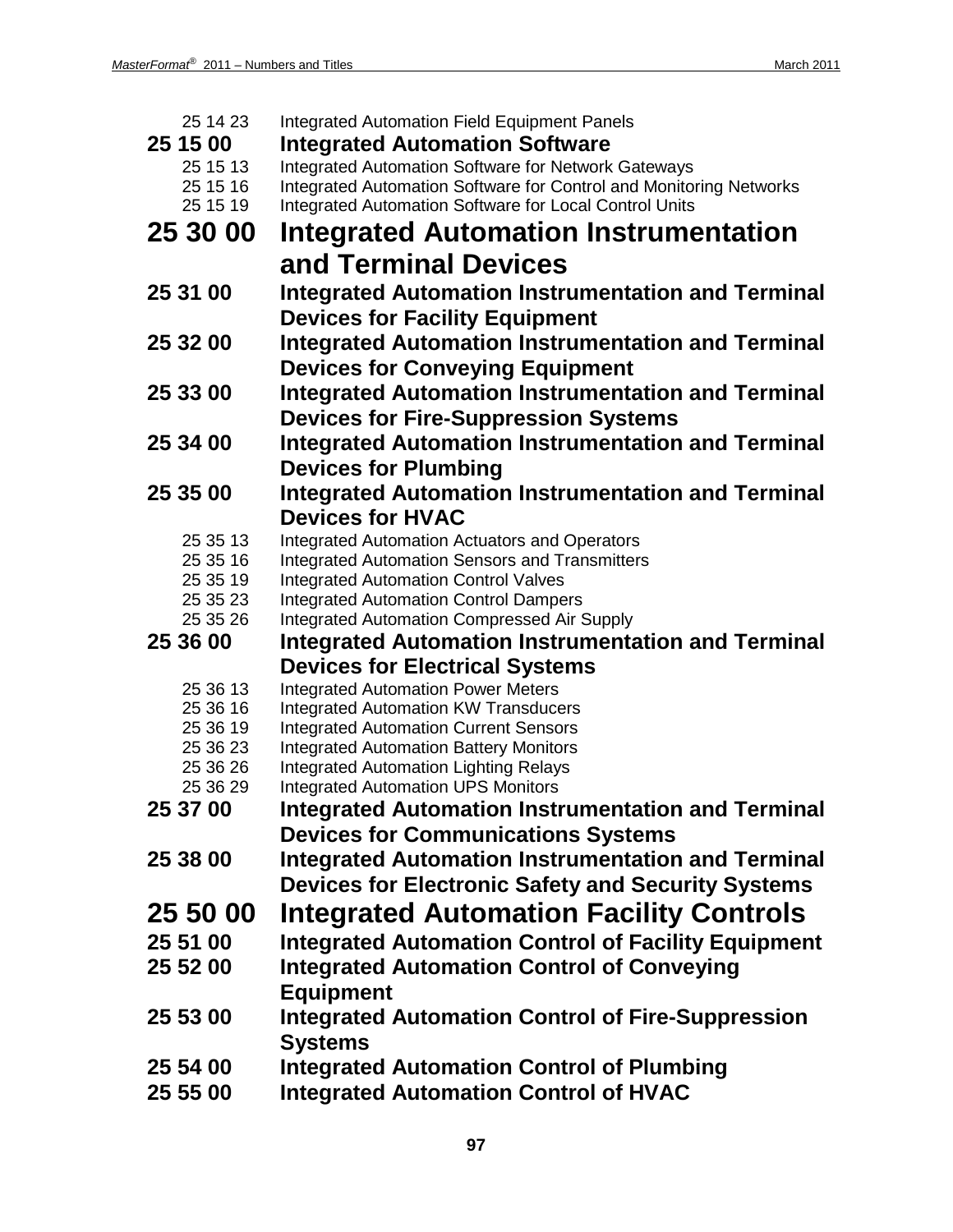| 25 56 00 | <b>Integrated Automation Control of Electrical Systems</b>  |
|----------|-------------------------------------------------------------|
| 25 57 00 | <b>Integrated Automation Control of Communications</b>      |
|          | <b>Systems</b>                                              |
| 25 58 00 | <b>Integrated Automation Control of Electronic Safety</b>   |
|          | and Security Systems                                        |
| 25 90 00 | <b>Integrated Automation Control</b>                        |
|          | <b>Sequences</b>                                            |
| 25 91 00 | <b>Integrated Automation Control Sequences for Facility</b> |
|          | <b>Equipment</b>                                            |
| 25 92 00 | <b>Integrated Automation Control Sequences for</b>          |
|          | <b>Conveying Equipment</b>                                  |
| 25 93 00 | <b>Integrated Automation Control Sequences for Fire-</b>    |
|          | <b>Suppression Systems</b>                                  |
| 25 94 00 | <b>Integrated Automation Control Sequences for</b>          |
|          | <b>Plumbing</b>                                             |
| 25 95 00 | <b>Integrated Automation Control Sequences for HVAC</b>     |
| 25 96 00 | <b>Integrated Automation Control Sequences for</b>          |
|          | <b>Electrical Systems</b>                                   |
| 25 97 00 | <b>Integrated Automation Control Sequences for</b>          |
|          | <b>Communications Systems</b>                               |
| 25 98 00 | <b>Integrated Automation Control Sequences for</b>          |
|          | <b>Electronic Safety and Security Systems</b>               |
|          |                                                             |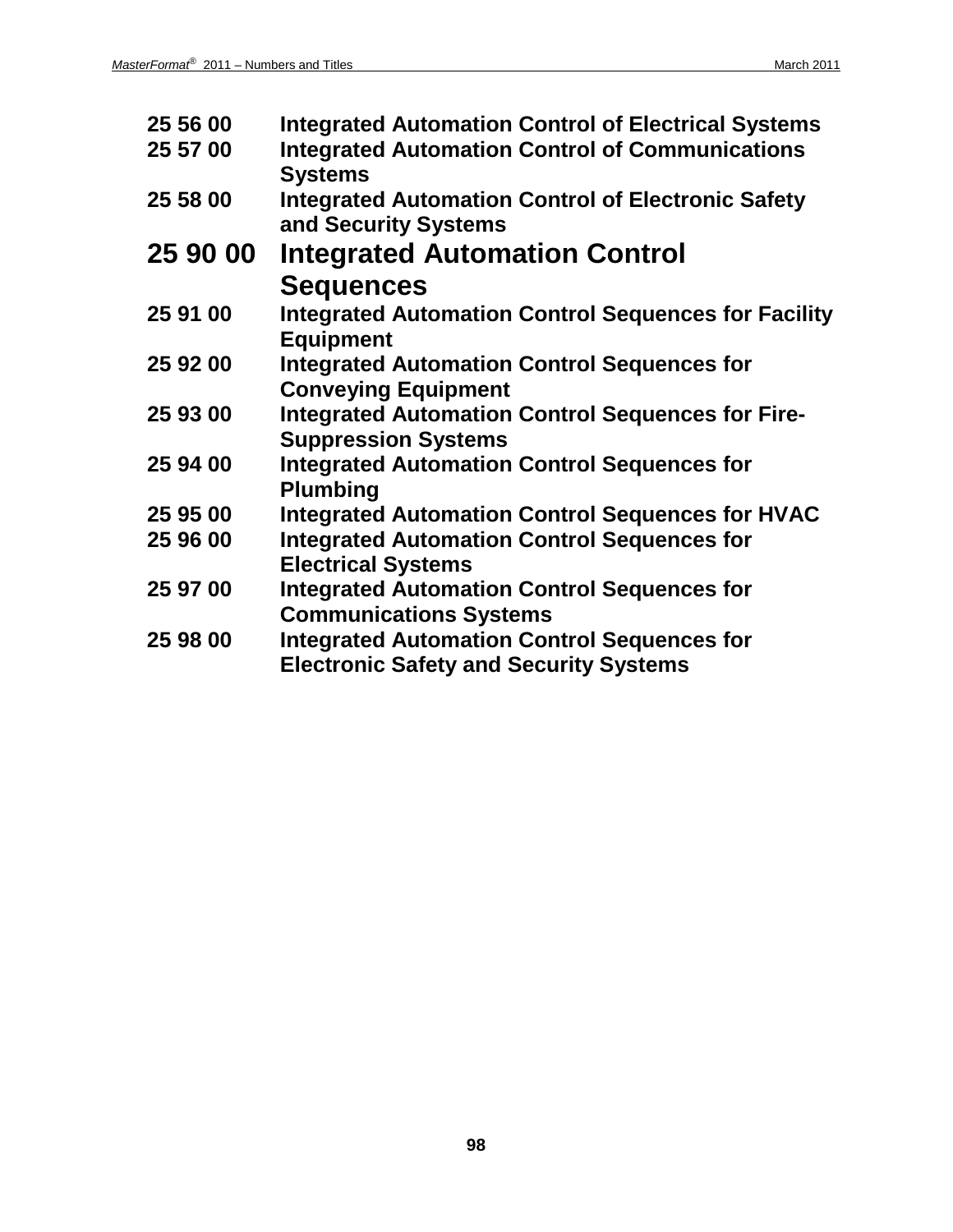# **26 00 00 Electrical**

- **26 01 00 Operation and Maintenance of Electrical Systems**
	- 26 01 10 Operation and Maintenance of Medium-Voltage Electrical Distribution
	- 26 01 20 Operation and Maintenance of Low-Voltage Electrical Distribution
	- 26 01 26 Maintenance Testing of Electrical Systems
	- 26 01 30 Operation and Maintenance of Facility Electrical Power Generating and Storing Equipment
	- 26 01 40 Operation and Maintenance of Electrical and Cathodic Protection Systems
	- 26 01 50 Operation and Maintenance of Lighting<br>26 01 50.51 Luminaire Relamping
	- **Luminaire Relamping**
	- 26 01 50.81 Luminaire Replacement

# **26 05 00 Common Work Results for Electrical**

- Medium-Voltage Cables
- 26 05 13.13 Medium-Voltage Open Conductors
- 26 05 13.16 Medium-Voltage, Single- and Multi-Conductor Cables
- 26 05 19 Low-Voltage Electrical Power Conductors and Cables
- 26 05 19.13 Undercarpet Electrical Power Cables
- 26 05 19.23 Manufactured Wiring Assemblies
- 26 05 23 Control-Voltage Electrical Power Cables
- 26 05 26 Grounding and Bonding for Electrical Systems
- 26 05 29 Hangers and Supports for Electrical Systems
- 26 05 33 Raceway and Boxes for Electrical Systems
- 26 05 33.13 Conduit for Electrical Systems
- 26 05 33.16 Boxes for Electrical Systems
- 26 05 33.23 Surface raceways for Electrical Systems
- 26 05 36 Cable Trays for Electrical Systems
- 26 05 39 Underfloor Raceways for Electrical Systems
- 26 05 43 Underground Ducts and Raceways for Electrical Systems
- 26 05 46 Utility Poles for Electrical Systems
- 26 05 48 Vibration and Seismic Controls for Electrical Systems
- 26 05 53 Identification for Electrical Systems
- 26 05 73 Overcurrent Protective Device Coordination Study
- 26 05 83 Wiring Connections

## **26 06 00 Schedules for Electrical**

- 26 06 10 Schedules for Medium-Voltage Electrical Distribution
- 26 06 20 Schedules for Low-Voltage Electrical Distribution
- 26 06 20.13 Electrical Switchboard Schedule
- 26 06 20.16 Electrical Panelboard Schedule
- 26 06 20.19 Electrical Motor-Control Center Schedule
- 26 06 20.23 Electrical Circuit Schedule
- 26 06 20.26 Wiring Device Schedule
- 26 06 30 Schedules for Facility Electrical Power Generating and Storing Equipment
- 26 06 40 Schedules for Electrical and Cathodic Protection Systems
- 26 06 50 Schedules for Lighting
- 26 06 50.13 Lighting Panelboard Schedule
- 26 06 50.16 Lighting Fixture Schedule
- **26 08 00 Commissioning of Electrical Systems**
- **26 09 00 Instrumentation and Control for Electrical Systems**
	- 26 09 13 Electrical Power Monitoring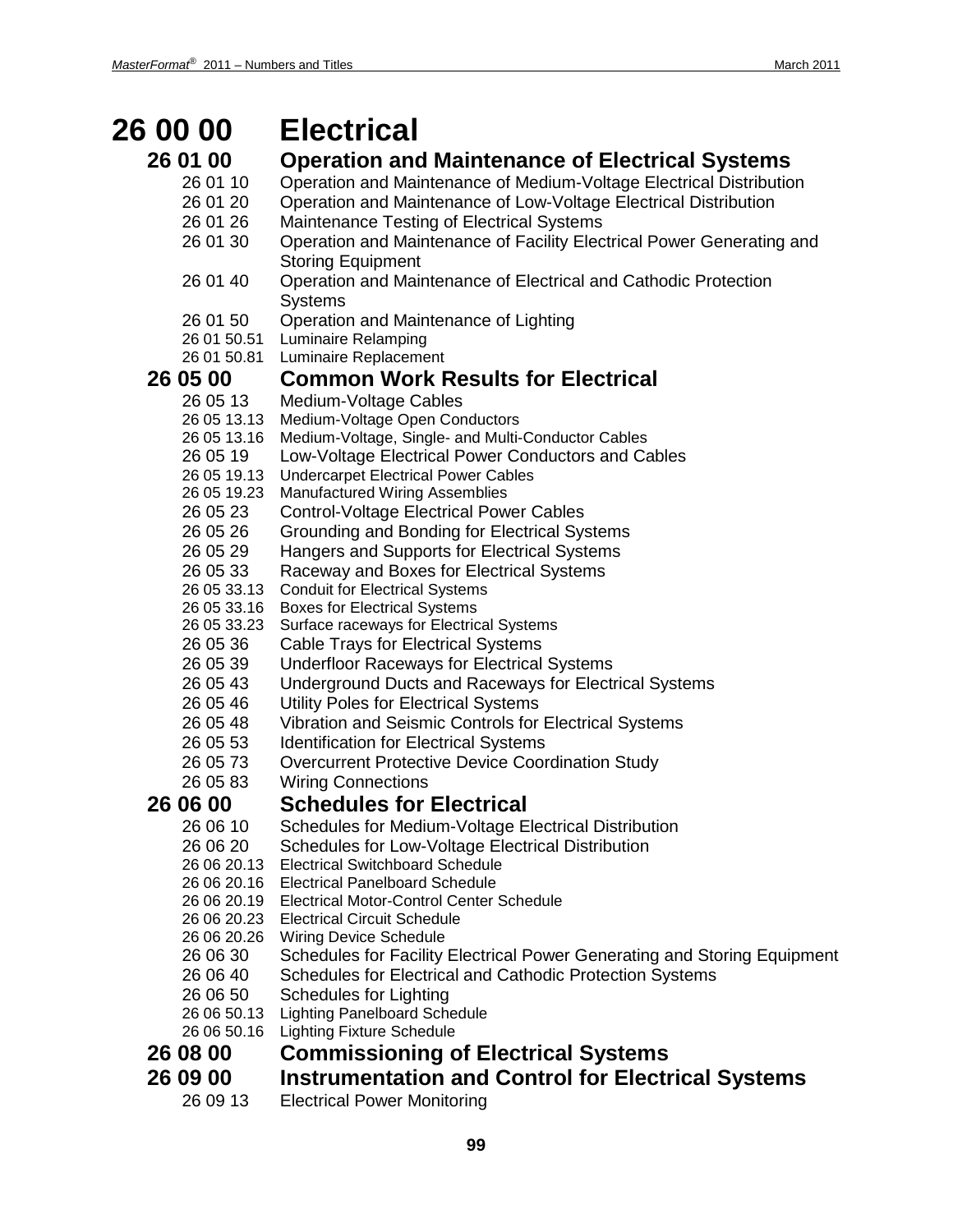26 09 15 Peak Load Controllers

| 26 09 16                   | <b>Electrical Controls and Relays</b>                                               |
|----------------------------|-------------------------------------------------------------------------------------|
| 26 09 17                   | <b>Programmable Controllers</b>                                                     |
| 26 09 19                   | <b>Enclosed Contactors</b>                                                          |
| 26 09 23                   | <b>Lighting Control Devices</b>                                                     |
| 26 09 26                   | <b>Lighting Control Panelboards</b>                                                 |
| 26 09 33                   | <b>Central Dimming Controls</b>                                                     |
| 26 09 33.13<br>26 09 33.16 | Multichannel Remote-Controlled Dimmers<br><b>Remote-Controlled Dimming Stations</b> |
| 26 09 36                   | <b>Modular Dimming Controls</b>                                                     |
| 26 09 36.13                | <b>Manual Modular Dimming Controls</b>                                              |
| 26 09 36.16                | Integrated Multipreset Modular Dimming Controls                                     |
| 26 09 43                   | <b>Network Lighting Controls</b>                                                    |
| 26 09 43.13                | Digital-Network Lighting Controls                                                   |
| 26 09 43.16                | Addressable Fixture Lighting Control                                                |
| 26 09 61                   | <b>Theatrical Lighting Controls</b>                                                 |
| 26 10 00                   | <b>Medium-Voltage Electrical Distribution</b>                                       |
| 26 11 00                   | <b>Substations</b>                                                                  |
| 26 11 13                   | <b>Primary Unit Substations</b>                                                     |
| 26 11 16                   | <b>Secondary Unit Substations</b>                                                   |
| 26 12 00                   | <b>Medium-Voltage Transformers</b>                                                  |
| 26 12 13                   | Liquid-Filled, Medium-Voltage Transformers                                          |
| 26 12 16                   | Dry-Type, Medium-Voltage Transformers                                               |
| 26 12 19                   | Pad-Mounted, Liquid-Filled, Medium-Voltage Transformers                             |
| 26 13 00                   | <b>Medium-Voltage Switchgear</b>                                                    |
| 26 13 13                   | Medium-Voltage Circuit Breaker Switchgear                                           |
| 26 13 16                   | Medium-Voltage Fusible Interrupter Switchgear                                       |
| 26 13 19                   | Medium-Voltage Vacuum Interrupter Switchgear                                        |
| 26 13 23                   | Medium-Voltage Metal-Enclosed Switchgear                                            |
| 26 13 26                   | Medium-Voltage Metal-Clad Switchgear                                                |
| 26 13 29                   | Medium-Voltage Compartmentalized Switchgear                                         |
| 26 16 00                   | <b>Medium-Voltage Metering</b>                                                      |
| 26 18 00                   | <b>Medium-Voltage Circuit Protection Devices</b>                                    |
| 26 18 13                   | Medium-Voltage Cutouts                                                              |
| 26 18 16                   | Medium-Voltage Fuses                                                                |
| 26 18 19                   | Medium-Voltage Lightning Arresters                                                  |
| 26 18 23                   | Medium-Voltage Surge Arresters                                                      |
| 26 18 26                   | Medium-Voltage Reclosers                                                            |
| 26 18 29                   | Medium-Voltage Enclosed Bus                                                         |
| 26 18 33                   | Medium-Voltage Enclosed Fuse Cutouts                                                |
| 26 18 36<br>26 18 39       | Medium-Voltage Enclosed Fuses                                                       |
|                            | Medium-Voltage Motor Controllers                                                    |
| 26 20 00                   | <b>Low-Voltage Electrical Transmission</b>                                          |
| 26 21 00                   | <b>Low-Voltage Electrical Service Entrance</b>                                      |
| 26 21 13                   | Low-Voltage Overhead Electrical Service Entrance                                    |
| 26 21 16                   | Low-Voltage Underground Electrical Service Entrance                                 |
| 26 22 00                   | <b>Low-Voltage Transformers</b>                                                     |
| 26 22 13                   | Low-Voltage Distribution Transformers                                               |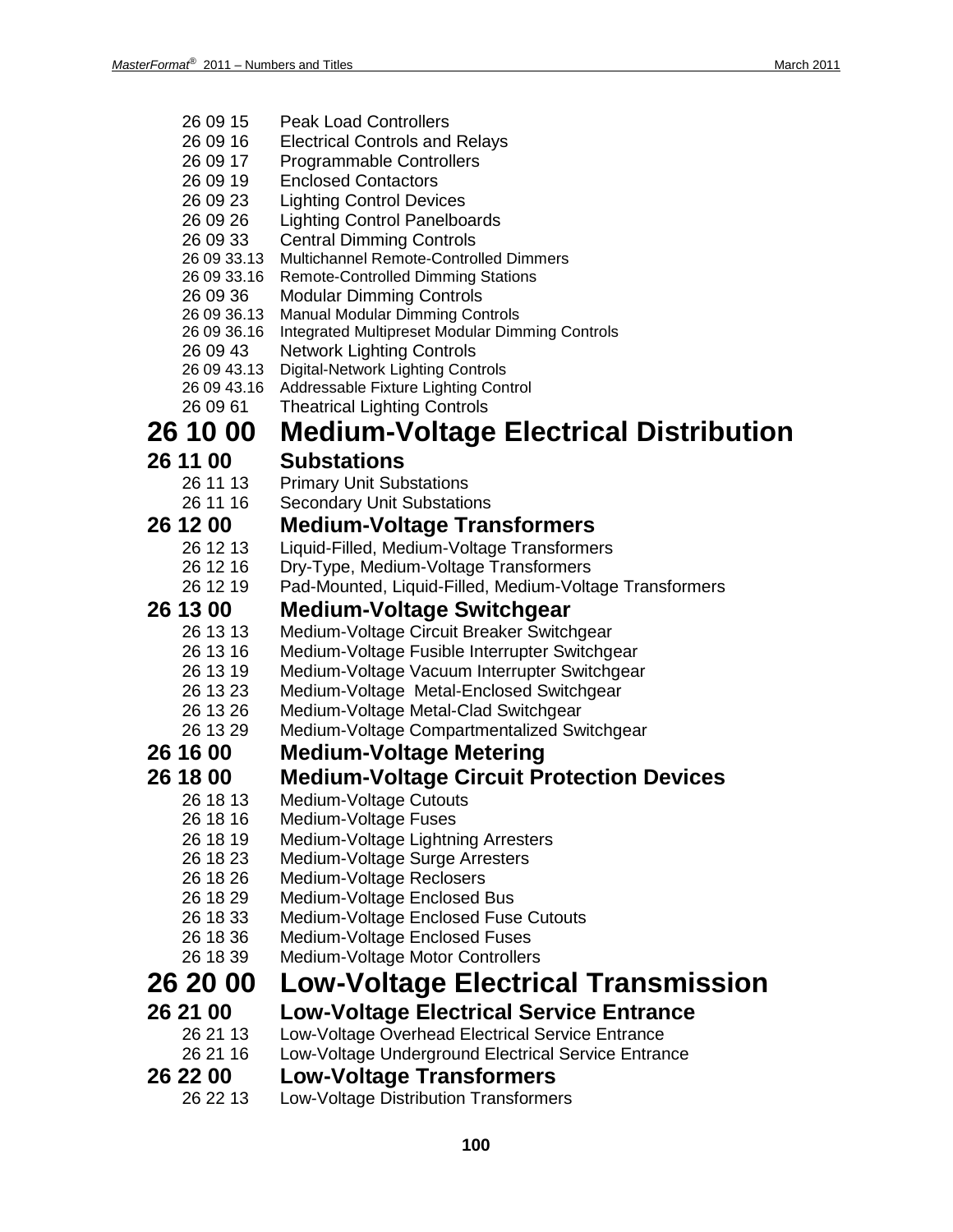| 26 22 16             | Low-Voltage Buck-Boost Transformers                                                |
|----------------------|------------------------------------------------------------------------------------|
| 26 22 19             | <b>Control and Signal Transformers</b>                                             |
| 26 23 00             | Low-Voltage Switchgear                                                             |
| 26 23 13             | Paralleling Low-Voltage Switchgear                                                 |
| 26 24 00             | <b>Switchboards and Panelboards</b>                                                |
| 26 24 13             | Switchboards                                                                       |
| 26 24 16             | Panelboards                                                                        |
| 26 24 19             | <b>Motor-Control Centers</b>                                                       |
| 26 25 00             | <b>Enclosed Bus Assemblies</b>                                                     |
| 26 26 00             | <b>Power Distribution Units</b>                                                    |
| 26 27 00             | <b>Low-Voltage Distribution Equipment</b>                                          |
| 26 27 13             | <b>Electricity Metering</b>                                                        |
| 26 27 16             | <b>Electrical Cabinets and Enclosures</b>                                          |
| 26 27 19             | <b>Multi-Outlet Assemblies</b>                                                     |
| 26 27 23             | <b>Indoor Service Poles</b>                                                        |
| 26 27 26             | <b>Wiring Devices</b>                                                              |
| 26 27 73             | Door Chimes                                                                        |
| 26 28 00             | <b>Low-Voltage Circuit Protective Devices</b>                                      |
| 26 28 13    Fuses    |                                                                                    |
| 26 28 16             | <b>Enclosed Switches and Circuit Breakers</b>                                      |
|                      | 26 28 16.13 Enclosed Circuit Breakers                                              |
|                      | 26 28 16.16 Enclosed Switches                                                      |
| 26 29 00             | <b>Low-Voltage Controllers</b>                                                     |
| 26 29 13             | <b>Enclosed Controllers</b>                                                        |
| 26 29 13.16          | 26 29 13.13 Across-the-Line Motor Controllers<br>Reduced-Voltage Motor Controllers |
| 26 29 23             | Variable-Frequency Motor Controllers                                               |
| 26 29 33             | <b>Controllers for Fire Pump Drivers</b>                                           |
|                      | 26 29 33.13  Full-Service Controllers for Fire Pump Electric-Motor Drivers         |
| 26 29 33.16          | Limited-Service Controllers for Fire Pump Electric-Motor Drivers                   |
| 26 29 33.19          | <b>Controllers for Fire Pump Diesel Engine Drivers</b>                             |
| 26 30 00             | <b>Facility Electrical Power Generating and</b>                                    |
|                      | Storing Equipment                                                                  |
| 26 31 00             | <b>Photovoltaic Collectors</b>                                                     |
| 26 32 00             | <b>Packaged Generator Assemblies</b>                                               |
| 26 32 13             | <b>Engine Generators</b>                                                           |
| 26 32 13.13          | Diesel-Engine-Driven Generator Sets                                                |
| 26 32 13.16          | Gas-Engine-Driven Generator Sets                                                   |
| 26 32 13.26          | Gas-Turbine Engine-Driven Generators                                               |
| 26 32 16             | <b>Steam-Turbine Generators</b>                                                    |
| 26 32 19             | <b>Hydro-Turbine Generators</b>                                                    |
|                      | <b>Wind Energy Equipment</b>                                                       |
| 26 32 23             |                                                                                    |
| 26 32 26             | <b>Frequency Changers</b>                                                          |
| 26 32 29             | <b>Rotary Converters</b>                                                           |
| 26 32 33             | <b>Rotary Uninterruptible Power Units</b>                                          |
| 26 33 00             | <b>Battery Equipment</b>                                                           |
| 26 33 13<br>26 33 16 | <b>Batteries</b><br><b>Battery Racks</b>                                           |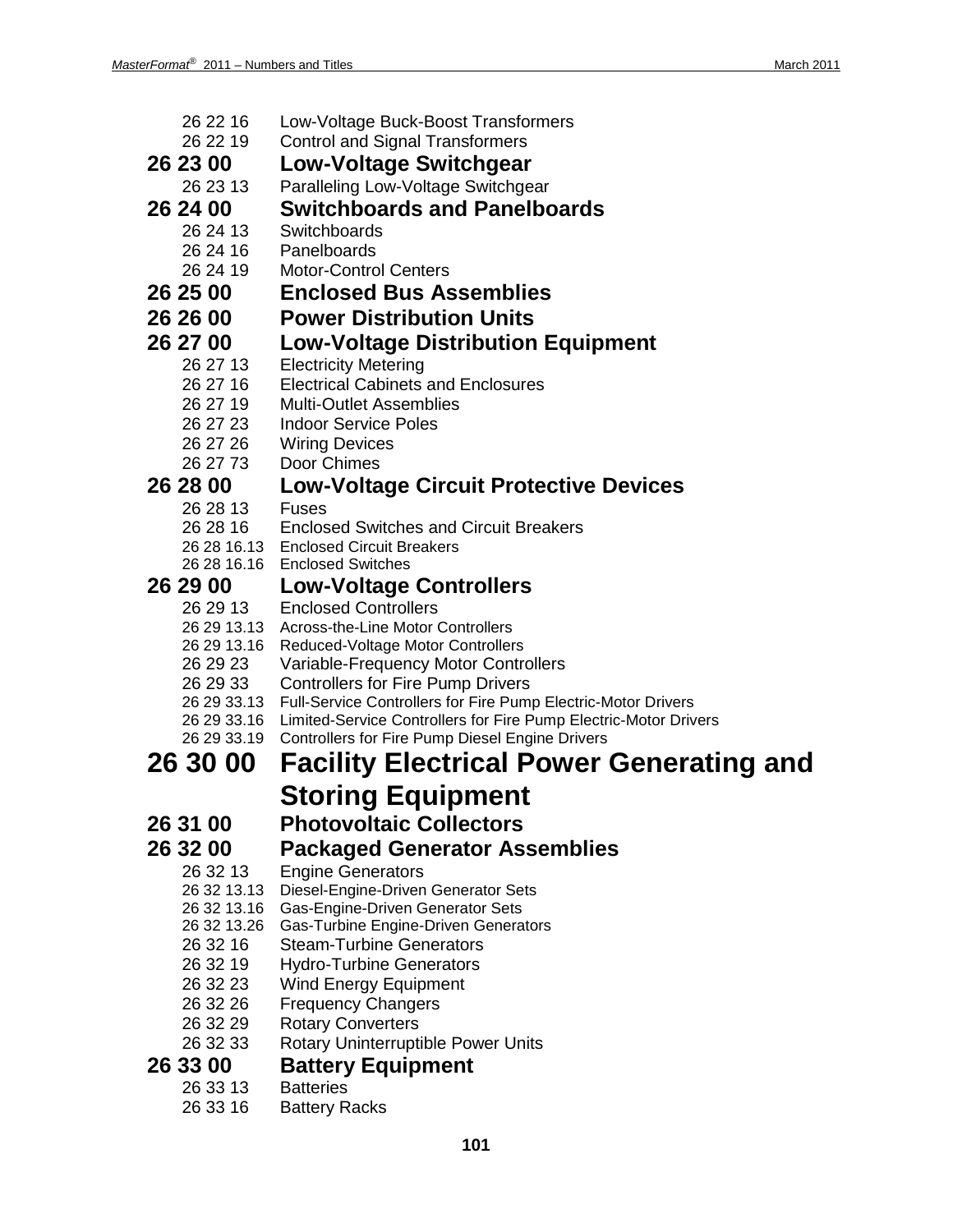26 33 19 Battery Units

| 26 33 23        | <b>Central Battery Equipment</b>                                        |
|-----------------|-------------------------------------------------------------------------|
| 26 33 33        | <b>Static Power Converters</b>                                          |
| 26 33 43        | <b>Battery Chargers</b>                                                 |
| 26 33 46        | <b>Battery Monitoring</b>                                               |
| 26 33 53        | <b>Static Uninterruptible Power Supply</b>                              |
| 26 35 00        | <b>Power Filters and Conditioners</b>                                   |
| 26 35 13        | Capacitors                                                              |
| 26 35 16        | <b>Chokes and Inductors</b>                                             |
| 26 35 23        | Electromagnetic-Interference Filters                                    |
| 26 35 26        | <b>Harmonic Filters</b>                                                 |
| 26 35 33        | <b>Power Factor Correction Equipment</b>                                |
| 26 35 36        | <b>Slip Controllers</b>                                                 |
| 26 35 43        | <b>Static-Frequency Converters</b>                                      |
| 26 35 46        | Radio-Frequency-Interference Filters                                    |
| 26 35 53        | <b>Voltage Regulators</b>                                               |
| 26 36 00        | <b>Transfer Switches</b>                                                |
| 26 36 13        | <b>Manual Transfer Switches</b>                                         |
| 26 36 23        | <b>Automatic Transfer Switches</b>                                      |
| <b>26 40 00</b> | <b>Electrical and Cathodic Protection</b>                               |
| 26 41 00        | <b>Facility Lightning Protection</b>                                    |
| 26 41 13        | <b>Lightning Protection for Structures</b>                              |
|                 | 26 41 13.13 Lightning Protection for Buildings                          |
| 26 41 16        | <b>Lightning Prevention and Dissipation</b>                             |
| 26 41 19        | Early Streamer Emission Lightning Protection                            |
| 26 41 23        | Lightning Protection Surge Arresters and Suppressors                    |
| <b>26 42 00</b> | <b>Cathodic Protection</b>                                              |
| 26 42 13        | Passive Cathodic Protection for Underground and Submerged Piping        |
| 26 42 16        | Passive Cathodic Protection for Underground Storage Tank                |
| 26 43 00        | <b>Surge Protective Devices</b>                                         |
| 26 43 13        | Transient-Voltage Suppression for Low-Voltage Electrical Power Circuits |
| <b>26 50 00</b> | Lighting                                                                |
| 26 51 00        | <b>Interior Lighting</b>                                                |
| 26 51 13        | Interior Lighting Fixtures, Lamps, And Ballasts                         |
| 26 52 00        | <b>Emergency Lighting</b>                                               |
| 26 53 00        | <b>Exit Signs</b>                                                       |
| 26 54 00        | <b>Classified Location Lighting</b>                                     |
| 26 55 00        | <b>Special Purpose Lighting</b>                                         |
| 26 55 23        | <b>Outline Lighting</b>                                                 |
| 26 55 29        | <b>Underwater Lighting</b>                                              |
| 26 55 33        | <b>Hazard Warning Lighting</b>                                          |
| 26 55 36        | <b>Obstruction Lighting</b>                                             |
| 26 55 39        | <b>Helipad Lighting</b>                                                 |
| 26 55 53        | <b>Security Lighting</b>                                                |
| 26 55 59        | <b>Display Lighting</b>                                                 |
| 26 55 61        | <b>Theatrical Lighting</b>                                              |
|                 |                                                                         |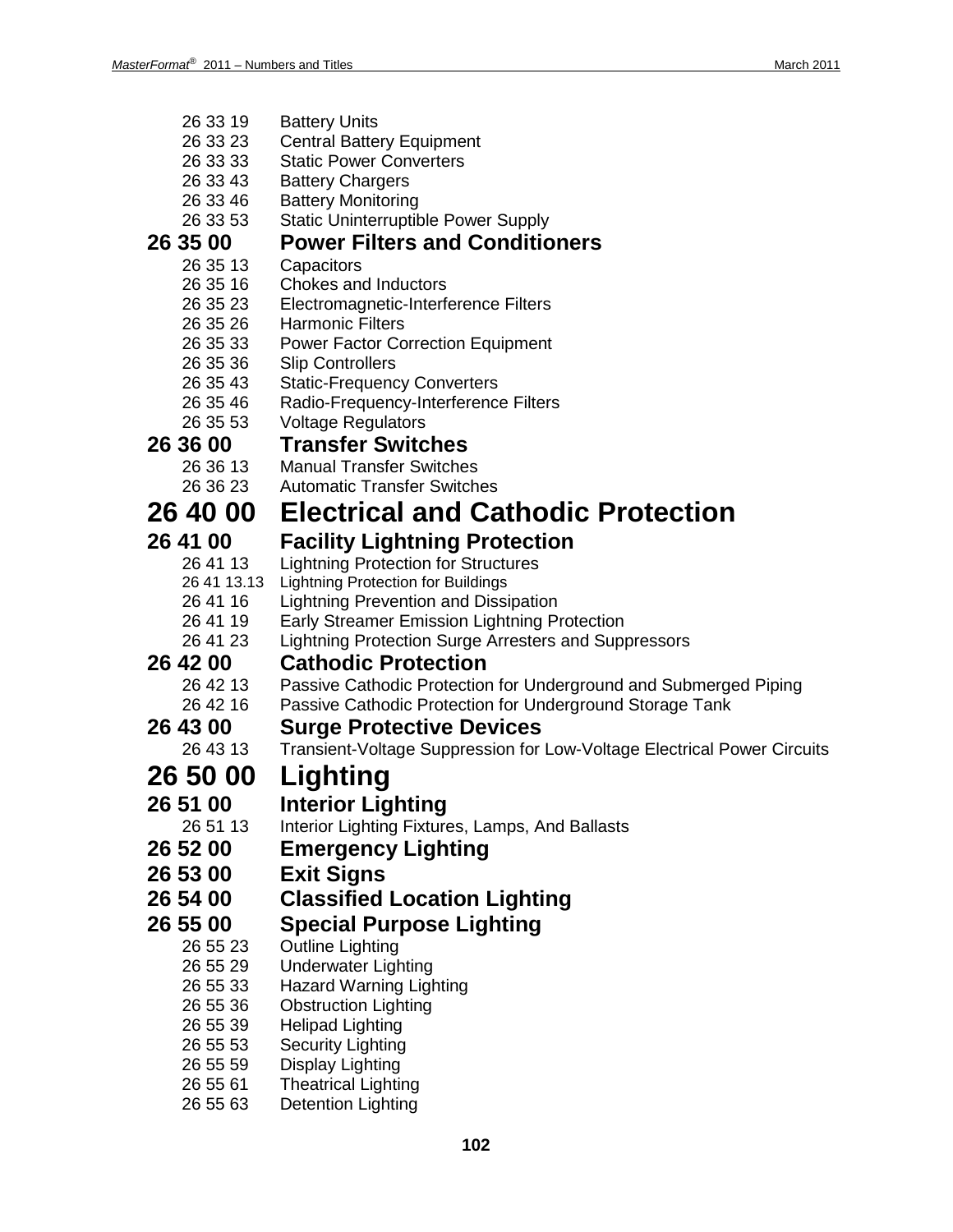| 26 55 70   | <b>Healthcare Lighting</b>          |
|------------|-------------------------------------|
| 26 55 83   | <b>Broadcast Lighting</b>           |
| 26 56 00   | <b>Exterior Lighting</b>            |
| 26 56 13   | <b>Lighting Poles and Standards</b> |
| 26 56 16   | Parking Lighting                    |
| 26 56 19   | Roadway Lighting                    |
| 26 56 23   | Area Lighting                       |
| 26 56 26   | Landscape Lighting                  |
| 26 56 29   | Site Lighting                       |
| 00. LO 00. | MATE Has a control that the con-    |

- 26 56 33 Walkway Lighting
- 26 56 36 Flood Lighting
- 26 56 68 Exterior Athletic Lighting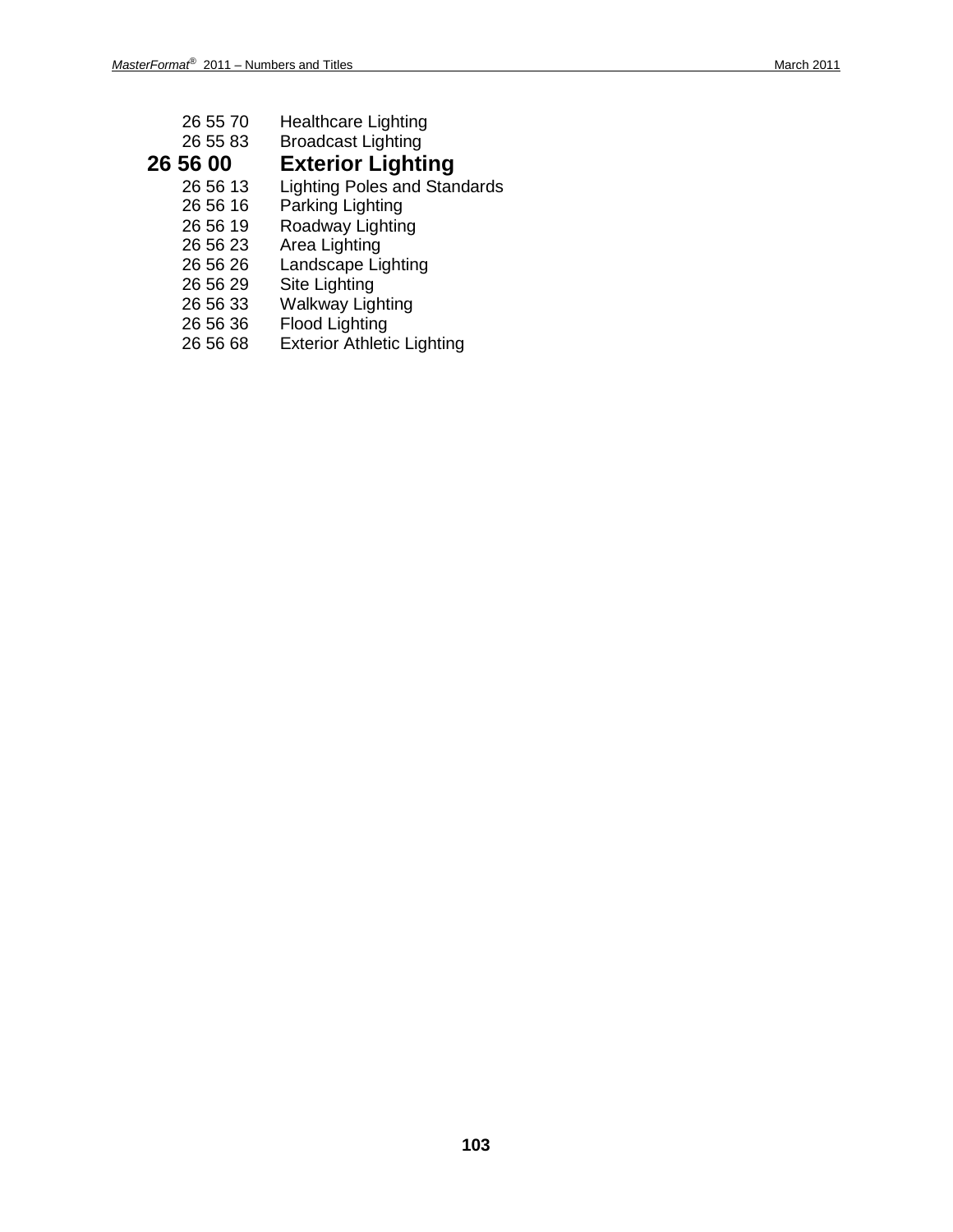### **27 00 00 Communications 27 01 00 Operation and Maintenance of Communications Systems** 27 01 10 Operation and Maintenance of Structured Cabling and Enclosures 27 01 20 Operation and Maintenance of Data Communications 27 01 30 Operation and Maintenance of Voice Communications 27 01 40 Operation and Maintenance of Audio-Video Communications 27 01 50 Operation and Maintenance of Distributed Communications and **Monitoring 27 05 00 Common Work Results for Communications Communications Services** 27 05 13.13 Dialtone Services 27 05 13.23 T1 Services 27 05 13.33 DSL Services 27 05 13.43 Cable Services 27 05 13.53 Satellite Services 27 05 26 Grounding and Bonding for Communications Systems 27 05 28 Pathways for Communications Systems 27 05 29 Hangers and Supports for Communications Systems 27 05 33 Conduits and Backboxes for Communications Systems 27 05 36 Cable Trays for Communications Systems 27 05 39 Surface Raceways for Communications Systems 27 05 43 Underground Ducts and Raceways for Communications Systems 27 05 46 Utility Poles for Communications Systems<br>27 05 48 Vibration and Seismic Controls for Commu Vibration and Seismic Controls for Communications Systems 27 05 53 Identification for Communications Systems **27 06 00 Schedules for Communications** 27 06 10 Schedules for Structured Cabling and Enclosures<br>27 06 20 Schedules for Data Communications Schedules for Data Communications 27 06 30 Schedules for Voice Communications 27 06 40 Schedules for Audio-Video Communications 27 06 50 Schedules for Distributed Communications and Monitoring **27 08 00 Commissioning of Communications 27 10 00 Structured Cabling 27 11 00 Communications Equipment Room Fittings** 27 11 13 Communications Entrance Protection 27 11 16 Communications Cabinets, Racks, Frames, and Enclosures 27 11 19 Communications Termination Blocks and Patch Panels 27 11 23 Communications Cable Management and Ladder Rack 27 11 26 Communications Rack Mounted Power Protection and Power Strips **27 13 00 Communications Backbone Cabling** Communications Copper Backbone Cabling 27 13 13.13 Communications Copper Cable Splicing and Terminations 27 13 23 Communications Optical Fiber Backbone Cabling 27 13 23.13 Communications Optical Fiber Splicing and Terminations 27 13 33 Communications Coaxial Backbone Cabling 27 13 33.13 Communications Coaxial Splicing and Terminations

27 13 43 Communications Services Cabling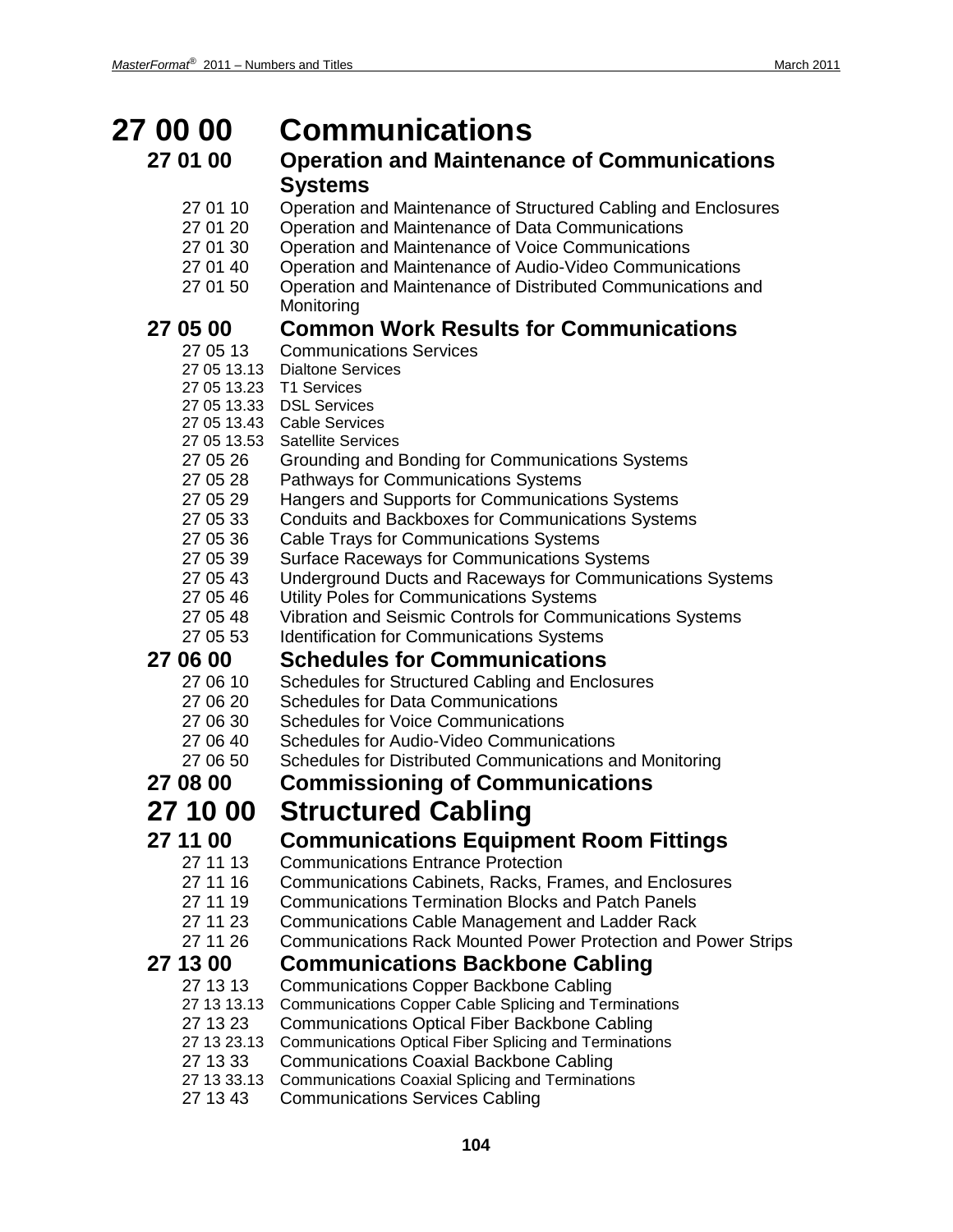|                            | 27 13 43.13 Dialtone Services Cabling                                                                                  |
|----------------------------|------------------------------------------------------------------------------------------------------------------------|
|                            | 27 13 43.23 T1 Services Cabling                                                                                        |
|                            | 27 13 43.33 DSL Services Cabling                                                                                       |
|                            | 27 13 43.43 Cable Services Cabling<br>27 13 43.53 Satellite Services Cabling                                           |
| 27 15 00                   | <b>Communications Horizontal Cabling</b>                                                                               |
| 27 15 00.16                | Voice Communications Horizontal Cabling                                                                                |
| 27 15 00.19                | Data Communications Horizontal Cabling                                                                                 |
| 27 15 00.23                | Audio-Video Communications Horizontal Cabling                                                                          |
| 27 15 00.39                | Patient Monitoring and Telemetry Communications Horizontal Cabling                                                     |
| 27 15 00.43                | Nurse Call and Intercom Communications Horizontal Cabling                                                              |
| 27 15 00.46                | Paging Communications Horizontal Cabling                                                                               |
| 27 15 00.49<br>27 15 00.53 | Intermediate Frequency/Radio Frequency Communications Horizontal Cabling<br>Antennas Communications Horizontal Cabling |
| 27 15 13                   | <b>Communications Copper Horizontal Cabling</b>                                                                        |
| 27 15 23                   | <b>Communications Optical Fiber Horizontal Cabling</b>                                                                 |
| 27 15 33                   | <b>Communications Coaxial Horizontal Cabling</b>                                                                       |
| 27 15 43                   | <b>Communications Faceplates and Connectors</b>                                                                        |
| 27 16 00                   | <b>Communications Connecting Cords, Devices, and</b>                                                                   |
|                            | <b>Adapters</b>                                                                                                        |
| 27 16 13                   | <b>Communications Custom Cable Assemblies</b>                                                                          |
| 27 16 16                   | Communications Media Converters, Adapters, and Transceivers                                                            |
| 27 16 19                   | Communications Patch Cords, Station Cords, and Cross Connect Wire                                                      |
| 27 20 00                   | <b>Data Communications</b>                                                                                             |
| 27 21 00                   | <b>Data Communications Network Equipment</b>                                                                           |
| 27 21 13                   | <b>Data Communications Firewalls</b>                                                                                   |
| 27 21 16                   | Data Communications Routers, CSU/DSU, Multiplexers, Codecs, and                                                        |
|                            | Modems                                                                                                                 |
| 27 21 26                   | Data Communications Network Management                                                                                 |
| 27 21 29                   | Data Communications Switches and Hubs                                                                                  |
| 27 21 33                   | Data Communications Wireless Access Points                                                                             |
| 27 22 00                   | <b>Data Communications Hardware</b>                                                                                    |
| 27 22 13                   | <b>Data Communications Mainframes</b>                                                                                  |
| 27 22 16                   | Data Communications Storage and Backup                                                                                 |
| 27 22 19                   | <b>Data Communications Servers</b>                                                                                     |
| 27 22 23                   | <b>Data Communications Desktops</b>                                                                                    |
| 27 22 26<br>27 22 29       | Data Communications Laptops<br><b>Data Communications Handhelds</b>                                                    |
|                            |                                                                                                                        |
| 27 24 00<br>27 24 13       | Data Communications Peripheral Data Equipment                                                                          |
| 27 24 16                   | <b>Printers</b><br>Scanners                                                                                            |
| 27 24 19                   | <b>External Drives</b>                                                                                                 |
| 27 24 23                   | Audio-Video Devices                                                                                                    |
| 27 24 26                   | <b>Virtual Reality Equipment</b>                                                                                       |
| 27 24 29                   | <b>Disaster Recovery Equipment</b>                                                                                     |
| 27 25 00                   | <b>Data Communications Software</b>                                                                                    |
| 27 25 13                   | <b>Virus Protection Software</b>                                                                                       |
| 27 25 16                   | <b>Application Suites</b>                                                                                              |
| 27 25 19                   | <b>Email Software</b>                                                                                                  |
|                            |                                                                                                                        |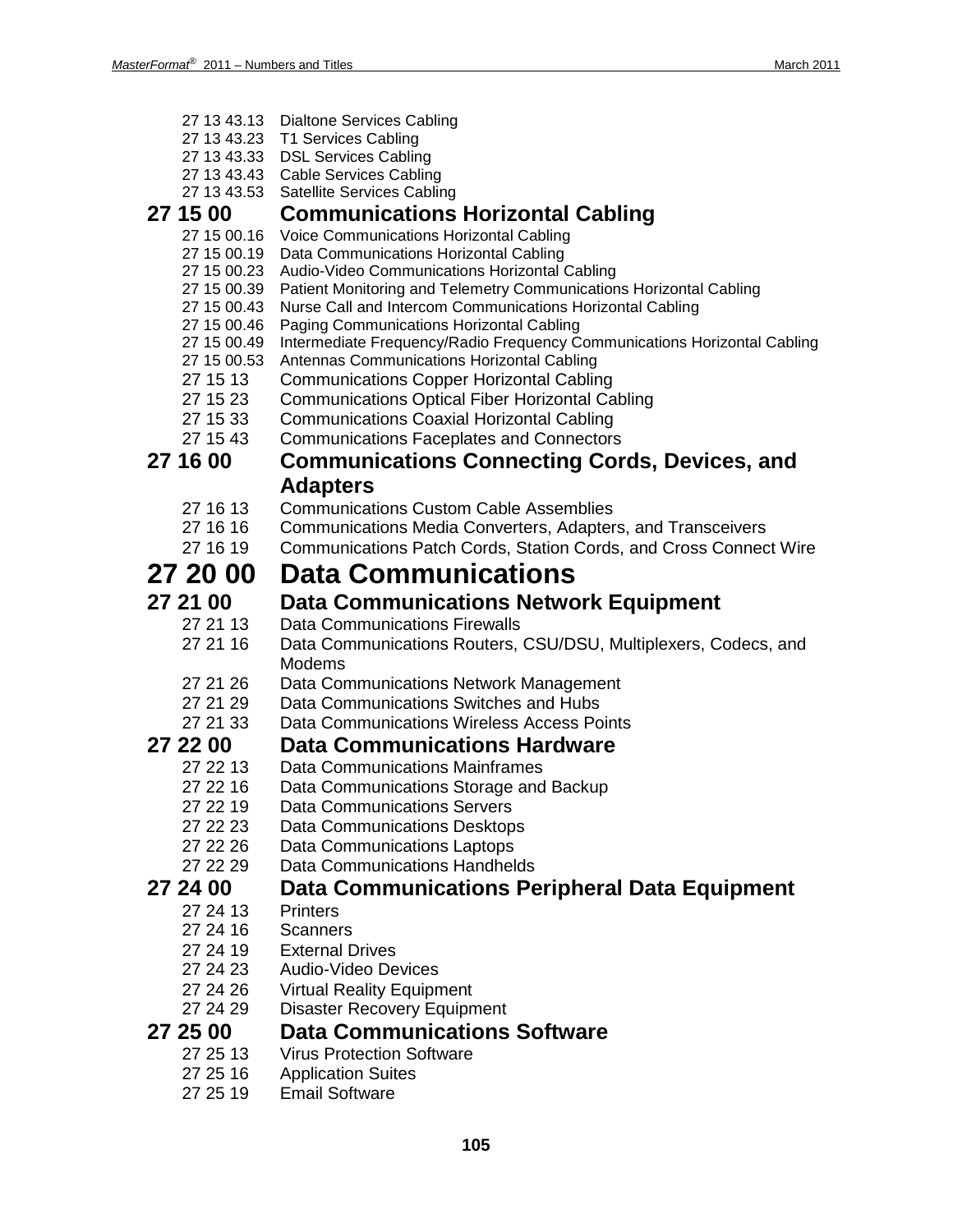- 27 25 23 Graphics/Multimedia Software
- 27 25 26 Customer Relationship Management Software
- 27 25 29 Operating System Software
- 27 25 33 Database Software
- 27 25 37 Virtual Private Network Software
- 27 25 39 Internet Conferencing Software

## **27 26 00 Data Communications Programming and Integration Services**

- 27 26 13 Web Development
- 27 26 16 Database Development
- 27 26 19 Application Development
- 27 26 23 Network Integration Requirements<br>27 26 26 Data Communications Integration I
	- Data Communications Integration Requirements

# **27 30 00 Voice Communications**

- **27 31 00 Voice Communications Switching and Routing Equipment**
	-
	- 27 31 13 PBX/ Key Systems<br>27 31 23 Internet Protocol Vo **Internet Protocol Voice Switches**

### **27 32 00 Voice Communications Terminal Equipment**

- 27 32 13 Telephone Sets
- 27 32 16 Wireless Transceivers<br>27 32 23 Elevator Telephones
- 27 32 23 Elevator Telephones<br>27 32 26 Ring-Down Emergen
- Ring-Down Emergency Telephones
- 27 32 29 Facsimiles and Modems
- 27 32 36 TTY Equipment
- 27 32 43 Radio Communications Equipment

# **27 33 00 Voice Communications Messaging**<br>27 33 16 Voice Mail and Auto Attendant

- Voice Mail and Auto Attendant
- 27 33 23 Interactive Voice Response
- 27 33 26 Facsimile Servers

# **27 34 00 Call Accounting**

- **Toll Fraud Equipment and Software**
- 27 34 16 Telemanagement Software

## **27 35 00 Call Management**

- 27 35 13 Digital Voice Announcers
- 27 35 16 Automatic Call Distributors<br>27 35 19 Call Status and Manageme
- Call Status and Management Displays
- 27 35 23 Dedicated 911 Systems

## **27 40 00 Audio-Video Communications**

- **27 41 00 Audio-Video Systems**
	- 27 41 13 Architecturally Integrated Audio-Video Equipment
	- 27 41 16 Integrated Audio-Video Systems and Equipment
	- 27 41 16.25 Integrated Audio-Video Systems and Equipment for Restaurants and Bars
	- 27 41 16.28 Integrated Audio-Video Systems and Equipment for Conference Rooms
	- 27 41 16.29 Integrated Audio-Video Systems and Equipment for Board Rooms
	- 27 41 16.51 Integrated Audio-Video Systems and Equipment for Classrooms
	- 27 41 16.52 Integrated Audio-Video Systems and Equipment for Religious Facilities
	- 27 41 16.61 Integrated Audio-Video Systems and Equipment for Theaters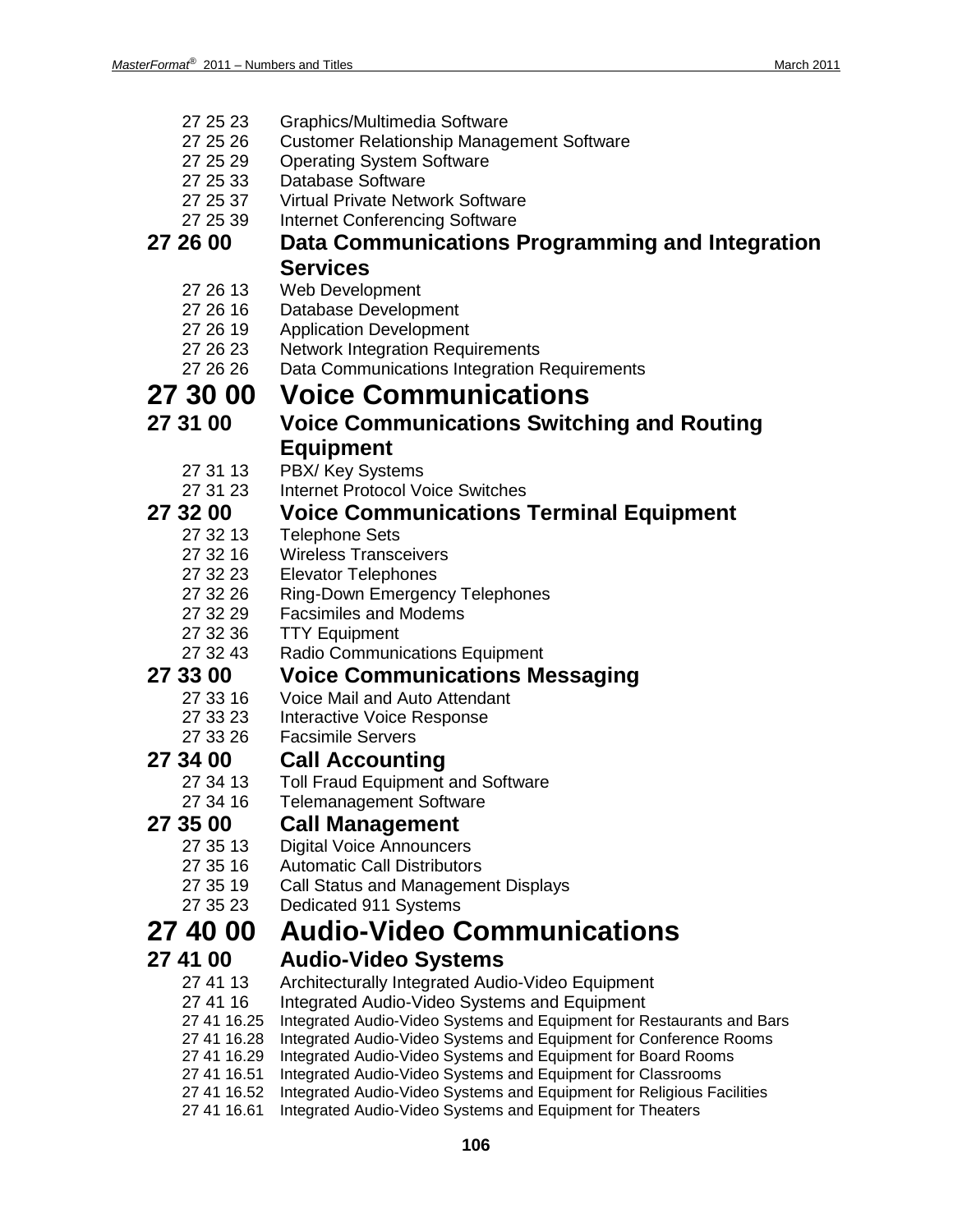- 27 41 16.62 Integrated Audio-Video Systems and Equipment for Auditoriums
- 27 41 16.63 Integrated Audio-Video Systems and Equipment for Stadiums and Arenas
- 27 41 19 Portable Audio-Video Equipment
- 27 41 23 Audio-Video Accessories
- 27 41 33 Master Antenna Television Systems
- 27 41 43 Audio-Video Conferencing

# **27 42 00 Electronic Digital Systems**

- Point of Sale Systems
- 27 42 16 Transportation Information Display Systems
- 27 42 19 Public Information Systems

## **27 50 00 Distributed Communications and Monitoring Systems**

**27 51 00 Distributed Audio-Video Communications Systems** Paging Systems

- 27 51 13.13 Overhead Paging Systems
- 27 51 16 Public Address Systems
- 
- 27 51 19 Sound Masking Systems<br>27 51 23 Intercommunications and Intercommunications and Program Systems
- 27 51 23.20 Commercial Intercommunications and Program Systems
- 27 51 23.30 Residential Intercommunications and Program Systems
- 27 51 23.50 Educational Intercommunications and Program Systems
- 27 51 23.63 Detention Intercommunications and Program Systems
- 27 51 23.70 Healthcare Intercommunications and Program Systems
- 27 51 26 Assistive Listening Systems

# **27 52 00 Healthcare Communications and Monitoring Systems**

- Patient Monitoring and Telemetry Systems
- 27 52 16 Telemedicine Systems
- 27 52 19 Healthcare Imaging Systems
- 27 52 23 Nurse Call/Code Blue Systems

# **27 53 00 Distributed Systems**

- **Clock Systems**
- 27 53 13.13 Wireless Clock Systems
- 27 53 16 Infrared and Radio Frequency Tracking Systems
- 27 53 19 Internal Cellular, Paging, and Antenna Systems

## **27 60 00 Wireless Transceivers**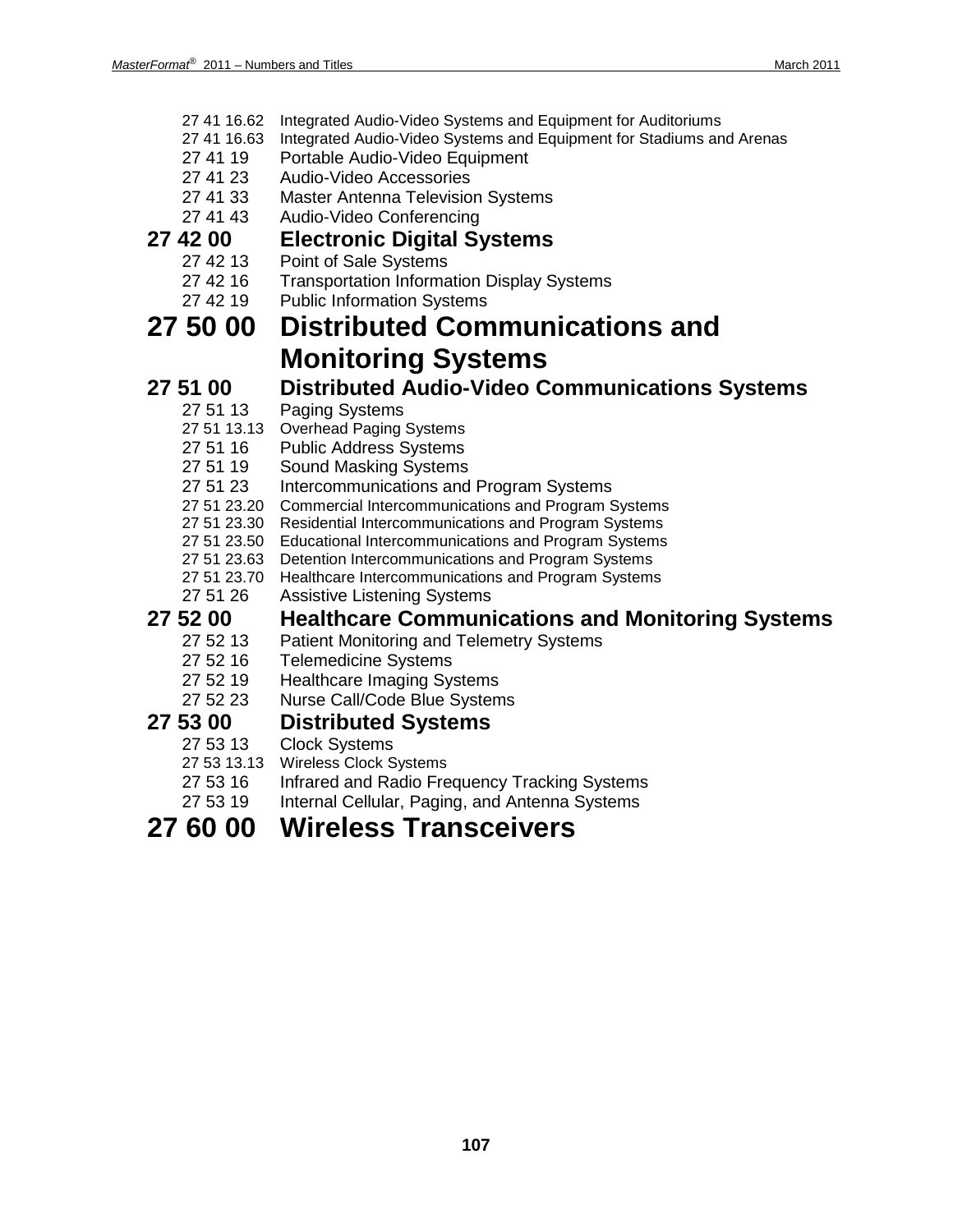| <b>28 00 00</b>                                                                                                                                                                                                                                          | <b>Electronic Safety and Security</b>                                                                                                                                                                                                                                                                                                                                                                                                                                                                                                                                                                                                                                                                                                                                                                                                                                                                                                                                                                                                                                                           |
|----------------------------------------------------------------------------------------------------------------------------------------------------------------------------------------------------------------------------------------------------------|-------------------------------------------------------------------------------------------------------------------------------------------------------------------------------------------------------------------------------------------------------------------------------------------------------------------------------------------------------------------------------------------------------------------------------------------------------------------------------------------------------------------------------------------------------------------------------------------------------------------------------------------------------------------------------------------------------------------------------------------------------------------------------------------------------------------------------------------------------------------------------------------------------------------------------------------------------------------------------------------------------------------------------------------------------------------------------------------------|
| 28 01 00                                                                                                                                                                                                                                                 | <b>Operation and Maintenance of Electronic Safety and</b>                                                                                                                                                                                                                                                                                                                                                                                                                                                                                                                                                                                                                                                                                                                                                                                                                                                                                                                                                                                                                                       |
|                                                                                                                                                                                                                                                          | <b>Security</b>                                                                                                                                                                                                                                                                                                                                                                                                                                                                                                                                                                                                                                                                                                                                                                                                                                                                                                                                                                                                                                                                                 |
| 28 01 10                                                                                                                                                                                                                                                 | Operation and Maintenance of Electronic Access Control and Intrusion<br>Detection                                                                                                                                                                                                                                                                                                                                                                                                                                                                                                                                                                                                                                                                                                                                                                                                                                                                                                                                                                                                               |
| 28 01 10.51                                                                                                                                                                                                                                              | Maintenance and Administration of Electronic Access Control and Intrusion<br>Detection                                                                                                                                                                                                                                                                                                                                                                                                                                                                                                                                                                                                                                                                                                                                                                                                                                                                                                                                                                                                          |
| 28 01 10.71<br>28 01 20<br>28 01 30<br>28 01 30.51<br>28 01 30.71                                                                                                                                                                                        | Revisions and Upgrades of Electronic Access Control and Intrusion Detection<br>Operation and Maintenance of Electronic Surveillance<br>Operation and Maintenance of Electronic Detection and Alarm<br>Maintenance and Administration of Electronic Detection and Alarm<br>Revisions and Upgrades of Electronic Detection and Alarm                                                                                                                                                                                                                                                                                                                                                                                                                                                                                                                                                                                                                                                                                                                                                              |
| 28 01 40<br>28 01 40.51<br>28 01 40.71                                                                                                                                                                                                                   | Operation and Maintenance of Electronic Monitoring and Control<br>Maintenance and Administration of Electronic Monitoring and Control<br>Revisions and Upgrades of Electronic Monitoring and Control                                                                                                                                                                                                                                                                                                                                                                                                                                                                                                                                                                                                                                                                                                                                                                                                                                                                                            |
| 28 05 00                                                                                                                                                                                                                                                 | <b>Common Work Results for Electronic Safety and</b>                                                                                                                                                                                                                                                                                                                                                                                                                                                                                                                                                                                                                                                                                                                                                                                                                                                                                                                                                                                                                                            |
|                                                                                                                                                                                                                                                          | <b>Security</b>                                                                                                                                                                                                                                                                                                                                                                                                                                                                                                                                                                                                                                                                                                                                                                                                                                                                                                                                                                                                                                                                                 |
| 28 05 13<br>28 05 13.13<br>28 05 13.16<br>28 05 13.19<br>28 05 13.23<br>28 05 26<br>28 05 28<br>28 05 28.29<br>28 05 28.33<br>28 05 28.36<br>28 05 28.39<br>28 05 48<br>28 05 53<br>28 06 00<br>28 06 10<br>28 06 20<br>28 06 30<br>28 06 40<br>28 08 00 | Conductors and Cables for Electronic Safety and Security<br><b>CCTV Communications Conductors and Cables</b><br>Access Control Communications Conductors and Cables<br>Intrusion Detection Communications Conductors and Cables<br>Fire Alarm Communications Conductors and Cables<br>Grounding and Bonding for Electronic Safety and Security<br>Pathways for Electronic Safety and Security<br>Hangers and Supports for Electronic Safety and Security<br>Conduits and Backboxes for Electronic Safety and Security<br>Cable Trays for Electronic Safety and Security<br>Surface Raceways for Electronic Safety and Security<br>Vibration and Seismic Controls for Electronic Safety and Security<br>Identification for Electronic Safety and Security<br><b>Schedules for Electronic Safety and Security</b><br>Schedules for Electronic Access Control and Intrusion Detection<br><b>Schedules for Electronic Surveillance</b><br>Schedules for Electronic Detection and Alarm<br>Schedules for Electronic Monitoring and Control<br><b>Commissioning of Electronic Safety and Security</b> |
| 28 10 00                                                                                                                                                                                                                                                 | <b>Electronic Access Control and Intrusion</b>                                                                                                                                                                                                                                                                                                                                                                                                                                                                                                                                                                                                                                                                                                                                                                                                                                                                                                                                                                                                                                                  |
|                                                                                                                                                                                                                                                          | <b>Detection</b>                                                                                                                                                                                                                                                                                                                                                                                                                                                                                                                                                                                                                                                                                                                                                                                                                                                                                                                                                                                                                                                                                |
|                                                                                                                                                                                                                                                          |                                                                                                                                                                                                                                                                                                                                                                                                                                                                                                                                                                                                                                                                                                                                                                                                                                                                                                                                                                                                                                                                                                 |
| 28 13 00<br>28 13 13<br>28 13 16<br>28 13 19<br>28 13 26<br>28 13 33<br>28 13 33.36                                                                                                                                                                      | <b>Access Control</b><br><b>Access Control Global Applications</b><br>Access Control Systems and Database Management<br><b>Access Control Systems Infrastructure</b><br><b>Access Control Remote Devices</b><br><b>Access Control Interfaces</b><br>28 13 33.16 Access Control Interfaces to Access Control Hardware<br>28 13 33.26 Access Control Interfaces to Intrusion Detection<br>28 13 33.33 Access Control Interfaces to Video Surveillance<br>Access Control Interfaces to Fire Alarm                                                                                                                                                                                                                                                                                                                                                                                                                                                                                                                                                                                                  |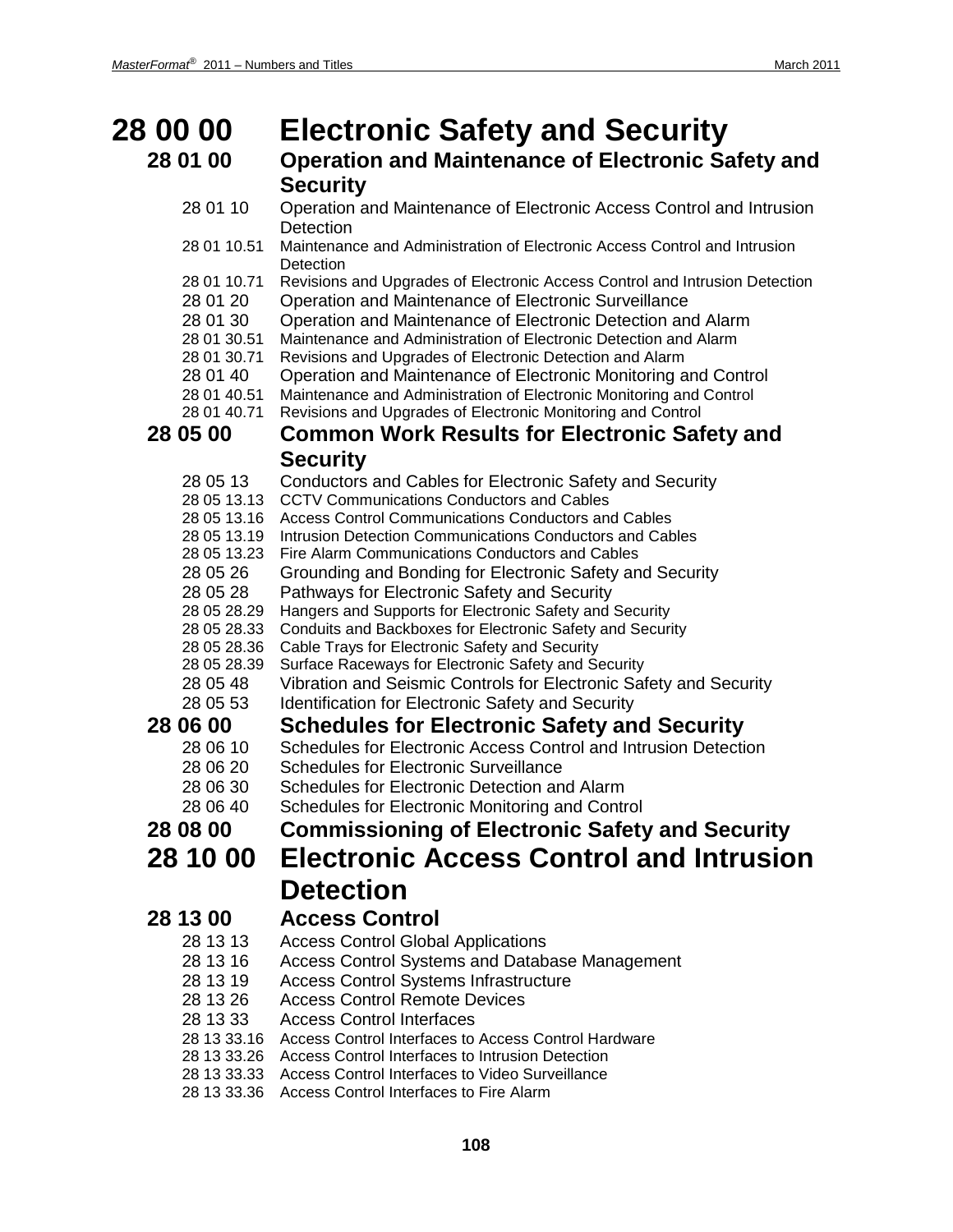| 28 13 43 | Access Control Identification Management Systems |
|----------|--------------------------------------------------|
| 001050   | Control Appenso Detection                        |

- 28 13 53 Security Access Detection
- 28 13 53.13 Security Access Metal Detectors
- 28 13 53.16 Security Access X-Ray Equipment
- 28 13 53.23 Security Access Explosive Detection Equipment
- 28 13 53.29 Security Access Sniffing Equipment
- 28 13 63 Access Control Vehicle Identification System

## **28 16 00 Intrusion Detection**

- Intrusion Detection Control, GUI, and Logic Systems
- 28 16 16 Intrusion Detection Systems Infrastructure
- 28 16 19 Intrusion Detection Remote Devices and Sensors
- 28 16 33 Intrusion Detection Interfaces<br>28 16 33.13 Intrusion Detection Interfaces to
- Intrusion Detection Interfaces to Remote Monitoring
- 28 16 33.16 Intrusion Detection Interfaces to Access Control Hardware
- 28 16 33.23 Intrusion Detection Interfaces to Access Control System
- 28 16 33.33 Intrusion Detection Interfaces to Video Surveillance
- 28 16 33.36 Intrusion Detection Interfaces to Fire Alarm
- 28 16 43 Perimeter Security Systems

## **28 20 00 Electronic Surveillance**

- **28 23 00 Video Surveillance** Video Surveillance Control and Management Systems
	- 28 23 16 Video Surveillance Monitoring and Supervisory Interfaces
	- 28 23 19 Digital Video Recorders and Analog Recording Devices
	- 28 23 23 Video Surveillance Systems Infrastructure
	- Video Surveillance Remote Positioning Equipment
	- 28 23 29 Video Surveillance Remote Devices and Sensors

### **28 26 00 Electronic Personal Protection Systems**

- 28 26 13 Electronic Personal Safety Detection Systems<br>28 26 16 Electronic Personal Safety Alarm Annunciation
- 28 26 16 Electronic Personal Safety Alarm Annunciation and Control Systems<br>28 26 19 Electronic Personal Safety Interfaces to Remote Monitoring
	- Electronic Personal Safety Interfaces to Remote Monitoring
- 28 26 23 Electronic Personal Safety Emergency Aid Devices

## **28 30 00 Electronic Detection and Alarm**

- **28 31 00 Fire Detection and Alarm**
	- 28 31 11 Digital, Addressable Fire-Alarm Systems
	- 28 31 12 Zoned (DC Loop) Fire-Alarm Systems
	- 28 31 13 Fire Detection and Alarm Control, GUI, and Logic Systems
	- 28 31 23 Fire Detection and Alarm Annunciation Panels and Fire Stations
	- 28 31 33 Fire Detection and Alarm Interfaces
	- 28 31 33.13 Fire Detection and Alarm Interfaces to Remote Monitoring
	- 28 31 33.16 Fire Detection and Alarm Interfaces to Access Control Hardware
	- 28 31 33.23 Fire Detection and Alarm Interfaces to Access Control System
	- 28 31 33.26 Fire Detection and Alarm Interfaces to Intrusion Detection
	- 28 31 33.33 Fire Detection and Alarm Interfaces to Video Surveillance
	- 28 31 33.43 Fire Detection and Alarm Interfaces to Elevator Control
	- 28 31 43 Fire Detection Sensors
	- 28 31 46 Smoke Detection Sensors
	- 28 31 49 Carbon-Monoxide Detection Sensors
	- 28 31 53 Fire Alarm Initiating Devices
	- 28 31 53.13 Fire Alarm Pull Stations
	- 28 31 53.23 Fire Alarm Level Detectors Switches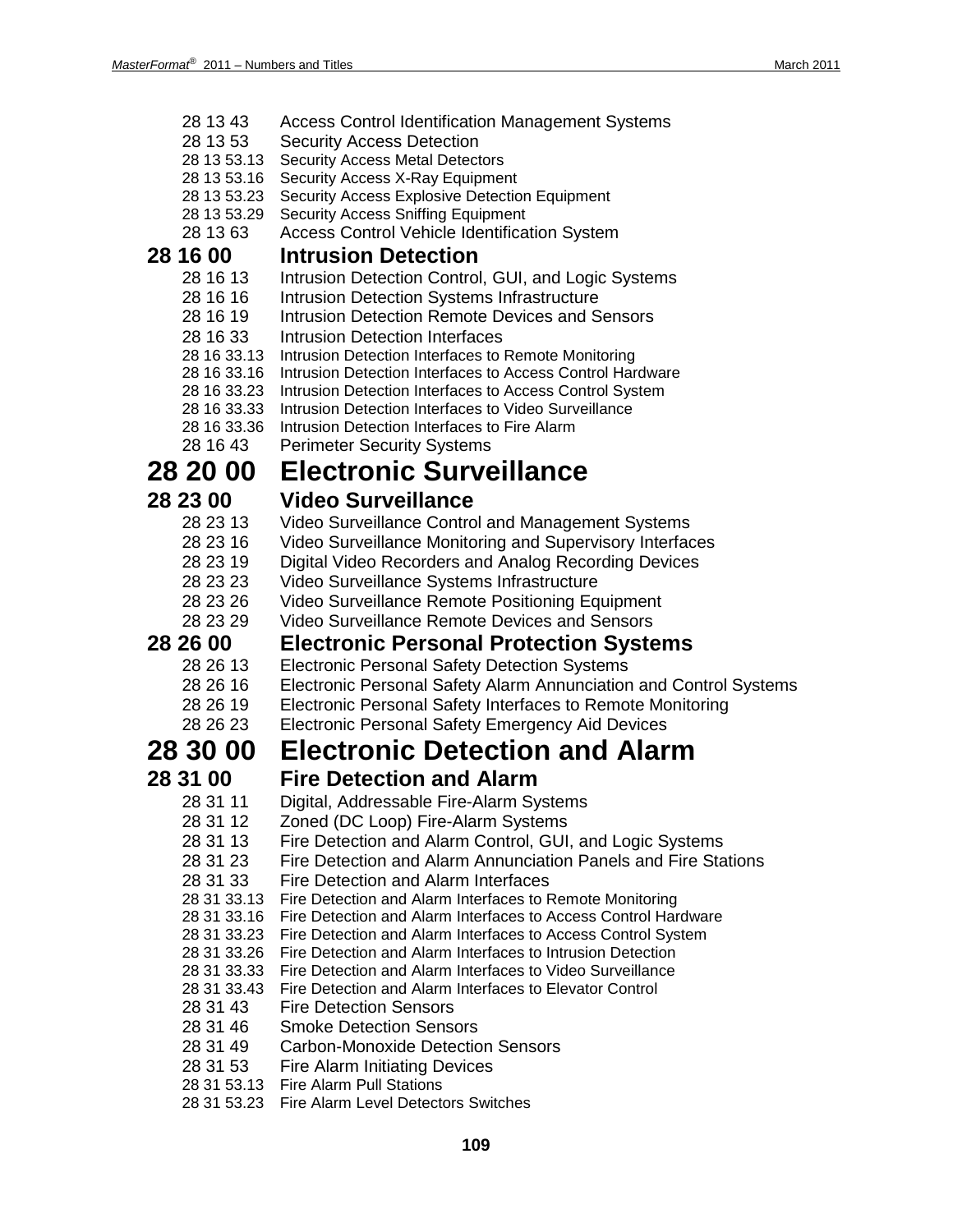28 31 53.33 Fire Alarm Flow Switches 28 31 53.43 Fire Alarm Pressure Sensors

| 28 31 63    | Fire Alarm Integrated Audio Visual Evacuation Systems                                                       |
|-------------|-------------------------------------------------------------------------------------------------------------|
| 28 31 63.13 | Fire Alarm Horns and Strobes                                                                                |
| 28 32 00    | <b>Radiation Detection and Alarm</b>                                                                        |
| 28 32 13    | Radiation Detection and Alarm Control, GUI, and Logic Systems                                               |
| 28 32 23    | Radiation Detection and Alarm Integrated Audio Evacuation Systems                                           |
| 28 32 33    | <b>Radiation Detection Sensors</b>                                                                          |
| 28 32 43    | <b>Radiation Dosimeters</b>                                                                                 |
| 28 33 00    | <b>Gas Detection and Alarm</b>                                                                              |
| 28 33 13    | Gas Detection and Alarm Control, GUI, and Logic Systems                                                     |
| 28 33 23    | Gas Detection and Alarm Integrated Audio Evacuation Systems                                                 |
| 28 33 33    | <b>Gas Detection Sensors</b>                                                                                |
| 28 34 00    | <b>Fuel-Oil Detection and Alarm</b>                                                                         |
| 28 34 13    | Fuel-Oil Detection and Alarm Control, GUI, and Logic Systems                                                |
| 28 34 23    | Fuel-Oil Detection and Alarm Integrated Audio Evacuation Systems                                            |
| 28 34 33    | <b>Fuel-Oil Detection Sensors</b>                                                                           |
| 28 35 00    | <b>Refrigerant Detection and Alarm</b>                                                                      |
| 28 35 13    | Refrigerant Detection and Alarm Control, GUI, and Logic Systems                                             |
| 28 35 23    | Refrigerant Detection and Alarm Integrated Audio Evacuation Systems                                         |
| 28 35 33    | <b>Refrigerant Detection Sensors</b>                                                                        |
| 28 36 00    | <b>Water Detection and Alarm</b>                                                                            |
| 28 36 13    | Water Detection and Alarm Control, GUI, and Logic Systems                                                   |
| 28 36 33    | <b>Water Detection Sensors</b>                                                                              |
| 28 39 00    | <b>Mass Notification Systems</b>                                                                            |
| 28 40 00    | <b>Electronic Monitoring and Control</b>                                                                    |
| 28 46 00    | <b>Electronic Detention Monitoring and Control Systems</b>                                                  |
| 28 46 13    |                                                                                                             |
| 28 46 16    | Hard-Wired Detention Monitoring and Control Systems<br>Relay-Logic Detention Monitoring and Control Systems |
| 28 46 19    | <b>PLC Electronic Detention Monitoring and Control Systems</b>                                              |
| 28 46 23    | <b>Computer-Based Detention Monitoring and Control Systems</b>                                              |
| 28 46 26    | Discreet-Logic Detention Monitoring and Control Systems                                                     |
|             |                                                                                                             |

28 46 29 Discreet-Distributed Intelligence Detention Monitoring and Control **Systems**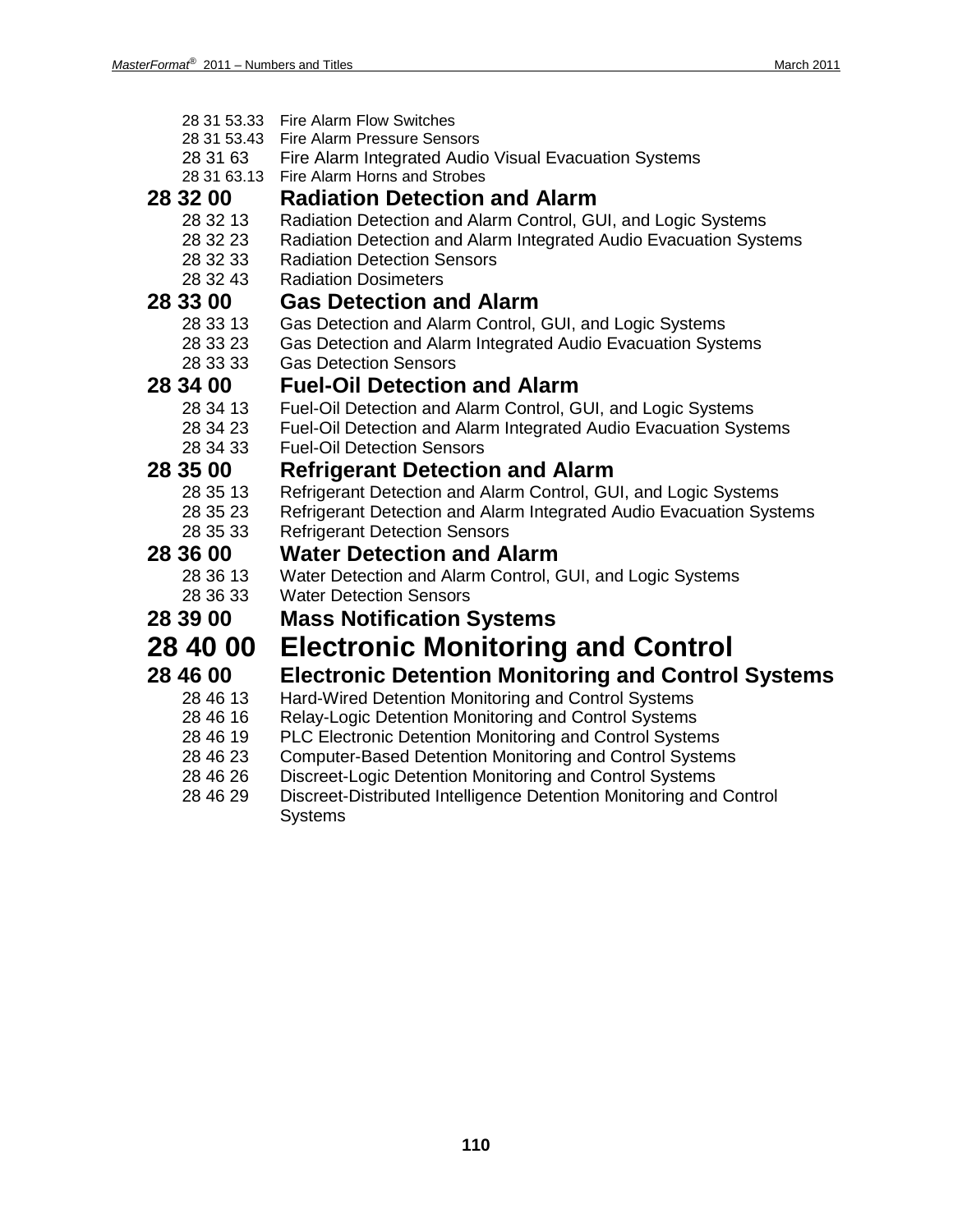## **31 00 00 Earthwork**

### **31 01 00 Maintenance of Earthwork**

- 31 01 10 Maintenance of Clearing
- 31 01 20 Maintenance of Earth Moving
- 31 01 40 Maintenance of Shoring and Underpinning
- 31 01 50 Maintenance of Excavation Support and Protection
- 31 01 60 Maintenance of Special Foundations and Load Bearing Elements
- 31 01 62 Maintenance of Driven Piles
- 31 01 62.61 Driven Pile Repairs
- 31 01 63 Maintenance of Bored and Augered Piles
- 31 01 63.61 Bored and Augered Pile Repairs
- 31 01 70 Maintenance of Tunneling and Mining
- 31 01 70.61 Tunnel Leak Repairs

# **31 05 00 Common Work Results for Earthwork**

- Soils for Earthwork
- 31 05 16 Aggregates for Earthwork
- 31 05 19 Geosynthetics for Earthwork
- 31 05 19.13 Geotextiles for Earthwork
- 31 05 19.16 Geomembranes for Earthwork
- 31 05 19.19 Geogrids for Earthwork
- 31 05 23 Cement and Concrete for Earthwork

# **31 06 00 Schedules for Earthwork**

- Schedules for Clearing
- 31 06 20 Schedules for Earth Moving
- 31 06 20.13 Trench Dimension Schedule
- 31 06 20.16 Backfill Material Schedule
- 31 06 40 Schedules for Shoring and Underpinning
- 31 06 50 Schedules for Excavation Support and Protection
- 31 06 60 Schedules for Special Foundations and Load Bearing Elements
- 31 06 60.13 Driven Pile Schedule
- 31 06 60.16 Caisson Schedule
- 31 06 70 Schedules for Tunneling and Mining

### **31 08 00 Commissioning of Earthwork**

- 31 08 13 Pile Load Testing
- 31 08 13.13 Dynamic Pile Load Testing
- 31 08 13.16 Static Pile Load Testing

### **31 09 00 Geotechnical Instrumentation and Monitoring of Earthwork**

- 31 09 13 Geotechnical Instrumentation and Monitoring
- 31 09 13.13 Groundwater Monitoring During Construction
- 31 09 16 Foundation Performance Instrumentation
- 31 09 16.26 Bored and Augered Pile Load Tests

## **31 10 00 Site Clearing**

- **31 11 00 Clearing and Grubbing**
- **31 12 00 Selective Clearing**
- **31 13 00 Selective Tree and Shrub Removal and Trimming**
	- Selective Tree and Shrub Removal
	- 31 13 16 Selective Tree and Shrub Trimming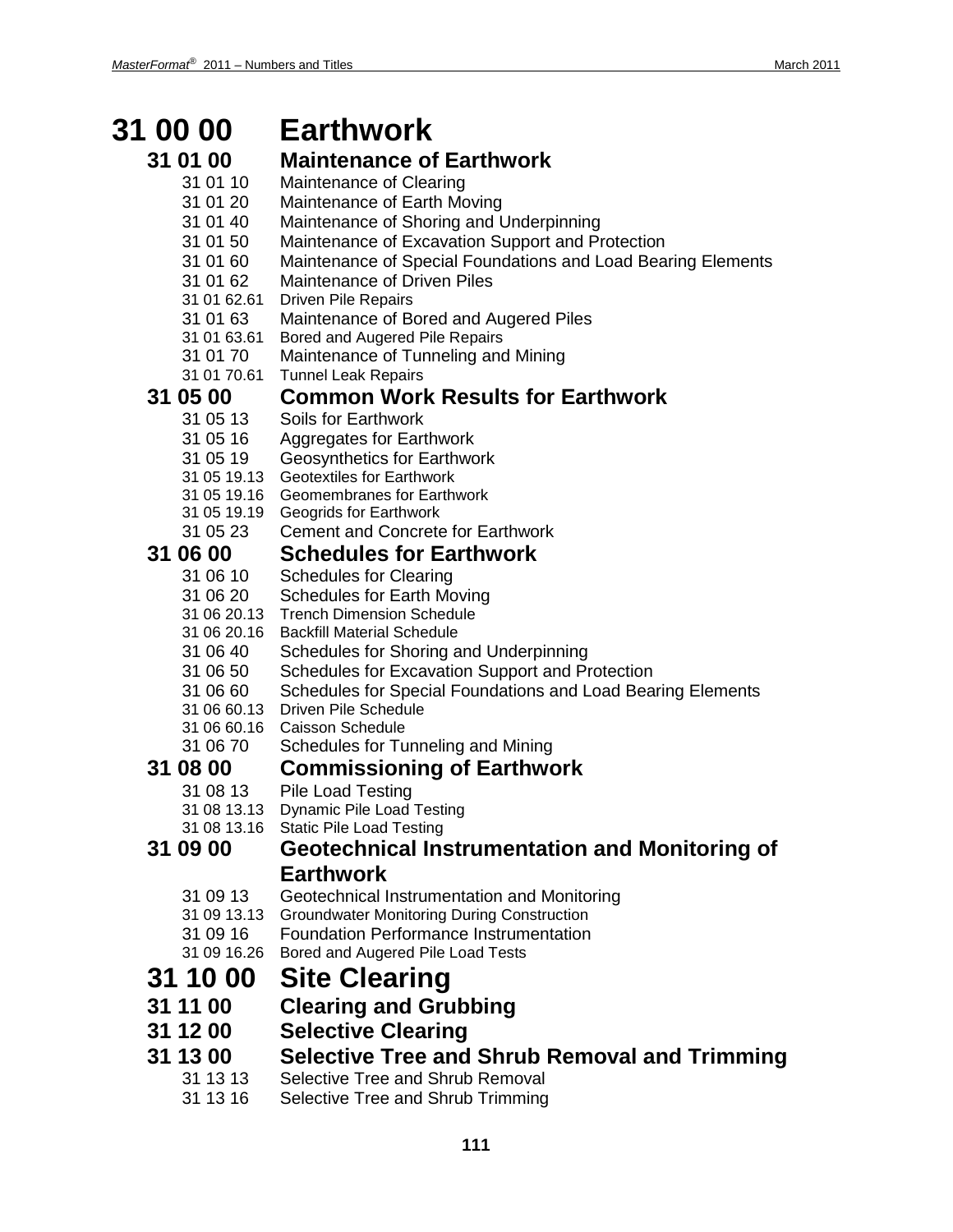| 31 14 00                | <b>Earth Stripping and Stockpiling</b>                           |
|-------------------------|------------------------------------------------------------------|
| 31 14 13                | Soil Stripping and Stockpiling                                   |
| 31 14 13.13             | Soil Stripping                                                   |
| 31 14 13 16             | Soil Stockpiling                                                 |
| 31 14 13.23             | <b>Topsoil Stripping and Stockpiling</b>                         |
| 31 14 16                | Sod Stripping and Stockpiling                                    |
| 31 14 16 13             | Sod Stripping                                                    |
| 31 14 16.16             | Sod Stockpiling                                                  |
| <b>31 20 00</b>         | <b>Earth Moving</b>                                              |
| 31 21 00                | <b>Off-Gassing Mitigation</b>                                    |
| 31 21 13                | <b>Radon Mitigation</b>                                          |
| 31 21 13.13             | <b>Radon Venting</b>                                             |
| 31 21 16                | <b>Methane Mitigation</b>                                        |
| 31 21 16.13             | Methane Venting                                                  |
| 31 22 00                | Grading                                                          |
| 31 22 13                | Rough Grading                                                    |
| 31 22 16                | <b>Fine Grading</b>                                              |
| 31 22 16.13             | Roadway Subgrade Reshaping                                       |
| 31 22 19                | <b>Finish Grading</b>                                            |
| 31 22 19.13             | Spreading and Grading Topsoil                                    |
| 31 23 00                | <b>Excavation and Fill</b>                                       |
| 31 23 13                | Subgrade Preparation                                             |
| 31 23 16                | Excavation                                                       |
| 31 23 16.13 Trenching   |                                                                  |
| 31 23 16.16             | <b>Structural Excavation for Minor Structures</b>                |
| 31 23 16.26             | <b>Rock Removal</b>                                              |
| 31 23 19                | Dewatering                                                       |
| 31 23 23<br>31 23 23.13 | Fill<br><b>Backfill</b>                                          |
| 31 23 23.23             | Compaction                                                       |
| 31 23 23.33             | <b>Flowable Fill</b>                                             |
| 31 23 23.43             | Geofoam                                                          |
| 31 23 33                | <b>Trenching and Backfilling</b>                                 |
| 31 24 00                | <b>Embankments</b>                                               |
| 31 24 13                | Roadway Embankments                                              |
| 31 24 16                | <b>Railway Embankments</b>                                       |
| 31 25 00                | <b>Erosion and Sedimentation Controls</b>                        |
| 31 25 14                | Stabilization Measures for Erosion and Sedimentation Control     |
| 31 25 14.13             | <b>Hydraulically-Applied Erosion Control</b>                     |
| 31 25 14.16             | <b>Rolled Erosion Control Mats and Blankets</b>                  |
| 31 25 24                | Structural Measures for Erosion and Sedimentation Control        |
| 31 25 24.13             | <b>Rock Barriers</b>                                             |
| 31 25 34                | <b>Retention Measures for Erosion and Sedimentation Controls</b> |
| 31 25 34.13             | <b>Rock Basins</b>                                               |
| 31 30 00                | <b>Earthwork Methods</b>                                         |
| 31 31 00                | <b>Soil Treatment</b>                                            |
| 31 31 13                | <b>Rodent Control</b>                                            |
| 31 31 13.16             | Rodent Control Bait Systems                                      |
|                         | <b>Rodent Control Traps</b>                                      |
|                         | Rodent Control Electronic Systems                                |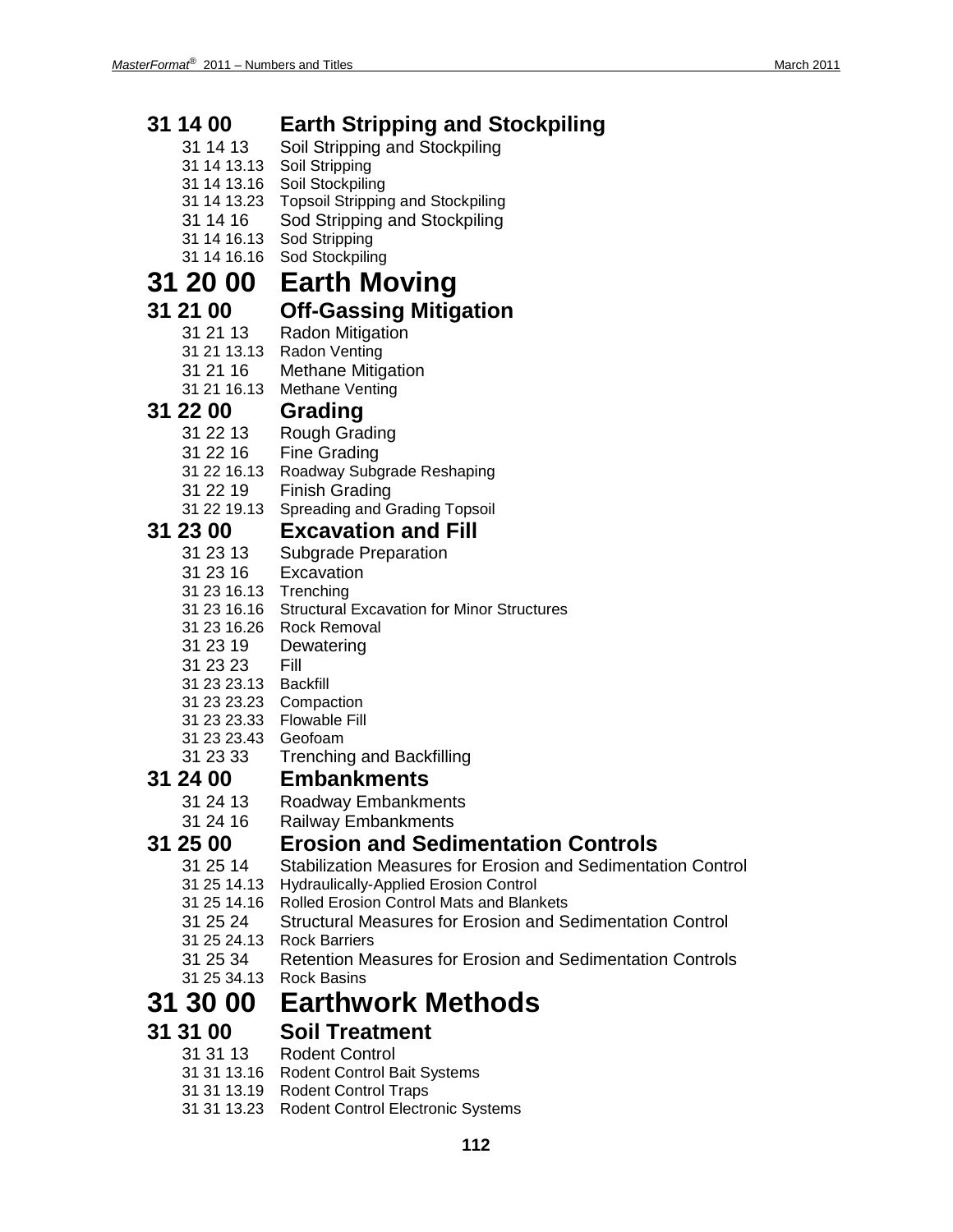- 31 31 13.26 Rodent Control Repellants 31 31 16 Termite Control 31 31 16.13 Chemical Termite Control 31 31 16.16 Termite Control Bait Systems 31 31 16.19 Termite Control Barriers 31 31 19 Vegetation Control 31 31 19.13 Chemical Vegetation Control **31 32 00 Soil Stabilization** Soil Mixing Stabilization 31 32 13.13 Asphalt Soil Stabilization 31 32 13.16 Cement Soil Stabilization 31 32 13.19 Lime Soil Stabilization 31 32 13.23 Fly-Ash Soil Stabilization 31 32 13.26 Lime-Fly-Ash Soil Stabilization 31 32 16 Chemical Treatment Soil Stabilization 31 32 16.13 Polymer Emulsion Soil Stabilization 31 32 17 Water Injection Soil Stabilization 31 32 19 Geosynthetic Soil Stabilization and Layer Separation 31 32 19.13 Geogrid Soil Stabilization 31 32 19.16 Geotextile Soil Stabilization 31 32 19.19 Geogrid Layer Separation 31 32 19.23 Geotextile Layer Separation 31 32 23 Pressure Grouting Soil Stabilization 31 32 23.13 Cementitious Pressure Grouting Soil Stabilization 31 32 23.16 Chemical Pressure Grouting Soil Stabilization 31 32 33 Shotcrete Soil Slope Stabilization 31 32 36 Soil Nailing 31 32 36.13 Driven Soil Nailing 31 32 36.16 Grouted Soil Nailing 31 32 36.19 Corrosion-Protected Soil Nailing Jet-Grouted Soil Nailing 31 32 36.26 Launched Soil Nailing **31 33 00 Rock Stabilization** 31 33 13 Rock Bolting and Grouting 31 33 23 Rock Slope Netting 31 33 26 Rock Slope Wire Mesh 31 33 33 Shotcrete Rock Slope Stabilization 31 33 43 Vegetated Rock Slope Stabilization **31 34 00 Soil Reinforcement** Geosynthetic Soil Reinforcement 31 34 19.13 Geogrid Soil Reinforcement 31 34 19.16 Geotextile Soil Reinforcement 31 34 23 Fiber Soil Reinforcement 31 34 23.13 Geosynthetic Fiber Soil Reinforcement **31 35 00 Slope Protection** 31 35 19 Geosynthetic Slope Protection 31 35 19.13 Geogrid Slope Protection 31 35 19.16 Geotextile Slope Protection 31 35 19.19 Slope Protection with Mulch Control Netting 31 35 23 Slope Protection with Slope Paving 31 35 23.13 Cast-In-Place Concrete Slope Paving
	- 31 35 23.16 Precast Concrete Slope Paving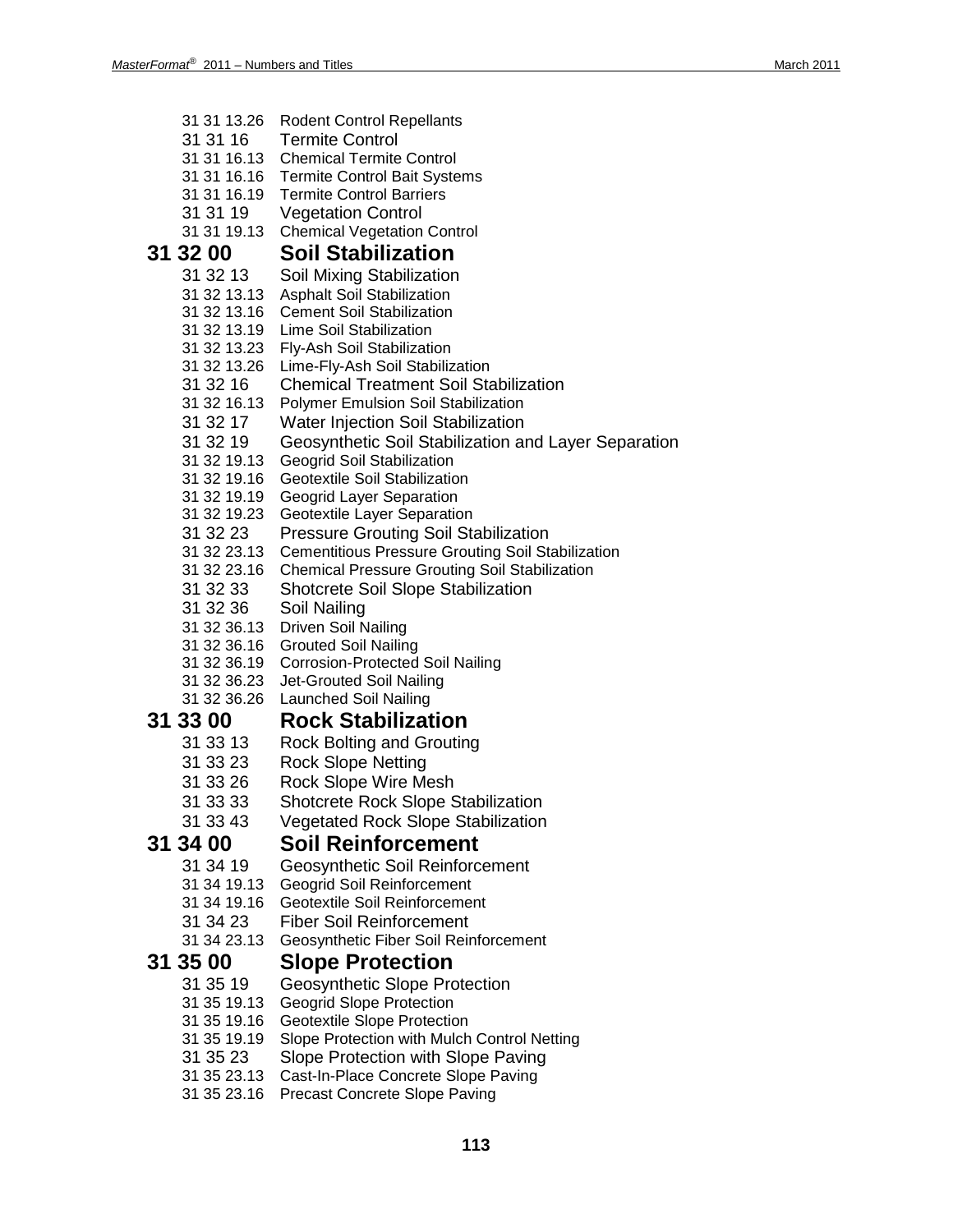| 31 35 23.19             | Concrete Unit Masonry Slope Paving                            |
|-------------------------|---------------------------------------------------------------|
| 31 35 26                | <b>Containment Barriers</b>                                   |
| 31 35 26.13             | <b>Clay Containment Barriers</b>                              |
| 31 35 26.23             | 31 35 26.16 Geomembrane Containment Barriers                  |
| 31 36 00                | <b>Bentonite Slurry Trench</b><br><b>Gabions</b>              |
|                         |                                                               |
| 31 36 13<br>31 36 19    | <b>Gabion Boxes</b><br><b>Gabion Mattresses</b>               |
| 31 36 19.13             | <b>Vegetated Gabion Mattresses</b>                            |
| 31 37 00                | Riprap                                                        |
| 31 37 13                | <b>Machined Riprap</b>                                        |
| 31 37 16                | Non-Machined Riprap                                           |
|                         | 31 37 16.13 Rubble-Stone Riprap                               |
|                         | 31 37 16.16 Concrete Unit Masonry Riprap                      |
| 31 37 16.19             | Sacked Sand-Cement Riprap                                     |
| 31 40 00                | <b>Shoring and Underpinning</b>                               |
| 31 41 00                | <b>Shoring</b>                                                |
| 31 41 13                | <b>Timber Shoring</b>                                         |
| 31 41 16                | <b>Sheet Piling</b>                                           |
|                         | 31 41 16.13 Steel Sheet Piling                                |
| 31 41 16.16<br>31 41 19 | <b>Plastic Sheet Piling</b><br><b>Metal Hydraulic Shoring</b> |
| 31 41 19.13             | Aluminum Hydraulic Shoring                                    |
| 31 41 23                | <b>Pneumatic Shoring</b>                                      |
| 31 41 33                | <b>Trench Shielding</b>                                       |
| 31 43 00                | <b>Concrete Raising</b>                                       |
| 31 43 13                | <b>Pressure Grouting</b>                                      |
| 31 43 13.13             | <b>Concrete Pressure Grouting</b>                             |
| 31 43 13.16             | <b>Polyurethane Pressure Grouting</b>                         |
| 31 43 16                | <b>Compaction Grouting</b>                                    |
| 31 43 19                | <b>Mechanical Jacking</b>                                     |
| 31 45 00                | <b>Vibroflotation and Densification</b>                       |
| 31 45 13                | Vibroflotation                                                |
| 31 45 16                | Densification                                                 |
| 31 46 00                | <b>Needle Beams</b>                                           |
| 31 46 13                | <b>Cantilever Needle Beams</b>                                |
| 31 48 00<br>31 48 13    | <b>Underpinning</b>                                           |
| 31 48 19                | <b>Underpinning Piers</b><br><b>Bracket Piers</b>             |
| 31 48 23                | <b>Jacked Piers</b>                                           |
| 31 48 33                | Micropile Underpinning                                        |
| 31 50 00                | <b>Excavation Support and Protection</b>                      |
| 31 51 00                | <b>Anchor Tiebacks</b>                                        |
| 31 51 13                | <b>Excavation Soil Anchors</b>                                |
| 31 51 16                | <b>Excavation Rock Anchors</b>                                |
| 31 52 00                | <b>Cofferdams</b>                                             |
| 31 52 13                | <b>Sheet Piling Cofferdams</b>                                |
|                         |                                                               |

31 52 16 Timber Cofferdams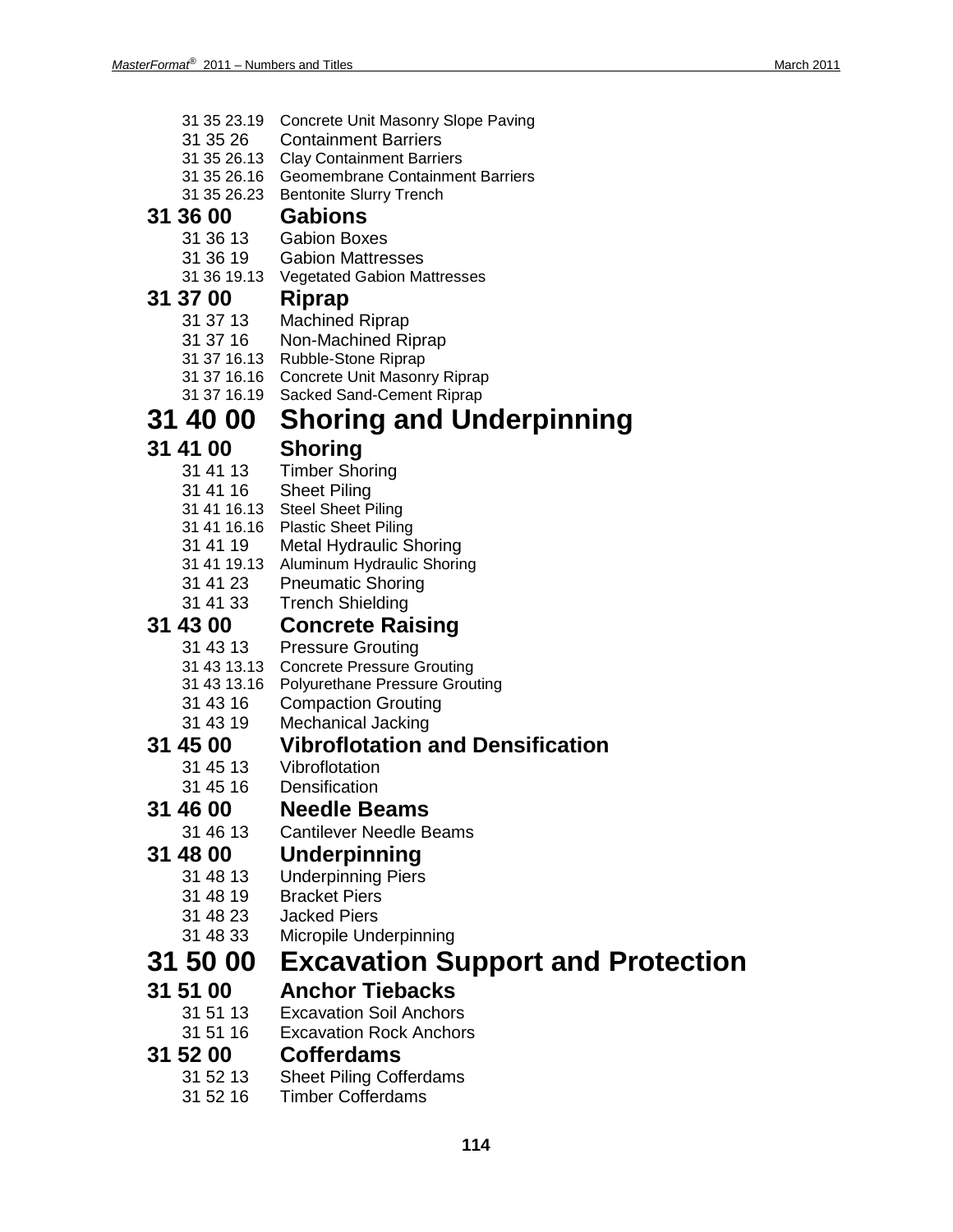- 31 52 19 Precast Concrete Cofferdams
- **31 53 00 Cribbing and Walers**
	- **Timber Cribwork**
- **31 54 00 Ground Freezing**
- **31 56 00 Slurry Walls**
	- 31 56 13 Bentonite Slurry Walls
	- 31 56 13.13 Soil-Bentonite Slurry Walls
	- 31 56 13.16 Cement-Bentonite Slurry Walls
	- 31 56 13.19 Slag-Cement-Bentonite Slurry Walls
	- 31 56 13.23 Soil-Cement-Bentonite Slurry Walls
	- 31 56 13.26 Pozzolan-Bentonite Slurry Walls
	- 31 56 13.29 Organically-Modified Bentonite Slurry Walls
	- 31 56 16 Attipulgite Slurry Walls
	- 31 56 16.13 Soil-Attipulgite Slurry Walls
	- 31 56 19 Slurry-Geomembrane Composite Slurry Walls
	- 31 56 23 Lean Concrete Slurry Walls
	- 31 56 26 Bio-Polymer Trench Drain

## **31 60 00 Special Foundations and Load-Bearing Elements**

# **31 62 00 Driven Piles**

- **Concrete Piles**
- 31 62 13.13 Cast-in-Place Concrete Piles
- 31 62 13.16 Concrete Displacement Piles
- 31 62 13.19 Precast Concrete Piles
- 31 62 13.23 Prestressed Concrete Piles
- 31 62 13.26 Pressure-Injected Footings
- 31 62 16 Steel Piles
- 31 62 16.13 Sheet Steel Piles
- 31 62 16.16 Steel H Piles
- 31 62 16.19 Unfilled Tubular Steel Piles
- 31 62 19 Timber Piles
- 31 62 23 Composite Piles
- 31 62 23.13 Concrete-Filled Steel Piles
- 31 62 23.16 Wood and Cast-In-Place Concrete Piles

# **31 63 00 Bored Piles**

- Bored and Augered Test Piles
- 31 63 16 Auger Cast Grout Piles
- 31 63 19 Bored and Socketed Piles
- 31 63 19.13 Rock Sockets for Piles
- 31 63 23 Bored Concrete Piles
- 31 63 23.13 Bored and Belled Concrete Piles
- 31 63 23.16 Bored Friction Concrete Piles
- 31 63 26 Drilled Caissons
- 31 63 26.13 Fixed End Caisson Piles
- 31 63 26.16 Concrete Caissons for Marine Construction
- 31 63 29 Drilled Concrete Piers and Shafts
- 31 63 29.13 Uncased Drilled Concrete Piers
- 31 63 29.16 Cased Drilled Concrete Piers
- 31 63 33 Drilled Micropiles

### **31 64 00 Caissons**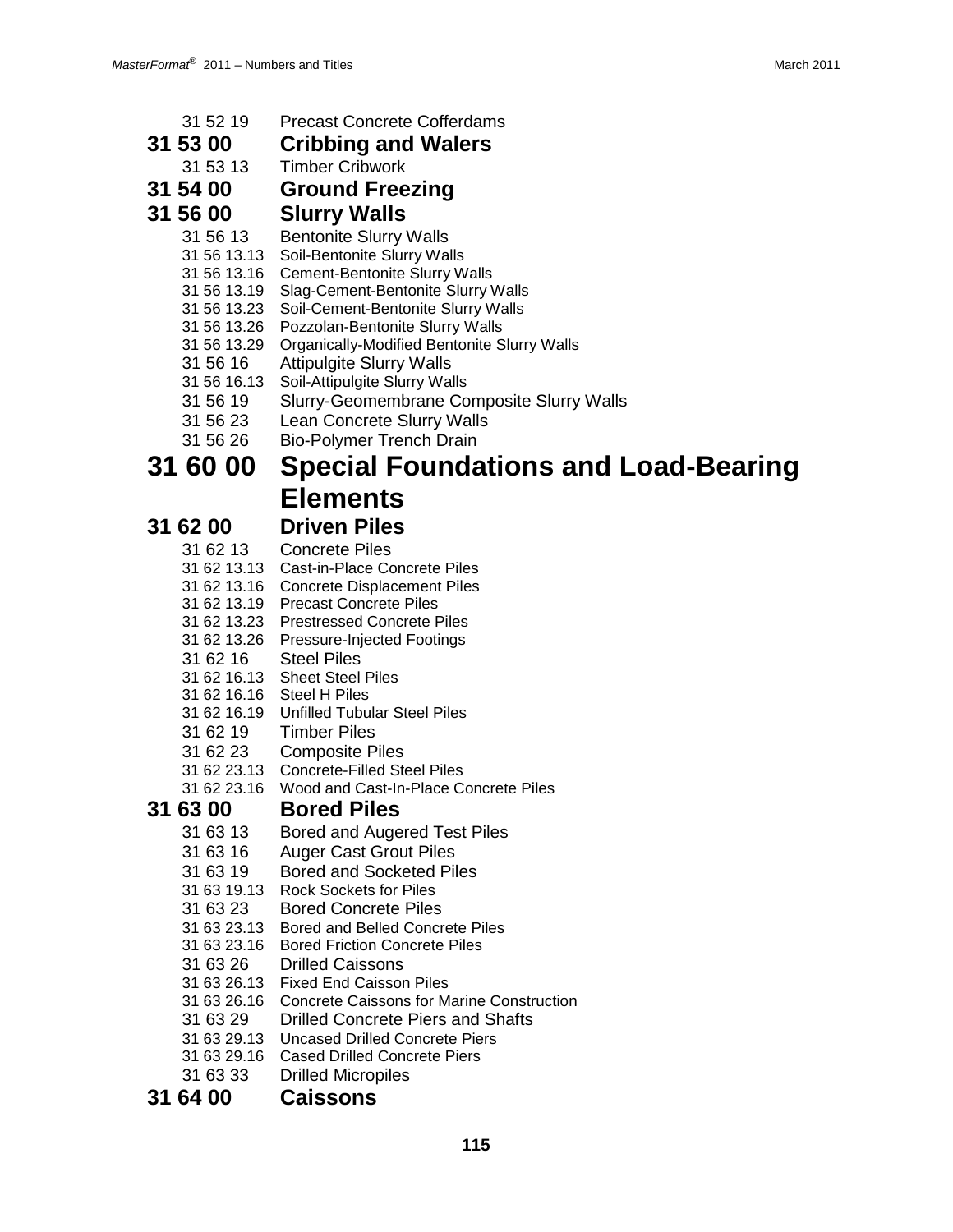| 31 64 13                   | <b>Box Caissons</b>                                                                             |
|----------------------------|-------------------------------------------------------------------------------------------------|
| 31 64 16                   | <b>Excavated Caissons</b>                                                                       |
| 31 64 19                   | <b>Floating Caissons</b>                                                                        |
| 31 64 23                   | <b>Open Caissons</b>                                                                            |
| 31 64 26                   | <b>Pneumatic Caissons</b>                                                                       |
| 31 64 29                   | <b>Sheeted Caissons</b>                                                                         |
| 31 66 00                   | <b>Special Foundations</b>                                                                      |
| 31 66 13                   | <b>Special Piles</b>                                                                            |
| 31 66 13.13                | Rammed Aggregate Piles                                                                          |
| 31 66 15                   | <b>Helical Foundation Piles</b>                                                                 |
| 31 66 16                   | <b>Special Foundation Walls</b>                                                                 |
| 31 66 16.13                | <b>Anchored Foundation Walls</b>                                                                |
| 31 66 16.23                | <b>Concrete Cribbing Foundation Walls</b>                                                       |
| 31 66 16.26                | <b>Metal Cribbing Foundation Walls</b>                                                          |
| 31 66 16.33                | <b>Manufactured Modular Foundation Walls</b>                                                    |
| 31 66 16.43                | Mechanically Stabilized Earth Foundation Walls                                                  |
| 31 66 16.46                | <b>Slurry Diaphragm Foundation Walls</b>                                                        |
| 31 66 16.53<br>31 66 16.56 | Soldier-Beam Foundation Walls                                                                   |
| 31 66 19                   | Permanently-Anchored Soldier-Beam Foundation Walls<br><b>Refrigerated Foundations</b>           |
|                            |                                                                                                 |
| 31 68 00                   | <b>Foundation Anchors</b>                                                                       |
| 31 68 13                   | <b>Rock Foundation Anchors</b>                                                                  |
| 31 68 16                   | <b>Helical Foundation Anchors</b>                                                               |
| <b>31 70 00</b>            | <b>Tunneling and Mining</b>                                                                     |
|                            |                                                                                                 |
| 31 71 00                   | <b>Tunnel Excavation</b>                                                                        |
| 31 71 13                   |                                                                                                 |
| 31 71 16                   | <b>Shield Driving Tunnel Excavation</b>                                                         |
| 31 71 19                   | Tunnel Excavation by Drilling and Blasting<br><b>Tunnel Excavation by Tunnel Boring Machine</b> |
| 31 71 23                   | Tunneling by Cut and Cover                                                                      |
|                            |                                                                                                 |
| 31 72 00                   | <b>Tunnel Support Systems</b>                                                                   |
| 31 72 13                   | Rock Reinforcement and Initial Support                                                          |
| 31 72 16                   | <b>Steel Ribs and Lagging</b>                                                                   |
| 31 73 00                   | <b>Tunnel Grouting</b>                                                                          |
| 31 73 13                   | <b>Cement Tunnel Grouting</b>                                                                   |
| 31 73 16<br>31 74 00       | <b>Chemical Tunnel Grouting</b><br><b>Tunnel Construction</b>                                   |
| 31 74 13                   |                                                                                                 |
| 31 74 16                   | Cast-in-Place Concrete Tunnel Lining<br><b>Precast Concrete Tunnel Lining</b>                   |
| 31 74 19                   |                                                                                                 |
|                            | <b>Shotcrete Tunnel Lining</b>                                                                  |
| 31 75 00                   | <b>Shaft Construction</b>                                                                       |
| 31 75 13                   | Cast-in-Place Concrete Shaft Lining                                                             |
| 31 75 16                   | <b>Precast Concrete Shaft Lining</b>                                                            |
| 31 77 00                   | <b>Submersible Tube Tunnels</b>                                                                 |
| 31 77 13                   | <b>Trench Excavation for Submerged Tunnels</b>                                                  |
| 31 77 16<br>31 77 19       | Tube Construction (Outfitting Tunnel Tubes)<br>Floating and Laying Submerged Tunnels            |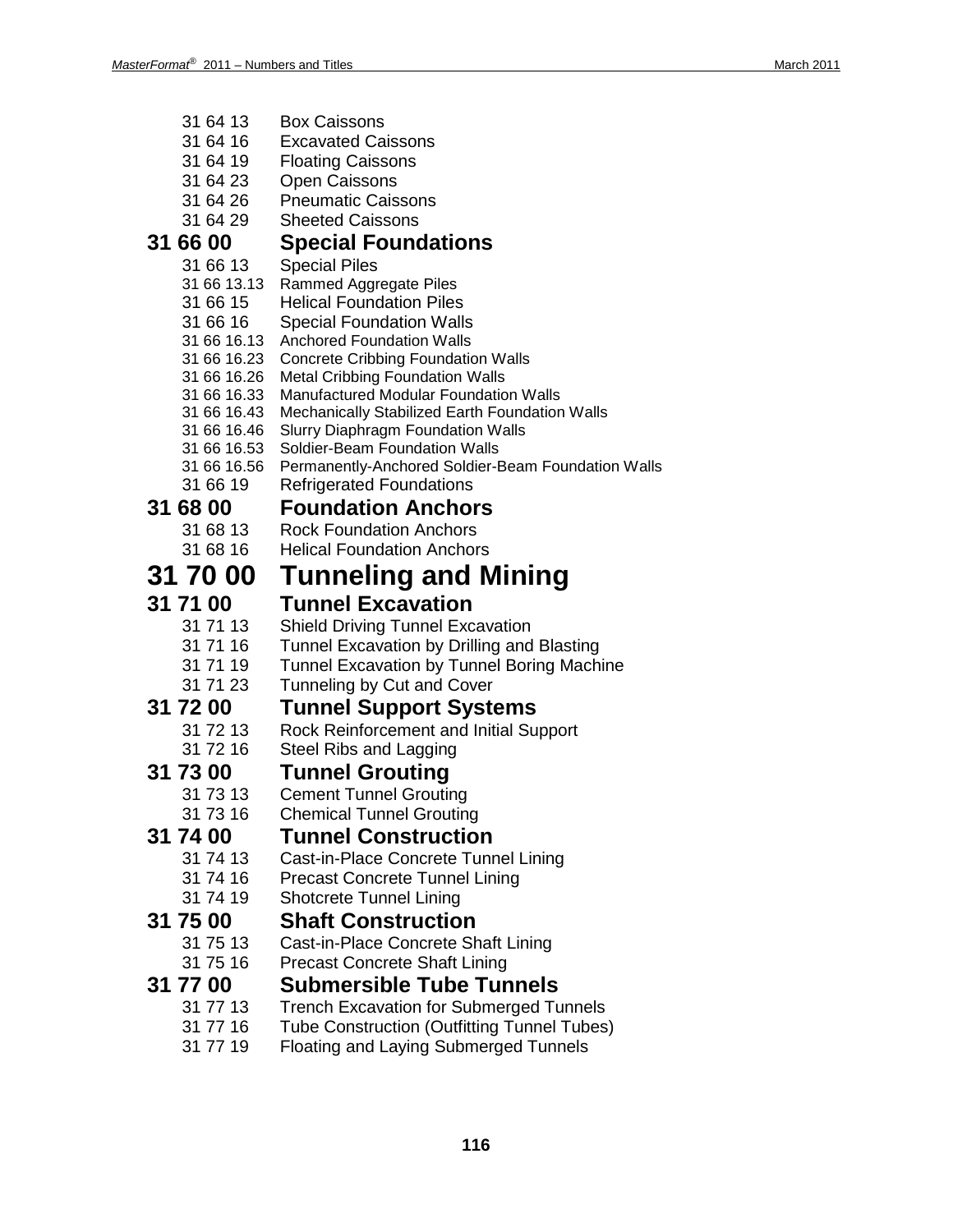## **32 00 00 Exterior Improvements**

# **32 01 00 •• Operation and Maintenance of Exterior Improvements**<br>32 01 11 • Paving Cleaning

- Paving Cleaning 32 01 11.51 Rubber and Paint Removal from Paving 32 01 11.52 Rubber Removal from Paving 32 01 11.53 Paint Removal from Paving 32 01 13 Flexible Paving Surface Treatment 32 01 13.61 Slurry Seal (Latex Modified) 32 01 13.62 Asphalt Surface Treatment 32 01 16 Flexible Paving Rehabilitation 32 01 16.71 Cold Milling Asphalt Paving 32 01 16.72 Asphalt Paving Reuse 32 01 16.73 In Place Cold Reused Asphalt Paving 32 01 16.74 In Place Hot Reused Asphalt Paving 32 01 16.75 Heater Scarifying of Asphalt Paving 32 01 17 Flexible Paving Repair 32 01 17.61 Sealing Cracks in Asphalt Paving 32 01 17.62 Stress-Absorbing Membrane Interlayer 32 01 19 Rigid Paving Surface Treatment 32 01 19.61 Sealing of Joints in Rigid Paving 32 01 19.62 Patching of Rigid Paving
- 32 01 23 Base Course Reconditioning
- 32 01 26 Rigid Paving Rehabilitation
- 32 01 26.71 Grooving of Concrete Paving
- 32 01 26.72 Grinding of Concrete Paving
- 32 01 26.73 Milling of Concrete Paving
- 32 01 26.74 Concrete Overlays
- 32 01 26.75 Concrete Paving Reuse
- 32 01 29 Rigid Paving Repair
- 32 01 29.61 Partial Depth Patching of Rigid Paving
- 32 01 29.62 Concrete Paving Raising
- 32 01 29.63 Subsealing and Stabilization
- 32 01 30 Operation and Maintenance of Site Improvements
- 32 01 30.13 Snow Removal
- 32 01 80 Operation and Maintenance of Irrigation
- 32 01 90 Operation and Maintenance of Planting
- 32 01 90.13 Fertilizing
- 32 01 90.16 Amending Soils
- 32 01 90.19 Mowing
- 32 01 90.23 Pruning
- 32 01 90.26 Watering
- 32 01 90.29 Topsoil Preservation
- 32 01 90.33 Tree and Shrub Preservation

### **32 05 00 Common Work Results for Exterior Improvements**

- 32 05 13 Soils for Exterior Improvements
- 32 05 16 Aggregates for Exterior Improvements<br>32 05 19 Geosynthetics for Exterior Improvemer
- Geosynthetics for Exterior Improvements
- 32 05 19.13 Geotextiles for Exterior Improvements
- 32 05 19.16 Geomembranes for Exterior Improvements
- 32 05 19.19 Geogrids for Exterior Improvements
- 32 05 23 Cement and Concrete for Exterior Improvements
- 32 05 33 Common Work Results for Planting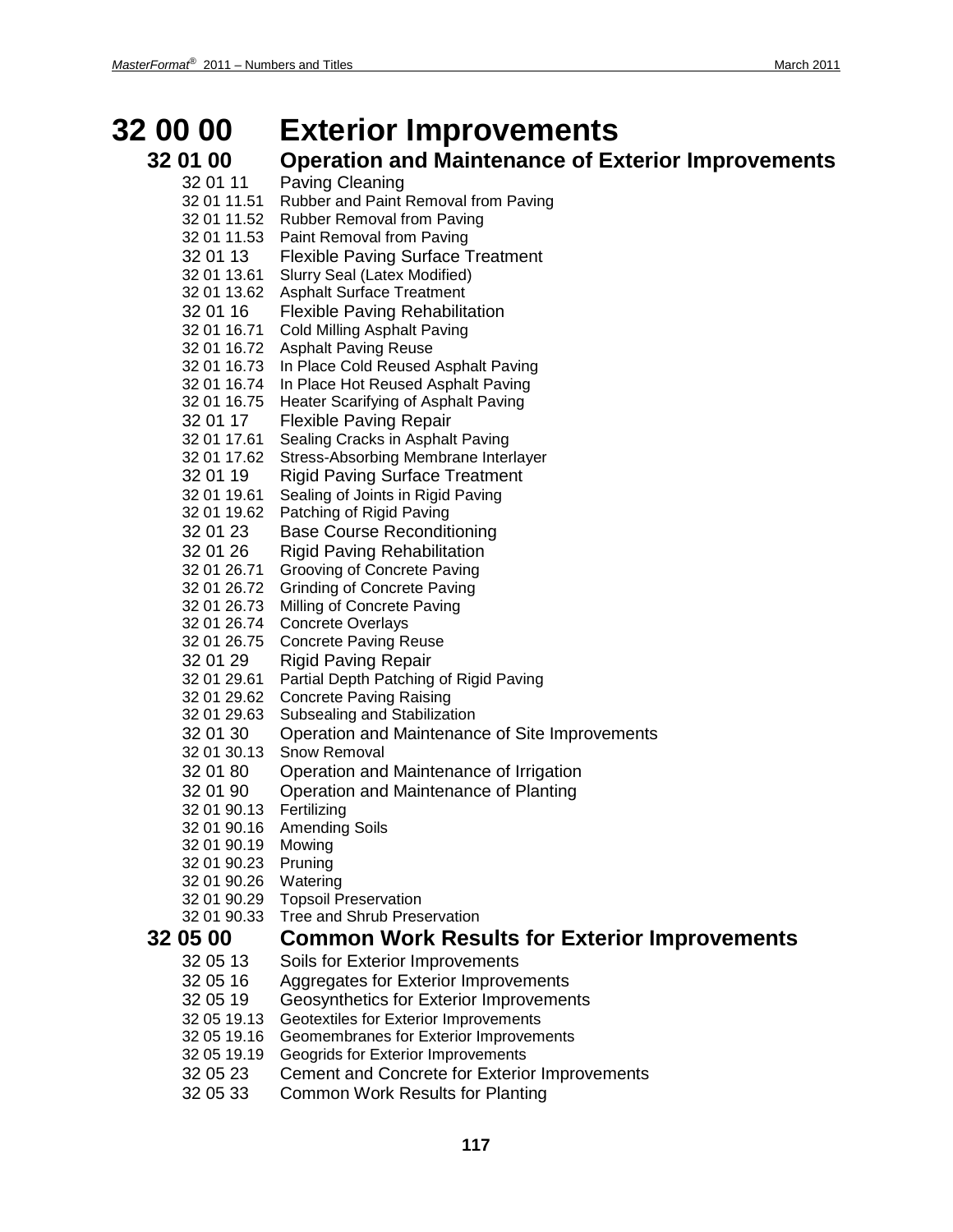| 32 06 00<br>32 06 10<br>32 06 10.13 | <b>Schedules for Exterior Improvements</b><br>Schedules for Bases, Ballasts, and Paving<br>Pedestrian Walkway Schedule |
|-------------------------------------|------------------------------------------------------------------------------------------------------------------------|
| 32 06 30                            | Schedules for Site Improvements                                                                                        |
| 32 06 30.13<br>32 06 80             | <b>Retaining Wall Schedule</b><br>Schedules for Irrigation                                                             |
| 32 06 80.13                         | <b>Irrigation Piping Schedule</b>                                                                                      |
| 32 06 90                            | <b>Schedules for Planting</b>                                                                                          |
| 32 06 90.13                         | <b>Planting Schedule</b>                                                                                               |
| 32 08 00                            | <b>Commissioning of Exterior Improvements</b>                                                                          |
| <b>32 10 00</b>                     | <b>Bases, Ballasts, and Paving</b>                                                                                     |
| 32 11 00                            | <b>Base Courses</b>                                                                                                    |
| 32 11 13                            | Subgrade Modifications                                                                                                 |
| 32 11 13.13                         | Lime-Treated Subgrades                                                                                                 |
| 32 11 13.16                         | <b>Bituminous-Treated Subgrades</b>                                                                                    |
| 32 11 16                            | <b>Subbase Courses</b>                                                                                                 |
| 32 11 16.13                         | Sand-Clay Subbase Courses                                                                                              |
| 32 11 16.16<br>32 11 23             | Aggregate Subbase Courses<br><b>Aggregate Base Courses</b>                                                             |
| 32 11 23.13                         | Sand-Clay Base Courses                                                                                                 |
| 32 11 23.23                         | <b>Base Course Drainage Layers</b>                                                                                     |
| 32 11 26                            | <b>Asphaltic Base Courses</b>                                                                                          |
| 32 11 26.13                         | <b>Plant Mix Asphaltic Base Courses</b>                                                                                |
| 32 11 26.16                         | Road Mix Asphaltic Base Courses                                                                                        |
| 32 11 26.19                         | <b>Bituminous-Stabilized Base Courses</b>                                                                              |
| 32 11 29                            | <b>Lime Treated Base Courses</b>                                                                                       |
| 32 11 29.13                         | Lime-Fly Ash-Treated Base Courses                                                                                      |
| 32 11 33                            | <b>Cement-Treated Base Courses</b>                                                                                     |
| 32 11 33.13<br>32 11 36             | <b>Portland Cement-Stabilized Base Courses</b>                                                                         |
|                                     | <b>Concrete Base Courses</b><br>32 11 36.13 Lean Concrete Base Courses                                                 |
|                                     | 32 11 36.16 Plain Cement Concrete Base Courses                                                                         |
| 32 11 36.19                         | <b>Hydraulic Cement Concrete Base Courses</b>                                                                          |
| 32 12 00                            | <b>Flexible Paving</b>                                                                                                 |
| 32 12 13                            | <b>Preparatory Coats</b>                                                                                               |
| 32 12 13.13                         | <b>Tack Coats</b>                                                                                                      |
| 32 12 13.16                         | <b>Asphaltic Tack Coats</b>                                                                                            |
| 32 12 13.19                         | <b>Prime Coats</b>                                                                                                     |
| 32 12 13.23<br>32 12 16             | <b>Asphaltic Prime Coats</b>                                                                                           |
| 32 12 16.13                         | <b>Asphalt Paving</b><br>Plant-Mix Asphalt Paving                                                                      |
| 32 12 16.16                         | Road-Mix Asphalt Paving                                                                                                |
| 32 12 16.19                         | Cold-Mix Asphalt Paving                                                                                                |
| 32 12 16.23                         | <b>Reinforced Asphalt Paving</b>                                                                                       |
| 32 12 16.26                         | <b>Fiber-Modified Asphalt Paving</b>                                                                                   |
| 32 12 16.29                         | Polymer-Modified Asphalt Paving                                                                                        |
| 32 12 16.33                         | <b>Granulated Rubber-Modified Asphalt Paving</b>                                                                       |
| 32 12 16.36<br>32 12 19             | <b>Athletic Asphalt Paving</b><br><b>Asphalt Paving Wearing Courses</b>                                                |
| 32 12 19.13                         | Road-Mix Asphalt Paving Wearing Courses                                                                                |
| 32 12 19.16                         | <b>Resin-Modified Asphalt Paving Wearing Courses</b>                                                                   |
| 32 12 19.19                         | Porous Friction Asphalt Paving Wearing Courses                                                                         |
|                                     |                                                                                                                        |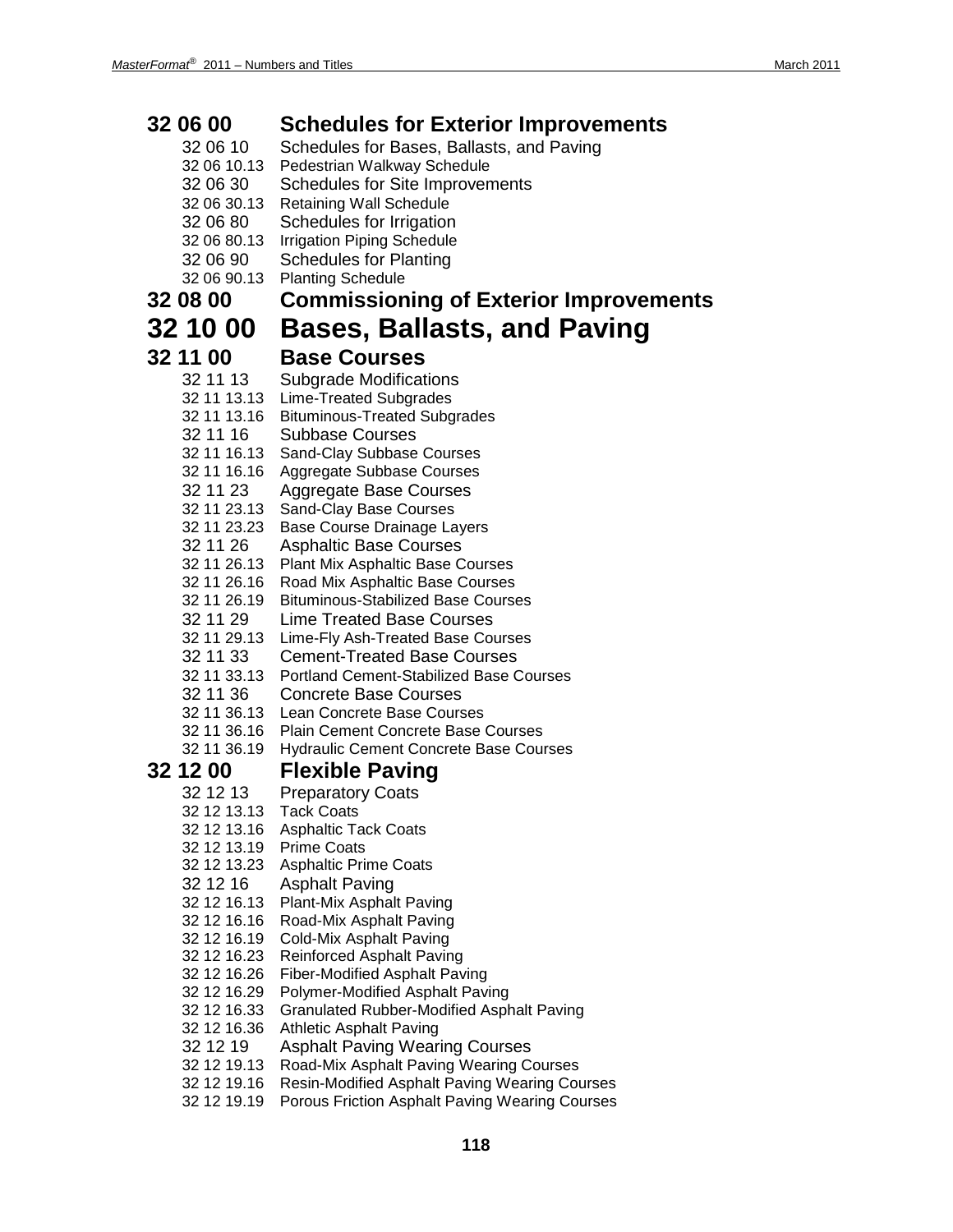- 32 12 33 Flexible Paving Surface Treatments
- 32 12 36 Seal Coats
- 32 12 36.13 Asphaltic Seal and Fog Coats
- 32 12 36.16 Coal Tar Seal Coats
- 32 12 36.19 Coal Tar Seal Coats with Unvulcanized Rubber
- 32 12 36.23 Fuel-Resistant Sealers
- 32 12 43 Porous Flexible Paving
- 32 12 73 Asphalt Paving Joint Sealants

### **32 13 00 Rigid Paving**

- 32 13 13 Concrete Paving
- 32 13 13.13 Exposed Aggregate Concrete Paving
- 32 13 13.16 Power-Compacted Concrete Paving
- 32 13 13.19 Prestressed Concrete Paving
- 32 13 13.23 Concrete Paving Surface Treatment
- 32 13 13.33 Plain Concrete Paving
- 32 13 16 Decorative Concrete Paving
- 32 13 16.13 Patterned Concrete Paving
- 32 13 16.16 Roller-Compacted Concrete Paving
- 32 13 16.19 Imprinted Concrete Paving
- 32 13 16.23 Stamped Concrete Paving
- 32 13 43 Pervious Concrete Paving
- 32 13 73 Concrete Paving Joint Sealants
- 32 13 73.13 Fuel-Resistant Concrete Paving Joint Sealants
- 32 13 73.16 Field-Molded Concrete Paving Joint Sealants
- 32 13 73.19 Compression Concrete Paving Joint Sealants

## **32 14 00 Unit Paving**

- Precast Concrete Unit Paving
- 32 14 13.13 Interlocking Precast Concrete Unit Paving
- 32 14 13.16 Precast Concrete Unit Paving Slabs
- 32 14 13.19 Porous Precast Concrete Unit Paving
- 32 14 16 Brick Unit Paving
- 32 14 23 Asphalt Unit Paving
- 32 14 26 Wood Paving
- 32 14 29 Recycled-Rubber Paving
- 32 14 40 Stone Paving
- 32 14 43 Porous Unit Paving

### **32 15 00 Aggregate Surfacing**

- 32 15 13 Cinder Surfacing
- 32 15 40 Crushed Stone Surfacing

### **32 16 00 Curbs, Gutters, Sidewalks, and Driveways**

- 32 16 13 Curbs and Gutters
- 32 16 13.13 Cast-In-Place Concrete Curbs and Gutters
- 32 16 13.16 Steel Faced Curbs
- 32 16 13.23 Precast Concrete Curbs and Gutters
- 32 16 13.33 Asphalt Curbs
- 32 16 13.43 Stone Curbs
- 32 16 23 Sidewalks
- 32 16 33 Driveways

### **32 17 00 Paving Specialties**

- 32 17 13 Parking Bumpers
- 32 17 13.13 Metal Parking Bumpers
- 32 17 13.16 Plastic Parking Bumpers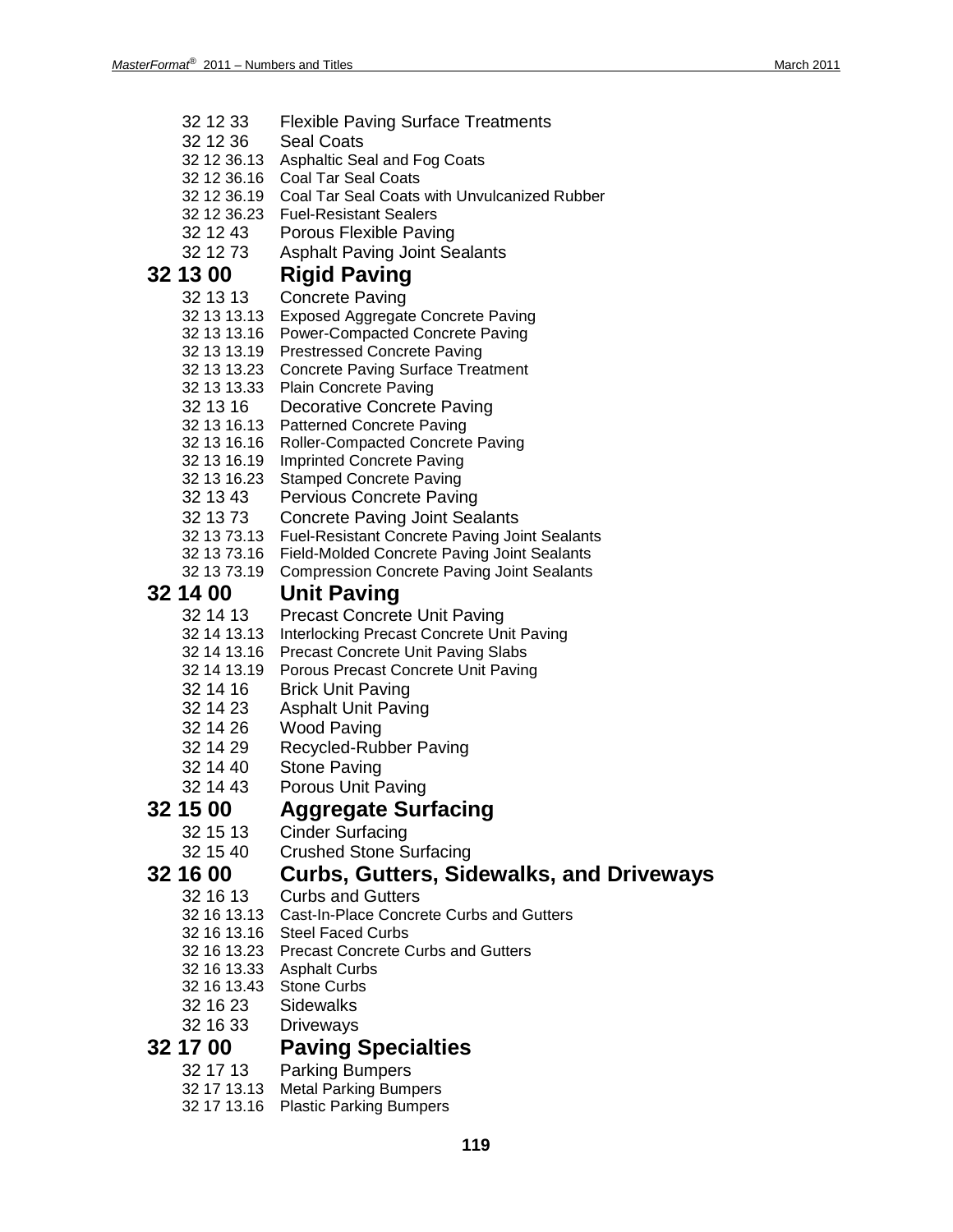- 32 17 13.19 Precast Concrete Parking Bumpers
- 32 17 13.23 Rubber Parking Bumpers
- 32 17 13.26 Wood Parking Bumpers
- 32 17 16 Speed Bumps
- 32 17 23 Pavement Markings
- 32 17 23.13 Painted Pavement Markings
- 32 17 23.23 Raised Pavement Markings
- 32 17 23.33 Plastic Pavement Markings
- 32 17 26 Tactile Warning Surfacing
- 32 17 43 Pavement Snow Melting Systems

### **32 18 00 Athletic and Recreational Surfacing**

- 32 18 13 Synthetic Grass Surfacing
- 32 18 16 Synthetic Resilient Surfacing
- 32 18 16.13 Playground Protective Surfacing
- 32 18 23 Athletic Surfacing
- 32 18 23.13 Baseball Field Surfacing
- 32 18 23.16 Natural Baseball Field Surfacing
- 32 18 23.19 Synthetic Baseball Field Surfacing
- 32 18 23.23 Field Sport Surfacing
- 32 18 23.26 Natural Field Sport Surfacing
- 32 18 23.29 Synthetic Field Sport Surfacing
- 32 18 23.33 Running Track Surfacing
- 32 18 23.36 Natural Running Track Surfacing
- 32 18 23.39 Synthetic Running Track Surfacing
- 32 18 23.43 Recreational Court Surfacing
- 32 18 23.53 Tennis Court Surfacing
- 32 18 23.56 Natural Tennis Court Surfacing
- 32 18 23.59 Synthetic Tennis Court Surfacing

## **32 30 00 Site Improvements**

## **32 31 00 Fences and Gates**<br>32 31 11 Gate Operators

- **Gate Operators**
- 32 31 13 Chain Link Fences and Gates
- 32 31 13.23 Recreational Court Fences and Gates
- 32 31 13.26 Tennis Court Fences and Gates
- 32 31 13.29 Tennis Court Wind Breaker
- 32 31 13.33 Chain Link Backstops
- 32 31 13.53 High-Security Chain Link Fences and Gates
- 32 31 16 Welded Wire Fences and Gates
- 32 31 17 Expanded Metal Fences and Gates
- 32 31 19 Decorative Metal Fences and Gates
- 32 31 23 Plastic Fences and Gates
- 32 31 26 Wire Fences and Gates
- 32 31 29 Wood Fences and Gates
- 32 31 32 Composite Fences and Gates<br>32 31 53 Cattle Guards
- **Cattle Guards**

### **32 32 00 Retaining Walls**

- 32 32 13 Cast-in-Place Concrete Retaining Walls
- 32 32 16 Precast Concrete Retaining Walls<br>32 32 19 Unit Masonry Retaining Walls
- **Unit Masonry Retaining Walls**
- 32 32 23 Segmental Retaining Walls
- 32 32 23.13 Segmental Concrete Unit Masonry Retaining Walls
- 32 32 23.16 Manufactured Modular Walls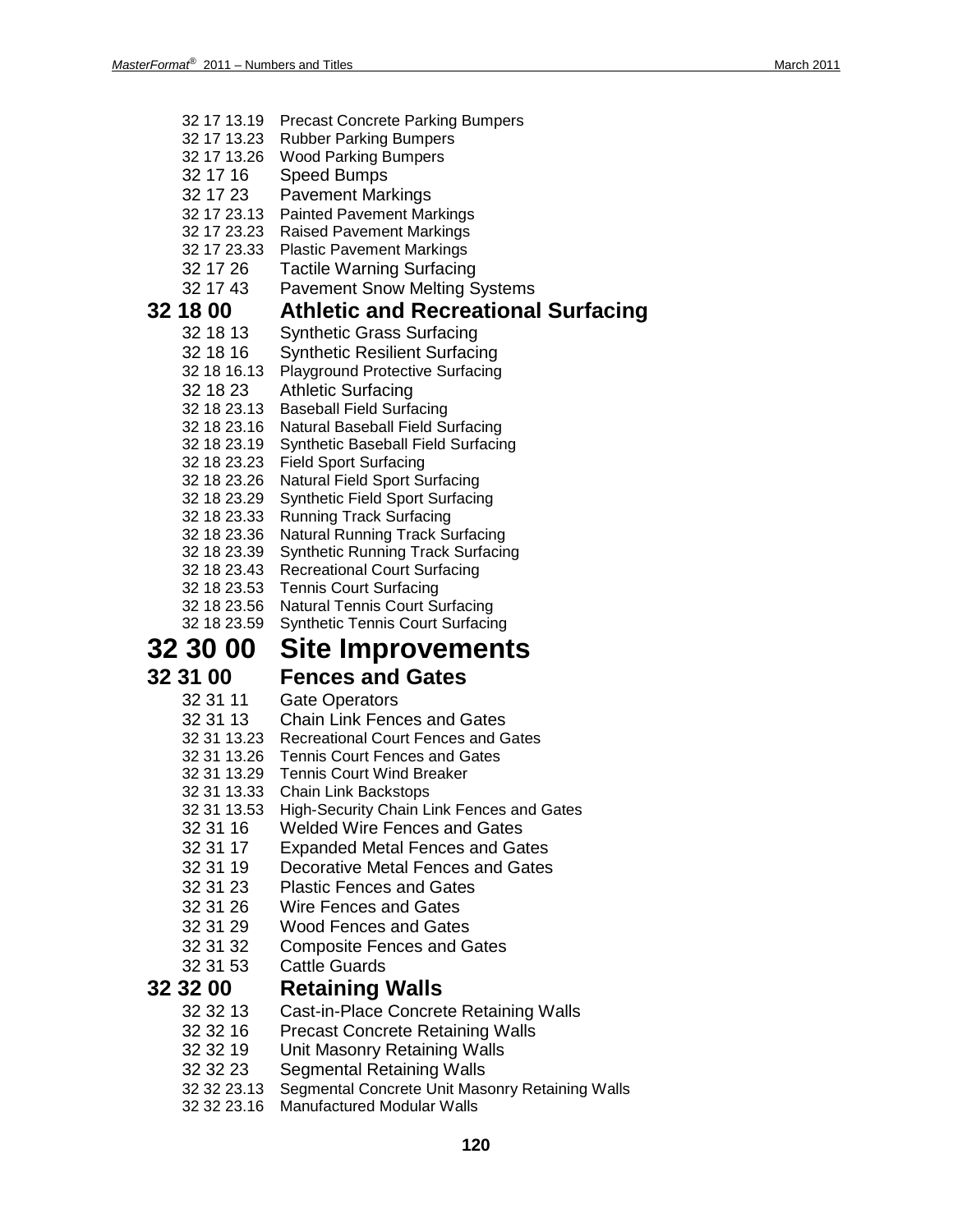| 32 32 26                   | <b>Metal Crib Retaining Walls</b>                                      |
|----------------------------|------------------------------------------------------------------------|
| 32 32 29                   | <b>Timber Retaining Walls</b>                                          |
| 32 32 34                   | <b>Reinforced Soil Retaining Walls</b>                                 |
| 32 32 36                   | <b>Gabion Retaining Walls</b>                                          |
| 32 32 43                   | Soldier-Beam Retaining Walls                                           |
| 32 32 53                   | <b>Stone Retaining Walls</b>                                           |
| 32 34 00                   | <b>Fabricated Bridges</b>                                              |
| 32 34 13<br>32 34 23       | <b>Fabricated Pedestrian Bridges</b>                                   |
| 32 34 33                   | <b>Fabricated Roadway Bridges</b><br><b>Fabricated Railway Bridges</b> |
| 32 35 00                   | <b>Screening Devices</b>                                               |
| 32 35 13                   | <b>Screens and Louvers</b>                                             |
| 32 35 16                   | <b>Sound Barriers</b>                                                  |
| 32 39 00                   | <b>Manufactured Site Specialties</b>                                   |
| 32 39 13                   | <b>Manufactured Metal Bollards</b>                                     |
| <b>32 70 00</b>            | Wetlands                                                               |
|                            |                                                                        |
| 32 71 00                   | <b>Constructed Wetlands</b>                                            |
| 32 72 00                   | <b>Wetlands Restoration</b>                                            |
| 32 80 00                   | Irrigation                                                             |
| 32 82 00                   | <b>Irrigation Pumps</b>                                                |
| 32 84 00                   | <b>Planting Irrigation</b>                                             |
| 32 84 13                   | Drip Irrigation                                                        |
| 32 84 23                   | <b>Underground Sprinklers</b>                                          |
| 32 86 00                   | <b>Agricultural Irrigation</b>                                         |
| 32 90 00                   | <b>Planting</b>                                                        |
| 32 91 00                   | <b>Planting Preparation</b>                                            |
| 32 91 13                   | Soil Preparation                                                       |
| 32 91 13.13                | Hydro-Punching                                                         |
| 32 91 13.16                | Mulching                                                               |
| 32 91 13.19<br>32 91 13.23 | <b>Planting Soil Mixing</b><br><b>Structural Soil Mixing</b>           |
| 32 91 13.26                | <b>Planting Beds</b>                                                   |
| 32 91 16                   | <b>Planting Soil Stabilization</b>                                     |
| 32 91 16.13                | <b>Blanket Planting Soil Stabilization</b>                             |
| 32 91 16.16<br>32 91 16.19 | Mat Planting Soil Stabilization<br>Netting Planting Soil Stabilization |
| 32 91 19                   | Landscape Grading                                                      |
| 32 91 19.13                | <b>Topsoil Placement and Grading</b>                                   |
| 32 92 00                   | <b>Turf and Grasses</b>                                                |
| 32 92 13                   | Hydro-Mulching                                                         |
| 32 92 16                   | Plugging                                                               |
| 32 92 19                   | Seeding                                                                |
| 32 92 19.13                | <b>Mechanical Seeding</b>                                              |
| 32 92 19.16<br>32 92 23    | <b>Hydraulic Seeding</b><br>Sodding                                    |
| 32 92 26                   | Sprigging                                                              |
| 32 92 26.13                | Stolonizing                                                            |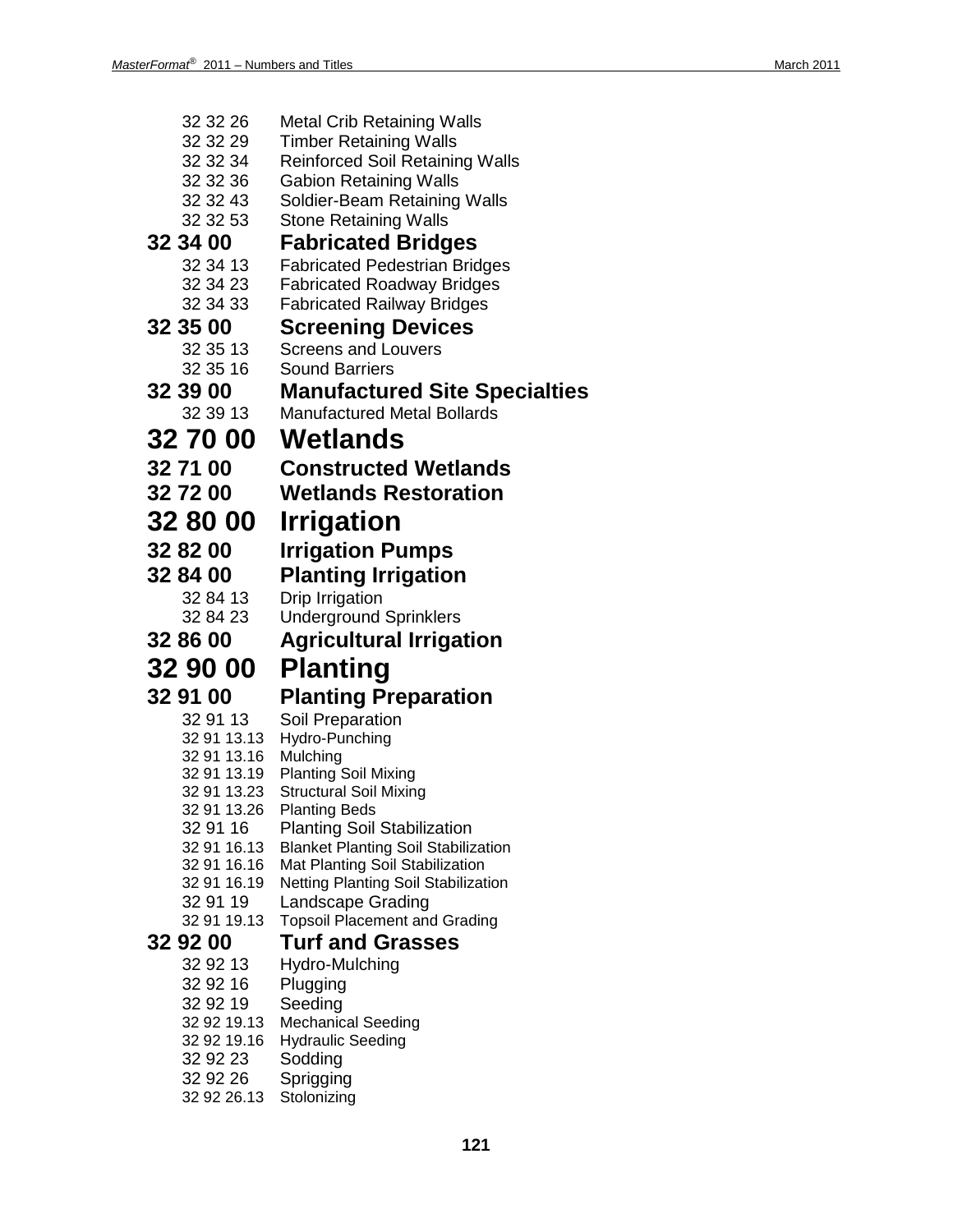# **32 93 00 Plants**

- 32 93 13 Ground Covers<br>32 93 23 Plants and Bulb
	- Plants and Bulbs
- 32 93 33 Shrubs
- 32 93 43 Trees

# **32 94 00 Planting Accessories**

- 32 94 13 Landscape Edging<br>32 94 16 Landscape Timbers
	- Landscape Timbers
- 32 94 19 Landscape Surfacing<br>32 94 33 Planters
- 32 94 33
	-
- 32 94 43 Tree Grates **Tree Grids**

- **32 96 00 Transplanting** 32 96 13 Ground Cover Transplanting<br>32 96 23 Plant and Bulb Transplanting
	- 32 96 23 Plant and Bulb Transplanting<br>32 96 33 Shrub Transplanting
	- Shrub Transplanting
	- 32 96 43 Tree Transplanting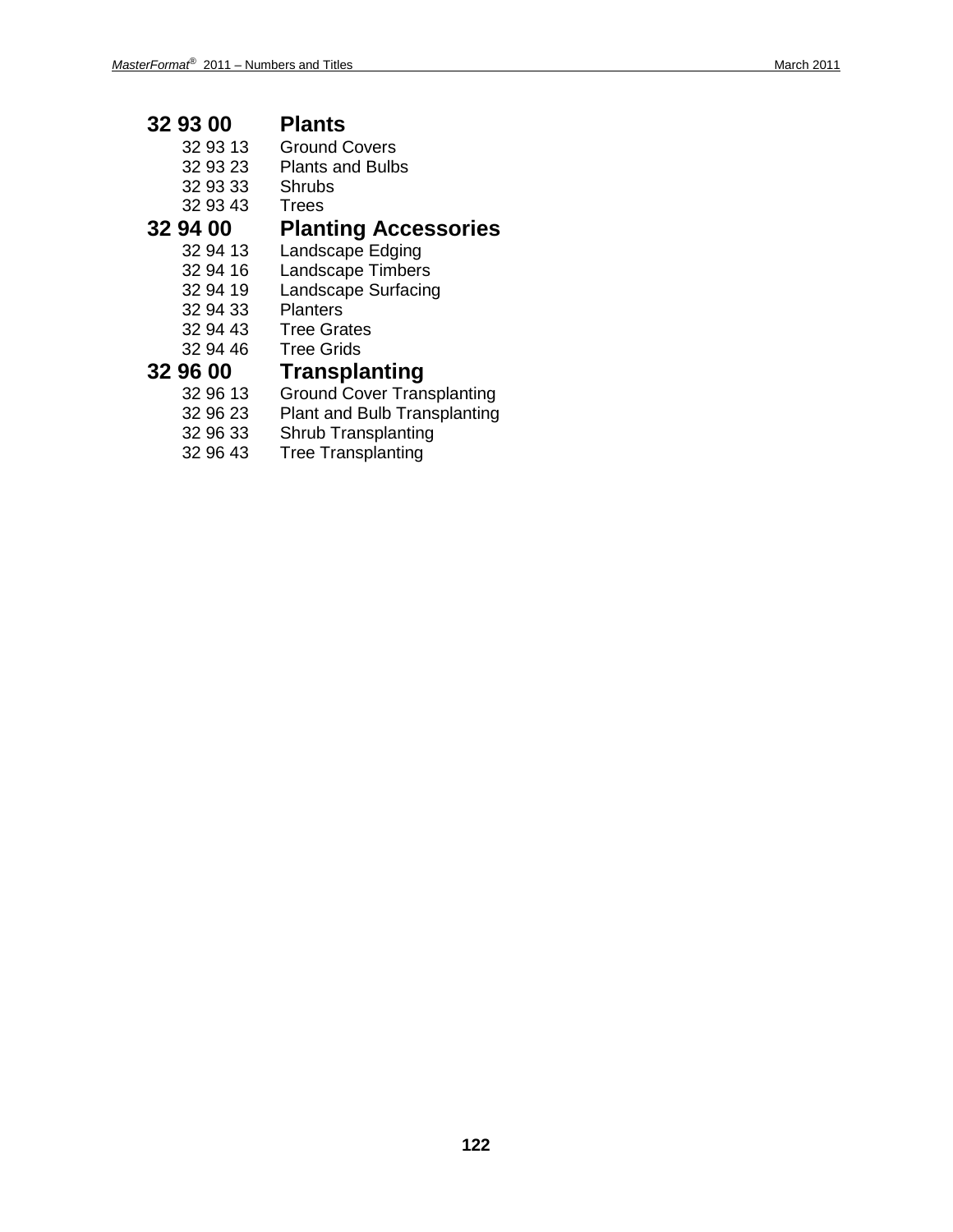# **33 00 00 Utilities**

- 
- **33 01 00 Operation and Maintenance of Utilities** 33 01 10 Operation and Maintenance of Water Utilities 33 01 20 Operation and Maintenance of Wells 33 01 30 Operation and Maintenance of Sewer Utilities<br>33 01 30.13 Sewer and Manhole Testing Sewer and Manhole Testing 33 01 30.16 TV Inspection of Sewer Pipelines 33 01 30.51 Maintenance of Sewer Utilities 33 01 30.52 Pond and Reservoir Maintenance 33 01 30.61 Sewer and Pipe Joint Sealing 33 01 30.62 Manhole Grout Sealing 33 01 30.71 Rehabilitation of Sewer Utilities 33 01 30.72 Relining Sewers 33 01 50 Operation and Maintenance of Fuel Distribution Lines 33 01 50.51 Cleaning Fuel-Storage Tanks 33 01 50.71 Lining of Steel Fuel-Storage Tanks 33 01 60 Operation and Maintenance of Hydronic and Steam Energy Utilities<br>33 01 70 Operation and Maintenance of Electrical Utilities Operation and Maintenance of Electrical Utilities 33 01 80 Operation and Maintenance of Communications Utilities **33 05 00 Common Work Results for Utilities** 33 05 13 Manholes and Structures 33 05 13.13 Manhole Grade Adjustment 33 05 16 Utility Structures 33 05 16.13 Precast Concrete Utility Structures 33 05 16.53 Rebuilding Utility Structures 33 05 19 Pressure Piping Tied Joint Restraint System 33 05 23 Trenchless Utility Installation 33 05 23.13 Utility Horizontal Directional Drilling 33 05 23.16 Utility Pipe Jacking 33 05 23.19 Microtunneling 33 05 23.23 Utility Pipe Ramming **Utility Impact Moling** 33 05 23.29 Cable Trenching and Plowing 33 05 26 Utility Identification 33 05 26.13 Utility Identification Signs 33 05 26.16 Utility Identification Markers 33 05 26.19 Utility Identification Flags 33 05 26.23 Utility Identification Trace Wires **33 06 00 Schedules for Utilities** 33 06 10 Schedules for Water Utilities 33 06 20 Schedules for Wells 33 06 30 Schedules for Sanitary Sewerage Utilities 33 06 40 Schedules for Storm Drainage Utilities
	- 33 06 40.13 Storm Drainage Schedule
	- 33 06 50 Schedules for Fuel Distribution Utilities
	- 33 06 60 Schedules for Hydronic and Steam Energy Utilities
	- 33 06 70 Schedules for Electrical Utilities<br>33 06 80 Schedules for Communications
	- Schedules for Communications Utilities

### **33 08 00 Commissioning of Utilities**

- 33 08 10 Commissioning of Water Utilities
- 33 08 20 Commissioning of Wells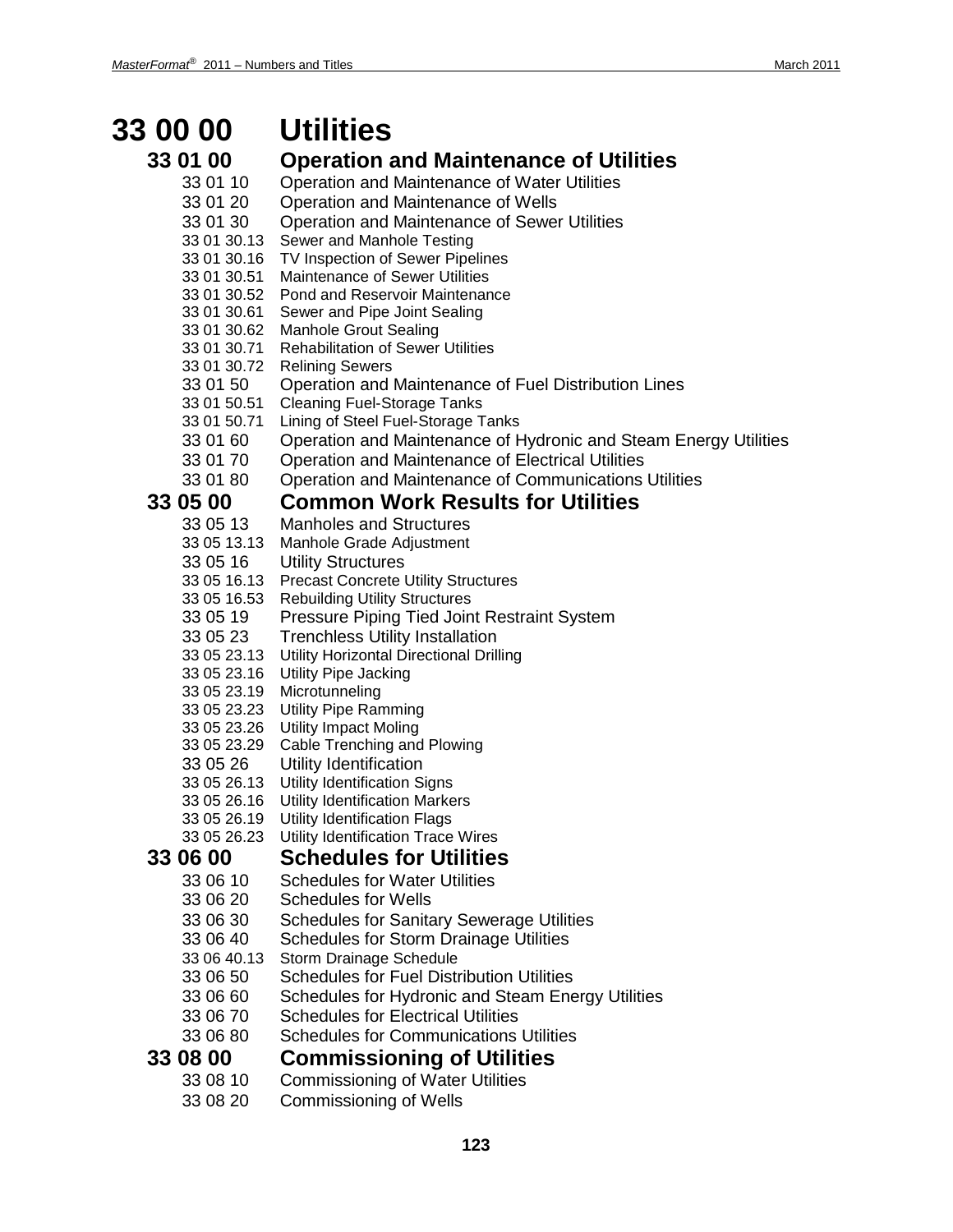| 33 08 30 |  |  |  | <b>Commissioning of Sanitary Sewerage Utilities</b> |
|----------|--|--|--|-----------------------------------------------------|
|          |  |  |  |                                                     |

- 33 08 40 Commissioning of Storm Drainage Utilities
- 33 08 50 Commissioning of Fuel Distribution Utilities
- 33 08 60 Commissioning of Hydronic and Steam Energy Utilities
- 33 08 70 Commissioning of Electrical Utilities
- 33 08 80 Commissioning of Communications Utilities

## **33 09 00 Instrumentation and Control for Utilities**

- Instrumentation and Control for Water Utilities
- 33 09 20 Instrumentation and Control for Wells
- 33 09 30 Instrumentation and Control for Sanitary Sewerage Utilities
- 33 09 40 Instrumentation and Control for Storm Drainage Utilities
- 33 09 50 Instrumentation and Control for Fuel Distribution Utilities
- 33 09 60 Instrumentation and Control for Hydronic and Steam Energy Utilities
- 33 09 70 Instrumentation and Control for Electrical Utilities<br>33 09 80 Instrumentation and Control for Communications
- Instrumentation and Control for Communications Utilities

# **33 10 00 Water Utilities**

## **33 11 00 Water Utility Distribution Piping**

- 33 11 13 Public Water Utility Distribution Piping
- 33 11 13.13 Ductile Iron Public Water Utility Distribution Piping
- 33 11 13.16 Cast Iron Public Water Utility Distribution Piping
- 33 11 13.23 Plastic Public Water Utility Distribution Piping
- 33 11 13.26 Galvanized Steel Public Water Utility Distribution Piping
- 33 11 13.33 Concrete Public Water Utility Distribution Piping
- 33 11 16 Site Water Utility Distribution Piping
- 33 11 19 Fire Suppression Utility Water Distribution Piping

# **33 12 00 Water Utility Distribution Equipment**

- 33 12 13 Water Service Connections<br>33 12 13 13 Water Supply Backflow Prever
- Water Supply Backflow Preventer Assemblies
- 33 12 16 Water Utility Distribution Valves
- 33 12 19 Water Utility Distribution Fire Hydrants
- 33 12 23 Water Utility Pumping Stations
- 33 12 33 Water Utility Metering

### **33 13 00 Disinfecting of Water Utility Distribution**

### **33 16 00 Water Utility Storage Tanks**

- 33 16 13 Aboveground Water Utility Storage Tanks<br>33 16 13.13 Steel Aboveground Water Utility Storage Tank
- 33 16 13.13 Steel Aboveground Water Utility Storage Tanks
	- Prestressed Concrete Aboveground Water Utility Storage Tanks
- 33 16 13.19 Plastic Aboveground Water Utility Storage Tanks
- 33 16 16 Underground Water Utility Storage Tanks
- 33 16 19 Elevated Water Utility Storage Tanks

## **33 20 00 Wells**

## **33 21 00 Water Supply Wells**

- 33 21 13 Public Water Supply Wells
- 33 21 16 Irrigation Water Wells
- **33 22 00 Test Wells**
- **33 23 00 Extraction Wells**
- **33 24 00 Monitoring Wells**
	- **Groundwater Monitoring Wells**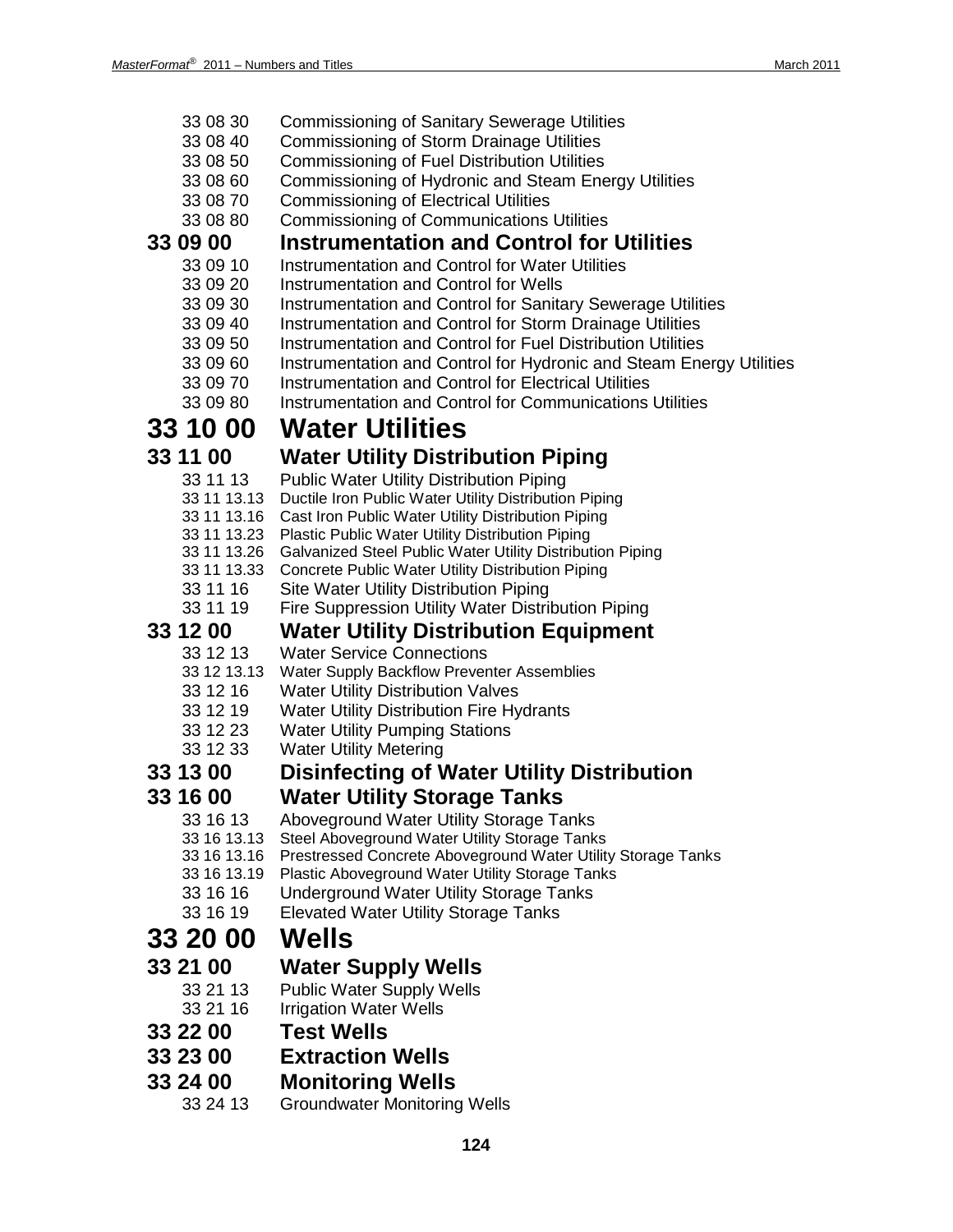| 33 25 00                   | <b>Recharge Wells</b>                                                                      |
|----------------------------|--------------------------------------------------------------------------------------------|
| 33 26 00                   | <b>Relief Wells</b>                                                                        |
| 33 29 00                   | <b>Well Abandonment</b>                                                                    |
| 33 30 00                   | <b>Sanitary Sewerage Utilities</b>                                                         |
| 33 31 00                   | <b>Sanitary Utility Sewerage Piping</b>                                                    |
| 33 31 13                   | <b>Public Sanitary Utility Sewerage Piping</b>                                             |
| 33 31 16                   | Industrial Waste Utility Sewerage Piping                                                   |
| 33 32 00                   | <b>Wastewater Utility Pumping Stations</b>                                                 |
| 33 32 13                   | <b>Packaged Utility Lift Stations</b>                                                      |
| 33 32 13.13                | Packaged Sewage Lift Stations, Wet Well Type                                               |
| 33 32 16                   | Packaged Utility Wastewater Pumping Stations                                               |
| 33 32 16.13<br>33 32 19    | Packaged Sewage Grinder Pumping Units<br><b>Public Utility Wastewater Pumping Stations</b> |
| 33 33 00                   | <b>Low Pressure Utility Sewerage</b>                                                       |
| 33 33 13                   | <b>Sanitary Utility Sewerage</b>                                                           |
| 33 33 16                   | <b>Combined Utility Sewerage</b>                                                           |
| 33 34 00                   | <b>Sanitary Utility Sewerage Force Mains</b>                                               |
| 33 34 13                   | <b>Sanitary Utility Sewerage Inverted Siphons</b>                                          |
| 33 36 00                   | <b>Utility Septic Tanks</b>                                                                |
| 33 36 13                   | Utility Septic Tank and Effluent Wet Wells                                                 |
| 33 36 16                   | <b>Utility Septic Tank Effluent Pumps</b>                                                  |
| 33 36 33                   | <b>Utility Drainage Field</b>                                                              |
| 33 39 00                   | Sanitary Utility Sewerage Structures                                                       |
|                            |                                                                                            |
| 33 39 13                   | Sanitary Utility Sewerage Manholes, Frames, and Covers                                     |
| 33 39 23                   | <b>Sanitary Utility Sewerage Cleanouts</b>                                                 |
| 33 40 00                   | <b>Storm Drainage Utilities</b>                                                            |
| 33 41 00                   | <b>Storm Utility Drainage Piping</b>                                                       |
| 33 41 13                   | <b>Public Storm Utility Drainage Piping</b>                                                |
| 33 42 00                   | <b>Culverts</b>                                                                            |
| 33 42 13                   | <b>Pipe Culverts</b>                                                                       |
| 33 42 13.13                | <b>Public Pipe Culverts</b>                                                                |
| 33 42 16<br>33 42 16.13    | <b>Concrete Culverts</b><br><b>Precast Concrete Culverts</b>                               |
| 33 42 16.16                | <b>Cast-in-Place Concrete Culverts</b>                                                     |
| 33 44 00                   | <b>Storm Utility Water Drains</b>                                                          |
| 33 44 13                   | <b>Utility Area Drains</b>                                                                 |
| 33 44 13.13                | Catchbasins                                                                                |
| 33 44 16                   | <b>Utility Trench Drains</b>                                                               |
| 33 44 19<br>33 44 19.13    | <b>Utility Storm Water Treatment</b><br>In-Line Utility Storm Water Filters                |
| 33 44 19.16                | Catch Basin Insert Utility Storm Water Filters                                             |
| 33 44 19.19                | Utility Oil and Gas Separators                                                             |
| 33 45 00                   | <b>Storm Utility Drainage Pumps</b>                                                        |
| 33 46 00                   | Subdrainage                                                                                |
| 33 46 13                   | <b>Foundation Drainage</b>                                                                 |
| 33 46 13.13<br>33 46 13.16 | <b>Foundation Drainage Piping</b><br>Geocomposite Foundation Drainage                      |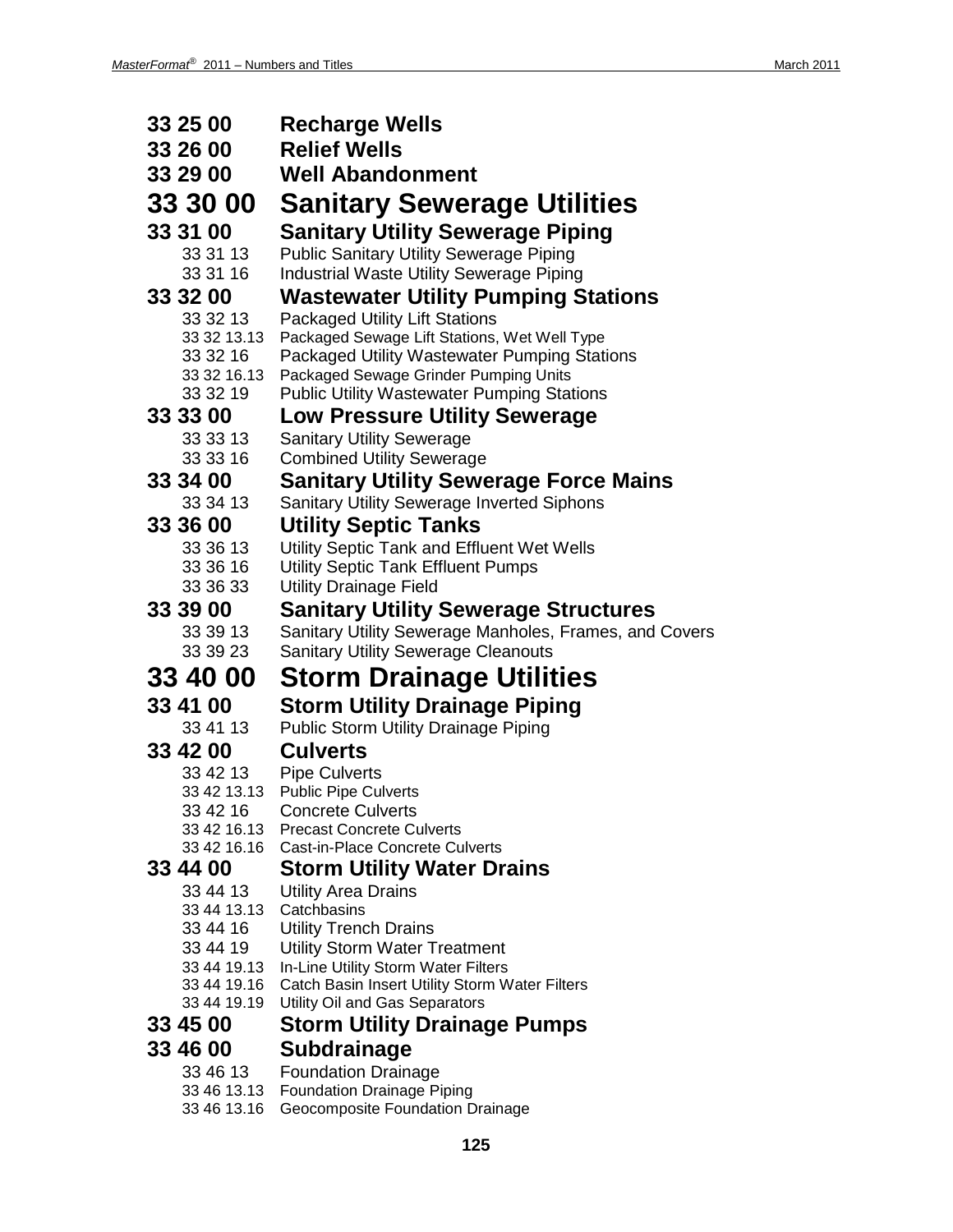| 33 46 16 | Subdrainage Piping |
|----------|--------------------|
|----------|--------------------|

- 33 46 16.13 Subdrainage Piping
- 33 46 16.16 Geocomposite Subdrainage
- 33 46 16.19 Pipe Underdrains
- Underslab Drainage
- 33 46 19.13 Underslab Drainage Piping
- 33 46 19.16 Geocomposite Underslab Drainage
- 33 46 23 Drainage Layers
- 33 46 23.16 Gravel Drainage Layers
- 33 46 23.19 Geosynthetic Drainage Layers
- 33 46 26 Geotextile Subsurface Drainage Filtration
- 33 46 33 Retaining Wall Drainage

### **33 47 00 Ponds and Reservoirs**

- 33 47 13 Pond and Reservoir Liners
- 33 47 13.13 Pond Liners
- 33 47 13.53 Reservoir Liners
- 33 47 16 Pond and Reservoir Covers
- 33 47 16.13 Pond Covers
- 33 47 16.53 Reservoir Covers
- 33 47 19 Water Ponds and Reservoirs
- 33 47 19.13 Water Distribution Ponds
- 33 47 19.16 Water Retainage Reservoirs
- 33 47 19.23 Cooling Water Ponds
- 33 47 19.33 Fire-Protection Water Ponds
- 33 47 23 Sanitary Sewerage Lagoons
- 33 47 26 Storm Drainage Ponds and Reservoirs
- 33 47 26.13 Stabilization Ponds
- 33 47 26.16 Retention Basins
- 33 47 26.19 Leaching Pits

### **33 49 00 Storm Drainage Structures**

- 33 49 13 Storm Drainage Manholes, Frames, and Covers
- 33 49 23 Storm Drainage Water Retention Structures

## **33 50 00 Fuel Distribution Utilities**

- 
- **33 51 00 Natural-Gas Distribution**
	- Natural-Gas Piping
	- 33 51 33 Natural-Gas Metering

### **33 52 00 Liquid Fuel Distribution**

- 33 52 13 Fuel-Oil Distribution
- 33 52 13.13 Fuel-Oil Piping
- 33 52 13.23 Fuel-Oil Pumps
- 33 52 16 Gasoline Distribution
- 33 52 16.13 Gasoline Piping
- 33 52 16.23 Gasoline Pumps
- 33 52 19 Diesel Fuel Distribution
- 33 52 19.13 Diesel Fuel Piping
- 33 52 19.23 Diesel Fuel Pumps
- 33 52 43 Aviation Fuel Distribution
- 33 52 43.13 Aviation Fuel Piping
- 33 52 43.16 Aviation Fuel Connections
- 33 52 43.19 Aviation Fuel Grounding 33 52 43.23 Aviation Fuel Pumps
	-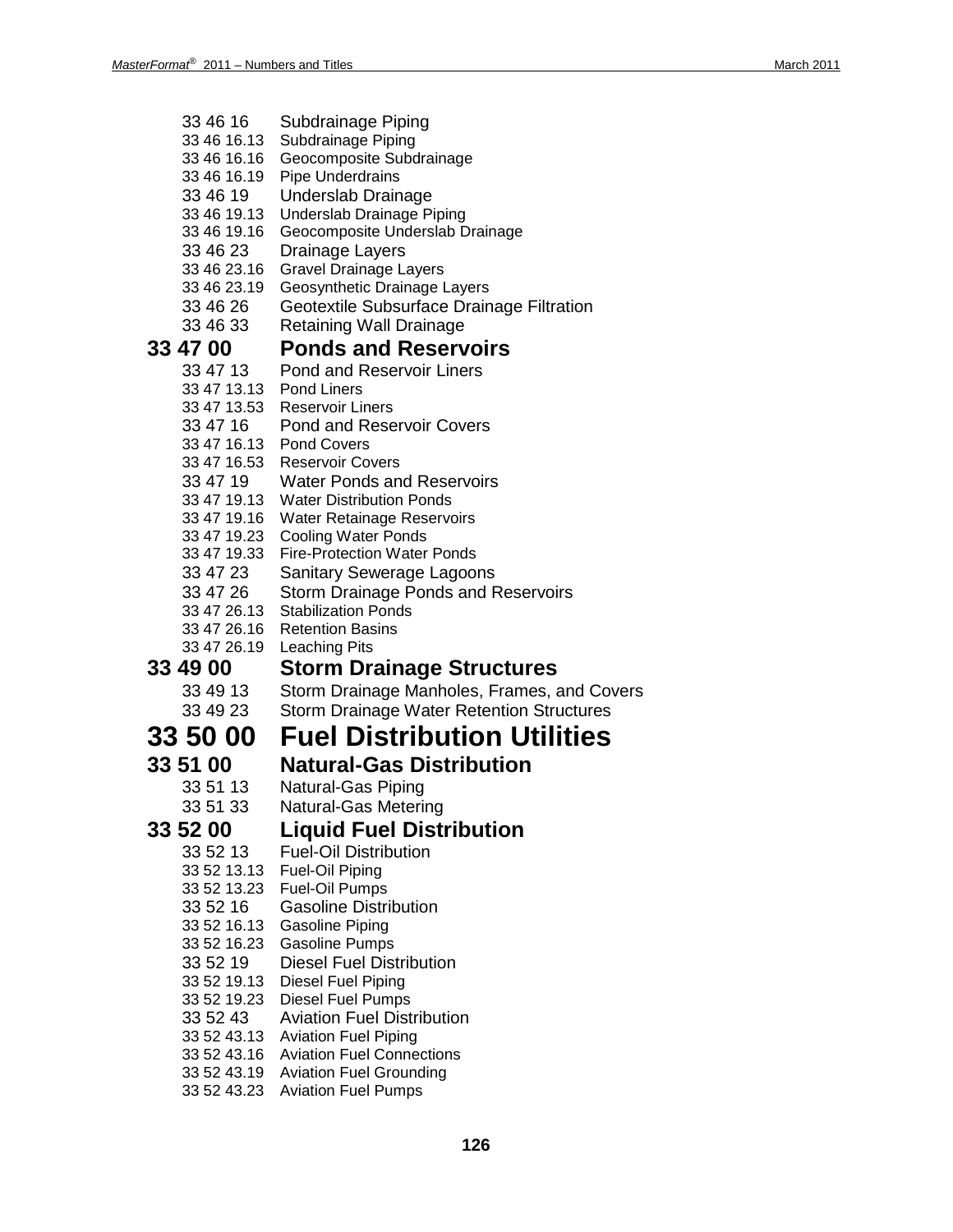| 33 56 00                   | <b>Fuel-Storage Tanks</b>                                                                             |
|----------------------------|-------------------------------------------------------------------------------------------------------|
| 33 56 13                   | Aboveground Fuel-Storage Tanks                                                                        |
| 33 56 16                   | <b>Underground Fuel-Storage Tanks</b>                                                                 |
| 33 56 43                   | <b>Aviation Fuel-Storage Tanks</b>                                                                    |
| 33 56 43.13                | Aboveground Aviation Fuel-Storage Tanks                                                               |
| 33 56 43.16                | <b>Underground Aviation Fuel-Storage Tanks</b>                                                        |
| 33 56 53                   | <b>Compressed Gases Storage Tanks</b>                                                                 |
| <b>33 60 00</b>            | <b>Hydronic and Steam Energy Utilities</b>                                                            |
| 33 61 00                   | <b>Hydronic Energy Distribution</b>                                                                   |
| 33 61 13                   | <b>Underground Hydronic Energy Distribution</b>                                                       |
| 33 61 23                   | Aboveground Hydronic Energy Distribution                                                              |
| 33 61 33                   | <b>Hydronic Energy Distribution Metering</b>                                                          |
| 33 63 00                   | <b>Steam Energy Distribution</b>                                                                      |
| 33 63 13                   | Underground Steam and Condensate Distribution Piping                                                  |
| 33 63 23                   | Aboveground Steam and Condensate Distribution Piping                                                  |
| 33 63 33                   | <b>Steam Energy Distribution Metering</b>                                                             |
| <b>33 70 00</b>            | <b>Electrical Utilities</b>                                                                           |
|                            |                                                                                                       |
| 33 71 00                   | <b>Electrical Utility Transmission and Distribution</b>                                               |
| 33 71 13                   | <b>Electrical Utility Towers</b>                                                                      |
|                            | 33 71 13.13 Precast Concrete Electrical Utility Towers<br>33 71 13.23 Steel Electrical Utility Towers |
|                            | 33 71 13.33 Wood Electrical Utility Towers                                                            |
| 33 71 16                   | <b>Electrical Utility Poles</b>                                                                       |
|                            | 33 71 16.13 Precast Concrete Electrical Utility Poles                                                 |
|                            | 33 71 16.23 Steel Electrical Utility Poles                                                            |
|                            | 33 71 16.33 Wood Electrical Utility Poles                                                             |
| 33 71 19                   | <b>Electrical Underground Ducts and Manholes</b>                                                      |
| 33 71 19.13                | <b>Electrical Manholes and Handholes</b>                                                              |
| 33 71 23                   | <b>Insulators and Fittings</b>                                                                        |
|                            | 33 71 23.13 Suspension Insulators                                                                     |
|                            | 33 71 23.16 Post Insulators<br>33 71 23.23 Potheads                                                   |
| 33 71 26                   | <b>Transmission and Distribution Equipment</b>                                                        |
| 33 71 26.13                | <b>Capacitor Banks</b>                                                                                |
| 33 71 26.16                | Coupling Capacitors                                                                                   |
| 33 71 26.23                | <b>Current Transformers</b>                                                                           |
| 33 71 26.26                | <b>Potential Transformers</b>                                                                         |
| 33 71 36                   | Extra-High-Voltage Wiring                                                                             |
| 33 71 36.13                | Overhead Extra-High-Voltage Wiring                                                                    |
| 33 71 39                   | High-Voltage Wiring                                                                                   |
| 33 71 39.13                | Overhead High-Voltage Wiring                                                                          |
| 33 71 39.23<br>33 71 39.33 | Underground High-Voltage Wiring<br>Underwater High-Voltage Wiring                                     |
| 33 71 49                   | Medium-Voltage Wiring                                                                                 |
| 33 71 49.13                | Overhead Medium-Voltage Wiring                                                                        |
| 33 71 49.23                | Underground Medium-Voltage Wiring                                                                     |
| 33 71 49.33                | Underwater Medium-Voltage Wiring                                                                      |
| 33 71 53                   | <b>Direct-Current Transmission</b>                                                                    |
| 33 71 73                   | <b>Electrical Utility Services</b>                                                                    |
| 33 71 73.33                | <b>Electric Meters</b>                                                                                |
| 33 71 83                   | <b>Transmission and Distribution Specialties</b>                                                      |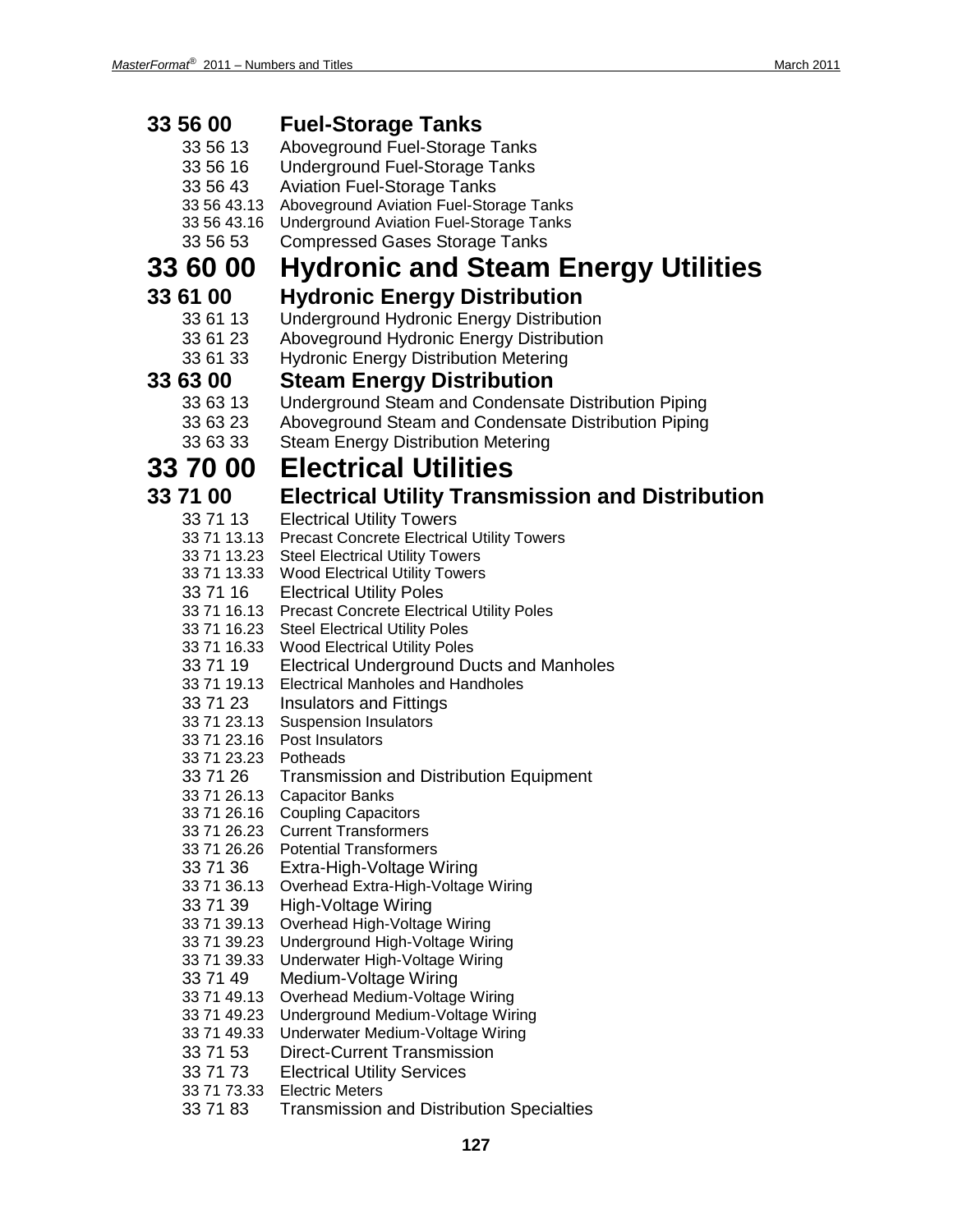| 33 72 00                | <b>Utility Substations</b>                                                                     |
|-------------------------|------------------------------------------------------------------------------------------------|
| 33 72 13                | <b>Deadend Structures</b>                                                                      |
| 33 72 23                | <b>Structural Bus Supports</b>                                                                 |
| 33 72 23.13             | <b>Bus Support Insulators</b>                                                                  |
| 33 72 26                | <b>Substation Bus Assemblies</b>                                                               |
| 33 72 26.13             | <b>Aluminum Substation Bus Assemblies</b>                                                      |
| 33 72 26.16             | <b>Copper Substation Bus Assemblies</b>                                                        |
| 33 72 33                | <b>Control House Equipment</b>                                                                 |
| 33 72 33.13             | Relays                                                                                         |
| 33 72 33.16             | <b>Substation Control Panels</b>                                                               |
| 33 72 33.26             | 33 72 33.23 Power-Line Carriers<br><b>Substation Metering</b>                                  |
| 33 72 33.33             | Raceway and Boxes for Utility Substations                                                      |
| 33 72 33.36             | <b>Cable Trays for Utility Substations</b>                                                     |
| 33 72 33.43             | <b>Substation Backup Batteries</b>                                                             |
| 33 72 33.46             | <b>Substation Converter Stations</b>                                                           |
| 33 72 43                | <b>Substation Control Wiring</b>                                                               |
| 33 73 00                | <b>Utility Transformers</b>                                                                    |
| 33 73 13                | <b>Liquid-Filled Utility Transformers</b>                                                      |
| 33 73 23                | <b>Dry-Type Utility Transformers</b>                                                           |
| 33 75 00                | High-Voltage Switchgear and Protection Devices                                                 |
| 33 75 13                | Air High-Voltage Circuit Breaker                                                               |
| 33 75 16                | Oil High-Voltage Circuit Breaker                                                               |
| 33 75 19                | Gas High-Voltage Circuit Breaker                                                               |
| 33 75 23                | Vacuum High-Voltage Circuit Breaker                                                            |
| 33 75 36                | <b>High-Voltage Utility Fuses</b>                                                              |
| 33 75 39                | <b>High-Voltage Surge Arresters</b>                                                            |
| 33 75 43                | <b>Shunt Reactors</b>                                                                          |
|                         |                                                                                                |
| 33 77 00                | <b>Medium-Voltage Utility Switchgear and Protection</b>                                        |
|                         | <b>Devices</b>                                                                                 |
|                         |                                                                                                |
| 33 77 13                | Air Medium-Voltage Circuit Breaker                                                             |
| 33 77 16                | Oil Medium-Voltage Circuit Breaker                                                             |
| 33 77 19<br>33 77 23    | Gas Medium-Voltage Circuit Breaker                                                             |
| 33 77 26                | Vacuum Medium-Voltage Circuit Breaker<br>Medium-Voltage Utility Fusible Interrupter Switchgear |
| 33 77 33                | Medium-Voltage Utility Cutouts                                                                 |
| 33 77 36                | <b>Medium-Voltage Utility Fuses</b>                                                            |
| 33 77 39                | Medium-Voltage Utility Surge Arresters                                                         |
| 33 77 53                | Medium-Voltage Utility Reclosers                                                               |
| 33 79 00                | <b>Site Grounding</b>                                                                          |
| 33 79 13                | Site Improvements Grounding                                                                    |
| 33 79 13.13             | <b>Electric Fence Grounding</b>                                                                |
| 33 79 16                | <b>Tower Grounding</b>                                                                         |
| 33 79 16.13             | <b>Communications Tower Grounding</b>                                                          |
| 33 79 16.16             | Antenna Tower Grounding                                                                        |
| 33 79 19                | <b>Utilities Grounding</b>                                                                     |
| 33 79 19.13             | <b>Electrical Utilities Grounding</b>                                                          |
| 33 79 19.16             | <b>Communications Utilities Grounding</b>                                                      |
| 33 79 23                | <b>Utility Substation Grounding</b>                                                            |
| 33 79 83<br>33 79 83.13 | <b>Site Grounding Conductors</b><br>Grounding Wire, Bar, and Rod                               |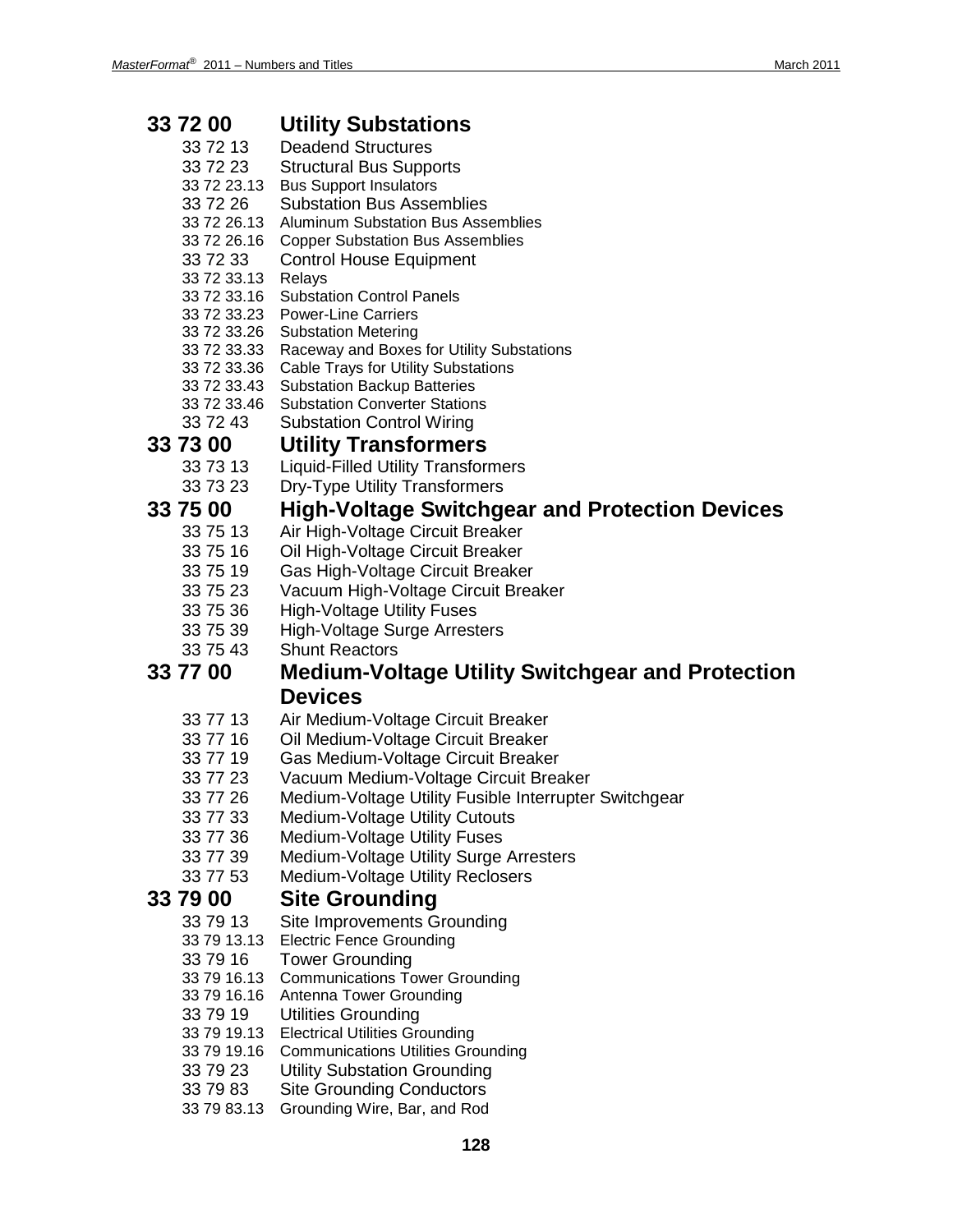- 33 79 83.16 Chemical Rod
- 33 79 83.23 Conductive Concrete
- 33 79 83.33 Earth Grounding Enhancement
- 33 79 83.43 Deep Earth Grounding
- 33 79 93 Site Lightning Protection
- 33 79 93.13 Lightning Strike Counters
- 33 79 93.16 Lightning Strike Warning Devices

## **33 80 00 Communications Utilities**

### **33 81 00 Communications Structures**

- 33 81 13 Communications Transmission Towers<br>33 81 16 Antenna Towers
	- Antenna Towers
- 33 81 19 Communications Utility Poles
- 33 81 23 Aerial Cable Installation Hardware
- 33 81 26 Communications Underground Ducts, Manholes, and Handholes
- 33 81 29 Communications Vaults, Pedestals, and Enclosures
- 33 81 33 Communications Blowers, Fans, and Ventilation

### **33 82 00 Communications Distribution**

- 33 82 13 Copper Communications Distribution Cabling<br>33 82 13.13 Copper Splicing and Terminations
- **Copper Splicing and Terminations**
- 33 82 23 Optical Fiber Communications Distribution Cabling
- 33 82 23.13 Optical Fiber Splicing and Terminations
- 33 82 33 Coaxial Communications Distribution Cabling
- 33 82 33.13 Coaxial Splicing and Terminations<br>33 82 43 Grounding and Bonding for Cor
- 33 82 43 Grounding and Bonding for Communications Distribution<br>33 82 46 Cable Pressurization Equipment
- **Cable Pressurization Equipment**
- 33 82 53 Cleaning, Lubrication, and Restoration Chemicals

### **33 83 00 Wireless Communications Distribution**

- 33 83 13 Laser Transmitters and Receivers<br>33 83 16 Microwave Transmitters and Rece
- 33 83 16 Microwave Transmitters and Receivers<br>33 83 19 Infrared Transmitters and Receivers
- Infrared Transmitters and Receivers
- 33 83 23 UHF/VHF Transmitters and Antennas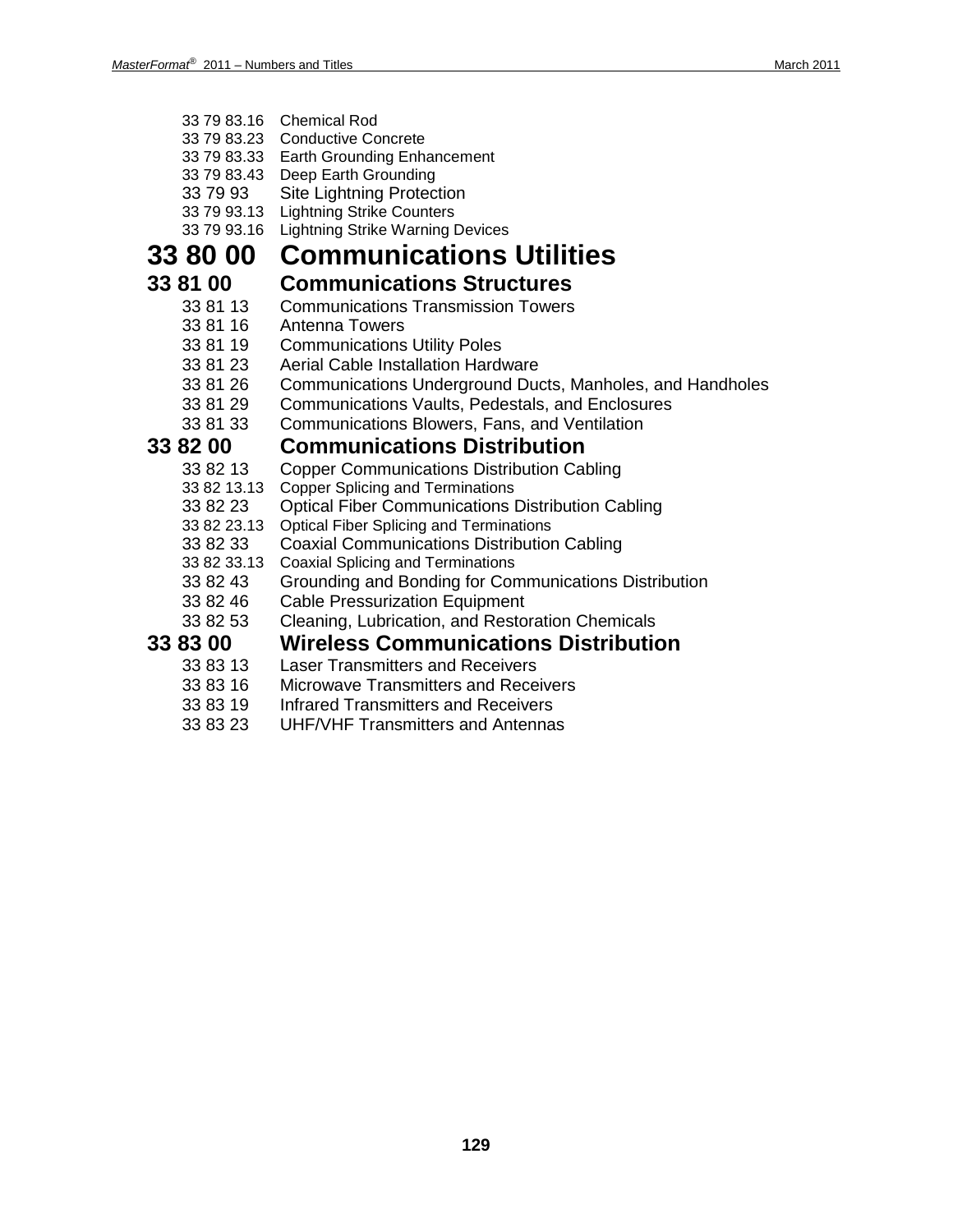### **34 00 00 Transportation 34 01 00 Operation and Maintenance of Transportation** 34 01 13 Operation and Maintenance of Roadways 34 01 23 Operation and Maintenance of Railways 34 01 23.13 Track Removal and Salvage **Track Crosstie Replacement** 34 01 33 Operation and Maintenance of Airfields 34 01 43 Operation and Maintenance of Bridges **34 05 00 Common Work Results for Transportation** 34 05 13 Common Work Results for Roadways 34 05 23 Common Work Results for Railways 34 05 33 Common Work Results for Airports 34 05 43 Common Work Results for Bridges **34 06 00 Schedules for Transportation** 34 06 13 Schedules for Roadways 34 06 23 Schedules for Railways 34 06 33 Schedules for Airfields 34 06 43 Schedules for Bridges **34 08 00 Commissioning of Transportation** Commissioning of Roadways 34 08 23 Commissioning of Railways 34 08 33 Commissioning of Airfields 34 08 43 Commissioning of Bridges **34 10 00 Guideways/Railways 34 11 00 Rail Tracks** 34 11 13 Track Rails 34 11 13.13 Light Rail Track 34 11 13.23 Heavy Rail Track 34 11 16 Welded Track Rails 34 11 16.13 In-Track Butt-Welded Track Rail 34 11 16.16 Pressure-Welded Track Rail 34 11 16.19 Thermite-Welded Track Rail 34 11 19 Track Rail Joints 34 11 23 Special Trackwork 34 11 23.13 Ballasted Special Track Rail 34 11 23.16 Direct-Fixation Track 34 11 23.23 Running Rail 34 11 23.26 Precurved Running Rail 34 11 26 Ballasted Track Rail 34 11 26.13 Track Rail Ballast 34 11 26.16 Track Rail Subballast 34 11 29 Embedded Track Rail 34 11 33 Track Cross Ties 34 11 33.13 Concrete Track Cross Ties 34 11 33.16 Timber Track Cross Ties 34 11 33.19 Resilient Track Cross Ties 34 11 36 Track Rail Fasteners 34 11 36.13 Direct-Fixation Fasteners 34 11 39 Track Collector Pans

34 11 39.13 Fiberglass Track Collector Pans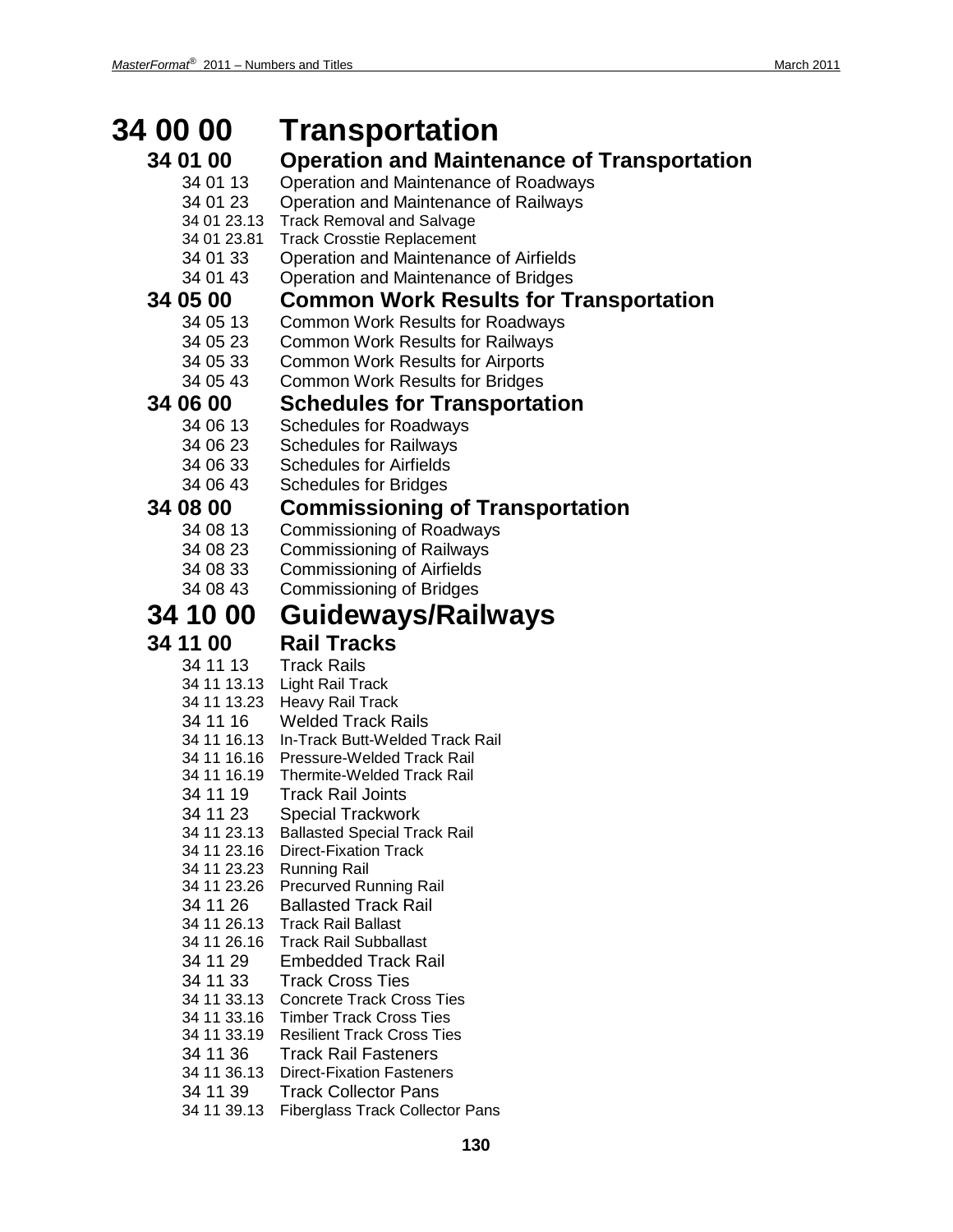- 34 11 93 Track Appurtenances and Accessories
- **34 12 00 Monorails**
	- **Elevated Monorails**
	- 34 12 16 On-Grade Monorails
	- 34 12 19 Below-Grade Monorails
	- 34 12 23 Maglev Monorail
	- **Monorail Track**

## **34 13 00 Funiculars**

**Inclined Railway** 

## **34 14 00 Cable Transportation**

- Aerial Tramways
- 34 14 19 Gondolas
- 34 14 26 Funitels
- 34 14 33 Chairlifts
- 34 14 39 Surface Lifts
- 34 14 46 Ropeway Tows
- 34 14 53 Cable Car Systems

# **34 20 00 Traction Power**

# **34 21 00 Traction Power Distribution**

- **High Power Static Frequency Converters**
- 34 21 16 Traction Power Substations
- 34 21 16.13 AC Traction Power Substations
- 34 21 16.16 DC Traction Power Substations
- 34 21 19 Traction Power Switchgear
- 34 21 19.13 AC Traction Power Switchgear
- 34 21 19.16 DC Traction Power Switchgear
- 34 21 19.23 Frequency Changer
- 34 21 23 Traction Power Transformer-Rectifier Units

## **34 23 00 Overhead Traction Power**

- **Traction Power Poles**
- 34 23 16 Overhead Cable Suspension<br>34 23 23 Overhead Traction Power Ca
- **Overhead Traction Power Cables**

# **34 24 00 Third Rail Traction Power**

- Bottom-Contact Third Rail
- 34 24 16 Side-Contact Third Rail
- 34 24 19 Top-Contact Third Rail

## **34 40 00 Transportation Signaling and Control Equipment**

# **34 41 00 Roadway Signaling and Control Equipment**

- **Traffic Signals**
- 34 41 16 Traffic Control Equipment
- 34 41 23 Roadway Monitoring Equipment

# **34 42 00 Railway Signaling and Control Equipment**

- **Railway Signals**
- 34 42 13.13 General Railway Signal Requirements
- 34 42 13.16 Signal Solid State Coded Track Circuits
- 34 42 16 Train Control Wires and Cables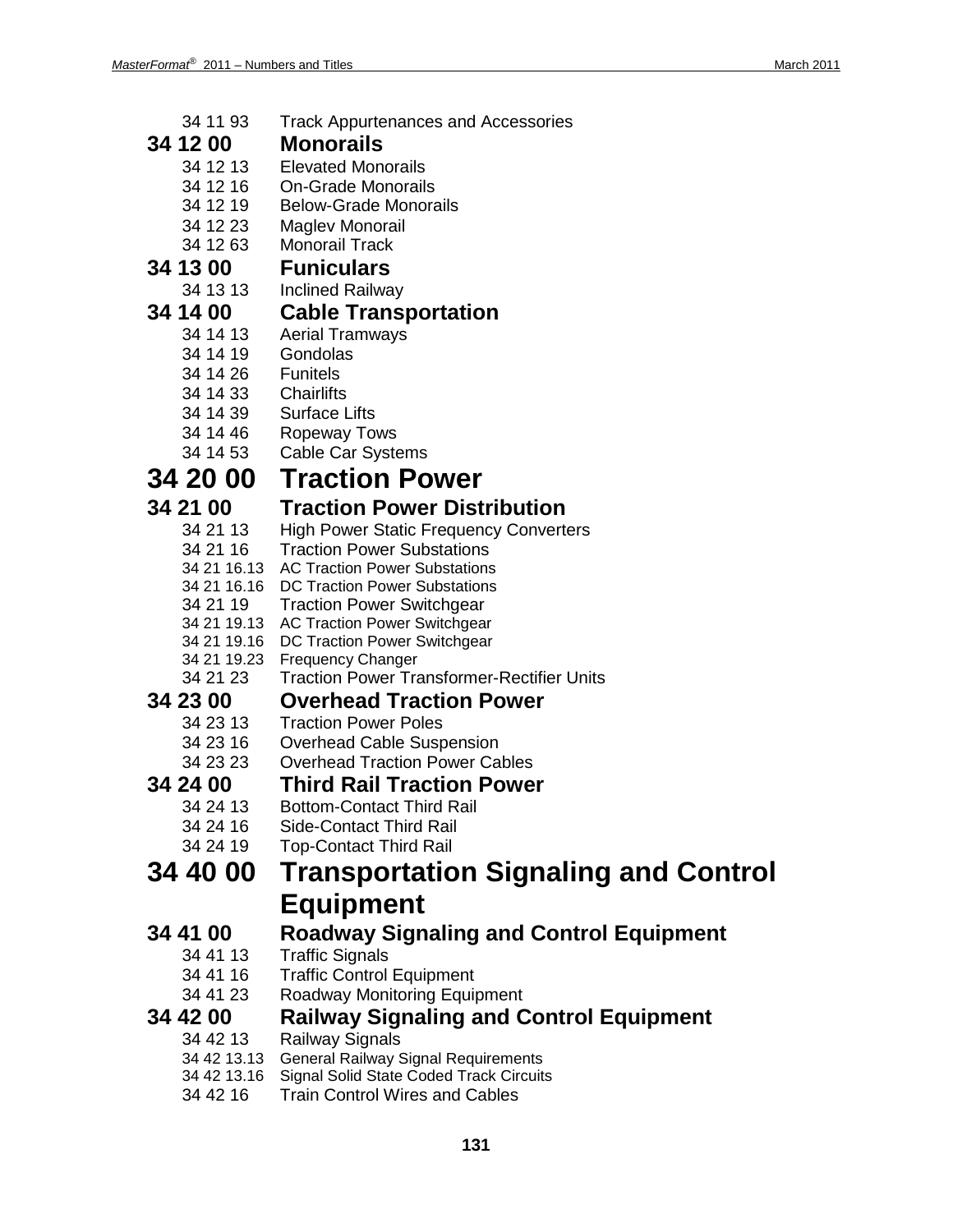| 34 42 19                   | <b>Vital Interlocking Logic Controllers</b>                                                               |
|----------------------------|-----------------------------------------------------------------------------------------------------------|
| 34 42 23                   | Railway Control Equipment                                                                                 |
| 34 42 23.13                | Mainline Train Control Room Equipment                                                                     |
| 34 42 23.16                | Yard Train Control Room Equipment                                                                         |
| 34 42 23.19                | <b>Integrated Control Equipment</b>                                                                       |
| 34 42 23.23                | Interlocking Railway Control Equipment                                                                    |
| 34 42 26                   | Rail Network Equipment                                                                                    |
| 34 42 29                   | <b>Station Agent Equipment</b>                                                                            |
| 34 42 33                   | <b>Yard Management Equipment</b>                                                                          |
| 34 42 36                   | <b>Supervisory Control and Data Acquisition</b>                                                           |
| 34 43 00                   | <b>Airfield Signaling and Control Equipment</b>                                                           |
| 34 43 13                   | <b>Airfield Signals</b>                                                                                   |
| 34 43 13.13                | Airfield Runway Identification Lights                                                                     |
| 34 43 13.16                | Airfield Runway and Taxiway Inset Lighting                                                                |
| 34 43 16                   | <b>Airfield Landing Equipment</b>                                                                         |
| 34 43 16.13                | Microwave Airfield Landing Equipment                                                                      |
| 34 43 16.16                | Instrument Airfield Landing Equipment                                                                     |
| 34 43 16.19                | Airfield Visual-Approach Slope Indicator Equipment                                                        |
| 34 43 16.23                | Airfield Short-Approach Lighting Equipment                                                                |
| 34 43 16.26                | Airfield Omni-Directional-Approach Lighting Equipment                                                     |
| 34 43 16.29<br>34 43 16.33 | Airfield Low-Intensity-Approach Lighting Equipment<br>Airfield High-Intensity-Approach Lighting Equipment |
| 34 43 16.36                | Airfield Precision-Approach Path Indicator Equipment                                                      |
| 34 43 19                   | <b>Airfield Traffic Control Tower Equipment</b>                                                           |
| 34 43 23                   | <b>Weather Observation Equipment</b>                                                                      |
| 34 43 23.13                | Automatic Weather Observation Equipment                                                                   |
| 34 43 23.16                | Airfield Wind Cones                                                                                       |
| 34 43 26                   | <b>Airfield Control Equipment</b>                                                                         |
| 34 43 26.13                | Airfield Lighting Control Equipment                                                                       |
| 34 43 26.16                | Airfield Lighting PLC Control Equipment                                                                   |
| 34 43 26.19                | Airfield Lighting Regulator Assembly                                                                      |
| 34 48 00                   | <b>Bridge Signaling and Control Equipment</b>                                                             |
| 34 48 13                   | <b>Operating Bridge Signals</b>                                                                           |
| 34 48 16                   | <b>Operating Bridge Control Equipment</b>                                                                 |
|                            |                                                                                                           |
| 34 50 00                   | <b>Transportation Fare Collection</b>                                                                     |
|                            | <b>Equipment</b>                                                                                          |
| 34 52 00                   | <b>Vehicle Fare Collection</b>                                                                            |
| 34 52 16                   | <b>Vehicle Ticketing Equipment</b>                                                                        |
| 34 52 16.13                | Vehicle Ticket Vending Machines                                                                           |
| 34 52 26                   | <b>Vehicle Fare Collection Equipment</b>                                                                  |
| 34 52 26.13                | Vehicle Coin Fare Collection Equipment                                                                    |
| 34 52 26.16                | Vehicle Electronic Fare Collection Equipment                                                              |
| 34 52 33                   | <b>Vehicle Fare Gates</b>                                                                                 |
| 34 54 00                   | <b>Passenger Fare Collection</b>                                                                          |
| 34 54 16                   | Passenger Ticketing Equipment                                                                             |
| 34 54 16.13                | Passenger Ticket Vending Machines                                                                         |
| 34 54 16.16                | Passenger Addfare Machines                                                                                |
| 34 54 16.23                | Passenger Intermodal Transfer Machines                                                                    |
| 34 54 26                   | <b>Passenger Fare Collection Equipment</b>                                                                |
| 34 54 26.13                | Passenger Coin Fare Collection Equipment                                                                  |
| 34 54 26.16                | Passenger Electronic Fare Collection Equipment                                                            |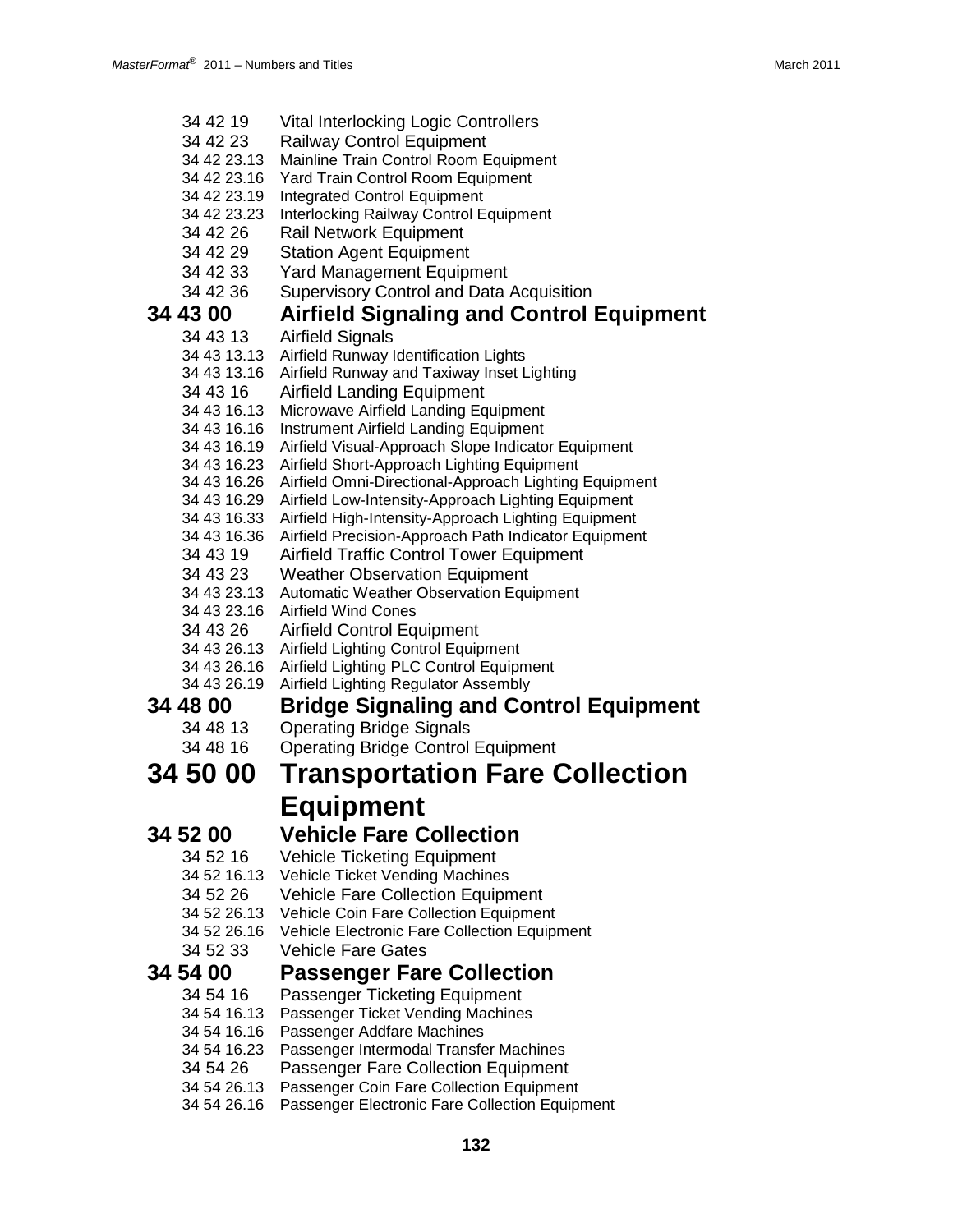| 34 54 33                   | <b>Passenger Fare Gates</b>                                                                   |
|----------------------------|-----------------------------------------------------------------------------------------------|
| 34 70 00                   | <b>Transportation Construction and</b>                                                        |
|                            | <b>Equipment</b>                                                                              |
| 34 71 00                   | <b>Roadway Construction</b>                                                                   |
| 34 71 13                   | <b>Vehicle Barriers</b>                                                                       |
| 34 71 13.13                | <b>Vehicle Median Barriers</b>                                                                |
| 34 71 13.16                | <b>Vehicle Crash Barriers</b>                                                                 |
| 34 71 13.19                | <b>Vehicle Traffic Barriers</b>                                                               |
| 34 71 13.26<br>34 71 13.29 | Vehicle Guide Rails<br><b>Vehicle Barrier Fenders</b>                                         |
| 34 71 16                   | <b>Impact Attenuating Devices</b>                                                             |
| 34 71 19                   | <b>Vehicle Delineators</b>                                                                    |
| 34 71 19.13                | <b>Fixed Vehicle Delineators</b>                                                              |
| 34 71 19.16                | <b>Flexible Vehicle Delineators</b>                                                           |
| 34 72 00                   | <b>Railway Construction</b>                                                                   |
| 34 72 13                   | <b>Railway Line</b>                                                                           |
| 34 72 16                   | <b>Railway Siding</b>                                                                         |
| 34 73 00                   | <b>Airfield Construction</b>                                                                  |
| 34 73 13                   | <b>Aircraft Tiedowns</b>                                                                      |
| 34 73 16                   | <b>Airfield Grounding</b>                                                                     |
| 34 73 16.13                | <b>Aircraft Static Grounding</b>                                                              |
| 34 73 19                   | <b>Jet Blast Barriers</b>                                                                     |
| 34 73 23<br>34 73 26       | <b>Manufactured Airfield Control Towers</b>                                                   |
|                            | <b>Manufactured Helipads</b>                                                                  |
|                            |                                                                                               |
| 34 75 00                   | <b>Roadway Equipment</b>                                                                      |
| 34 75 13                   | Operable Roadway Equipment                                                                    |
| 34 75 13.13                | <b>Active Vehicle Barriers</b>                                                                |
| 34 76 00                   | <b>Railway Equipment</b>                                                                      |
| 34 76 13                   | Roadway Crossing Control Equipment                                                            |
| 34 77 00                   | <b>Transportation Equipment</b>                                                               |
| 34 77 13                   | Passenger Loading Bridges                                                                     |
| 34 77 13.13<br>34 77 13.16 | <b>Fixed Aircraft Passenger Loading Bridges</b><br>Movable Aircraft Passenger Loading Bridges |
| 34 77 13.23                | Ship Passenger Loading Bridges                                                                |
| 34 77 16                   | <b>Baggage Handling Equipment</b>                                                             |
| 34 77 16.13                | <b>Baggage Scanning Equipment</b>                                                             |
| 34 77 16.16                | Baggage Scales                                                                                |
| 34 77 16.19                | <b>Baggage Conveying Equipment</b>                                                            |
| 34 80 00                   | <b>Bridges</b>                                                                                |
| 34 81 00                   | <b>Bridge Machinery</b>                                                                       |
| 34 81 13                   | Single-Swing Bridge Machinery                                                                 |
| 34 81 16                   | Double-Swing Bridge Machinery                                                                 |
| 34 81 19                   | <b>Cantilever Bridge Machinery</b>                                                            |
| 34 81 23                   | <b>Lift Bridge Machinery</b>                                                                  |
| 34 81 26                   | <b>Sliding Bridge Machinery</b>                                                               |
| 34 81 29                   | Pontoon Bridge Machinery                                                                      |
| 34 81 32<br>34 82 00       | <b>Bascule Bridge Machinery</b><br><b>Bridge Specialties</b>                                  |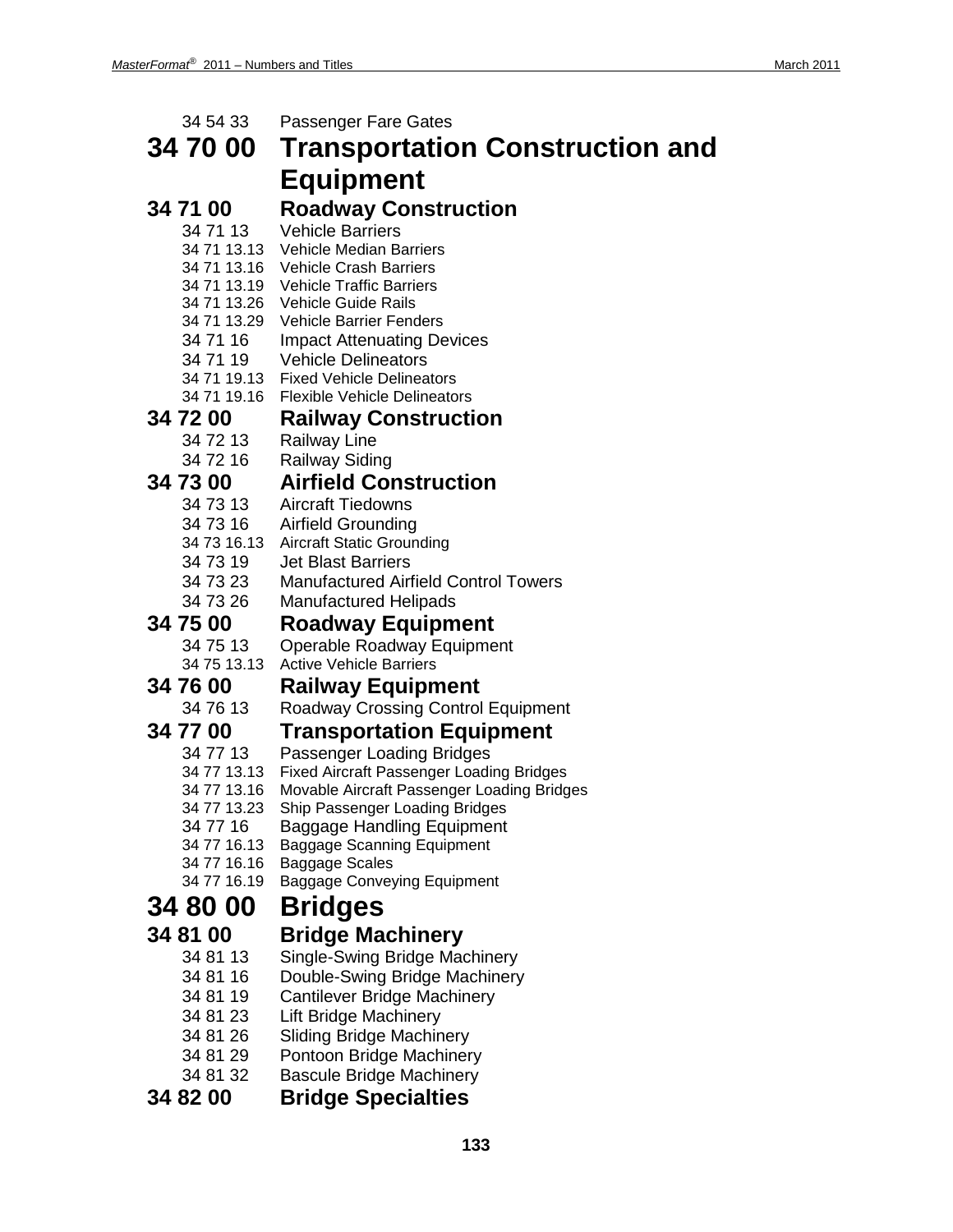34 82 13 Bridge Vibration Dampers 34 82 13.13 Visco Elastic Bridge Vibration Dampers 34 82 13.16 Tuned-Mass Bridge Vibration Dampers 34 82 19 Bridge Pier Protection 34 82 19.13 Bridge Pier Ice Shields

**134**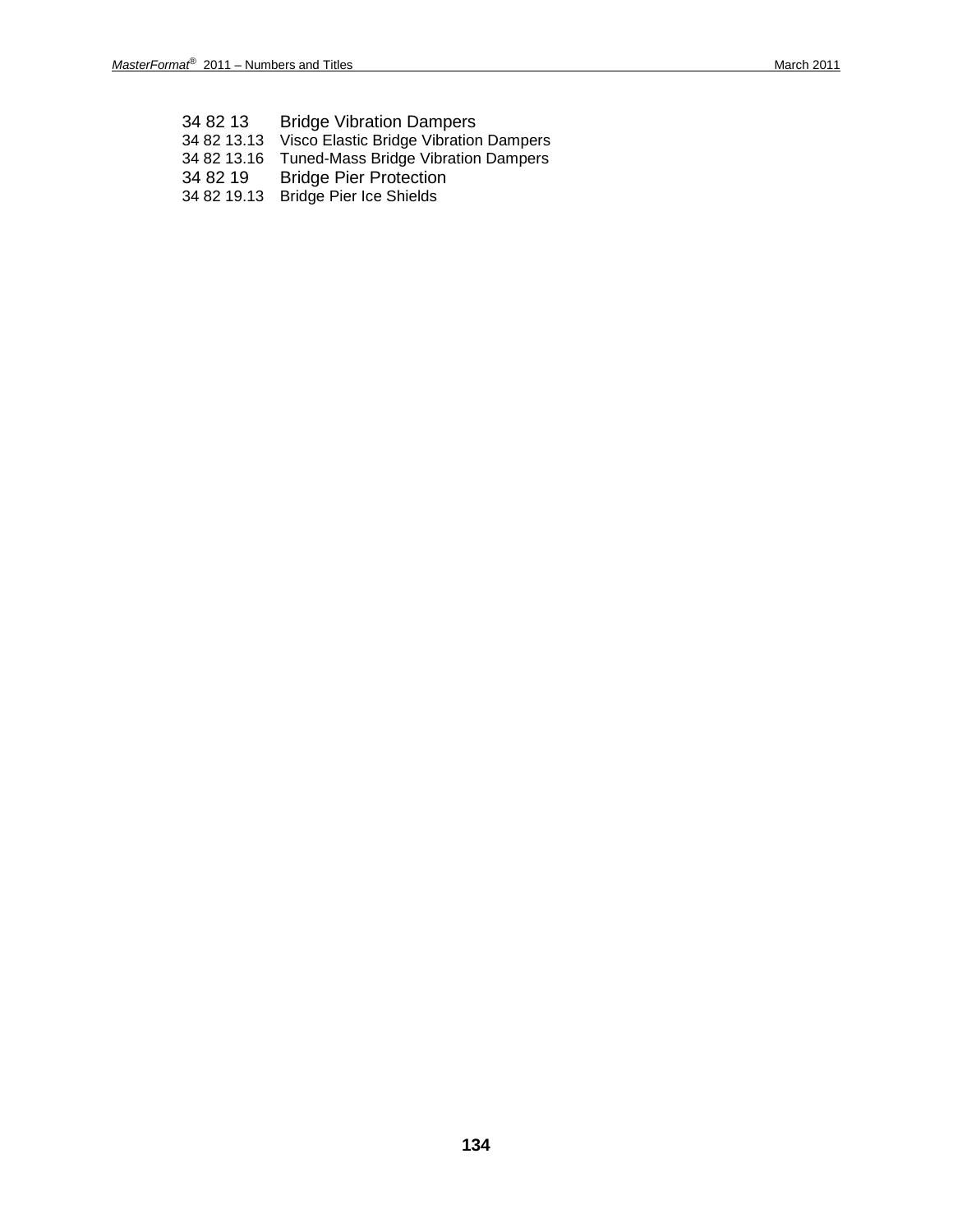| <b>35 00 00</b>                                                                                          | <b>Waterway and Marine Construction</b>                                                                                                                                                                                                                                                                                                                             |
|----------------------------------------------------------------------------------------------------------|---------------------------------------------------------------------------------------------------------------------------------------------------------------------------------------------------------------------------------------------------------------------------------------------------------------------------------------------------------------------|
|                                                                                                          | <b>Operation and Maintenance of Waterway and Marine</b>                                                                                                                                                                                                                                                                                                             |
| 35 01 30<br>35 01 40<br>35 01 40.51<br>35 01 40.92<br>35 01 50<br>35 01 50.51<br>35 01 50.71<br>35 01 70 | <b>Construction</b><br>Operation and Maintenance of Coastal Construction<br>Operation and Maintenance of Waterway Construction<br><b>Waterway Dredging</b><br><b>Preservation of Water Courses</b><br>Operation and Maintenance of Marine Construction<br><b>Marine Dredging</b><br>Channel Excavation, Cleaning and Deepening<br>Operation and Maintenance of Dams |
|                                                                                                          | <b>Common Work Results for Waterway and Marine</b>                                                                                                                                                                                                                                                                                                                  |
| 35 05 30<br>35 05 40<br>35 05 50<br>35 05 70                                                             | <b>Construction</b><br><b>Common Work Results for Coastal Construction</b><br><b>Common Work Results for Waterway Construction</b><br><b>Common Work Results for Marine Construction</b><br><b>Common Work Results for Dams</b>                                                                                                                                     |
| 35 06 00                                                                                                 | <b>Schedules for Waterway and Marine Construction</b>                                                                                                                                                                                                                                                                                                               |
| 35 06 40<br>35 06 50<br>35 06 70                                                                         | <b>Schedules for Coastal Construction</b><br><b>Schedules for Waterway Construction</b><br><b>Schedules for Marine Construction</b><br><b>Schedules for Dams</b>                                                                                                                                                                                                    |
| 35 08 00                                                                                                 | <b>Commissioning of Waterway and Marine</b>                                                                                                                                                                                                                                                                                                                         |
|                                                                                                          | <b>Construction</b>                                                                                                                                                                                                                                                                                                                                                 |
| 35 08 30<br>35 08 40<br>35 08 50<br>35 08 70                                                             | <b>Commissioning of Coastal Construction</b><br><b>Commissioning of Waterway Construction</b><br><b>Commissioning of Marine Construction</b><br><b>Commissioning of Dams</b>                                                                                                                                                                                        |
| 35 10 00                                                                                                 | Waterway and Marine Signaling and                                                                                                                                                                                                                                                                                                                                   |
|                                                                                                          | <b>Control Equipment</b>                                                                                                                                                                                                                                                                                                                                            |
| 35 11 00<br>35 11 13<br>35 11 53                                                                         | <b>Signaling and Control Equipment for Waterways</b><br>Signaling Equipment for Waterways<br><b>Control Equipment for Waterways</b>                                                                                                                                                                                                                                 |
| 35 12 00<br>35 12 13<br>35 12 13.13<br>35 12 33<br>35 12 53                                              | <b>Marine Signaling and Control Equipment</b><br><b>Marine Signaling Equipment</b><br><b>Lighthouse Equipment</b><br><b>Marine Navigation Equipment</b><br><b>Marine Control Equipment</b>                                                                                                                                                                          |
| 35 13 00<br>35 13 13                                                                                     | <b>Signaling and Control Equipment for Dams</b><br><b>Signaling Equipment for Dams</b><br><b>Control Equipment for Dams</b>                                                                                                                                                                                                                                         |
|                                                                                                          | <b>Waterway and Marine Construction and</b>                                                                                                                                                                                                                                                                                                                         |
|                                                                                                          |                                                                                                                                                                                                                                                                                                                                                                     |
| 35 20 13                                                                                                 | <b>Equipment</b><br>Hydraulic Eabrications                                                                                                                                                                                                                                                                                                                          |
|                                                                                                          | 35 01 00<br>35 05 00<br>35 06 30<br>35 13 53<br>35 20 00                                                                                                                                                                                                                                                                                                            |

- 35 20 13 Hydraulic Fabrications
- 35 20 13.13 Hydraulic Bifurcation Panels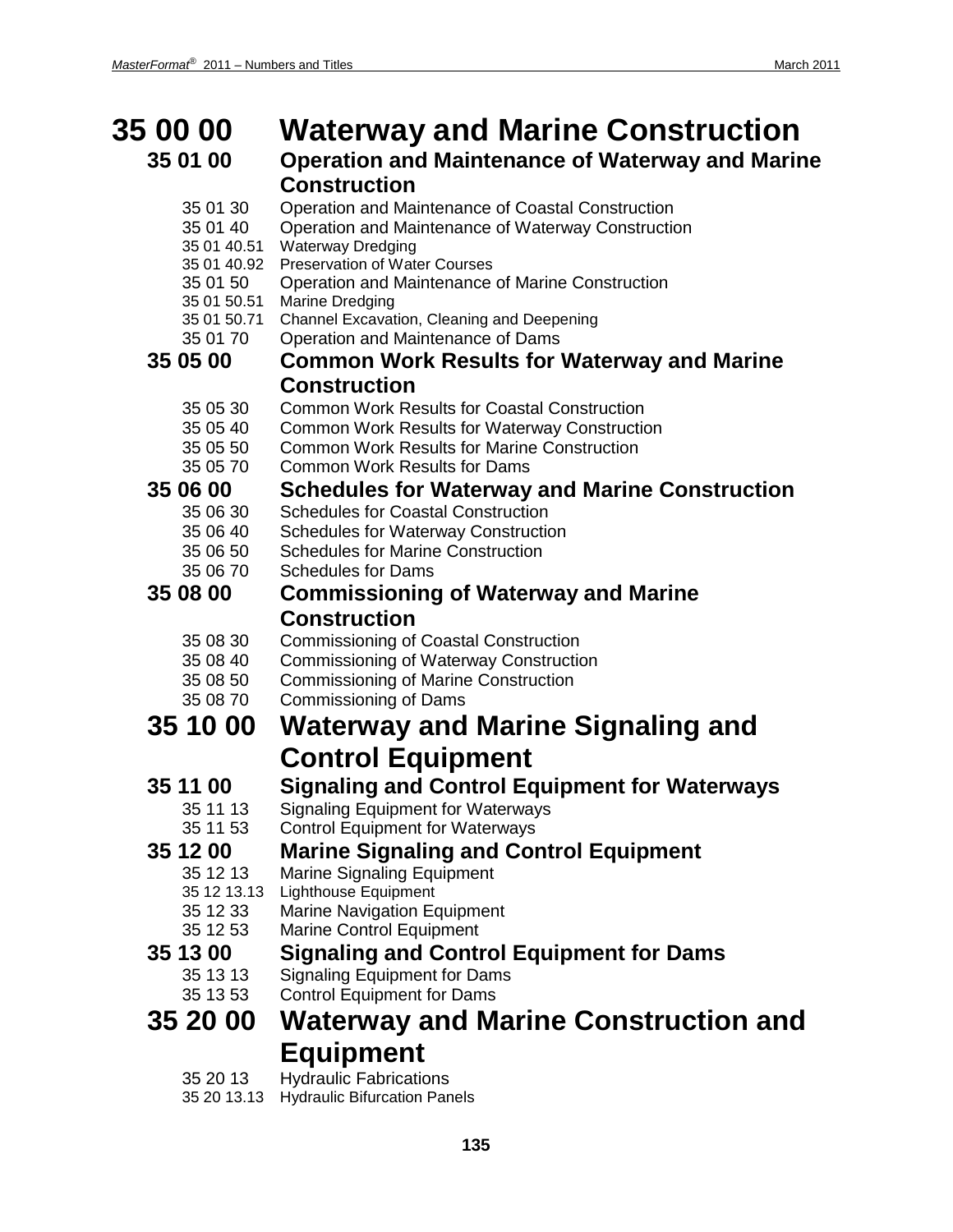- 35 20 13.16 Hydraulic Bulkheads
- 35 20 13.19 Hydraulic Manifolds
- 35 20 13.23 Hydraulic Penstocks
- 35 20 13.26 Hydraulic Trashracks
- 35 20 16 Hydraulic Gates
- 35 20 16.13 Hydraulic Spillway Crest Gates
- 35 20 16.19 Hydraulic Head Gates
- 35 20 16.26 Hydraulic Sluice Gates
- 35 20 16.33 Hydraulic Miter Gates
- 35 20 16.39 Hydraulic Sector Gates
- 35 20 16.46 Hydraulic Tainter Gates and Anchorages
- 35 20 16.53 Hydraulic Vertical Lift Gates
- 35 20 16.59 Hydraulic Closure Gates
- 35 20 19 Hydraulic Valves
- 35 20 19.13 Hydraulic Butterfly Valves
- 35 20 19.23 Hydraulic Regulating Valves
- 35 20 23 Dredging
- 35 20 23.13 Mechanical Dredging
- 35 20 23.23 Hydraulic Dredging
- 35 20 23.33 Integrated Dredging and Dewatering

## **35 30 00 Coastal Construction**

### **35 31 00 Shoreline Protection**

### 35 31 16 Seawalls

- 35 31 16.13 Concrete Seawalls
- 35 31 16.16 Segmental Seawalls
- 35 31 16.19 Steel Sheet Piling Seawalls
- 35 31 16.23 Timber Seawalls
- 35 31 16.40 Stone Seawalls
- 35 31 19 Revetments
- 35 31 19.13 Sacked Cement -Sand Revetments
- 35 31 19.16 Concrete Unit Masonry Revetments
- 35 31 19.36 Gabion Revetments
- 35 31 19.40 Stone Revetments
- 35 31 23 Breakwaters
- 35 31 23.13 Rubble Mound Breakwaters
- 35 31 23.16 Precast Breakwater Modules
- 35 31 26 Jetties
- 35 31 26.13 Concrete Jetties
- 35 31 26.16 Concrete Unit Masonry Jetties
- 35 31 26.36 Gabion Jetties
- 35 31 26.40 Stone Jetties
- 35 31 29 Groins
- 35 31 29.13 Concrete Groins
- 35 31 29.16 Concrete Unit Masonry Groins
- 35 31 29.26 Steel Groins
- 35 31 29.36 Gabion Groins
- 35 31 29.40 Stone Groins

### **35 32 00 Artificial Reefs**

- 35 32 13 Scrap Material Artificial Reefs
- 35 32 13.13 Scrap Concrete Artificial Reefs
- **Scrap Steel Artificial Reefs**
- 35 32 13.33 Sunken Ship Artificial Reefs
- 35 32 16 Constructed Artificial Reefs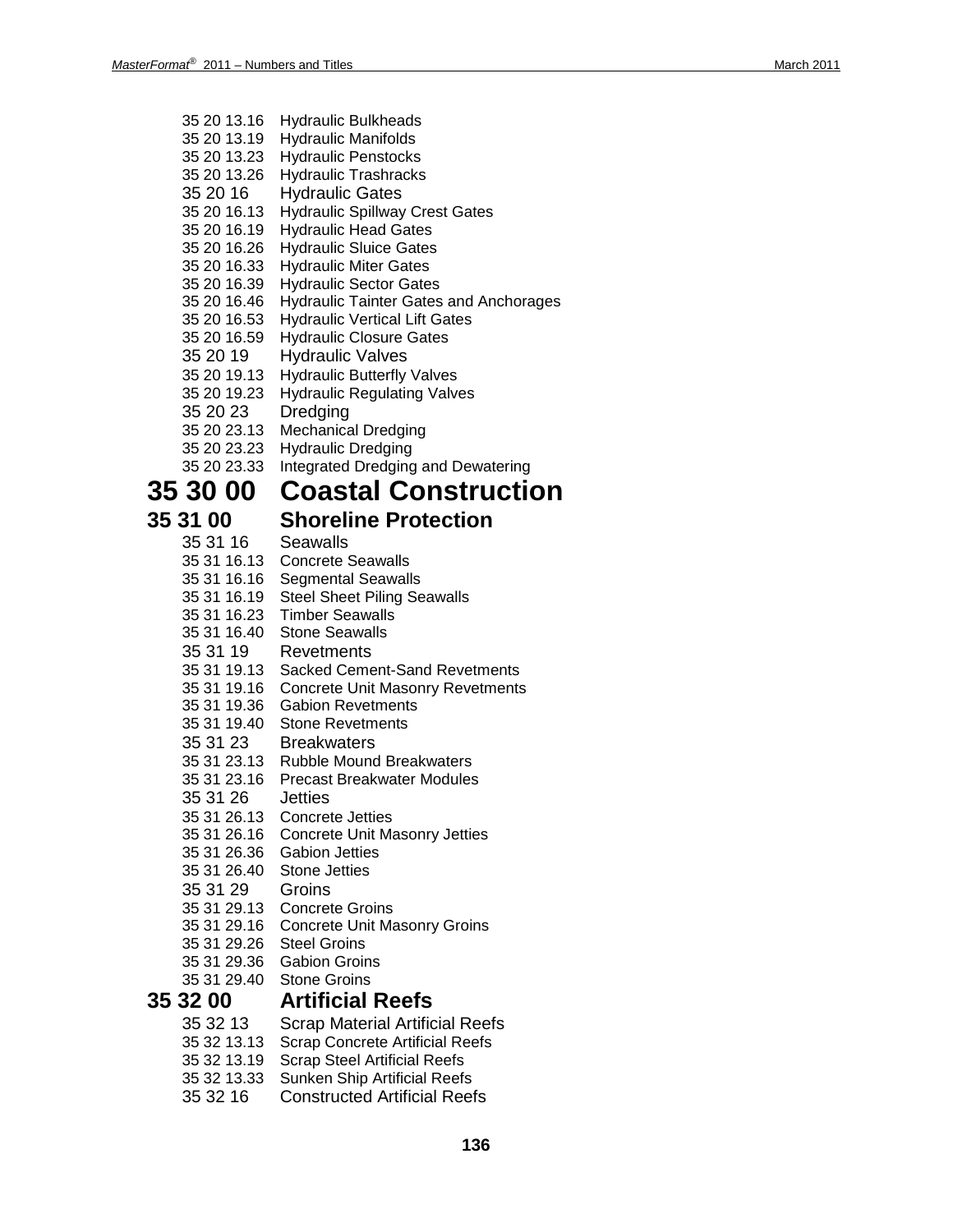| 35 32 16.13 | <b>Constructed Concrete Artificial Reefs</b>       |
|-------------|----------------------------------------------------|
| 35 32 16.19 | <b>Constructed Steel Artificial Reefs</b>          |
| 35 40 00    | <b>Waterway Construction and Equipment</b>         |
| 35 41 00    | <b>Levees</b>                                      |
| 35 41 13    | Landside Levee Berms                               |
| 35 41 13.13 | <b>Stability Landside Levee Berms</b>              |
| 35 41 13.16 | Seepage Landside Levee Berms                       |
| 35 41 16    | <b>Levee Cutoff Trenches</b>                       |
| 35 41 19    | Levee Relief Wells                                 |
| 35 42 00    | <b>Waterway Bank Protection</b>                    |
| 35 42 13    | <b>Piling Bank Protection</b>                      |
| 35 42 13.19 | <b>Steel Sheet Piling Bank Protection</b>          |
| 35 42 13.23 | <b>Timber Piling Bank Protection</b>               |
| 35 42 13.26 | <b>Plastic Piling Bank Protection</b>              |
| 35 42 29    | Grout-Bag Bank Protection                          |
| 35 42 34    | Soil Reinforcement Bank Protection                 |
| 35 42 35    | <b>Slope Protection Bank Protection</b>            |
| 35 42 36    | <b>Gabion Bank Protection</b>                      |
| 35 42 37    | <b>Riprap Bank Protection</b>                      |
| 35 42 53    | <b>Wall Bank Protection</b>                        |
| 35 42 53.16 | Concrete Unit Masonry Wall Bank Protection         |
| 35 42 53.19 | Segmental Wall Bank Protection                     |
| 35 42 53.40 | Stone Wall Bank Protection                         |
| 35 43 00    | <b>Waterway Scour Protection</b>                   |
| 35 43 29    | <b>Grout-Bag Scour Protection</b>                  |
| 35 43 34    | Soil Reinforcement Scour Protection                |
| 35 43 35    | <b>Slope Protection Scour Protection</b>           |
| 35 43 36    | <b>Gabion Scour Protection</b>                     |
| 35 43 37    | <b>Riprap Scour Protection</b>                     |
| 35 43 53    | <b>Wall Scour Protection</b>                       |
| 35 43 53.13 | <b>Concrete Unit Masonry Wall Scour Protection</b> |
| 35 43 53.16 | <b>Segmental Wall Scour Protection</b>             |
| 35 43 53.40 | <b>Stone Wall Scour Protection</b>                 |
| 35 49 00    | <b>Waterway Structures</b>                         |
| 35 49 13    | Floodwalls                                         |
| 35 49 13.13 | <b>Concrete Floodwalls</b>                         |
| 35 49 13.16 | <b>Masonry Floodwalls</b>                          |
| 35 49 23    | <b>Waterway Locks</b>                              |
| 35 49 23.13 | Concrete Waterway Locks                            |
| 35 49 23.23 | <b>Piling Waterway Locks</b>                       |
| 35 49 26    | Floodgate Machinery                                |
| 35 50 00    | <b>Marine Construction and Equipment</b>           |
| 35 51 00    | <b>Floating Construction</b>                       |
| 35 51 13    | <b>Floating Piers</b>                              |
| 35 51 13.23 | <b>Floating Wood Piers</b>                         |
| 35 51 13.26 | <b>Floating Plastic Piers</b>                      |
| 35 51 23    | Pontoons                                           |
| 35 52 00    | <b>Offshore Platform Construction</b>              |
| 35 52 13    | <b>Fixed Offshore Platform Construction</b>        |
| 35 52 23    | Semi-Submersible Offshore Platform Construction    |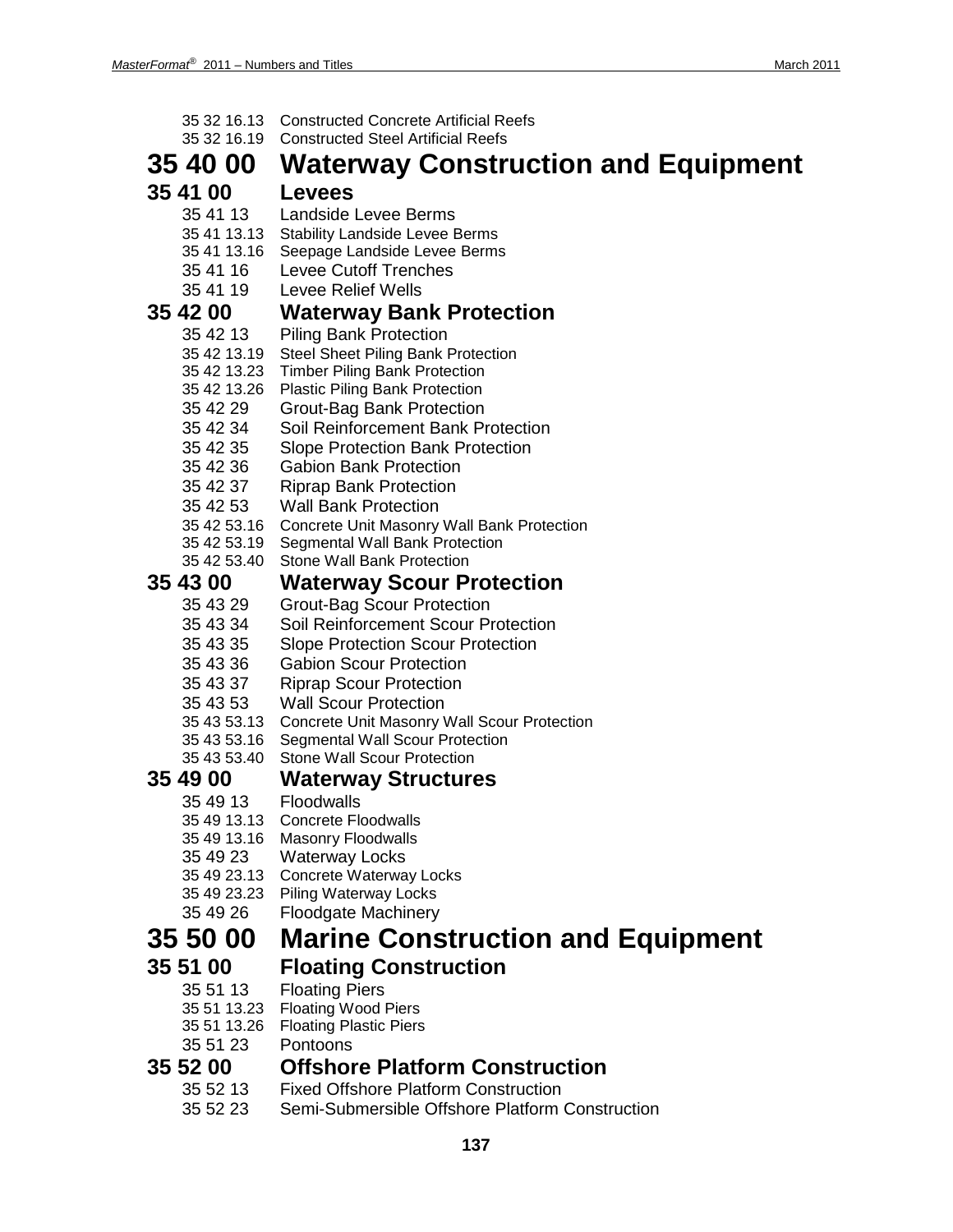| 35 52 33<br><b>Floating Offshore Platform Construction</b>  |
|-------------------------------------------------------------|
| <b>Underwater Construction</b>                              |
| 35 53 23<br><b>Underwater Harbor Deepening</b>              |
| 35 53 33<br><b>Underwater Pipeline Construction</b>         |
| 35 53 43<br><b>Underwater Foundation Construction</b>       |
| 35 53 53<br><b>Underwater Structures Construction</b>       |
| 35 53 63<br><b>Underwater Waterproofing</b>                 |
| <b>Marine Specialties</b>                                   |
| <b>Marine Fenders</b><br>35 59 13                           |
| 35 59 13.13<br>Prestressed Concrete Marine Fender Piling    |
| 35 59 13.16<br><b>Resilient Foam-Filled Marine Fenders</b>  |
| 35 59 13.19<br><b>Rubber Marine Fenders</b>                 |
| 35 59 23<br><b>Buoys</b>                                    |
| 35 59 23.13<br><b>Mooring Buoys</b>                         |
| 35 59 23.16<br><b>Anchor Pendant Buoys</b>                  |
| 35 59 23.19<br><b>Navigation Buoys</b>                      |
| 35 59 29<br><b>Mooring Devices</b>                          |
| 35 59 29.13<br>Quick-Release Mooring Hooks                  |
| 35 59 29.16<br><b>Laser Docking Systems</b>                 |
| 35 59 29.19<br>Capstans                                     |
| 35 59 33<br><b>Marine Bollards and Cleats</b>               |
| 35 59 33.13<br><b>Cast-Steel Marine Bollards and Cleats</b> |
| 35 59 33.16<br><b>Cast-Iron Marine Bollards and Cleats</b>  |
| 35 59 33.19<br>Stainless-Steel Marine Bollards and Cleats   |
| 35 59 33.23<br><b>Plastic Marine Bollards and Cleats</b>    |
| 35 59 93<br><b>Marine Chain and Accessories</b>             |
| 35 59 93.13 Marine Chain                                    |
| 35 59 93.16<br><b>Marine Shackles</b>                       |
| <b>Marine Chain Tensioners</b><br>35 59 93.19               |
| <b>Dam Construction and Equipment</b><br><b>35 70 00</b>    |
| <b>Gravity Dams</b>                                         |
| <b>Concrete Gravity Dams</b><br>35 71 13                    |
| 35 71 16<br><b>Masonry Gravity Dams</b>                     |
| 35 71 19<br><b>Rockfill Gravity Dams</b>                    |
| <b>Arch Dams</b>                                            |
|                                                             |
| 35 72 13<br><b>Concrete Arch Dams</b>                       |
| <b>Embankment Dams</b>                                      |
|                                                             |

- 35 73 13 Earth Embankment Dam<br>35 73 16 Rock Embankment Dams
- 35 73 16 Rock Embankment Dams<br>**35 74 00 Buttress Dams**

# **35 74 00 Buttress Dams**

- Concrete Buttress Dams
- **35 79 00 Auxiliary Dam Structures**
	- 35 79 13 Fish Ladders
	- 35 79 13.13 Concrete Fish Ladders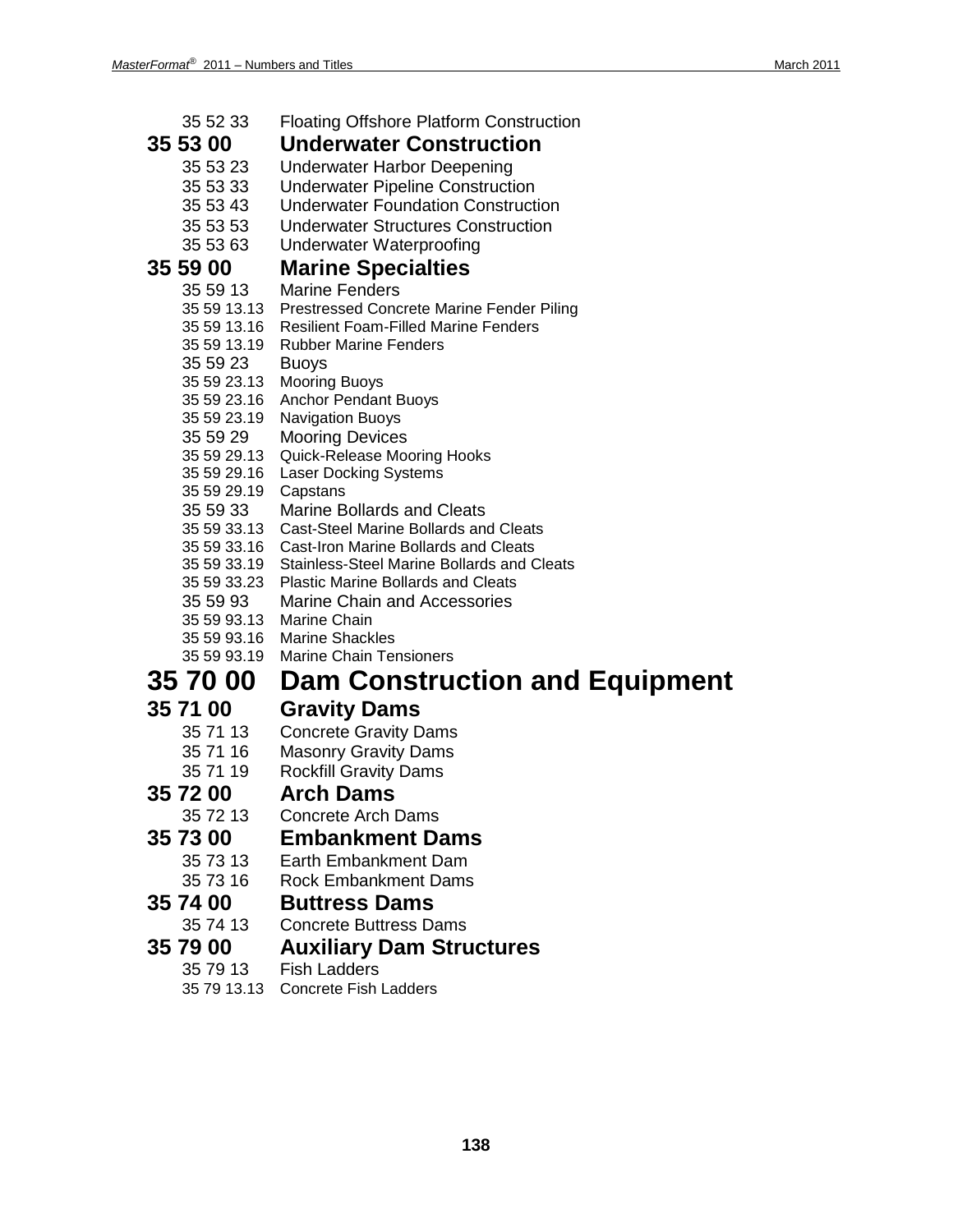| <b>40 00 00</b>            | <b>Process Integration</b>                                                                                    |
|----------------------------|---------------------------------------------------------------------------------------------------------------|
| 40 01 00                   | <b>Operation and Maintenance of Process Integration</b>                                                       |
| 40 01 10                   | Operation and Maintenance of Gas and Vapor Process Piping                                                     |
| 40 01 20                   | Operation and Maintenance of Liquids Process Piping                                                           |
| 40 01 30                   | Operation and Maintenance of Solid and Mixed Materials Piping and                                             |
|                            | Chutes                                                                                                        |
| 40 01 40                   | Operation and Maintenance of Process Piping and Equipment Protection                                          |
| 40 05 00                   | <b>Common Work Results for Process Integration</b>                                                            |
| 40 05 13<br>40 05 13.13    | <b>Common Work Results for Process Piping</b><br><b>Steel Process Piping</b>                                  |
| 40 05 13.16                | Lined or Internally-Coated Steel Process Piping                                                               |
| 40 05 13.19                | <b>Stainless-Steel Process Piping</b>                                                                         |
| 40 05 13.23                | Aluminum Alloys Process Piping                                                                                |
| 40 05 13.33                | Brass, Bronze, Copper, and Copper Alloys Process Piping                                                       |
| 40 05 13.43                | Nickel and Nickel Alloys Process Piping                                                                       |
| 40 05 13.53<br>40 05 13.63 | Ductile, Malleable, and Cast Iron Alloys Process Piping<br><b>Titanium and Titanium Alloys Process Piping</b> |
| 40 05 13.73                | <b>Plastic Process Piping</b>                                                                                 |
| 40 05 13.76                | Fiberglass-Reinforced Plastic and Resins Process Piping                                                       |
| 40 05 13.93                | <b>Other Metals Process Piping</b>                                                                            |
| 40 05 23                   | <b>Common Work Results for Process Valves</b>                                                                 |
| 40 05 23.13                | <b>Carbon Steel Process Valves</b>                                                                            |
| 40 05 23.19                | 40 05 23.16 Low and Intermediate Alloy Steel Process Valves<br><b>Stainless-Steel Process Valves</b>          |
| 40 05 23.33                | <b>Brass and Iron Process Valves</b>                                                                          |
|                            | 40 05 23.43 Nickel and Nickel Alloys Steel Process Valves                                                     |
| 40 05 23.73                | <b>Plastic and Plastic Lined Process Valves</b>                                                               |
| 40 05 23.93                | <b>Other Metals Process Valves</b>                                                                            |
| 40 06 00                   | <b>Schedules for Process Integration</b>                                                                      |
| 40 06 10                   | Schedules for Gas and Vapor Process Piping                                                                    |
| 40 06 20                   | <b>Schedules for Liquids Process Piping</b>                                                                   |
| 40 06 30<br>40 06 40       | Schedules for Solid and Mixed Materials Piping and Chutes                                                     |
|                            | Schedules for Process Piping and Equipment Protection                                                         |
| 40 10 00                   | <b>Gas and Vapor Process Piping</b>                                                                           |
| 40 11 00                   | <b>Steam Process Piping</b>                                                                                   |
| 40 11 13                   | Low-Pressure Steam Process Piping                                                                             |
| 40 11 16                   | Intermediate-Pressure Steam Process Piping                                                                    |
| 40 11 19                   | <b>High-Pressure Steam Process Piping</b>                                                                     |
| 40 11 23                   | <b>Condensate Process Piping</b>                                                                              |
| 40 12 00                   | <b>Compressed Air Process Piping</b>                                                                          |
| 40 12 13                   | <b>Breathing Compressed Air Process Piping</b>                                                                |
| 40 12 16                   | Non-Breathing Compressed Air Process Piping                                                                   |
| 40 13 00                   | <b>Inert Gases Process Piping</b>                                                                             |
| 40 13 13                   | <b>Argon Process Piping</b>                                                                                   |
| 40 13 16                   | Carbon-Dioxide Process Piping                                                                                 |
| 40 13 19<br>40 13 23       | <b>Helium Process Piping</b><br>Krypton Process Piping                                                        |
| 40 13 26                   | <b>Neon Process Piping</b>                                                                                    |
| 40 13 29                   | Nitrogen Process Piping                                                                                       |
|                            |                                                                                                               |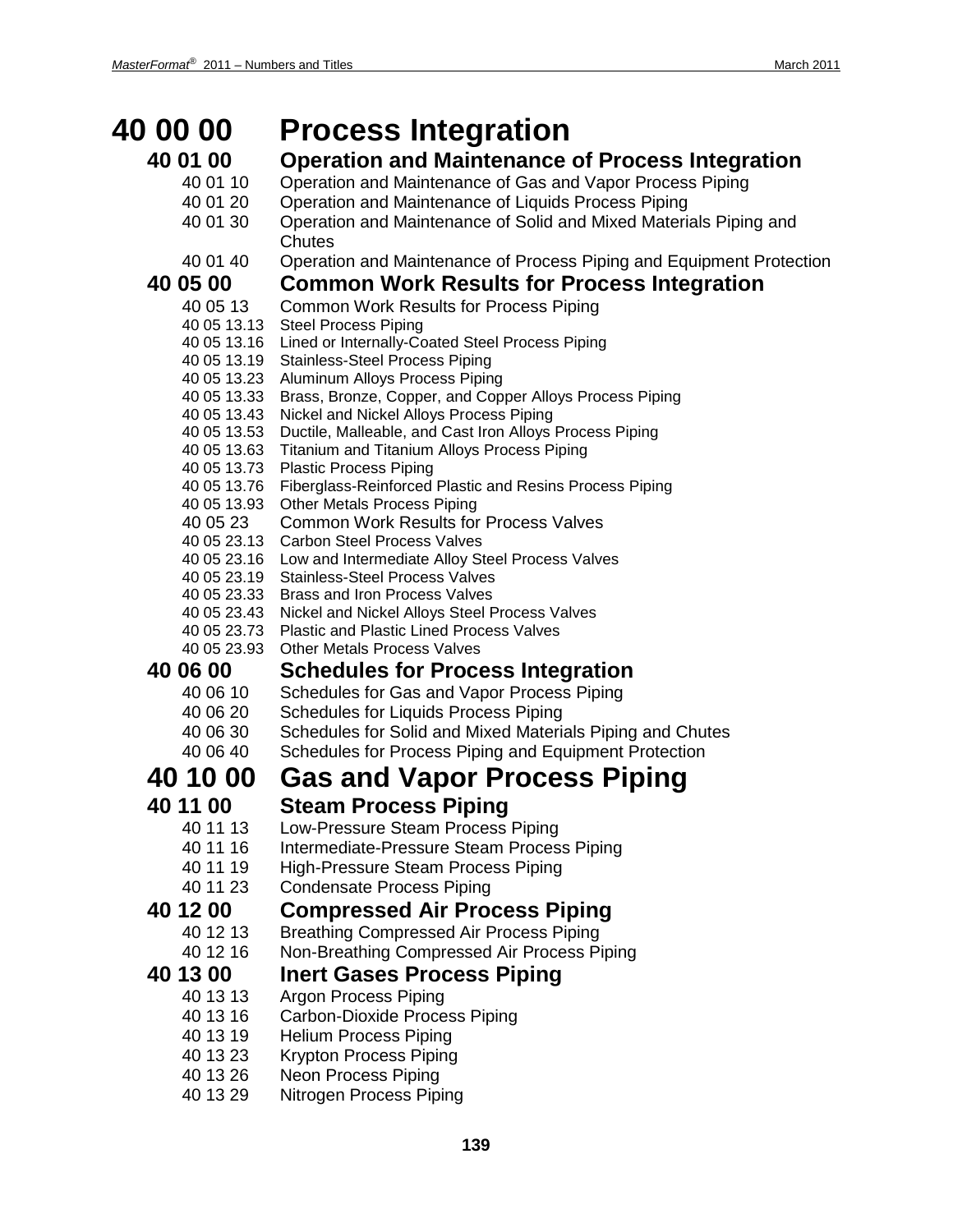| 40 13 33    | Xenon Process Piping                                  |
|-------------|-------------------------------------------------------|
| 40 13 93    | <b>Mixed Inert Gases Process Piping</b>               |
| 40 14 00    | <b>Fuel Gases Process Piping</b>                      |
| 40 14 13    | <b>Blast Furnace Piping</b>                           |
| 40 14 16    | Blue (Water) Fuel Gas Piping                          |
| 40 14 19    | <b>Butane Piping</b>                                  |
| 40 14 23    | Carbon-Monoxide Piping                                |
| 40 14 26    | <b>Chlorine Fuel Gas Piping</b>                       |
| 40 14 29    | Coke Oven Gas Piping                                  |
| 40 14 33    | <b>Ethane-Gas Piping</b>                              |
| 40 14 36    | Hydrogen Fuel Gas Piping                              |
| 40 14 39    | Liquid Natural-Gas Process Piping                     |
| 40 14 43    | Methylacetylene-Propadiene Fuel Gas Piping            |
| 40 14 49    | Natural-Gas Process Piping                            |
| 40 14 49.13 | Synthetic Natural-Gas Piping                          |
| 40 14 49.23 | Propane-Air Mixes Fuel Gas Piping                     |
| 40 14 53    | Octane Fuel Gas Piping                                |
| 40 14 59    | Propane Fuel Gas Process Piping                       |
| 40 14 63    | Sewage Fuel Gas Piping                                |
| 40 14 93    | <b>Mixed Fuel Gases Piping</b>                        |
| 40 15 00    | <b>Combustion System Gas Piping</b>                   |
| 40 15 13    | <b>Combustion Air Piping</b>                          |
| 40 15 16    | Oxygen Combustion System Gas Piping                   |
| 40 15 19    | <b>Flue-Gas Combustion System Piping</b>              |
| 40 15 23    | <b>Exothermic-Gas Combustion System Piping</b>        |
| 40 15 26    | <b>Endothermic-Gas Combustion System Piping</b>       |
| 40 15 29    | Disassociated-Ammonia-Gas Combustion System Piping    |
| 40 16 00    | <b>Specialty and High-Purity Gases Piping</b>         |
| 40 16 13    | Ammonia Gas Piping                                    |
| 40 16 16    | Boron Gas Piping                                      |
| 40 16 26    | Diborane Gas Piping                                   |
| 40 16 29    | <b>Flourine Gas Piping</b>                            |
| 40 16 33    | Hydrogen Sulfide Gas Piping                           |
| 40 16 36    | Nitrous-Oxide Gas Process Piping                      |
| 40 16 39    | Ozone Gas Piping                                      |
| 40 16 43    | Phosphine Gas Piping                                  |
| 40 16 46    | Silane Gas Piping                                     |
| 40 16 49    | Sulphur-Dioxide Gas Piping                            |
| 40 16 53    | <b>Specialty Gas Mixtures Piping</b>                  |
| 40 16 56    | <b>High-Purity Gas Piping Components</b>              |
| 40 17 00    | <b>Welding and Cutting Gases Piping</b>               |
| 40 17 13    | Acetylene Welding and Cutting Piping                  |
| 40 17 16    | Acetylene-Hydrogen Mix Welding and Cutting Piping     |
| 40 17 19    | Methylacetylene-Propadiene Welding and Cutting Piping |
| 40 17 23    | Oxygen Welding and Cutting Piping                     |
| 40 17 26    | Inert Gas Welding and Cutting Piping                  |
| 40 18 00    | <b>Vacuum Systems Process Piping</b>                  |
| 40 18 13    | Low-Vacuum Systems Process Piping                     |
|             |                                                       |

40 18 16 High-Vacuum Systems Process Piping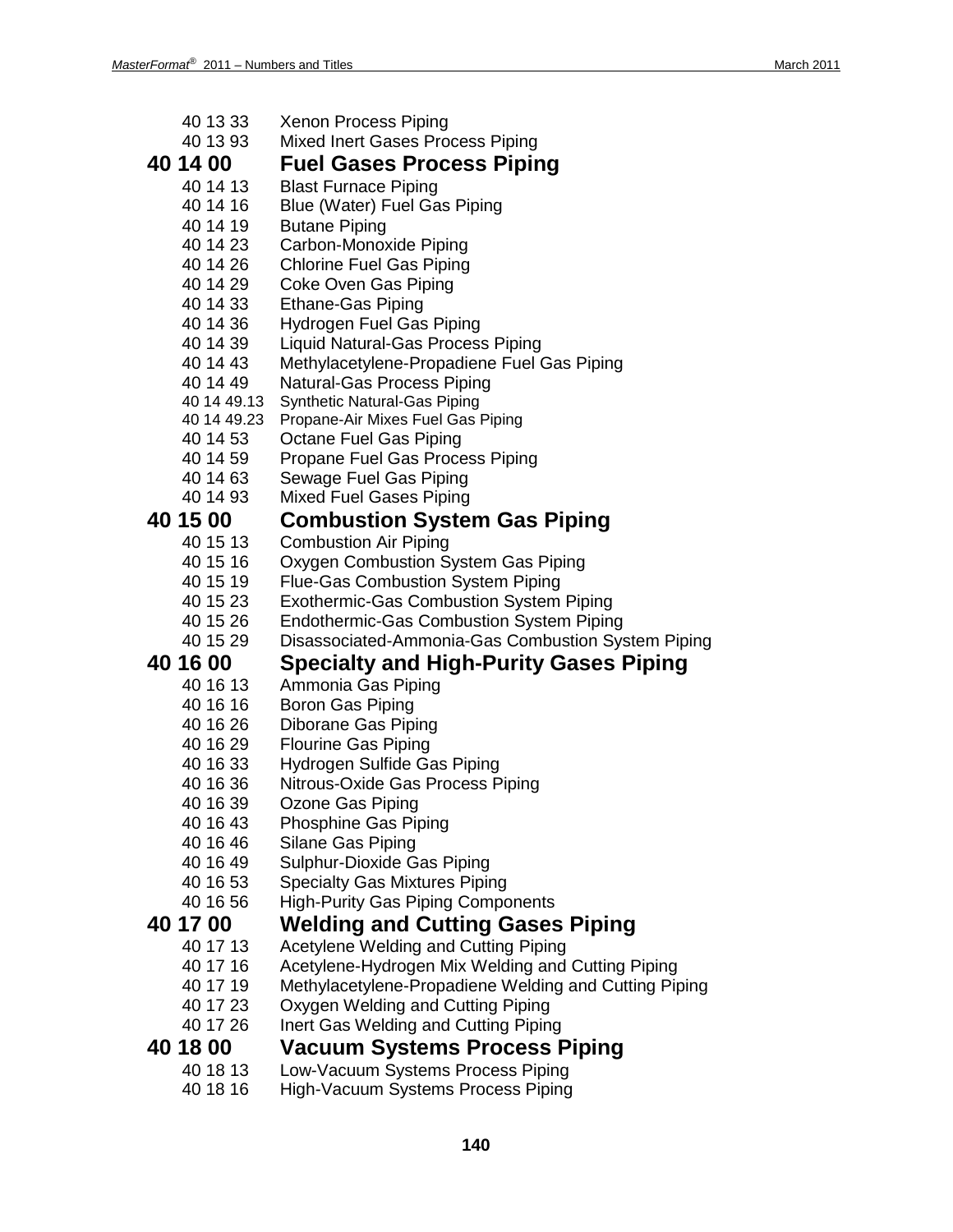| 40 20 00             | <b>Liquids Process Piping</b>                                                             |
|----------------------|-------------------------------------------------------------------------------------------|
| 40 21 00             | <b>Liquid Fuel Process Piping</b>                                                         |
| 40 21 13             | <b>Bio Fuels Process Piping</b>                                                           |
| 40 21 16             | <b>Gasoline Process Piping</b>                                                            |
| 40 21 19             | <b>Diesel Process Piping</b>                                                              |
| 40 21 23             | <b>Fuel-Oils Process Piping</b>                                                           |
| 40 21 23.13          | No. 2 Fuel-Oil Process Piping                                                             |
| 40 21 23.16          | No. 4 Fuel-Oil Process Piping                                                             |
| 40 21 23.19          | No. 5 Fuel-Oil Process Piping<br>40 21 23.23 No. 6 Fuel-Oil Process Piping                |
|                      | 40 21 23.26 Kerosene Process Piping                                                       |
| 40 21 23.29          | <b>Tar Process Piping</b>                                                                 |
| 40 22 00             | <b>Petroleum Products Piping</b>                                                          |
| 40 22 13             | <b>Heavy-Fractions Petroleum Products Piping</b>                                          |
| 40 22 16             | Light-Fractions Petroleum Products Piping                                                 |
| 40 23 00             | <b>Water Process Piping</b>                                                               |
| 40 23 13             | Deionized Water Process Piping                                                            |
| 40 23 16             | <b>Distilled-Water Process Piping</b>                                                     |
| 40 23 19             | <b>Process Plant Water Piping</b>                                                         |
| 40 23 23             | Potable Water Process Piping                                                              |
| 40 23 29             | <b>Recirculated Water Process Piping</b>                                                  |
| 40 23 33             | Reverse-Osmosis Water Process Piping                                                      |
| 40 23 36             | <b>Sanitary Water Process Piping</b>                                                      |
| 40 24 00             | <b>Specialty Liquid Chemicals Piping</b>                                                  |
| 40 24 13             | <b>Alcohol Piping</b>                                                                     |
| 40 24 16             | <b>Gel Piping</b>                                                                         |
| 40 24 19<br>40 24 23 | <b>Slurries Process Piping</b>                                                            |
|                      | <b>Thixotropic Liquid Piping</b>                                                          |
| 40 25 00             | <b>Liquid Acids and Bases Piping</b>                                                      |
| 40 25 13<br>40 25 16 | <b>Liquid Acids Piping</b><br><b>Liquid Bases Piping</b>                                  |
| 40 26 00             |                                                                                           |
|                      | <b>Liquid Polymer Piping</b>                                                              |
| <b>40 30 00</b>      | <b>Solid and Mixed Materials Piping and</b>                                               |
|                      | <b>Chutes</b>                                                                             |
| 40 32 00             | <b>Bulk Materials Piping and Chutes</b>                                                   |
| 40 32 13             | Abrasive Materials Piping and Chutes                                                      |
| 40 32 16             | Nonabrasive Materials Piping and Chutes                                                   |
| 40 33 00             | <b>Bulk Materials Valves</b>                                                              |
| 40 33 13             | <b>Airlock Bulk Materials Valves</b>                                                      |
| 40 33 16             | <b>Blind Bulk Materials Valves</b>                                                        |
| 40 33 19             | <b>Butterfly Bulk Materials Valves</b>                                                    |
| 40 33 23             | <b>Cone Bulk Materials Valves</b>                                                         |
| 40 33 26             | <b>Diverter Bulk Materials Valves</b>                                                     |
| 40 33 29<br>40 33 33 | Double or Single Dump Bulk Materials Valves<br>Knife and Slide Gate Bulk Materials Valves |
| 40 33 36             | <b>Pinch Bulk Materials Valves</b>                                                        |
| 40 33 39             | <b>Swing Bulk Materials Valves</b>                                                        |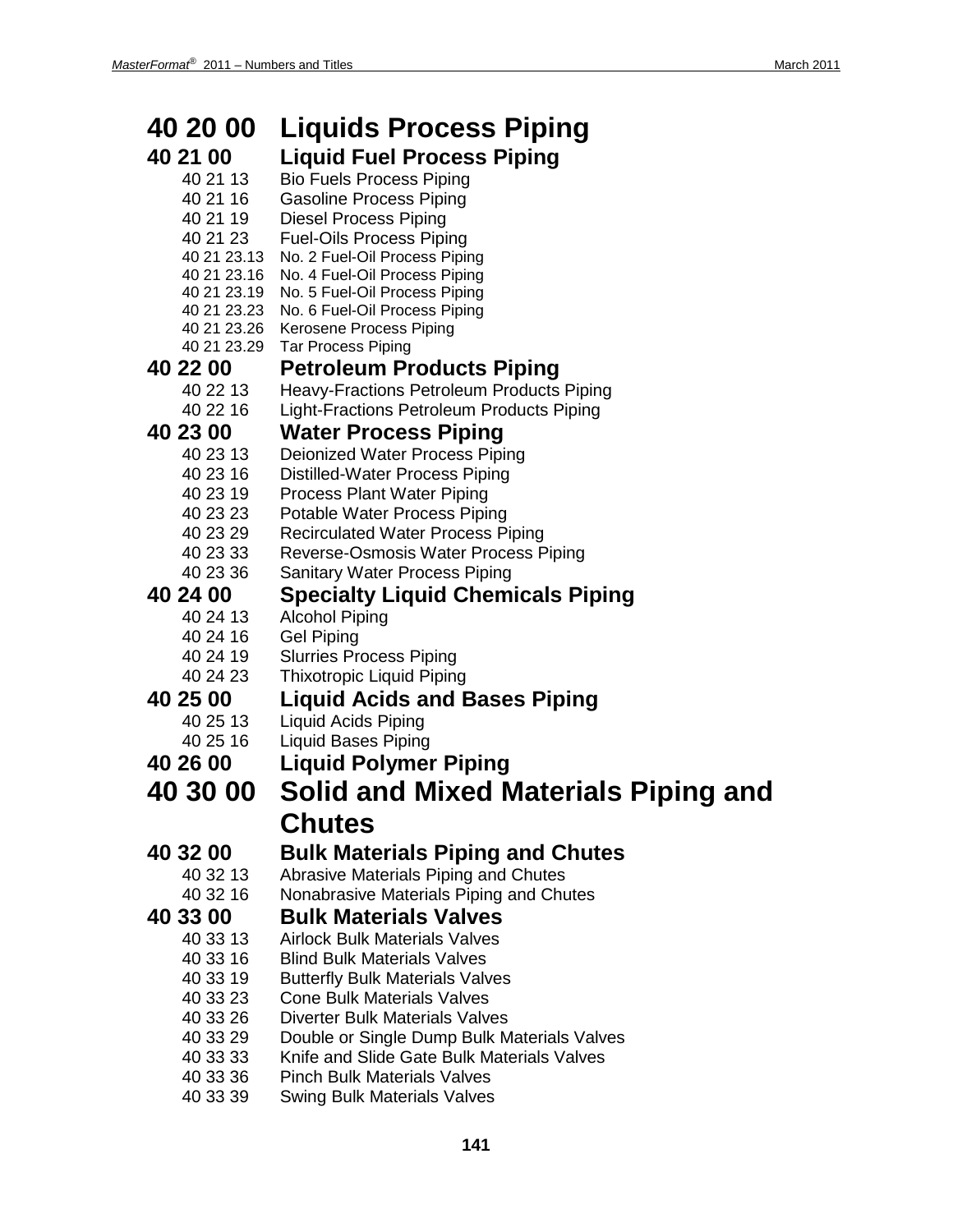| 40 33 43<br><b>Specialty Bulk Materials Valves</b><br>40 34 00<br><b>Pneumatic Conveying Lines</b><br>Dense Phase Pneumatic Conveying Lines<br>40 34 13<br>40 34 16<br><b>Dilute Phase Pneumatic Conveying Lines</b><br>40 40 00<br><b>Process Piping and Equipment Protection</b><br><b>Process Piping and Equipment Heat Tracing</b><br>40 41 00<br>40 41 13<br><b>Process Piping Heat Tracing</b><br>40 41 13.13<br>Process Piping Electrical Resistance Heat Tracing<br>40 41 13.16<br>Process Piping Electrical Conductance Heat Tracing<br>40 41 13.19<br>Process Piping Gas Heat Tracing<br>40 41 13.23<br>Process Piping Steam Heat Tracing<br>40 41 13.26<br>Process Piping Thermal Fluids Heat Tracing<br>40 41 23<br><b>Process Equipment Heat Tracing</b><br>40 41 23.13<br>Process Equipment Electrical Resistance Heat Tracing<br>40 41 23.16<br>Process Equipment Electrical Conductance Heat Tracing<br>40 41 23.19<br>Process Equipment Gas Heat Tracing<br>40 41 23.23<br>Process Equipment Steam Heat Tracing<br>40 41 23.26<br>Process Equipment Thermal Fluids Heat Tracing<br>40 42 00<br><b>Process Piping and Equipment Insulation</b><br>40 42 13<br>Process Piping Insulation<br><b>Cryogenic Temperature Process Piping Insulation</b><br>40 42 13.13 |  |
|----------------------------------------------------------------------------------------------------------------------------------------------------------------------------------------------------------------------------------------------------------------------------------------------------------------------------------------------------------------------------------------------------------------------------------------------------------------------------------------------------------------------------------------------------------------------------------------------------------------------------------------------------------------------------------------------------------------------------------------------------------------------------------------------------------------------------------------------------------------------------------------------------------------------------------------------------------------------------------------------------------------------------------------------------------------------------------------------------------------------------------------------------------------------------------------------------------------------------------------------------------------------------------|--|
|                                                                                                                                                                                                                                                                                                                                                                                                                                                                                                                                                                                                                                                                                                                                                                                                                                                                                                                                                                                                                                                                                                                                                                                                                                                                                  |  |
|                                                                                                                                                                                                                                                                                                                                                                                                                                                                                                                                                                                                                                                                                                                                                                                                                                                                                                                                                                                                                                                                                                                                                                                                                                                                                  |  |
|                                                                                                                                                                                                                                                                                                                                                                                                                                                                                                                                                                                                                                                                                                                                                                                                                                                                                                                                                                                                                                                                                                                                                                                                                                                                                  |  |
|                                                                                                                                                                                                                                                                                                                                                                                                                                                                                                                                                                                                                                                                                                                                                                                                                                                                                                                                                                                                                                                                                                                                                                                                                                                                                  |  |
|                                                                                                                                                                                                                                                                                                                                                                                                                                                                                                                                                                                                                                                                                                                                                                                                                                                                                                                                                                                                                                                                                                                                                                                                                                                                                  |  |
|                                                                                                                                                                                                                                                                                                                                                                                                                                                                                                                                                                                                                                                                                                                                                                                                                                                                                                                                                                                                                                                                                                                                                                                                                                                                                  |  |
|                                                                                                                                                                                                                                                                                                                                                                                                                                                                                                                                                                                                                                                                                                                                                                                                                                                                                                                                                                                                                                                                                                                                                                                                                                                                                  |  |
|                                                                                                                                                                                                                                                                                                                                                                                                                                                                                                                                                                                                                                                                                                                                                                                                                                                                                                                                                                                                                                                                                                                                                                                                                                                                                  |  |
|                                                                                                                                                                                                                                                                                                                                                                                                                                                                                                                                                                                                                                                                                                                                                                                                                                                                                                                                                                                                                                                                                                                                                                                                                                                                                  |  |
|                                                                                                                                                                                                                                                                                                                                                                                                                                                                                                                                                                                                                                                                                                                                                                                                                                                                                                                                                                                                                                                                                                                                                                                                                                                                                  |  |
|                                                                                                                                                                                                                                                                                                                                                                                                                                                                                                                                                                                                                                                                                                                                                                                                                                                                                                                                                                                                                                                                                                                                                                                                                                                                                  |  |
|                                                                                                                                                                                                                                                                                                                                                                                                                                                                                                                                                                                                                                                                                                                                                                                                                                                                                                                                                                                                                                                                                                                                                                                                                                                                                  |  |
|                                                                                                                                                                                                                                                                                                                                                                                                                                                                                                                                                                                                                                                                                                                                                                                                                                                                                                                                                                                                                                                                                                                                                                                                                                                                                  |  |
|                                                                                                                                                                                                                                                                                                                                                                                                                                                                                                                                                                                                                                                                                                                                                                                                                                                                                                                                                                                                                                                                                                                                                                                                                                                                                  |  |
|                                                                                                                                                                                                                                                                                                                                                                                                                                                                                                                                                                                                                                                                                                                                                                                                                                                                                                                                                                                                                                                                                                                                                                                                                                                                                  |  |
|                                                                                                                                                                                                                                                                                                                                                                                                                                                                                                                                                                                                                                                                                                                                                                                                                                                                                                                                                                                                                                                                                                                                                                                                                                                                                  |  |
|                                                                                                                                                                                                                                                                                                                                                                                                                                                                                                                                                                                                                                                                                                                                                                                                                                                                                                                                                                                                                                                                                                                                                                                                                                                                                  |  |
|                                                                                                                                                                                                                                                                                                                                                                                                                                                                                                                                                                                                                                                                                                                                                                                                                                                                                                                                                                                                                                                                                                                                                                                                                                                                                  |  |
|                                                                                                                                                                                                                                                                                                                                                                                                                                                                                                                                                                                                                                                                                                                                                                                                                                                                                                                                                                                                                                                                                                                                                                                                                                                                                  |  |
|                                                                                                                                                                                                                                                                                                                                                                                                                                                                                                                                                                                                                                                                                                                                                                                                                                                                                                                                                                                                                                                                                                                                                                                                                                                                                  |  |
|                                                                                                                                                                                                                                                                                                                                                                                                                                                                                                                                                                                                                                                                                                                                                                                                                                                                                                                                                                                                                                                                                                                                                                                                                                                                                  |  |
| 40 42 13.16<br>Low Temperature Process Piping Insulation                                                                                                                                                                                                                                                                                                                                                                                                                                                                                                                                                                                                                                                                                                                                                                                                                                                                                                                                                                                                                                                                                                                                                                                                                         |  |
| 40 42 13.19<br>Intermediate Temperature Process Piping Insulation                                                                                                                                                                                                                                                                                                                                                                                                                                                                                                                                                                                                                                                                                                                                                                                                                                                                                                                                                                                                                                                                                                                                                                                                                |  |
| 40 42 13.23<br>High Temperature Process Piping Insulation<br>40 42 13.26                                                                                                                                                                                                                                                                                                                                                                                                                                                                                                                                                                                                                                                                                                                                                                                                                                                                                                                                                                                                                                                                                                                                                                                                         |  |
| Process Piping Insulation for Specialty Applications<br>40 42 23<br><b>Process Equipment Insulation</b>                                                                                                                                                                                                                                                                                                                                                                                                                                                                                                                                                                                                                                                                                                                                                                                                                                                                                                                                                                                                                                                                                                                                                                          |  |
| 40 42 23.13<br>Cryogenic Temperature Process Equipment Insulation                                                                                                                                                                                                                                                                                                                                                                                                                                                                                                                                                                                                                                                                                                                                                                                                                                                                                                                                                                                                                                                                                                                                                                                                                |  |
| 40 42 23.16<br>Low Temperature Process Equipment Insulation                                                                                                                                                                                                                                                                                                                                                                                                                                                                                                                                                                                                                                                                                                                                                                                                                                                                                                                                                                                                                                                                                                                                                                                                                      |  |
| 40 42 23.19<br>Intermediate Temperature Process Equipment Insulation                                                                                                                                                                                                                                                                                                                                                                                                                                                                                                                                                                                                                                                                                                                                                                                                                                                                                                                                                                                                                                                                                                                                                                                                             |  |
| High Temperature Process Equipment Insulation<br>40 42 23.23                                                                                                                                                                                                                                                                                                                                                                                                                                                                                                                                                                                                                                                                                                                                                                                                                                                                                                                                                                                                                                                                                                                                                                                                                     |  |
| 40 42 23.26<br>Process Equipment Insulation for Specialty Applications                                                                                                                                                                                                                                                                                                                                                                                                                                                                                                                                                                                                                                                                                                                                                                                                                                                                                                                                                                                                                                                                                                                                                                                                           |  |
| <b>Process Corrosion Protection</b><br>40 46 00                                                                                                                                                                                                                                                                                                                                                                                                                                                                                                                                                                                                                                                                                                                                                                                                                                                                                                                                                                                                                                                                                                                                                                                                                                  |  |
| 40 46 16<br>Coatings and Wrappings for Process Corrosion Protection                                                                                                                                                                                                                                                                                                                                                                                                                                                                                                                                                                                                                                                                                                                                                                                                                                                                                                                                                                                                                                                                                                                                                                                                              |  |
| 40 46 42<br><b>Cathodic Process Corrosion Protection</b>                                                                                                                                                                                                                                                                                                                                                                                                                                                                                                                                                                                                                                                                                                                                                                                                                                                                                                                                                                                                                                                                                                                                                                                                                         |  |
| 40 47 00<br><b>Refractories</b>                                                                                                                                                                                                                                                                                                                                                                                                                                                                                                                                                                                                                                                                                                                                                                                                                                                                                                                                                                                                                                                                                                                                                                                                                                                  |  |
| 40 47 13<br><b>Silica Refractories</b>                                                                                                                                                                                                                                                                                                                                                                                                                                                                                                                                                                                                                                                                                                                                                                                                                                                                                                                                                                                                                                                                                                                                                                                                                                           |  |
| 40 47 16<br>Alumina Refractories                                                                                                                                                                                                                                                                                                                                                                                                                                                                                                                                                                                                                                                                                                                                                                                                                                                                                                                                                                                                                                                                                                                                                                                                                                                 |  |
| 40 47 19<br><b>Carbon and Graphite Refractories</b>                                                                                                                                                                                                                                                                                                                                                                                                                                                                                                                                                                                                                                                                                                                                                                                                                                                                                                                                                                                                                                                                                                                                                                                                                              |  |
| 40 47 23<br><b>Castable Refractories</b>                                                                                                                                                                                                                                                                                                                                                                                                                                                                                                                                                                                                                                                                                                                                                                                                                                                                                                                                                                                                                                                                                                                                                                                                                                         |  |
| 40 47 26<br><b>Rammed Refractories</b>                                                                                                                                                                                                                                                                                                                                                                                                                                                                                                                                                                                                                                                                                                                                                                                                                                                                                                                                                                                                                                                                                                                                                                                                                                           |  |
| 40 47 29<br><b>Refractory Concrete</b>                                                                                                                                                                                                                                                                                                                                                                                                                                                                                                                                                                                                                                                                                                                                                                                                                                                                                                                                                                                                                                                                                                                                                                                                                                           |  |
| 40 80 00<br><b>Commissioning of Process Systems</b>                                                                                                                                                                                                                                                                                                                                                                                                                                                                                                                                                                                                                                                                                                                                                                                                                                                                                                                                                                                                                                                                                                                                                                                                                              |  |
| <b>Instrumentation and Control for Process</b><br>40 90 00                                                                                                                                                                                                                                                                                                                                                                                                                                                                                                                                                                                                                                                                                                                                                                                                                                                                                                                                                                                                                                                                                                                                                                                                                       |  |
|                                                                                                                                                                                                                                                                                                                                                                                                                                                                                                                                                                                                                                                                                                                                                                                                                                                                                                                                                                                                                                                                                                                                                                                                                                                                                  |  |
| <b>Systems</b>                                                                                                                                                                                                                                                                                                                                                                                                                                                                                                                                                                                                                                                                                                                                                                                                                                                                                                                                                                                                                                                                                                                                                                                                                                                                   |  |
| 40 91 00<br><b>Primary Process Measurement Devices</b>                                                                                                                                                                                                                                                                                                                                                                                                                                                                                                                                                                                                                                                                                                                                                                                                                                                                                                                                                                                                                                                                                                                                                                                                                           |  |
| <b>Chemical Properties Process Measurement Devices</b><br>40 91 13                                                                                                                                                                                                                                                                                                                                                                                                                                                                                                                                                                                                                                                                                                                                                                                                                                                                                                                                                                                                                                                                                                                                                                                                               |  |
| 40 91 13.13 Ammonia Process Measurement Devices                                                                                                                                                                                                                                                                                                                                                                                                                                                                                                                                                                                                                                                                                                                                                                                                                                                                                                                                                                                                                                                                                                                                                                                                                                  |  |
| 40 91 13.16 Chlorine Process Measurement Devices                                                                                                                                                                                                                                                                                                                                                                                                                                                                                                                                                                                                                                                                                                                                                                                                                                                                                                                                                                                                                                                                                                                                                                                                                                 |  |

40 91 13.19 Fluoride Process Measurement Devices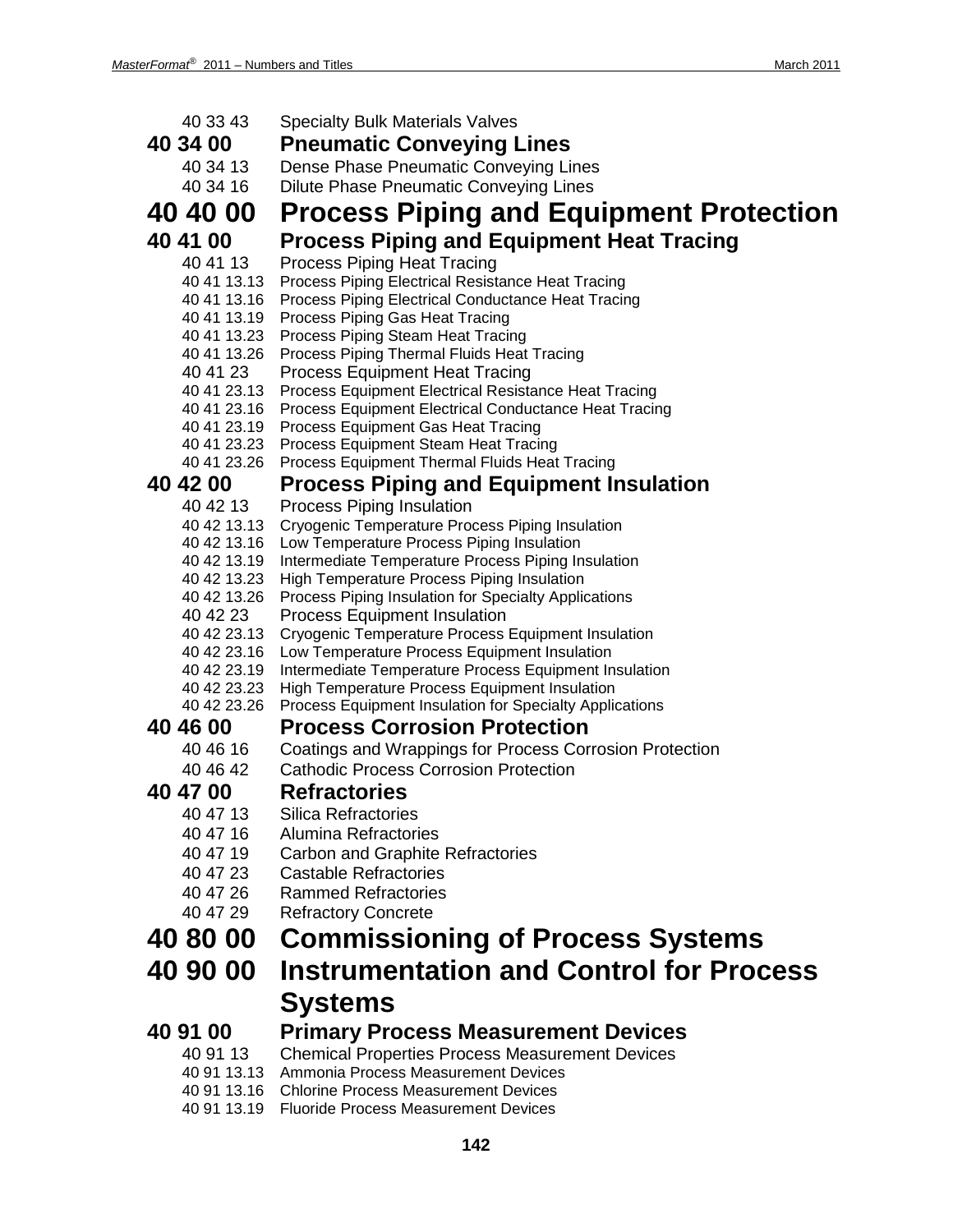| 40 91 13.23                | Gas Analysis Process Measurement Devices                                                                     |
|----------------------------|--------------------------------------------------------------------------------------------------------------|
| 40 91 13.26                | Gas Chromatograph Process Measurement Devices                                                                |
| 40 91 13.29                | pH Level Process Measurement Devices                                                                         |
| 40 91 16                   | Electromagnetic Process Measurement Devices                                                                  |
| 40 91 16.13                | <b>Amperes Process Measurement Devices</b>                                                                   |
| 40 91 16.16                | <b>Capacitance Process Measurement Devices</b>                                                               |
| 40 91 16.19                | <b>Conductivity Process Measurement Devices</b>                                                              |
| 40 91 16.23                | <b>Inductance Process Measurement Devices</b>                                                                |
| 40 91 16.26                | Lumens Process Measurement Devices                                                                           |
| 40 91 16.29                | Magnetic Field Process Measurement Devices                                                                   |
| 40 91 16.33                | <b>Electrical Power Process Measurement Devices</b>                                                          |
| 40 91 16.36                | <b>Radiation Process Measurement Devices</b>                                                                 |
| 40 91 16.39                | <b>Electrical Resistance Process Measurement Devices</b>                                                     |
| 40 91 16.43                | <b>Ultraviolet Sensors</b>                                                                                   |
| 40 91 16.46                | Voltage Process Measurement Devices                                                                          |
| 40 91 19                   | <b>Physical Properties Process Measurement Devices</b>                                                       |
| 40 91 19.13                | <b>Density Process Measurement Devices</b>                                                                   |
| 40 91 19.16                | <b>Humidity Process Measurement Devices</b>                                                                  |
| 40 91 19.19                | <b>Mass Process Measurement Devices</b>                                                                      |
| 40 91 19.23                | <b>Particle Counters Process Measurement Devices</b>                                                         |
| 40 91 19.26                | <b>Gas Pressure Process Measurement Devices</b>                                                              |
| 40 91 19.29                | Liquid Pressure Process Measurement Devices                                                                  |
| 40 91 19.33                | <b>Stress/Strain Process Measurement Devices</b>                                                             |
| 40 91 19.36                | <b>Temperature Process Measurement Devices</b>                                                               |
| 40 91 19.39                | Vapor Pressure Process Measurement Devices                                                                   |
| 40 91 19.43                | Weight Process Measurement Devices                                                                           |
| 40 91 23                   | Miscellaneous Properties Measurement Devices                                                                 |
| 40 91 23.13                | <b>Acceleration Process Measurement Devices</b>                                                              |
| 40 91 23.16                | Angle Process Measurement Devices                                                                            |
| 40 91 23.19                | <b>Color Process Measurement Devices</b>                                                                     |
| 40 91 23.23                | <b>Count Process Measurement Devices</b>                                                                     |
| 40 91 23.26                | <b>Distance Process Measurement Devices</b>                                                                  |
| 40 91 23.29<br>40 91 23.33 | <b>Energy Process Measurement Devices</b>                                                                    |
|                            | <b>Flow Process Measurement Devices</b>                                                                      |
| 40 91 23.36                | <b>Level Process Measurement Devices</b>                                                                     |
| 40 91 23.39<br>40 91 23.43 | <b>Physical Resistance Process Measurement Devices</b><br><b>RPM Process Measurement Devices</b>             |
| 40 91 23.46                | <b>Time Process Measurement Devices</b>                                                                      |
| 40 91 23.49                | Turbidity Process Measurement Devices                                                                        |
| 40 91 23.53                | <b>Velocity Process Measurement Devices</b>                                                                  |
| 40 92 00                   | <b>Primary Control Devices</b>                                                                               |
|                            |                                                                                                              |
| 40 92 13                   | <b>Primary Control Valves</b>                                                                                |
| 40 92 13.13                | <b>Electrically-Operated Primary Control Valves</b>                                                          |
| 40 92 13.16<br>40 92 13.19 | <b>Hydraulically-Operated Primary Control Valves</b><br><b>Pneumatically-Operated Primary Control Valves</b> |
| 40 92 13.23                | <b>Pressure-Relief Primary Control Valves</b>                                                                |
| 40 92 13.26                | <b>Solenoid Primary Control Valves</b>                                                                       |
| 40 92 13.29                | <b>Specialty Primary Control Valves</b>                                                                      |
| 40 92 29                   | <b>Current-To-Pressure Converters</b>                                                                        |
|                            |                                                                                                              |
| 40 92 33                   | <b>Self-Contained Flow Controllers</b>                                                                       |
| 40 92 36                   | <b>Linear Actuators and Positioners</b>                                                                      |
| 40 92 39                   | <b>Self-Contained Pressure Regulators</b>                                                                    |
| 40 92 43                   | <b>Rotary Actuators</b>                                                                                      |
| 40 92 46                   | <b>Saturable Core Reactors</b>                                                                               |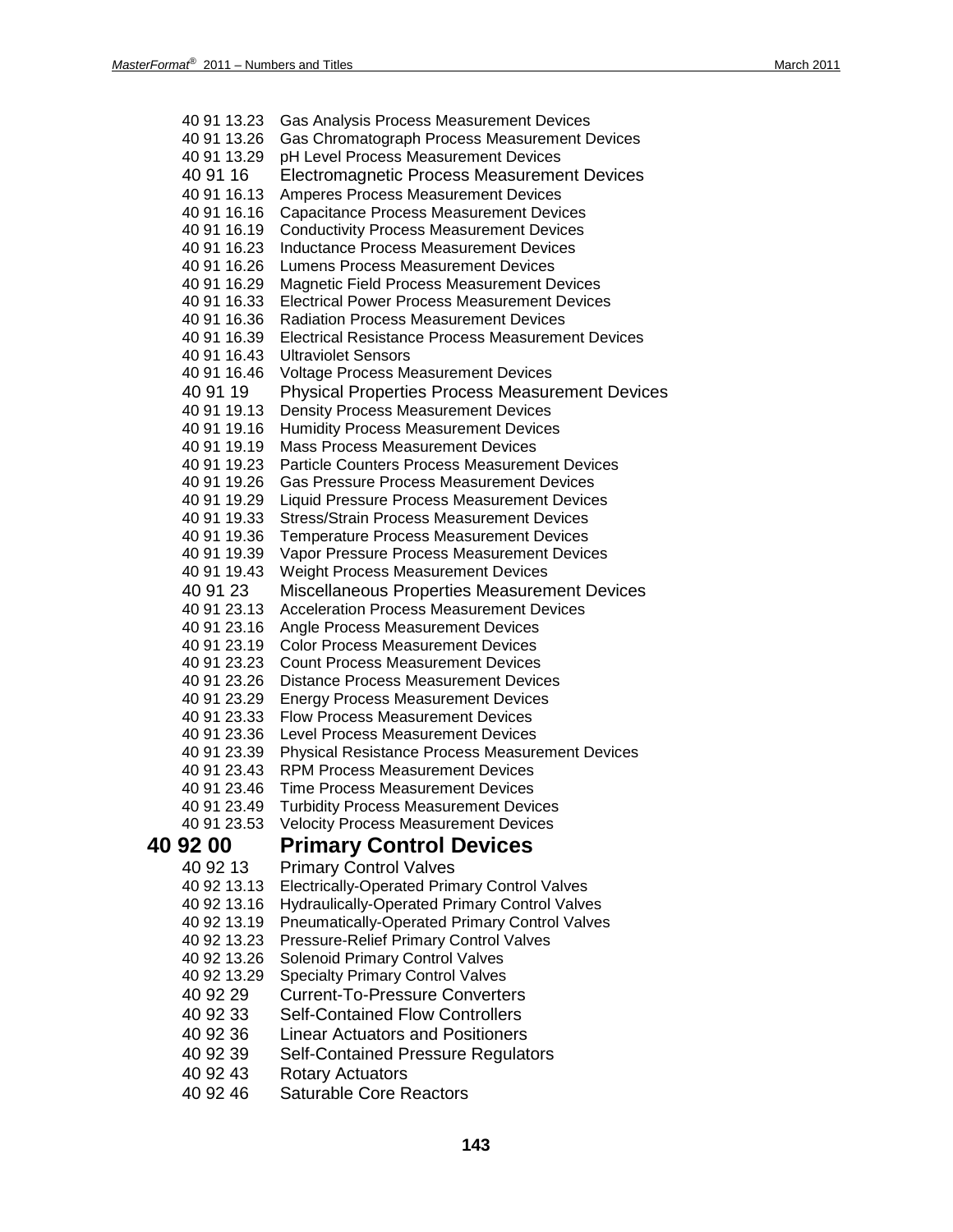| 40 92 49                   | Variable Frequency Drives                                                             |
|----------------------------|---------------------------------------------------------------------------------------|
| 40 92 53                   | <b>Voltage-To-Pressure Converters</b>                                                 |
| 40 93 00                   | <b>Analog Controllers/Recorders</b>                                                   |
| 40 93 13                   | <b>Analog Controllers</b>                                                             |
| 40 93 13.13<br>40 93 13.16 | <b>Electronic Analog Controllers</b><br>Electro-Hydraulic Analog Controllers          |
| 40 93 13.19                | <b>Electro-Pneumatic Analog Controllers</b>                                           |
| 40 93 13.23                | <b>Hydraulic Analog Controllers</b>                                                   |
| 40 93 13.26                | <b>Pneumatic Analog Controllers</b>                                                   |
| 40 93 23                   | <b>Chart Recorders</b>                                                                |
| 40 94 00                   | <b>Digital Process Controllers</b>                                                    |
| 40 94 13                   | <b>Digital Process Control Computers</b>                                              |
| 40 94 13.13                | <b>Host Digital Process Control Computers</b>                                         |
| 40 94 13.16                | <b>Personal Digital Process Control Computers</b>                                     |
| 40 94 13.19                | Personal Digital Assistant Digital Process Control Computers                          |
| 40 94 23                   | <b>Distributed Process Control Systems</b>                                            |
| 40 94 33                   | Human - Machine Interfaces                                                            |
| 40 94 43                   | Programmable Logic Process Controllers                                                |
| 40 95 00                   | <b>Process Control Hardware</b>                                                       |
| 40 95 13                   | <b>Process Control Panels and Hardware</b>                                            |
| 40 95 13.13                | Local Process Control Panels and Hardware                                             |
| 40 95 13.23                | Main Process Control Panels and Hardware                                              |
| 40 95 20                   | <b>Process Control Display Devices</b>                                                |
| 40 95 23                   | <b>Process Control Input/Output Modules</b>                                           |
| 40 95 26                   | Process Control Instrument Air Piping and Devices                                     |
| 40 95 33                   | <b>Process Control Networks</b>                                                       |
| 40 95 33.13<br>40 95 33.23 | <b>Cabled Process Control Networks</b><br><b>Fiber Optic Process Control Networks</b> |
| 40 95 33.33                | <b>Wireless Process Control Networks</b>                                              |
| 40 95 43                   | <b>Process Control Hardware Interfaces</b>                                            |
| 40 95 46                   | <b>Process Control Mounting Racks and Supports</b>                                    |
| 40 95 49                   | <b>Process Control Routers</b>                                                        |
| 40 95 53                   | <b>Process Control Switches</b>                                                       |
| 40 95 56                   | <b>Process Control Transformers</b>                                                   |
| 40 95 63                   | <b>Process Control Wireless Equipment</b>                                             |
| 40 95 63.13                | <b>Process Control Wireless Transmitters</b>                                          |
| 40 95 63.16                | <b>Process Control Wireless Receivers</b>                                             |
| 40 95 63.19                | <b>Process Control Wireless Repeaters</b>                                             |
| 40 95 73<br>40 95 73.23    | <b>Process Control Wiring</b><br><b>Process Control Cable</b>                         |
| 40 95 73.33                | Process Control Conduit, Raceway and Supports                                         |
| 40 95 73.43                | <b>Process Control Junction Boxes</b>                                                 |
| 40 96 00                   | <b>Process Control Software</b>                                                       |
| 40 96 10                   | <b>Process Control Software Architecture</b>                                          |
| 40 96 15                   | Process Control Software Input/Output Lists                                           |
| 40 96 20                   | <b>Process Control Software Instrument Lists</b>                                      |
| 40 96 25                   | Process Control Software Logic Diagrams                                               |
| 40 96 30                   | Process Control Software Loop Diagrams                                                |
| 40 96 35                   | <b>Process Control Software Programming</b>                                           |
| 40 96 40                   | <b>Process Control Software Reports</b>                                               |
| 40 97 00                   | <b>Process Control Auxiliary Devices</b>                                              |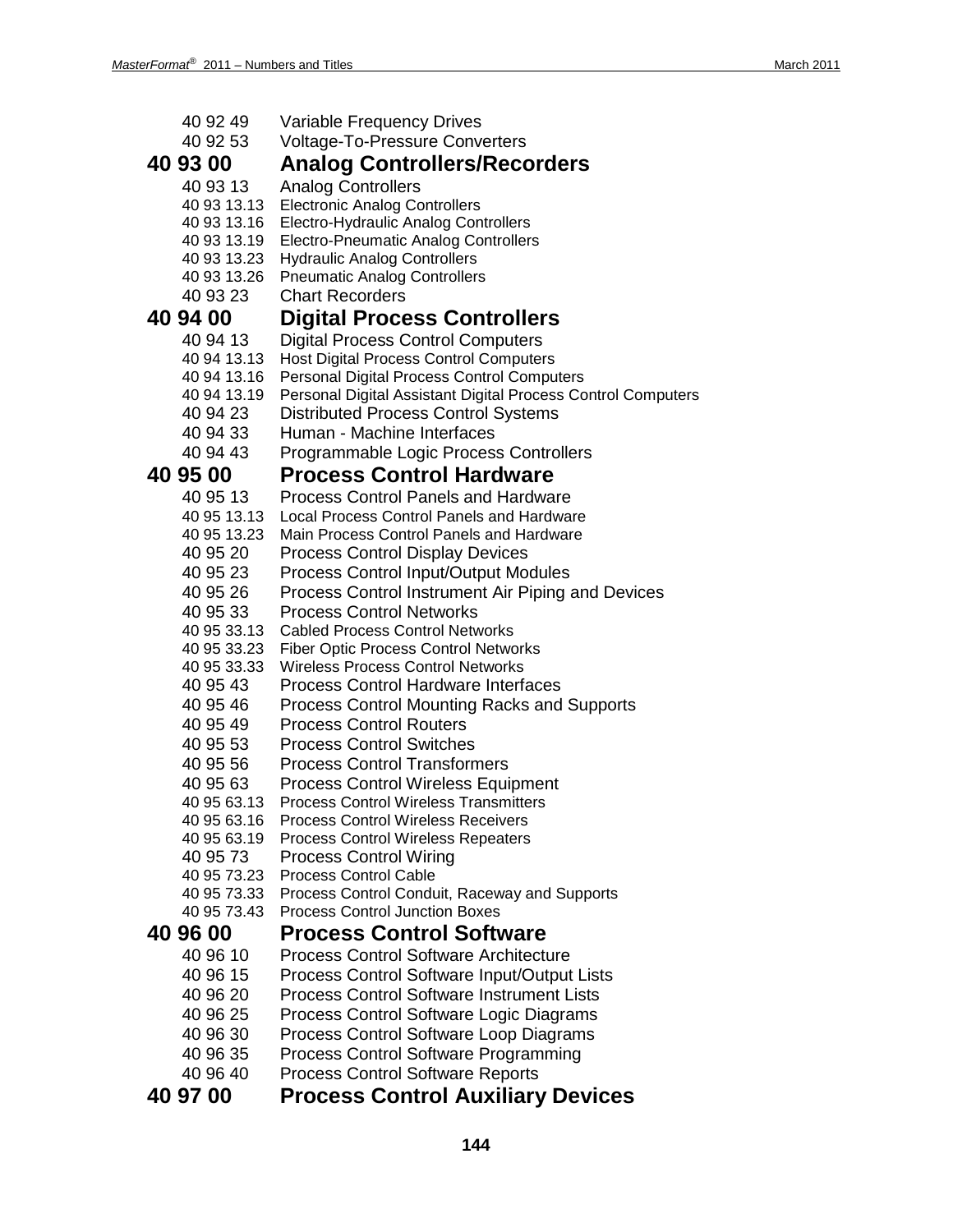- 40 97 10 Process Control Annunciators<br>40 97 15 Process Control Gages
- Process Control Gages
- 40 97 20 Process Control Rotameters<br>40 97 25 Process Control Potentiometers
- 40 97 25 Process Control Potentiometers<br>40 97 30 Process Control Test Equipment
- Process Control Test Equipment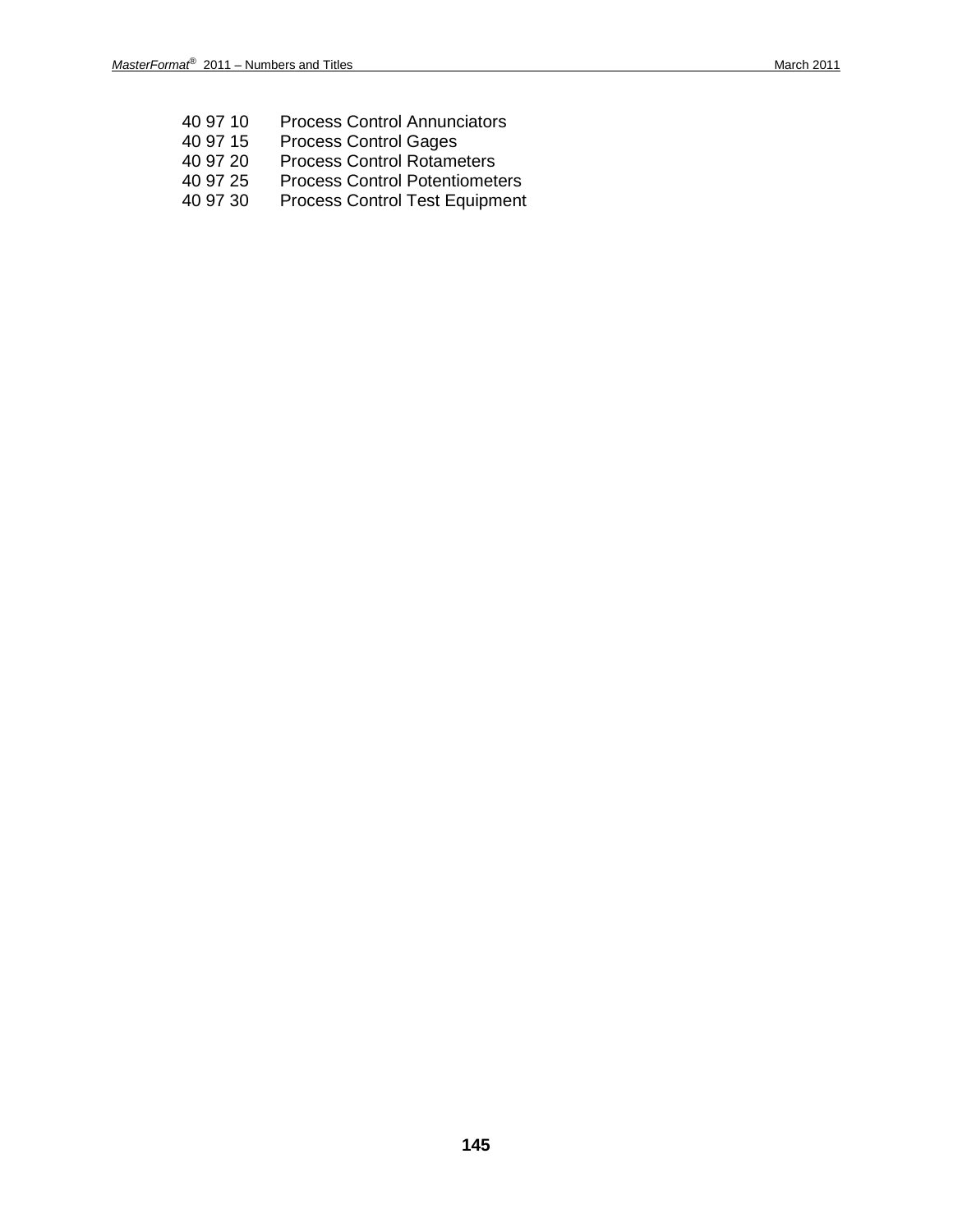## **41 00 00 Material Processing and Handling Equipment**

### **41 01 00 Operation and Maintenance of Material Processing and Handling Equipment**

- 41 01 10 Operation and Maintenance of Bulk Material Processing Equipment
- 41 01 20 Operation and Maintenance of Piece Material Handling Equipment
- 41 01 30 Operation and Maintenance of Manufacturing Equipment<br>41 01 40 Operation and Maintenance of Container Processing and
- 41 01 40 Operation and Maintenance of Container Processing and Packaging
- 41 01 50 Operation and Maintenance of Material Storage
- 41 01 60 Operation and Maintenance of Mobile Plant Equipment

### **41 06 00 Schedules for Material Processing and Handling Equipment**

- 41 06 10 Schedules for Bulk Material Processing Equipment
- 41 06 20 Schedules for Piece Material Handling Equipment
- 41 06 30 Schedules for Manufacturing Equipment
- 41 06 40 Schedules for Container Processing and Packaging<br>41 06 50 Schedules for Material Storage
- Schedules for Material Storage
- 41 06 60 Schedules for Mobile Plant Equipment

### **41 08 00 Commissioning of Material Processing and Handling Equipment**

- 41 08 10 Commissioning of Bulk Material Processing Equipment
- 41 08 20 Commissioning of Piece Material Handling Equipment
- 41 08 30 Commissioning of Manufacturing Equipment
- 41 08 40 Commissioning of Container Processing and Packaging
- 41 08 50 Commissioning of Material Storage<br>41 08 60 Commissioning of Mobile Plant Equ
- Commissioning of Mobile Plant Equipment

## **41 10 00 Bulk Material Processing Equipment**

# **41 11 00 Bulk Material Sizing Equipment**

- **Bulk Material Agglomerators**
- 41 11 16 Bulk Material Air Mill Classifiers
- 41 11 19 Bulk Material Centrifuges
- 41 11 23 Bulk Material Crushers
- 41 11 26 Bulk Material Cyclones
- 41 11 29 Bulk Material Fluid Bed Separators
- 41 11 33 Bulk Material Grinders<br>41 11 36 Bulk Material Homoger
- **Bulk Material Homogenizers**
- 41 11 39 Bulk Material Lump Breakers
- 41 11 43 Bulk Material Mills
- 41 11 46 Bulk Material Pulverizers<br>41 11 49 Bulk Material Screens
- **Bulk Material Screens**
- 41 11 53 Bulk Material Shredders
- 41 11 56 Bulk Material Sieves

## **41 12 00 Bulk Material Conveying Equipment**

- 41 12 13 Bulk Material Conveyors
- 41 12 13.13 Airslide Bulk Material Conveyors
- 41 12 13.16 Auger Bulk Material Conveyors
- 41 12 13.19 Belt Bulk Material Conveyors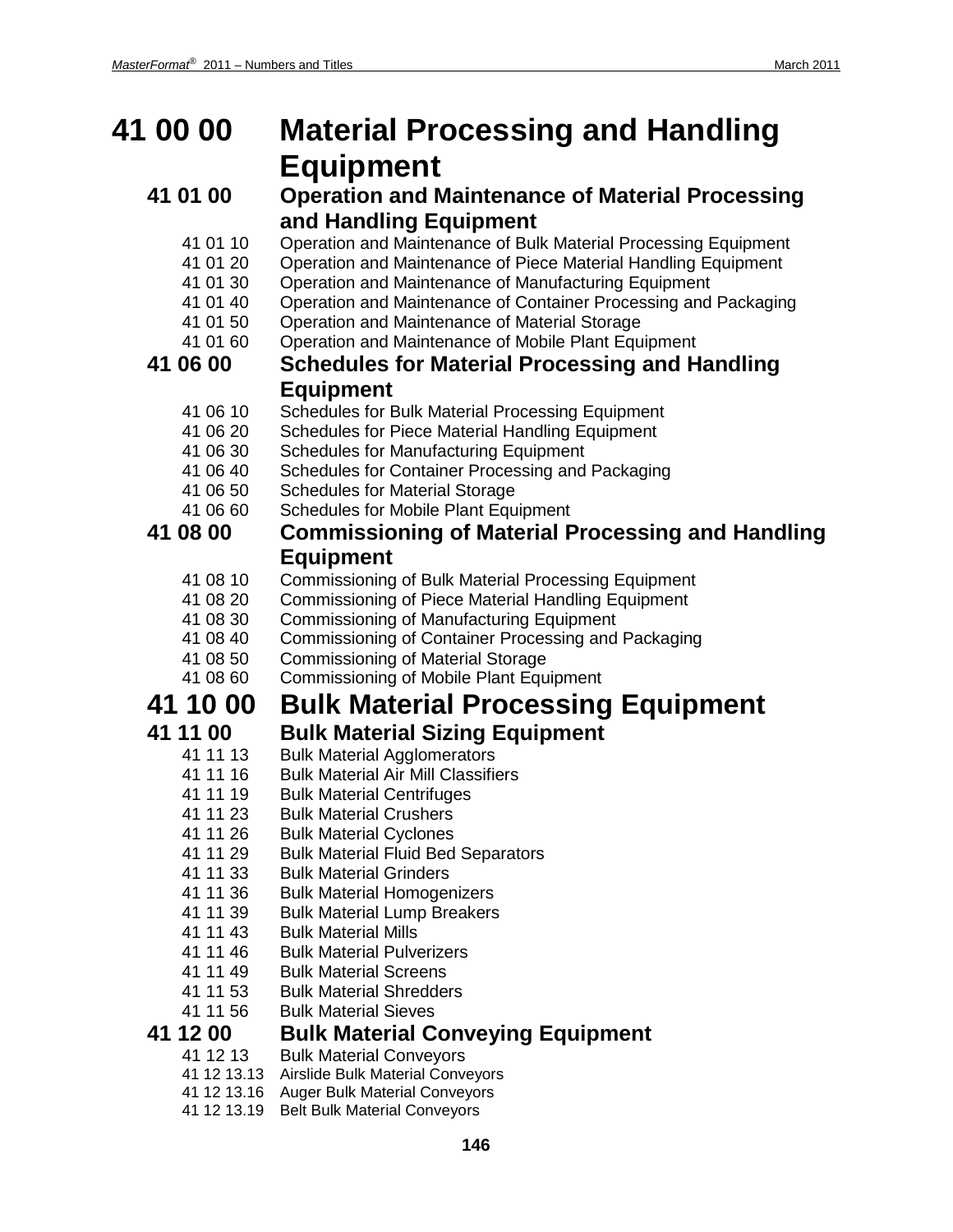- 41 12 13.23 Container Bulk Material Conveyors
- 41 12 13.26 Drag Chain Bulk Material Conveyors
- 41 12 13.29 Hopper Bulk Material Conveyors
- 41 12 13.33 Reciprocating Bulk Material Conveyors
- 41 12 13.36 Screw Bulk Material Conveyors
- 41 12 13.39 Stacking and Reclaim Bulk Material Conveyors
- 41 12 13.43 Trough Bulk Material Conveyors
- 41 12 13.46 Tube Bulk Material Conveyors
- 41 12 13.49 Vibratory Bulk Material Conveyors
- 41 12 13.53 Weigh-Belt Bulk Material Conveyors
- 41 12 16 Bucket Elevators
- 41 12 19 Pneumatic Conveyors
- 41 12 19.13 Dense Phase Pneumatic Conveyors
- 41 12 19.16 Dilute Phase Pneumatic Conveyors

# **41 13 00 Bulk Material Feeders**

- **Bin Activators/Live Bin Bottoms**
- 41 13 23 Feeders
- 41 13 23.13 Airlock Bulk Material Feeders
- 41 13 23.16 Apron Bulk Material Feeders
- 41 13 23.19 Rotary-Valve Bulk Material Feeders
- 41 13 23.23 Screw Bulk Material Feeders
- 41 13 23.26 Vibratory Bulk Material Feeders
- 41 13 23.29 Volumetric Bulk Material Feeders
- 41 13 23.33 Weigh Bulk Material Feeders

# **41 14 00 Batching Equipment**

- Bag-Handling Batching Equipment
- 41 14 16 Batch Cars/Transports
- 41 14 19 Batch Hoppers
- 41 14 23 Bulk Bag-Handling Batching Equipment
- 41 14 26 Blenders
- 41 14 29 Drum-Handling Batching Equipment
- 41 14 33 Mixers
	- **Weigh Scales**

### **41 20 00 Piece Material Handling Equipment**

- **41 21 00 Conveyors** Automatic Guided Vehicle Systems
	- 41 21 23 Piece Material Conveyors
	- 41 21 23.13 Belt Piece Material Conveyors
	- 41 21 23.16 Container Piece Material Conveyors
	- 41 21 23.19 Drag-Chain Piece Material Conveyors
	- 41 21 23.23 Hopper Piece Material Conveyors
	- 41 21 23.26 Monorail Piece Material Conveyors
	- 41 21 23.29 Power and Free Piece Material Conveyors
	- 41 21 23.33 Reciprocating Piece Material Conveyors
	- 41 21 23.36 Roller Piece Material Conveyors
	- 41 21 23.39 Vibratory Piece Material Conveyors
	- 41 21 23.43 Walking-Beam Piece Material Conveyors
	- 41 21 23.46 Weigh-Belt Piece Material Conveyors
	- 41 21 23.53 Postal Conveyors
	- 41 21 26 Piece Material Diverter Gates
	- 41 21 29 Piece Material Gravity Slides
	- 41 21 33 Piece Material Transfer Cars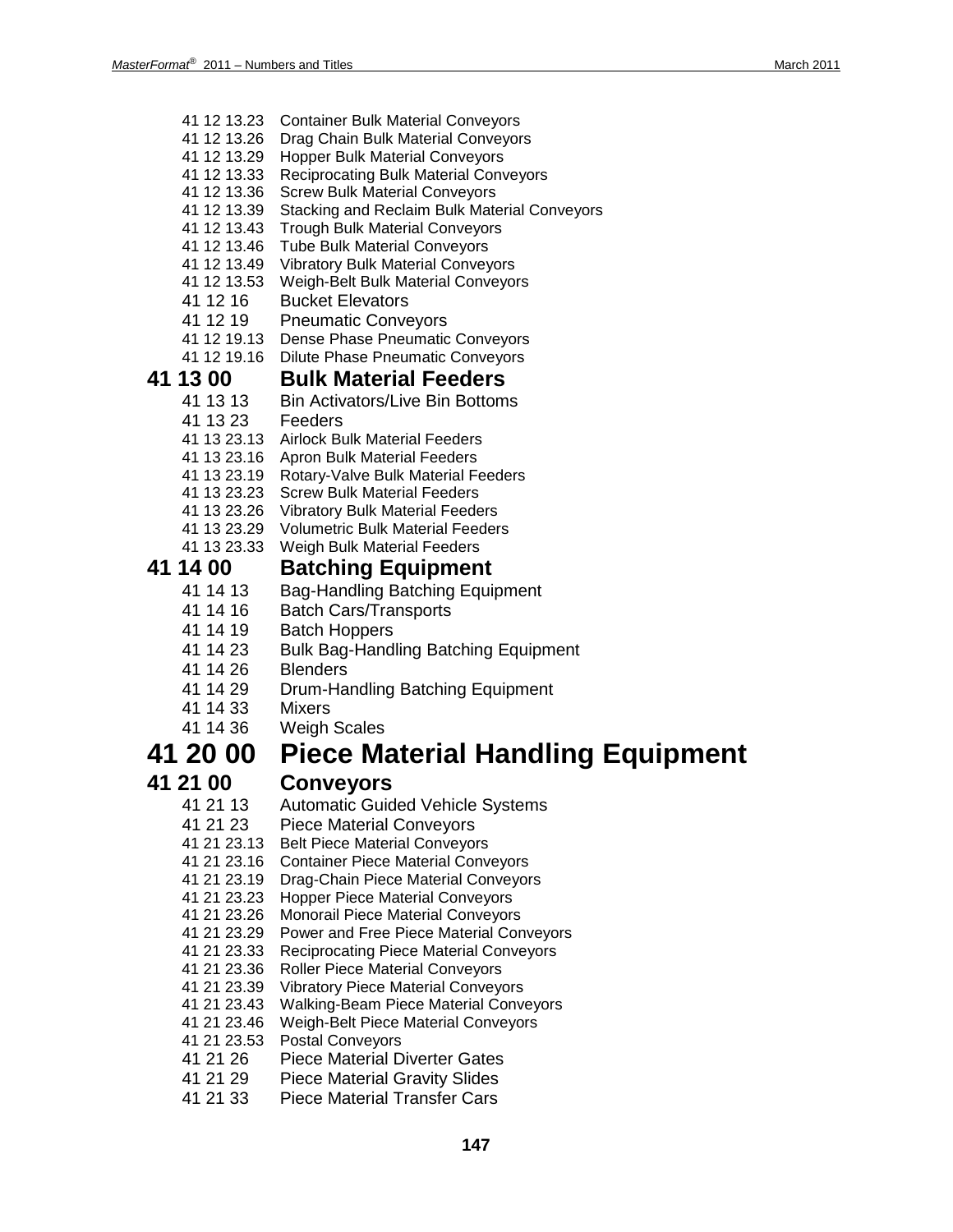| 41 21 36<br>41 21 39       | <b>Piece Material Turntables</b><br><b>Piece Material Feeders</b> |
|----------------------------|-------------------------------------------------------------------|
|                            | 41 21 39.13 Piece Material Vibratory Feeders                      |
| 41 22 00                   | <b>Cranes and Hoists</b>                                          |
| 41 22 13                   | Cranes                                                            |
|                            | 41 22 13.13 Bridge Cranes                                         |
|                            | 41 22 13.16 Gantry Cranes                                         |
| 41 22 13.19 Jib Cranes     |                                                                   |
|                            | 41 22 13.23 Mobile Cranes                                         |
|                            | 41 22 13.26  Tower Cranes                                         |
|                            | 41 22 13.29 Specialty Cranes                                      |
| 41 22 23                   | Hoists                                                            |
|                            | 41 22 23.13 Fixed Hoists<br>41 22 23.16 Portable Hoists           |
|                            | 41 22 23.19 Monorail Hoists                                       |
|                            | 41 22 23.23 Specialty Hoists                                      |
| 41 22 33                   | <b>Derricks</b>                                                   |
| 41 23 00                   | <b>Lifting Devices</b>                                            |
| 41 23 13                   | Clamps                                                            |
| 41 23 16                   | Grabs                                                             |
| 41 23 19                   | Hooks                                                             |
| 41 23 23                   | Lifts                                                             |
| 41 23 26                   | Slings                                                            |
| 41 23 29                   | <b>Spreader Bars/Beams</b>                                        |
| 41 23 33                   | Tongs                                                             |
| 41 24 00                   | <b>Specialty Material Handling Equipment</b>                      |
| 41 24 13                   | <b>Aeration Devices</b>                                           |
| 41 24 16                   | <b>Bin Vibrators</b>                                              |
| 41 24 19                   | Dehydrators                                                       |
| 41 24 23                   | <b>Hydrators</b>                                                  |
| 41 24 26                   | <b>Hydraulic Power Systems</b>                                    |
| 41 24 29                   | <b>Lubrication Systems</b>                                        |
| 41 24 33                   | <b>Magnetic Separators</b>                                        |
| 41 24 36                   | <b>Metal Detectors</b>                                            |
| 41 24 39<br>41 24 43       | <b>Railcar Movers</b><br><b>Turnheads/Distributors</b>            |
| 41 24 46                   | <b>Sorting Machines</b>                                           |
| 41 24 46.13                | <b>Postal Sorting Machines</b>                                    |
| 41 30 00                   | <b>Manufacturing Equipment</b>                                    |
| 41 31 00                   |                                                                   |
|                            | <b>Manufacturing Lines and Equipment</b>                          |
| 41 31 13<br>41 31 13.13    | <b>Manufacturing Lines</b><br><b>Assembly Lines</b>               |
| 41 31 13.16                | <b>Casting Lines</b>                                              |
| 41 31 13.19                | <b>Coating Lines</b>                                              |
| 41 31 13.23                | <b>Converting Lines</b>                                           |
| 41 31 13.26                | Disassembly Lines                                                 |
| 41 31 13.29                | <b>Extrusion Lines</b>                                            |
| 41 31 13.33                | <b>Machining Lines</b>                                            |
| 41 31 13.36<br>41 31 13.39 | <b>Molding Lines</b><br><b>Finishing/Painting Lines</b>           |
| 41 31 13.43                | <b>Painting Lines</b>                                             |
|                            |                                                                   |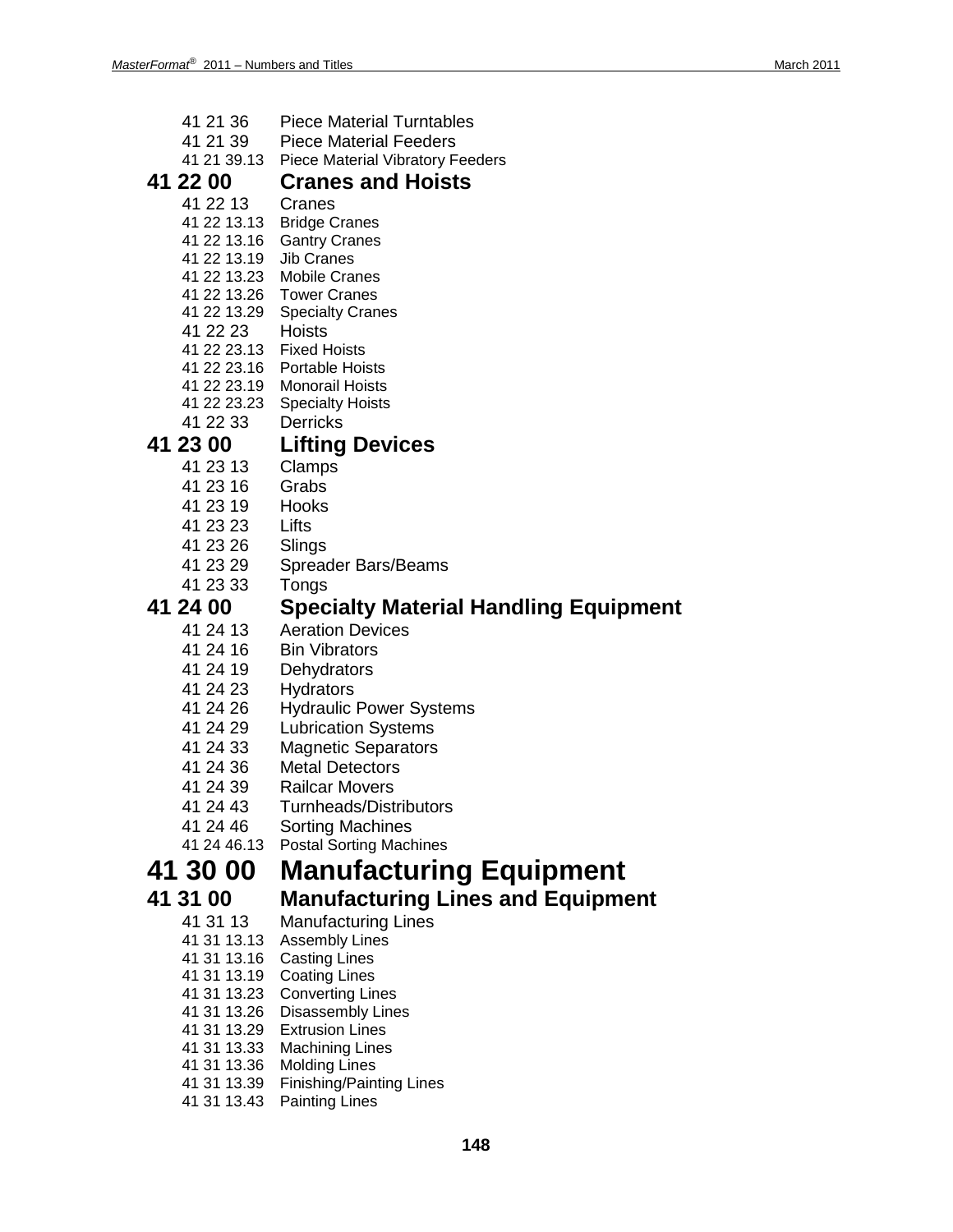| 41 31 13.46<br>41 31 13.49<br>41 31 13.53<br>41 31 13.56<br>41 31 13.59<br>41 31 13.63<br>41 31 16<br>41 31 19<br>41 31 23 | <b>Pickling Lines</b><br><b>Plating Lines</b><br><b>Polishing Lines</b><br><b>Press Lines</b><br>Rolling/Calendaring Lines<br><b>Web Processing Lines</b><br><b>Pick and Place Systems</b><br><b>Manufacturing-Line Robots</b><br><b>Specialty Assembly Machines</b> |
|----------------------------------------------------------------------------------------------------------------------------|----------------------------------------------------------------------------------------------------------------------------------------------------------------------------------------------------------------------------------------------------------------------|
| 41 32 00                                                                                                                   | <b>Forming Equipment</b>                                                                                                                                                                                                                                             |
| 41 32 13                                                                                                                   | <b>Bending Equipment</b>                                                                                                                                                                                                                                             |
| 41 32 16                                                                                                                   | <b>Blow-Molding Equipment</b>                                                                                                                                                                                                                                        |
| 41 32 19                                                                                                                   | <b>Brake-Forming Equipment</b>                                                                                                                                                                                                                                       |
| 41 32 23                                                                                                                   | <b>Cold-Forming Equipment</b>                                                                                                                                                                                                                                        |
| 41 32 26<br>41 32 29                                                                                                       | <b>Die-Casting Equipment</b>                                                                                                                                                                                                                                         |
| 41 32 33                                                                                                                   | <b>Drawing Equipment</b><br><b>Electroforming Equipment</b>                                                                                                                                                                                                          |
| 41 32 36                                                                                                                   | <b>Forging Equipment</b>                                                                                                                                                                                                                                             |
| 41 32 39                                                                                                                   | <b>Extruding Equipment</b>                                                                                                                                                                                                                                           |
| 41 32 43                                                                                                                   | <b>Metal-Spinning Equipment</b>                                                                                                                                                                                                                                      |
| 41 32 46                                                                                                                   | <b>Piercing Equipment</b>                                                                                                                                                                                                                                            |
| 41 32 49                                                                                                                   | <b>Powder Metal-Forming Equipment</b>                                                                                                                                                                                                                                |
| 41 32 53                                                                                                                   | <b>Pressing Equipment</b>                                                                                                                                                                                                                                            |
| 41 32 56                                                                                                                   | <b>Roll-Forming Equipment</b>                                                                                                                                                                                                                                        |
| 41 32 59                                                                                                                   | <b>Shearing Equipment</b>                                                                                                                                                                                                                                            |
| 41 32 63                                                                                                                   | <b>Spinning Equipment</b>                                                                                                                                                                                                                                            |
| 41 32 66                                                                                                                   | <b>Stretching/Leveling Equipment</b>                                                                                                                                                                                                                                 |
| 41 32 69                                                                                                                   | <b>Swaging Equipment</b>                                                                                                                                                                                                                                             |
| 41 33 00                                                                                                                   | <b>Machining Equipment</b>                                                                                                                                                                                                                                           |
| 41 33 13                                                                                                                   | <b>Automatic Screw Machining Equipment</b>                                                                                                                                                                                                                           |
| 41 33 16                                                                                                                   | <b>Boring Equipment</b>                                                                                                                                                                                                                                              |
| 41 33 19                                                                                                                   | <b>Broaching Equipment</b>                                                                                                                                                                                                                                           |
|                                                                                                                            |                                                                                                                                                                                                                                                                      |
| 41 33 23                                                                                                                   | <b>Drilling Equipment</b>                                                                                                                                                                                                                                            |
| 41 33 26                                                                                                                   | Electro-Discharge Machining Equipment                                                                                                                                                                                                                                |
| 41 33 29                                                                                                                   | <b>Grinding Equipment</b>                                                                                                                                                                                                                                            |
| 41 33 33                                                                                                                   | <b>Hobbing Equipment</b>                                                                                                                                                                                                                                             |
| 41 33 36                                                                                                                   | <b>Lapping Equipment</b>                                                                                                                                                                                                                                             |
| 41 33 39                                                                                                                   | Lathe Equipment                                                                                                                                                                                                                                                      |
| 41 33 43                                                                                                                   | <b>Leveling Equipment</b>                                                                                                                                                                                                                                            |
| 41 33 46                                                                                                                   | <b>Machining Center Equipment</b>                                                                                                                                                                                                                                    |
| 41 33 53<br>41 33 53.13                                                                                                    | <b>Milling Equipment</b><br><b>Horizontal Milling Equipment</b>                                                                                                                                                                                                      |
| 41 33 53.16                                                                                                                | Vertical Milling Equipment                                                                                                                                                                                                                                           |
| 41 33 60                                                                                                                   | <b>Multi-Axis Machine Equipment</b>                                                                                                                                                                                                                                  |
| 41 33 63                                                                                                                   | <b>Planing Equipment</b>                                                                                                                                                                                                                                             |
| 41 33 66                                                                                                                   | <b>Reaming Equipment</b>                                                                                                                                                                                                                                             |
| 41 33 69                                                                                                                   | <b>Routing Equipment</b>                                                                                                                                                                                                                                             |
| 41 33 73                                                                                                                   | <b>Sawing Equipment</b>                                                                                                                                                                                                                                              |
| 41 33 76                                                                                                                   | <b>Shaping Equipment</b>                                                                                                                                                                                                                                             |
| 41 33 79<br>41 34 00                                                                                                       | <b>Threading Equipment</b><br><b>Finishing Equipment</b>                                                                                                                                                                                                             |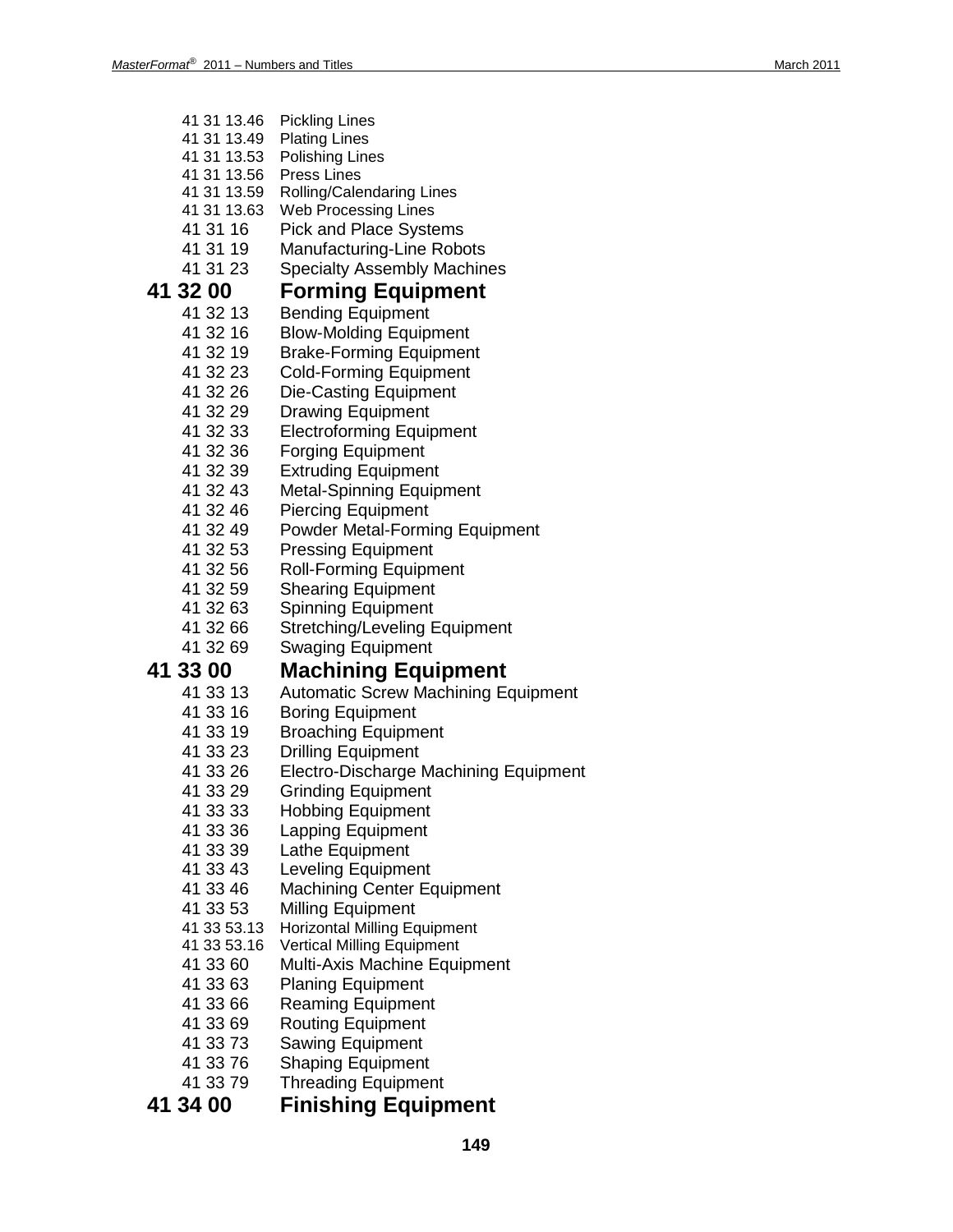| 41 34 13<br>41 34 16<br>41 34 23<br>41 34 23.13<br>41 34 23.16<br>41 34 23.19<br>41 34 23.23<br>41 34 23.26<br>41 34 23.29<br>41 34 23.33<br>41 34 26<br>41 34 36 | <b>Anodizing Equipment</b><br><b>Barrel Tumbling Equipment</b><br><b>Coating Equipment</b><br><b>Diffusion Coating Equipment</b><br><b>Dipping Coating Equipment</b><br><b>Film Coating Equipment</b><br><b>Phosphatizing Coating Equipment</b><br><b>Plasma Coating Equipment</b><br>Hardface Welding Coating Equipment<br>Spray Painting Booth<br><b>Deburring Equipment</b><br><b>Electroplating Equipment</b> |
|-------------------------------------------------------------------------------------------------------------------------------------------------------------------|-------------------------------------------------------------------------------------------------------------------------------------------------------------------------------------------------------------------------------------------------------------------------------------------------------------------------------------------------------------------------------------------------------------------|
| 41 34 46                                                                                                                                                          | <b>Grinding Equipment</b>                                                                                                                                                                                                                                                                                                                                                                                         |
| 41 34 49                                                                                                                                                          | <b>Honing Equipment</b>                                                                                                                                                                                                                                                                                                                                                                                           |
| 41 34 53                                                                                                                                                          | <b>Lapping Equipment</b>                                                                                                                                                                                                                                                                                                                                                                                          |
| 41 34 56                                                                                                                                                          | <b>Shot Peening Equipment</b>                                                                                                                                                                                                                                                                                                                                                                                     |
| 41 34 59                                                                                                                                                          | Superfinishing/Polishing Equipment                                                                                                                                                                                                                                                                                                                                                                                |
| 41 35 00                                                                                                                                                          | <b>Dies and Molds</b>                                                                                                                                                                                                                                                                                                                                                                                             |
| 41 35 13                                                                                                                                                          | Dies<br>41 35 13.13 Drawing Dies                                                                                                                                                                                                                                                                                                                                                                                  |
|                                                                                                                                                                   | 41 35 13.16 Extrusion Dies                                                                                                                                                                                                                                                                                                                                                                                        |
| 41 35 13.19 Press Dies                                                                                                                                            |                                                                                                                                                                                                                                                                                                                                                                                                                   |
| 41 35 13.23 Rotary Dies                                                                                                                                           |                                                                                                                                                                                                                                                                                                                                                                                                                   |
| 41 35 13.26                                                                                                                                                       | <b>Rule Dies</b>                                                                                                                                                                                                                                                                                                                                                                                                  |
| 41 35 33                                                                                                                                                          | Molds                                                                                                                                                                                                                                                                                                                                                                                                             |
| <b>41 36 00</b>                                                                                                                                                   | <b>Assembly and Testing Equipment</b>                                                                                                                                                                                                                                                                                                                                                                             |
| 41 36 13<br>41 36 13.13<br>41 36 13.16<br>41 36 13.19<br>41 36 16<br>41 36 19<br>41 36 19.13<br>41 36 19.16<br>41 36 19.19                                        | Applicators<br><b>Adhesive Applicators</b><br><b>Lubricant Applicators</b><br>Sealer Applicators<br><b>Fixtures and Jigs</b><br><b>Joining Equipment</b><br>Adhesive Joining Equipment<br><b>Arc-Welding Equipment</b><br><b>Brazing Equipment</b>                                                                                                                                                                |
| 41 36 19.23                                                                                                                                                       | <b>Resistance-Welding Equipment</b><br>41 36 19.26 Riveting Equipment                                                                                                                                                                                                                                                                                                                                             |
| 41 36 19.29                                                                                                                                                       | <b>Sintering Equipment</b>                                                                                                                                                                                                                                                                                                                                                                                        |
| 41 36 19.33                                                                                                                                                       | Soldering Equipment                                                                                                                                                                                                                                                                                                                                                                                               |
| 41 36 23                                                                                                                                                          | <b>Cutting Equipment</b>                                                                                                                                                                                                                                                                                                                                                                                          |
| 41 36 23.13                                                                                                                                                       | <b>Cutting Torches</b>                                                                                                                                                                                                                                                                                                                                                                                            |
| 41 36 23.16<br>41 36 23.19                                                                                                                                        | High-Pressure Water Cutting Equipment<br><b>Laser Cutting Equipment</b>                                                                                                                                                                                                                                                                                                                                           |
| 41 36 23.23                                                                                                                                                       | <b>Plasma Cutting Equipment</b>                                                                                                                                                                                                                                                                                                                                                                                   |
| 41 36 26                                                                                                                                                          | <b>Process Tools</b>                                                                                                                                                                                                                                                                                                                                                                                              |
| 41 36 26.13                                                                                                                                                       | Air Process Tools                                                                                                                                                                                                                                                                                                                                                                                                 |
| 41 36 26.16                                                                                                                                                       | <b>Electric Process Tools</b>                                                                                                                                                                                                                                                                                                                                                                                     |
| 41 36 26.19                                                                                                                                                       | <b>Hydraulic Process Tools</b>                                                                                                                                                                                                                                                                                                                                                                                    |
| 41 36 26.23                                                                                                                                                       | <b>Manual Process Tools</b>                                                                                                                                                                                                                                                                                                                                                                                       |
| 41 36 29<br>41 36 29.13                                                                                                                                           | <b>Manufacturing Measurement and Testing Equipment</b><br>Gages, Rules, and Blocks                                                                                                                                                                                                                                                                                                                                |
| 41 36 29.16                                                                                                                                                       | Penetrant Measurement and Testing Equipment                                                                                                                                                                                                                                                                                                                                                                       |
| 41 36 29.19                                                                                                                                                       | Laser Measurement and Testing Equipment                                                                                                                                                                                                                                                                                                                                                                           |
|                                                                                                                                                                   |                                                                                                                                                                                                                                                                                                                                                                                                                   |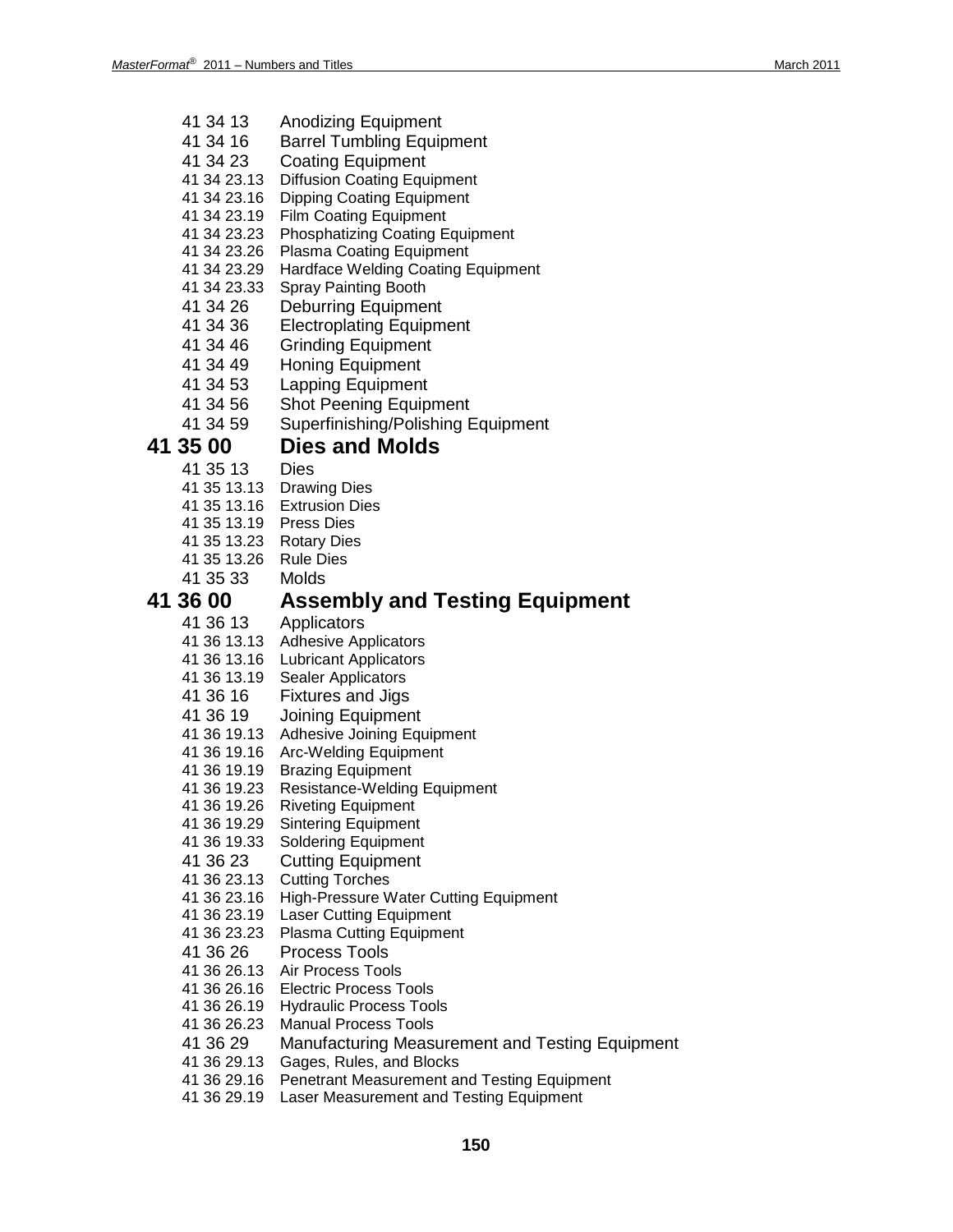- 41 36 29.23 Magnaflux Measurement and Testing Equipment
- 41 36 29.26 Optical Comparators
- 41 36 29.29 Profilometers
- 41 36 29.33 Radiograph Measurement and Testing Equipment
- 41 36 29.36 Surface Tables
- 41 36 29.39 Ultrasonic Measurement and Testing Equipment
- 41 36 29.43 Test Weigh Scales

### **41 40 00 Container Processing and Packaging**

### **41 41 00 Container Filling and Sealing**

- 41 41 13 Bulk Container Fillers/Packers
- 41 41 16 Container Cappers
- 41 41 19 Container Fillers
- 41 41 19.13 Bag Fillers
- 41 41 19.16 Box Fillers
- 41 41 19.19 Bottle Fillers
- 41 41 23 Container Sealers

# **41 42 00 Container Packing Equipment**

- Box Packing Equipment
- 41 42 13.13 Box Makers
- 41 42 13.16 Box Packers
- 41 42 16 Bulk Material Loaders
- 41 42 16.13 Container Bulk Material Loaders
- 41 42 16.23 Truck Bulk Material Loaders
- 41 42 16.26 Railcar Bulk Material Loaders
- 41 42 16.29 Ship Bulk Material Loaders
- 41 42 16.33 Barge Bulk Material Loaders
- 41 42 19 Carton Packers
- 41 42 23 Carton Sealers
- 41 42 26 Carton Shrink Wrappers<br>41 42 29 Carton Stackers
- **Carton Stackers**

### **41 43 00 Shipping Packaging**

- 41 43 13 Banding/Strapping Equipment
- 41 43 16 Barcode Equipment
- 41 43 16.13 Barcode Readers
- 41 43 16.16 Barcode Printers
- 41 43 19 Labeling Equipment
- 41 43 23 Pallet Stacking/Wrapping Equipment

## **41 50 00 Material Storage**

# **41 51 00 Automatic Material Storage**

Automatic Storage/Automatic Retrieval Systems

### **41 52 00 Bulk Material Storage**

- 41 52 13 Bins and Hoppers
- 41 52 13.13 Fixed Bins and Hoppers
- 41 52 13.23 Portable Bins and Hoppers
- 41 52 13.33 Bulk Material Containers
- 41 52 13.43 Returnable Bins and Hoppers
- 41 52 13.53 Throwaway Bins and Hoppers
- 41 52 16 Silos
- 41 52 16.13 Concrete Silos
- 41 52 16.16 Concrete Masonry Unit Silos
- 41 52 16.19 Steel Silos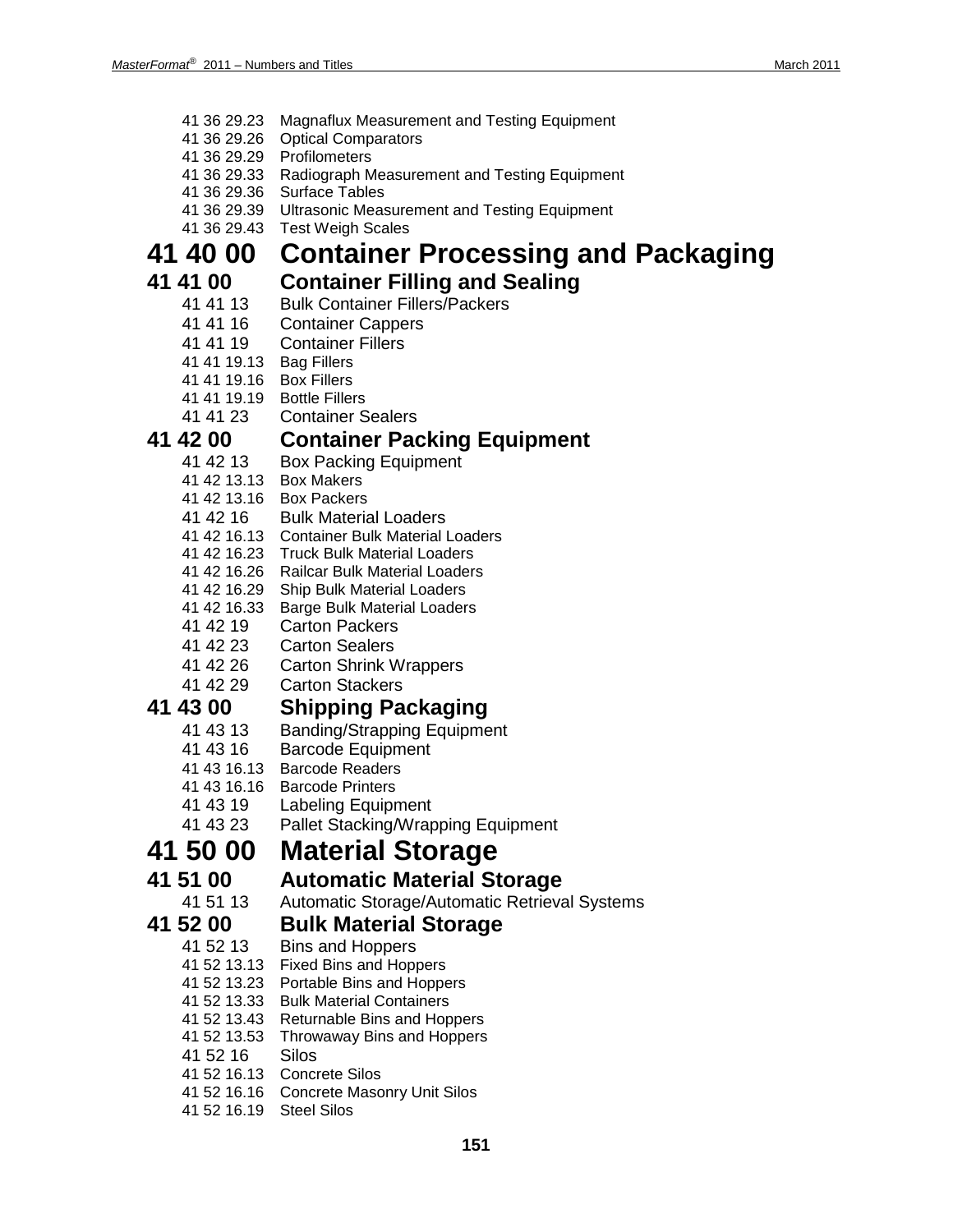| 41 52 19    | <b>Material Storage Tanks</b>            |
|-------------|------------------------------------------|
| 41 52 19.13 | <b>Horizontal Material Storage Tanks</b> |
| 41 52 19.23 | <b>Vertical Material Storage Tanks</b>   |
| 41 52 19.33 | Portable Material Storage Tanks          |
| 41 53 00    | <b>Storage Equipment and Systems</b>     |
| 41 53 13    |                                          |
|             | <b>Storage Cabinets</b>                  |
| 41 53 16    | <b>Container Storage Systems</b>         |
| 41 53 19    | <b>Flat Files</b>                        |
| 41 53 23    | Storage Racks                            |
| 41 53 23.13 | <b>Mobile Storage Racks</b>              |
| 41 53 26    | <b>Mezzanine Storage Systems</b>         |
| 41 60 00    | <b>Mobile Plant Equipment</b>            |
|             |                                          |
| 41 61 00    | <b>Mobile Earth Moving Equipment</b>     |
| 41 61 13    | Backhoes                                 |
| 41 61 16    | <b>Bulldozers</b>                        |
| 41 61 19    | Compactors                               |
| 41 61 23    | Excavators                               |
| 41 61 26    | Graders                                  |
| 41 61 29    | Payloaders                               |
| 41 61 33    | <b>Trenchers</b>                         |
|             |                                          |
| 41 62 00    | <b>Trucks</b>                            |
| 41 62 13    | <b>Cement Mixer Trucks</b>               |
| 41 62 16    | Dump Trucks                              |
| 41 62 19    | <b>Flatbed Trucks</b>                    |
| 41 62 23    | <b>Forklift Trucks</b>                   |
| 41 62 26    | <b>Pickup Trucks</b>                     |
| 41 62 29    | <b>Tank Trucks</b>                       |
| 41 63 00    | <b>General Vehicles</b>                  |
|             |                                          |
| 41 63 13    | <b>Bicycles</b>                          |
| 41 63 16    | Carts                                    |
| 41 63 19    | <b>Maintenance Vehicles</b>              |
| 41 63 23    | <b>Utility Vehicles</b>                  |
| 41 63 26    | Vans                                     |
| 41 63 29    | Wagons                                   |
| 41 64 00    | <b>Rail Vehicles</b>                     |
| 41 64 13    | Locomotives                              |
| 41 64 13.13 | <b>Diesel Locomotives</b>                |
| 41 64 13.23 | <b>Electric Locomotives</b>              |
| 41 64 16    | <b>Mobile Railcar Movers</b>             |
|             |                                          |
| 41 65 00    | <b>Mobile Support Equipment</b>          |
| 41 65 13    | <b>Mobile Air Compressors</b>            |
| 41 65 16    | <b>Mobile Generators</b>                 |
| 41 65 19    | <b>Mobile Welders</b>                    |
| 41 66 00    | <b>Miscellaneous Mobile Equipment</b>    |
| 41 66 13    | Mobile Boring and Drilling Rigs          |
| 41 66 16    | Mobile Lifts and Cherrypickers           |
| 41 66 19    |                                          |
|             | <b>Mobile Paving Equipment</b>           |

41 66 23 Mobile Sweepers/Vacuums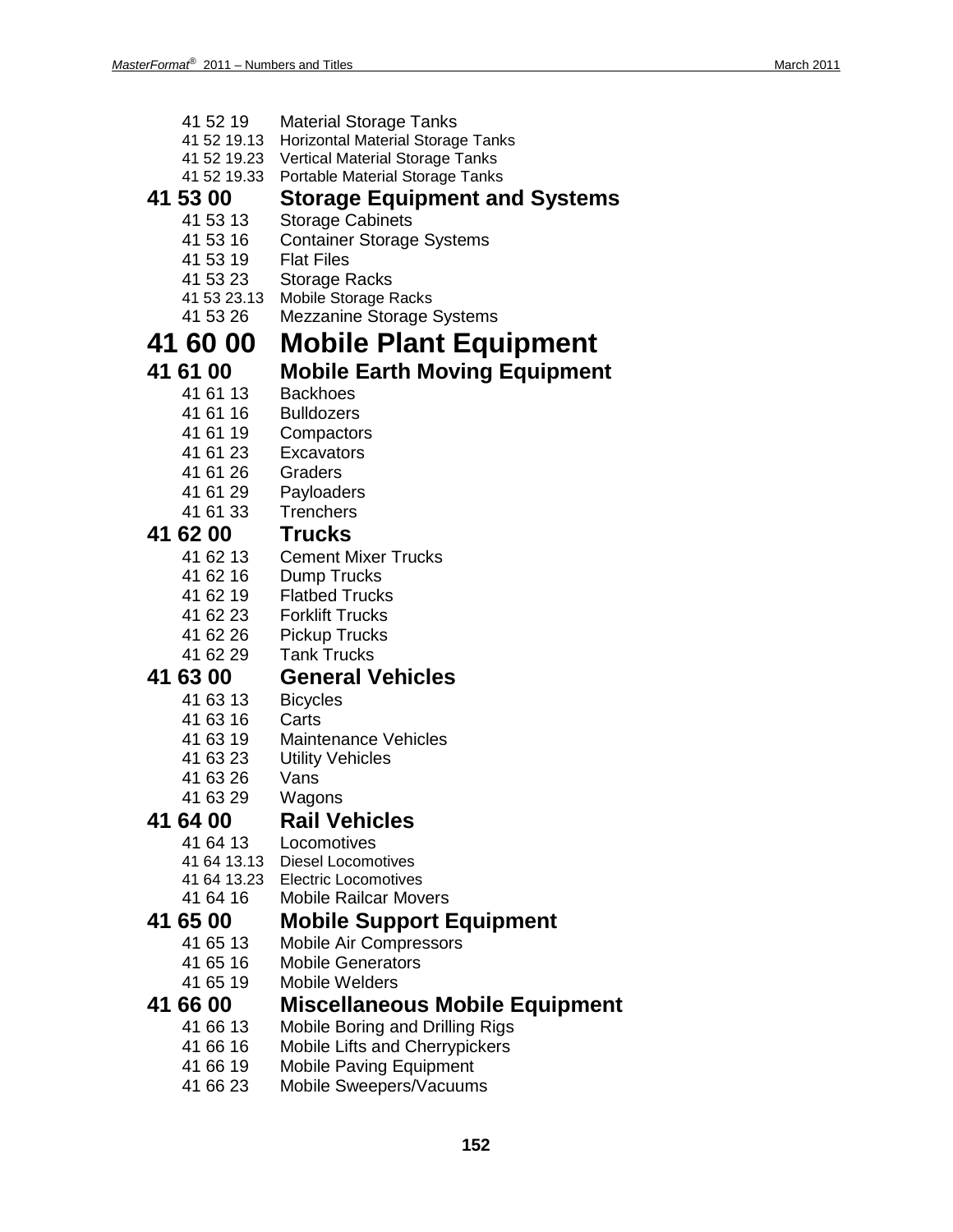# **41 67 00 Plant Maintenance Equipment**<br>41 67 13 Plant Lube Oil System

- 41 67 13 Plant Lube Oil System
- 41 67 16 Plant Fall Protection Equipment
- 41 67 19 Plant Safety Equipment<br>41 67 23 Plant Maintenance Tools
- 41 67 23 Plant Maintenance Tools
- Plant Maintenance Washing Equipment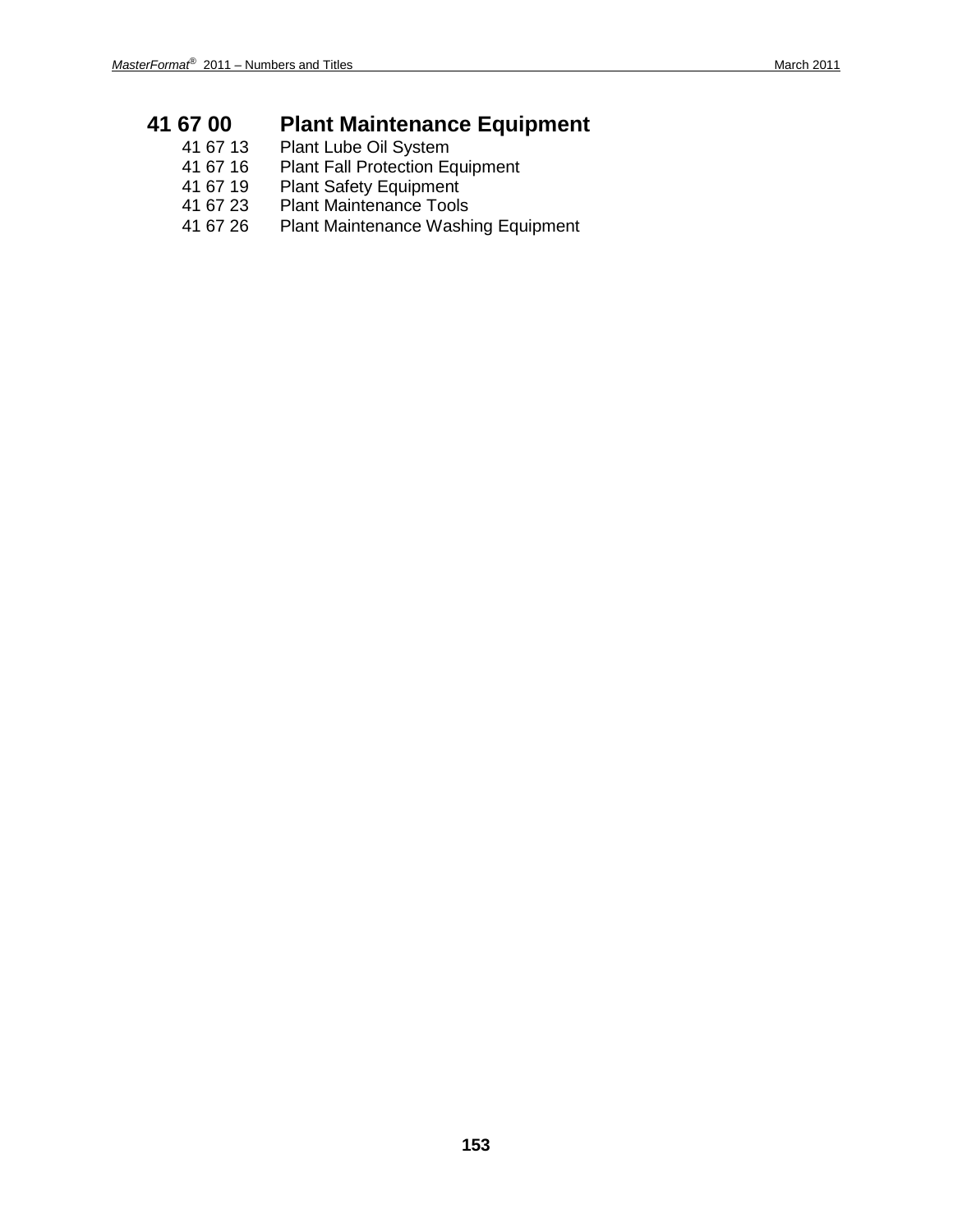### **42 00 00 Process Heating, Cooling, and Drying Equipment 42 01 00 Operation and Maintenance of Process Heating, Cooling, and Drying Equipment** 42 01 10 Operation and Maintenance of Process Heating Equipment 42 01 20 Operation and Maintenance of Process Cooling Equipment 42 01 30 Operation and Maintenance of Process Drying Equipment **42 06 00 Schedules for Process Heating, Cooling, and Drying Equipment** 42 06 10 Schedules for Process Heating Equipment 42 06 20 Schedules for Process Cooling Equipment 42 06 30 Schedules for Process Drying Equipment **42 08 00 Commissioning of Process Heating, Cooling, and Drying Equipment** 42 08 10 Commissioning of Heating Equipment 42 08 20 Commissioning of Cooling Equipment 42 08 30 Commissioning of Drying Equipment **42 10 00 Process Heating Equipment 42 11 00 Process Boilers** 42 11 13 Low-Pressure Process Boilers 42 11 16 Intermediate-Pressure Process Boilers<br>42 11 19 High-Pressure Process Boilers **High-Pressure Process Boilers** 42 11 23 Specialty Process Boilers **42 12 00 Process Heaters** 42 12 13 Electric Process Heaters<br>42 12 16 Fuel-Fired Process Heate **Fuel-Fired Process Heaters** 42 12 19 Thermoelectric Process Heaters 42 12 23 Solar Process Heaters 42 12 26 Specialty Process Heaters **42 13 00 Industrial Heat Exchangers and Recuperators** Industrial Gas-to-Gas Heat Exchangers 42 13 16 Industrial Liquid-to-Gas/Gas-to-Liquid Heat Exchangers 42 13 19 Industrial Liquid-to-Liquid Heat Exchangers 42 13 23 Industrial Gas Radiation Heat Exchangers 42 13 26 Industrial Solar Radiation Heat Exchangers **42 14 00 Industrial Furnaces** 42 14 13 Annealing Furnaces 42 14 16 Atmosphere Generators 42 14 19 Industrial Baking Furnaces 42 14 23 Industrial Brazing Furnaces 42 14 26 Industrial Calcining Furnaces<br>42 14 29 Industrial Heat-Treating Furna Industrial Heat-Treating Furnaces 42 14 33 Industrial Melting Furnaces 42 14 33.13 Ceramics and Glass Melting Furnaces 42 14 33.16 Ferrous Melting Furnaces 42 14 33.19 Non-Ferrous Melting Furnaces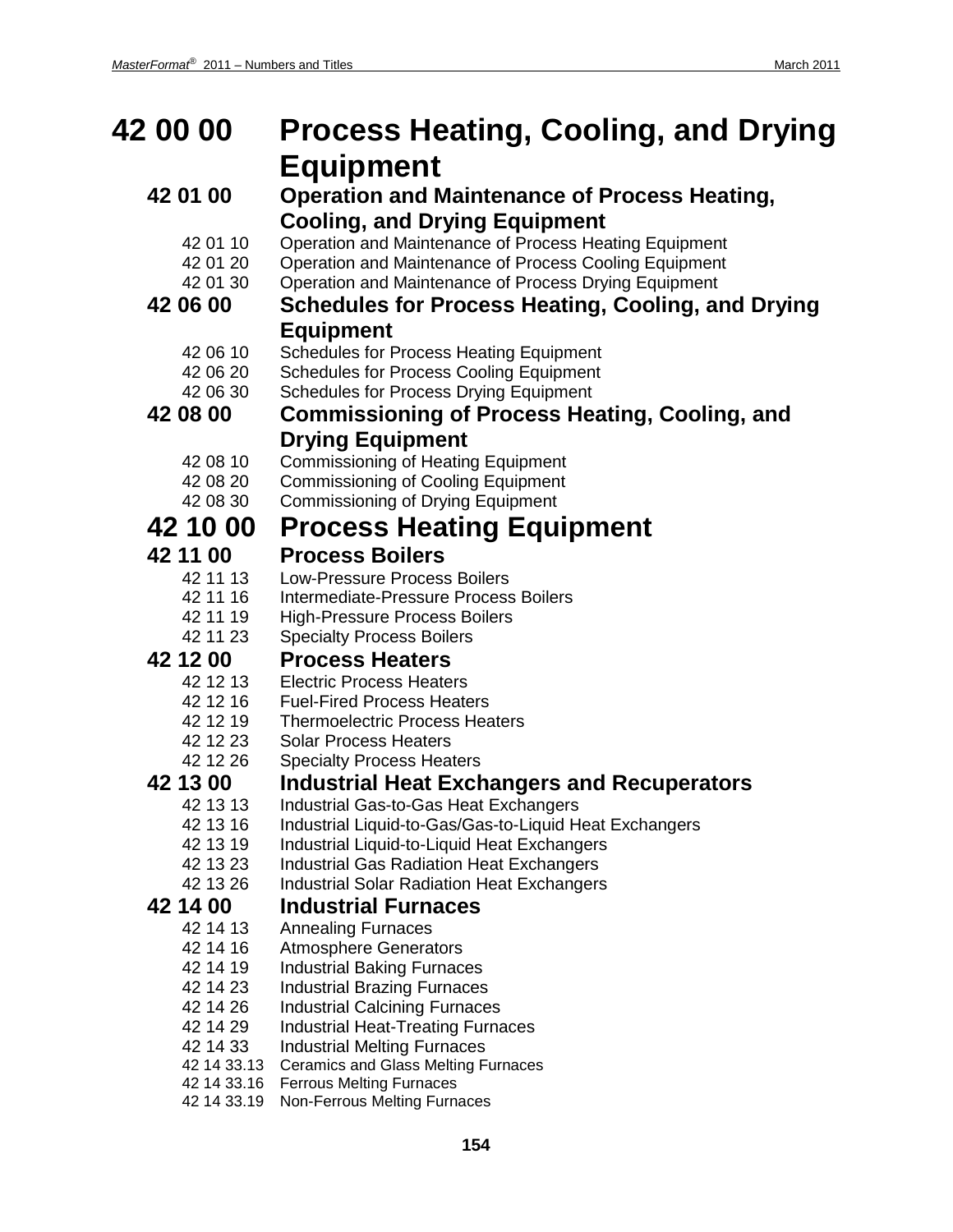| 42 14 36             | <b>Primary Refining Furnaces</b>                             |
|----------------------|--------------------------------------------------------------|
| 42 14 43             | <b>Reactor Furnaces</b>                                      |
| 42 14 46             | <b>Industrial Reheat Furnaces</b>                            |
| 42 14 53             | <b>Industrial Sintering Furnaces</b>                         |
| 42 14 56             | <b>Industrial Vacuum Furnaces</b>                            |
| 42 15 00             | <b>Industrial Ovens</b>                                      |
| 42 15 13             | <b>Industrial Drying Ovens</b>                               |
| 42 15 16             | <b>Industrial Curing Ovens</b>                               |
| 42 15 19             | <b>Industrial Specialty Ovens</b>                            |
| 42 20 00             | <b>Process Cooling Equipment</b>                             |
| 42 21 00             | <b>Process Cooling Towers</b>                                |
| 42 21 13             | <b>Open-Circuit Process Cooling Towers</b>                   |
| 42 21 16             | <b>Closed-Circuit Process Cooling Towers</b>                 |
| 42 22 00             | <b>Process Chillers and Coolers</b>                          |
| 42 22 13             | <b>Centrifugal Process Chillers and Coolers</b>              |
| 42 22 16             | Reciprocating Process Chillers and Coolers                   |
| 42 22 19             | <b>Refrigerant Process Chillers and Coolers</b>              |
| 42 22 23             | <b>Rotary Process Chillers and Coolers</b>                   |
| 42 22 26             | <b>Thermoelectric Process Chillers and Coolers</b>           |
|                      |                                                              |
| 42 23 00             | <b>Process Condensers and Evaporators</b>                    |
| 42 23 13             | <b>Process Condensers</b>                                    |
| 42 23 16             | <b>Process Cooling Evaporators</b>                           |
| 42 23 19             | <b>Process Humidifiers</b>                                   |
| 42 30 00             | <b>Process Drying Equipment</b>                              |
| 42 31 00             | <b>Gas Dryers and Dehumidifiers</b>                          |
| 42 31 13             | <b>Drying Evaporators</b>                                    |
| 42 31 16             | <b>Desiccant Equipment</b>                                   |
| 42 31 19             | <b>Regenerative Dryers</b>                                   |
| 42 31 23             | <b>Refrigerant Dryers</b>                                    |
| 42 32 00             | <b>Material Dryers</b>                                       |
| 42 32 13             | <b>Centrifugal Material Dryers</b>                           |
| 42 32 16             | <b>Conveyor Material Dryers</b>                              |
| 42 32 19             | <b>Flash Material Dryers</b>                                 |
| 42 32 23             | <b>Fluid-Bed Material Dryers</b>                             |
| 42 32 26             | <b>Material Roasters</b>                                     |
| 42 32 29             | Rotary-Kiln Material Dryers                                  |
| 42 32 33<br>42 32 36 | <b>Spray Material Dryers</b><br><b>Tower Material Dryers</b> |

- 42 32 39 Vacuum Material Dryers
- 42 32 43 Specialty Material Dryers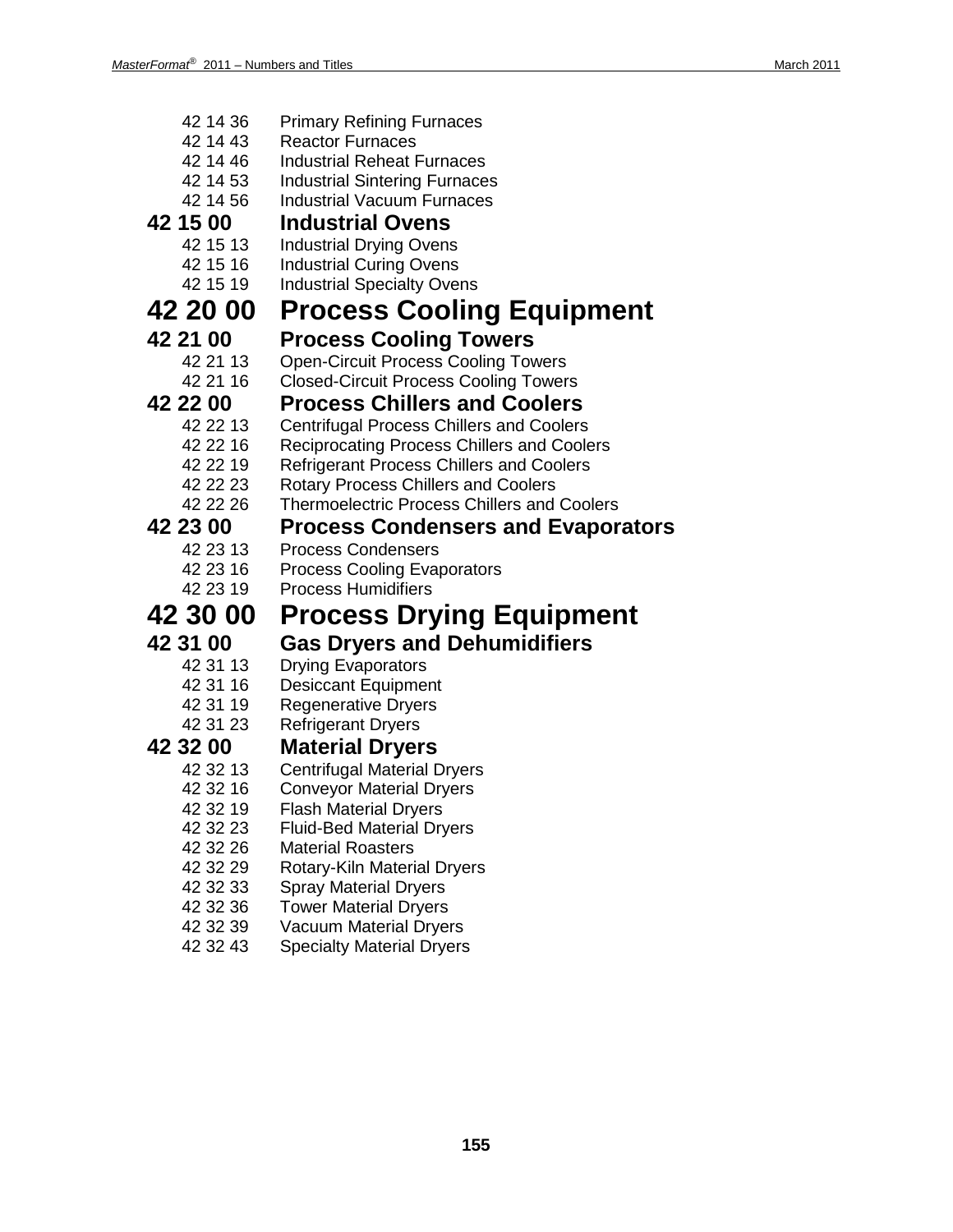## **43 00 00 Process Gas and Liquid Handling, Purification, and Storage Equipment**

| 43 01 00                   | <b>Operation and Maintenance of Process Gas and</b>                                                    |
|----------------------------|--------------------------------------------------------------------------------------------------------|
|                            | <b>Liquid Handling, Purification, and Storage Equipment</b>                                            |
| 43 01 10                   | Operation and Maintenance of Gas Handling Equipment                                                    |
| 43 01 10.13                | <b>Gas Blowers Maintenance and Rehabilitation</b>                                                      |
| 43 01 10.16                | Gas Compressors Maintenance and Rehabilitation                                                         |
| 43 01 20                   | Operation and Maintenance of Liquid Handling Equipment                                                 |
| 43 01 20.13<br>43 01 20.16 | Liquid Pumps Maintenance and Rehabilitation<br>Liquid Process Equipment Maintenance and Rehabilitation |
| 43 01 30                   | Operation and Maintenance of Gas and Liquid Hi-Purification Equipment                                  |
| 43 01 40                   | Operation and Maintenance of Gas and Liquid Storage                                                    |
| 43 01 40.13                | Non-pressurized Tanks Cleaning, Maintenance, and Rehabilitation                                        |
| 43 01 40.16                | Pressurized Tanks Cleaning, Maintenance, and Rehabilitation                                            |
| 43 05 00                   | <b>Common Work Results for Process Gas and Liquid</b>                                                  |
|                            | Handling, Purification, and Storage Equipment                                                          |
| 43 05 10                   | Common Work Results for Gas Handling Equipment                                                         |
| 43 05 20                   | Common Work Results for Liquid Handling Equipment                                                      |
| 43 05 30                   | Common Work Results for Gas and Liquid Hi-Purification Equipment                                       |
| 43 05 40                   | Common Work Results for Gas and Liquid Storage                                                         |
| 43 06 00                   | <b>Schedules for Process Gas and Liquid Handling,</b>                                                  |
|                            | <b>Purification, and Storage Equipment</b>                                                             |
| 43 06 10                   | Schedules for Gas Handling Equipment                                                                   |
| 43 06 20                   | Schedules for Liquid Handling Equipment                                                                |
| 43 06 30                   | Schedules for Gas and Liquid Hi-Purification Equipment                                                 |
| 43 06 40                   | Schedules for Gas and Liquid Storage                                                                   |
| 43 08 00                   | <b>Commissioning of Process Gas and Liquid Handling,</b>                                               |
|                            | <b>Purification, and Storage Equipment</b>                                                             |
| 43 08 10                   | Commissioning of Gas Handling Equipment                                                                |
| 43 08 20                   | <b>Commissioning of Liquid Handling Equipment</b>                                                      |
| 43 08 30                   | Commissioning of Gas and Liquid Purification Equipment                                                 |
| 43 08 40                   | Commissioning of Gas and Liquid Storage                                                                |
| 43 10 00                   | <b>Gas Handling Equipment</b>                                                                          |
| 43 11 00                   | <b>Gas Fans, Blowers, Pumps and Boosters</b>                                                           |
| 43 11 11                   | Direct Drive Single Stage Centrifugal Blowers                                                          |
| 43 11 12                   | <b>Integrally Geared Single Stage Centrifugal Blowers</b>                                              |
| 43 11 13                   | Separately Geared Single Stage Centrifugal Blowers                                                     |
| 43 11 14                   | Direct Drive Integral Shaft Single Stage Centrifugal Blowers                                           |
| 43 11 17                   | Horizontally Split Multistage Centrifugal Blowers                                                      |
| 43 11 18                   | Vertically Split Multistage Centrifugal Blowers                                                        |
| 43 11 19                   | <b>Centrifugal Fans</b>                                                                                |
| 43 11 23                   | <b>Axial Blowers</b>                                                                                   |

- 43 11 26 Axial Fans
- 43 11 31 Rotary Helical Screw Blowers
- 43 11 33 Rotary Lobe Blowers
- 43 11 34 Regenerative Rotary Blowers
- 43 11 36 Rotary Vane Blowers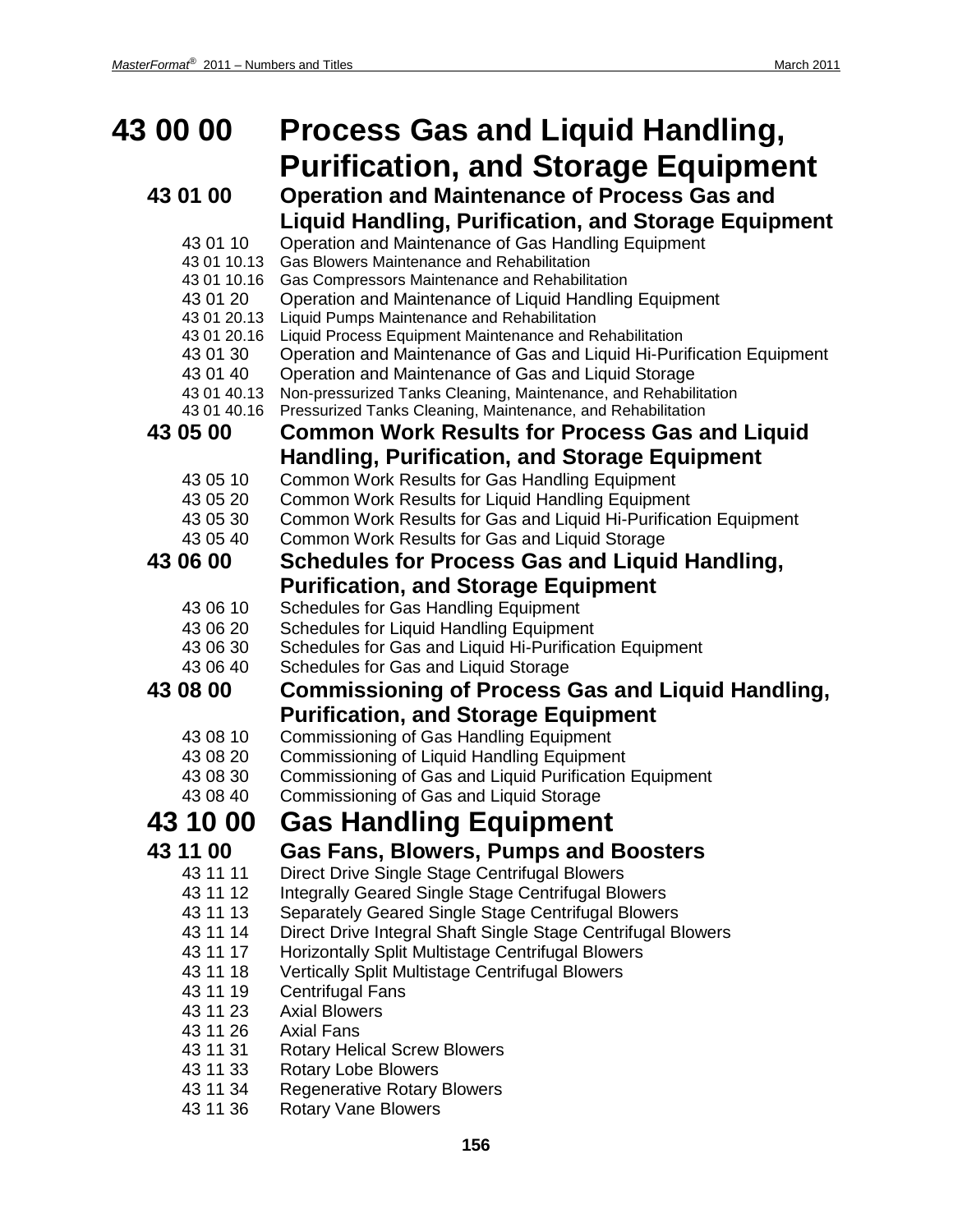- 43 11 41 Gas-handling Venturi Jet Pumps
- Gas-handling Vacuum Pumps
- 43 11 46 Gas Boosters

### **43 12 00 Gas Compressors**

- 43 12 11 Centrifugal Compressors
- 43 12 13 Diagonal or Mixed-flow Compressors<br>43 12 16 Axial-flow Compressors
- Axial-flow Compressors
- 43 12 33 Single-acting Reciprocating Compressors
- 43 12 34 Double-acting Reciprocating Compressors
- 43 12 37 Diaphragm Reciprocating Compressors
- 43 12 51 Rotary Screw Compressors
- 
- 43 12 53 Rotary Vane Compressors<br>43 12 56 Rotary Liquid-ring Compres Rotary Liquid-ring Compressors
- 43 12 57 Rotary Scroll Compressors

### **43 13 00 Gas Process Equipment**

- - 43 13 13 Gas Blenders
	- 43 13 19 Gas Mixers
	- 43 13 23 Gas Pressure Regulators<br>43 13 31 Gas Separation Equipmer
	- **Gas Separation Equipment**
	- 43 13 33 Gas Dehydration Equipment
	- 43 13 36 Combined Gas Separation and Dehydration Equipment
	- 43 13 39 Gas Recovery and Condensing Equipment
	- 43 13 43 Waste Gas Burner System
	- 43 13 46 Gas Control and Safety Equipment

# **43 15 00 Process Air and Gas Filters**

- 43 15 13 Blower Intake and Turbine Air Filters
- 43 15 13.13 Static Prefilters
- 43 15 13.16 Static Final Filters
- 43 15 13.19 Static HEPA Filters
- 43 15 13.23 Pulse Filters
- 43 15 33 Grease Filters
- 43 15 43 Mist Eliminators
- 43 15 63 High-temperature Air Filters
- 43 15 73 Multiple-application Air Filters
- 43 15 73.11 Air Filter Media
- 43 15 73.12 Permanent Washable Filters
- 43 15 73.13 Poly-ring Air Filters
- 43 15 73.15 Rigid Cell Filters
- 43 15 73.17 Automatic Roll-type Air Filters
- 43 15 76 Chemical Media for Air and Gas Filters

## **43 20 00 Liquid Handling Equipment**

## **43 21 00 Liquid Pumps**

- **Centrifugal Liquid Pumps**
- 43 21 16 Diaphragm Liquid Pumps
- 43 21 19 Dispensing Liquid Pumps
- 43 21 23 Drum Liquid Pumps
- 43 21 26 Gear Liquid Pumps
- 43 21 29 Metering Liquid Pumps
- 43 21 33 Piston/Plunger Liquid Pumps
- 43 21 36 Positive Displacement Liquid Pumps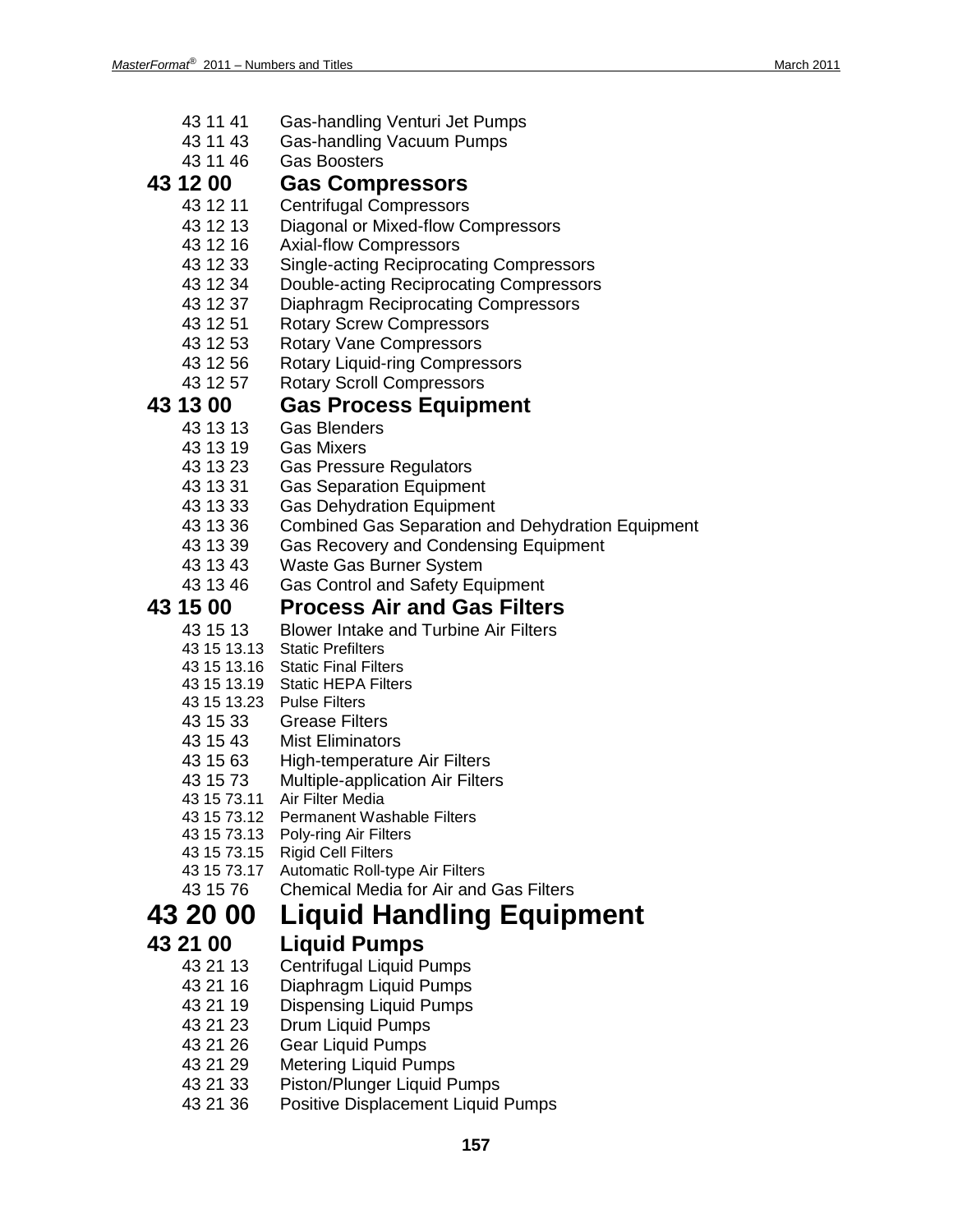- 43 21 39 Submersible Liquid Pumps
- 43 21 43 Sump Liquid Pumps
- 43 21 46 Vane Liquid Pumps

- **43 22 00 Liquid Process Equipment Liquid Aeration Devices** 
	-
	- 43 22 16 Liquid Agitators<br>43 22 19 Liquid Blenders **Liquid Blenders**
	-
	- 43 22 23 Liquid Centrifuges
	- 43 22 26 Liquid Deaerators
	- 43 22 29 Drum Handling Liquid Process Equipment
	- 43 22 33 Liquid Emulsifiers
	- 43 22 36 Liquid Evaporators
	- 43 22 39 Liquid Feeders
	- 43 22 56 Liquid Process Mixers
	- Liquid Process Pressure Regulators
	- 43 22 63 Liquid Separation Towers
	- 43 22 66 Liquid Weigh Systems
	- 43 22 69 Liquid Grease Receiving and Dewatering Systems
	- 43 22 73 Liquid Fillers
	- 43 22 76 Liquid Screeners
	-
	- 43 22 79 Liquid Clarifiers **Liquid Classifiers**
	- 43 22 86 Liquid Homogenizers
	- 43 22 89 Liquid Presses
	- 43 22 96 Liquid Versators
	- 43 22 99 Liquid Votators

# **43 27 00 Process Liquid Filters**

- **Cyclonic Liquid Filters**
- 43 27 16 Centrifugal Horizontal Pressure Leaf Liquid Filters
- 43 27 19 Press Liquid Filters
- 43 27 23 Liquid Bag Filters
- 43 27 33 Mechanically Cleaned Liquid Filters
- 43 27 43 Tubular Backwashing Liquid Filters
- 43 27 53 Vacuum Belt Liquid Filters
- 43 27 63 Woven Media Liquid Filters
- 43 27 63.13 Disc Liquid Filters
- 43 27 63.23 Rotating Drum Liquid Filters
- 43 27 63.33 Layer Liquid Filters
- 43 27 63.43 Candle Liquid Filters
- 43 27 63.53 Vertical Leaf Liquid Filters
- 43 27 73 Nonwoven Media Liquid Filters
- 43 27 73.13 Surface Liquid Filters
- 43 27 73.23 Depth Liquid Filters

### **43 30 00 Gas and Liquid Purification Equipment**

- 
- **43 31 00 Gas and Liquid Purification Filtration Equipment**
	- 43 31 13 Gas and Liquid Purification Filters
	- 43 31 13.13 Activated Carbon-Gas and Liquid Purification Filters
	- 43 31 13.16 Gas and Liquid Purification Filter Presses
	- 43 31 13.19 High-Purity Cartridge Gas and Liquid Purification Filters
	- 43 31 13.23 Membrane Diaphragm Gas and Liquid Purification Filters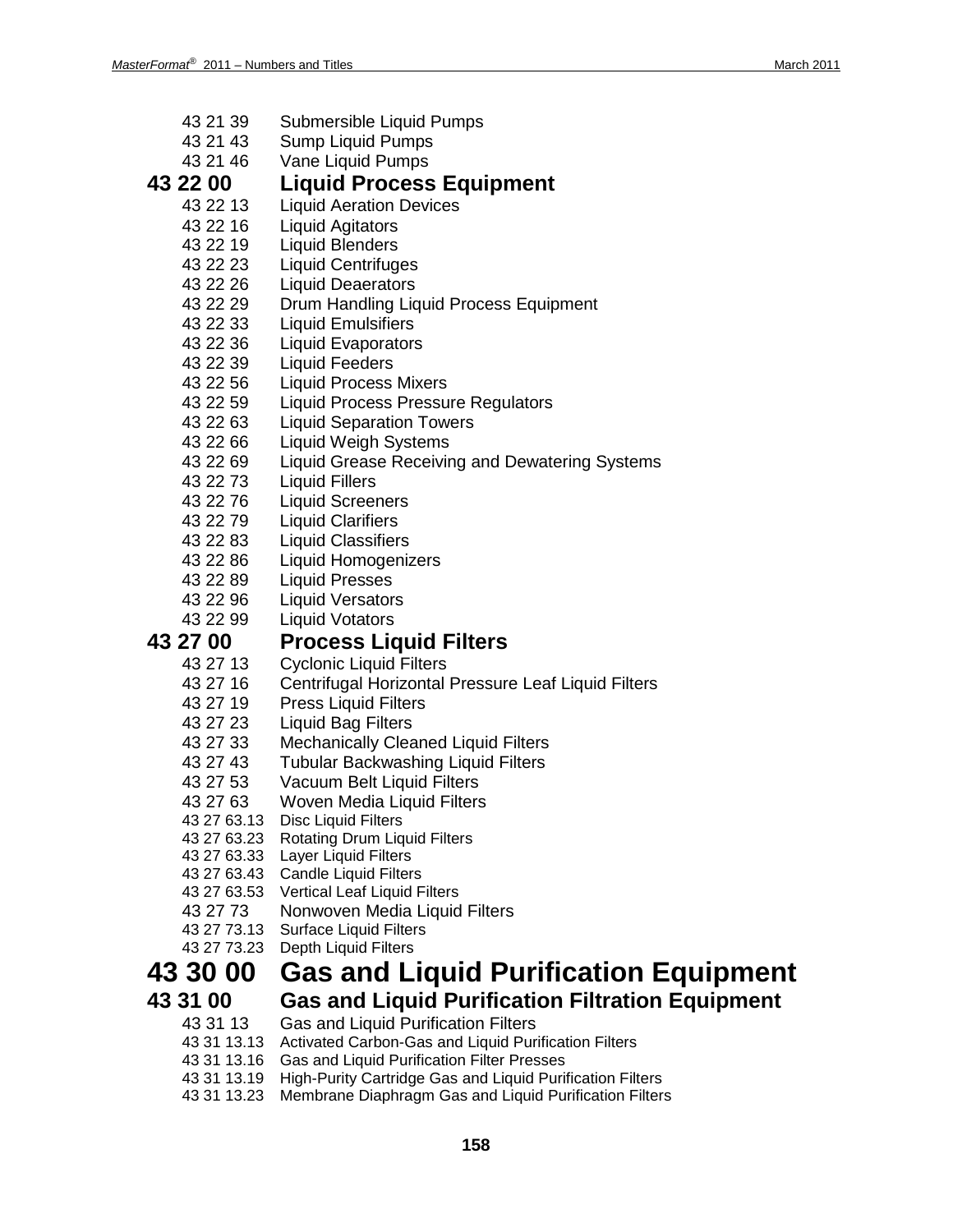| 43 31 13.26<br>43 31 13.29<br>43 31 13.33                                                                                                                                                                            | Multimedia Gas and Liquid Purification Filters<br>Pretreatment Cartridge Gas and Liquid Purification Filters<br><b>Ultrafilter Units</b>                                                                                                                                                                                                                                                                                                                                                                                                                                                                                                                                                                                                                                            |
|----------------------------------------------------------------------------------------------------------------------------------------------------------------------------------------------------------------------|-------------------------------------------------------------------------------------------------------------------------------------------------------------------------------------------------------------------------------------------------------------------------------------------------------------------------------------------------------------------------------------------------------------------------------------------------------------------------------------------------------------------------------------------------------------------------------------------------------------------------------------------------------------------------------------------------------------------------------------------------------------------------------------|
| <b>43 32 00</b>                                                                                                                                                                                                      | <b>Gas and Liquid Purification Process Equipment</b>                                                                                                                                                                                                                                                                                                                                                                                                                                                                                                                                                                                                                                                                                                                                |
| 43 32 13<br>43 32 13.13<br>43 32 13.16<br>43 32 23<br>43 32 26<br>43 32 29<br>43 32 33<br>43 32 36<br>43 32 39<br>43 32 39.13<br>43 32 39.16<br>43 32 53<br>43 32 56<br>43 32 59<br>43 32 63<br>43 32 66<br>43 32 69 | Gas and Liquid Purification Process Beds<br>Anion-Gas and Liquid Purification Process Beds<br>Cation-Gas and Liquid Purification Process Beds<br>Gas and Liquid Purification Process Clarifier Systems<br>Gas and Liquid Purification Decarbonators<br><b>Electronic Deionization Purification Units</b><br><b>External Regeneration Systems</b><br>Mixed-Bed Ion-Exchange Vessels<br>Gas and Liquid Purification Mixed Beds<br>Externally Regenerable Gas and Liquid Purification Mixed Beds<br>In-Situ Regenerable Gas and Liquid Purification Mixed Beds<br>Packed-Bed Ion-Exchange Vessels<br><b>Reverse-Osmosis Purification Units</b><br><b>Gas and Liquid Purification Scrubbers</b><br><b>Ultraviolet Sterilizers</b><br>Vacuum Degasifiers<br><b>Chemical Feed Systems</b> |
| 43 32 73<br>43 32 76                                                                                                                                                                                                 | <b>Ozonation Equipment</b><br><b>Chlorination Equipment</b>                                                                                                                                                                                                                                                                                                                                                                                                                                                                                                                                                                                                                                                                                                                         |
| <b>43 40 00</b>                                                                                                                                                                                                      | <b>Gas and Liquid Storage</b>                                                                                                                                                                                                                                                                                                                                                                                                                                                                                                                                                                                                                                                                                                                                                       |
| 43 41 00                                                                                                                                                                                                             | <b>Non-pressurized Tanks and Vessels</b>                                                                                                                                                                                                                                                                                                                                                                                                                                                                                                                                                                                                                                                                                                                                            |
| 43 41 11<br>43 41 13<br>43 41 13.13<br>43 41 13.23<br>43 41 13.33<br>43 41 13.43<br>43 41 23<br>43 41 26<br>43 41 31<br>43 41 41<br>43 41 43<br>43 41 45<br>43 41 53<br>43 41 63<br>43 41 73<br>43 41 83             | <b>Bolted Steel Tanks</b><br><b>Welded Steel Tanks</b><br><b>Glass-lined Welded Steel Tanks</b><br><b>Rubber-lined Welded Steel Tanks</b><br><b>Epoxy-lined Welded Steel Tanks</b><br><b>Ceramic-lined Welded Steel Tanks</b><br><b>Stainless Steel Tanks</b><br><b>Aluminum Tanks</b><br><b>Metallic Specialty Tanks</b><br><b>Polyvinyl Chloride Tanks</b><br><b>Polyethylene Tanks</b><br><b>Fiberglass Reinforced Plastic Tanks</b><br><b>Wood Stave Tanks</b><br><b>Precast Concrete Tanks</b><br><b>Ceramic Tanks</b><br>Non-metallic Specialty Tanks                                                                                                                                                                                                                         |
| 43 42 00                                                                                                                                                                                                             | <b>Pressurized Tanks and Vessels</b>                                                                                                                                                                                                                                                                                                                                                                                                                                                                                                                                                                                                                                                                                                                                                |
| 43 42 11<br>43 42 13<br>43 42 21<br>43 42 23<br>43 42 26<br>43 42 33<br>43 42 36<br>43 42 41                                                                                                                         | <b>Cast Iron Pressure Tanks</b><br><b>Ductile Iron Pressure Tanks</b><br><b>Welded Steel Pressure Tanks</b><br><b>Glass-lined Steel Pressure Tanks</b><br>Welded Steel Gas Storage Sphere<br><b>Stainless Steel Pressure Tanks</b><br><b>Aluminum Pressure Tanks</b><br><b>Metallic Specialty Pressure Tanks</b>                                                                                                                                                                                                                                                                                                                                                                                                                                                                    |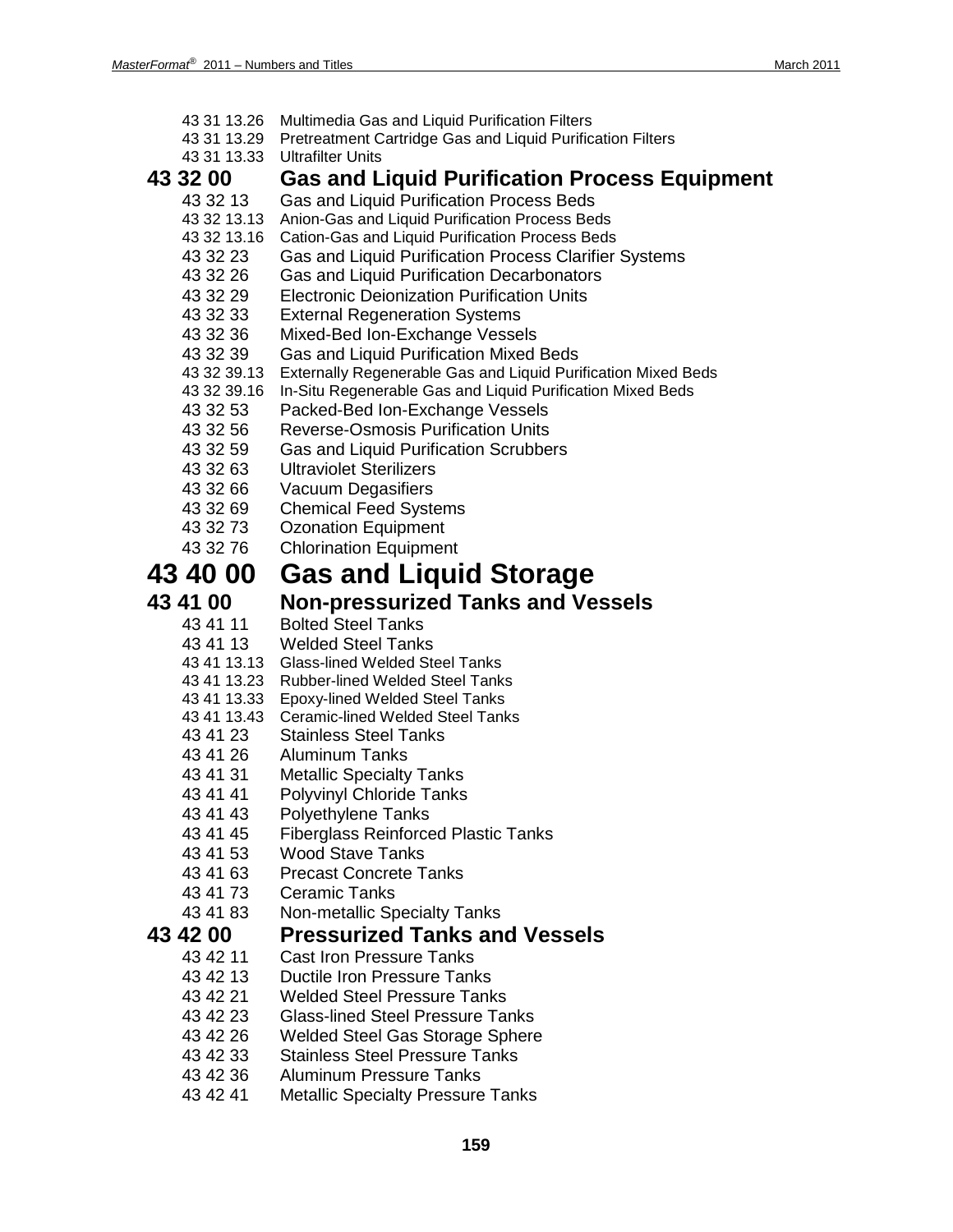- 43 42 53 Fiberglass Reinforced Plastic Pressure Tanks
- 43 42 83 Non-metallic Specialty Pressure Tanks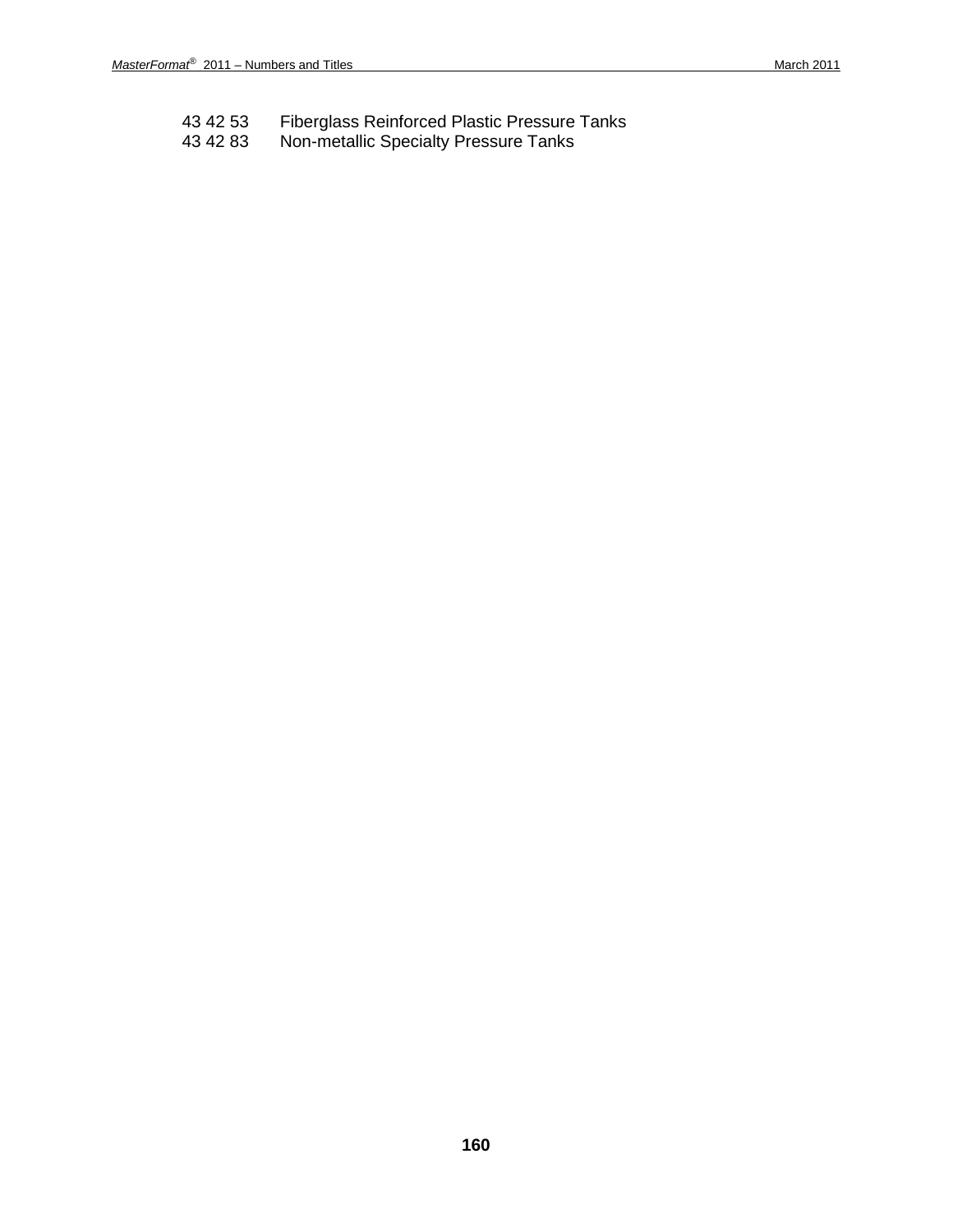## **44 00 00 Pollution and Waste Control Equipment**

### **44 01 00 Operation and Maintenance of Pollution and Waste Control Equipment**

- 44 01 10 Operation and Maintenance of Air Pollution Control
- 44 01 20 Operation and Maintenance of Noise Pollution Control
- 44 01 30 Operation and Maintenance of Odor Control Equipment<br>44 01 40 Operation and Maintenance of Water Pollution Control E
- Operation and Maintenance of Water Pollution Control Equipment
- 44 01 50 Operation and Maintenance of Solid Waste Control and Reuse
- 44 01 60 Operation and Maintenance of Waste Thermal Processing Equipment

### **44 05 00 Common Work Results for Pollution and Waste Control Equipment**

- **44 06 00 Schedules for Pollution and Waste Control Equipment**
	- 44 06 10 Schedules for Air Pollution Control
	- 44 06 20 Schedules for Noise Pollution Control
	- 44 06 30 Schedules for Odor Control Equipment
	-
	- 44 06 40 Schedules for Water Pollution Control Equipment<br>44 06 50 Schedules for Solid Waste Control and Reuse Schedules for Solid Waste Control and Reuse
	- 44 06 60 Schedules for Waste Thermal Processing Equipment

### **44 08 00 Commissioning of Pollution and Waste Control Equipment**

- 44 08 10 Commissioning of Air Pollution Control
- 44 08 20 Commissioning of Noise Pollution Control
- 44 08 30 Commissioning of Odor Control Equipment
- 44 08 40 Commissioning Water Pollution Control Equipment
- 44 08 50 Commissioning Solid Waste Control and Reuse<br>44 08 60 Commissioning of Waste Thermal Processing Fo
	- Commissioning of Waste Thermal Processing Equipment

## **44 10 00 Air Pollution Control**

- **44 11 00 Particulate Control Equipment Fugitive Dust Control** 
	- 44 11 16 Fugitive Dust Barrier Systems
	- 44 11 19 Atmospheric Air Quality Monitoring Equipment
	- 44 11 20 Gravitational Separators
	- 44 11 31 Venturi Scrubbing Equipment
	- 44 11 33 Spray Tower/Chamber Scrubbing Equipment<br>44 11 36 Cyclone Scrubbing Equipment
	- 44 11 36 Cyclone Scrubbing Equipment<br>44 11 51 Pulse Jet Fabric Filtration Equir
	- Pulse Jet Fabric Filtration Equipment
	- 44 11 53 Reverse Flow Fabric Filtration Equipment
	- 44 11 54 Shake/Deflate Fabric Filtration Equipment
	- 44 11 56 Cartridge Filtration Equipment
	- 44 11 59 Disposable Dry Filtration Equipment
	- 44 11 71 Cyclone Dust Collection Equipment
	- 44 11 73 Multicylone Dust Collection Equipment
	- 44 11 76 Mist Elimination Equipment
	- 44 11 93 Wet Electrostatic Precipitator Equipment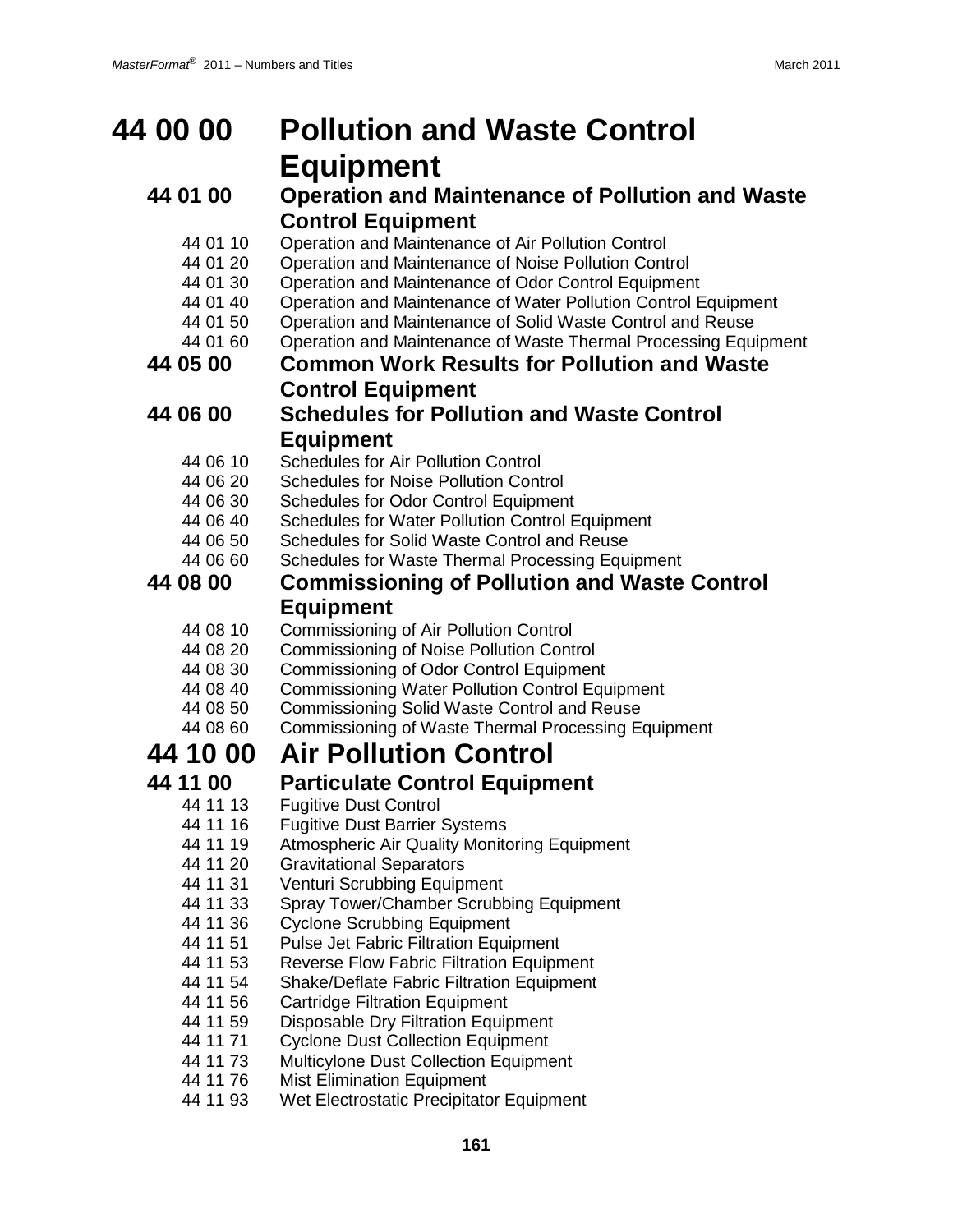- 44 11 96 Dry Plate Electrostatic Precipitator Equipment
- **44 13 00 Gaseous Air Pollution Control Equipment**
	- Spray Tower/Chamber Absorption Equipment
	- 44 13 13 Packed Tower/Chamber Absorption Equipment
	- 44 13 14 Tray Tower Absorption Equipment
	- 44 13 16 Jet Bubbling Reactor Equipment<br>44 13 17 Venturi Absorption Equipment
	- Venturi Absorption Equipment
	- 44 13 20 Vacuum Extraction Systems
	- 44 13 31 Powdered Injection Adsorption Equipment
	- 44 13 33 Fluidized Bed Adsorption Equipment
	- 44 13 34 Fixed Bed Adsorption Equipment
	- 44 13 36 Rotary Bed Adsorption Equipment
	- 44 13 39 Radial Bed Adsorption Equipment
	- 44 13 51 Thermal Oxidation Equipment
	- 44 13 53 Catalytic Oxidation Equipment
	- 44 13 56 Flare Oxidation Equipment
	- 44 13 59 Claus Sulfur Recovery Equipment
	- 44 13 71 Thermal Reduction Equipment
	- 44 13 73 Catalytic Reduction Equipment<br>44 13 76 Non-catalytic Reduction Equipm
	- Non-catalytic Reduction Equipment
	- 44 13 77 Selective Non-catalytic Reduction Equipment
	- **Condensation Systems**
	- 44 13 83 Contact Condensing Equipment
	- 44 13 86 Solvent Recovery Equipment
	- 44 13 91 Biofilter Media
	- 44 13 93 Fixed Bed Biofilter Equipment
	- 44 13 96 Fixed Bed Biotrickling Filter Equipment
	- 44 13 97 Fixed Bed Bioscrubbing Equipment

## **44 20 00 Noise Pollution Control**

### **44 21 00 Noise Pollution Control Equipment**

- 44 21 13 Fixed Noise Abatement Barriers<br>44 21 16 Flexible Noise Abatement Barrie
- **Flexible Noise Abatement Barriers**
- 44 21 19 Portable Noise Abatement Barriers
- 44 21 23 Noise Pollution Silencers
- 44 21 26 Frequency Cancellers

## **44 30 00 Odor Control**

- **44 31 00 Odor Treatment Equipment** Wet Chemical Packed Tower Odor Control Equipment
	- 44 31 13 Chemical Mist System Odor Control Equipment
	- 44 31 16 Activated Carbon Adsorption Odor Control Equipment
	- 44 31 19 Packaged Odor Control Systems
	- 44 31 21 Odor Control Biofilters
	- 44 31 28 Odor Control Biofilter Aeration Floor
	- 44 31 29 Odor Control Biofilter Media
	- 44 31 31 Odor Control Biotrickling Filter Equipment
	- 44 31 33 Odor Control Bioscrubbing Equipment
	- 44 31 41 Odor Control Vapor Combustion Equipment
	- 44 31 83 Adjusting and Balancing Odor Control Systems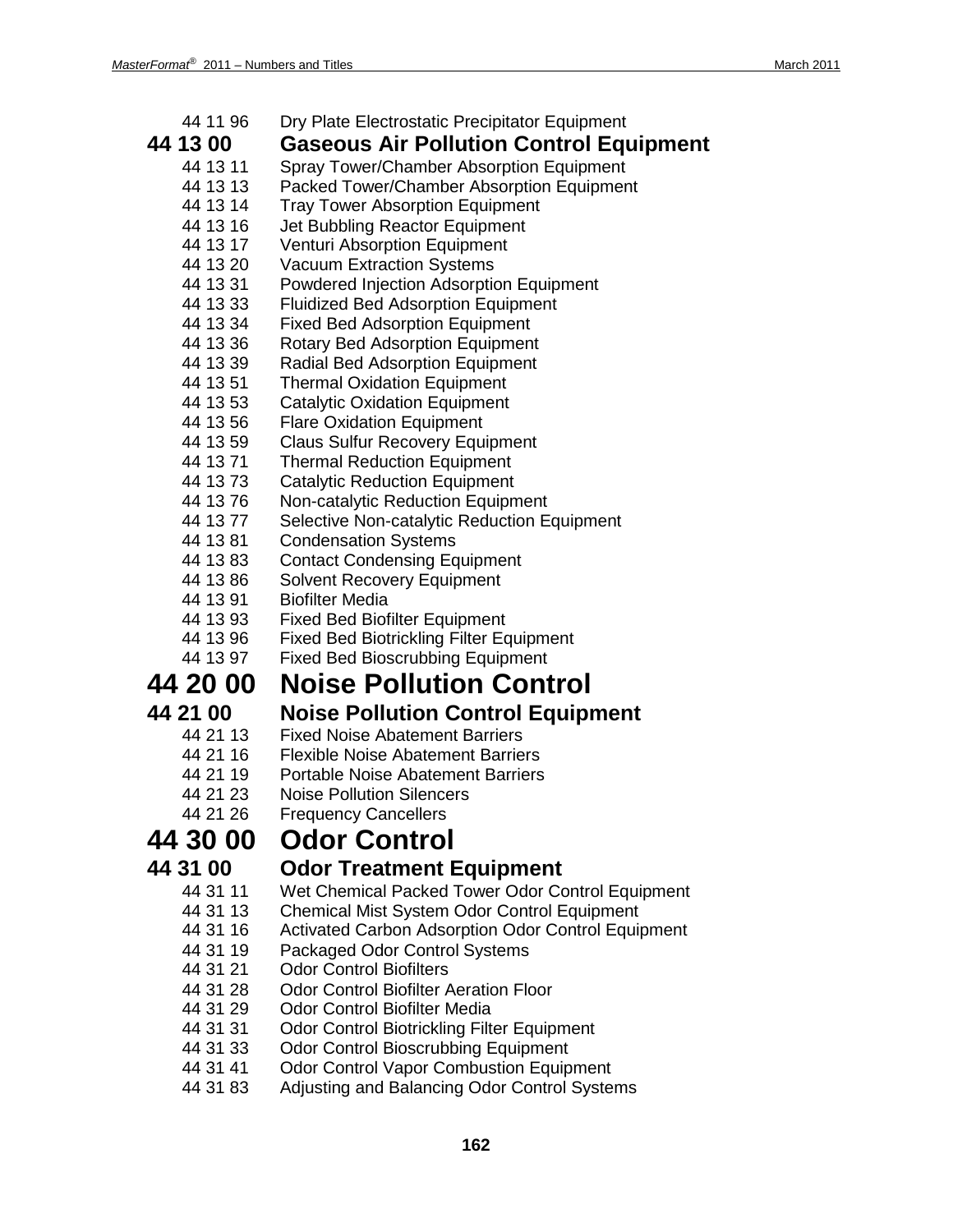| 44 32 00             | <b>Odor Dispersing and Masking/Counteracting</b><br><b>Equipment</b> |
|----------------------|----------------------------------------------------------------------|
| 44 32 13             | <b>Odor Dispersing Exhaust Stacks</b>                                |
| 44 32 13.13          | Fan-equipped Odor Dispersing Exhaust Stacks                          |
| 44 32 23             | <b>Odor Masking/Counteracting Equipment</b>                          |
| <b>44 40 00</b>      | <b>Water Pollution Control Equipment</b>                             |
|                      |                                                                      |
| 44 41 00             | <b>Water Pollution Containment and Cleanup Equipment</b>             |
| 44 41 13             | Spill Cleanup                                                        |
| 44 41 21             | <b>Containment Booms</b>                                             |
| 44 41 23             | <b>Marine Spill Accessories</b>                                      |
| 44 41 31             | <b>Spill Decks</b>                                                   |
| 44 41 32             | <b>Drum Containment Units</b><br><b>Containment Pallets</b>          |
| 44 41 33<br>44 41 34 | <b>Prefabricated Spill Containment Curbing</b>                       |
| 44 41 36             | <b>Prefabricated Spill Containment Berms</b>                         |
| 44 41 37             | <b>Prefabricated Berms for Tank Containment</b>                      |
| 44 41 41             | <b>Collapsible Storage Tanks</b>                                     |
| 44 50 00             | <b>Solid Waste Control and Reuse</b>                                 |
|                      |                                                                      |
| 44 51 00             | Solid Waste Collection, Transfer, and Hauling                        |
|                      | <b>Equipment</b>                                                     |
| 44 51 13             | Solid Waste Portable Containers                                      |
| 44 51 16             | <b>Solid Waste Stationary Containers</b>                             |
| 44 51 23             | <b>Solid Waste Transfer Trailers</b>                                 |
| 44 53 00             | <b>Solid Waste Processing Equipment</b>                              |
| 44 53 11             | Live-floor Storage Bins                                              |
| 44 53 13             | <b>Refuse Cranes and Accessories</b>                                 |
| 44 53 16             | <b>Solid Waste Screens</b>                                           |
| 44 53 21             | <b>Car Crushers</b>                                                  |
| 44 53 23             | <b>Shears and Guillotines</b>                                        |
| 44 53 26<br>44 53 27 | <b>Shredders and Grinders</b><br>Perforators                         |
| 44 53 31             | <b>Bag Breakers</b>                                                  |
| 44 53 33             | Granulators                                                          |
| 44 53 36             | <b>Crumb Rubber Systems</b>                                          |
| 44 53 39             | <b>Briquetters</b>                                                   |
| 44 53 41             | <b>Vibratory Table Separation Equipment</b>                          |
| 44 53 43             | <b>Ferrous Metals Separation Equipment</b>                           |
| 44 53 44             | <b>Eddy Current Separators</b>                                       |
| 44 53 46             | Single-stream Materials Separation Equipment                         |
| 44 53 49             | <b>Ballistic Separators</b>                                          |
| 44 53 51             | Air Classifying Equipment                                            |
| 44 53 52             | <b>Air Knives</b>                                                    |
| 44 53 53             | <b>Optical Sorting Equipment</b>                                     |
| 44 53 56             | <b>Packaged Sorting Stations</b>                                     |
| 44 53 59             | <b>Packaged Reclaimer Stations</b>                                   |
| 44 53 61             | Solid Waste Compactors                                               |
| 44 53 63             | Solid Waste Baling Equipment                                         |
| 44 53 64             | <b>Bagging Equipment</b>                                             |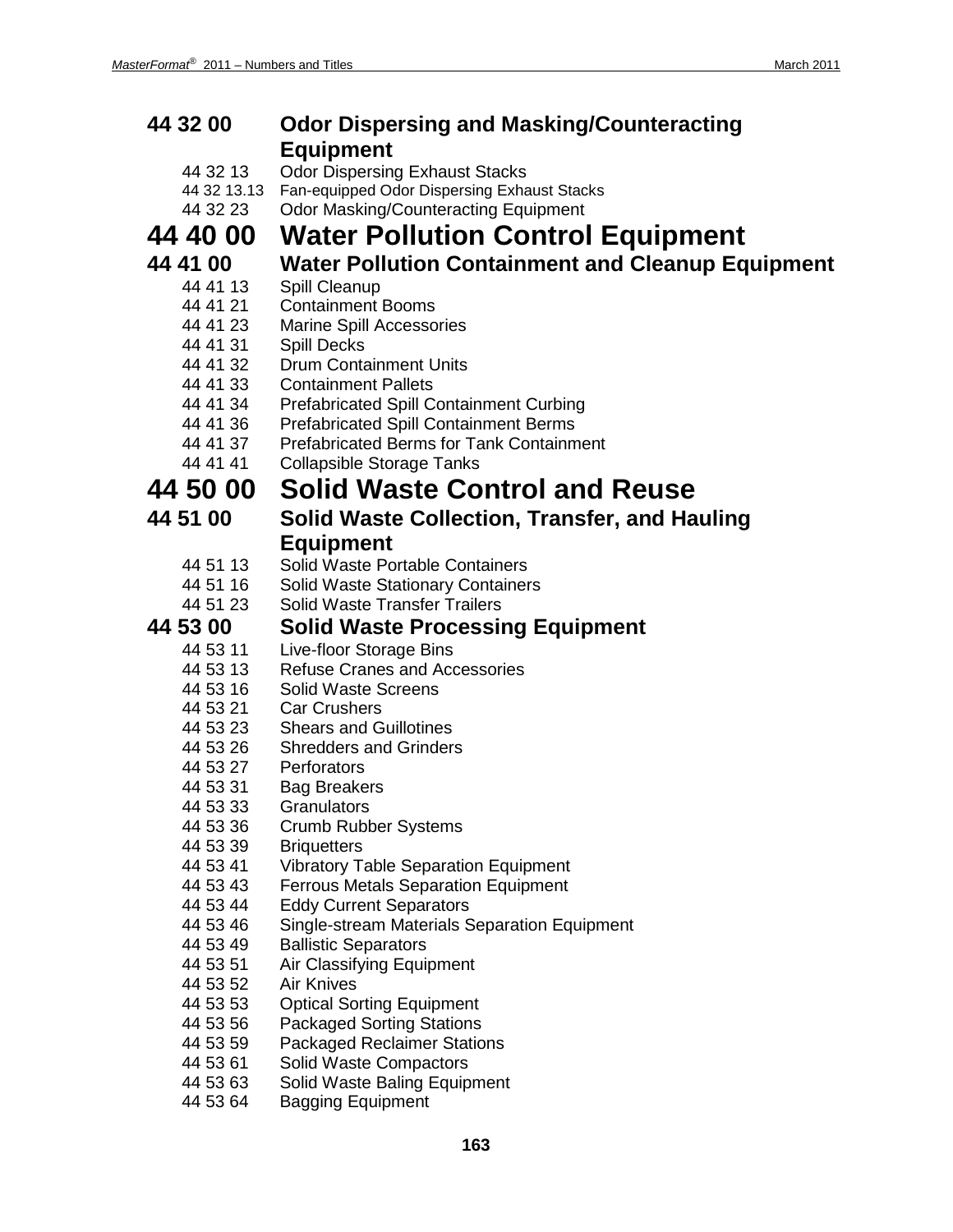| 44 53 66 | Wrappers                                              |
|----------|-------------------------------------------------------|
| 44 53 73 | Solid Waste Liquid Extraction Equipment               |
| 44 55 00 | <b>Composting Equipment</b>                           |
| 44 55 11 | <b>Electromechanical Composters</b>                   |
| 44 55 13 | <b>Compost Screening Equipment</b>                    |
| 44 55 16 | <b>Compost Shredding Equipment</b>                    |
| 44 55 23 | <b>Compost Pile Turning Equipment</b>                 |
| 44 55 26 | <b>Compost Mixing and Blending Equipment</b>          |
| 44 55 33 | <b>In-vessel Composing Equipment</b>                  |
| 44 55 43 | <b>Compost Pad System</b>                             |
| 44 55 73 | <b>Compost Liquid Extraction Equipment</b>            |
| 44 60 00 | <b>Waste Thermal Processing Equipment</b>             |
| 44 61 00 | <b>Waste-to-Energy Plants</b>                         |
| 44 61 13 | Waste Receiving, Management, and Feed Equipment       |
| 44 61 16 | <b>Mass Burn Combustion Equipment</b>                 |
| 44 61 23 | Refuse-derived Fuel Feed Equipment                    |
| 44 61 26 | Refuse-derived Fuel Combustion Equipment              |
| 44 61 29 | <b>Modular Combustion System Equipment</b>            |
| 44 61 31 | Ash Handling Equipment                                |
| 44 61 33 | Post-combustion Ferrous Metals Recovery Equipment     |
| 44 61 36 | Post-combustion Non-ferrous Metals Recovery Equipment |
| 44 62 00 | <b>Fluidized Bed Combustion Equipment</b>             |
| 44 63 00 | <b>Rotary Kiln Incinerators</b>                       |
| 44 64 00 | <b>Gasification Equipment</b>                         |
| 44 64 13 | Counter-current Fixed Bed Gasification Equipment      |
| 44 64 23 | Co-current Fixed Bed Gasification Equipment           |
| 44 64 33 | <b>Fluidized Bed Gasification Equipment</b>           |
| 44 64 43 | <b>Entrained Flow Gasification Equipment</b>          |
| 44 64 53 | Plasma Arc Gasification Equipment                     |
| 44 65 00 | <b>Pyrolysis Equipment</b>                            |
| 44 66 00 | <b>Hazardous Waste and Medical Waste Incinerators</b> |
| 44 67 00 | <b>Heat Recovery Equipment for Waste Thermal</b>      |
|          | <b>Processing</b>                                     |
| 44 68 00 | <b>Synthesis Gas Cleanup and Handling Equipment</b>   |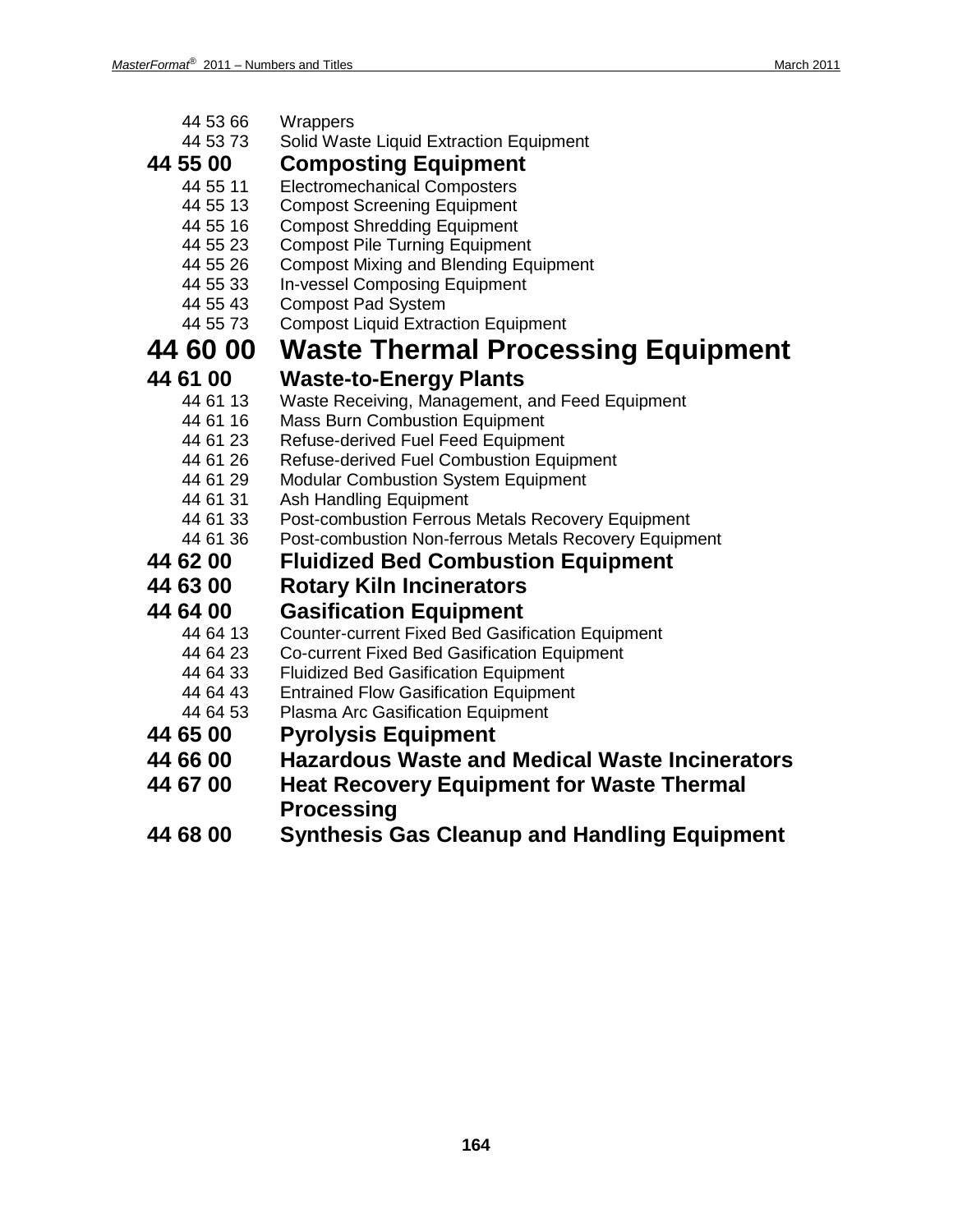| 45 00 00             | <b>Industry-Specific Manufacturing</b>                                                                                  |  |
|----------------------|-------------------------------------------------------------------------------------------------------------------------|--|
|                      | <b>Equipment</b>                                                                                                        |  |
| 45 08 00             | <b>Commissioning of Industry-Specific Manufacturing</b>                                                                 |  |
|                      | <b>Equipment</b>                                                                                                        |  |
| 45 11 00             | <b>Oil and Gas Extraction Equipment</b>                                                                                 |  |
| 45 11 01             | Operation and Maintenance of Oil and Gas Extraction Equipment                                                           |  |
| 45 11 06             | Schedules for Oil and Gas Extraction Equipment                                                                          |  |
| 45 11 10             | thru                                                                                                                    |  |
| 45 12 99             | User-Defined Oil and Gas Extraction Equipment                                                                           |  |
| 45 13 00             | <b>Mining Machinery and Equipment</b>                                                                                   |  |
| 45 13 01             | Operation and Maintenance of Mining Machinery and Equipment                                                             |  |
| 45 13 06             | Schedules for Mining Machinery and Equipment                                                                            |  |
| 45 13 10<br>45 14 99 | thru<br>User-Defined Mining Machinery and Equipment                                                                     |  |
| 45 15 00             | <b>Food Manufacturing Equipment</b>                                                                                     |  |
| 45 15 01             | Operation and Maintenance of Food Manufacturing Equipment                                                               |  |
| 45 15 06             | Schedules for Food Manufacturing Equipment                                                                              |  |
| 45 15 10             | thru                                                                                                                    |  |
| 45 16 99             | User-Defined Food Manufacturing Equipment                                                                               |  |
| 45 17 00             | <b>Beverage and Tobacco Manufacturing Equipment</b>                                                                     |  |
| 45 17 01             | Operation and Maintenance of Beverage and Tobacco Manufacturing<br>Equipment                                            |  |
| 45 17 06             | Schedules for Beverage and Tobacco Manufacturing Equipment                                                              |  |
| 45 17 10             | thru                                                                                                                    |  |
| 45 18 99             | User-Defined Beverage and Tobacco Manufacturing Equipment                                                               |  |
| 45 19 00             | <b>Textiles and Apparel Manufacturing Equipment</b>                                                                     |  |
| 45 19 01             | Operation and Maintenance of Textiles and Apparel Manufacturing<br>Equipment                                            |  |
| 45 19 06             | Schedules for Textiles and Apparel Manufacturing Equipment                                                              |  |
| 45 19 10             | thru                                                                                                                    |  |
| 45 20 99             | User-Defined Textiles and Apparel Manufacturing Equipment                                                               |  |
| 45 21 00             | <b>Leather and Allied Product Manufacturing Equipment</b>                                                               |  |
| 45 21 01             | Operation and Maintenance of Leather and Allied Product Manufacturing<br>Equipment                                      |  |
| 45 21 06             | Schedules for Leather and Allied Product Manufacturing Equipment                                                        |  |
| 45 21 10<br>45 22 99 | thru<br>User-Defined Leather and Allied Product Manufacturing Equipment                                                 |  |
|                      |                                                                                                                         |  |
| 45 23 00             | <b>Wood Product Manufacturing Equipment</b>                                                                             |  |
| 45 23 01<br>45 23 06 | Operation and Maintenance of Wood Product Manufacturing Equipment<br>Schedules for Wood Product Manufacturing Equipment |  |
| 45 23 10             | thru                                                                                                                    |  |
| 45 24 99             | User-Defined Wood Product Manufacturing Equipment                                                                       |  |
| 45 25 00             | <b>Paper Manufacturing Equipment</b>                                                                                    |  |
| 45 25 01             | Operation and Maintenance of Paper Manufacturing Equipment                                                              |  |
| 45 25 06             | Schedules for Paper Manufacturing Equipment                                                                             |  |
| 45 25 10             | thru                                                                                                                    |  |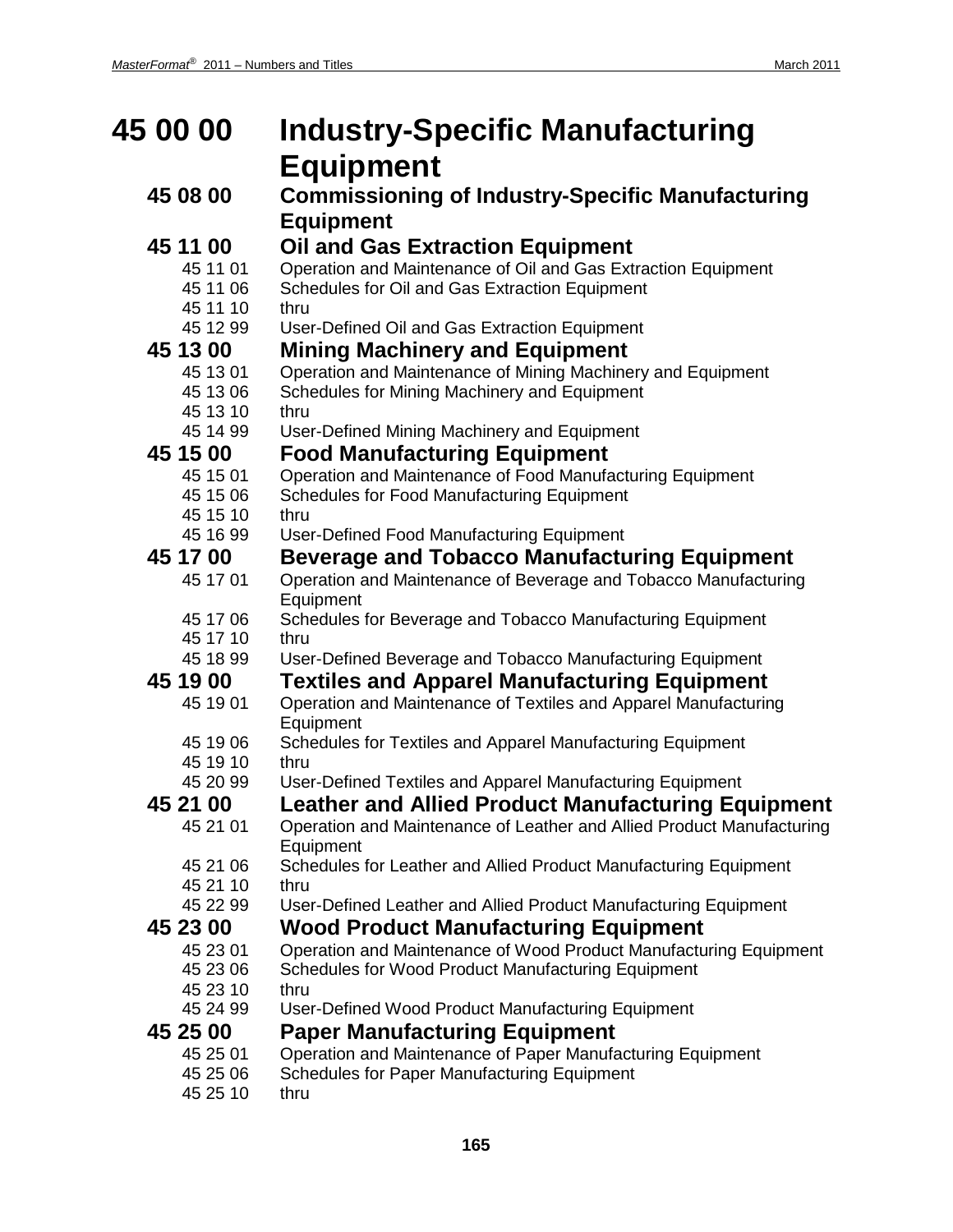| 45 26 99             | User-Defined Paper Manufacturing Equipment                                                          |
|----------------------|-----------------------------------------------------------------------------------------------------|
| 45 27 00             | <b>Printing and Related Manufacturing Equipment</b>                                                 |
| 45 27 01             | Operation and Maintenance of Printing and Related Manufacturing<br>Equipment                        |
| 45 27 06             | Schedules for Printing and Related Manufacturing Equipment                                          |
| 45 27 10             | thru                                                                                                |
| 45 28 99             | User-Defined Printing and Related Manufacturing Equipment                                           |
| 45 29 00             | <b>Petroleum and Coal Products Manufacturing</b>                                                    |
|                      | <b>Equipment</b>                                                                                    |
| 45 29 01             | Operation and Maintenance of Petroleum and Coal Products                                            |
|                      | <b>Manufacturing Equipment</b>                                                                      |
| 45 29 06             | Schedules for Petroleum and Coal Products Manufacturing Equipment                                   |
| 45 29 10             | thru                                                                                                |
| 45 30 99             | User-Defined Petroleum and Coal Products Manufacturing Equipment                                    |
| 45 31 00             | <b>Chemical Manufacturing Equipment</b>                                                             |
| 45 31 01             | Operation and Maintenance of Chemical Manufacturing Equipment                                       |
| 45 31 06             | Schedules for Chemical Manufacturing Equipment                                                      |
| 45 31 10             | thru                                                                                                |
| 45 32 99             | User-Defined Chemical Manufacturing Equipment                                                       |
| 45 33 00             | <b>Plastics and Rubber Manufacturing Equipment</b>                                                  |
| 45 33 01             | Operation and Maintenance of Plastics and Rubber Manufacturing<br>Equipment                         |
| 45 33 06             | Schedules for Plastics and Rubber Manufacturing Equipment                                           |
| 45 33 10             | thru                                                                                                |
| 45 34 99             | User-Defined Plastics and Rubber Manufacturing Equipment                                            |
| 45 35 00             | <b>Nonmetallic Mineral Product Manufacturing</b>                                                    |
|                      |                                                                                                     |
|                      |                                                                                                     |
|                      | <b>Equipment</b>                                                                                    |
| 45 35 01             | Operation and Maintenance of Nonmetallic Mineral Product                                            |
| 45 35 06             | <b>Manufacturing Equipment</b><br>Schedules for Nonmetallic Mineral Product Manufacturing Equipment |
| 45 35 10             | thru                                                                                                |
| 45 36 99             | User-Defined Nonmetallic Mineral Product Manufacturing Equipment                                    |
| 45 37 00             | <b>Primary Metal Manufacturing Equipment</b>                                                        |
| 45 37 01             | Operation and Maintenance of Primary Metal Manufacturing Equipment                                  |
| 45 37 06             | Schedules for Primary Metal Manufacturing Equipment                                                 |
| 45 37 10             | thru                                                                                                |
| 45 38 99             | User-Defined Primary Metal Manufacturing Equipment                                                  |
| 45 39 00             | <b>Fabricated Metal Product Manufacturing Equipment</b>                                             |
| 45 39 01             | Operation and Maintenance of Fabricated Metal Product Manufacturing<br>Equipment                    |
| 45 39 06             | Schedules for Fabricated Metal Product Manufacturing Equipment                                      |
| 45 39 10             | thru                                                                                                |
| 45 40 99             | User-Defined Fabricated Metal Product Manufacturing Equipment                                       |
| 45 41 00             | <b>Machinery Manufacturing Equipment</b>                                                            |
| 45 41 01             | Operation and Maintenance of Machinery Manufacturing Equipment                                      |
| 45 41 06             | Schedules for Machinery Manufacturing Equipment                                                     |
| 45 41 10<br>45 42 99 | thru<br>User-Defined Machinery Manufacturing Equipment                                              |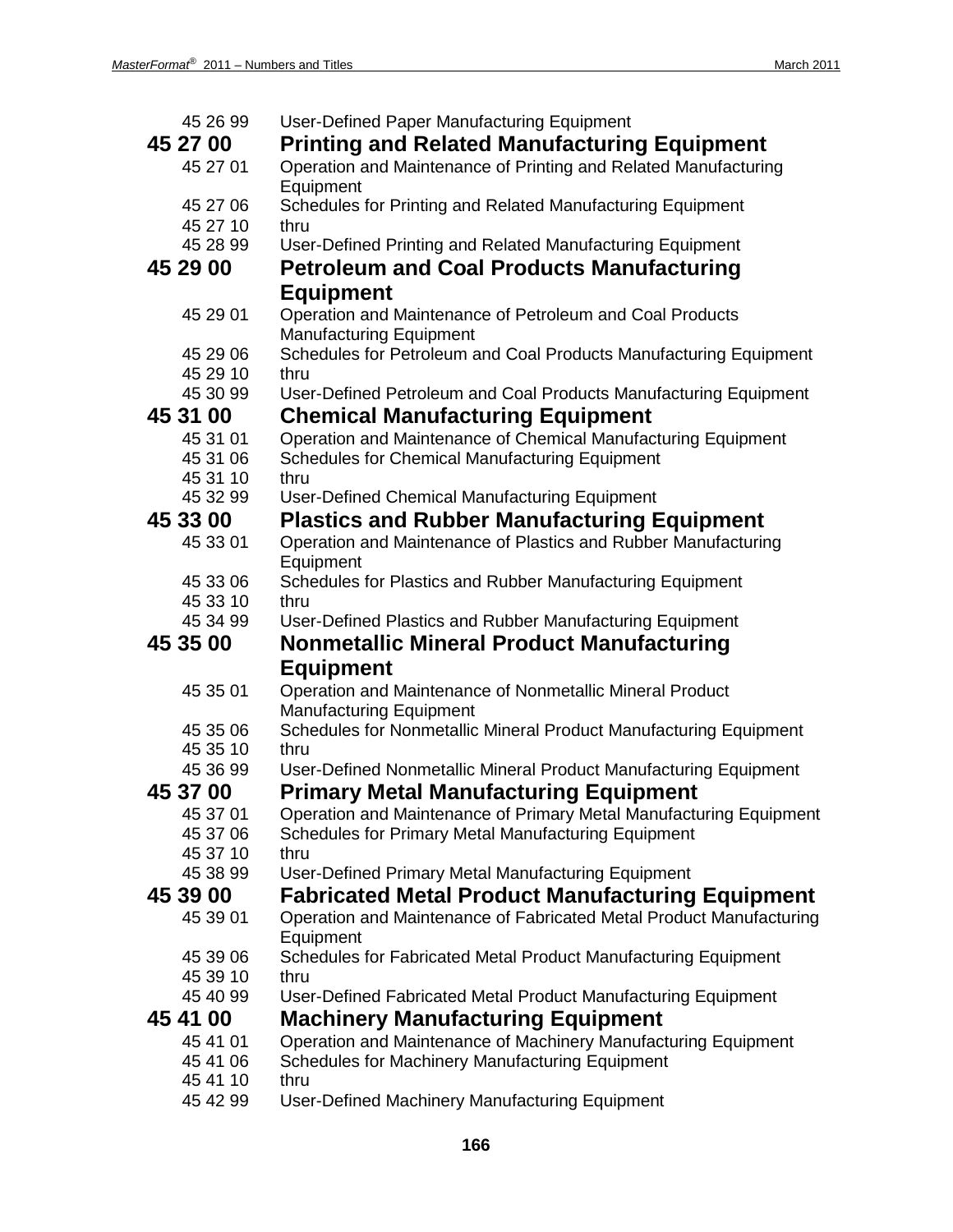| 45 43 00 | <b>Computer and Electronic Product Manufacturing</b><br><b>Equipment</b>                                      |
|----------|---------------------------------------------------------------------------------------------------------------|
| 45 43 01 | Operation and Maintenance of Computer and Electronic Product                                                  |
|          | <b>Manufacturing Equipment</b>                                                                                |
| 45 43 06 | Schedules for Computer and Electronic Product Manufacturing<br>Equipment                                      |
| 45 43 10 | thru                                                                                                          |
| 45 44 99 | User-Defined Computer and Electronic Product Manufacturing Equipment                                          |
| 45 45 00 | <b>Electrical Equipment, Appliance, and Component</b>                                                         |
|          | <b>Manufacturing Equipment</b>                                                                                |
| 45 45 01 | Operation and Maintenance of Electrical Equipment, Appliance, and<br><b>Component Manufacturing Equipment</b> |
| 45 45 06 | Schedules for Electrical Equipment, Appliance, and Component<br><b>Manufacturing Equipment</b>                |
| 45 45 10 | thru                                                                                                          |
| 45 46 99 | User-Defined Electrical Equipment, Appliance, and Component<br><b>Manufacturing Equipment</b>                 |
| 45 47 00 | <b>Transportation Manufacturing Equipment</b>                                                                 |
| 45 47 01 | Operation and Maintenance of Transportation Manufacturing Equipment                                           |
| 45 47 06 | Schedules for Transportation Manufacturing Equipment                                                          |
| 45 47 10 | thru                                                                                                          |
| 45 48 99 | User-Defined Transportation Manufacturing Equipment                                                           |
| 45 49 00 | <b>Furniture and Related Product Manufacturing</b>                                                            |
|          | <b>Equipment</b>                                                                                              |
| 45 49 01 | Operation and Maintenance of Furniture and Related Product<br><b>Manufacturing Equipment</b>                  |
| 45 49 06 | Schedules for Furniture and Related Product Manufacturing Equipment                                           |
| 45 49 10 | thru                                                                                                          |
| 45 50 99 | User-Defined Furniture and Related Product Manufacturing Equipment                                            |
| 45 51 00 | <b>Other Manufacturing Equipment</b>                                                                          |
| 45 51 01 | Operation and Maintenance of Other Manufacturing Equipment                                                    |
| 45 51 06 | Schedules for Other Manufacturing Equipment                                                                   |
| 45 51 10 | thru                                                                                                          |
| 45 52 99 | User-Defined Other Manufacturing Equipment                                                                    |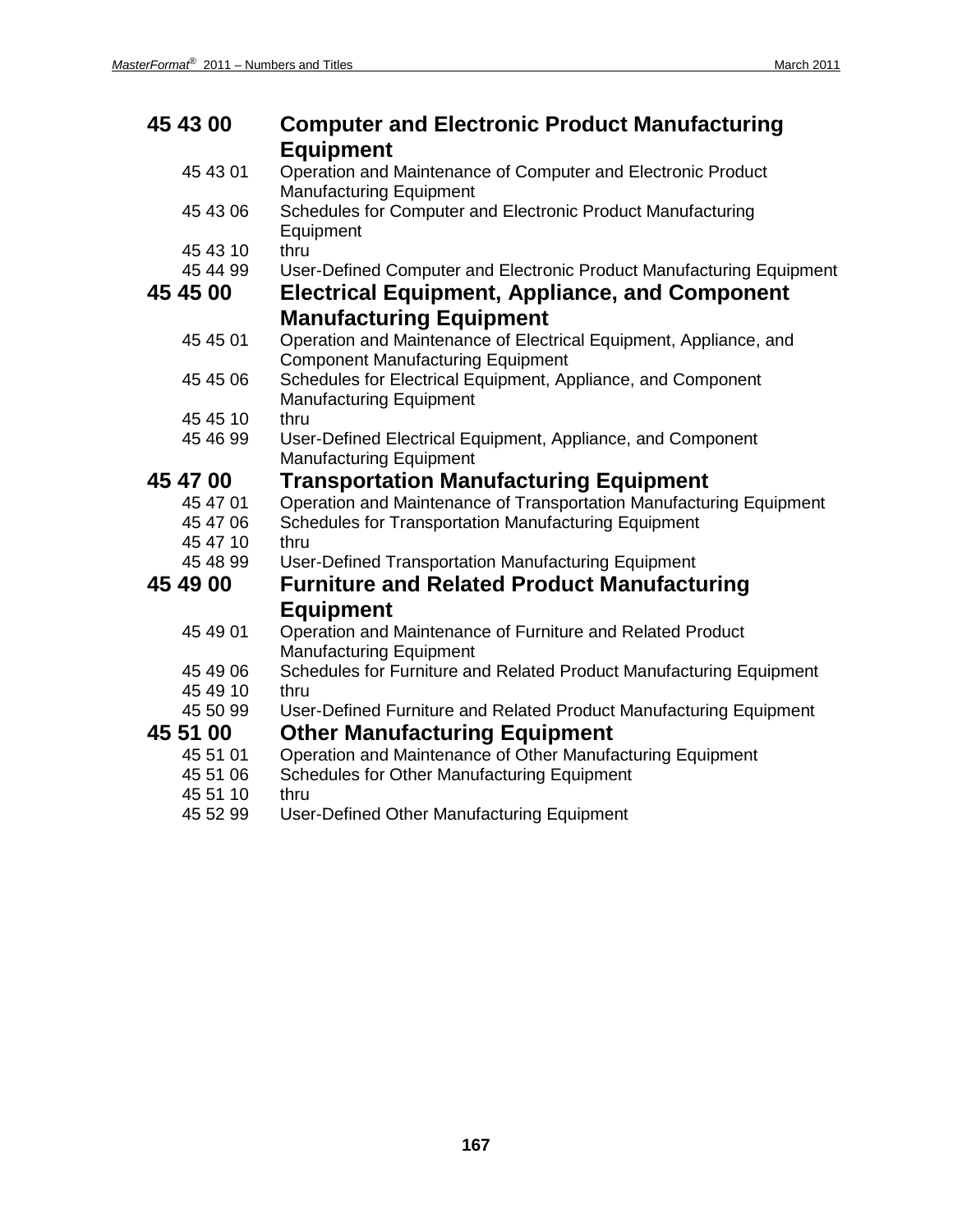| 46 00 00             | <b>Water and Wastewater Equipment</b>                                                                                     |
|----------------------|---------------------------------------------------------------------------------------------------------------------------|
| 46 01 00             | <b>Operation and Maintenance of Water and Wastewater</b>                                                                  |
|                      | <b>Equipment</b>                                                                                                          |
| 46 01 07<br>46 01 20 | Operation and Maintenance of Packaged Treatment Equipment<br>Operation and Maintenance of Preliminary Treatment Equipment |
| 46 01 30             | Operation and Maintenance of Chemical Feed Equipment                                                                      |
| 46 01 40             | Operation and Maintenance of Clarification and Mixing Equipment                                                           |
| 46 01 50             | Operation and Maintenance of Secondary Treatment Equipment                                                                |
| 46 01 60<br>46 01 70 | Operation and Maintenance of Advanced Treatment Equipment                                                                 |
| 46 05 00             | Operation and Maintenance of Residuals Handling and Treatment<br><b>Common Work Results for Water and Wastewater</b>      |
|                      |                                                                                                                           |
|                      | <b>Equipment</b>                                                                                                          |
| 46 06 00<br>46 06 07 | <b>Schedules for Water and Wastewater Equipment</b><br>Schedules for Packaged Treatment Equipment                         |
| 46 06 20             | <b>Schedules for Preliminary Treatment Equipment</b>                                                                      |
| 46 06 30             | <b>Schedules for Chemical Feed Equipment</b>                                                                              |
| 46 06 40             | Schedules for Clarification and Mixing Equipment                                                                          |
| 46 06 50             | <b>Schedules for Secondary Treatment Equipment</b>                                                                        |
| 46 06 60             | <b>Schedules for Advanced Treatment Equipment</b>                                                                         |
| 46 06 70             | Schedules for Residuals Handling and Treatment                                                                            |
| 46 07 00             | <b>Packaged Water and Wastewater Treatment</b>                                                                            |
|                      | <b>Equipment</b>                                                                                                          |
| 46 07 13             | Packaged Water Treatment Equipment                                                                                        |
| 46 07 53             | Packaged Wastewater Treatment Equipment                                                                                   |
| 46 08 00             | <b>Commissioning of Water and Wastewater Equipment</b>                                                                    |
| 46 08 07<br>46 08 20 | <b>Commissioning of Packaged Treatment Equipment</b><br><b>Commissioning of Preliminary Treatment Equipment</b>           |
| 46 08 30             | <b>Commissioning of Chemical Feed Equipment</b>                                                                           |
| 46 08 40             | Commissioning of Clarification and Mixing Equipment                                                                       |
| 46 08 50             | <b>Commissioning of Secondary Treatment Equipment</b>                                                                     |
| 46 08 60             | <b>Commissioning of Advanced Treatment Equipment</b>                                                                      |
| 46 08 70             | Commissioning of Residuals Handling and Treatment                                                                         |
| 46 20 00             | <b>Water and Wastewater Preliminary</b>                                                                                   |
|                      | <b>Treatment Equipment</b>                                                                                                |
| 46 21 00             | <b>Screening Equipment</b>                                                                                                |
| 46 21 11             | <b>Climber-type Bar Screens</b>                                                                                           |
| 46 21 13             | <b>Chain-and-Rake Bar Screens</b>                                                                                         |
| 46 21 16             | <b>Flexible Rake Bar Screens</b>                                                                                          |
| 46 21 17<br>46 21 19 | <b>Catenary Bar Screens</b><br><b>Continuous Belt Screens</b>                                                             |
| 46 21 23             | <b>Cylindrical Bar Screens</b>                                                                                            |
| 46 21 26             | <b>Step Screens</b>                                                                                                       |
| 46 21 33             | <b>Rotary Drum Screens</b>                                                                                                |
| 46 21 39             | <b>Spiral Screens</b>                                                                                                     |
| 46 21 43             | <b>Band Screens</b>                                                                                                       |
| 46 21 46             | <b>Disc Screens</b>                                                                                                       |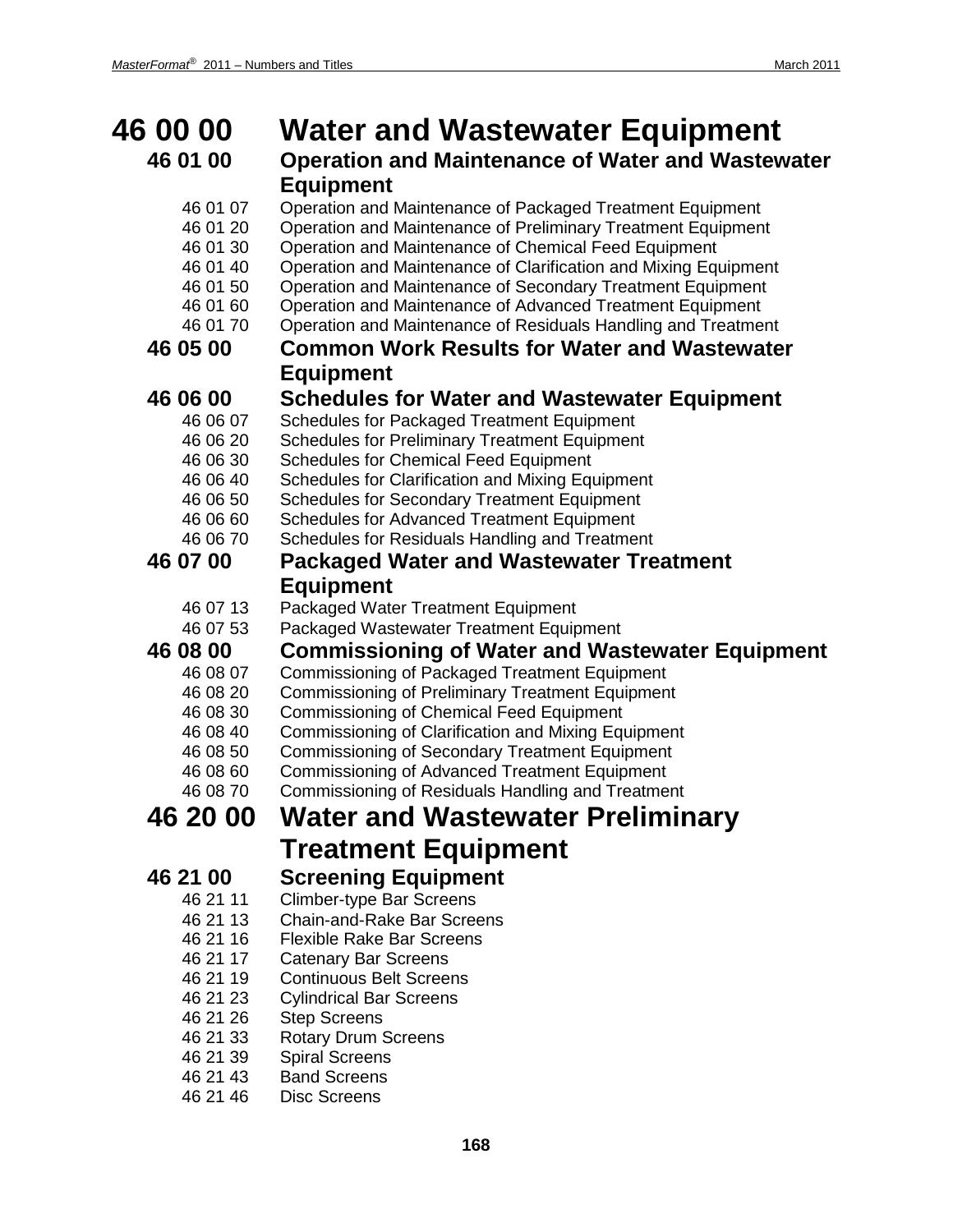- 46 21 51 Traveling Water Screens
- 46 21 53 Perforated Plate Screens
- 46 21 56 Wedge Wire Screens
- 46 21 57 Element Screens
- 46 21 71 Trash Raking Equipment
- 46 21 73 Screenings Washing and Compacting Equipment
- 46 21 76 Vacuum Screenings Conveying Equipment
- 46 21 79 Screenings Storage Containers
- 46 21 83 Septage Receiving Equipment

# **46 23 00 Grit Removal and Handling Equipment**

- 46 23 13 Chain-and-Bucket Grit Removal Equipment
- 46 23 16 Chain-and-Flight Grit Removal Equipment
- 46 23 23 Vortex Grit Removal Equipment
- 46 23 27 Cyclone Degritters<br>46 23 33 Aerated Grit Remo
- Aerated Grit Removal Equipment
- 46 23 43 Inline Baffled Grit Removal Equipment
- 46 23 53 Traveling Bridge Grit Removal Equipment
- 46 23 63 Grit Classifying and Washing Equipment
- 46 23 66 Grit Storage Containers

## **46 24 00 Grinding and Shredding Equipment**

- Macerators
- 46 24 16 Comminutors
- 46 24 23 Inline Grinders
- 46 24 33 Open-channel Grinders
- 46 24 36 Modular Grinding-Screening-Compacting Equipment

# **46 25 00 Oil and Grease Separation and Removal Equipment**

- Coalescing Oil-Water Separators
- 46 25 16 API Oil-Water Separators
- 46 25 23 Grease Traps
- 46 25 33 Dissolved Air Flotation Grease and Oil Separation Equipment<br>46 25 41 Helical Scum Skimming and Removal Equipment
- Helical Scum Skimming and Removal Equipment
- 46 25 43 Tipping Trough Scum Skimming and Removal Equipment
- 46 25 46 Chain and Flight Scum Collection and Removal Equipment
- 46 25 47 Floating Scum Skimming and Removal Equipment

### **46 30 00 Water and Wastewater Chemical Feed Equipment**

### **46 31 00 Gas Chemical Feed Equipment**

- 46 31 11 Chlorine Gas Feed Equipment
- 46 31 13 Sulfur Dioxide Gas Feed Equipment
- 46 31 16 Ammonia Gas Feed Equipment
- 46 31 23 Gas Storage, Weighing, and Leak Detection Equipment
- 46 31 26 Emergency Gas Treatment Systems
- 46 31 33 Chlorine Dioxide Reactors
- 46 31 43 Carbon Dioxide Gas Feed Equipment
- 46 31 53 Ozone Generating and Feed Equipment
- Liquid Oxygen Storage and Feed Equipment
- 46 31 59 Cleaning Requirements for Oxygen Service
- 46 31 83 Gas Chemical Feed Accessories and Safety Equipment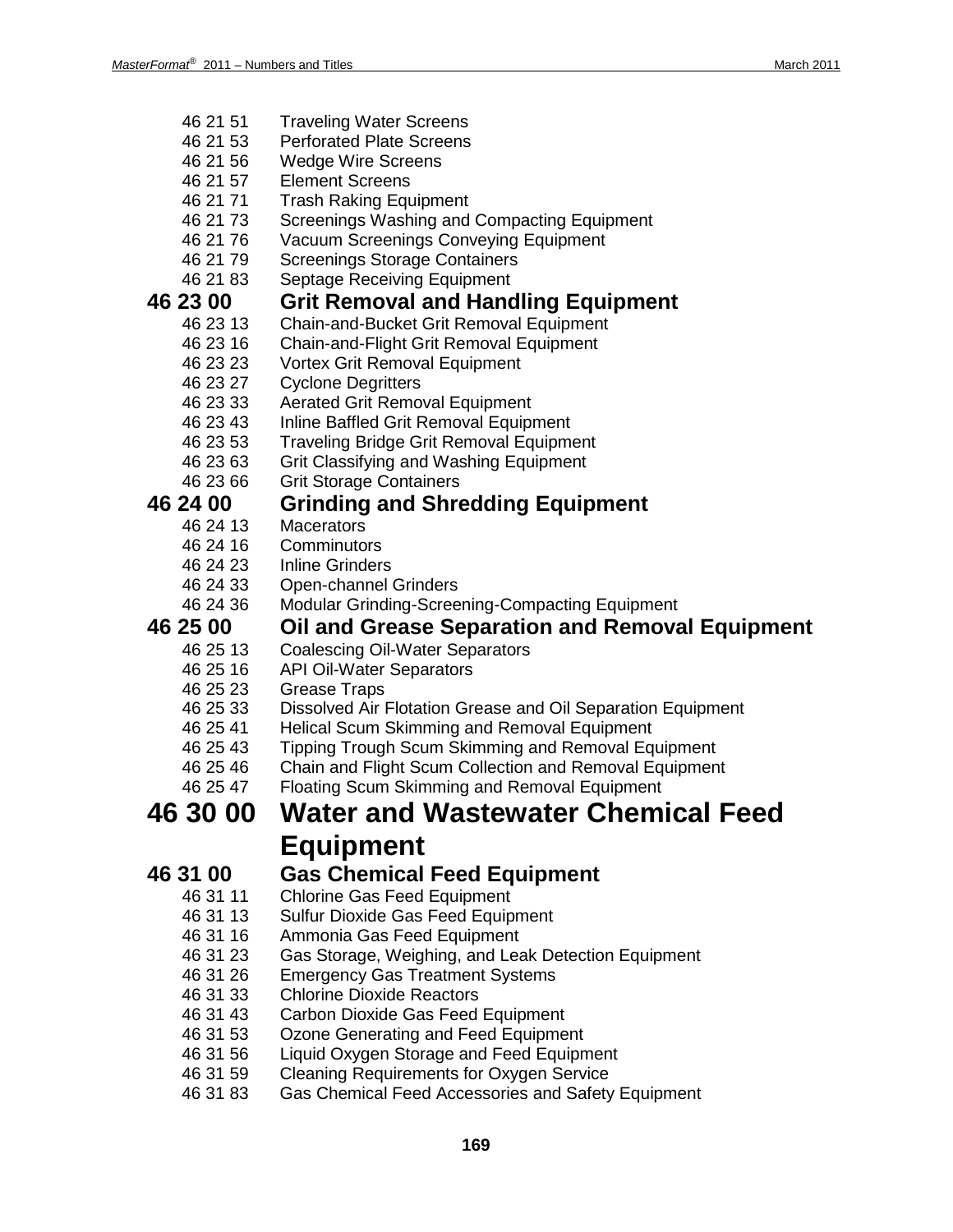# **46 33 00 Liquid Chemical Feed Equipment**

- Sodium Hypochlorite Generating Equipment
- 46 33 23 Liquid Chemical Weighing Equipment
- 46 33 33 Polymer Blending and Feed Equipment
- 46 33 41 Liquid Chemical Feed System Coordination and Integration
- 46 33 42 Diaphragm-type Metering Pumps
- 46 33 44 Peristaltic Metering Pumps
- 46 33 46 Progressing Cavity Metering Pumps
- 46 33 48 Lobe Metering Pumps
- 46 33 53 Drum Pumps
- 46 33 66 Liquid Chemical Transfer Pumps
- 46 33 73 Liquid Chemical Diffusers
- 46 33 83 Liquid Chemical Feed Accessories and Safety Equipment

### **46 36 00 Dry Chemical Feed Equipment**

- 46 36 11 Dry Chemical Feed System Coordination and Integration
- 46 36 13 Storage Silos
- 46 36 23 Dry Chemical Weighing Equipment<br>46 36 33 Volumetric Feed Equipment
- 46 36 33 Volumetric Feed Equipment<br>46 36 36 Gravimetric Feed Equipment
- **Gravimetric Feed Equipment**
- 46 36 43 Lime Slaking Equipment
- 46 36 53 Chemical Tablet Feeding Equipment
- 46 36 83 Dry Chemical Feed Accessories and Safety Equipment

## **46 40 00 Water and Wastewater Clarification and Mixing Equipment**

### **46 41 00 Mixing Equipment**

- 
- 46 41 11 Rapid Mixers Inline Blender-type Rapid Mixers
- 46 41 16 Induction-type Rapid Mixing Equipment
- 46 41 17 Inline Static Mixers
- 46 41 21 Jet Mixing Equipment
- 46 41 23 Submersible Mixers
- 46 41 26 Floating Mechanical Mixers
- 46 41 27 Paddle Mixers
- 46 41 29 Pin Mixers
- Vertical Reel Flocculation Equipment
- 46 41 33 Horizontal Reel Flocculation Equipment
- 46 41 34 Vertical Turbine Flocculation Equipment
- 46 41 36 Walking-beam Flocculation Equipment
- 46 41 38 Horizontal Oscillating Flocculation Equipment
- 
- 46 41 41 Top-entering Tank Mixers<br>46 41 43 Side-entry Tank Mixers Side-entry Tank Mixers
- 46 41 46 Portable Tank Mixers

### **46 43 00 Clarifier Equipment**

- 46 43 11 Chain-and-Flight Clarifier Equipment
- 
- 46 43 14 Traveling Bridge Clarifier Equipment<br>46 43 16 Differential Head Clarifier Equipment Differential Head Clarifier Equipment
- 46 43 18 Oscillating Scraper-type Clarifier Equipment
- 46 43 21 Circular Clarifier Equipment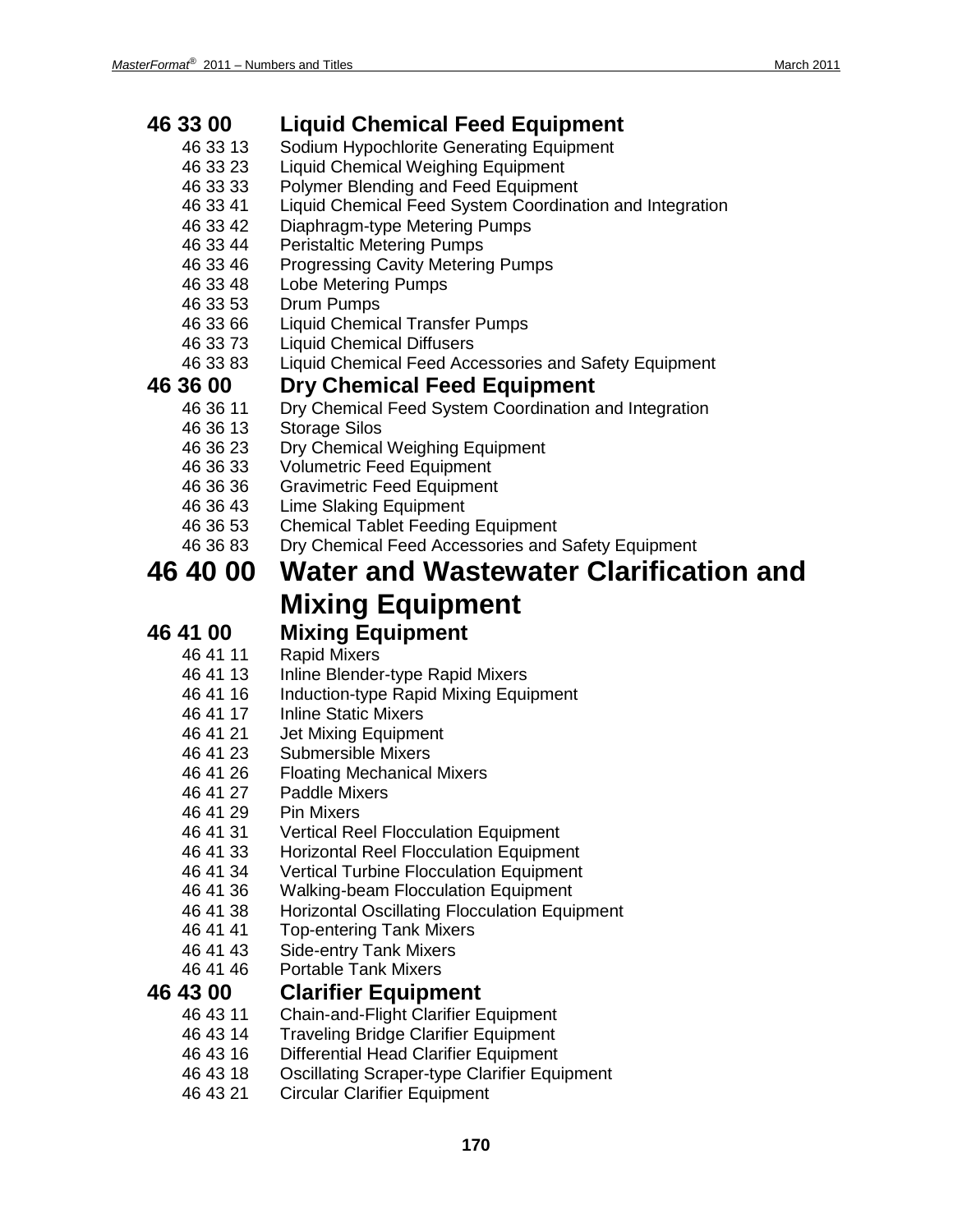- 46 43 53 Solids Contact Clarifier Equipment
- 46 43 61 Flocculating Clarifier, Pulsating Sludge Blanket Type
- 46 43 63 Dissolved Air Flotation Equipment for Water Treatment
- 46 43 66 Ballasted High-rate Clarifier Equipment
- 46 43 67 High rate Clarification/Thickening Equipment
- 46 43 73 Tube Settlers
- 46 43 76 Inclined Plate Settlers

# **46 46 00 Sediment Removal Equipment**

- 46 46 13 Tipping Sediment Flushing Tanks
- 46 46 16 Flushing Gates
- 46 46 23 Water Cannon
- 46 46 26 Nozzle Systems

## **46 50 00 Water and Wastewater Secondary Treatment Equipment**

## **46 51 00 Air and Gas Diffusion Equipment**

- **Fixed Mechanical Aerators**
- 46 51 13 Floating Mechanical Aerators
- 46 51 16 Submersible Aspirating Aerator Equipment
- 46 51 17 Jet Aeration Equipment
- 46 51 21 Coarse Bubble Diffusers
- 46 51 23 Swing-type Channel Aeration Equipment
- 46 51 26 Shear Box Diffusers
- 46 51 31 Flexible Membrane Tube Diffusers
- 46 51 33 Flexible Membrane Disc Diffusers
- 46 51 36 Ceramic Disc Fine Bubble Diffusers
- 46 51 43 Floating Membrane Diffusers
- 46 51 46 Membrane Diffusers
- 46 51 53 Cascading Aerators
- 46 51 63 Pure-oxygen Generating Equipment

- **46 53 00 Biological Treatment Systems** Rotating Biological Contactors
	- 46 53 23 Trickling Filter Rotary Distributor Equipment
	-
	- 46 53 24 Trickling Filter Media Bio-towers
	- 46 53 33 Moving-bed Biological Reactors
	- 46 53 36 Integrated Fixed-film Activated Sludge Equipment
	- 46 53 41 Intermittent Sand Filters for Wastewater Treatment
	- 46 53 43 Deep-bed Denitrification Filters
	- 46 53 46 Biologically Activated Filters
	- 46 53 49 Membrane Biological Reactors<br>46 53 53 Sequencing Batch Reactors
	- **Sequencing Batch Reactors**
	- 46 53 61 Oxidation Ditch Equipment
	- 46 53 63 Vertical Loop Reactors

## **46 60 00 Water and Wastewater Advanced Treatment Equipment**

**46 61 00 Filtration Equipment Filter Media**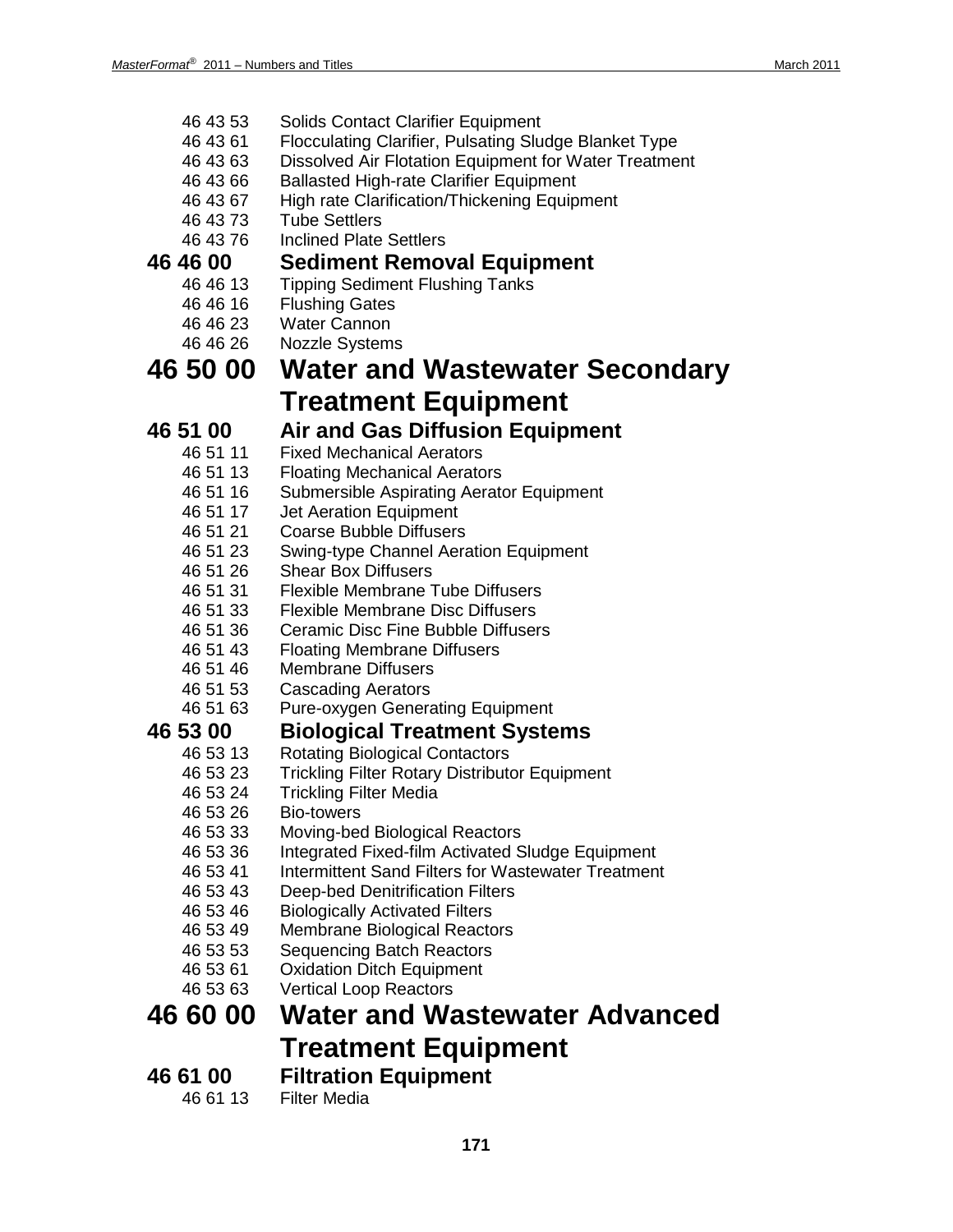- 46 61 16 Filter Surface Wash Agitators
- 46 61 17 Filter Air Scour Equipment
- 46 61 19 Wash Water Troughs
- 46 61 21 Pressure Filters
- 46 61 23 Gravity Filters
- 46 61 26 High-rate Sand Filters
- 46 61 29 Traveling Bridge Filters
- 46 61 33 Microfiltration and Ultrafiltration Membrane Equipment
- 46 61 41 Disc Cloth Filters<br>46 61 43 Rotary Drum Clot
- 46 61 43 Rotary Drum Cloth Filters<br>46 61 46 Automatic Backwash Clot
- Automatic Backwash Cloth Filter Equipment
- 46 61 53 Cartridge Filters
- 46 61 63 Bag Filters
- 46 61 73 Automatic Straining Equipment

## **46 63 00 Demineralization Equipment**

- Ion-exchange Vessel Media
- 46 63 13 Mixed Bed Ion-exchange Vessel Systems
- 46 63 16 Packed Bed Ion-exchange Vessel Systems
- 46 63 17 Electrodialysis Reversal Equipment
- 46 63 23 Reverse Osmosis and Nanofiltration Membrane Equipment
- 46 63 31 Multiple-effect Distillation Equipment
- Desalination Mechanical Vapor Compression Equipment
- 46 63 34 Desalination Thermal Vapor Compression Equipment
- 46 63 36 Desalination Multi-stage Flash Equipment
- 46 63 41 Desalination Falling Film Evaporators
- 46 63 43 Desalination Rising Film Evaporators
- 46 63 53 Desalination Forced-circulation Crystallizing Equipment
- 46 63 63 Desalination Spray Dry Evaporation Equipment<br>46 63 73 Demineralization Energy Recovery Equipment
- Demineralization Energy Recovery Equipment

## **46 66 00 Ultraviolet Equipment**

- 46 66 13 Closed-vessel Low-pressure/Low-intensity Ultraviolet Treatment **Equipment**
- 46 66 16 Closed-vessel Low-pressure/High-intensity Ultraviolet Treatment **Equipment**
- 46 66 23 Closed-vessel Medium-pressure Ultraviolet Treatment Equipment
- 46 66 53 Open-channel Low-pressure/Low-intensity Ultraviolet Treatment **Equipment**
- 46 66 56 Open-channel Low-pressure/High-intensity Ultraviolet Treatment Equipment
- 46 66 63 Open-channel Medium-pressure Ultraviolet Treatment Equipment

## **46 70 00 Water and Wastewater Residuals Handling and Treatment**

- **46 71 00 Residuals Thickening Equipment**<br>46 71 13 Circular Gravity Thickeners **Circular Gravity Thickeners** 
	- 46 71 16 Gravity Belt Thickeners
	- 46 71 23 Dissolved Air Flotation Thickening Equipment
	- 46 71 33 Rotary Drum Thickening Equipment
	- 46 71 36 Centrifuge Thickening Equipment<br>46 71 43 Disc Thickeners
	- Disc Thickeners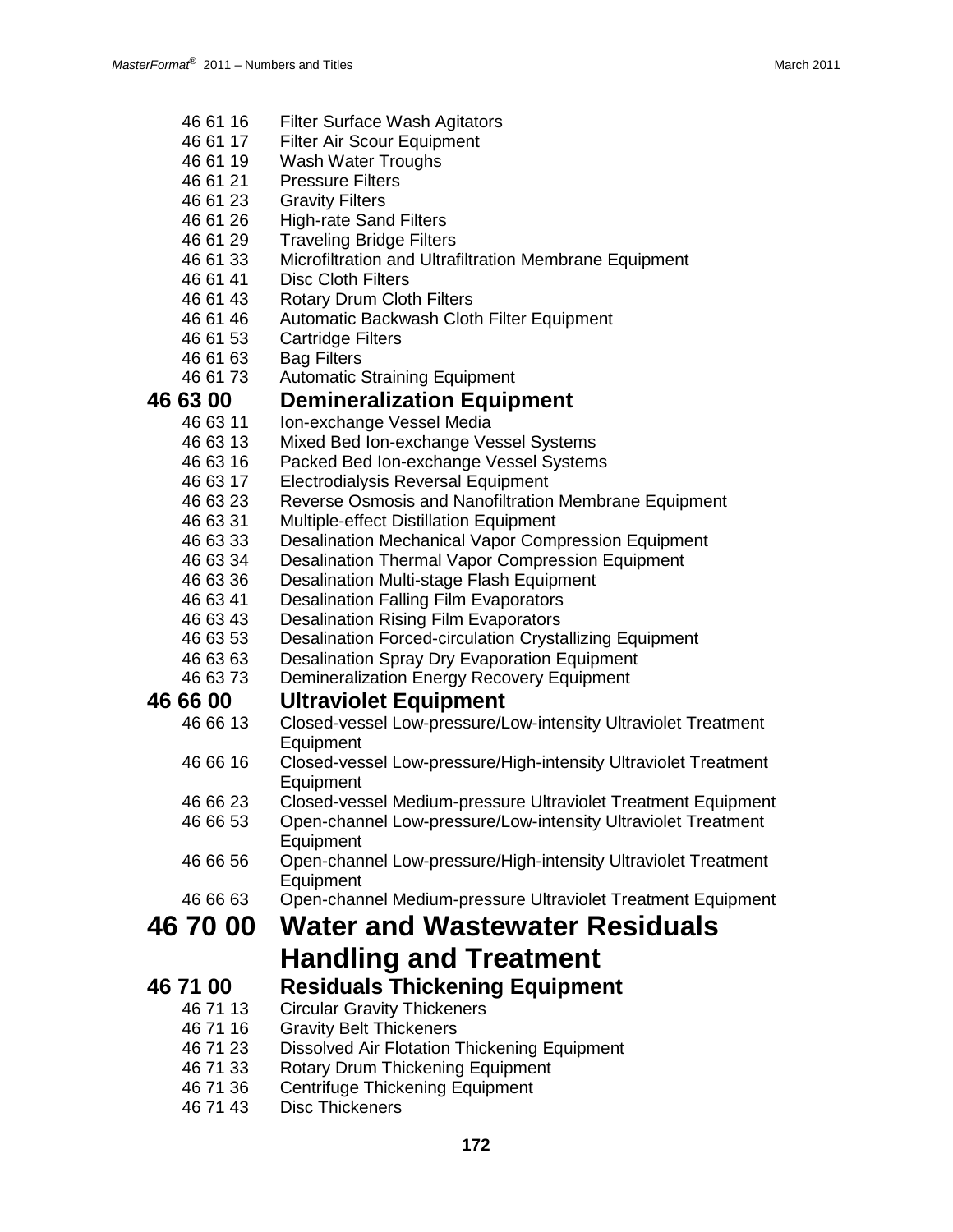- 46 71 46 Thickening Screw Press<br>46 71 53 Scum Concentrator Fqui
- **Scum Concentrator Equipment**
- **46 73 00 Residuals Stabilization**
	- Radial Beam Fixed Digester Covers
	- 46 73 12 Dual Deck Truss-type Fixed Digester Covers
	- 46 73 14 Radial Beam Floating Digester Covers<br>46 73 16 Dual Deck Truss-type Floating Digeste
	- Dual Deck Truss-type Floating Digester Covers
	- 46 73 17 Radial Beam Floating Gas-holding Digester Covers
	- 46 73 18 Dual Deck Truss-type Floating Gas-holding Digester Covers
	- 46 73 19 Digester Appurtenances
	- 46 73 21 Aerobic Digester Aeration Equipment<br>46 73 24 Autothermal Thermophilic Aerobic Dig
	- Autothermal Thermophilic Aerobic Digestion Equipment
	- 46 73 26 Egg-shaped Digesters
	- 46 73 31 External Draft Tube Digester Mixing System
	- 46 73 32 Internal Draft Tube Digester Mixing System
	- 46 73 33 Confined Gas Mixing System
	- 46 73 34 Unconfined Gas Mixing System
	- 46 73 41 Digester Heating Equipment
	- 46 73 63 Residuals Pasteurization Equipment

# **46 76 00 Residuals Dewatering Equipment**

- Vacuum Filters
- 
- 46 76 21 Belt Filter Presses<br>46 76 23 Plate-and-Frame F 46 76 23 Plate-and-Frame Filter Presses
- 46 76 26 Rotary Presses
- 
- 46 76 27 Screw Presses<br>46 76 33 Dewatering Cer **Dewatering Centrifuges**
- 46 76 53 Belt Dryers
- 46 76 60 Direct-heat Residuals Drying Equipment
- 46 76 70 Indirect-heat Residuals Drying Equipment

# **46 78 00 Thermal Treatment of Residuals**

- Multiple-hearth Sludge Incinerators
- 46 78 23 Fluidized-bed Sludge Incinerators
- 
- 46 78 33 Ash Handling Equipment<br>46 78 41 Recuperative Air Preheat Recuperative Air Preheating Equipment
- 46 78 46 Regenerative Thermal Oxidizers<br>46 78 47 Waste Heat Recovery Boilers
- **Waste Heat Recovery Boilers**
- 46 78 49 Waste Heat Recovery Heat Exchangers<br>46 78 73 Thermal Oxidation Equipment
- **Thermal Oxidation Equipment**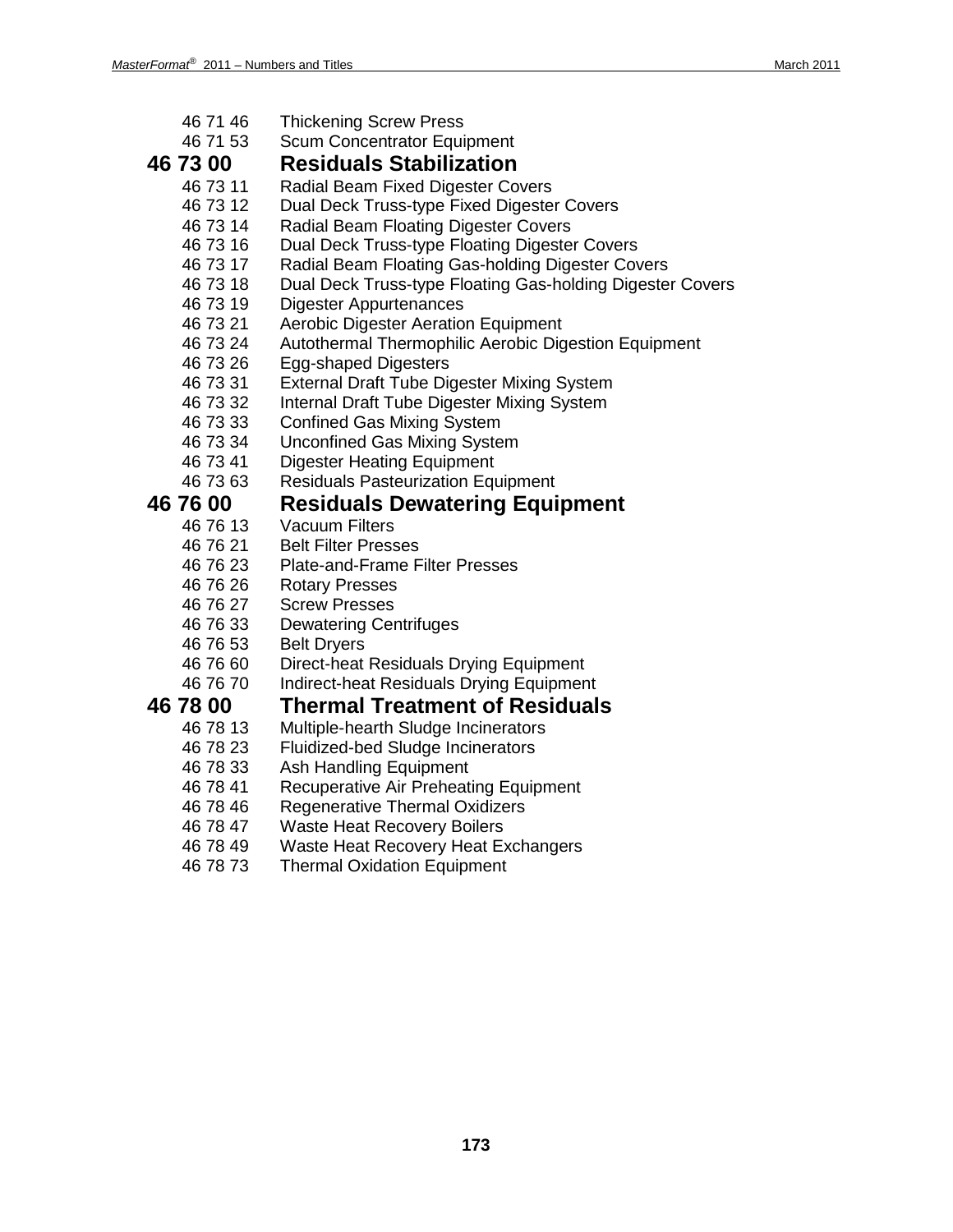| <b>48 00 00</b>      | <b>Electrical Power Generation</b>                                                                            |
|----------------------|---------------------------------------------------------------------------------------------------------------|
| 48 01 00             | <b>Operation and Maintenance for Electrical Power</b>                                                         |
|                      | <b>Generation</b>                                                                                             |
| 48 01 10             | Operation and Maintenance of Electrical Power Generation Equipment                                            |
| 48 01 70             | Operation and Maintenance of Electrical Power Generation Testing                                              |
| 48 05 00             | <b>Common Work Results for Electrical Power</b>                                                               |
|                      | <b>Generation</b>                                                                                             |
| 48 06 00             | <b>Schedules for Electrical Power Generation</b>                                                              |
| 48 06 10             | <b>Schedules for Electrical Power Generation Equipment</b>                                                    |
| 48 06 70             | <b>Schedules for Electrical Power Generation Testing</b>                                                      |
| 48 08 00             | <b>Commissioning of Electrical Power Generation</b>                                                           |
| 48 09 00             | <b>Instrumentation and Control for Electrical Power</b>                                                       |
|                      | <b>Generation</b>                                                                                             |
| 48 10 00             | <b>Electrical Power Generation Equipment</b>                                                                  |
| 48 11 00             | <b>Fossil Fuel Plant Electrical Power Generation</b>                                                          |
|                      | <b>Equipment</b>                                                                                              |
| 48 11 13             | <b>Fossil Fuel Electrical Power Plant Boilers</b>                                                             |
| 48 11 16             | <b>Fossil Fuel Electrical Power Plant Condensers</b>                                                          |
| 48 11 19             | <b>Fossil Fuel Electrical Power Plant Steam Turbines</b>                                                      |
| 48 11 23             | <b>Fossil Fuel Electrical Power Plant Gas Turbines</b>                                                        |
| 48 11 26<br>48 12 00 | <b>Fossil Fuel Electrical Power Plant Generators</b><br><b>Nuclear Fuel Plant Electrical Power Generation</b> |
|                      |                                                                                                               |
| 48 12 13             | <b>Equipment</b><br><b>Nuclear Fuel Reactors</b>                                                              |
| 48 12 13.13          | <b>Nuclear Fuel Fission Reactors</b>                                                                          |
| 48 12 13.16          | <b>Nuclear Fuel Fusion Reactors</b>                                                                           |
| 48 12 23             | <b>Nuclear Fuel Electrical Power Plant Steam Generators</b>                                                   |
| 48 12 26             | <b>Nuclear Fuel Electrical Power Plant Condensers</b>                                                         |
| 48 12 29<br>48 12 33 | <b>Nuclear Fuel Electrical Power Plant Turbines</b><br><b>Nuclear Fuel Electrical Power Generators</b>        |
| 48 13 00             | <b>Hydroelectric Plant Electrical Power Generation</b>                                                        |
|                      | <b>Equipment</b>                                                                                              |
| 48 13 13             | Hydroelectric Power Plant Water Turbines                                                                      |
| 48 13 16             | <b>Hydroelectric Power Plant Electrical Power Generators</b>                                                  |
| 48 14 00             | <b>Solar Energy Electrical Power Generation Equipment</b>                                                     |
| 48 14 13             | <b>Solar Energy Collectors</b>                                                                                |
|                      | 48 14 13.13 Amorphous Solar Energy Collectors                                                                 |
| 48 14 13.19          | 48 14 13.16 Plate Cell Solar Energy Collectors<br>Vacuum Tube Solar Energy Collectors                         |
| 48 15 00             | <b>Wind Energy Electrical Power Generation Equipment</b>                                                      |
| 48 15 13             | Windmills                                                                                                     |
| 48 15 16             | <b>Wind Energy Electrical Power Generators</b>                                                                |
| 48 16 00             | <b>Geothermal Energy Electrical Power Generation</b>                                                          |
|                      | <b>Equipment</b>                                                                                              |
| 48 16 13             | <b>Geothermal Energy Heat Pumps</b>                                                                           |

**174**